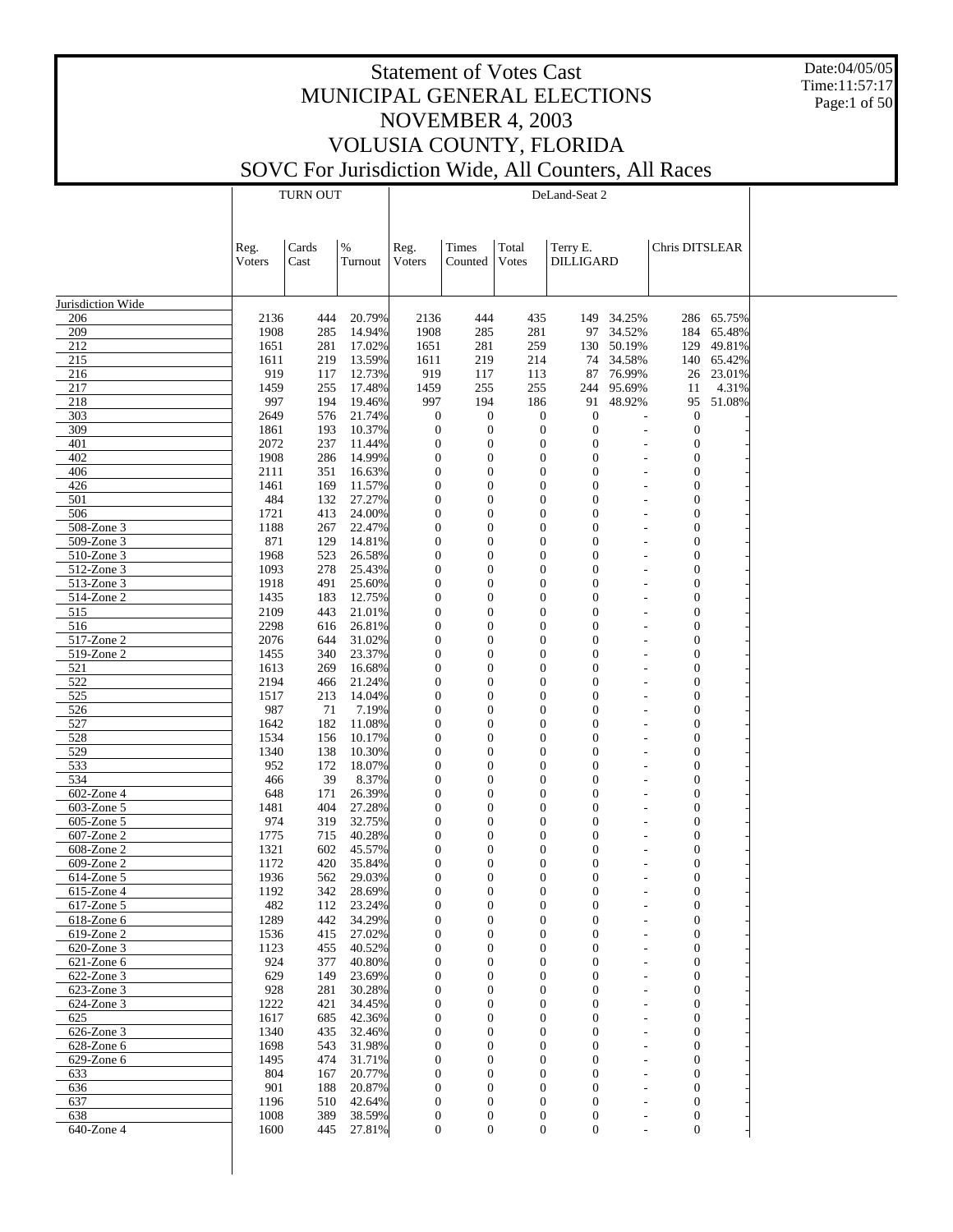Date:04/05/05 Time:11:57:17 Page:2 of 50

|                           |                | TURN OUT         |                  |                                  |                                  |                | DeLand-Seat 2                                                      |             |                                  |            |  |
|---------------------------|----------------|------------------|------------------|----------------------------------|----------------------------------|----------------|--------------------------------------------------------------------|-------------|----------------------------------|------------|--|
|                           |                |                  |                  |                                  |                                  |                |                                                                    |             |                                  |            |  |
|                           |                |                  |                  |                                  |                                  |                |                                                                    |             |                                  |            |  |
|                           |                |                  |                  |                                  |                                  |                |                                                                    |             |                                  |            |  |
|                           | Reg.<br>Voters | Cards<br>Cast    | $\%$<br>Turnout  | Reg.<br>Voters                   | Times<br>Counted                 | Total<br>Votes | Terry E.<br><b>DILLIGARD</b>                                       |             | Chris DITSLEAR                   |            |  |
|                           |                |                  |                  |                                  |                                  |                |                                                                    |             |                                  |            |  |
|                           |                |                  |                  |                                  |                                  |                |                                                                    |             |                                  |            |  |
| 641-Zone 4                | 2320           | 1103             | 47.54%           | $\boldsymbol{0}$                 | $\mathbf{0}$                     |                | $\mathbf{0}$<br>$\boldsymbol{0}$                                   |             | $\boldsymbol{0}$                 |            |  |
| 701                       | 1658           | 246              | 14.84%           | $\boldsymbol{0}$                 | $\overline{0}$                   |                | $\mathbf{0}$<br>$\boldsymbol{0}$                                   |             | $\mathbf{0}$                     |            |  |
| 702                       | 2761           | 555              | 20.10%           | $\overline{0}$                   | $\overline{0}$                   |                | $\overline{0}$<br>$\overline{0}$                                   |             | $\overline{0}$                   |            |  |
| 703                       | 2176           | 331              | 15.21%           | $\boldsymbol{0}$                 | $\overline{0}$                   |                | $\mathbf{0}$<br>$\overline{0}$                                     |             | $\mathbf{0}$                     |            |  |
| 704                       | 738            | 121              | 16.40%           | $\mathbf{0}$                     | $\overline{0}$                   |                | $\overline{0}$<br>$\overline{0}$                                   |             | $\overline{0}$<br>$\overline{a}$ |            |  |
| 709                       | 2120           | 170              | 8.02%            | $\boldsymbol{0}$                 | $\overline{0}$                   |                | $\mathbf{0}$<br>$\overline{0}$                                     |             | $\mathbf{0}$                     |            |  |
| 711                       | 2151           | 192              | 8.93%            | $\mathbf{0}$                     | $\overline{0}$                   |                | $\theta$<br>$\overline{0}$                                         |             | $\overline{0}$<br>L,             |            |  |
| 712                       | 1901           | 95               | 5.00%            | $\boldsymbol{0}$                 | $\overline{0}$                   |                | $\mathbf{0}$<br>$\mathbf{0}$                                       |             | $\mathbf{0}$                     |            |  |
| 714                       | 1606           | 103              | 6.41%            | $\mathbf{0}$                     | $\overline{0}$                   |                | $\overline{0}$<br>$\overline{0}$                                   |             | $\overline{0}$<br>L,             |            |  |
| 717                       | 2019           | 164              | 8.12%            | $\boldsymbol{0}$                 | $\overline{0}$                   |                | $\mathbf{0}$<br>$\overline{0}$                                     |             | $\mathbf{0}$                     |            |  |
| 718                       | 1673           | 221              | 13.21%           | $\mathbf{0}$                     | $\overline{0}$                   |                | $\overline{0}$<br>$\overline{0}$                                   |             | $\overline{0}$<br>L,             |            |  |
| 719                       | 762            | 74               | 9.71%            | $\boldsymbol{0}$                 | $\overline{0}$                   |                | $\mathbf{0}$<br>$\overline{0}$                                     |             | $\mathbf{0}$                     |            |  |
| 720                       | 1924           | 162              | 8.42%            | $\mathbf{0}$                     | $\overline{0}$                   |                | $\overline{0}$<br>$\overline{0}$                                   |             | $\overline{0}$<br>L,             |            |  |
| 722                       | 1863           | 124              | 6.66%            | $\boldsymbol{0}$                 | $\overline{0}$                   |                | $\mathbf{0}$<br>$\overline{0}$                                     |             | $\mathbf{0}$                     |            |  |
| 723                       | 1373           | 104              | 7.57%            | $\mathbf{0}$                     | $\overline{0}$                   |                | $\overline{0}$<br>$\overline{0}$                                   |             | $\overline{0}$<br>۰              |            |  |
| 724                       | 1849           | 190              | 10.28%           | $\boldsymbol{0}$                 | $\overline{0}$                   |                | $\overline{0}$<br>$\overline{0}$                                   |             | $\mathbf{0}$                     |            |  |
| 725                       | 1673           | 305              | 18.23%           | $\mathbf{0}$                     | $\overline{0}$<br>$\overline{0}$ |                | $\overline{0}$<br>$\overline{0}$<br>$\overline{0}$                 |             | $\overline{0}$<br>۰              |            |  |
| 727<br>728                | 1808<br>1625   | 244<br>211       | 13.50%<br>12.98% | $\boldsymbol{0}$<br>$\mathbf{0}$ | $\overline{0}$                   |                | $\mathbf{0}$<br>$\overline{0}$<br>$\overline{0}$                   |             | $\mathbf{0}$<br>$\overline{0}$   |            |  |
| 729                       | 2542           | 332              | 13.06%           | $\boldsymbol{0}$                 | $\overline{0}$                   |                | $\overline{0}$<br>$\overline{0}$                                   |             | $\mathbf{0}$                     |            |  |
| 731                       | 1436           | 134              | 9.33%            | $\overline{0}$                   | $\overline{0}$                   |                | $\overline{0}$<br>$\overline{0}$                                   |             | $\overline{0}$<br>۰              |            |  |
| 732                       | 1248           | 204              | 16.35%           | $\boldsymbol{0}$                 | $\overline{0}$                   |                | $\mathbf{0}$<br>$\overline{0}$                                     |             | $\mathbf{0}$                     |            |  |
| 733                       | 1298           | 155              | 11.94%           | $\mathbf{0}$                     | $\overline{0}$                   |                | $\theta$<br>$\overline{0}$                                         |             | $\overline{0}$                   |            |  |
| 803                       | 896            | 132              | 14.73%           | $\boldsymbol{0}$                 | $\overline{0}$                   |                | $\overline{0}$<br>$\overline{0}$                                   |             | $\mathbf{0}$                     |            |  |
| 804                       | 1402           | 132              | 9.42%            | $\overline{0}$                   | $\overline{0}$                   |                | $\overline{0}$<br>$\overline{0}$                                   |             | $\overline{0}$<br>L,             |            |  |
| 805                       | 1967           | 275              | 13.98%           | $\boldsymbol{0}$                 | $\overline{0}$                   |                | $\mathbf{0}$<br>$\overline{0}$                                     |             | $\mathbf{0}$                     |            |  |
| 806                       | 1949           | 311              | 15.96%           | $\overline{0}$                   | $\overline{0}$                   |                | $\theta$<br>$\overline{0}$                                         |             | $\overline{0}$                   |            |  |
| 808                       | 1643           | 224              | 13.63%           | $\boldsymbol{0}$                 | $\overline{0}$                   |                | $\mathbf{0}$<br>$\overline{0}$                                     |             | $\mathbf{0}$                     |            |  |
| 809                       | 1298           | 82               | 6.32%            | $\overline{0}$                   | $\overline{0}$                   |                | $\overline{0}$<br>$\overline{0}$                                   |             | $\overline{0}$<br>$\overline{a}$ |            |  |
| 810                       | 966            | 91               | 9.42%            | $\boldsymbol{0}$                 | $\overline{0}$                   |                | $\mathbf{0}$<br>$\overline{0}$                                     |             | $\mathbf{0}$                     |            |  |
| 811                       | 1760           | 197              | 11.19%           | $\overline{0}$                   | $\overline{0}$                   |                | $\overline{0}$<br>$\Omega$                                         |             | $\overline{0}$<br>L,             |            |  |
| 812                       | 1099           | 112              | 10.19%           | $\boldsymbol{0}$                 | $\overline{0}$                   |                | $\mathbf{0}$<br>$\overline{0}$                                     |             | $\mathbf{0}$                     |            |  |
| 815                       | 1441           | 141              | 9.78%            | $\overline{0}$                   | $\overline{0}$                   |                | $\overline{0}$<br>$\overline{0}$                                   |             | $\mathbf{0}$<br>$\overline{a}$   |            |  |
| 901                       | 1833           | 382              | 20.84%           | $\boldsymbol{0}$                 | $\overline{0}$                   |                | $\mathbf{0}$<br>0                                                  |             | $\mathbf{0}$                     |            |  |
| 902                       | 2269           | 499              | 21.99%           | $\overline{0}$                   | $\overline{0}$                   |                | $\overline{0}$<br>$\Omega$                                         |             | $\overline{0}$                   |            |  |
| 903                       | 2076           | 467              | 22.50%           | $\boldsymbol{0}$                 | $\overline{0}$                   |                | $\overline{0}$<br>$\overline{0}$                                   |             | $\mathbf{0}$                     |            |  |
| 904                       | 1457           | 256              | 17.57%           | $\overline{0}$                   | $\overline{0}$                   |                | $\overline{0}$<br>$\overline{0}$                                   |             | $\overline{0}$                   |            |  |
| 905<br>910                | 979<br>1033    | 220<br>197       | 22.47%<br>19.07% | $\overline{0}$<br>0              | $\overline{0}$<br>$\theta$       |                | $\overline{0}$<br>$\overline{0}$<br>$\overline{0}$<br>$\mathbf{0}$ |             | $\mathbf{0}$<br>$\overline{0}$   |            |  |
| 912                       | 1115           | 294              | 26.37%           | $\mathbf{0}$                     | $\overline{0}$                   |                | $\boldsymbol{0}$<br>$\theta$                                       |             | $\mathbf{0}$                     |            |  |
| 913                       | 1991           | 685              | 34.40%           | $\overline{0}$                   | $\overline{0}$                   |                | $\boldsymbol{0}$<br>$\overline{0}$                                 |             | $\overline{0}$                   |            |  |
| Absentee-DeLand           | 10681          | 247              | 2.31%            | 10681                            | 247                              | 245            | 178                                                                | 72.65%      | 67                               | 27.35%     |  |
| Absentee-Orange City      | 4510           | 89               | 1.97%            | $\boldsymbol{0}$                 | $\mathbf{0}$                     |                | $\mathbf{0}$<br>$\boldsymbol{0}$                                   |             | $\mathbf{0}$                     |            |  |
| Absentee-Deltona          | 7552           | 89               | 1.18%            | $\boldsymbol{0}$                 | $\overline{0}$                   |                | $\boldsymbol{0}$<br>$\overline{0}$                                 |             | $\overline{0}$                   |            |  |
| Absentee-Ormond Beach     | 24892          | 292              | 1.17%            | $\mathbf{0}$                     | 0                                |                | $\overline{0}$<br>$\mathbf{0}$                                     |             | $\Omega$                         |            |  |
| Absentee-Holly Hill       | 5969           | 53               | 0.89%            | $\mathbf{0}$                     | $\theta$                         |                | $\mathbf{0}$<br>$\mathbf{0}$                                       |             | 0                                |            |  |
| Absentee-Daytona Beach    | 32611          | 997              | 3.06%            | 0                                | $\theta$                         |                | $\Omega$<br>$\Omega$                                               |             | $\theta$                         |            |  |
| Absentee-South Daytona    | 7333           | 49               | 0.67%            | 0                                | $\theta$                         |                | $\overline{0}$<br>0                                                |             | 0                                |            |  |
| Absentee-Port Orange      | 30871          | 170              | 0.55%            | 0                                | 0                                |                | $\theta$<br>$\Omega$                                               |             | $\theta$                         |            |  |
| Absentee-New Smyrna Beach | 14421          | 97               | 0.67%            | 0                                | $\theta$                         |                | $\overline{0}$<br>$\Omega$                                         |             | $\mathbf{0}$                     |            |  |
| Absentee-Edgewater        | 12753          | 141              | 1.11%            | $\mathbf{0}$                     | $\overline{0}$                   |                | $\mathbf{0}$<br>$\overline{0}$                                     |             | $\overline{0}$                   |            |  |
| In-Office                 | 151593         | 316              | 0.21%            | 10681                            | 111                              | 107            | 69                                                                 | 64.49%      | 38                               | 35.51%     |  |
| Provisional               | 151593         | 17               | 0.01%            | 10681                            | 1                                |                | 1                                                                  | 1 100.00%   | $\mathbf{0}$                     | 0.00%      |  |
| UnScanned                 | 151593         | $\boldsymbol{0}$ | 0.00%            | 10681                            | $\boldsymbol{0}$                 |                | $\boldsymbol{0}$<br>$\boldsymbol{0}$                               |             | $\mathbf{0}$                     |            |  |
| Total                     | 151593         | 32589            | 21.50%           | 10681                            | 2154                             | 2096           |                                                                    | 1120 53.44% |                                  | 976 46.56% |  |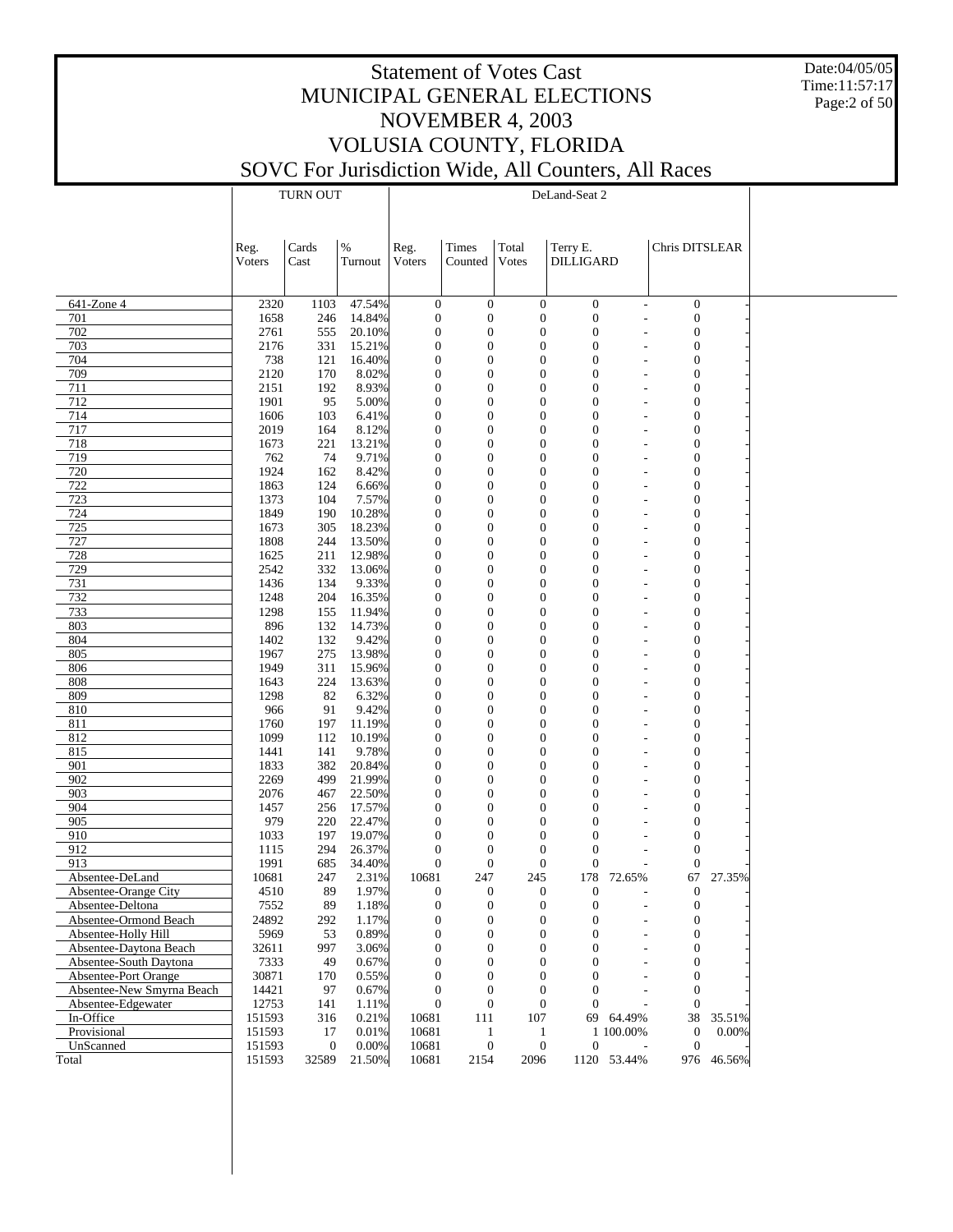Date:04/05/05 Time:11:57:17 Page:3 of 50

DeLand-Seat 4

|                          | Reg.<br>Voters                       | Times<br>Counted                     | Total<br>Votes                   | <b>Bill HALL</b>             |                                                      | Scott A. PRICE                       |            |  |
|--------------------------|--------------------------------------|--------------------------------------|----------------------------------|------------------------------|------------------------------------------------------|--------------------------------------|------------|--|
| Jurisdiction Wide        |                                      |                                      |                                  |                              |                                                      |                                      |            |  |
| 206                      | 2136                                 | 444                                  | 443                              |                              | 293 66.14%                                           |                                      | 150 33.86% |  |
| 209                      | 1908                                 | 285                                  | 283                              |                              | 178 62.90%                                           |                                      | 105 37.10% |  |
| 212                      | 1651                                 | 281                                  | 276                              |                              | 163 59.06%                                           |                                      | 113 40.94% |  |
| 215                      | 1611                                 | 219                                  | 214                              | 127                          | 59.35%                                               |                                      | 87 40.65%  |  |
| 216                      | 919                                  | 117                                  | 113                              |                              | 39 34.51%                                            |                                      | 74 65.49%  |  |
| 217                      | 1459                                 | 255                                  | 251                              | 15                           | 5.98%                                                |                                      | 236 94.02% |  |
| 218                      | 997                                  | 194                                  | 192                              |                              | 115 59.90%                                           |                                      | 77 40.10%  |  |
| 303                      | $\boldsymbol{0}$                     | $\boldsymbol{0}$                     | $\boldsymbol{0}$                 | $\mathbf{0}$                 | $\overline{a}$                                       | $\boldsymbol{0}$                     |            |  |
| 309<br>401               | $\boldsymbol{0}$<br>$\boldsymbol{0}$ | $\boldsymbol{0}$                     | $\boldsymbol{0}$                 | $\mathbf{0}$<br>$\mathbf{0}$ | $\overline{a}$                                       | $\boldsymbol{0}$                     |            |  |
| 402                      | $\boldsymbol{0}$                     | $\boldsymbol{0}$<br>$\boldsymbol{0}$ | $\boldsymbol{0}$<br>$\mathbf{0}$ | $\mathbf{0}$                 | $\overline{\phantom{a}}$<br>$\overline{a}$           | $\boldsymbol{0}$<br>$\boldsymbol{0}$ |            |  |
| 406                      | $\boldsymbol{0}$                     | $\boldsymbol{0}$                     | $\mathbf{0}$                     | $\mathbf{0}$                 | $\overline{a}$                                       | $\mathbf{0}$                         |            |  |
| 426                      | $\boldsymbol{0}$                     | $\boldsymbol{0}$                     | $\mathbf{0}$                     | $\mathbf{0}$                 | $\overline{a}$                                       | $\boldsymbol{0}$                     |            |  |
| 501                      | $\boldsymbol{0}$                     | $\boldsymbol{0}$                     | $\mathbf{0}$                     | $\mathbf{0}$                 | $\overline{a}$                                       | $\boldsymbol{0}$                     |            |  |
| 506                      | $\boldsymbol{0}$                     | $\boldsymbol{0}$                     | $\mathbf{0}$                     | $\mathbf{0}$                 | $\overline{a}$                                       | $\boldsymbol{0}$                     |            |  |
| 508-Zone 3               | $\boldsymbol{0}$                     | $\boldsymbol{0}$                     | $\boldsymbol{0}$                 | $\mathbf{0}$                 | $\overline{\phantom{a}}$                             | $\boldsymbol{0}$                     |            |  |
| 509-Zone 3               | $\boldsymbol{0}$                     | $\boldsymbol{0}$                     | $\mathbf{0}$                     | $\mathbf{0}$                 | $\overline{a}$                                       | $\boldsymbol{0}$                     |            |  |
| 510-Zone 3               | $\boldsymbol{0}$                     | $\boldsymbol{0}$                     | $\mathbf{0}$                     | $\mathbf{0}$                 | $\overline{\phantom{a}}$                             | $\boldsymbol{0}$                     |            |  |
| 512-Zone 3               | $\boldsymbol{0}$                     | $\boldsymbol{0}$                     | $\mathbf{0}$                     | $\mathbf{0}$                 | $\overline{a}$                                       | $\mathbf{0}$                         |            |  |
| 513-Zone 3               | $\boldsymbol{0}$                     | $\boldsymbol{0}$                     | $\mathbf{0}$                     | $\mathbf{0}$                 | $\overline{a}$                                       | $\mathbf{0}$                         |            |  |
| 514-Zone 2               | $\boldsymbol{0}$                     | $\boldsymbol{0}$                     | $\mathbf{0}$                     | $\mathbf{0}$                 | $\overline{a}$                                       | $\boldsymbol{0}$                     |            |  |
| 515                      | $\boldsymbol{0}$                     | $\boldsymbol{0}$                     | $\mathbf{0}$                     | $\mathbf{0}$                 | $\overline{a}$                                       | $\boldsymbol{0}$                     |            |  |
| 516                      | $\boldsymbol{0}$                     | $\boldsymbol{0}$                     | $\mathbf{0}$                     | $\mathbf{0}$                 | $\overline{a}$                                       | $\boldsymbol{0}$                     |            |  |
| 517-Zone 2               | $\boldsymbol{0}$                     | $\boldsymbol{0}$                     | $\boldsymbol{0}$                 | $\mathbf{0}$                 | $\overline{\phantom{a}}$                             | $\boldsymbol{0}$                     |            |  |
| 519-Zone 2               | $\boldsymbol{0}$                     | $\boldsymbol{0}$                     | $\mathbf{0}$                     | $\mathbf{0}$                 | $\overline{a}$                                       | $\boldsymbol{0}$                     |            |  |
| 521                      | $\boldsymbol{0}$                     | $\boldsymbol{0}$                     | $\mathbf{0}$                     | $\mathbf{0}$                 | $\overline{\phantom{a}}$                             | $\boldsymbol{0}$                     |            |  |
| 522                      | $\boldsymbol{0}$                     | $\boldsymbol{0}$                     | $\mathbf{0}$                     | $\mathbf{0}$                 | $\overline{a}$                                       | $\mathbf{0}$                         |            |  |
| 525                      | $\boldsymbol{0}$                     | $\boldsymbol{0}$                     | $\mathbf{0}$                     | $\mathbf{0}$                 | $\overline{a}$                                       | $\mathbf{0}$                         |            |  |
| 526                      | $\boldsymbol{0}$                     | $\boldsymbol{0}$                     | $\mathbf{0}$                     | $\mathbf{0}$                 | $\overline{a}$                                       | $\boldsymbol{0}$                     |            |  |
| 527                      | $\boldsymbol{0}$                     | $\boldsymbol{0}$                     | $\mathbf{0}$<br>$\mathbf{0}$     | $\mathbf{0}$                 | $\overline{a}$                                       | $\boldsymbol{0}$                     |            |  |
| 528<br>529               | $\boldsymbol{0}$<br>$\boldsymbol{0}$ | $\boldsymbol{0}$<br>$\boldsymbol{0}$ | $\boldsymbol{0}$                 | $\mathbf{0}$<br>$\mathbf{0}$ | $\overline{a}$<br>$\overline{\phantom{a}}$           | $\boldsymbol{0}$<br>$\boldsymbol{0}$ |            |  |
| 533                      | $\boldsymbol{0}$                     | $\boldsymbol{0}$                     | $\mathbf{0}$                     | $\mathbf{0}$                 | $\overline{a}$                                       | $\boldsymbol{0}$                     |            |  |
| 534                      | $\boldsymbol{0}$                     | $\boldsymbol{0}$                     | $\mathbf{0}$                     | $\mathbf{0}$                 | $\overline{\phantom{a}}$                             | $\boldsymbol{0}$                     |            |  |
| 602-Zone 4               | $\boldsymbol{0}$                     | $\boldsymbol{0}$                     | $\mathbf{0}$                     | $\mathbf{0}$                 | $\overline{a}$                                       | $\mathbf{0}$                         |            |  |
| 603-Zone 5               | $\boldsymbol{0}$                     | $\boldsymbol{0}$                     | $\mathbf{0}$                     | $\mathbf{0}$                 | $\overline{a}$                                       | $\mathbf{0}$                         |            |  |
| 605-Zone 5               | $\boldsymbol{0}$                     | $\boldsymbol{0}$                     | $\mathbf{0}$                     | $\mathbf{0}$                 | $\overline{a}$                                       | $\boldsymbol{0}$                     |            |  |
| 607-Zone 2               | $\boldsymbol{0}$                     | $\boldsymbol{0}$                     | $\mathbf{0}$                     | $\mathbf{0}$                 | $\overline{a}$                                       | $\mathbf{0}$                         |            |  |
| 608-Zone 2               | $\boldsymbol{0}$                     | $\boldsymbol{0}$                     | $\mathbf{0}$                     | $\mathbf{0}$                 | $\overline{a}$                                       | $\boldsymbol{0}$                     |            |  |
| 609-Zone 2               | $\boldsymbol{0}$                     | $\boldsymbol{0}$                     | $\mathbf{0}$                     | $\mathbf{0}$                 | L,                                                   | $\boldsymbol{0}$                     |            |  |
| 614-Zone 5               | $\boldsymbol{0}$                     | $\mathbf{0}$                         | $\mathbf{0}$                     | $\mathbf{0}$                 | $\overline{\phantom{a}}$                             | $\boldsymbol{0}$                     |            |  |
| 615-Zone 4               | $\boldsymbol{0}$                     | $\boldsymbol{0}$                     | $\mathbf{0}$                     | $\mathbf{0}$                 |                                                      | $\boldsymbol{0}$                     |            |  |
| $617$ -Zone 5            | $\boldsymbol{0}$                     | $\boldsymbol{0}$                     | $\boldsymbol{0}$                 | $\boldsymbol{0}$             | $\overline{\phantom{a}}$                             | $\boldsymbol{0}$                     |            |  |
| 618-Zone 6               | $\Omega$                             | $\mathbf{0}$                         | $\overline{0}$                   | $\Omega$                     |                                                      | $\theta$                             |            |  |
| 619-Zone 2               | $\boldsymbol{0}$                     | $\boldsymbol{0}$                     | $\mathbf{0}$                     | $\boldsymbol{0}$             |                                                      | $\boldsymbol{0}$                     |            |  |
| 620-Zone 3               | $\boldsymbol{0}$                     | $\boldsymbol{0}$                     | $\boldsymbol{0}$                 | $\boldsymbol{0}$             |                                                      | $\boldsymbol{0}$                     |            |  |
| 621-Zone 6               | $\theta$                             | $\mathbf{0}$                         | $\boldsymbol{0}$                 | $\theta$                     | $\overline{a}$                                       | $\boldsymbol{0}$                     |            |  |
| 622-Zone 3               | $\boldsymbol{0}$                     | $\mathbf{0}$                         | $\mathbf{0}$                     | $\theta$                     | $\overline{\phantom{a}}$                             | $\boldsymbol{0}$                     |            |  |
| 623-Zone 3<br>624-Zone 3 | $\mathbf{0}$<br>$\boldsymbol{0}$     | $\mathbf{0}$<br>$\mathbf{0}$         | $\boldsymbol{0}$<br>$\mathbf{0}$ | $\theta$<br>$\theta$         | $\overline{a}$                                       | $\boldsymbol{0}$<br>$\boldsymbol{0}$ |            |  |
| 625                      | $\mathbf{0}$                         | $\mathbf{0}$                         | $\boldsymbol{0}$                 | $\theta$                     | $\overline{\phantom{a}}$<br>$\overline{\phantom{a}}$ | $\boldsymbol{0}$                     |            |  |
| 626-Zone 3               | $\boldsymbol{0}$                     | $\mathbf{0}$                         | $\mathbf{0}$                     | $\theta$                     | $\overline{\phantom{a}}$                             | $\boldsymbol{0}$                     |            |  |
| $628$ -Zone $6$          | $\mathbf{0}$                         | $\mathbf{0}$                         | $\boldsymbol{0}$                 | $\theta$                     | $\overline{a}$                                       | $\boldsymbol{0}$                     |            |  |
| 629-Zone 6               | $\boldsymbol{0}$                     | $\mathbf{0}$                         | $\mathbf{0}$                     | $\theta$                     | $\overline{a}$                                       | $\boldsymbol{0}$                     |            |  |
| 633                      | $\theta$                             | $\mathbf{0}$                         | $\boldsymbol{0}$                 | $\theta$                     | $\overline{a}$                                       | $\boldsymbol{0}$                     |            |  |
| 636                      | $\boldsymbol{0}$                     | $\mathbf{0}$                         | $\mathbf{0}$                     | $\theta$                     | $\overline{\phantom{a}}$                             | $\boldsymbol{0}$                     |            |  |
| 637                      | $\mathbf{0}$                         | $\mathbf{0}$                         | $\boldsymbol{0}$                 | $\mathbf{0}$                 | $\overline{\phantom{a}}$                             | $\boldsymbol{0}$                     |            |  |
| 638                      | $\boldsymbol{0}$                     | $\boldsymbol{0}$                     | $\boldsymbol{0}$                 | $\boldsymbol{0}$             | $\overline{\phantom{a}}$                             | $\boldsymbol{0}$                     |            |  |
| $640$ -Zone 4            | $\boldsymbol{0}$                     | $\mathbf{0}$                         | $\boldsymbol{0}$                 | $\boldsymbol{0}$             | $\overline{\phantom{a}}$                             | $\boldsymbol{0}$                     |            |  |
|                          |                                      |                                      |                                  |                              |                                                      |                                      |            |  |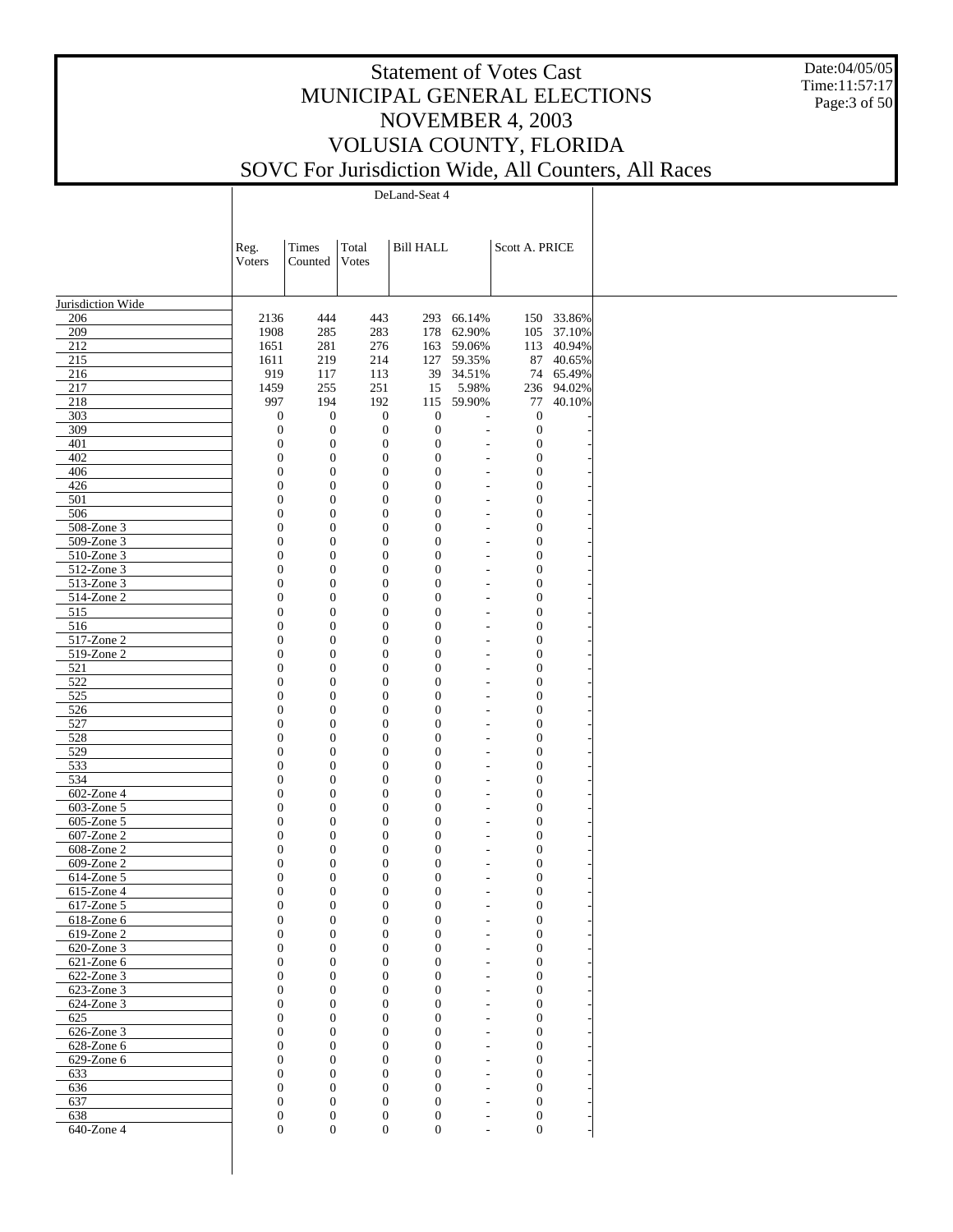Date:04/05/05 Time:11:57:18 Page:4 of 50

DeLand-Seat 4

|                                                   | Reg.                                 | Times                                | Total                        | <b>Bill HALL</b>                   |                          | Scott A. PRICE                       |             |
|---------------------------------------------------|--------------------------------------|--------------------------------------|------------------------------|------------------------------------|--------------------------|--------------------------------------|-------------|
|                                                   | Voters                               | Counted                              | Votes                        |                                    |                          |                                      |             |
|                                                   |                                      |                                      |                              |                                    |                          |                                      |             |
| 641-Zone 4                                        | $\boldsymbol{0}$                     | $\boldsymbol{0}$                     | $\boldsymbol{0}$             | $\boldsymbol{0}$                   | $\overline{\phantom{a}}$ | $\boldsymbol{0}$                     |             |
| 701                                               | $\boldsymbol{0}$                     | $\boldsymbol{0}$                     | $\boldsymbol{0}$             | $\boldsymbol{0}$                   | $\overline{\phantom{a}}$ | $\boldsymbol{0}$                     |             |
| 702                                               | $\boldsymbol{0}$                     | $\boldsymbol{0}$                     | $\mathbf{0}$                 | $\boldsymbol{0}$                   |                          | $\boldsymbol{0}$                     |             |
| 703<br>704                                        | $\boldsymbol{0}$<br>$\boldsymbol{0}$ | $\boldsymbol{0}$<br>$\boldsymbol{0}$ | $\mathbf{0}$<br>$\mathbf{0}$ | $\boldsymbol{0}$<br>$\mathbf{0}$   |                          | $\boldsymbol{0}$<br>$\boldsymbol{0}$ |             |
| 709                                               | $\boldsymbol{0}$                     | $\mathbf{0}$                         | $\mathbf{0}$                 | $\boldsymbol{0}$                   |                          | $\boldsymbol{0}$                     |             |
| 711                                               | $\boldsymbol{0}$                     | $\boldsymbol{0}$                     | $\mathbf{0}$                 | $\overline{0}$                     |                          | $\boldsymbol{0}$                     |             |
| 712                                               | $\boldsymbol{0}$                     | $\mathbf{0}$                         | $\mathbf{0}$                 | $\mathbf{0}$                       |                          | $\boldsymbol{0}$                     |             |
| 714                                               | $\boldsymbol{0}$                     | $\boldsymbol{0}$                     | $\mathbf{0}$                 | $\overline{0}$                     |                          | $\boldsymbol{0}$                     |             |
| 717                                               | $\boldsymbol{0}$                     | $\mathbf{0}$                         | $\mathbf{0}$                 | $\mathbf{0}$                       |                          | $\boldsymbol{0}$                     |             |
| 718                                               | $\boldsymbol{0}$                     | $\boldsymbol{0}$                     | $\mathbf{0}$                 | $\mathbf{0}$                       |                          | $\boldsymbol{0}$                     |             |
| 719                                               | $\boldsymbol{0}$                     | $\mathbf{0}$                         | $\mathbf{0}$                 | $\boldsymbol{0}$                   |                          | $\boldsymbol{0}$                     |             |
| 720                                               | $\boldsymbol{0}$                     | $\boldsymbol{0}$                     | $\mathbf{0}$                 | $\mathbf{0}$                       |                          | $\boldsymbol{0}$                     |             |
| 722                                               | $\boldsymbol{0}$                     | $\mathbf{0}$                         | $\mathbf{0}$                 | $\boldsymbol{0}$                   |                          | $\boldsymbol{0}$                     |             |
| 723                                               | $\boldsymbol{0}$                     | $\boldsymbol{0}$                     | $\mathbf{0}$                 | $\mathbf{0}$                       |                          | $\boldsymbol{0}$                     |             |
| 724                                               | $\boldsymbol{0}$                     | $\boldsymbol{0}$                     | $\mathbf{0}$                 | $\boldsymbol{0}$                   |                          | $\boldsymbol{0}$                     |             |
| 725<br>727                                        | $\boldsymbol{0}$<br>$\boldsymbol{0}$ | $\boldsymbol{0}$<br>$\mathbf{0}$     | $\mathbf{0}$<br>$\mathbf{0}$ | $\mathbf{0}$<br>$\boldsymbol{0}$   |                          | $\boldsymbol{0}$<br>$\boldsymbol{0}$ |             |
| 728                                               | $\boldsymbol{0}$                     | $\boldsymbol{0}$                     | $\mathbf{0}$                 | $\overline{0}$                     |                          | $\boldsymbol{0}$                     |             |
| 729                                               | $\boldsymbol{0}$                     | $\mathbf{0}$                         | $\mathbf{0}$                 | $\mathbf{0}$                       |                          | $\boldsymbol{0}$                     |             |
| 731                                               | $\boldsymbol{0}$                     | $\boldsymbol{0}$                     | $\mathbf{0}$                 | $\overline{0}$                     |                          | $\boldsymbol{0}$                     |             |
| 732                                               | $\boldsymbol{0}$                     | $\mathbf{0}$                         | $\mathbf{0}$                 | $\mathbf{0}$                       |                          | $\boldsymbol{0}$                     |             |
| 733                                               | $\boldsymbol{0}$                     | $\boldsymbol{0}$                     | $\mathbf{0}$                 | $\overline{0}$                     |                          | $\boldsymbol{0}$                     |             |
| 803                                               | $\boldsymbol{0}$                     | $\mathbf{0}$                         | $\mathbf{0}$                 | $\boldsymbol{0}$                   |                          | $\boldsymbol{0}$                     |             |
| 804                                               | $\boldsymbol{0}$                     | $\boldsymbol{0}$                     | $\mathbf{0}$                 | $\mathbf{0}$                       |                          | $\boldsymbol{0}$                     |             |
| 805                                               | $\boldsymbol{0}$                     | $\mathbf{0}$                         | $\mathbf{0}$                 | $\boldsymbol{0}$                   |                          | $\boldsymbol{0}$                     |             |
| 806                                               | $\boldsymbol{0}$                     | $\boldsymbol{0}$                     | $\mathbf{0}$                 | $\mathbf{0}$                       |                          | $\boldsymbol{0}$                     |             |
| 808                                               | $\boldsymbol{0}$                     | $\boldsymbol{0}$                     | $\mathbf{0}$                 | $\boldsymbol{0}$                   |                          | $\boldsymbol{0}$                     |             |
| 809                                               | $\boldsymbol{0}$                     | $\boldsymbol{0}$                     | $\mathbf{0}$                 | $\mathbf{0}$                       |                          | $\boldsymbol{0}$                     |             |
| 810                                               | $\boldsymbol{0}$                     | $\mathbf{0}$                         | $\mathbf{0}$                 | $\boldsymbol{0}$                   |                          | $\boldsymbol{0}$                     |             |
| 811                                               | $\boldsymbol{0}$                     | $\boldsymbol{0}$<br>$\mathbf{0}$     | $\mathbf{0}$<br>$\mathbf{0}$ | $\overline{0}$<br>$\mathbf{0}$     |                          | $\boldsymbol{0}$                     |             |
| 812<br>815                                        | $\boldsymbol{0}$<br>$\boldsymbol{0}$ | $\boldsymbol{0}$                     | $\mathbf{0}$                 | $\overline{0}$                     |                          | $\boldsymbol{0}$<br>$\boldsymbol{0}$ |             |
| 901                                               | $\boldsymbol{0}$                     | $\mathbf{0}$                         | $\mathbf{0}$                 | $\mathbf{0}$                       |                          | $\boldsymbol{0}$                     |             |
| 902                                               | $\boldsymbol{0}$                     | $\boldsymbol{0}$                     | $\mathbf{0}$                 | $\overline{0}$                     |                          | $\boldsymbol{0}$                     |             |
| 903                                               | $\boldsymbol{0}$                     | $\mathbf{0}$                         | $\mathbf{0}$                 | $\overline{0}$                     |                          | $\boldsymbol{0}$                     |             |
| 904                                               | $\boldsymbol{0}$                     | $\boldsymbol{0}$                     | $\mathbf{0}$                 | $\mathbf{0}$                       |                          | $\boldsymbol{0}$                     |             |
| 905                                               | $\mathbf{0}$                         | $\mathbf{0}$                         | $\mathbf{0}$                 | $\boldsymbol{0}$                   |                          | $\boldsymbol{0}$                     |             |
| 910                                               | $\boldsymbol{0}$                     | $\boldsymbol{0}$                     | $\mathbf{0}$                 | $\overline{0}$                     |                          | $\boldsymbol{0}$                     |             |
| 912                                               | $\boldsymbol{0}$                     | $\boldsymbol{0}$                     | $\boldsymbol{0}$             | $\boldsymbol{0}$                   |                          | $\boldsymbol{0}$                     |             |
| 913                                               | $\boldsymbol{0}$                     | $\boldsymbol{0}$                     | $\boldsymbol{0}$             | $\boldsymbol{0}$                   |                          | $\mathbf{0}$                         |             |
| Absentee-DeLand                                   | 10681                                | 247                                  | 207                          | 58                                 | 28.02%                   |                                      | 149 71.98%  |
| Absentee-Orange City                              | $\boldsymbol{0}$                     | $\boldsymbol{0}$                     | $\mathbf{0}$                 | $\mathbf{0}$                       |                          | $\boldsymbol{0}$                     |             |
| Absentee-Deltona                                  | $\boldsymbol{0}$                     | $\boldsymbol{0}$                     | $\boldsymbol{0}$             | $\mathbf{0}$                       | $\overline{\phantom{a}}$ | $\boldsymbol{0}$                     |             |
| Absentee-Ormond Beach                             | $\Omega$                             | $\mathbf{0}$                         | $\theta$                     | $\Omega$                           |                          | $\boldsymbol{0}$                     |             |
| Absentee-Holly Hill                               | $\boldsymbol{0}$                     | $\boldsymbol{0}$                     | $\boldsymbol{0}$             | $\boldsymbol{0}$                   |                          | $\boldsymbol{0}$                     |             |
| Absentee-Daytona Beach                            | $\boldsymbol{0}$                     | $\boldsymbol{0}$                     | $\boldsymbol{0}$             | 0                                  |                          | $\boldsymbol{0}$                     |             |
| Absentee-South Daytona                            | $\overline{0}$<br>$\overline{0}$     | $\boldsymbol{0}$                     | $\mathbf{0}$<br>$\mathbf{0}$ | $\overline{0}$                     |                          | $\boldsymbol{0}$                     |             |
| Absentee-Port Orange<br>Absentee-New Smyrna Beach | $\boldsymbol{0}$                     | $\boldsymbol{0}$<br>$\boldsymbol{0}$ | $\mathbf{0}$                 | $\overline{0}$<br>$\boldsymbol{0}$ |                          | $\boldsymbol{0}$<br>0                |             |
| Absentee-Edgewater                                | $\boldsymbol{0}$                     | $\boldsymbol{0}$                     | $\boldsymbol{0}$             | $\mathbf{0}$                       |                          | $\boldsymbol{0}$                     |             |
| In-Office                                         | 10681                                | 111                                  | 107                          |                                    | 52 48.60%                |                                      | 55 51.40%   |
| Provisional                                       | 10681                                | $\mathbf{1}$                         | $\mathbf{1}$                 | $\boldsymbol{0}$                   | $0.00\%$                 |                                      | 1 100.00%   |
| UnScanned                                         | 10681                                | $\boldsymbol{0}$                     | $\boldsymbol{0}$             | $\boldsymbol{0}$                   |                          | $\boldsymbol{0}$                     |             |
| Total                                             | 10681                                | 2154                                 | 2087                         |                                    | 1040 49.83%              |                                      | 1047 50.17% |
|                                                   |                                      |                                      |                              |                                    |                          |                                      |             |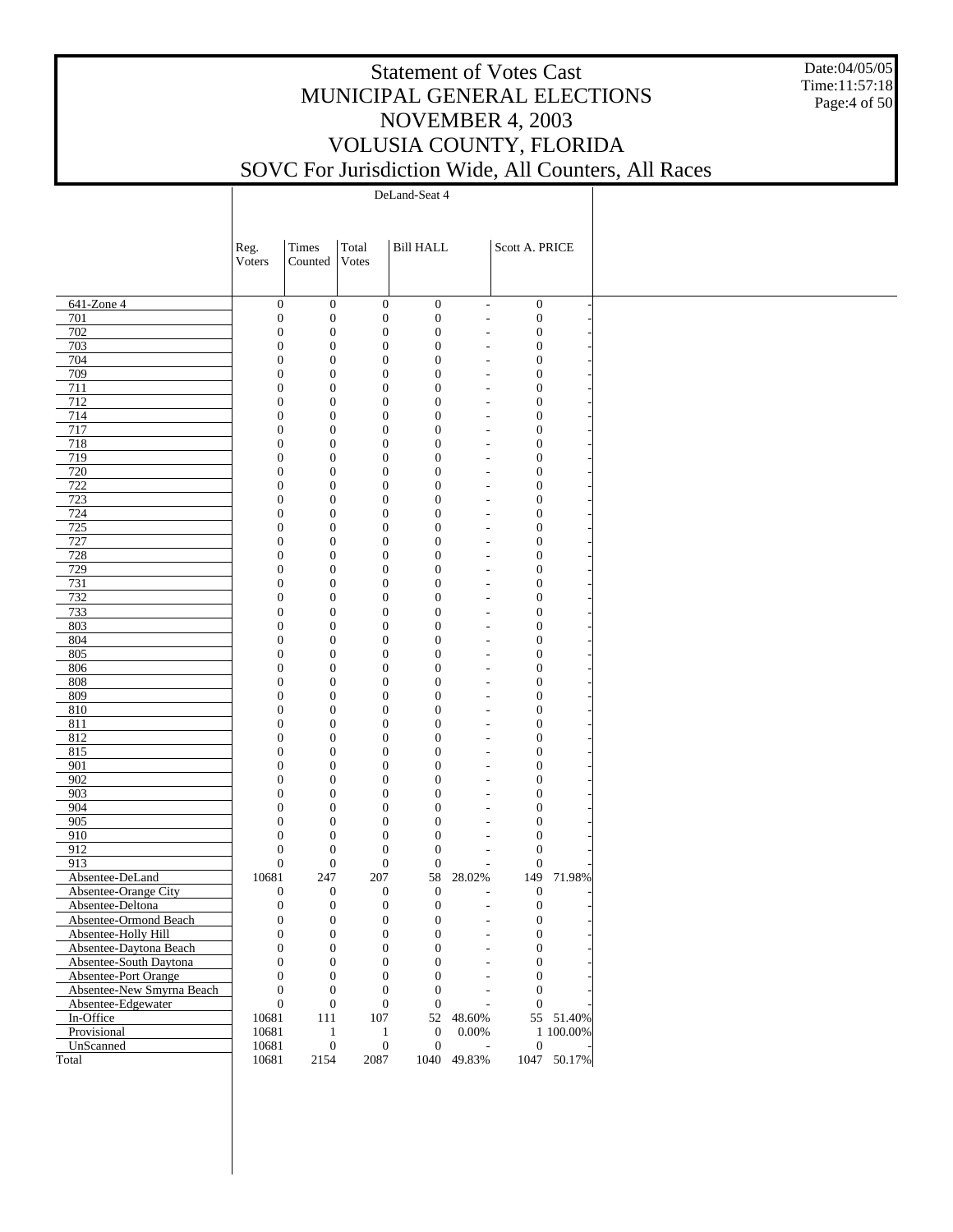Date:04/05/05 Time:11:57:18 Page:5 of 50

|                          | Reg.<br>Voters                       | Times<br>Counted                     | Total<br>Votes                       | Cee Cee<br>CAWOOD                    |                                                          | Don SHERRILL                     |        |
|--------------------------|--------------------------------------|--------------------------------------|--------------------------------------|--------------------------------------|----------------------------------------------------------|----------------------------------|--------|
|                          |                                      |                                      |                                      |                                      |                                                          |                                  |        |
| Jurisdiction Wide<br>206 | $\boldsymbol{0}$                     | $\boldsymbol{0}$                     | $\boldsymbol{0}$                     | $\boldsymbol{0}$                     | L,                                                       | $\boldsymbol{0}$                 |        |
| 209                      | $\boldsymbol{0}$                     | $\boldsymbol{0}$                     | $\boldsymbol{0}$                     | $\mathbf{0}$                         | L,                                                       | $\boldsymbol{0}$                 |        |
| 212                      | $\boldsymbol{0}$                     | $\boldsymbol{0}$                     | $\boldsymbol{0}$                     | $\boldsymbol{0}$                     | L,                                                       | $\boldsymbol{0}$                 |        |
| 215                      | $\boldsymbol{0}$                     | $\boldsymbol{0}$                     | $\boldsymbol{0}$                     | $\mathbf{0}$                         | L,                                                       | $\mathbf{0}$                     |        |
| 216                      | $\boldsymbol{0}$                     | $\boldsymbol{0}$                     | $\boldsymbol{0}$                     | $\mathbf{0}$                         |                                                          | $\mathbf{0}$                     |        |
| 217                      | $\boldsymbol{0}$                     | $\boldsymbol{0}$                     | $\mathbf{0}$                         | $\mathbf{0}$                         | L,                                                       | $\mathbf{0}$                     |        |
| 218                      | $\mathbf{0}$                         | $\boldsymbol{0}$                     | $\boldsymbol{0}$                     | $\boldsymbol{0}$                     | Ĭ.                                                       | $\mathbf{0}$                     |        |
| 303                      | 2649                                 | 576                                  | 560                                  | 186                                  | 33.21%                                                   | 374                              | 66.79% |
| 309                      | 1861                                 | 193                                  | 191                                  | 96                                   | 50.26%                                                   | 95                               | 49.74% |
| 401                      | $\mathbf{0}$                         | $\boldsymbol{0}$                     | $\boldsymbol{0}$                     | $\mathbf{0}$                         | ÷,                                                       | $\mathbf{0}$                     |        |
| 402                      | $\boldsymbol{0}$                     | $\boldsymbol{0}$                     | $\boldsymbol{0}$                     | $\boldsymbol{0}$                     | L,                                                       | $\boldsymbol{0}$                 |        |
| 406                      | $\boldsymbol{0}$                     | $\boldsymbol{0}$                     | $\boldsymbol{0}$                     | $\boldsymbol{0}$                     | $\overline{a}$                                           | $\mathbf{0}$                     |        |
| 426<br>501               | $\boldsymbol{0}$<br>$\boldsymbol{0}$ | $\boldsymbol{0}$                     | $\boldsymbol{0}$<br>$\boldsymbol{0}$ | $\boldsymbol{0}$<br>$\boldsymbol{0}$ | $\overline{\phantom{a}}$                                 | $\boldsymbol{0}$<br>$\mathbf{0}$ |        |
| 506                      | $\boldsymbol{0}$                     | $\boldsymbol{0}$<br>$\boldsymbol{0}$ | $\boldsymbol{0}$                     | $\boldsymbol{0}$                     | $\overline{\phantom{a}}$<br>$\qquad \qquad \blacksquare$ | $\mathbf{0}$                     |        |
| 508-Zone 3               | $\boldsymbol{0}$                     | $\boldsymbol{0}$                     | $\boldsymbol{0}$                     | $\boldsymbol{0}$                     | $\overline{\phantom{a}}$                                 | $\mathbf{0}$                     |        |
| 509-Zone 3               | $\boldsymbol{0}$                     | $\boldsymbol{0}$                     | $\boldsymbol{0}$                     | $\boldsymbol{0}$                     | $\overline{a}$                                           | $\boldsymbol{0}$                 |        |
| 510-Zone 3               | $\boldsymbol{0}$                     | $\boldsymbol{0}$                     | $\boldsymbol{0}$                     | $\boldsymbol{0}$                     | $\overline{\phantom{a}}$                                 | $\mathbf{0}$                     |        |
| 512-Zone 3               | $\boldsymbol{0}$                     | $\boldsymbol{0}$                     | $\boldsymbol{0}$                     | $\boldsymbol{0}$                     | $\overline{\phantom{a}}$                                 | $\mathbf{0}$                     |        |
| 513-Zone 3               | $\boldsymbol{0}$                     | $\boldsymbol{0}$                     | $\boldsymbol{0}$                     | $\boldsymbol{0}$                     | $\overline{\phantom{a}}$                                 | $\mathbf{0}$                     |        |
| 514-Zone 2               | $\boldsymbol{0}$                     | $\boldsymbol{0}$                     | $\boldsymbol{0}$                     | $\boldsymbol{0}$                     | $\overline{\phantom{a}}$                                 | $\boldsymbol{0}$                 |        |
| 515                      | $\boldsymbol{0}$                     | $\boldsymbol{0}$                     | $\boldsymbol{0}$                     | $\boldsymbol{0}$                     | $\overline{a}$                                           | $\mathbf{0}$                     |        |
| 516                      | $\boldsymbol{0}$                     | $\boldsymbol{0}$                     | $\boldsymbol{0}$                     | $\boldsymbol{0}$                     | $\qquad \qquad \blacksquare$                             | $\mathbf{0}$                     |        |
| 517-Zone 2               | $\boldsymbol{0}$                     | $\boldsymbol{0}$                     | $\boldsymbol{0}$                     | $\boldsymbol{0}$                     | $\overline{\phantom{a}}$                                 | $\mathbf{0}$                     |        |
| 519-Zone 2               | $\boldsymbol{0}$                     | $\boldsymbol{0}$                     | $\boldsymbol{0}$                     | $\boldsymbol{0}$                     | $\qquad \qquad \blacksquare$                             | $\boldsymbol{0}$                 |        |
| 521                      | $\boldsymbol{0}$                     | $\boldsymbol{0}$                     | $\boldsymbol{0}$                     | $\boldsymbol{0}$                     | $\overline{\phantom{a}}$                                 | $\mathbf{0}$                     |        |
| 522                      | $\boldsymbol{0}$                     | $\boldsymbol{0}$                     | $\boldsymbol{0}$                     | $\boldsymbol{0}$                     | $\overline{a}$                                           | $\boldsymbol{0}$                 |        |
| 525                      | $\boldsymbol{0}$                     | $\boldsymbol{0}$                     | $\boldsymbol{0}$                     | $\boldsymbol{0}$                     | $\overline{\phantom{a}}$                                 | $\mathbf{0}$                     |        |
| 526                      | $\boldsymbol{0}$                     | $\boldsymbol{0}$                     | $\boldsymbol{0}$                     | $\boldsymbol{0}$                     | $\overline{\phantom{a}}$                                 | $\boldsymbol{0}$                 |        |
| 527                      | $\boldsymbol{0}$                     | $\boldsymbol{0}$                     | $\boldsymbol{0}$                     | $\boldsymbol{0}$                     | $\overline{\phantom{a}}$                                 | $\mathbf{0}$                     |        |
| 528                      | $\boldsymbol{0}$                     | $\boldsymbol{0}$                     | $\boldsymbol{0}$                     | $\boldsymbol{0}$                     | L,                                                       | $\mathbf{0}$                     |        |
| 529                      | $\boldsymbol{0}$                     | $\boldsymbol{0}$                     | $\boldsymbol{0}$                     | $\boldsymbol{0}$                     | $\overline{a}$                                           | $\mathbf{0}$                     |        |
| 533                      | $\boldsymbol{0}$                     | $\boldsymbol{0}$                     | $\boldsymbol{0}$                     | $\boldsymbol{0}$                     | $\qquad \qquad \blacksquare$                             | $\boldsymbol{0}$                 |        |
| 534                      | $\boldsymbol{0}$                     | $\boldsymbol{0}$                     | $\boldsymbol{0}$                     | $\boldsymbol{0}$                     | $\overline{\phantom{a}}$                                 | $\mathbf{0}$                     |        |
| 602-Zone 4               | $\boldsymbol{0}$                     | $\boldsymbol{0}$                     | $\boldsymbol{0}$                     | $\boldsymbol{0}$                     | $\qquad \qquad \blacksquare$                             | $\boldsymbol{0}$                 |        |
| 603-Zone 5<br>605-Zone 5 | $\boldsymbol{0}$<br>$\boldsymbol{0}$ | $\boldsymbol{0}$<br>$\boldsymbol{0}$ | $\boldsymbol{0}$<br>$\boldsymbol{0}$ | $\boldsymbol{0}$<br>$\boldsymbol{0}$ | $\overline{\phantom{a}}$                                 | $\mathbf{0}$<br>$\boldsymbol{0}$ |        |
| 607-Zone 2               | $\boldsymbol{0}$                     | $\boldsymbol{0}$                     | $\boldsymbol{0}$                     | $\boldsymbol{0}$                     | $\overline{a}$<br>$\overline{\phantom{a}}$               | $\mathbf{0}$                     |        |
| 608-Zone 2               | $\boldsymbol{0}$                     | $\boldsymbol{0}$                     | $\boldsymbol{0}$                     | $\boldsymbol{0}$                     | L,                                                       | $\boldsymbol{0}$                 |        |
| 609-Zone 2               | $\boldsymbol{0}$                     | $\boldsymbol{0}$                     | $\boldsymbol{0}$                     | $\mathbf{0}$                         | $\overline{\phantom{a}}$                                 | $\boldsymbol{0}$                 |        |
| 614-Zone 5               | $\boldsymbol{0}$                     | $\boldsymbol{0}$                     | $\boldsymbol{0}$                     | $\boldsymbol{0}$                     | L,                                                       | $\boldsymbol{0}$                 |        |
| 615-Zone 4               | $\boldsymbol{0}$                     | $\boldsymbol{0}$                     | $\boldsymbol{0}$                     | $\boldsymbol{0}$                     | ÷,                                                       | $\mathbf{0}$                     |        |
| 617-Zone 5               | $\mathbf{0}$                         | $\mathbf{0}$                         | $\overline{0}$                       | $\theta$                             | $\overline{\phantom{a}}$                                 | $\theta$                         |        |
| 618-Zone 6               | $\mathbf{0}$                         | $\boldsymbol{0}$                     | $\boldsymbol{0}$                     | $\mathbf{0}$                         | $\overline{a}$                                           | $\overline{0}$                   |        |
| 619-Zone 2               | $\boldsymbol{0}$                     | $\boldsymbol{0}$                     | $\boldsymbol{0}$                     | $\mathbf{0}$                         |                                                          | $\boldsymbol{0}$                 |        |
| 620-Zone 3               | $\mathbf{0}$                         | $\mathbf{0}$                         | $\boldsymbol{0}$                     | $\mathbf{0}$                         |                                                          | $\mathbf{0}$                     |        |
| 621-Zone 6               | $\mathbf{0}$                         | $\boldsymbol{0}$                     | $\boldsymbol{0}$                     | $\mathbf{0}$                         | $\overline{a}$                                           | $\mathbf{0}$                     |        |
| 622-Zone 3               | $\mathbf{0}$                         | $\mathbf{0}$                         | $\boldsymbol{0}$                     | $\mathbf{0}$                         | $\overline{\phantom{a}}$                                 | $\mathbf{0}$                     |        |
| $623$ -Zone 3            | $\mathbf{0}$                         | $\mathbf{0}$                         | $\boldsymbol{0}$                     | $\mathbf{0}$                         | $\overline{a}$                                           | $\mathbf{0}$                     |        |
| 624-Zone 3               | $\mathbf{0}$                         | $\mathbf{0}$                         | $\boldsymbol{0}$                     | $\overline{0}$                       | $\overline{\phantom{a}}$                                 | $\mathbf{0}$                     |        |
| 625                      | $\mathbf{0}$                         | $\mathbf{0}$                         | $\boldsymbol{0}$                     | $\mathbf{0}$                         | $\overline{a}$                                           | $\mathbf{0}$                     |        |
| 626-Zone 3               | $\mathbf{0}$                         | $\mathbf{0}$                         | $\boldsymbol{0}$                     | $\overline{0}$                       | $\overline{\phantom{a}}$                                 | $\mathbf{0}$                     |        |
| 628-Zone 6               | $\mathbf{0}$                         | $\mathbf{0}$                         | $\boldsymbol{0}$                     | $\mathbf{0}$                         | $\overline{a}$                                           | $\mathbf{0}$                     |        |
| 629-Zone 6               | $\mathbf{0}$                         | $\mathbf{0}$                         | $\boldsymbol{0}$                     | $\overline{0}$                       | L,                                                       | $\mathbf{0}$                     |        |
| 633                      | $\mathbf{0}$                         | $\mathbf{0}$                         | $\boldsymbol{0}$                     | $\mathbf{0}$                         | $\overline{a}$                                           | $\mathbf{0}$                     |        |
| 636                      | $\mathbf{0}$                         | $\mathbf{0}$                         | $\boldsymbol{0}$                     | $\theta$                             | $\overline{\phantom{a}}$                                 | $\mathbf{0}$                     |        |
| 637                      | $\mathbf{0}$                         | $\mathbf{0}$                         | $\boldsymbol{0}$                     | $\mathbf{0}$                         | $\overline{a}$                                           | $\mathbf{0}$                     |        |
| 638                      | $\boldsymbol{0}$                     | $\boldsymbol{0}$                     | $\boldsymbol{0}$<br>$\overline{0}$   | $\mathbf{0}$                         | $\overline{\phantom{a}}$                                 | $\boldsymbol{0}$                 |        |
| 640-Zone 4               | $\boldsymbol{0}$                     | $\boldsymbol{0}$                     |                                      | $\mathbf{0}$                         | $\overline{a}$                                           | $\overline{0}$                   |        |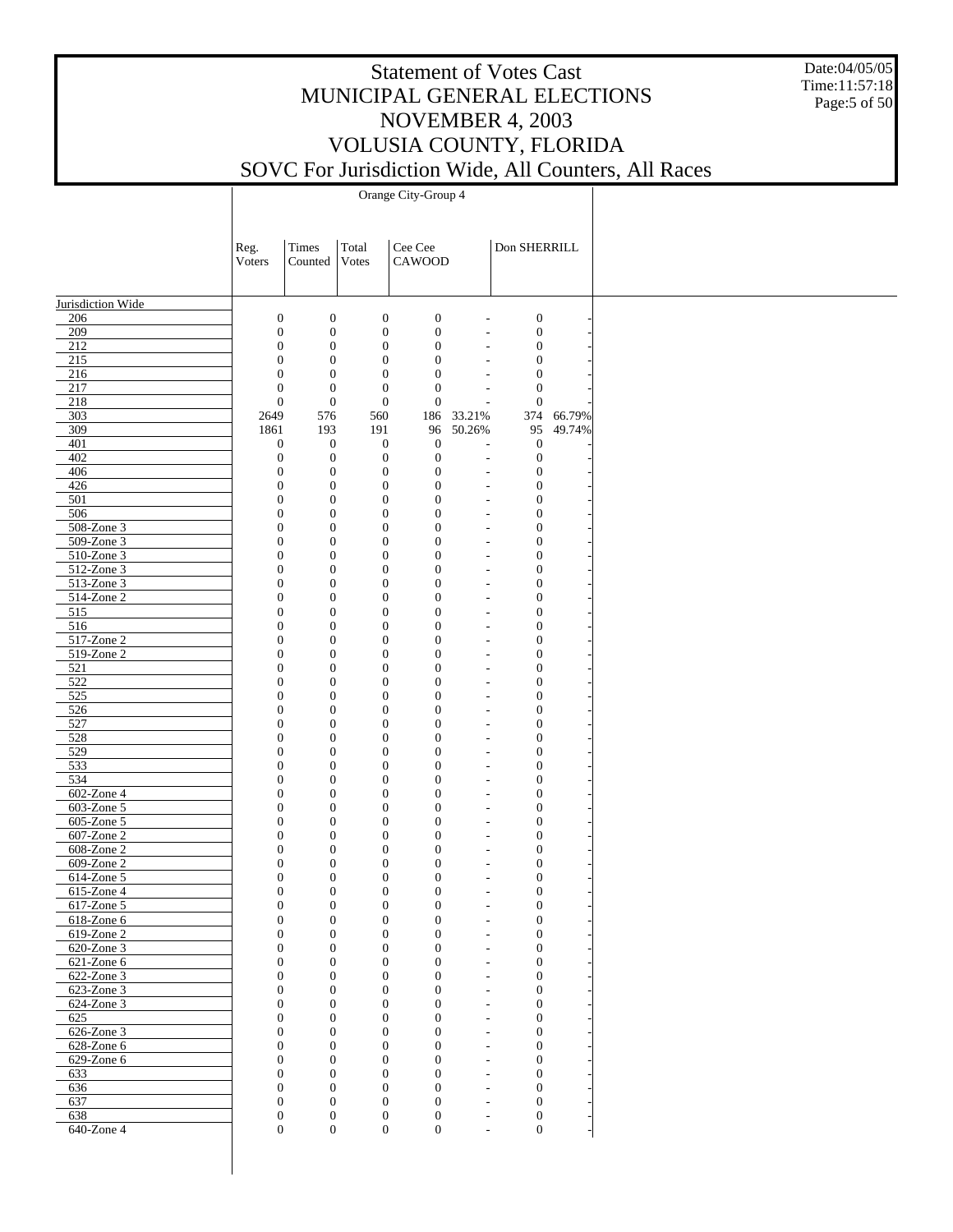#### Date:04/05/05 Time:11:57:18 Page:6 of 50

# Statement of Votes Cast MUNICIPAL GENERAL ELECTIONS NOVEMBER 4, 2003 VOLUSIA COUNTY, FLORIDA SOVC For Jurisdiction Wide, All Counters, All Races

|                           | Reg.                                 | Times                                | Total                        | Cee Cee                      |                          | Don SHERRILL                         |            |
|---------------------------|--------------------------------------|--------------------------------------|------------------------------|------------------------------|--------------------------|--------------------------------------|------------|
|                           | Voters                               | Counted                              | <b>Votes</b>                 | CAWOOD                       |                          |                                      |            |
|                           |                                      |                                      |                              |                              |                          |                                      |            |
| 641-Zone 4                | $\boldsymbol{0}$                     | $\boldsymbol{0}$                     | $\boldsymbol{0}$             | $\boldsymbol{0}$             | $\overline{\phantom{a}}$ | $\boldsymbol{0}$                     |            |
| 701                       | $\mathbf{0}$                         | $\boldsymbol{0}$                     | $\boldsymbol{0}$             | $\boldsymbol{0}$             | $\overline{\phantom{a}}$ | $\mathbf{0}$                         |            |
| 702                       | $\boldsymbol{0}$                     | $\boldsymbol{0}$                     | $\boldsymbol{0}$             | $\mathbf{0}$                 |                          | $\boldsymbol{0}$                     |            |
| 703                       | $\boldsymbol{0}$                     | $\boldsymbol{0}$                     | $\mathbf{0}$                 | $\mathbf{0}$                 | $\overline{\phantom{a}}$ | $\boldsymbol{0}$                     |            |
| 704                       | $\boldsymbol{0}$                     | $\boldsymbol{0}$                     | $\mathbf{0}$                 | $\mathbf{0}$                 |                          | $\boldsymbol{0}$                     |            |
| 709                       | $\boldsymbol{0}$                     | $\boldsymbol{0}$                     | $\boldsymbol{0}$             | $\mathbf{0}$                 | ٠                        | $\boldsymbol{0}$                     |            |
| 711                       | $\boldsymbol{0}$                     | $\boldsymbol{0}$                     | $\mathbf{0}$                 | $\mathbf{0}$                 |                          | $\boldsymbol{0}$                     |            |
| 712                       | $\boldsymbol{0}$                     | $\boldsymbol{0}$                     | $\mathbf{0}$                 | $\mathbf{0}$                 | $\overline{\phantom{0}}$ | $\boldsymbol{0}$                     |            |
| 714                       | $\boldsymbol{0}$                     | $\boldsymbol{0}$                     | $\mathbf{0}$                 | $\mathbf{0}$                 |                          | $\boldsymbol{0}$                     |            |
| 717                       | $\boldsymbol{0}$                     | $\boldsymbol{0}$                     | $\mathbf{0}$                 | $\mathbf{0}$                 | $\overline{\phantom{0}}$ | $\mathbf{0}$                         |            |
| 718                       | $\boldsymbol{0}$                     | $\boldsymbol{0}$                     | $\mathbf{0}$                 | $\mathbf{0}$                 |                          | $\boldsymbol{0}$                     |            |
| 719                       | $\boldsymbol{0}$                     | $\boldsymbol{0}$                     | $\mathbf{0}$                 | $\mathbf{0}$                 | $\overline{\phantom{0}}$ | $\boldsymbol{0}$                     |            |
| 720                       | $\boldsymbol{0}$                     | $\boldsymbol{0}$                     | $\mathbf{0}$                 | $\mathbf{0}$                 |                          | $\boldsymbol{0}$                     |            |
| 722                       | $\boldsymbol{0}$                     | $\boldsymbol{0}$                     | $\boldsymbol{0}$             | $\mathbf{0}$                 | $\overline{\phantom{a}}$ | $\boldsymbol{0}$                     |            |
| 723                       | $\boldsymbol{0}$                     | $\boldsymbol{0}$                     | $\mathbf{0}$                 | $\mathbf{0}$                 |                          | $\boldsymbol{0}$                     |            |
| 724                       | $\boldsymbol{0}$                     | $\boldsymbol{0}$                     | $\mathbf{0}$                 | $\mathbf{0}$                 | $\overline{\phantom{0}}$ | $\boldsymbol{0}$                     |            |
| 725                       | $\boldsymbol{0}$                     | $\boldsymbol{0}$                     | $\mathbf{0}$                 | $\mathbf{0}$                 |                          | $\boldsymbol{0}$                     |            |
| 727                       | $\boldsymbol{0}$                     | $\boldsymbol{0}$                     | $\boldsymbol{0}$             | $\mathbf{0}$                 | $\overline{\phantom{a}}$ | $\boldsymbol{0}$                     |            |
| 728<br>729                | $\boldsymbol{0}$<br>$\boldsymbol{0}$ | $\boldsymbol{0}$<br>$\boldsymbol{0}$ | $\mathbf{0}$<br>$\mathbf{0}$ | $\mathbf{0}$<br>$\mathbf{0}$ |                          | $\boldsymbol{0}$<br>$\boldsymbol{0}$ |            |
| 731                       | $\boldsymbol{0}$                     | $\boldsymbol{0}$                     | $\mathbf{0}$                 | $\mathbf{0}$                 | $\overline{\phantom{a}}$ | $\boldsymbol{0}$                     |            |
| 732                       | $\boldsymbol{0}$                     | $\boldsymbol{0}$                     | $\mathbf{0}$                 | $\mathbf{0}$                 | $\overline{\phantom{a}}$ | $\boldsymbol{0}$                     |            |
| 733                       | $\boldsymbol{0}$                     | $\boldsymbol{0}$                     | $\mathbf{0}$                 | $\mathbf{0}$                 |                          | $\boldsymbol{0}$                     |            |
| 803                       | $\boldsymbol{0}$                     | $\boldsymbol{0}$                     | $\mathbf{0}$                 | $\mathbf{0}$                 | $\overline{\phantom{0}}$ | $\boldsymbol{0}$                     |            |
| 804                       | $\boldsymbol{0}$                     | $\boldsymbol{0}$                     | $\mathbf{0}$                 | $\mathbf{0}$                 |                          | $\boldsymbol{0}$                     |            |
| 805                       | $\boldsymbol{0}$                     | $\boldsymbol{0}$                     | $\mathbf{0}$                 | $\mathbf{0}$                 | $\overline{\phantom{0}}$ | $\mathbf{0}$                         |            |
| 806                       | $\boldsymbol{0}$                     | $\boldsymbol{0}$                     | $\mathbf{0}$                 | $\mathbf{0}$                 |                          | $\boldsymbol{0}$                     |            |
| 808                       | $\boldsymbol{0}$                     | $\boldsymbol{0}$                     | $\mathbf{0}$                 | $\mathbf{0}$                 | $\overline{\phantom{0}}$ | $\boldsymbol{0}$                     |            |
| 809                       | $\boldsymbol{0}$                     | $\boldsymbol{0}$                     | $\mathbf{0}$                 | $\mathbf{0}$                 |                          | $\boldsymbol{0}$                     |            |
| 810                       | $\boldsymbol{0}$                     | $\boldsymbol{0}$                     | $\mathbf{0}$                 | $\mathbf{0}$                 | $\overline{\phantom{0}}$ | $\boldsymbol{0}$                     |            |
| 811                       | $\boldsymbol{0}$                     | $\boldsymbol{0}$                     | $\mathbf{0}$                 | $\mathbf{0}$                 |                          | $\boldsymbol{0}$                     |            |
| 812                       | $\boldsymbol{0}$                     | $\boldsymbol{0}$                     | $\mathbf{0}$                 | $\mathbf{0}$                 | $\overline{\phantom{0}}$ | $\boldsymbol{0}$                     |            |
| 815                       | $\boldsymbol{0}$                     | $\boldsymbol{0}$                     | $\mathbf{0}$                 | $\mathbf{0}$                 |                          | $\boldsymbol{0}$                     |            |
| 901                       | $\boldsymbol{0}$                     | $\boldsymbol{0}$                     | $\boldsymbol{0}$             | $\mathbf{0}$                 | $\overline{a}$           | $\boldsymbol{0}$                     |            |
| 902                       | $\boldsymbol{0}$                     | $\boldsymbol{0}$                     | $\mathbf{0}$                 | $\mathbf{0}$                 |                          | $\boldsymbol{0}$                     |            |
| 903                       | $\boldsymbol{0}$                     | $\boldsymbol{0}$                     | $\mathbf{0}$                 | $\mathbf{0}$                 | $\overline{\phantom{a}}$ | $\boldsymbol{0}$                     |            |
| 904                       | $\boldsymbol{0}$                     | $\boldsymbol{0}$                     | $\mathbf{0}$                 | $\mathbf{0}$                 |                          | $\boldsymbol{0}$                     |            |
| 905                       | $\overline{0}$                       | $\boldsymbol{0}$                     | $\boldsymbol{0}$             | $\mathbf{0}$                 | $\overline{\phantom{a}}$ | $\boldsymbol{0}$                     |            |
| 910                       | $\boldsymbol{0}$                     | $\boldsymbol{0}$                     | $\mathbf{0}$                 | $\mathbf{0}$                 |                          | $\boldsymbol{0}$                     |            |
| 912                       | $\overline{0}$                       | $\boldsymbol{0}$                     | $\boldsymbol{0}$             | $\mathbf{0}$                 | ٠                        | $\boldsymbol{0}$                     |            |
| 913                       | $\boldsymbol{0}$                     | $\boldsymbol{0}$                     | $\boldsymbol{0}$             | $\mathbf{0}$                 |                          | $\boldsymbol{0}$                     |            |
| Absentee-DeLand           | $\overline{0}$                       | $\boldsymbol{0}$                     | $\boldsymbol{0}$             | $\boldsymbol{0}$             | $\overline{\phantom{a}}$ | $\theta$                             |            |
| Absentee-Orange City      | 4510                                 | 89                                   | 89                           | 22                           | 24.72%                   | 67                                   | 75.28%     |
| Absentee-Deltona          | $\boldsymbol{0}$                     | $\boldsymbol{0}$                     | $\mathbf{0}$                 | $\mathbf{0}$                 | $\overline{\phantom{a}}$ | $\theta$                             |            |
| Absentee-Ormond Beach     | $\mathbf{0}$                         | $\boldsymbol{0}$                     | $\overline{0}$               | $\mathbf{0}$                 |                          | $\overline{0}$                       |            |
| Absentee-Holly Hill       | $\mathbf{0}$                         | $\boldsymbol{0}$                     | $\boldsymbol{0}$             | $\boldsymbol{0}$             |                          | $\boldsymbol{0}$                     |            |
| Absentee-Daytona Beach    | $\boldsymbol{0}$                     | $\boldsymbol{0}$                     | $\boldsymbol{0}$             | $\boldsymbol{0}$             |                          | $\boldsymbol{0}$                     |            |
| Absentee-South Daytona    | $\overline{0}$                       | $\boldsymbol{0}$                     | $\boldsymbol{0}$             | $\overline{0}$               |                          | $\overline{0}$                       |            |
| Absentee-Port Orange      | $\overline{0}$                       | $\boldsymbol{0}$                     | $\mathbf{0}$                 | $\overline{0}$               |                          | $\mathbf{0}$                         |            |
| Absentee-New Smyrna Beach | $\overline{0}$                       | $\boldsymbol{0}$                     | $\boldsymbol{0}$             | $\overline{0}$               | $\overline{\phantom{a}}$ | $\mathbf{0}$                         |            |
| Absentee-Edgewater        | $\boldsymbol{0}$                     | $\boldsymbol{0}$                     | $\boldsymbol{0}$             | $\overline{0}$               |                          | $\mathbf{0}$                         |            |
| In-Office                 | 4510                                 | 5                                    | 5                            |                              | $3\quad 60.00\%$         | $\overline{2}$                       | 40.00%     |
| Provisional               | 4510                                 | $\ensuremath{\mathfrak{Z}}$          | $\mathfrak{Z}$               |                              | 3 100.00%                | $\boldsymbol{0}$                     | $0.00\%$   |
| UnScanned                 | 4510                                 | $\boldsymbol{0}$                     | $\boldsymbol{0}$             | $\mathbf{0}$                 |                          | $\mathbf{0}$                         |            |
| Total                     | 4510                                 | 866                                  | 848                          |                              | 310 36.56%               |                                      | 538 63.44% |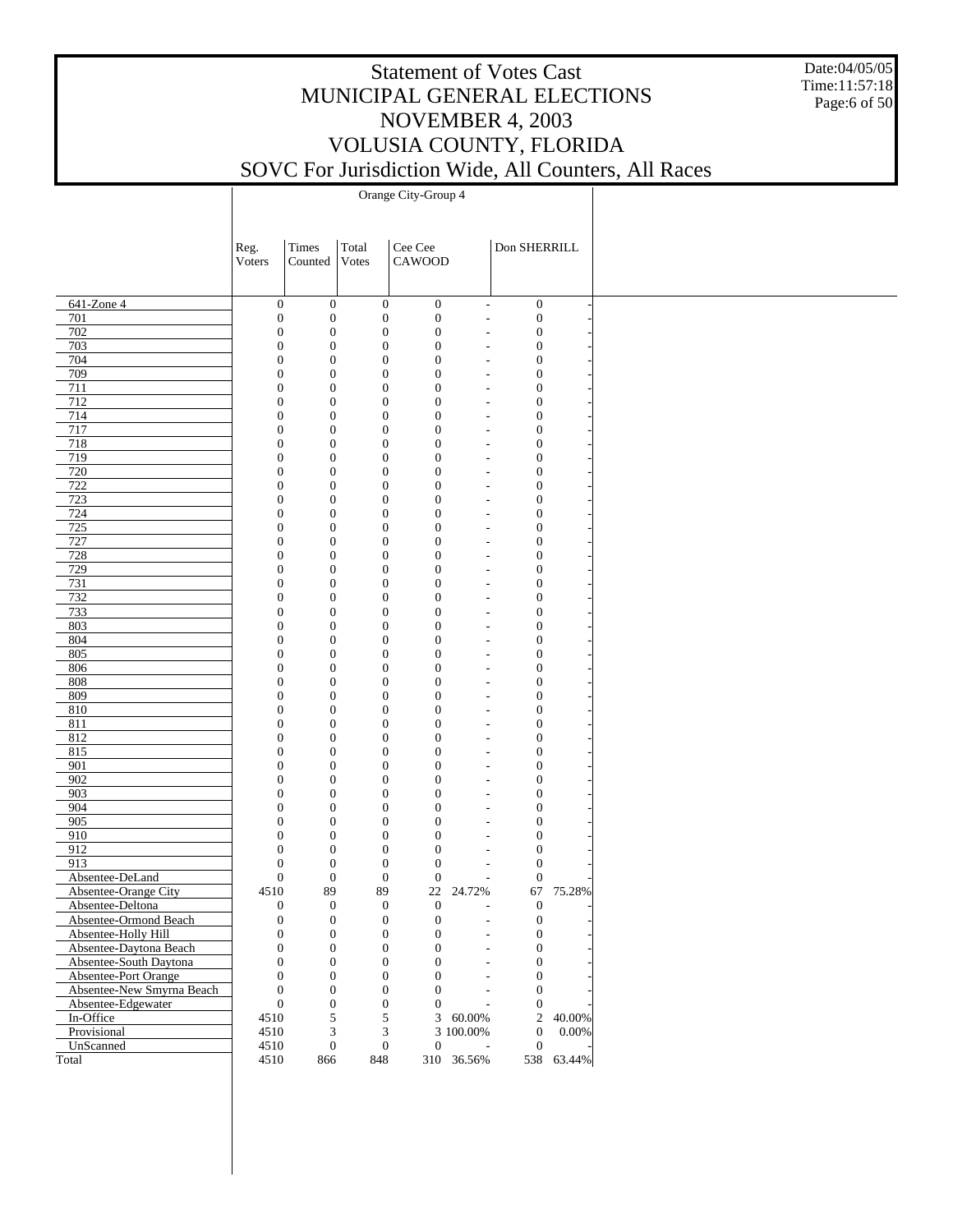Date:04/05/05 Time:11:57:18 Page:7 of 50

|                                | Reg.                                 | Times                                | Total                                | Gary A. BLAIR                        |                                                      | Bill                                 |           |
|--------------------------------|--------------------------------------|--------------------------------------|--------------------------------------|--------------------------------------|------------------------------------------------------|--------------------------------------|-----------|
|                                | Voters                               | Counted                              | Votes                                |                                      |                                                      | <b>DONNELLON</b>                     |           |
|                                |                                      |                                      |                                      |                                      |                                                      |                                      |           |
| Jurisdiction Wide              |                                      |                                      |                                      |                                      |                                                      |                                      |           |
| 206                            | $\boldsymbol{0}$                     | $\boldsymbol{0}$                     | $\boldsymbol{0}$                     | $\boldsymbol{0}$                     | $\overline{\phantom{a}}$                             | $\boldsymbol{0}$                     |           |
| 209<br>212                     | $\boldsymbol{0}$<br>$\boldsymbol{0}$ | $\boldsymbol{0}$<br>$\boldsymbol{0}$ | $\boldsymbol{0}$<br>$\boldsymbol{0}$ | $\boldsymbol{0}$<br>$\mathbf{0}$     |                                                      | $\boldsymbol{0}$<br>$\boldsymbol{0}$ |           |
| 215                            | $\boldsymbol{0}$                     | $\boldsymbol{0}$                     | $\boldsymbol{0}$                     | $\boldsymbol{0}$                     |                                                      | $\boldsymbol{0}$                     |           |
| 216                            | $\boldsymbol{0}$                     | $\boldsymbol{0}$                     | $\boldsymbol{0}$                     | $\boldsymbol{0}$                     |                                                      | $\boldsymbol{0}$                     |           |
| 217                            | $\boldsymbol{0}$                     | $\boldsymbol{0}$                     | $\boldsymbol{0}$                     | $\boldsymbol{0}$                     |                                                      | $\boldsymbol{0}$                     |           |
| 218                            | $\boldsymbol{0}$                     | $\boldsymbol{0}$                     | $\boldsymbol{0}$                     | $\boldsymbol{0}$                     |                                                      | $\boldsymbol{0}$                     |           |
| 303                            | 2649                                 | 576                                  | 570                                  | 338                                  | 59.30%                                               | 232                                  | 40.70%    |
| 309<br>401                     | 1861                                 | 193                                  | 187                                  | 91                                   | 48.66%                                               |                                      | 96 51.34% |
| 402                            | $\boldsymbol{0}$<br>$\boldsymbol{0}$ | $\boldsymbol{0}$<br>$\boldsymbol{0}$ | $\boldsymbol{0}$<br>$\boldsymbol{0}$ | $\mathbf{0}$<br>$\boldsymbol{0}$     | $\overline{\phantom{a}}$                             | $\boldsymbol{0}$<br>$\boldsymbol{0}$ |           |
| 406                            | $\boldsymbol{0}$                     | $\boldsymbol{0}$                     | $\boldsymbol{0}$                     | $\boldsymbol{0}$                     |                                                      | $\boldsymbol{0}$                     |           |
| 426                            | $\boldsymbol{0}$                     | $\boldsymbol{0}$                     | $\boldsymbol{0}$                     | $\boldsymbol{0}$                     | $\overline{\phantom{a}}$                             | $\boldsymbol{0}$                     |           |
| 501                            | $\boldsymbol{0}$                     | $\boldsymbol{0}$                     | $\boldsymbol{0}$                     | $\boldsymbol{0}$                     |                                                      | $\boldsymbol{0}$                     |           |
| 506                            | $\boldsymbol{0}$                     | $\boldsymbol{0}$                     | $\boldsymbol{0}$                     | $\boldsymbol{0}$                     | $\overline{\phantom{a}}$                             | $\boldsymbol{0}$                     |           |
| $508 - Z$ one 3                | $\boldsymbol{0}$                     | $\boldsymbol{0}$                     | $\boldsymbol{0}$                     | $\boldsymbol{0}$                     |                                                      | $\boldsymbol{0}$                     |           |
| 509-Zone 3                     | $\boldsymbol{0}$                     | $\boldsymbol{0}$                     | $\boldsymbol{0}$                     | $\boldsymbol{0}$                     | $\sim$                                               | $\boldsymbol{0}$                     |           |
| 510-Zone 3                     | $\boldsymbol{0}$                     | $\boldsymbol{0}$                     | $\boldsymbol{0}$                     | $\boldsymbol{0}$                     |                                                      | $\boldsymbol{0}$                     |           |
| $512$ -Zone 3                  | $\boldsymbol{0}$                     | $\boldsymbol{0}$                     | $\boldsymbol{0}$                     | $\boldsymbol{0}$                     |                                                      | $\boldsymbol{0}$                     |           |
| 513-Zone 3                     | $\boldsymbol{0}$                     | $\boldsymbol{0}$                     | $\boldsymbol{0}$                     | $\boldsymbol{0}$                     | $\overline{\phantom{a}}$                             | $\boldsymbol{0}$                     |           |
| 514-Zone 2<br>515              | $\boldsymbol{0}$<br>$\boldsymbol{0}$ | $\boldsymbol{0}$<br>$\boldsymbol{0}$ | $\boldsymbol{0}$<br>$\boldsymbol{0}$ | $\boldsymbol{0}$<br>$\boldsymbol{0}$ | $\overline{\phantom{a}}$<br>$\overline{\phantom{a}}$ | $\boldsymbol{0}$<br>$\boldsymbol{0}$ |           |
| 516                            | $\boldsymbol{0}$                     | $\boldsymbol{0}$                     | $\boldsymbol{0}$                     | $\boldsymbol{0}$                     |                                                      | $\boldsymbol{0}$                     |           |
| 517-Zone 2                     | $\boldsymbol{0}$                     | $\boldsymbol{0}$                     | $\boldsymbol{0}$                     | $\boldsymbol{0}$                     |                                                      | $\boldsymbol{0}$                     |           |
| 519-Zone 2                     | $\boldsymbol{0}$                     | $\boldsymbol{0}$                     | $\boldsymbol{0}$                     | $\boldsymbol{0}$                     | $\overline{\phantom{a}}$                             | $\boldsymbol{0}$                     |           |
| 521                            | $\boldsymbol{0}$                     | $\boldsymbol{0}$                     | $\boldsymbol{0}$                     | $\boldsymbol{0}$                     |                                                      | $\boldsymbol{0}$                     |           |
| 522                            | $\boldsymbol{0}$                     | $\boldsymbol{0}$                     | $\boldsymbol{0}$                     | $\boldsymbol{0}$                     |                                                      | $\boldsymbol{0}$                     |           |
| 525                            | $\boldsymbol{0}$                     | $\boldsymbol{0}$                     | $\boldsymbol{0}$                     | $\boldsymbol{0}$                     |                                                      | $\boldsymbol{0}$                     |           |
| 526                            | $\boldsymbol{0}$                     | $\boldsymbol{0}$                     | $\boldsymbol{0}$                     | $\boldsymbol{0}$                     | $\sim$                                               | $\boldsymbol{0}$                     |           |
| 527                            | $\boldsymbol{0}$                     | $\boldsymbol{0}$                     | $\boldsymbol{0}$                     | $\boldsymbol{0}$                     |                                                      | $\boldsymbol{0}$                     |           |
| 528                            | $\boldsymbol{0}$                     | $\boldsymbol{0}$                     | $\boldsymbol{0}$                     | $\boldsymbol{0}$                     |                                                      | $\boldsymbol{0}$                     |           |
| 529<br>533                     | $\boldsymbol{0}$<br>$\boldsymbol{0}$ | $\boldsymbol{0}$<br>$\boldsymbol{0}$ | $\boldsymbol{0}$<br>$\boldsymbol{0}$ | $\boldsymbol{0}$<br>$\boldsymbol{0}$ | $\overline{\phantom{a}}$<br>$\overline{\phantom{a}}$ | $\boldsymbol{0}$<br>$\boldsymbol{0}$ |           |
| 534                            | $\boldsymbol{0}$                     | $\boldsymbol{0}$                     | $\boldsymbol{0}$                     | $\boldsymbol{0}$                     | $\overline{\phantom{a}}$                             | $\boldsymbol{0}$                     |           |
| 602-Zone 4                     | $\boldsymbol{0}$                     | $\boldsymbol{0}$                     | $\boldsymbol{0}$                     | $\boldsymbol{0}$                     |                                                      | $\boldsymbol{0}$                     |           |
| 603-Zone 5                     | $\boldsymbol{0}$                     | $\boldsymbol{0}$                     | $\boldsymbol{0}$                     | $\boldsymbol{0}$                     | $\overline{\phantom{a}}$                             | $\boldsymbol{0}$                     |           |
| 605-Zone 5                     | $\boldsymbol{0}$                     | $\boldsymbol{0}$                     | $\boldsymbol{0}$                     | $\boldsymbol{0}$                     | $\overline{\phantom{a}}$                             | $\boldsymbol{0}$                     |           |
| 607-Zone 2                     | $\boldsymbol{0}$                     | $\boldsymbol{0}$                     | $\boldsymbol{0}$                     | $\boldsymbol{0}$                     |                                                      | $\boldsymbol{0}$                     |           |
| $608$ -Zone 2                  | $\boldsymbol{0}$                     | $\boldsymbol{0}$                     | $\boldsymbol{0}$                     | $\boldsymbol{0}$                     |                                                      | $\boldsymbol{0}$                     |           |
| 609-Zone 2                     | $\boldsymbol{0}$                     | $\boldsymbol{0}$                     | $\boldsymbol{0}$                     | $\boldsymbol{0}$                     |                                                      | $\boldsymbol{0}$                     |           |
| 614-Zone 5                     | $\boldsymbol{0}$                     | $\boldsymbol{0}$                     | $\boldsymbol{0}$                     | $\boldsymbol{0}$                     |                                                      | $\boldsymbol{0}$                     |           |
| 615-Zone 4                     | $\boldsymbol{0}$                     | $\boldsymbol{0}$                     | $\boldsymbol{0}$                     | $\boldsymbol{0}$                     |                                                      | $\boldsymbol{0}$                     |           |
| 617-Zone 5                     | $\overline{0}$                       | $\boldsymbol{0}$                     | $\mathbf{0}$                         | $\boldsymbol{0}$                     | $\overline{\phantom{a}}$                             | $\boldsymbol{0}$                     |           |
| $618$ -Zone 6<br>$619$ -Zone 2 | 0<br>$\boldsymbol{0}$                | $\boldsymbol{0}$<br>$\boldsymbol{0}$ | $\boldsymbol{0}$<br>$\boldsymbol{0}$ | $\mathbf{0}$<br>$\mathbf{0}$         |                                                      | $\boldsymbol{0}$<br>$\boldsymbol{0}$ |           |
| 620-Zone 3                     | $\overline{0}$                       | $\boldsymbol{0}$                     | $\boldsymbol{0}$                     | $\mathbf{0}$                         |                                                      | $\boldsymbol{0}$                     |           |
| 621-Zone 6                     | $\overline{0}$                       | $\boldsymbol{0}$                     | $\boldsymbol{0}$                     | $\overline{0}$                       |                                                      | $\boldsymbol{0}$                     |           |
| 622-Zone 3                     | $\overline{0}$                       | $\boldsymbol{0}$                     | $\boldsymbol{0}$                     | $\overline{0}$                       |                                                      | $\boldsymbol{0}$                     |           |
| 623-Zone 3                     | $\overline{0}$                       | $\boldsymbol{0}$                     | $\boldsymbol{0}$                     | $\overline{0}$                       |                                                      | $\boldsymbol{0}$                     |           |
| 624-Zone 3                     | $\overline{0}$                       | $\boldsymbol{0}$                     | $\mathbf{0}$                         | $\overline{0}$                       |                                                      | $\boldsymbol{0}$                     |           |
| 625                            | $\overline{0}$                       | $\boldsymbol{0}$                     | $\boldsymbol{0}$                     | $\overline{0}$                       |                                                      | $\boldsymbol{0}$                     |           |
| $626$ -Zone 3                  | $\overline{0}$                       | $\boldsymbol{0}$                     | $\boldsymbol{0}$                     | $\overline{0}$                       |                                                      | $\boldsymbol{0}$                     |           |
| $628$ -Zone 6                  | $\overline{0}$                       | $\boldsymbol{0}$                     | $\boldsymbol{0}$                     | $\overline{0}$                       |                                                      | $\boldsymbol{0}$                     |           |
| 629-Zone 6                     | $\overline{0}$<br>$\overline{0}$     | $\boldsymbol{0}$<br>$\boldsymbol{0}$ | $\mathbf{0}$                         | $\overline{0}$<br>$\overline{0}$     |                                                      | $\boldsymbol{0}$                     |           |
| 633<br>636                     | $\overline{0}$                       | $\boldsymbol{0}$                     | $\boldsymbol{0}$<br>$\mathbf{0}$     | $\overline{0}$                       | $\overline{\phantom{a}}$                             | $\boldsymbol{0}$<br>$\boldsymbol{0}$ |           |
| 637                            | $\mathbf{0}$                         | $\boldsymbol{0}$                     | $\mathbf{0}$                         | $\overline{0}$                       | $\overline{\phantom{a}}$                             | $\boldsymbol{0}$                     |           |
| 638                            | $\boldsymbol{0}$                     | $\boldsymbol{0}$                     | $\boldsymbol{0}$                     | $\mathbf{0}$                         | $\overline{\phantom{a}}$                             | $\boldsymbol{0}$                     |           |
| $640$ -Zone 4                  | $\overline{0}$                       | $\boldsymbol{0}$                     | $\mathbf{0}$                         | $\boldsymbol{0}$                     | $\overline{\phantom{a}}$                             | $\overline{0}$                       |           |
|                                |                                      |                                      |                                      |                                      |                                                      |                                      |           |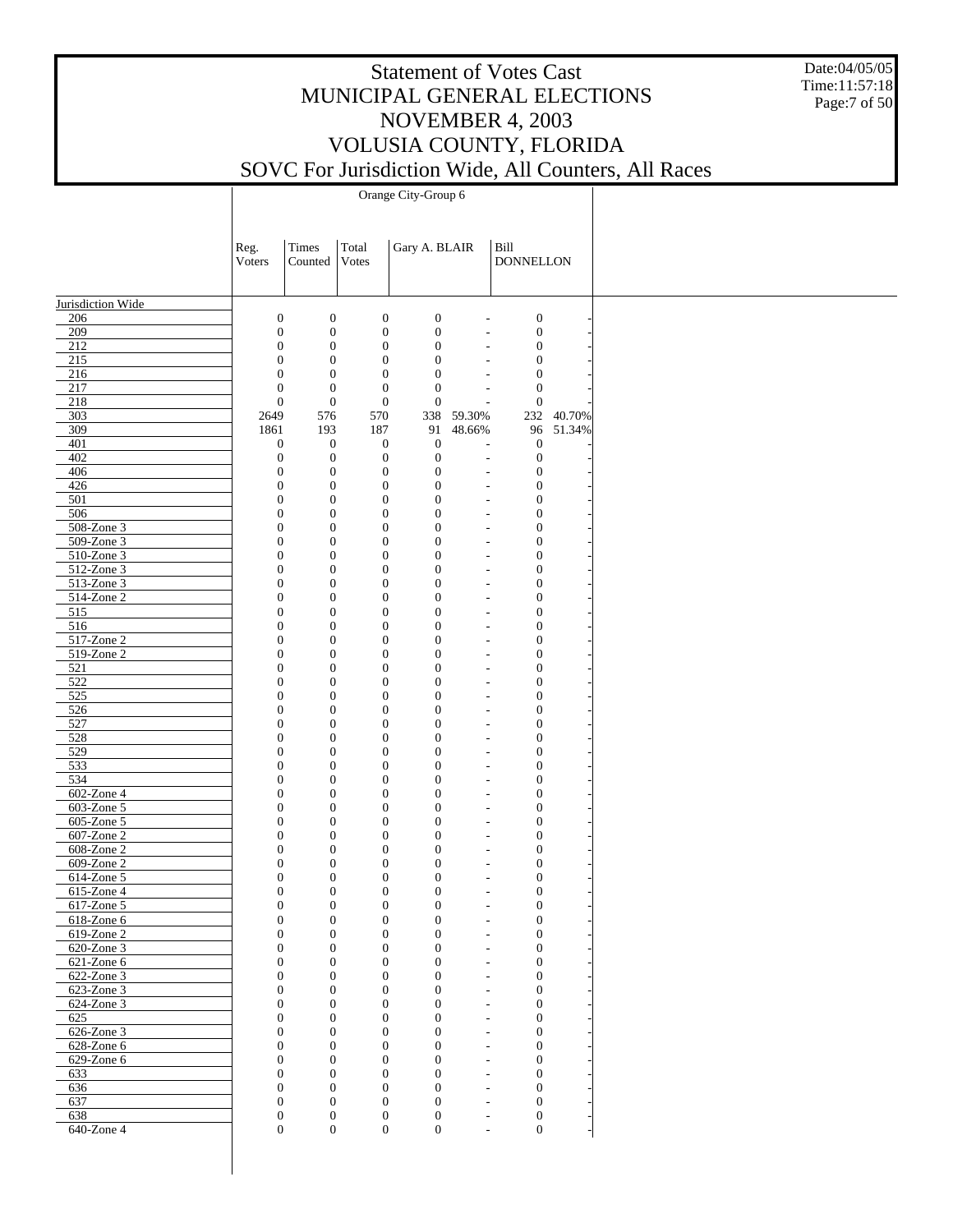Date:04/05/05 Time:11:57:18 Page:8 of 50

|                                               | Reg.<br>Voters | Times<br>Counted                                                             | Total<br>Votes                       | Gary A. BLAIR                        |                                            | Bill<br><b>DONNELLON</b>             |            |
|-----------------------------------------------|----------------|------------------------------------------------------------------------------|--------------------------------------|--------------------------------------|--------------------------------------------|--------------------------------------|------------|
|                                               |                |                                                                              |                                      |                                      |                                            |                                      |            |
| 641-Zone 4                                    |                | $\boldsymbol{0}$<br>$\boldsymbol{0}$                                         | $\boldsymbol{0}$                     | $\boldsymbol{0}$                     | $\overline{\phantom{a}}$                   | $\boldsymbol{0}$                     |            |
| 701                                           |                | $\boldsymbol{0}$<br>$\boldsymbol{0}$                                         | $\boldsymbol{0}$                     | $\boldsymbol{0}$                     | $\overline{a}$                             | $\boldsymbol{0}$                     |            |
| 702                                           |                | $\boldsymbol{0}$<br>$\boldsymbol{0}$                                         | $\boldsymbol{0}$                     | $\mathbf{0}$                         | $\overline{a}$                             | $\boldsymbol{0}$                     |            |
| 703                                           |                | $\mathbf{0}$<br>$\boldsymbol{0}$                                             | $\mathbf{0}$                         | $\mathbf{0}$                         | $\overline{a}$                             | $\boldsymbol{0}$                     |            |
| 704                                           |                | $\boldsymbol{0}$<br>$\boldsymbol{0}$                                         | $\mathbf{0}$                         | $\mathbf{0}$                         | L,                                         | $\boldsymbol{0}$                     |            |
| 709                                           |                | $\mathbf{0}$<br>$\boldsymbol{0}$                                             | $\mathbf{0}$                         | $\mathbf{0}$                         | $\overline{a}$                             | $\boldsymbol{0}$                     |            |
| 711<br>712                                    |                | $\boldsymbol{0}$<br>$\boldsymbol{0}$<br>$\mathbf{0}$<br>$\boldsymbol{0}$     | $\mathbf{0}$<br>$\mathbf{0}$         | $\mathbf{0}$<br>$\mathbf{0}$         | L,<br>$\overline{a}$                       | $\boldsymbol{0}$<br>$\boldsymbol{0}$ |            |
| 714                                           |                | $\boldsymbol{0}$<br>$\boldsymbol{0}$                                         | $\mathbf{0}$                         | $\mathbf{0}$                         | $\overline{\phantom{a}}$                   | $\boldsymbol{0}$                     |            |
| 717                                           |                | $\mathbf{0}$<br>$\boldsymbol{0}$                                             | $\mathbf{0}$                         | $\mathbf{0}$                         | $\overline{\phantom{a}}$                   | $\boldsymbol{0}$                     |            |
| 718                                           |                | $\boldsymbol{0}$<br>$\boldsymbol{0}$                                         | $\mathbf{0}$                         | $\mathbf{0}$                         | L,                                         | $\boldsymbol{0}$                     |            |
| 719                                           |                | $\mathbf{0}$<br>$\boldsymbol{0}$                                             | $\mathbf{0}$                         | $\mathbf{0}$                         | $\overline{a}$                             | $\mathbf{0}$                         |            |
| 720                                           |                | $\boldsymbol{0}$<br>$\boldsymbol{0}$                                         | $\mathbf{0}$                         | $\mathbf{0}$                         | $\overline{a}$                             | $\boldsymbol{0}$                     |            |
| 722                                           |                | $\mathbf{0}$<br>$\boldsymbol{0}$                                             | $\mathbf{0}$                         | $\mathbf{0}$                         | $\overline{a}$                             | $\boldsymbol{0}$                     |            |
| 723                                           |                | $\boldsymbol{0}$<br>$\boldsymbol{0}$                                         | $\mathbf{0}$                         | $\mathbf{0}$                         | L,                                         | $\boldsymbol{0}$                     |            |
| 724                                           |                | $\mathbf{0}$<br>$\boldsymbol{0}$                                             | $\mathbf{0}$                         | $\mathbf{0}$                         | $\overline{a}$                             | $\boldsymbol{0}$                     |            |
| 725                                           |                | $\boldsymbol{0}$<br>$\boldsymbol{0}$                                         | $\mathbf{0}$                         | $\mathbf{0}$                         | $\overline{\phantom{a}}$                   | $\boldsymbol{0}$                     |            |
| 727<br>728                                    |                | $\mathbf{0}$<br>$\boldsymbol{0}$<br>$\boldsymbol{0}$                         | $\mathbf{0}$<br>$\mathbf{0}$         | $\mathbf{0}$<br>$\mathbf{0}$         | $\overline{\phantom{a}}$<br>$\overline{a}$ | $\boldsymbol{0}$<br>$\boldsymbol{0}$ |            |
| 729                                           |                | $\boldsymbol{0}$<br>$\mathbf{0}$<br>$\boldsymbol{0}$                         | $\mathbf{0}$                         | $\mathbf{0}$                         | $\overline{a}$                             | $\mathbf{0}$                         |            |
| 731                                           |                | $\boldsymbol{0}$<br>$\boldsymbol{0}$                                         | $\mathbf{0}$                         | $\mathbf{0}$                         | L,                                         | $\boldsymbol{0}$                     |            |
| 732                                           |                | $\mathbf{0}$<br>$\boldsymbol{0}$                                             | $\mathbf{0}$                         | $\mathbf{0}$                         | $\overline{a}$                             | $\boldsymbol{0}$                     |            |
| 733                                           |                | $\boldsymbol{0}$<br>$\boldsymbol{0}$                                         | $\mathbf{0}$                         | $\mathbf{0}$                         | L,                                         | $\boldsymbol{0}$                     |            |
| 803                                           |                | $\mathbf{0}$<br>$\boldsymbol{0}$                                             | $\mathbf{0}$                         | $\mathbf{0}$                         | $\overline{a}$                             | $\boldsymbol{0}$                     |            |
| 804                                           |                | $\boldsymbol{0}$<br>$\boldsymbol{0}$                                         | $\mathbf{0}$                         | $\mathbf{0}$                         | L,                                         | $\boldsymbol{0}$                     |            |
| 805                                           |                | $\mathbf{0}$<br>$\boldsymbol{0}$                                             | $\mathbf{0}$                         | $\mathbf{0}$                         | $\overline{\phantom{a}}$                   | $\boldsymbol{0}$                     |            |
| 806                                           |                | $\boldsymbol{0}$<br>$\boldsymbol{0}$                                         | $\mathbf{0}$                         | $\mathbf{0}$                         | $\overline{a}$                             | $\boldsymbol{0}$                     |            |
| 808                                           |                | $\mathbf{0}$<br>$\boldsymbol{0}$                                             | $\mathbf{0}$                         | $\mathbf{0}$                         | $\overline{a}$                             | $\mathbf{0}$                         |            |
| 809                                           |                | $\boldsymbol{0}$<br>$\boldsymbol{0}$                                         | $\mathbf{0}$                         | $\mathbf{0}$                         | L,                                         | $\boldsymbol{0}$                     |            |
| 810                                           |                | $\mathbf{0}$<br>$\boldsymbol{0}$                                             | $\mathbf{0}$                         | $\mathbf{0}$                         | $\overline{a}$                             | $\boldsymbol{0}$                     |            |
| 811                                           |                | $\boldsymbol{0}$<br>$\boldsymbol{0}$                                         | $\mathbf{0}$                         | $\mathbf{0}$                         |                                            | $\boldsymbol{0}$                     |            |
| 812<br>815                                    |                | $\mathbf{0}$<br>$\boldsymbol{0}$<br>$\boldsymbol{0}$<br>$\boldsymbol{0}$     | $\mathbf{0}$<br>$\mathbf{0}$         | $\mathbf{0}$<br>$\mathbf{0}$         | $\overline{a}$<br>L,                       | $\boldsymbol{0}$<br>$\boldsymbol{0}$ |            |
| 901                                           |                | $\mathbf{0}$<br>$\boldsymbol{0}$                                             | $\mathbf{0}$                         | $\mathbf{0}$                         | $\overline{\phantom{a}}$                   | $\boldsymbol{0}$                     |            |
| 902                                           |                | $\boldsymbol{0}$<br>$\boldsymbol{0}$                                         | $\mathbf{0}$                         | $\mathbf{0}$                         | $\overline{a}$                             | $\boldsymbol{0}$                     |            |
| 903                                           |                | $\mathbf{0}$<br>$\boldsymbol{0}$                                             | $\mathbf{0}$                         | $\mathbf{0}$                         | $\overline{\phantom{a}}$                   | $\boldsymbol{0}$                     |            |
| 904                                           |                | $\boldsymbol{0}$<br>$\boldsymbol{0}$                                         | $\mathbf{0}$                         | $\mathbf{0}$                         | L,                                         | $\boldsymbol{0}$                     |            |
| 905                                           |                | $\mathbf{0}$<br>$\boldsymbol{0}$                                             | $\mathbf{0}$                         | $\mathbf{0}$                         | $\overline{a}$                             | $\boldsymbol{0}$                     |            |
| 910                                           |                | $\boldsymbol{0}$<br>$\boldsymbol{0}$                                         | $\mathbf{0}$                         | $\mathbf{0}$                         |                                            | $\boldsymbol{0}$                     |            |
| 912                                           |                | $\mathbf{0}$<br>$\boldsymbol{0}$                                             | $\mathbf{0}$                         | $\mathbf{0}$                         | $\overline{a}$                             | $\boldsymbol{0}$                     |            |
| 913                                           |                | $\boldsymbol{0}$<br>$\boldsymbol{0}$                                         | $\boldsymbol{0}$                     | $\mathbf{0}$                         | $\overline{\phantom{a}}$                   | $\boldsymbol{0}$                     |            |
| Absentee-DeLand                               |                | $\boldsymbol{0}$<br>$\boldsymbol{0}$                                         | $\boldsymbol{0}$                     | $\mathbf{0}$                         | $\overline{\phantom{a}}$                   | $\boldsymbol{0}$                     |            |
| Absentee-Orange City                          | 4510           | 89                                                                           | 89                                   | 59                                   | 66.29%                                     |                                      | 30 33.71%  |
| Absentee-Deltona                              |                | $\boldsymbol{0}$<br>$\boldsymbol{0}$                                         | $\boldsymbol{0}$                     | $\mathbf{0}$                         | $\overline{\phantom{a}}$                   | $\boldsymbol{0}$                     |            |
| Absentee-Ormond Beach                         |                | $\boldsymbol{0}$<br>$\boldsymbol{0}$                                         | $\mathbf{0}$                         | $\mathbf{0}$                         |                                            | $\boldsymbol{0}$                     |            |
| Absentee-Holly Hill<br>Absentee-Daytona Beach |                | $\boldsymbol{0}$<br>$\boldsymbol{0}$<br>$\boldsymbol{0}$<br>$\boldsymbol{0}$ | $\boldsymbol{0}$<br>$\boldsymbol{0}$ | $\boldsymbol{0}$<br>$\boldsymbol{0}$ |                                            | $\boldsymbol{0}$<br>$\boldsymbol{0}$ |            |
| Absentee-South Daytona                        |                | $\boldsymbol{0}$<br>$\boldsymbol{0}$                                         | $\boldsymbol{0}$                     | $\boldsymbol{0}$                     |                                            | $\mathbf{0}$                         |            |
| Absentee-Port Orange                          |                | $\boldsymbol{0}$<br>$\boldsymbol{0}$                                         | $\boldsymbol{0}$                     | $\mathbf{0}$                         |                                            | $\boldsymbol{0}$                     |            |
| Absentee-New Smyrna Beach                     |                | $\boldsymbol{0}$<br>$\boldsymbol{0}$                                         | $\boldsymbol{0}$                     | $\theta$                             |                                            | $\mathbf{0}$                         |            |
| Absentee-Edgewater                            |                | $\boldsymbol{0}$<br>$\boldsymbol{0}$                                         | $\boldsymbol{0}$                     | $\mathbf{0}$                         | $\overline{\phantom{a}}$                   | $\mathbf{0}$                         |            |
| In-Office                                     | 4510           | 5                                                                            | 5                                    | 3                                    | 60.00%                                     |                                      | 2 40.00%   |
| Provisional                                   | 4510           | 3                                                                            | 3                                    | $\boldsymbol{0}$                     | 0.00%                                      |                                      | 3 100.00%  |
| UnScanned                                     | 4510           | $\boldsymbol{0}$                                                             | $\boldsymbol{0}$                     | $\boldsymbol{0}$                     |                                            | $\boldsymbol{0}$                     |            |
| Total                                         | 4510           | 866                                                                          | 854                                  |                                      | 491 57.49%                                 |                                      | 363 42.51% |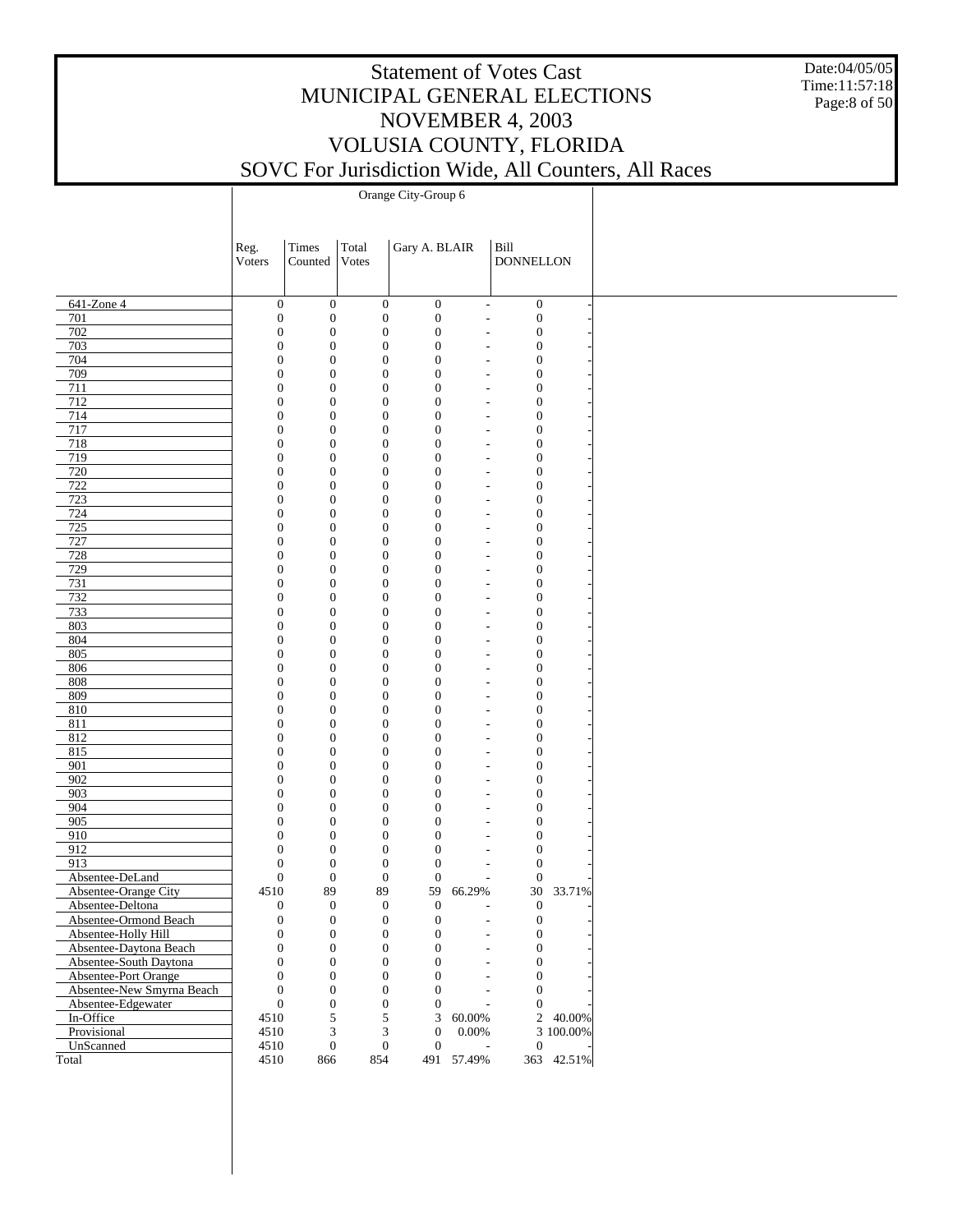Date:04/05/05 Time:11:57:18 Page:9 of 50

Deltona-District 2

|                          | Reg.                                 | Times                                | Total                                | Ken RUNGE                            |                                                      | David                                |            |
|--------------------------|--------------------------------------|--------------------------------------|--------------------------------------|--------------------------------------|------------------------------------------------------|--------------------------------------|------------|
|                          | Voters                               | Counted                              | Votes                                |                                      |                                                      | <b>SANTIAGO</b>                      |            |
|                          |                                      |                                      |                                      |                                      |                                                      |                                      |            |
| Jurisdiction Wide        |                                      |                                      |                                      |                                      |                                                      |                                      |            |
| 206                      | $\boldsymbol{0}$                     | $\boldsymbol{0}$                     | $\boldsymbol{0}$                     | $\boldsymbol{0}$                     | $\overline{a}$                                       | $\boldsymbol{0}$                     |            |
| 209                      | $\boldsymbol{0}$                     | $\boldsymbol{0}$                     | $\boldsymbol{0}$                     | $\boldsymbol{0}$                     | $\overline{\phantom{a}}$                             | $\boldsymbol{0}$                     |            |
| 212                      | $\boldsymbol{0}$                     | $\boldsymbol{0}$                     | $\boldsymbol{0}$                     | $\boldsymbol{0}$                     | $\overline{\phantom{a}}$                             | $\boldsymbol{0}$                     |            |
| 215                      | $\boldsymbol{0}$                     | $\boldsymbol{0}$                     | $\boldsymbol{0}$                     | $\boldsymbol{0}$                     | $\overline{\phantom{a}}$                             | $\boldsymbol{0}$                     |            |
| 216                      | $\boldsymbol{0}$                     | $\boldsymbol{0}$                     | $\boldsymbol{0}$                     | $\boldsymbol{0}$                     | $\overline{\phantom{a}}$                             | $\boldsymbol{0}$                     |            |
| 217<br>218               | $\boldsymbol{0}$<br>$\boldsymbol{0}$ | $\boldsymbol{0}$<br>$\mathbf{0}$     | $\boldsymbol{0}$<br>$\boldsymbol{0}$ | $\overline{0}$<br>$\overline{0}$     | $\overline{\phantom{a}}$<br>$\overline{\phantom{a}}$ | $\boldsymbol{0}$<br>$\boldsymbol{0}$ |            |
| 303                      | $\boldsymbol{0}$                     | $\boldsymbol{0}$                     | $\boldsymbol{0}$                     | $\mathbf{0}$                         | $\overline{\phantom{a}}$                             | $\boldsymbol{0}$                     |            |
| 309                      | $\boldsymbol{0}$                     | $\mathbf{0}$                         | $\boldsymbol{0}$                     | $\overline{0}$                       | $\overline{a}$                                       | $\boldsymbol{0}$                     |            |
| 401                      | 2072                                 | 237                                  | 237                                  | 119                                  | 50.21%                                               | 118                                  | 49.79%     |
| 402                      | 1908                                 | 286                                  | 286                                  | 152                                  | 53.15%                                               | 134                                  | 46.85%     |
| 406                      | 2111                                 | 351                                  | 349                                  | 146                                  | 41.83%                                               |                                      | 203 58.17% |
| 426                      | 1461                                 | 169                                  | 169                                  | 51                                   | 30.18%                                               | 118                                  | 69.82%     |
| 501                      | $\boldsymbol{0}$                     | $\boldsymbol{0}$                     | $\boldsymbol{0}$                     | $\mathbf{0}$                         | $\overline{\phantom{a}}$                             | $\boldsymbol{0}$                     |            |
| 506                      | $\boldsymbol{0}$                     | $\boldsymbol{0}$                     | $\boldsymbol{0}$                     | $\overline{0}$                       | $\overline{\phantom{a}}$                             | $\boldsymbol{0}$                     |            |
| $508 - Z$ one 3          | $\boldsymbol{0}$                     | $\boldsymbol{0}$                     | $\boldsymbol{0}$                     | $\boldsymbol{0}$                     | $\overline{\phantom{a}}$                             | $\boldsymbol{0}$                     |            |
| 509-Zone 3<br>510-Zone 3 | $\boldsymbol{0}$<br>$\boldsymbol{0}$ | $\boldsymbol{0}$<br>$\boldsymbol{0}$ | $\boldsymbol{0}$<br>$\boldsymbol{0}$ | $\boldsymbol{0}$<br>$\overline{0}$   | $\overline{a}$                                       | $\boldsymbol{0}$<br>$\boldsymbol{0}$ |            |
| 512-Zone 3               | $\boldsymbol{0}$                     | $\boldsymbol{0}$                     | $\boldsymbol{0}$                     | $\boldsymbol{0}$                     | $\overline{\phantom{a}}$<br>$\overline{\phantom{a}}$ | $\boldsymbol{0}$                     |            |
| 513-Zone 3               | $\boldsymbol{0}$                     | $\boldsymbol{0}$                     | $\boldsymbol{0}$                     | $\boldsymbol{0}$                     | $\overline{\phantom{a}}$                             | $\boldsymbol{0}$                     |            |
| 514-Zone 2               | $\boldsymbol{0}$                     | $\boldsymbol{0}$                     | $\boldsymbol{0}$                     | $\boldsymbol{0}$                     | $\overline{\phantom{a}}$                             | $\boldsymbol{0}$                     |            |
| 515                      | $\boldsymbol{0}$                     | $\boldsymbol{0}$                     | $\boldsymbol{0}$                     | $\boldsymbol{0}$                     | $\overline{\phantom{a}}$                             | $\boldsymbol{0}$                     |            |
| 516                      | $\boldsymbol{0}$                     | $\boldsymbol{0}$                     | $\boldsymbol{0}$                     | $\boldsymbol{0}$                     | $\overline{\phantom{a}}$                             | $\boldsymbol{0}$                     |            |
| $517$ -Zone 2            | $\boldsymbol{0}$                     | $\boldsymbol{0}$                     | $\boldsymbol{0}$                     | $\boldsymbol{0}$                     | $\overline{\phantom{a}}$                             | $\boldsymbol{0}$                     |            |
| 519-Zone 2               | $\boldsymbol{0}$                     | $\boldsymbol{0}$                     | $\boldsymbol{0}$                     | $\boldsymbol{0}$                     | $\overline{\phantom{a}}$                             | $\boldsymbol{0}$                     |            |
| 521                      | $\boldsymbol{0}$                     | $\boldsymbol{0}$                     | $\boldsymbol{0}$                     | $\boldsymbol{0}$                     | $\overline{\phantom{a}}$                             | $\boldsymbol{0}$                     |            |
| 522<br>525               | $\boldsymbol{0}$<br>$\boldsymbol{0}$ | $\boldsymbol{0}$                     | $\boldsymbol{0}$<br>$\boldsymbol{0}$ | $\boldsymbol{0}$<br>$\boldsymbol{0}$ | $\overline{\phantom{a}}$                             | $\boldsymbol{0}$                     |            |
| 526                      | $\boldsymbol{0}$                     | $\boldsymbol{0}$<br>$\boldsymbol{0}$ | $\boldsymbol{0}$                     | $\boldsymbol{0}$                     | $\overline{\phantom{a}}$<br>$\overline{\phantom{a}}$ | $\boldsymbol{0}$<br>$\boldsymbol{0}$ |            |
| 527                      | $\boldsymbol{0}$                     | $\boldsymbol{0}$                     | $\boldsymbol{0}$                     | $\boldsymbol{0}$                     | $\overline{\phantom{a}}$                             | $\boldsymbol{0}$                     |            |
| 528                      | $\boldsymbol{0}$                     | $\boldsymbol{0}$                     | $\boldsymbol{0}$                     | $\boldsymbol{0}$                     | $\overline{\phantom{a}}$                             | $\boldsymbol{0}$                     |            |
| 529                      | $\boldsymbol{0}$                     | $\boldsymbol{0}$                     | $\boldsymbol{0}$                     | $\boldsymbol{0}$                     | $\overline{\phantom{a}}$                             | $\boldsymbol{0}$                     |            |
| 533                      | $\boldsymbol{0}$                     | $\boldsymbol{0}$                     | $\boldsymbol{0}$                     | $\boldsymbol{0}$                     | $\overline{\phantom{a}}$                             | $\boldsymbol{0}$                     |            |
| 534                      | $\boldsymbol{0}$                     | $\boldsymbol{0}$                     | $\boldsymbol{0}$                     | $\boldsymbol{0}$                     | $\overline{\phantom{a}}$                             | $\boldsymbol{0}$                     |            |
| 602-Zone 4               | $\boldsymbol{0}$                     | $\boldsymbol{0}$                     | $\boldsymbol{0}$                     | $\boldsymbol{0}$                     | $\overline{\phantom{a}}$                             | $\boldsymbol{0}$                     |            |
| $\overline{603}$ -Zone 5 | $\boldsymbol{0}$                     | $\boldsymbol{0}$                     | $\boldsymbol{0}$                     | $\boldsymbol{0}$                     | $\overline{\phantom{a}}$                             | $\boldsymbol{0}$                     |            |
| 605-Zone 5               | $\boldsymbol{0}$                     | $\boldsymbol{0}$                     | $\boldsymbol{0}$                     | $\boldsymbol{0}$                     | $\overline{\phantom{a}}$                             | $\boldsymbol{0}$                     |            |
| 607-Zone 2<br>608-Zone 2 | $\boldsymbol{0}$<br>$\boldsymbol{0}$ | $\boldsymbol{0}$<br>$\boldsymbol{0}$ | $\boldsymbol{0}$<br>$\boldsymbol{0}$ | $\boldsymbol{0}$<br>$\boldsymbol{0}$ | $\overline{\phantom{a}}$<br>$\overline{\phantom{a}}$ | $\boldsymbol{0}$<br>$\boldsymbol{0}$ |            |
| 609-Zone 2               | $\boldsymbol{0}$                     | $\boldsymbol{0}$                     | $\boldsymbol{0}$                     | $\boldsymbol{0}$                     | $\overline{\phantom{a}}$                             | $\boldsymbol{0}$                     |            |
| 614-Zone 5               | $\boldsymbol{0}$                     | $\boldsymbol{0}$                     | $\boldsymbol{0}$                     | $\boldsymbol{0}$                     | $\overline{a}$                                       | $\boldsymbol{0}$                     |            |
| 615-Zone 4               | $\boldsymbol{0}$                     | $\mathbf{0}$                         | $\boldsymbol{0}$                     | $\boldsymbol{0}$                     | $\overline{\phantom{a}}$                             | $\boldsymbol{0}$                     |            |
| 617-Zone 5               | $\overline{0}$                       | $\mathbf{0}$                         | $\boldsymbol{0}$                     | $\mathbf{0}$                         | $\sim$                                               | $\boldsymbol{0}$                     |            |
| 618-Zone 6               | $\boldsymbol{0}$                     | $\boldsymbol{0}$                     | $\boldsymbol{0}$                     | $\boldsymbol{0}$                     | $\overline{\phantom{a}}$                             | $\boldsymbol{0}$                     |            |
| 619-Zone 2               | $\overline{0}$                       | $\boldsymbol{0}$                     | $\mathbf{0}$                         | $\boldsymbol{0}$                     | $\overline{a}$                                       | $\mathbf{0}$                         |            |
| 620-Zone 3               | $\overline{0}$                       | $\mathbf{0}$                         | $\mathbf{0}$                         | $\mathbf{0}$                         | $\overline{\phantom{a}}$                             | $\mathbf{0}$                         |            |
| $621$ -Zone $6$          | $\overline{0}$                       | $\boldsymbol{0}$                     | $\overline{0}$                       | $\overline{0}$                       | $\overline{\phantom{a}}$                             | $\mathbf{0}$                         |            |
| 622-Zone 3               | $\overline{0}$                       | $\mathbf{0}$                         | $\mathbf{0}$                         | $\overline{0}$                       | $\overline{\phantom{a}}$                             | $\mathbf{0}$                         |            |
| 623-Zone 3<br>624-Zone 3 | $\boldsymbol{0}$<br>$\overline{0}$   | $\boldsymbol{0}$<br>$\mathbf{0}$     | $\mathbf{0}$<br>$\mathbf{0}$         | $\overline{0}$<br>$\overline{0}$     | $\overline{\phantom{a}}$                             | $\mathbf{0}$<br>$\overline{0}$       |            |
| 625                      | $\boldsymbol{0}$                     | $\boldsymbol{0}$                     | $\mathbf{0}$                         | $\overline{0}$                       | $\overline{\phantom{a}}$<br>$\overline{\phantom{a}}$ | $\mathbf{0}$                         |            |
| $626$ -Zone 3            | $\overline{0}$                       | $\mathbf{0}$                         | $\mathbf{0}$                         | $\overline{0}$                       | $\overline{\phantom{a}}$                             | $\overline{0}$                       |            |
| $628 - Z$ one 6          | $\overline{0}$                       | $\boldsymbol{0}$                     | $\mathbf{0}$                         | $\overline{0}$                       | $\overline{\phantom{a}}$                             | $\mathbf{0}$                         |            |
| $629$ -Zone 6            | $\overline{0}$                       | $\mathbf{0}$                         | $\mathbf{0}$                         | $\overline{0}$                       | $\overline{\phantom{a}}$                             | $\overline{0}$                       |            |
| 633                      | $\overline{0}$                       | $\boldsymbol{0}$                     | $\mathbf{0}$                         | $\overline{0}$                       | $\overline{\phantom{a}}$                             | $\mathbf{0}$                         |            |
| 636                      | $\overline{0}$                       | $\mathbf{0}$                         | $\mathbf{0}$                         | $\overline{0}$                       | $\overline{\phantom{a}}$                             | $\overline{0}$                       |            |
| 637                      | $\boldsymbol{0}$                     | $\boldsymbol{0}$                     | $\mathbf{0}$                         | $\overline{0}$                       | $\overline{a}$                                       | $\mathbf{0}$                         |            |
| 638                      | $\mathbf{0}$                         | $\boldsymbol{0}$                     | $\mathbf{0}$                         | $\mathbf{0}$                         | $\overline{\phantom{a}}$                             | $\boldsymbol{0}$                     |            |
| 640-Zone 4               | $\boldsymbol{0}$                     | $\mathbf{0}$                         | $\overline{0}$                       | $\boldsymbol{0}$                     | $\sim$                                               | $\boldsymbol{0}$                     |            |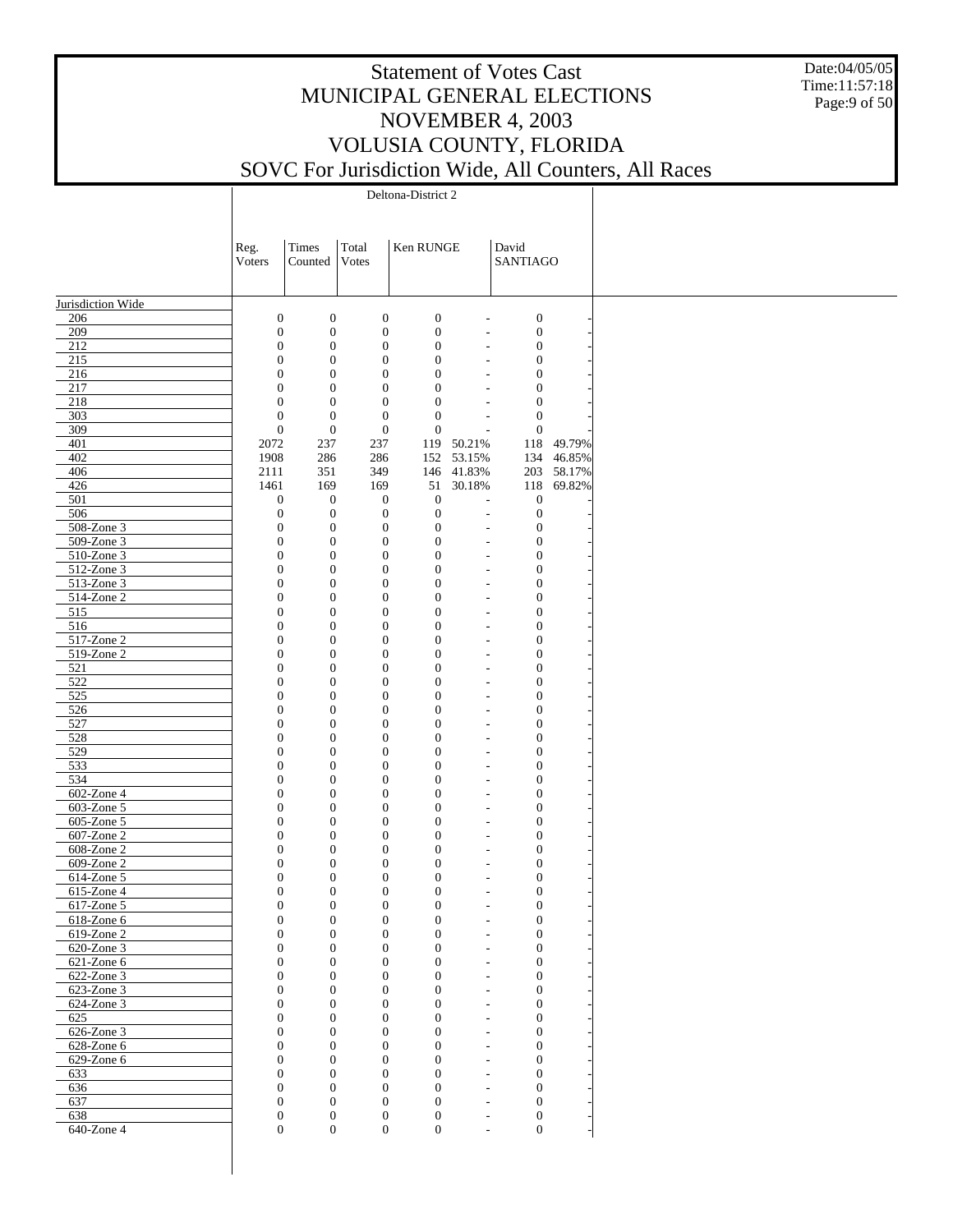Date:04/05/05 Time:11:57:18 Page:10 of 50

Deltona-District 2

|                           | Reg.                             | Times                                | Total                                | Ken RUNGE                            |                                                      | David                                |            |
|---------------------------|----------------------------------|--------------------------------------|--------------------------------------|--------------------------------------|------------------------------------------------------|--------------------------------------|------------|
|                           | Voters                           | Counted                              | Votes                                |                                      |                                                      | <b>SANTIAGO</b>                      |            |
|                           |                                  |                                      |                                      |                                      |                                                      |                                      |            |
|                           |                                  |                                      |                                      |                                      |                                                      |                                      |            |
| 641-Zone 4<br>701         | $\mathbf{0}$<br>$\boldsymbol{0}$ | $\mathbf{0}$<br>$\boldsymbol{0}$     | $\boldsymbol{0}$<br>$\boldsymbol{0}$ | $\boldsymbol{0}$<br>$\boldsymbol{0}$ | $\overline{\phantom{a}}$                             | $\boldsymbol{0}$<br>$\boldsymbol{0}$ |            |
| 702                       | $\boldsymbol{0}$                 | $\boldsymbol{0}$                     | $\boldsymbol{0}$                     | $\boldsymbol{0}$                     | $\overline{\phantom{a}}$                             | $\mathbf{0}$                         |            |
| 703                       | $\mathbf{0}$                     | $\boldsymbol{0}$                     | $\boldsymbol{0}$                     | $\boldsymbol{0}$                     |                                                      | $\boldsymbol{0}$                     |            |
| 704                       | $\mathbf{0}$                     | $\boldsymbol{0}$                     | $\boldsymbol{0}$                     | $\boldsymbol{0}$                     | $\overline{\phantom{a}}$                             | $\mathbf{0}$                         |            |
| 709                       | $\boldsymbol{0}$                 | $\boldsymbol{0}$                     | $\boldsymbol{0}$                     | $\boldsymbol{0}$                     | $\overline{\phantom{a}}$                             | $\boldsymbol{0}$                     |            |
| 711                       | $\mathbf{0}$                     | $\boldsymbol{0}$                     | $\boldsymbol{0}$                     | $\boldsymbol{0}$                     | $\overline{\phantom{a}}$                             | $\mathbf{0}$                         |            |
| 712                       | $\boldsymbol{0}$                 | $\boldsymbol{0}$                     | $\boldsymbol{0}$                     | $\boldsymbol{0}$                     |                                                      | $\boldsymbol{0}$                     |            |
| 714                       | $\mathbf{0}$                     | $\boldsymbol{0}$                     | $\boldsymbol{0}$                     | $\boldsymbol{0}$                     | $\overline{\phantom{a}}$                             | $\mathbf{0}$                         |            |
| 717                       | $\boldsymbol{0}$                 | $\boldsymbol{0}$                     | $\boldsymbol{0}$                     | $\boldsymbol{0}$                     | $\overline{\phantom{a}}$                             | $\boldsymbol{0}$                     |            |
| 718                       | $\mathbf{0}$                     | $\boldsymbol{0}$                     | $\boldsymbol{0}$                     | $\boldsymbol{0}$                     | $\overline{\phantom{a}}$                             | $\mathbf{0}$                         |            |
| 719                       | $\boldsymbol{0}$                 | $\boldsymbol{0}$                     | $\boldsymbol{0}$                     | $\boldsymbol{0}$                     |                                                      | $\boldsymbol{0}$                     |            |
| 720                       | $\mathbf{0}$                     | $\boldsymbol{0}$                     | $\boldsymbol{0}$                     | $\boldsymbol{0}$                     | $\overline{\phantom{a}}$                             | $\mathbf{0}$                         |            |
| 722                       | $\boldsymbol{0}$                 | $\boldsymbol{0}$                     | $\boldsymbol{0}$                     | $\boldsymbol{0}$                     |                                                      | $\boldsymbol{0}$                     |            |
| 723                       | $\mathbf{0}$                     | $\boldsymbol{0}$                     | $\boldsymbol{0}$                     | $\boldsymbol{0}$                     | $\overline{\phantom{a}}$                             | $\mathbf{0}$                         |            |
| 724                       | $\boldsymbol{0}$                 | $\boldsymbol{0}$                     | $\boldsymbol{0}$                     | $\boldsymbol{0}$                     |                                                      | $\boldsymbol{0}$                     |            |
| 725                       | $\mathbf{0}$                     | $\boldsymbol{0}$                     | $\boldsymbol{0}$                     | $\boldsymbol{0}$                     | $\overline{\phantom{a}}$                             | $\mathbf{0}$                         |            |
| 727                       | $\boldsymbol{0}$                 | $\boldsymbol{0}$                     | $\boldsymbol{0}$                     | $\boldsymbol{0}$                     |                                                      | $\boldsymbol{0}$                     |            |
| 728                       | $\mathbf{0}$                     | $\boldsymbol{0}$                     | $\boldsymbol{0}$                     | $\boldsymbol{0}$                     | $\overline{\phantom{a}}$                             | $\mathbf{0}$                         |            |
| 729<br>731                | $\boldsymbol{0}$<br>$\mathbf{0}$ | $\boldsymbol{0}$<br>$\boldsymbol{0}$ | $\boldsymbol{0}$<br>$\boldsymbol{0}$ | $\boldsymbol{0}$<br>$\boldsymbol{0}$ |                                                      | $\boldsymbol{0}$<br>$\mathbf{0}$     |            |
| 732                       | $\boldsymbol{0}$                 | $\boldsymbol{0}$                     |                                      | $\boldsymbol{0}$                     | $\overline{\phantom{a}}$                             | $\boldsymbol{0}$                     |            |
| 733                       | $\mathbf{0}$                     | $\boldsymbol{0}$                     | $\boldsymbol{0}$<br>$\boldsymbol{0}$ |                                      | $\overline{\phantom{a}}$                             |                                      |            |
| 803                       | $\boldsymbol{0}$                 | $\boldsymbol{0}$                     | $\boldsymbol{0}$                     | $\boldsymbol{0}$<br>$\boldsymbol{0}$ | $\overline{\phantom{a}}$                             | $\mathbf{0}$<br>$\boldsymbol{0}$     |            |
| 804                       | $\mathbf{0}$                     | $\boldsymbol{0}$                     | $\boldsymbol{0}$                     | $\boldsymbol{0}$                     |                                                      | $\mathbf{0}$                         |            |
| 805                       | $\boldsymbol{0}$                 | $\boldsymbol{0}$                     | $\boldsymbol{0}$                     | $\boldsymbol{0}$                     | $\overline{\phantom{a}}$<br>$\overline{\phantom{a}}$ | $\boldsymbol{0}$                     |            |
| 806                       | $\mathbf{0}$                     | $\boldsymbol{0}$                     | $\boldsymbol{0}$                     | $\boldsymbol{0}$                     | $\overline{\phantom{a}}$                             | $\mathbf{0}$                         |            |
| 808                       | $\boldsymbol{0}$                 | $\boldsymbol{0}$                     | $\boldsymbol{0}$                     | $\boldsymbol{0}$                     |                                                      | $\boldsymbol{0}$                     |            |
| 809                       | $\mathbf{0}$                     | $\boldsymbol{0}$                     | $\boldsymbol{0}$                     | $\boldsymbol{0}$                     | $\overline{\phantom{a}}$                             | $\mathbf{0}$                         |            |
| 810                       | $\boldsymbol{0}$                 | $\boldsymbol{0}$                     | $\boldsymbol{0}$                     | $\boldsymbol{0}$                     |                                                      | $\boldsymbol{0}$                     |            |
| 811                       | $\mathbf{0}$                     | $\boldsymbol{0}$                     | $\boldsymbol{0}$                     | $\boldsymbol{0}$                     | $\overline{\phantom{a}}$                             | $\mathbf{0}$                         |            |
| 812                       | $\boldsymbol{0}$                 | $\boldsymbol{0}$                     | $\boldsymbol{0}$                     | $\boldsymbol{0}$                     |                                                      | $\boldsymbol{0}$                     |            |
| 815                       | $\mathbf{0}$                     | $\boldsymbol{0}$                     | $\boldsymbol{0}$                     | $\boldsymbol{0}$                     | $\overline{\phantom{a}}$                             | $\mathbf{0}$                         |            |
| 901                       | $\boldsymbol{0}$                 | $\boldsymbol{0}$                     | $\boldsymbol{0}$                     | $\boldsymbol{0}$                     |                                                      | $\boldsymbol{0}$                     |            |
| 902                       | $\mathbf{0}$                     | $\boldsymbol{0}$                     | $\boldsymbol{0}$                     | $\boldsymbol{0}$                     | $\overline{\phantom{a}}$                             | $\mathbf{0}$                         |            |
| 903                       | $\boldsymbol{0}$                 | $\boldsymbol{0}$                     | $\boldsymbol{0}$                     | $\boldsymbol{0}$                     |                                                      | $\boldsymbol{0}$                     |            |
| 904                       | $\mathbf{0}$                     | $\boldsymbol{0}$                     | $\boldsymbol{0}$                     | $\boldsymbol{0}$                     | $\overline{\phantom{a}}$                             | $\mathbf{0}$                         |            |
| 905                       | $\boldsymbol{0}$                 | $\boldsymbol{0}$                     | $\boldsymbol{0}$                     | $\boldsymbol{0}$                     |                                                      | $\boldsymbol{0}$                     |            |
| 910                       | $\mathbf{0}$                     | $\boldsymbol{0}$                     | $\boldsymbol{0}$                     | $\boldsymbol{0}$                     | $\overline{\phantom{a}}$                             | $\mathbf{0}$                         |            |
| 912                       | $\boldsymbol{0}$                 | $\boldsymbol{0}$                     | $\boldsymbol{0}$                     | $\boldsymbol{0}$                     |                                                      | $\boldsymbol{0}$                     |            |
| 913                       | $\mathbf{0}$                     | $\boldsymbol{0}$                     | $\boldsymbol{0}$                     | $\boldsymbol{0}$                     | $\overline{\phantom{a}}$                             | $\mathbf{0}$                         |            |
| Absentee-DeLand           | $\mathbf{0}$                     | $\boldsymbol{0}$                     | $\mathbf{0}$                         | $\theta$                             |                                                      | $\mathbf{0}$                         |            |
| Absentee-Orange City      | $\mathbf{0}$                     | $\boldsymbol{0}$                     | $\boldsymbol{0}$                     | $\mathbf{0}$                         |                                                      | $\mathbf{0}$                         |            |
| Absentee-Deltona          | 7552                             | 89                                   | 89                                   | 34                                   | 38.20%                                               |                                      | 55 61.80%  |
| Absentee-Ormond Beach     | $\boldsymbol{0}$                 | $\boldsymbol{0}$                     | $\boldsymbol{0}$                     | $\boldsymbol{0}$                     | $\overline{\phantom{a}}$                             | $\boldsymbol{0}$                     |            |
| Absentee-Holly Hill       | $\boldsymbol{0}$                 | $\boldsymbol{0}$                     | $\boldsymbol{0}$                     | $\mathbf{0}$                         |                                                      | $\boldsymbol{0}$                     |            |
| Absentee-Daytona Beach    | $\boldsymbol{0}$                 | $\boldsymbol{0}$                     | $\boldsymbol{0}$                     | $\mathbf{0}$                         |                                                      | $\mathbf{0}$                         |            |
| Absentee-South Daytona    | $\mathbf{0}$                     | $\mathbf{0}$                         | $\boldsymbol{0}$                     | $\overline{0}$                       |                                                      | $\boldsymbol{0}$                     |            |
| Absentee-Port Orange      | $\boldsymbol{0}$                 | $\mathbf{0}$                         | $\boldsymbol{0}$                     | $\overline{0}$                       |                                                      | $\mathbf{0}$                         |            |
| Absentee-New Smyrna Beach | $\boldsymbol{0}$                 | $\boldsymbol{0}$                     | $\boldsymbol{0}$                     | $\overline{0}$                       | $\overline{\phantom{a}}$                             | $\mathbf{0}$                         |            |
| Absentee-Edgewater        | $\mathbf{0}$                     | $\mathbf{0}$                         | $\boldsymbol{0}$                     | $\overline{0}$                       | $\overline{\phantom{a}}$                             | $\mathbf{0}$                         |            |
| In-Office                 | 7552                             | 3                                    | $\mathfrak{Z}$                       | $\mathbf{0}$                         | 0.00%                                                |                                      | 3 100.00%  |
| Provisional               | 7552                             | $\mathbf{0}$                         | $\boldsymbol{0}$                     | $\overline{0}$                       |                                                      | $\overline{0}$                       |            |
| UnScanned                 | 7552                             | $\boldsymbol{0}$                     | $\boldsymbol{0}$                     | $\mathbf{0}$                         | $\blacksquare$                                       | $\overline{0}$                       |            |
| Total                     | 7552                             | 1135                                 | 1133                                 |                                      | 502 44.31%                                           |                                      | 631 55.69% |
|                           |                                  |                                      |                                      |                                      |                                                      |                                      |            |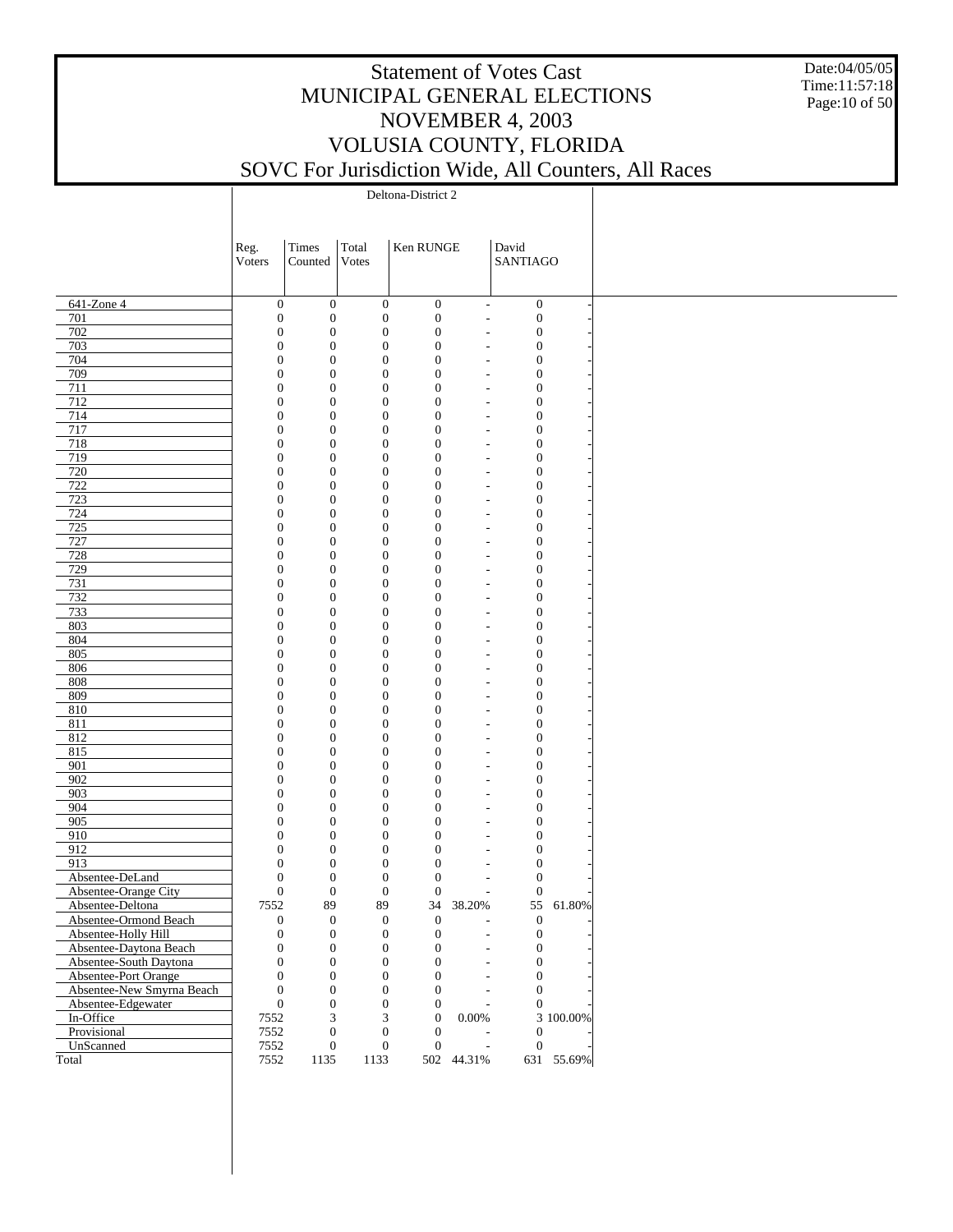Date:04/05/05 Time:11:57:18 Page:11 of 50

Ormond Beach-Mayor

|                          | Reg.<br>Voters                     | Times<br>Counted                     | Total<br><b>Votes</b>                | Fred COSTELLO                    |                          | Kim HELLER                           |                          |
|--------------------------|------------------------------------|--------------------------------------|--------------------------------------|----------------------------------|--------------------------|--------------------------------------|--------------------------|
|                          |                                    |                                      |                                      |                                  |                          |                                      |                          |
| Jurisdiction Wide        |                                    |                                      |                                      |                                  |                          |                                      |                          |
| 206                      | $\mathbf{0}$                       | $\boldsymbol{0}$                     | $\boldsymbol{0}$                     | $\boldsymbol{0}$                 | $\overline{a}$           | $\boldsymbol{0}$                     |                          |
| 209                      | $\boldsymbol{0}$                   | $\boldsymbol{0}$                     | $\boldsymbol{0}$                     | $\boldsymbol{0}$                 | ÷,                       | $\boldsymbol{0}$                     |                          |
| 212                      | $\boldsymbol{0}$                   | $\boldsymbol{0}$                     | $\boldsymbol{0}$                     | $\mathbf{0}$                     | L,                       | $\boldsymbol{0}$                     |                          |
| 215<br>216               | $\mathbf{0}$<br>$\mathbf{0}$       | $\overline{0}$<br>$\boldsymbol{0}$   | $\boldsymbol{0}$<br>$\boldsymbol{0}$ | $\overline{0}$<br>$\overline{0}$ | L,<br>$\overline{a}$     | $\boldsymbol{0}$<br>$\boldsymbol{0}$ |                          |
| 217                      | $\mathbf{0}$                       | $\boldsymbol{0}$                     | $\boldsymbol{0}$                     | $\overline{0}$                   | $\overline{a}$           | $\boldsymbol{0}$                     |                          |
| 218                      | $\mathbf{0}$                       | $\boldsymbol{0}$                     | $\boldsymbol{0}$                     | $\overline{0}$                   | $\overline{a}$           | $\boldsymbol{0}$                     |                          |
| 303                      | $\mathbf{0}$                       | $\boldsymbol{0}$                     | $\boldsymbol{0}$                     | $\overline{0}$                   | $\overline{a}$           | $\boldsymbol{0}$                     |                          |
| 309                      | $\mathbf{0}$                       | $\boldsymbol{0}$                     | $\boldsymbol{0}$                     | $\overline{0}$                   | L,                       | $\boldsymbol{0}$                     |                          |
| 401                      | $\mathbf{0}$                       | $\boldsymbol{0}$                     | $\boldsymbol{0}$                     | $\overline{0}$                   | L,                       | $\boldsymbol{0}$                     |                          |
| 402                      | $\boldsymbol{0}$                   | $\boldsymbol{0}$                     | $\boldsymbol{0}$                     | $\boldsymbol{0}$                 |                          | $\boldsymbol{0}$                     |                          |
| 406                      | $\boldsymbol{0}$                   | $\boldsymbol{0}$                     | $\mathbf{0}$                         | $\overline{0}$                   | L,                       | $\boldsymbol{0}$                     |                          |
| 426                      | $\overline{0}$                     | $\boldsymbol{0}$                     | $\boldsymbol{0}$                     | $\mathbf{0}$                     |                          | $\boldsymbol{0}$                     |                          |
| 501                      | 484                                | 132                                  | 132                                  | 80                               | 60.61%                   |                                      | 52 39.39%                |
| 506                      | 1721                               | 413                                  | 413                                  | 253                              | 61.26%                   |                                      | 160 38.74%               |
| 508-Zone 3               | 1188                               | 267                                  | 266                                  |                                  | 207 77.82%               |                                      | 59 22.18%                |
| 509-Zone 3               | 871                                | 129                                  | 129                                  |                                  | 94 72.87%                |                                      | 35 27.13%                |
| 510-Zone 3               | 1968                               | 523                                  | 521                                  |                                  | 413 79.27%               |                                      | 108 20.73%               |
| 512-Zone 3               | 1093                               | 278                                  | 271                                  |                                  | 200 73.80%               |                                      | 71 26.20%                |
| 513-Zone 3               | 1918                               | 491                                  | 488                                  |                                  | 392 80.33%               |                                      | 96 19.67%                |
| 514-Zone 2<br>515        | 1435<br>2109                       | 183<br>443                           | 182<br>442                           |                                  | 130 71.43%<br>283 64.03% |                                      | 52 28.57%                |
| 516                      | 2298                               | 616                                  | 615                                  |                                  | 413 67.15%               |                                      | 159 35.97%<br>202 32.85% |
| 517-Zone 2               | 2076                               | 644                                  | 631                                  |                                  | 386 61.17%               |                                      | 245 38.83%               |
| 519-Zone 2               | 1455                               | 340                                  | 329                                  |                                  | 214 65.05%               |                                      | 115 34.95%               |
| 521                      | 1613                               | 269                                  | 268                                  |                                  | 199 74.25%               |                                      | 69 25.75%                |
| 522                      | 2194                               | 466                                  | 466                                  |                                  | 327 70.17%               |                                      | 139 29.83%               |
| 525                      | 1517                               | 213                                  | 213                                  | 138                              | 64.79%                   |                                      | 75 35.21%                |
| 526                      | $\boldsymbol{0}$                   | $\mathbf{0}$                         | $\mathbf{0}$                         | $\boldsymbol{0}$                 | Ĭ.                       | $\boldsymbol{0}$                     |                          |
| 527                      | $\mathbf{0}$                       | $\mathbf{0}$                         | $\boldsymbol{0}$                     | $\boldsymbol{0}$                 | ÷,                       | $\boldsymbol{0}$                     |                          |
| 528                      | $\mathbf{0}$                       | $\boldsymbol{0}$                     | $\boldsymbol{0}$                     | $\boldsymbol{0}$                 |                          | $\boldsymbol{0}$                     |                          |
| 529                      | $\mathbf{0}$                       | $\boldsymbol{0}$                     | $\boldsymbol{0}$                     | $\boldsymbol{0}$                 | ÷,                       | $\mathbf{0}$                         |                          |
| 533                      | 952                                | 172                                  | 172                                  | 126                              | 73.26%                   | 46                                   | 26.74%                   |
| 534                      | $\boldsymbol{0}$                   | $\mathbf{0}$                         | $\mathbf{0}$                         | $\boldsymbol{0}$                 |                          | $\boldsymbol{0}$                     |                          |
| 602-Zone 4               | $\mathbf{0}$                       | $\boldsymbol{0}$                     | $\boldsymbol{0}$                     | $\boldsymbol{0}$                 | $\overline{a}$           | $\boldsymbol{0}$                     |                          |
| 603-Zone 5               | $\boldsymbol{0}$                   | $\boldsymbol{0}$                     | $\boldsymbol{0}$                     | $\overline{0}$                   | $\overline{a}$           | $\boldsymbol{0}$                     |                          |
| 605-Zone 5               | $\boldsymbol{0}$                   | $\boldsymbol{0}$                     | $\boldsymbol{0}$                     | $\overline{0}$                   | L,                       | $\boldsymbol{0}$                     |                          |
| 607-Zone 2               | $\boldsymbol{0}$                   | $\boldsymbol{0}$                     | $\boldsymbol{0}$                     | $\overline{0}$                   | $\overline{\phantom{a}}$ | $\boldsymbol{0}$                     |                          |
| 608-Zone 2               | $\boldsymbol{0}$                   | $\boldsymbol{0}$                     | $\boldsymbol{0}$                     | $\boldsymbol{0}$                 | $\overline{a}$           | $\boldsymbol{0}$                     |                          |
| 609-Zone 2               | $\mathbf{0}$                       | $\boldsymbol{0}$                     | $\boldsymbol{0}$                     | $\overline{0}$                   | $\overline{a}$           | $\boldsymbol{0}$                     |                          |
| 614-Zone 5               | $\overline{0}$                     | $\boldsymbol{0}$                     | $\mathbf{0}$                         | $\boldsymbol{0}$                 | $\overline{a}$           | $\boldsymbol{0}$                     |                          |
| 615-Zone 4               | $\boldsymbol{0}$                   | $\boldsymbol{0}$                     | $\mathbf{0}$                         | $\boldsymbol{0}$                 | $\overline{a}$           | $\boldsymbol{0}$                     |                          |
| 617-Zone 5               | $\overline{0}$<br>$\Omega$         | $\boldsymbol{0}$<br>$\Omega$         | $\boldsymbol{0}$<br>$\Omega$         | $\boldsymbol{0}$                 |                          | $\boldsymbol{0}$<br>$\Omega$         |                          |
| 618-Zone 6               |                                    |                                      |                                      | $\Omega$                         |                          |                                      |                          |
| 619-Zone 2<br>620-Zone 3 | $\boldsymbol{0}$<br>$\overline{0}$ | $\boldsymbol{0}$<br>$\boldsymbol{0}$ | $\mathbf{0}$<br>$\overline{0}$       | $\boldsymbol{0}$<br>$\mathbf{0}$ |                          | $\boldsymbol{0}$<br>$\boldsymbol{0}$ |                          |
| 621-Zone 6               | $\mathbf{0}$                       | $\mathbf{0}$                         | $\overline{0}$                       | $\mathbf{0}$                     |                          | $\boldsymbol{0}$                     |                          |
| 622-Zone 3               | $\overline{0}$                     | $\mathbf{0}$                         | $\overline{0}$                       | $\mathbf{0}$                     |                          | $\boldsymbol{0}$                     |                          |
| 623-Zone 3               | $\mathbf{0}$                       | $\mathbf{0}$                         | $\overline{0}$                       | $\mathbf{0}$                     |                          | $\boldsymbol{0}$                     |                          |
| 624-Zone 3               | $\overline{0}$                     | $\boldsymbol{0}$                     | $\overline{0}$                       | $\mathbf{0}$                     |                          | $\boldsymbol{0}$                     |                          |
| 625                      | $\mathbf{0}$                       | $\boldsymbol{0}$                     | $\Omega$                             | $\mathbf{0}$                     |                          | $\boldsymbol{0}$                     |                          |
| $626$ -Zone 3            | $\overline{0}$                     | $\mathbf{0}$                         | $\overline{0}$                       | $\mathbf{0}$                     |                          | $\boldsymbol{0}$                     |                          |
| 628-Zone 6               | $\mathbf{0}$                       | $\mathbf{0}$                         | $\overline{0}$                       | $\mathbf{0}$                     |                          | $\boldsymbol{0}$                     |                          |
| 629-Zone 6               | $\overline{0}$                     | $\mathbf{0}$                         | $\overline{0}$                       | $\overline{0}$                   |                          | $\boldsymbol{0}$                     |                          |
| 633                      | $\mathbf{0}$                       | $\boldsymbol{0}$                     | $\Omega$                             | $\mathbf{0}$                     |                          | $\boldsymbol{0}$                     |                          |
| 636                      | $\mathbf{0}$                       | $\mathbf{0}$                         | $\Omega$                             | $\mathbf{0}$                     |                          | $\boldsymbol{0}$                     |                          |
| 637                      | $\mathbf{0}$                       | $\boldsymbol{0}$                     | $\overline{0}$                       | $\boldsymbol{0}$                 |                          | $\boldsymbol{0}$                     |                          |
| 638                      | $\boldsymbol{0}$                   | $\boldsymbol{0}$                     | $\boldsymbol{0}$                     | $\boldsymbol{0}$                 |                          | $\boldsymbol{0}$                     |                          |
| $640$ -Zone 4            | $\overline{0}$                     | $\boldsymbol{0}$                     | $\overline{0}$                       | $\boldsymbol{0}$                 |                          | $\boldsymbol{0}$                     |                          |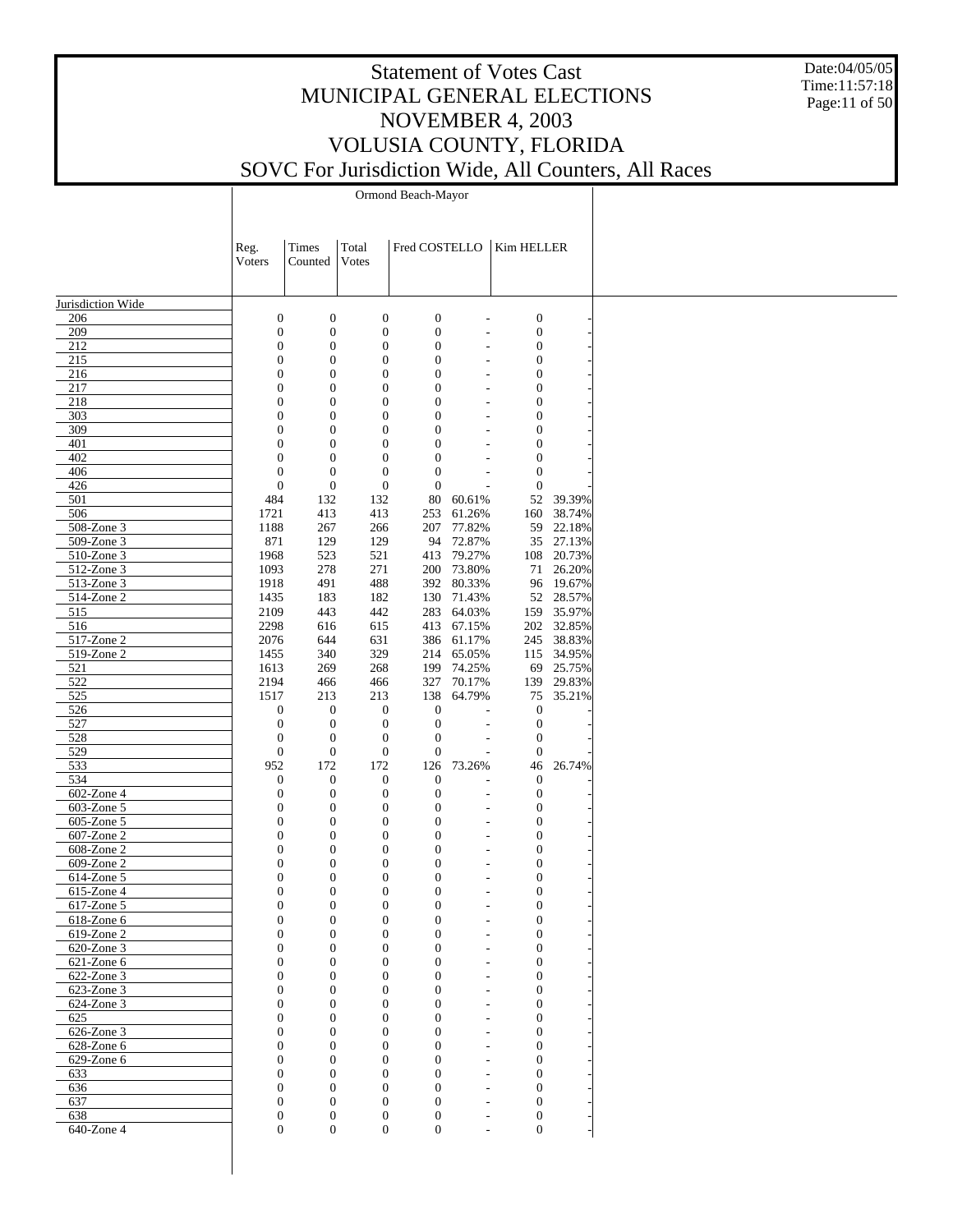Date:04/05/05 Time:11:57:18 Page:12 of 50

Ormond Beach-Mayor

|                           | Reg.<br>Voters                       | Times<br>Counted                     | Total<br>Votes                       |                                      |                          | Fred COSTELLO   Kim HELLER       |             |
|---------------------------|--------------------------------------|--------------------------------------|--------------------------------------|--------------------------------------|--------------------------|----------------------------------|-------------|
|                           |                                      |                                      |                                      |                                      |                          |                                  |             |
| 641-Zone 4                | $\boldsymbol{0}$                     | $\boldsymbol{0}$                     | $\boldsymbol{0}$                     | $\boldsymbol{0}$                     | $\overline{\phantom{a}}$ | $\boldsymbol{0}$                 |             |
| 701                       | $\mathbf{0}$                         | $\boldsymbol{0}$                     | $\boldsymbol{0}$                     | $\boldsymbol{0}$                     | $\overline{\phantom{a}}$ | $\boldsymbol{0}$                 |             |
| 702                       | $\boldsymbol{0}$                     | $\boldsymbol{0}$                     | $\boldsymbol{0}$                     | $\boldsymbol{0}$                     |                          | $\boldsymbol{0}$                 |             |
| 703                       | $\boldsymbol{0}$                     | $\boldsymbol{0}$                     | $\boldsymbol{0}$                     | $\boldsymbol{0}$                     |                          | $\boldsymbol{0}$                 |             |
| 704                       | $\boldsymbol{0}$                     | $\boldsymbol{0}$                     | $\boldsymbol{0}$                     | $\boldsymbol{0}$                     |                          | $\boldsymbol{0}$                 |             |
| 709                       | $\boldsymbol{0}$                     | $\boldsymbol{0}$                     | $\boldsymbol{0}$                     | $\boldsymbol{0}$                     |                          | $\mathbf{0}$                     |             |
| 711                       | $\boldsymbol{0}$                     | $\boldsymbol{0}$                     | $\boldsymbol{0}$                     | $\boldsymbol{0}$                     |                          | $\boldsymbol{0}$                 |             |
| 712                       | $\boldsymbol{0}$                     | $\boldsymbol{0}$                     | $\boldsymbol{0}$                     | $\boldsymbol{0}$                     | $\overline{\phantom{a}}$ | $\mathbf{0}$                     |             |
| 714                       | $\boldsymbol{0}$                     | $\boldsymbol{0}$                     | $\boldsymbol{0}$                     | $\boldsymbol{0}$                     |                          | $\boldsymbol{0}$                 |             |
| 717                       | $\boldsymbol{0}$                     | $\boldsymbol{0}$                     | $\boldsymbol{0}$                     | $\boldsymbol{0}$                     |                          | $\mathbf{0}$                     |             |
| 718                       | $\boldsymbol{0}$                     | $\boldsymbol{0}$                     | $\boldsymbol{0}$                     | $\boldsymbol{0}$                     |                          | $\boldsymbol{0}$                 |             |
| 719                       | $\boldsymbol{0}$                     | $\boldsymbol{0}$                     | $\boldsymbol{0}$                     | $\boldsymbol{0}$                     |                          | $\mathbf{0}$                     |             |
| 720                       | $\boldsymbol{0}$                     | $\boldsymbol{0}$                     | $\boldsymbol{0}$                     | $\boldsymbol{0}$                     |                          | $\boldsymbol{0}$                 |             |
| 722                       | $\boldsymbol{0}$                     | $\boldsymbol{0}$                     | $\boldsymbol{0}$                     | $\boldsymbol{0}$                     |                          | $\mathbf{0}$                     |             |
| 723                       | $\boldsymbol{0}$                     | $\boldsymbol{0}$                     | $\boldsymbol{0}$                     | $\boldsymbol{0}$                     |                          | $\boldsymbol{0}$                 |             |
| 724                       | $\boldsymbol{0}$                     | $\boldsymbol{0}$                     | $\boldsymbol{0}$                     | $\boldsymbol{0}$                     |                          | $\mathbf{0}$                     |             |
| 725                       | $\boldsymbol{0}$                     | $\boldsymbol{0}$                     | $\boldsymbol{0}$                     | $\boldsymbol{0}$                     |                          | $\boldsymbol{0}$                 |             |
| 727                       | $\boldsymbol{0}$                     | $\boldsymbol{0}$                     | $\boldsymbol{0}$                     | $\boldsymbol{0}$                     |                          | $\mathbf{0}$                     |             |
| 728                       | $\boldsymbol{0}$                     | $\boldsymbol{0}$                     | $\boldsymbol{0}$                     | $\boldsymbol{0}$                     |                          | $\boldsymbol{0}$                 |             |
| 729                       | $\boldsymbol{0}$                     | $\boldsymbol{0}$                     | $\boldsymbol{0}$                     | $\boldsymbol{0}$                     |                          | $\mathbf{0}$                     |             |
| 731                       | $\boldsymbol{0}$                     | $\boldsymbol{0}$                     | $\boldsymbol{0}$                     | $\boldsymbol{0}$                     |                          | $\boldsymbol{0}$                 |             |
| 732                       | $\boldsymbol{0}$                     | $\boldsymbol{0}$                     | $\boldsymbol{0}$                     | $\boldsymbol{0}$                     |                          | $\mathbf{0}$                     |             |
| 733                       | $\boldsymbol{0}$                     | $\boldsymbol{0}$                     | $\boldsymbol{0}$                     | $\boldsymbol{0}$                     |                          | $\boldsymbol{0}$                 |             |
| 803                       | $\boldsymbol{0}$                     | $\boldsymbol{0}$                     | $\boldsymbol{0}$                     | $\boldsymbol{0}$                     | $\overline{\phantom{a}}$ | $\mathbf{0}$                     |             |
| 804                       | $\boldsymbol{0}$                     | $\boldsymbol{0}$                     | $\boldsymbol{0}$                     | $\boldsymbol{0}$                     |                          | $\boldsymbol{0}$                 |             |
| 805                       | $\boldsymbol{0}$                     | $\boldsymbol{0}$                     | $\boldsymbol{0}$                     | $\boldsymbol{0}$                     | $\overline{\phantom{a}}$ | $\mathbf{0}$                     |             |
| 806                       | $\boldsymbol{0}$                     | $\boldsymbol{0}$                     | $\boldsymbol{0}$<br>$\boldsymbol{0}$ | $\boldsymbol{0}$                     |                          | $\boldsymbol{0}$                 |             |
| 808                       | $\boldsymbol{0}$                     | $\boldsymbol{0}$                     | $\boldsymbol{0}$                     | $\boldsymbol{0}$                     |                          | $\mathbf{0}$                     |             |
| 809                       | $\boldsymbol{0}$                     | $\boldsymbol{0}$                     | $\boldsymbol{0}$                     | $\boldsymbol{0}$                     |                          | $\boldsymbol{0}$                 |             |
| 810                       | $\boldsymbol{0}$                     | $\boldsymbol{0}$                     | $\boldsymbol{0}$                     | $\boldsymbol{0}$                     |                          | $\mathbf{0}$                     |             |
| 811                       | $\boldsymbol{0}$                     | $\boldsymbol{0}$                     | $\boldsymbol{0}$                     | $\boldsymbol{0}$                     |                          | $\boldsymbol{0}$                 |             |
| 812                       | $\boldsymbol{0}$                     | $\boldsymbol{0}$                     | $\boldsymbol{0}$                     | $\boldsymbol{0}$                     |                          | $\mathbf{0}$                     |             |
| 815                       | $\boldsymbol{0}$                     | $\boldsymbol{0}$                     | $\boldsymbol{0}$                     | $\boldsymbol{0}$                     |                          | $\boldsymbol{0}$                 |             |
| 901                       | $\boldsymbol{0}$                     | $\boldsymbol{0}$                     |                                      | $\boldsymbol{0}$                     |                          | $\mathbf{0}$                     |             |
| 902                       | $\boldsymbol{0}$                     | $\boldsymbol{0}$                     | $\boldsymbol{0}$<br>$\boldsymbol{0}$ | $\boldsymbol{0}$                     |                          | $\boldsymbol{0}$                 |             |
| 903<br>904                | $\boldsymbol{0}$                     | $\boldsymbol{0}$                     | $\boldsymbol{0}$                     | $\boldsymbol{0}$                     |                          | $\mathbf{0}$                     |             |
|                           | $\boldsymbol{0}$                     | $\boldsymbol{0}$                     |                                      | $\boldsymbol{0}$                     |                          | $\boldsymbol{0}$                 |             |
| 905                       | $\boldsymbol{0}$                     | $\boldsymbol{0}$                     | $\boldsymbol{0}$                     | $\boldsymbol{0}$                     |                          | $\mathbf{0}$                     |             |
| 910                       | $\boldsymbol{0}$                     | $\boldsymbol{0}$                     | $\boldsymbol{0}$<br>$\boldsymbol{0}$ | $\boldsymbol{0}$                     |                          | $\boldsymbol{0}$                 |             |
| 912<br>913                | $\boldsymbol{0}$<br>$\boldsymbol{0}$ | $\boldsymbol{0}$<br>$\boldsymbol{0}$ | $\boldsymbol{0}$                     | $\boldsymbol{0}$<br>$\boldsymbol{0}$ |                          | $\mathbf{0}$<br>$\boldsymbol{0}$ |             |
| Absentee-DeLand           | $\boldsymbol{0}$                     | $\boldsymbol{0}$                     | $\boldsymbol{0}$                     |                                      |                          | $\mathbf{0}$                     |             |
| Absentee-Orange City      | $\boldsymbol{0}$                     | $\boldsymbol{0}$                     | $\boldsymbol{0}$                     | $\boldsymbol{0}$<br>$\boldsymbol{0}$ |                          | $\mathbf{0}$                     |             |
| Absentee-Deltona          | $\boldsymbol{0}$                     | $\boldsymbol{0}$                     | $\mathbf{0}$                         | $\overline{0}$                       |                          | $\mathbf{0}$                     |             |
| Absentee-Ormond Beach     | 24892                                | 292                                  | 283                                  |                                      | 196 69.26%               |                                  | 87 30.74%   |
| Absentee-Holly Hill       | $\mathbf{0}$                         | $\boldsymbol{0}$                     | $\boldsymbol{0}$                     | $\overline{0}$                       |                          | 0                                |             |
| Absentee-Daytona Beach    | $\mathbf{0}$                         | $\boldsymbol{0}$                     | $\boldsymbol{0}$                     | $\boldsymbol{0}$                     |                          | $\boldsymbol{0}$                 |             |
| Absentee-South Daytona    | $\boldsymbol{0}$                     | $\boldsymbol{0}$                     | $\boldsymbol{0}$                     | $\overline{0}$                       |                          | $\boldsymbol{0}$                 |             |
| Absentee-Port Orange      | $\mathbf{0}$                         | $\boldsymbol{0}$                     | $\boldsymbol{0}$                     | $\boldsymbol{0}$                     |                          | $\boldsymbol{0}$                 |             |
| Absentee-New Smyrna Beach | $\boldsymbol{0}$                     | $\boldsymbol{0}$                     | $\boldsymbol{0}$                     | $\mathbf{0}$                         |                          | $\mathbf{0}$                     |             |
| Absentee-Edgewater        | $\overline{0}$                       | $\boldsymbol{0}$                     | $\boldsymbol{0}$                     | $\overline{0}$                       |                          | $\mathbf{0}$                     |             |
| In-Office                 | 24892                                | 12                                   | $12\,$                               | 8                                    | 66.67%                   |                                  | 4 33.33%    |
| Provisional               | 24892                                | 3                                    | $\mathfrak{Z}$                       | $\overline{c}$                       | 66.67%                   | $\mathbf{1}$                     | 33.33%      |
| UnScanned                 | 24892                                | $\boldsymbol{0}$                     | $\boldsymbol{0}$                     | $\mathbf{0}$                         | $\overline{\phantom{a}}$ | $\mathbf{0}$                     |             |
| Total                     | 24892                                | 5886                                 | 5836                                 |                                      | 4061 69.59%              |                                  | 1775 30.41% |
|                           |                                      |                                      |                                      |                                      |                          |                                  |             |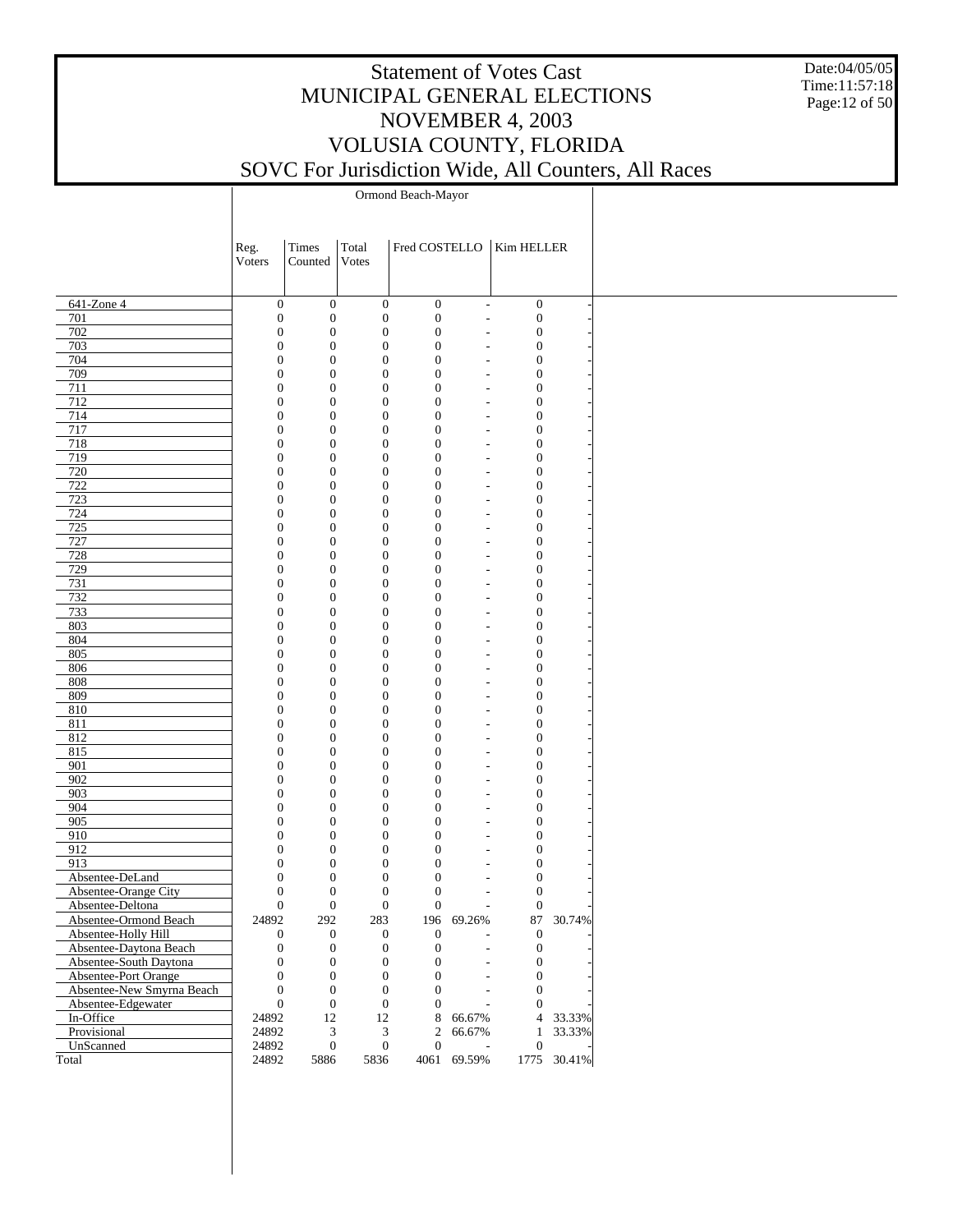Date:04/05/05 Time:11:57:18 Page:13 of 50

| Times<br>Total<br><b>Troy KENT</b><br>Marvin MILLER<br>Reg.<br>Votes<br>Voters<br>Counted<br>Jurisdiction Wide<br>$\boldsymbol{0}$<br>$\boldsymbol{0}$<br>$\boldsymbol{0}$<br>$\boldsymbol{0}$<br>$\boldsymbol{0}$<br>206<br>L,<br>209<br>$\boldsymbol{0}$<br>$\boldsymbol{0}$<br>$\mathbf{0}$<br>$\boldsymbol{0}$<br>$\boldsymbol{0}$<br>÷,<br>212<br>$\boldsymbol{0}$<br>$\boldsymbol{0}$<br>$\mathbf{0}$<br>$\boldsymbol{0}$<br>$\boldsymbol{0}$<br>$\overline{a}$<br>215<br>$\boldsymbol{0}$<br>$\mathbf{0}$<br>$\boldsymbol{0}$<br>$\boldsymbol{0}$<br>$\boldsymbol{0}$<br>$\overline{\phantom{a}}$<br>216<br>$\boldsymbol{0}$<br>$\boldsymbol{0}$<br>$\mathbf{0}$<br>$\boldsymbol{0}$<br>$\boldsymbol{0}$<br>$\overline{\phantom{a}}$<br>217<br>$\boldsymbol{0}$<br>$\mathbf{0}$<br>$\boldsymbol{0}$<br>$\boldsymbol{0}$<br>$\boldsymbol{0}$<br>$\overline{\phantom{a}}$<br>218<br>$\boldsymbol{0}$<br>$\boldsymbol{0}$<br>$\boldsymbol{0}$<br>$\boldsymbol{0}$<br>$\boldsymbol{0}$<br>$\overline{\phantom{a}}$<br>303<br>$\boldsymbol{0}$<br>$\mathbf{0}$<br>$\boldsymbol{0}$<br>$\boldsymbol{0}$<br>$\boldsymbol{0}$<br>$\overline{\phantom{a}}$<br>309<br>$\boldsymbol{0}$<br>$\boldsymbol{0}$<br>$\boldsymbol{0}$<br>$\boldsymbol{0}$<br>$\boldsymbol{0}$<br>$\overline{\phantom{a}}$<br>401<br>$\boldsymbol{0}$<br>$\mathbf{0}$<br>$\boldsymbol{0}$<br>$\boldsymbol{0}$<br>$\boldsymbol{0}$<br>$\overline{\phantom{a}}$<br>402<br>$\boldsymbol{0}$<br>$\boldsymbol{0}$<br>$\boldsymbol{0}$<br>$\boldsymbol{0}$<br>$\boldsymbol{0}$<br>$\overline{\phantom{a}}$<br>$\boldsymbol{0}$<br>$\mathbf{0}$<br>$\boldsymbol{0}$<br>$\boldsymbol{0}$<br>$\boldsymbol{0}$<br>406<br>$\overline{\phantom{a}}$<br>426<br>$\boldsymbol{0}$<br>$\boldsymbol{0}$<br>$\boldsymbol{0}$<br>$\boldsymbol{0}$<br>$\boldsymbol{0}$<br>$\overline{\phantom{a}}$<br>501<br>$\boldsymbol{0}$<br>$\mathbf{0}$<br>$\boldsymbol{0}$<br>$\boldsymbol{0}$<br>$\boldsymbol{0}$<br>$\overline{\phantom{a}}$<br>506<br>$\boldsymbol{0}$<br>$\boldsymbol{0}$<br>$\mathbf{0}$<br>$\boldsymbol{0}$<br>$\boldsymbol{0}$<br>$\overline{\phantom{a}}$<br>508-Zone 3<br>$\boldsymbol{0}$<br>$\mathbf{0}$<br>$\boldsymbol{0}$<br>$\boldsymbol{0}$<br>$\boldsymbol{0}$<br>$\overline{\phantom{a}}$<br>509-Zone 3<br>$\boldsymbol{0}$<br>$\boldsymbol{0}$<br>$\mathbf{0}$<br>$\boldsymbol{0}$<br>$\boldsymbol{0}$<br>$\overline{\phantom{a}}$<br>510-Zone 3<br>$\boldsymbol{0}$<br>$\mathbf{0}$<br>$\boldsymbol{0}$<br>$\boldsymbol{0}$<br>$\boldsymbol{0}$<br>$\overline{\phantom{a}}$<br>512-Zone 3<br>$\boldsymbol{0}$<br>$\boldsymbol{0}$<br>$\mathbf{0}$<br>$\boldsymbol{0}$<br>$\boldsymbol{0}$<br>$\boldsymbol{0}$<br>$\mathbf{0}$<br>$\mathbf{0}$<br>$\boldsymbol{0}$<br>513-Zone 3<br>$\boldsymbol{0}$<br>$\overline{\phantom{a}}$<br>514-Zone 2<br>47<br>1435<br>183<br>182<br>135<br>74.18%<br>25.82%<br>515<br>$\boldsymbol{0}$<br>$\boldsymbol{0}$<br>$\mathbf{0}$<br>$\boldsymbol{0}$<br>$\boldsymbol{0}$<br>٠<br>516<br>$\boldsymbol{0}$<br>$\boldsymbol{0}$<br>$\mathbf{0}$<br>$\mathbf{0}$<br>$\boldsymbol{0}$<br>$\overline{a}$<br>517-Zone 2<br>640<br>39.69%<br>2076<br>644<br>386<br>60.31%<br>254<br>519-Zone 2<br>340<br>65.77%<br>34.23%<br>1455<br>336<br>221<br>115<br>521<br>$\boldsymbol{0}$<br>$\boldsymbol{0}$<br>$\boldsymbol{0}$<br>$\boldsymbol{0}$<br>$\boldsymbol{0}$<br>$\overline{\phantom{a}}$<br>522<br>$\boldsymbol{0}$<br>$\boldsymbol{0}$<br>$\boldsymbol{0}$<br>$\boldsymbol{0}$<br>$\mathbf{0}$<br>÷,<br>525<br>$\boldsymbol{0}$<br>$\boldsymbol{0}$<br>$\boldsymbol{0}$<br>$\mathbf{0}$<br>$\boldsymbol{0}$<br>$\overline{\phantom{a}}$<br>526<br>$\boldsymbol{0}$<br>$\boldsymbol{0}$<br>$\mathbf{0}$<br>$\boldsymbol{0}$<br>$\boldsymbol{0}$<br>$\overline{\phantom{a}}$<br>527<br>$\boldsymbol{0}$<br>$\boldsymbol{0}$<br>$\boldsymbol{0}$<br>$\boldsymbol{0}$<br>$\boldsymbol{0}$<br>$\overline{\phantom{a}}$<br>528<br>$\boldsymbol{0}$<br>$\boldsymbol{0}$<br>$\mathbf{0}$<br>$\boldsymbol{0}$<br>$\boldsymbol{0}$<br>$\overline{\phantom{a}}$<br>529<br>$\boldsymbol{0}$<br>$\mathbf{0}$<br>$\boldsymbol{0}$<br>$\boldsymbol{0}$<br>$\boldsymbol{0}$<br>$\overline{\phantom{a}}$<br>533<br>$\boldsymbol{0}$<br>$\boldsymbol{0}$<br>$\mathbf{0}$<br>$\boldsymbol{0}$<br>$\boldsymbol{0}$<br>÷,<br>534<br>$\boldsymbol{0}$<br>$\boldsymbol{0}$<br>$\boldsymbol{0}$<br>$\boldsymbol{0}$<br>$\boldsymbol{0}$<br>$\overline{\phantom{a}}$<br>602-Zone 4<br>$\boldsymbol{0}$<br>$\boldsymbol{0}$<br>$\mathbf{0}$<br>$\boldsymbol{0}$<br>$\boldsymbol{0}$<br>÷,<br>$\boldsymbol{0}$<br>$\mathbf{0}$<br>$\boldsymbol{0}$<br>$\boldsymbol{0}$<br>$\boldsymbol{0}$<br>603-Zone 5<br>$\overline{\phantom{a}}$<br>$605$ -Zone 5<br>$\boldsymbol{0}$<br>$\boldsymbol{0}$<br>$\mathbf{0}$<br>$\boldsymbol{0}$<br>$\boldsymbol{0}$<br>÷,<br>607-Zone 2<br>$\boldsymbol{0}$<br>$\boldsymbol{0}$<br>$\boldsymbol{0}$<br>$\boldsymbol{0}$<br>$\boldsymbol{0}$<br>$\overline{\phantom{a}}$<br>608-Zone 2<br>$\boldsymbol{0}$<br>$\boldsymbol{0}$<br>$\mathbf{0}$<br>$\boldsymbol{0}$<br>$\boldsymbol{0}$<br>÷,<br>609-Zone 2<br>$\boldsymbol{0}$<br>$\mathbf{0}$<br>$\boldsymbol{0}$<br>$\boldsymbol{0}$<br>$\mathbf{0}$<br>$\overline{\phantom{a}}$<br>614-Zone 5<br>$\boldsymbol{0}$<br>$\boldsymbol{0}$<br>$\mathbf{0}$<br>$\boldsymbol{0}$<br>$\boldsymbol{0}$<br>$\overline{a}$<br>615-Zone 4<br>$\boldsymbol{0}$<br>$\mathbf{0}$<br>$\boldsymbol{0}$<br>$\boldsymbol{0}$<br>$\boldsymbol{0}$<br>÷,<br>$\overline{0}$<br>$\boldsymbol{0}$<br>$\theta$<br>$\boldsymbol{0}$<br>$\boldsymbol{0}$<br>617-Zone 5<br>L,<br>618-Zone 6<br>$\boldsymbol{0}$<br>$\boldsymbol{0}$<br>$\boldsymbol{0}$<br>$\boldsymbol{0}$<br>$\overline{0}$<br>٠<br>619-Zone 2<br>$\boldsymbol{0}$<br>$\boldsymbol{0}$<br>$\mathbf{0}$<br>$\boldsymbol{0}$<br>$\boldsymbol{0}$<br>620-Zone 3<br>$\overline{0}$<br>$\boldsymbol{0}$<br>$\boldsymbol{0}$<br>$\boldsymbol{0}$<br>$\overline{0}$<br>$\overline{\phantom{a}}$<br>621-Zone 6<br>$\boldsymbol{0}$<br>$\boldsymbol{0}$<br>$\overline{0}$<br>$\boldsymbol{0}$<br>$\boldsymbol{0}$<br>$\overline{\phantom{a}}$<br>622-Zone 3<br>$\overline{0}$<br>$\overline{0}$<br>$\boldsymbol{0}$<br>$\theta$<br>$\mathbf{0}$<br>$\overline{\phantom{a}}$<br>$623$ -Zone 3<br>$\boldsymbol{0}$<br>$\boldsymbol{0}$<br>$\overline{0}$<br>$\boldsymbol{0}$<br>$\boldsymbol{0}$<br>$\overline{\phantom{a}}$<br>624-Zone 3<br>$\overline{0}$<br>$\overline{0}$<br>$\boldsymbol{0}$<br>$\theta$<br>$\mathbf{0}$<br>$\overline{\phantom{a}}$<br>625<br>$\boldsymbol{0}$<br>$\boldsymbol{0}$<br>$\boldsymbol{0}$<br>$\boldsymbol{0}$<br>$\overline{0}$<br>$\overline{\phantom{a}}$<br>626-Zone 3<br>$\overline{0}$<br>$\overline{0}$<br>$\boldsymbol{0}$<br>$\theta$<br>$\mathbf{0}$<br>$\overline{\phantom{a}}$<br>628-Zone 6<br>$\boldsymbol{0}$<br>$\boldsymbol{0}$<br>$\boldsymbol{0}$<br>$\boldsymbol{0}$<br>$\overline{0}$<br>$\overline{\phantom{a}}$<br>629-Zone 6<br>$\overline{0}$<br>$\overline{0}$<br>$\boldsymbol{0}$<br>$\Omega$<br>$\overline{0}$<br>$\overline{\phantom{a}}$<br>633<br>$\boldsymbol{0}$<br>$\boldsymbol{0}$<br>$\boldsymbol{0}$<br>$\boldsymbol{0}$<br>$\overline{0}$<br>$\overline{\phantom{a}}$<br>636<br>$\overline{0}$<br>$\overline{0}$<br>$\boldsymbol{0}$<br>$\theta$<br>$\mathbf{0}$<br>$\overline{\phantom{a}}$<br>637<br>$\boldsymbol{0}$<br>$\boldsymbol{0}$<br>$\mathbf{0}$<br>$\boldsymbol{0}$<br>$\boldsymbol{0}$<br>$\overline{\phantom{a}}$<br>638<br>$\boldsymbol{0}$<br>$\boldsymbol{0}$<br>$\boldsymbol{0}$<br>$\boldsymbol{0}$<br>$\mathbf{0}$<br>$\overline{\phantom{a}}$<br>640-Zone 4<br>$\boldsymbol{0}$<br>$\boldsymbol{0}$<br>$\overline{0}$<br>$\boldsymbol{0}$<br>$\mathbf{0}$<br>$\overline{a}$ |  |  |  |  |
|----------------------------------------------------------------------------------------------------------------------------------------------------------------------------------------------------------------------------------------------------------------------------------------------------------------------------------------------------------------------------------------------------------------------------------------------------------------------------------------------------------------------------------------------------------------------------------------------------------------------------------------------------------------------------------------------------------------------------------------------------------------------------------------------------------------------------------------------------------------------------------------------------------------------------------------------------------------------------------------------------------------------------------------------------------------------------------------------------------------------------------------------------------------------------------------------------------------------------------------------------------------------------------------------------------------------------------------------------------------------------------------------------------------------------------------------------------------------------------------------------------------------------------------------------------------------------------------------------------------------------------------------------------------------------------------------------------------------------------------------------------------------------------------------------------------------------------------------------------------------------------------------------------------------------------------------------------------------------------------------------------------------------------------------------------------------------------------------------------------------------------------------------------------------------------------------------------------------------------------------------------------------------------------------------------------------------------------------------------------------------------------------------------------------------------------------------------------------------------------------------------------------------------------------------------------------------------------------------------------------------------------------------------------------------------------------------------------------------------------------------------------------------------------------------------------------------------------------------------------------------------------------------------------------------------------------------------------------------------------------------------------------------------------------------------------------------------------------------------------------------------------------------------------------------------------------------------------------------------------------------------------------------------------------------------------------------------------------------------------------------------------------------------------------------------------------------------------------------------------------------------------------------------------------------------------------------------------------------------------------------------------------------------------------------------------------------------------------------------------------------------------------------------------------------------------------------------------------------------------------------------------------------------------------------------------------------------------------------------------------------------------------------------------------------------------------------------------------------------------------------------------------------------------------------------------------------------------------------------------------------------------------------------------------------------------------------------------------------------------------------------------------------------------------------------------------------------------------------------------------------------------------------------------------------------------------------------------------------------------------------------------------------------------------------------------------------------------------------------------------------------------------------------------------------------------------------------------------------------------------------------------------------------------------------------------------------------------------------------------------------------------------------------------------------------------------------------------------------------------------------------------------------------------------------------------------------------------------------------------------------------------------------------------------------------------------------------------------------------------------------------------------------------------------------------------------------------------------------------------------------------------------------------------------------------------------------------------------------------------------------------------------------------------------------------------------------------------------------------------------------------------------------------------------------------------------------------------------------------------------------------------------------------------------------------------------------------------------------------------------------------------------------------------------------------------------------------------------------------------------------------------------------------------------------------------------------------------------------------------------------------------------------------------------------------------------------------------------------------------------------------------------------------------------------------------------------------------------------------------------------------------------------------------------------------------------------------------------------------------------------------------------------------------------------------------------------------------------------------------------------------------------------------------------------------------------------------------------------------------------------------------------------------------------------------------------------------------------------------------------------------------------------------------------------------------------------------------------------------------------------------------------------------------------------------------------------------------------------------------------------------------------------------------------------------------------------------------------------------------------------------------------------------------------------------------------------------------------------------------------------------------------------------------------------------------------------------------------------------------------------------------------------------------------------------------------------------------------------------------------------------------------------|--|--|--|--|
|                                                                                                                                                                                                                                                                                                                                                                                                                                                                                                                                                                                                                                                                                                                                                                                                                                                                                                                                                                                                                                                                                                                                                                                                                                                                                                                                                                                                                                                                                                                                                                                                                                                                                                                                                                                                                                                                                                                                                                                                                                                                                                                                                                                                                                                                                                                                                                                                                                                                                                                                                                                                                                                                                                                                                                                                                                                                                                                                                                                                                                                                                                                                                                                                                                                                                                                                                                                                                                                                                                                                                                                                                                                                                                                                                                                                                                                                                                                                                                                                                                                                                                                                                                                                                                                                                                                                                                                                                                                                                                                                                                                                                                                                                                                                                                                                                                                                                                                                                                                                                                                                                                                                                                                                                                                                                                                                                                                                                                                                                                                                                                                                                                                                                                                                                                                                                                                                                                                                                                                                                                                                                                                                                                                                                                                                                                                                                                                                                                                                                                                                                                                                                                                                                                                                                                                                                                                                                                                                                                                                                                                                                                                                                                                                                                                                                                                                                                                                                                                                                                                                                                                                                                                                                                                                                                            |  |  |  |  |
|                                                                                                                                                                                                                                                                                                                                                                                                                                                                                                                                                                                                                                                                                                                                                                                                                                                                                                                                                                                                                                                                                                                                                                                                                                                                                                                                                                                                                                                                                                                                                                                                                                                                                                                                                                                                                                                                                                                                                                                                                                                                                                                                                                                                                                                                                                                                                                                                                                                                                                                                                                                                                                                                                                                                                                                                                                                                                                                                                                                                                                                                                                                                                                                                                                                                                                                                                                                                                                                                                                                                                                                                                                                                                                                                                                                                                                                                                                                                                                                                                                                                                                                                                                                                                                                                                                                                                                                                                                                                                                                                                                                                                                                                                                                                                                                                                                                                                                                                                                                                                                                                                                                                                                                                                                                                                                                                                                                                                                                                                                                                                                                                                                                                                                                                                                                                                                                                                                                                                                                                                                                                                                                                                                                                                                                                                                                                                                                                                                                                                                                                                                                                                                                                                                                                                                                                                                                                                                                                                                                                                                                                                                                                                                                                                                                                                                                                                                                                                                                                                                                                                                                                                                                                                                                                                                            |  |  |  |  |
|                                                                                                                                                                                                                                                                                                                                                                                                                                                                                                                                                                                                                                                                                                                                                                                                                                                                                                                                                                                                                                                                                                                                                                                                                                                                                                                                                                                                                                                                                                                                                                                                                                                                                                                                                                                                                                                                                                                                                                                                                                                                                                                                                                                                                                                                                                                                                                                                                                                                                                                                                                                                                                                                                                                                                                                                                                                                                                                                                                                                                                                                                                                                                                                                                                                                                                                                                                                                                                                                                                                                                                                                                                                                                                                                                                                                                                                                                                                                                                                                                                                                                                                                                                                                                                                                                                                                                                                                                                                                                                                                                                                                                                                                                                                                                                                                                                                                                                                                                                                                                                                                                                                                                                                                                                                                                                                                                                                                                                                                                                                                                                                                                                                                                                                                                                                                                                                                                                                                                                                                                                                                                                                                                                                                                                                                                                                                                                                                                                                                                                                                                                                                                                                                                                                                                                                                                                                                                                                                                                                                                                                                                                                                                                                                                                                                                                                                                                                                                                                                                                                                                                                                                                                                                                                                                                            |  |  |  |  |
|                                                                                                                                                                                                                                                                                                                                                                                                                                                                                                                                                                                                                                                                                                                                                                                                                                                                                                                                                                                                                                                                                                                                                                                                                                                                                                                                                                                                                                                                                                                                                                                                                                                                                                                                                                                                                                                                                                                                                                                                                                                                                                                                                                                                                                                                                                                                                                                                                                                                                                                                                                                                                                                                                                                                                                                                                                                                                                                                                                                                                                                                                                                                                                                                                                                                                                                                                                                                                                                                                                                                                                                                                                                                                                                                                                                                                                                                                                                                                                                                                                                                                                                                                                                                                                                                                                                                                                                                                                                                                                                                                                                                                                                                                                                                                                                                                                                                                                                                                                                                                                                                                                                                                                                                                                                                                                                                                                                                                                                                                                                                                                                                                                                                                                                                                                                                                                                                                                                                                                                                                                                                                                                                                                                                                                                                                                                                                                                                                                                                                                                                                                                                                                                                                                                                                                                                                                                                                                                                                                                                                                                                                                                                                                                                                                                                                                                                                                                                                                                                                                                                                                                                                                                                                                                                                                            |  |  |  |  |
|                                                                                                                                                                                                                                                                                                                                                                                                                                                                                                                                                                                                                                                                                                                                                                                                                                                                                                                                                                                                                                                                                                                                                                                                                                                                                                                                                                                                                                                                                                                                                                                                                                                                                                                                                                                                                                                                                                                                                                                                                                                                                                                                                                                                                                                                                                                                                                                                                                                                                                                                                                                                                                                                                                                                                                                                                                                                                                                                                                                                                                                                                                                                                                                                                                                                                                                                                                                                                                                                                                                                                                                                                                                                                                                                                                                                                                                                                                                                                                                                                                                                                                                                                                                                                                                                                                                                                                                                                                                                                                                                                                                                                                                                                                                                                                                                                                                                                                                                                                                                                                                                                                                                                                                                                                                                                                                                                                                                                                                                                                                                                                                                                                                                                                                                                                                                                                                                                                                                                                                                                                                                                                                                                                                                                                                                                                                                                                                                                                                                                                                                                                                                                                                                                                                                                                                                                                                                                                                                                                                                                                                                                                                                                                                                                                                                                                                                                                                                                                                                                                                                                                                                                                                                                                                                                                            |  |  |  |  |
|                                                                                                                                                                                                                                                                                                                                                                                                                                                                                                                                                                                                                                                                                                                                                                                                                                                                                                                                                                                                                                                                                                                                                                                                                                                                                                                                                                                                                                                                                                                                                                                                                                                                                                                                                                                                                                                                                                                                                                                                                                                                                                                                                                                                                                                                                                                                                                                                                                                                                                                                                                                                                                                                                                                                                                                                                                                                                                                                                                                                                                                                                                                                                                                                                                                                                                                                                                                                                                                                                                                                                                                                                                                                                                                                                                                                                                                                                                                                                                                                                                                                                                                                                                                                                                                                                                                                                                                                                                                                                                                                                                                                                                                                                                                                                                                                                                                                                                                                                                                                                                                                                                                                                                                                                                                                                                                                                                                                                                                                                                                                                                                                                                                                                                                                                                                                                                                                                                                                                                                                                                                                                                                                                                                                                                                                                                                                                                                                                                                                                                                                                                                                                                                                                                                                                                                                                                                                                                                                                                                                                                                                                                                                                                                                                                                                                                                                                                                                                                                                                                                                                                                                                                                                                                                                                                            |  |  |  |  |
|                                                                                                                                                                                                                                                                                                                                                                                                                                                                                                                                                                                                                                                                                                                                                                                                                                                                                                                                                                                                                                                                                                                                                                                                                                                                                                                                                                                                                                                                                                                                                                                                                                                                                                                                                                                                                                                                                                                                                                                                                                                                                                                                                                                                                                                                                                                                                                                                                                                                                                                                                                                                                                                                                                                                                                                                                                                                                                                                                                                                                                                                                                                                                                                                                                                                                                                                                                                                                                                                                                                                                                                                                                                                                                                                                                                                                                                                                                                                                                                                                                                                                                                                                                                                                                                                                                                                                                                                                                                                                                                                                                                                                                                                                                                                                                                                                                                                                                                                                                                                                                                                                                                                                                                                                                                                                                                                                                                                                                                                                                                                                                                                                                                                                                                                                                                                                                                                                                                                                                                                                                                                                                                                                                                                                                                                                                                                                                                                                                                                                                                                                                                                                                                                                                                                                                                                                                                                                                                                                                                                                                                                                                                                                                                                                                                                                                                                                                                                                                                                                                                                                                                                                                                                                                                                                                            |  |  |  |  |
|                                                                                                                                                                                                                                                                                                                                                                                                                                                                                                                                                                                                                                                                                                                                                                                                                                                                                                                                                                                                                                                                                                                                                                                                                                                                                                                                                                                                                                                                                                                                                                                                                                                                                                                                                                                                                                                                                                                                                                                                                                                                                                                                                                                                                                                                                                                                                                                                                                                                                                                                                                                                                                                                                                                                                                                                                                                                                                                                                                                                                                                                                                                                                                                                                                                                                                                                                                                                                                                                                                                                                                                                                                                                                                                                                                                                                                                                                                                                                                                                                                                                                                                                                                                                                                                                                                                                                                                                                                                                                                                                                                                                                                                                                                                                                                                                                                                                                                                                                                                                                                                                                                                                                                                                                                                                                                                                                                                                                                                                                                                                                                                                                                                                                                                                                                                                                                                                                                                                                                                                                                                                                                                                                                                                                                                                                                                                                                                                                                                                                                                                                                                                                                                                                                                                                                                                                                                                                                                                                                                                                                                                                                                                                                                                                                                                                                                                                                                                                                                                                                                                                                                                                                                                                                                                                                            |  |  |  |  |
|                                                                                                                                                                                                                                                                                                                                                                                                                                                                                                                                                                                                                                                                                                                                                                                                                                                                                                                                                                                                                                                                                                                                                                                                                                                                                                                                                                                                                                                                                                                                                                                                                                                                                                                                                                                                                                                                                                                                                                                                                                                                                                                                                                                                                                                                                                                                                                                                                                                                                                                                                                                                                                                                                                                                                                                                                                                                                                                                                                                                                                                                                                                                                                                                                                                                                                                                                                                                                                                                                                                                                                                                                                                                                                                                                                                                                                                                                                                                                                                                                                                                                                                                                                                                                                                                                                                                                                                                                                                                                                                                                                                                                                                                                                                                                                                                                                                                                                                                                                                                                                                                                                                                                                                                                                                                                                                                                                                                                                                                                                                                                                                                                                                                                                                                                                                                                                                                                                                                                                                                                                                                                                                                                                                                                                                                                                                                                                                                                                                                                                                                                                                                                                                                                                                                                                                                                                                                                                                                                                                                                                                                                                                                                                                                                                                                                                                                                                                                                                                                                                                                                                                                                                                                                                                                                                            |  |  |  |  |
|                                                                                                                                                                                                                                                                                                                                                                                                                                                                                                                                                                                                                                                                                                                                                                                                                                                                                                                                                                                                                                                                                                                                                                                                                                                                                                                                                                                                                                                                                                                                                                                                                                                                                                                                                                                                                                                                                                                                                                                                                                                                                                                                                                                                                                                                                                                                                                                                                                                                                                                                                                                                                                                                                                                                                                                                                                                                                                                                                                                                                                                                                                                                                                                                                                                                                                                                                                                                                                                                                                                                                                                                                                                                                                                                                                                                                                                                                                                                                                                                                                                                                                                                                                                                                                                                                                                                                                                                                                                                                                                                                                                                                                                                                                                                                                                                                                                                                                                                                                                                                                                                                                                                                                                                                                                                                                                                                                                                                                                                                                                                                                                                                                                                                                                                                                                                                                                                                                                                                                                                                                                                                                                                                                                                                                                                                                                                                                                                                                                                                                                                                                                                                                                                                                                                                                                                                                                                                                                                                                                                                                                                                                                                                                                                                                                                                                                                                                                                                                                                                                                                                                                                                                                                                                                                                                            |  |  |  |  |
|                                                                                                                                                                                                                                                                                                                                                                                                                                                                                                                                                                                                                                                                                                                                                                                                                                                                                                                                                                                                                                                                                                                                                                                                                                                                                                                                                                                                                                                                                                                                                                                                                                                                                                                                                                                                                                                                                                                                                                                                                                                                                                                                                                                                                                                                                                                                                                                                                                                                                                                                                                                                                                                                                                                                                                                                                                                                                                                                                                                                                                                                                                                                                                                                                                                                                                                                                                                                                                                                                                                                                                                                                                                                                                                                                                                                                                                                                                                                                                                                                                                                                                                                                                                                                                                                                                                                                                                                                                                                                                                                                                                                                                                                                                                                                                                                                                                                                                                                                                                                                                                                                                                                                                                                                                                                                                                                                                                                                                                                                                                                                                                                                                                                                                                                                                                                                                                                                                                                                                                                                                                                                                                                                                                                                                                                                                                                                                                                                                                                                                                                                                                                                                                                                                                                                                                                                                                                                                                                                                                                                                                                                                                                                                                                                                                                                                                                                                                                                                                                                                                                                                                                                                                                                                                                                                            |  |  |  |  |
|                                                                                                                                                                                                                                                                                                                                                                                                                                                                                                                                                                                                                                                                                                                                                                                                                                                                                                                                                                                                                                                                                                                                                                                                                                                                                                                                                                                                                                                                                                                                                                                                                                                                                                                                                                                                                                                                                                                                                                                                                                                                                                                                                                                                                                                                                                                                                                                                                                                                                                                                                                                                                                                                                                                                                                                                                                                                                                                                                                                                                                                                                                                                                                                                                                                                                                                                                                                                                                                                                                                                                                                                                                                                                                                                                                                                                                                                                                                                                                                                                                                                                                                                                                                                                                                                                                                                                                                                                                                                                                                                                                                                                                                                                                                                                                                                                                                                                                                                                                                                                                                                                                                                                                                                                                                                                                                                                                                                                                                                                                                                                                                                                                                                                                                                                                                                                                                                                                                                                                                                                                                                                                                                                                                                                                                                                                                                                                                                                                                                                                                                                                                                                                                                                                                                                                                                                                                                                                                                                                                                                                                                                                                                                                                                                                                                                                                                                                                                                                                                                                                                                                                                                                                                                                                                                                            |  |  |  |  |
|                                                                                                                                                                                                                                                                                                                                                                                                                                                                                                                                                                                                                                                                                                                                                                                                                                                                                                                                                                                                                                                                                                                                                                                                                                                                                                                                                                                                                                                                                                                                                                                                                                                                                                                                                                                                                                                                                                                                                                                                                                                                                                                                                                                                                                                                                                                                                                                                                                                                                                                                                                                                                                                                                                                                                                                                                                                                                                                                                                                                                                                                                                                                                                                                                                                                                                                                                                                                                                                                                                                                                                                                                                                                                                                                                                                                                                                                                                                                                                                                                                                                                                                                                                                                                                                                                                                                                                                                                                                                                                                                                                                                                                                                                                                                                                                                                                                                                                                                                                                                                                                                                                                                                                                                                                                                                                                                                                                                                                                                                                                                                                                                                                                                                                                                                                                                                                                                                                                                                                                                                                                                                                                                                                                                                                                                                                                                                                                                                                                                                                                                                                                                                                                                                                                                                                                                                                                                                                                                                                                                                                                                                                                                                                                                                                                                                                                                                                                                                                                                                                                                                                                                                                                                                                                                                                            |  |  |  |  |
|                                                                                                                                                                                                                                                                                                                                                                                                                                                                                                                                                                                                                                                                                                                                                                                                                                                                                                                                                                                                                                                                                                                                                                                                                                                                                                                                                                                                                                                                                                                                                                                                                                                                                                                                                                                                                                                                                                                                                                                                                                                                                                                                                                                                                                                                                                                                                                                                                                                                                                                                                                                                                                                                                                                                                                                                                                                                                                                                                                                                                                                                                                                                                                                                                                                                                                                                                                                                                                                                                                                                                                                                                                                                                                                                                                                                                                                                                                                                                                                                                                                                                                                                                                                                                                                                                                                                                                                                                                                                                                                                                                                                                                                                                                                                                                                                                                                                                                                                                                                                                                                                                                                                                                                                                                                                                                                                                                                                                                                                                                                                                                                                                                                                                                                                                                                                                                                                                                                                                                                                                                                                                                                                                                                                                                                                                                                                                                                                                                                                                                                                                                                                                                                                                                                                                                                                                                                                                                                                                                                                                                                                                                                                                                                                                                                                                                                                                                                                                                                                                                                                                                                                                                                                                                                                                                            |  |  |  |  |
|                                                                                                                                                                                                                                                                                                                                                                                                                                                                                                                                                                                                                                                                                                                                                                                                                                                                                                                                                                                                                                                                                                                                                                                                                                                                                                                                                                                                                                                                                                                                                                                                                                                                                                                                                                                                                                                                                                                                                                                                                                                                                                                                                                                                                                                                                                                                                                                                                                                                                                                                                                                                                                                                                                                                                                                                                                                                                                                                                                                                                                                                                                                                                                                                                                                                                                                                                                                                                                                                                                                                                                                                                                                                                                                                                                                                                                                                                                                                                                                                                                                                                                                                                                                                                                                                                                                                                                                                                                                                                                                                                                                                                                                                                                                                                                                                                                                                                                                                                                                                                                                                                                                                                                                                                                                                                                                                                                                                                                                                                                                                                                                                                                                                                                                                                                                                                                                                                                                                                                                                                                                                                                                                                                                                                                                                                                                                                                                                                                                                                                                                                                                                                                                                                                                                                                                                                                                                                                                                                                                                                                                                                                                                                                                                                                                                                                                                                                                                                                                                                                                                                                                                                                                                                                                                                                            |  |  |  |  |
|                                                                                                                                                                                                                                                                                                                                                                                                                                                                                                                                                                                                                                                                                                                                                                                                                                                                                                                                                                                                                                                                                                                                                                                                                                                                                                                                                                                                                                                                                                                                                                                                                                                                                                                                                                                                                                                                                                                                                                                                                                                                                                                                                                                                                                                                                                                                                                                                                                                                                                                                                                                                                                                                                                                                                                                                                                                                                                                                                                                                                                                                                                                                                                                                                                                                                                                                                                                                                                                                                                                                                                                                                                                                                                                                                                                                                                                                                                                                                                                                                                                                                                                                                                                                                                                                                                                                                                                                                                                                                                                                                                                                                                                                                                                                                                                                                                                                                                                                                                                                                                                                                                                                                                                                                                                                                                                                                                                                                                                                                                                                                                                                                                                                                                                                                                                                                                                                                                                                                                                                                                                                                                                                                                                                                                                                                                                                                                                                                                                                                                                                                                                                                                                                                                                                                                                                                                                                                                                                                                                                                                                                                                                                                                                                                                                                                                                                                                                                                                                                                                                                                                                                                                                                                                                                                                            |  |  |  |  |
|                                                                                                                                                                                                                                                                                                                                                                                                                                                                                                                                                                                                                                                                                                                                                                                                                                                                                                                                                                                                                                                                                                                                                                                                                                                                                                                                                                                                                                                                                                                                                                                                                                                                                                                                                                                                                                                                                                                                                                                                                                                                                                                                                                                                                                                                                                                                                                                                                                                                                                                                                                                                                                                                                                                                                                                                                                                                                                                                                                                                                                                                                                                                                                                                                                                                                                                                                                                                                                                                                                                                                                                                                                                                                                                                                                                                                                                                                                                                                                                                                                                                                                                                                                                                                                                                                                                                                                                                                                                                                                                                                                                                                                                                                                                                                                                                                                                                                                                                                                                                                                                                                                                                                                                                                                                                                                                                                                                                                                                                                                                                                                                                                                                                                                                                                                                                                                                                                                                                                                                                                                                                                                                                                                                                                                                                                                                                                                                                                                                                                                                                                                                                                                                                                                                                                                                                                                                                                                                                                                                                                                                                                                                                                                                                                                                                                                                                                                                                                                                                                                                                                                                                                                                                                                                                                                            |  |  |  |  |
|                                                                                                                                                                                                                                                                                                                                                                                                                                                                                                                                                                                                                                                                                                                                                                                                                                                                                                                                                                                                                                                                                                                                                                                                                                                                                                                                                                                                                                                                                                                                                                                                                                                                                                                                                                                                                                                                                                                                                                                                                                                                                                                                                                                                                                                                                                                                                                                                                                                                                                                                                                                                                                                                                                                                                                                                                                                                                                                                                                                                                                                                                                                                                                                                                                                                                                                                                                                                                                                                                                                                                                                                                                                                                                                                                                                                                                                                                                                                                                                                                                                                                                                                                                                                                                                                                                                                                                                                                                                                                                                                                                                                                                                                                                                                                                                                                                                                                                                                                                                                                                                                                                                                                                                                                                                                                                                                                                                                                                                                                                                                                                                                                                                                                                                                                                                                                                                                                                                                                                                                                                                                                                                                                                                                                                                                                                                                                                                                                                                                                                                                                                                                                                                                                                                                                                                                                                                                                                                                                                                                                                                                                                                                                                                                                                                                                                                                                                                                                                                                                                                                                                                                                                                                                                                                                                            |  |  |  |  |
|                                                                                                                                                                                                                                                                                                                                                                                                                                                                                                                                                                                                                                                                                                                                                                                                                                                                                                                                                                                                                                                                                                                                                                                                                                                                                                                                                                                                                                                                                                                                                                                                                                                                                                                                                                                                                                                                                                                                                                                                                                                                                                                                                                                                                                                                                                                                                                                                                                                                                                                                                                                                                                                                                                                                                                                                                                                                                                                                                                                                                                                                                                                                                                                                                                                                                                                                                                                                                                                                                                                                                                                                                                                                                                                                                                                                                                                                                                                                                                                                                                                                                                                                                                                                                                                                                                                                                                                                                                                                                                                                                                                                                                                                                                                                                                                                                                                                                                                                                                                                                                                                                                                                                                                                                                                                                                                                                                                                                                                                                                                                                                                                                                                                                                                                                                                                                                                                                                                                                                                                                                                                                                                                                                                                                                                                                                                                                                                                                                                                                                                                                                                                                                                                                                                                                                                                                                                                                                                                                                                                                                                                                                                                                                                                                                                                                                                                                                                                                                                                                                                                                                                                                                                                                                                                                                            |  |  |  |  |
|                                                                                                                                                                                                                                                                                                                                                                                                                                                                                                                                                                                                                                                                                                                                                                                                                                                                                                                                                                                                                                                                                                                                                                                                                                                                                                                                                                                                                                                                                                                                                                                                                                                                                                                                                                                                                                                                                                                                                                                                                                                                                                                                                                                                                                                                                                                                                                                                                                                                                                                                                                                                                                                                                                                                                                                                                                                                                                                                                                                                                                                                                                                                                                                                                                                                                                                                                                                                                                                                                                                                                                                                                                                                                                                                                                                                                                                                                                                                                                                                                                                                                                                                                                                                                                                                                                                                                                                                                                                                                                                                                                                                                                                                                                                                                                                                                                                                                                                                                                                                                                                                                                                                                                                                                                                                                                                                                                                                                                                                                                                                                                                                                                                                                                                                                                                                                                                                                                                                                                                                                                                                                                                                                                                                                                                                                                                                                                                                                                                                                                                                                                                                                                                                                                                                                                                                                                                                                                                                                                                                                                                                                                                                                                                                                                                                                                                                                                                                                                                                                                                                                                                                                                                                                                                                                                            |  |  |  |  |
|                                                                                                                                                                                                                                                                                                                                                                                                                                                                                                                                                                                                                                                                                                                                                                                                                                                                                                                                                                                                                                                                                                                                                                                                                                                                                                                                                                                                                                                                                                                                                                                                                                                                                                                                                                                                                                                                                                                                                                                                                                                                                                                                                                                                                                                                                                                                                                                                                                                                                                                                                                                                                                                                                                                                                                                                                                                                                                                                                                                                                                                                                                                                                                                                                                                                                                                                                                                                                                                                                                                                                                                                                                                                                                                                                                                                                                                                                                                                                                                                                                                                                                                                                                                                                                                                                                                                                                                                                                                                                                                                                                                                                                                                                                                                                                                                                                                                                                                                                                                                                                                                                                                                                                                                                                                                                                                                                                                                                                                                                                                                                                                                                                                                                                                                                                                                                                                                                                                                                                                                                                                                                                                                                                                                                                                                                                                                                                                                                                                                                                                                                                                                                                                                                                                                                                                                                                                                                                                                                                                                                                                                                                                                                                                                                                                                                                                                                                                                                                                                                                                                                                                                                                                                                                                                                                            |  |  |  |  |
|                                                                                                                                                                                                                                                                                                                                                                                                                                                                                                                                                                                                                                                                                                                                                                                                                                                                                                                                                                                                                                                                                                                                                                                                                                                                                                                                                                                                                                                                                                                                                                                                                                                                                                                                                                                                                                                                                                                                                                                                                                                                                                                                                                                                                                                                                                                                                                                                                                                                                                                                                                                                                                                                                                                                                                                                                                                                                                                                                                                                                                                                                                                                                                                                                                                                                                                                                                                                                                                                                                                                                                                                                                                                                                                                                                                                                                                                                                                                                                                                                                                                                                                                                                                                                                                                                                                                                                                                                                                                                                                                                                                                                                                                                                                                                                                                                                                                                                                                                                                                                                                                                                                                                                                                                                                                                                                                                                                                                                                                                                                                                                                                                                                                                                                                                                                                                                                                                                                                                                                                                                                                                                                                                                                                                                                                                                                                                                                                                                                                                                                                                                                                                                                                                                                                                                                                                                                                                                                                                                                                                                                                                                                                                                                                                                                                                                                                                                                                                                                                                                                                                                                                                                                                                                                                                                            |  |  |  |  |
|                                                                                                                                                                                                                                                                                                                                                                                                                                                                                                                                                                                                                                                                                                                                                                                                                                                                                                                                                                                                                                                                                                                                                                                                                                                                                                                                                                                                                                                                                                                                                                                                                                                                                                                                                                                                                                                                                                                                                                                                                                                                                                                                                                                                                                                                                                                                                                                                                                                                                                                                                                                                                                                                                                                                                                                                                                                                                                                                                                                                                                                                                                                                                                                                                                                                                                                                                                                                                                                                                                                                                                                                                                                                                                                                                                                                                                                                                                                                                                                                                                                                                                                                                                                                                                                                                                                                                                                                                                                                                                                                                                                                                                                                                                                                                                                                                                                                                                                                                                                                                                                                                                                                                                                                                                                                                                                                                                                                                                                                                                                                                                                                                                                                                                                                                                                                                                                                                                                                                                                                                                                                                                                                                                                                                                                                                                                                                                                                                                                                                                                                                                                                                                                                                                                                                                                                                                                                                                                                                                                                                                                                                                                                                                                                                                                                                                                                                                                                                                                                                                                                                                                                                                                                                                                                                                            |  |  |  |  |
|                                                                                                                                                                                                                                                                                                                                                                                                                                                                                                                                                                                                                                                                                                                                                                                                                                                                                                                                                                                                                                                                                                                                                                                                                                                                                                                                                                                                                                                                                                                                                                                                                                                                                                                                                                                                                                                                                                                                                                                                                                                                                                                                                                                                                                                                                                                                                                                                                                                                                                                                                                                                                                                                                                                                                                                                                                                                                                                                                                                                                                                                                                                                                                                                                                                                                                                                                                                                                                                                                                                                                                                                                                                                                                                                                                                                                                                                                                                                                                                                                                                                                                                                                                                                                                                                                                                                                                                                                                                                                                                                                                                                                                                                                                                                                                                                                                                                                                                                                                                                                                                                                                                                                                                                                                                                                                                                                                                                                                                                                                                                                                                                                                                                                                                                                                                                                                                                                                                                                                                                                                                                                                                                                                                                                                                                                                                                                                                                                                                                                                                                                                                                                                                                                                                                                                                                                                                                                                                                                                                                                                                                                                                                                                                                                                                                                                                                                                                                                                                                                                                                                                                                                                                                                                                                                                            |  |  |  |  |
|                                                                                                                                                                                                                                                                                                                                                                                                                                                                                                                                                                                                                                                                                                                                                                                                                                                                                                                                                                                                                                                                                                                                                                                                                                                                                                                                                                                                                                                                                                                                                                                                                                                                                                                                                                                                                                                                                                                                                                                                                                                                                                                                                                                                                                                                                                                                                                                                                                                                                                                                                                                                                                                                                                                                                                                                                                                                                                                                                                                                                                                                                                                                                                                                                                                                                                                                                                                                                                                                                                                                                                                                                                                                                                                                                                                                                                                                                                                                                                                                                                                                                                                                                                                                                                                                                                                                                                                                                                                                                                                                                                                                                                                                                                                                                                                                                                                                                                                                                                                                                                                                                                                                                                                                                                                                                                                                                                                                                                                                                                                                                                                                                                                                                                                                                                                                                                                                                                                                                                                                                                                                                                                                                                                                                                                                                                                                                                                                                                                                                                                                                                                                                                                                                                                                                                                                                                                                                                                                                                                                                                                                                                                                                                                                                                                                                                                                                                                                                                                                                                                                                                                                                                                                                                                                                                            |  |  |  |  |
|                                                                                                                                                                                                                                                                                                                                                                                                                                                                                                                                                                                                                                                                                                                                                                                                                                                                                                                                                                                                                                                                                                                                                                                                                                                                                                                                                                                                                                                                                                                                                                                                                                                                                                                                                                                                                                                                                                                                                                                                                                                                                                                                                                                                                                                                                                                                                                                                                                                                                                                                                                                                                                                                                                                                                                                                                                                                                                                                                                                                                                                                                                                                                                                                                                                                                                                                                                                                                                                                                                                                                                                                                                                                                                                                                                                                                                                                                                                                                                                                                                                                                                                                                                                                                                                                                                                                                                                                                                                                                                                                                                                                                                                                                                                                                                                                                                                                                                                                                                                                                                                                                                                                                                                                                                                                                                                                                                                                                                                                                                                                                                                                                                                                                                                                                                                                                                                                                                                                                                                                                                                                                                                                                                                                                                                                                                                                                                                                                                                                                                                                                                                                                                                                                                                                                                                                                                                                                                                                                                                                                                                                                                                                                                                                                                                                                                                                                                                                                                                                                                                                                                                                                                                                                                                                                                            |  |  |  |  |
|                                                                                                                                                                                                                                                                                                                                                                                                                                                                                                                                                                                                                                                                                                                                                                                                                                                                                                                                                                                                                                                                                                                                                                                                                                                                                                                                                                                                                                                                                                                                                                                                                                                                                                                                                                                                                                                                                                                                                                                                                                                                                                                                                                                                                                                                                                                                                                                                                                                                                                                                                                                                                                                                                                                                                                                                                                                                                                                                                                                                                                                                                                                                                                                                                                                                                                                                                                                                                                                                                                                                                                                                                                                                                                                                                                                                                                                                                                                                                                                                                                                                                                                                                                                                                                                                                                                                                                                                                                                                                                                                                                                                                                                                                                                                                                                                                                                                                                                                                                                                                                                                                                                                                                                                                                                                                                                                                                                                                                                                                                                                                                                                                                                                                                                                                                                                                                                                                                                                                                                                                                                                                                                                                                                                                                                                                                                                                                                                                                                                                                                                                                                                                                                                                                                                                                                                                                                                                                                                                                                                                                                                                                                                                                                                                                                                                                                                                                                                                                                                                                                                                                                                                                                                                                                                                                            |  |  |  |  |
|                                                                                                                                                                                                                                                                                                                                                                                                                                                                                                                                                                                                                                                                                                                                                                                                                                                                                                                                                                                                                                                                                                                                                                                                                                                                                                                                                                                                                                                                                                                                                                                                                                                                                                                                                                                                                                                                                                                                                                                                                                                                                                                                                                                                                                                                                                                                                                                                                                                                                                                                                                                                                                                                                                                                                                                                                                                                                                                                                                                                                                                                                                                                                                                                                                                                                                                                                                                                                                                                                                                                                                                                                                                                                                                                                                                                                                                                                                                                                                                                                                                                                                                                                                                                                                                                                                                                                                                                                                                                                                                                                                                                                                                                                                                                                                                                                                                                                                                                                                                                                                                                                                                                                                                                                                                                                                                                                                                                                                                                                                                                                                                                                                                                                                                                                                                                                                                                                                                                                                                                                                                                                                                                                                                                                                                                                                                                                                                                                                                                                                                                                                                                                                                                                                                                                                                                                                                                                                                                                                                                                                                                                                                                                                                                                                                                                                                                                                                                                                                                                                                                                                                                                                                                                                                                                                            |  |  |  |  |
|                                                                                                                                                                                                                                                                                                                                                                                                                                                                                                                                                                                                                                                                                                                                                                                                                                                                                                                                                                                                                                                                                                                                                                                                                                                                                                                                                                                                                                                                                                                                                                                                                                                                                                                                                                                                                                                                                                                                                                                                                                                                                                                                                                                                                                                                                                                                                                                                                                                                                                                                                                                                                                                                                                                                                                                                                                                                                                                                                                                                                                                                                                                                                                                                                                                                                                                                                                                                                                                                                                                                                                                                                                                                                                                                                                                                                                                                                                                                                                                                                                                                                                                                                                                                                                                                                                                                                                                                                                                                                                                                                                                                                                                                                                                                                                                                                                                                                                                                                                                                                                                                                                                                                                                                                                                                                                                                                                                                                                                                                                                                                                                                                                                                                                                                                                                                                                                                                                                                                                                                                                                                                                                                                                                                                                                                                                                                                                                                                                                                                                                                                                                                                                                                                                                                                                                                                                                                                                                                                                                                                                                                                                                                                                                                                                                                                                                                                                                                                                                                                                                                                                                                                                                                                                                                                                            |  |  |  |  |
|                                                                                                                                                                                                                                                                                                                                                                                                                                                                                                                                                                                                                                                                                                                                                                                                                                                                                                                                                                                                                                                                                                                                                                                                                                                                                                                                                                                                                                                                                                                                                                                                                                                                                                                                                                                                                                                                                                                                                                                                                                                                                                                                                                                                                                                                                                                                                                                                                                                                                                                                                                                                                                                                                                                                                                                                                                                                                                                                                                                                                                                                                                                                                                                                                                                                                                                                                                                                                                                                                                                                                                                                                                                                                                                                                                                                                                                                                                                                                                                                                                                                                                                                                                                                                                                                                                                                                                                                                                                                                                                                                                                                                                                                                                                                                                                                                                                                                                                                                                                                                                                                                                                                                                                                                                                                                                                                                                                                                                                                                                                                                                                                                                                                                                                                                                                                                                                                                                                                                                                                                                                                                                                                                                                                                                                                                                                                                                                                                                                                                                                                                                                                                                                                                                                                                                                                                                                                                                                                                                                                                                                                                                                                                                                                                                                                                                                                                                                                                                                                                                                                                                                                                                                                                                                                                                            |  |  |  |  |
|                                                                                                                                                                                                                                                                                                                                                                                                                                                                                                                                                                                                                                                                                                                                                                                                                                                                                                                                                                                                                                                                                                                                                                                                                                                                                                                                                                                                                                                                                                                                                                                                                                                                                                                                                                                                                                                                                                                                                                                                                                                                                                                                                                                                                                                                                                                                                                                                                                                                                                                                                                                                                                                                                                                                                                                                                                                                                                                                                                                                                                                                                                                                                                                                                                                                                                                                                                                                                                                                                                                                                                                                                                                                                                                                                                                                                                                                                                                                                                                                                                                                                                                                                                                                                                                                                                                                                                                                                                                                                                                                                                                                                                                                                                                                                                                                                                                                                                                                                                                                                                                                                                                                                                                                                                                                                                                                                                                                                                                                                                                                                                                                                                                                                                                                                                                                                                                                                                                                                                                                                                                                                                                                                                                                                                                                                                                                                                                                                                                                                                                                                                                                                                                                                                                                                                                                                                                                                                                                                                                                                                                                                                                                                                                                                                                                                                                                                                                                                                                                                                                                                                                                                                                                                                                                                                            |  |  |  |  |
|                                                                                                                                                                                                                                                                                                                                                                                                                                                                                                                                                                                                                                                                                                                                                                                                                                                                                                                                                                                                                                                                                                                                                                                                                                                                                                                                                                                                                                                                                                                                                                                                                                                                                                                                                                                                                                                                                                                                                                                                                                                                                                                                                                                                                                                                                                                                                                                                                                                                                                                                                                                                                                                                                                                                                                                                                                                                                                                                                                                                                                                                                                                                                                                                                                                                                                                                                                                                                                                                                                                                                                                                                                                                                                                                                                                                                                                                                                                                                                                                                                                                                                                                                                                                                                                                                                                                                                                                                                                                                                                                                                                                                                                                                                                                                                                                                                                                                                                                                                                                                                                                                                                                                                                                                                                                                                                                                                                                                                                                                                                                                                                                                                                                                                                                                                                                                                                                                                                                                                                                                                                                                                                                                                                                                                                                                                                                                                                                                                                                                                                                                                                                                                                                                                                                                                                                                                                                                                                                                                                                                                                                                                                                                                                                                                                                                                                                                                                                                                                                                                                                                                                                                                                                                                                                                                            |  |  |  |  |
|                                                                                                                                                                                                                                                                                                                                                                                                                                                                                                                                                                                                                                                                                                                                                                                                                                                                                                                                                                                                                                                                                                                                                                                                                                                                                                                                                                                                                                                                                                                                                                                                                                                                                                                                                                                                                                                                                                                                                                                                                                                                                                                                                                                                                                                                                                                                                                                                                                                                                                                                                                                                                                                                                                                                                                                                                                                                                                                                                                                                                                                                                                                                                                                                                                                                                                                                                                                                                                                                                                                                                                                                                                                                                                                                                                                                                                                                                                                                                                                                                                                                                                                                                                                                                                                                                                                                                                                                                                                                                                                                                                                                                                                                                                                                                                                                                                                                                                                                                                                                                                                                                                                                                                                                                                                                                                                                                                                                                                                                                                                                                                                                                                                                                                                                                                                                                                                                                                                                                                                                                                                                                                                                                                                                                                                                                                                                                                                                                                                                                                                                                                                                                                                                                                                                                                                                                                                                                                                                                                                                                                                                                                                                                                                                                                                                                                                                                                                                                                                                                                                                                                                                                                                                                                                                                                            |  |  |  |  |
|                                                                                                                                                                                                                                                                                                                                                                                                                                                                                                                                                                                                                                                                                                                                                                                                                                                                                                                                                                                                                                                                                                                                                                                                                                                                                                                                                                                                                                                                                                                                                                                                                                                                                                                                                                                                                                                                                                                                                                                                                                                                                                                                                                                                                                                                                                                                                                                                                                                                                                                                                                                                                                                                                                                                                                                                                                                                                                                                                                                                                                                                                                                                                                                                                                                                                                                                                                                                                                                                                                                                                                                                                                                                                                                                                                                                                                                                                                                                                                                                                                                                                                                                                                                                                                                                                                                                                                                                                                                                                                                                                                                                                                                                                                                                                                                                                                                                                                                                                                                                                                                                                                                                                                                                                                                                                                                                                                                                                                                                                                                                                                                                                                                                                                                                                                                                                                                                                                                                                                                                                                                                                                                                                                                                                                                                                                                                                                                                                                                                                                                                                                                                                                                                                                                                                                                                                                                                                                                                                                                                                                                                                                                                                                                                                                                                                                                                                                                                                                                                                                                                                                                                                                                                                                                                                                            |  |  |  |  |
|                                                                                                                                                                                                                                                                                                                                                                                                                                                                                                                                                                                                                                                                                                                                                                                                                                                                                                                                                                                                                                                                                                                                                                                                                                                                                                                                                                                                                                                                                                                                                                                                                                                                                                                                                                                                                                                                                                                                                                                                                                                                                                                                                                                                                                                                                                                                                                                                                                                                                                                                                                                                                                                                                                                                                                                                                                                                                                                                                                                                                                                                                                                                                                                                                                                                                                                                                                                                                                                                                                                                                                                                                                                                                                                                                                                                                                                                                                                                                                                                                                                                                                                                                                                                                                                                                                                                                                                                                                                                                                                                                                                                                                                                                                                                                                                                                                                                                                                                                                                                                                                                                                                                                                                                                                                                                                                                                                                                                                                                                                                                                                                                                                                                                                                                                                                                                                                                                                                                                                                                                                                                                                                                                                                                                                                                                                                                                                                                                                                                                                                                                                                                                                                                                                                                                                                                                                                                                                                                                                                                                                                                                                                                                                                                                                                                                                                                                                                                                                                                                                                                                                                                                                                                                                                                                                            |  |  |  |  |
|                                                                                                                                                                                                                                                                                                                                                                                                                                                                                                                                                                                                                                                                                                                                                                                                                                                                                                                                                                                                                                                                                                                                                                                                                                                                                                                                                                                                                                                                                                                                                                                                                                                                                                                                                                                                                                                                                                                                                                                                                                                                                                                                                                                                                                                                                                                                                                                                                                                                                                                                                                                                                                                                                                                                                                                                                                                                                                                                                                                                                                                                                                                                                                                                                                                                                                                                                                                                                                                                                                                                                                                                                                                                                                                                                                                                                                                                                                                                                                                                                                                                                                                                                                                                                                                                                                                                                                                                                                                                                                                                                                                                                                                                                                                                                                                                                                                                                                                                                                                                                                                                                                                                                                                                                                                                                                                                                                                                                                                                                                                                                                                                                                                                                                                                                                                                                                                                                                                                                                                                                                                                                                                                                                                                                                                                                                                                                                                                                                                                                                                                                                                                                                                                                                                                                                                                                                                                                                                                                                                                                                                                                                                                                                                                                                                                                                                                                                                                                                                                                                                                                                                                                                                                                                                                                                            |  |  |  |  |
|                                                                                                                                                                                                                                                                                                                                                                                                                                                                                                                                                                                                                                                                                                                                                                                                                                                                                                                                                                                                                                                                                                                                                                                                                                                                                                                                                                                                                                                                                                                                                                                                                                                                                                                                                                                                                                                                                                                                                                                                                                                                                                                                                                                                                                                                                                                                                                                                                                                                                                                                                                                                                                                                                                                                                                                                                                                                                                                                                                                                                                                                                                                                                                                                                                                                                                                                                                                                                                                                                                                                                                                                                                                                                                                                                                                                                                                                                                                                                                                                                                                                                                                                                                                                                                                                                                                                                                                                                                                                                                                                                                                                                                                                                                                                                                                                                                                                                                                                                                                                                                                                                                                                                                                                                                                                                                                                                                                                                                                                                                                                                                                                                                                                                                                                                                                                                                                                                                                                                                                                                                                                                                                                                                                                                                                                                                                                                                                                                                                                                                                                                                                                                                                                                                                                                                                                                                                                                                                                                                                                                                                                                                                                                                                                                                                                                                                                                                                                                                                                                                                                                                                                                                                                                                                                                                            |  |  |  |  |
|                                                                                                                                                                                                                                                                                                                                                                                                                                                                                                                                                                                                                                                                                                                                                                                                                                                                                                                                                                                                                                                                                                                                                                                                                                                                                                                                                                                                                                                                                                                                                                                                                                                                                                                                                                                                                                                                                                                                                                                                                                                                                                                                                                                                                                                                                                                                                                                                                                                                                                                                                                                                                                                                                                                                                                                                                                                                                                                                                                                                                                                                                                                                                                                                                                                                                                                                                                                                                                                                                                                                                                                                                                                                                                                                                                                                                                                                                                                                                                                                                                                                                                                                                                                                                                                                                                                                                                                                                                                                                                                                                                                                                                                                                                                                                                                                                                                                                                                                                                                                                                                                                                                                                                                                                                                                                                                                                                                                                                                                                                                                                                                                                                                                                                                                                                                                                                                                                                                                                                                                                                                                                                                                                                                                                                                                                                                                                                                                                                                                                                                                                                                                                                                                                                                                                                                                                                                                                                                                                                                                                                                                                                                                                                                                                                                                                                                                                                                                                                                                                                                                                                                                                                                                                                                                                                            |  |  |  |  |
|                                                                                                                                                                                                                                                                                                                                                                                                                                                                                                                                                                                                                                                                                                                                                                                                                                                                                                                                                                                                                                                                                                                                                                                                                                                                                                                                                                                                                                                                                                                                                                                                                                                                                                                                                                                                                                                                                                                                                                                                                                                                                                                                                                                                                                                                                                                                                                                                                                                                                                                                                                                                                                                                                                                                                                                                                                                                                                                                                                                                                                                                                                                                                                                                                                                                                                                                                                                                                                                                                                                                                                                                                                                                                                                                                                                                                                                                                                                                                                                                                                                                                                                                                                                                                                                                                                                                                                                                                                                                                                                                                                                                                                                                                                                                                                                                                                                                                                                                                                                                                                                                                                                                                                                                                                                                                                                                                                                                                                                                                                                                                                                                                                                                                                                                                                                                                                                                                                                                                                                                                                                                                                                                                                                                                                                                                                                                                                                                                                                                                                                                                                                                                                                                                                                                                                                                                                                                                                                                                                                                                                                                                                                                                                                                                                                                                                                                                                                                                                                                                                                                                                                                                                                                                                                                                                            |  |  |  |  |
|                                                                                                                                                                                                                                                                                                                                                                                                                                                                                                                                                                                                                                                                                                                                                                                                                                                                                                                                                                                                                                                                                                                                                                                                                                                                                                                                                                                                                                                                                                                                                                                                                                                                                                                                                                                                                                                                                                                                                                                                                                                                                                                                                                                                                                                                                                                                                                                                                                                                                                                                                                                                                                                                                                                                                                                                                                                                                                                                                                                                                                                                                                                                                                                                                                                                                                                                                                                                                                                                                                                                                                                                                                                                                                                                                                                                                                                                                                                                                                                                                                                                                                                                                                                                                                                                                                                                                                                                                                                                                                                                                                                                                                                                                                                                                                                                                                                                                                                                                                                                                                                                                                                                                                                                                                                                                                                                                                                                                                                                                                                                                                                                                                                                                                                                                                                                                                                                                                                                                                                                                                                                                                                                                                                                                                                                                                                                                                                                                                                                                                                                                                                                                                                                                                                                                                                                                                                                                                                                                                                                                                                                                                                                                                                                                                                                                                                                                                                                                                                                                                                                                                                                                                                                                                                                                                            |  |  |  |  |
|                                                                                                                                                                                                                                                                                                                                                                                                                                                                                                                                                                                                                                                                                                                                                                                                                                                                                                                                                                                                                                                                                                                                                                                                                                                                                                                                                                                                                                                                                                                                                                                                                                                                                                                                                                                                                                                                                                                                                                                                                                                                                                                                                                                                                                                                                                                                                                                                                                                                                                                                                                                                                                                                                                                                                                                                                                                                                                                                                                                                                                                                                                                                                                                                                                                                                                                                                                                                                                                                                                                                                                                                                                                                                                                                                                                                                                                                                                                                                                                                                                                                                                                                                                                                                                                                                                                                                                                                                                                                                                                                                                                                                                                                                                                                                                                                                                                                                                                                                                                                                                                                                                                                                                                                                                                                                                                                                                                                                                                                                                                                                                                                                                                                                                                                                                                                                                                                                                                                                                                                                                                                                                                                                                                                                                                                                                                                                                                                                                                                                                                                                                                                                                                                                                                                                                                                                                                                                                                                                                                                                                                                                                                                                                                                                                                                                                                                                                                                                                                                                                                                                                                                                                                                                                                                                                            |  |  |  |  |
|                                                                                                                                                                                                                                                                                                                                                                                                                                                                                                                                                                                                                                                                                                                                                                                                                                                                                                                                                                                                                                                                                                                                                                                                                                                                                                                                                                                                                                                                                                                                                                                                                                                                                                                                                                                                                                                                                                                                                                                                                                                                                                                                                                                                                                                                                                                                                                                                                                                                                                                                                                                                                                                                                                                                                                                                                                                                                                                                                                                                                                                                                                                                                                                                                                                                                                                                                                                                                                                                                                                                                                                                                                                                                                                                                                                                                                                                                                                                                                                                                                                                                                                                                                                                                                                                                                                                                                                                                                                                                                                                                                                                                                                                                                                                                                                                                                                                                                                                                                                                                                                                                                                                                                                                                                                                                                                                                                                                                                                                                                                                                                                                                                                                                                                                                                                                                                                                                                                                                                                                                                                                                                                                                                                                                                                                                                                                                                                                                                                                                                                                                                                                                                                                                                                                                                                                                                                                                                                                                                                                                                                                                                                                                                                                                                                                                                                                                                                                                                                                                                                                                                                                                                                                                                                                                                            |  |  |  |  |
|                                                                                                                                                                                                                                                                                                                                                                                                                                                                                                                                                                                                                                                                                                                                                                                                                                                                                                                                                                                                                                                                                                                                                                                                                                                                                                                                                                                                                                                                                                                                                                                                                                                                                                                                                                                                                                                                                                                                                                                                                                                                                                                                                                                                                                                                                                                                                                                                                                                                                                                                                                                                                                                                                                                                                                                                                                                                                                                                                                                                                                                                                                                                                                                                                                                                                                                                                                                                                                                                                                                                                                                                                                                                                                                                                                                                                                                                                                                                                                                                                                                                                                                                                                                                                                                                                                                                                                                                                                                                                                                                                                                                                                                                                                                                                                                                                                                                                                                                                                                                                                                                                                                                                                                                                                                                                                                                                                                                                                                                                                                                                                                                                                                                                                                                                                                                                                                                                                                                                                                                                                                                                                                                                                                                                                                                                                                                                                                                                                                                                                                                                                                                                                                                                                                                                                                                                                                                                                                                                                                                                                                                                                                                                                                                                                                                                                                                                                                                                                                                                                                                                                                                                                                                                                                                                                            |  |  |  |  |
|                                                                                                                                                                                                                                                                                                                                                                                                                                                                                                                                                                                                                                                                                                                                                                                                                                                                                                                                                                                                                                                                                                                                                                                                                                                                                                                                                                                                                                                                                                                                                                                                                                                                                                                                                                                                                                                                                                                                                                                                                                                                                                                                                                                                                                                                                                                                                                                                                                                                                                                                                                                                                                                                                                                                                                                                                                                                                                                                                                                                                                                                                                                                                                                                                                                                                                                                                                                                                                                                                                                                                                                                                                                                                                                                                                                                                                                                                                                                                                                                                                                                                                                                                                                                                                                                                                                                                                                                                                                                                                                                                                                                                                                                                                                                                                                                                                                                                                                                                                                                                                                                                                                                                                                                                                                                                                                                                                                                                                                                                                                                                                                                                                                                                                                                                                                                                                                                                                                                                                                                                                                                                                                                                                                                                                                                                                                                                                                                                                                                                                                                                                                                                                                                                                                                                                                                                                                                                                                                                                                                                                                                                                                                                                                                                                                                                                                                                                                                                                                                                                                                                                                                                                                                                                                                                                            |  |  |  |  |
|                                                                                                                                                                                                                                                                                                                                                                                                                                                                                                                                                                                                                                                                                                                                                                                                                                                                                                                                                                                                                                                                                                                                                                                                                                                                                                                                                                                                                                                                                                                                                                                                                                                                                                                                                                                                                                                                                                                                                                                                                                                                                                                                                                                                                                                                                                                                                                                                                                                                                                                                                                                                                                                                                                                                                                                                                                                                                                                                                                                                                                                                                                                                                                                                                                                                                                                                                                                                                                                                                                                                                                                                                                                                                                                                                                                                                                                                                                                                                                                                                                                                                                                                                                                                                                                                                                                                                                                                                                                                                                                                                                                                                                                                                                                                                                                                                                                                                                                                                                                                                                                                                                                                                                                                                                                                                                                                                                                                                                                                                                                                                                                                                                                                                                                                                                                                                                                                                                                                                                                                                                                                                                                                                                                                                                                                                                                                                                                                                                                                                                                                                                                                                                                                                                                                                                                                                                                                                                                                                                                                                                                                                                                                                                                                                                                                                                                                                                                                                                                                                                                                                                                                                                                                                                                                                                            |  |  |  |  |
|                                                                                                                                                                                                                                                                                                                                                                                                                                                                                                                                                                                                                                                                                                                                                                                                                                                                                                                                                                                                                                                                                                                                                                                                                                                                                                                                                                                                                                                                                                                                                                                                                                                                                                                                                                                                                                                                                                                                                                                                                                                                                                                                                                                                                                                                                                                                                                                                                                                                                                                                                                                                                                                                                                                                                                                                                                                                                                                                                                                                                                                                                                                                                                                                                                                                                                                                                                                                                                                                                                                                                                                                                                                                                                                                                                                                                                                                                                                                                                                                                                                                                                                                                                                                                                                                                                                                                                                                                                                                                                                                                                                                                                                                                                                                                                                                                                                                                                                                                                                                                                                                                                                                                                                                                                                                                                                                                                                                                                                                                                                                                                                                                                                                                                                                                                                                                                                                                                                                                                                                                                                                                                                                                                                                                                                                                                                                                                                                                                                                                                                                                                                                                                                                                                                                                                                                                                                                                                                                                                                                                                                                                                                                                                                                                                                                                                                                                                                                                                                                                                                                                                                                                                                                                                                                                                            |  |  |  |  |
|                                                                                                                                                                                                                                                                                                                                                                                                                                                                                                                                                                                                                                                                                                                                                                                                                                                                                                                                                                                                                                                                                                                                                                                                                                                                                                                                                                                                                                                                                                                                                                                                                                                                                                                                                                                                                                                                                                                                                                                                                                                                                                                                                                                                                                                                                                                                                                                                                                                                                                                                                                                                                                                                                                                                                                                                                                                                                                                                                                                                                                                                                                                                                                                                                                                                                                                                                                                                                                                                                                                                                                                                                                                                                                                                                                                                                                                                                                                                                                                                                                                                                                                                                                                                                                                                                                                                                                                                                                                                                                                                                                                                                                                                                                                                                                                                                                                                                                                                                                                                                                                                                                                                                                                                                                                                                                                                                                                                                                                                                                                                                                                                                                                                                                                                                                                                                                                                                                                                                                                                                                                                                                                                                                                                                                                                                                                                                                                                                                                                                                                                                                                                                                                                                                                                                                                                                                                                                                                                                                                                                                                                                                                                                                                                                                                                                                                                                                                                                                                                                                                                                                                                                                                                                                                                                                            |  |  |  |  |
|                                                                                                                                                                                                                                                                                                                                                                                                                                                                                                                                                                                                                                                                                                                                                                                                                                                                                                                                                                                                                                                                                                                                                                                                                                                                                                                                                                                                                                                                                                                                                                                                                                                                                                                                                                                                                                                                                                                                                                                                                                                                                                                                                                                                                                                                                                                                                                                                                                                                                                                                                                                                                                                                                                                                                                                                                                                                                                                                                                                                                                                                                                                                                                                                                                                                                                                                                                                                                                                                                                                                                                                                                                                                                                                                                                                                                                                                                                                                                                                                                                                                                                                                                                                                                                                                                                                                                                                                                                                                                                                                                                                                                                                                                                                                                                                                                                                                                                                                                                                                                                                                                                                                                                                                                                                                                                                                                                                                                                                                                                                                                                                                                                                                                                                                                                                                                                                                                                                                                                                                                                                                                                                                                                                                                                                                                                                                                                                                                                                                                                                                                                                                                                                                                                                                                                                                                                                                                                                                                                                                                                                                                                                                                                                                                                                                                                                                                                                                                                                                                                                                                                                                                                                                                                                                                                            |  |  |  |  |
|                                                                                                                                                                                                                                                                                                                                                                                                                                                                                                                                                                                                                                                                                                                                                                                                                                                                                                                                                                                                                                                                                                                                                                                                                                                                                                                                                                                                                                                                                                                                                                                                                                                                                                                                                                                                                                                                                                                                                                                                                                                                                                                                                                                                                                                                                                                                                                                                                                                                                                                                                                                                                                                                                                                                                                                                                                                                                                                                                                                                                                                                                                                                                                                                                                                                                                                                                                                                                                                                                                                                                                                                                                                                                                                                                                                                                                                                                                                                                                                                                                                                                                                                                                                                                                                                                                                                                                                                                                                                                                                                                                                                                                                                                                                                                                                                                                                                                                                                                                                                                                                                                                                                                                                                                                                                                                                                                                                                                                                                                                                                                                                                                                                                                                                                                                                                                                                                                                                                                                                                                                                                                                                                                                                                                                                                                                                                                                                                                                                                                                                                                                                                                                                                                                                                                                                                                                                                                                                                                                                                                                                                                                                                                                                                                                                                                                                                                                                                                                                                                                                                                                                                                                                                                                                                                                            |  |  |  |  |
|                                                                                                                                                                                                                                                                                                                                                                                                                                                                                                                                                                                                                                                                                                                                                                                                                                                                                                                                                                                                                                                                                                                                                                                                                                                                                                                                                                                                                                                                                                                                                                                                                                                                                                                                                                                                                                                                                                                                                                                                                                                                                                                                                                                                                                                                                                                                                                                                                                                                                                                                                                                                                                                                                                                                                                                                                                                                                                                                                                                                                                                                                                                                                                                                                                                                                                                                                                                                                                                                                                                                                                                                                                                                                                                                                                                                                                                                                                                                                                                                                                                                                                                                                                                                                                                                                                                                                                                                                                                                                                                                                                                                                                                                                                                                                                                                                                                                                                                                                                                                                                                                                                                                                                                                                                                                                                                                                                                                                                                                                                                                                                                                                                                                                                                                                                                                                                                                                                                                                                                                                                                                                                                                                                                                                                                                                                                                                                                                                                                                                                                                                                                                                                                                                                                                                                                                                                                                                                                                                                                                                                                                                                                                                                                                                                                                                                                                                                                                                                                                                                                                                                                                                                                                                                                                                                            |  |  |  |  |
|                                                                                                                                                                                                                                                                                                                                                                                                                                                                                                                                                                                                                                                                                                                                                                                                                                                                                                                                                                                                                                                                                                                                                                                                                                                                                                                                                                                                                                                                                                                                                                                                                                                                                                                                                                                                                                                                                                                                                                                                                                                                                                                                                                                                                                                                                                                                                                                                                                                                                                                                                                                                                                                                                                                                                                                                                                                                                                                                                                                                                                                                                                                                                                                                                                                                                                                                                                                                                                                                                                                                                                                                                                                                                                                                                                                                                                                                                                                                                                                                                                                                                                                                                                                                                                                                                                                                                                                                                                                                                                                                                                                                                                                                                                                                                                                                                                                                                                                                                                                                                                                                                                                                                                                                                                                                                                                                                                                                                                                                                                                                                                                                                                                                                                                                                                                                                                                                                                                                                                                                                                                                                                                                                                                                                                                                                                                                                                                                                                                                                                                                                                                                                                                                                                                                                                                                                                                                                                                                                                                                                                                                                                                                                                                                                                                                                                                                                                                                                                                                                                                                                                                                                                                                                                                                                                            |  |  |  |  |
|                                                                                                                                                                                                                                                                                                                                                                                                                                                                                                                                                                                                                                                                                                                                                                                                                                                                                                                                                                                                                                                                                                                                                                                                                                                                                                                                                                                                                                                                                                                                                                                                                                                                                                                                                                                                                                                                                                                                                                                                                                                                                                                                                                                                                                                                                                                                                                                                                                                                                                                                                                                                                                                                                                                                                                                                                                                                                                                                                                                                                                                                                                                                                                                                                                                                                                                                                                                                                                                                                                                                                                                                                                                                                                                                                                                                                                                                                                                                                                                                                                                                                                                                                                                                                                                                                                                                                                                                                                                                                                                                                                                                                                                                                                                                                                                                                                                                                                                                                                                                                                                                                                                                                                                                                                                                                                                                                                                                                                                                                                                                                                                                                                                                                                                                                                                                                                                                                                                                                                                                                                                                                                                                                                                                                                                                                                                                                                                                                                                                                                                                                                                                                                                                                                                                                                                                                                                                                                                                                                                                                                                                                                                                                                                                                                                                                                                                                                                                                                                                                                                                                                                                                                                                                                                                                                            |  |  |  |  |
|                                                                                                                                                                                                                                                                                                                                                                                                                                                                                                                                                                                                                                                                                                                                                                                                                                                                                                                                                                                                                                                                                                                                                                                                                                                                                                                                                                                                                                                                                                                                                                                                                                                                                                                                                                                                                                                                                                                                                                                                                                                                                                                                                                                                                                                                                                                                                                                                                                                                                                                                                                                                                                                                                                                                                                                                                                                                                                                                                                                                                                                                                                                                                                                                                                                                                                                                                                                                                                                                                                                                                                                                                                                                                                                                                                                                                                                                                                                                                                                                                                                                                                                                                                                                                                                                                                                                                                                                                                                                                                                                                                                                                                                                                                                                                                                                                                                                                                                                                                                                                                                                                                                                                                                                                                                                                                                                                                                                                                                                                                                                                                                                                                                                                                                                                                                                                                                                                                                                                                                                                                                                                                                                                                                                                                                                                                                                                                                                                                                                                                                                                                                                                                                                                                                                                                                                                                                                                                                                                                                                                                                                                                                                                                                                                                                                                                                                                                                                                                                                                                                                                                                                                                                                                                                                                                            |  |  |  |  |
|                                                                                                                                                                                                                                                                                                                                                                                                                                                                                                                                                                                                                                                                                                                                                                                                                                                                                                                                                                                                                                                                                                                                                                                                                                                                                                                                                                                                                                                                                                                                                                                                                                                                                                                                                                                                                                                                                                                                                                                                                                                                                                                                                                                                                                                                                                                                                                                                                                                                                                                                                                                                                                                                                                                                                                                                                                                                                                                                                                                                                                                                                                                                                                                                                                                                                                                                                                                                                                                                                                                                                                                                                                                                                                                                                                                                                                                                                                                                                                                                                                                                                                                                                                                                                                                                                                                                                                                                                                                                                                                                                                                                                                                                                                                                                                                                                                                                                                                                                                                                                                                                                                                                                                                                                                                                                                                                                                                                                                                                                                                                                                                                                                                                                                                                                                                                                                                                                                                                                                                                                                                                                                                                                                                                                                                                                                                                                                                                                                                                                                                                                                                                                                                                                                                                                                                                                                                                                                                                                                                                                                                                                                                                                                                                                                                                                                                                                                                                                                                                                                                                                                                                                                                                                                                                                                            |  |  |  |  |
|                                                                                                                                                                                                                                                                                                                                                                                                                                                                                                                                                                                                                                                                                                                                                                                                                                                                                                                                                                                                                                                                                                                                                                                                                                                                                                                                                                                                                                                                                                                                                                                                                                                                                                                                                                                                                                                                                                                                                                                                                                                                                                                                                                                                                                                                                                                                                                                                                                                                                                                                                                                                                                                                                                                                                                                                                                                                                                                                                                                                                                                                                                                                                                                                                                                                                                                                                                                                                                                                                                                                                                                                                                                                                                                                                                                                                                                                                                                                                                                                                                                                                                                                                                                                                                                                                                                                                                                                                                                                                                                                                                                                                                                                                                                                                                                                                                                                                                                                                                                                                                                                                                                                                                                                                                                                                                                                                                                                                                                                                                                                                                                                                                                                                                                                                                                                                                                                                                                                                                                                                                                                                                                                                                                                                                                                                                                                                                                                                                                                                                                                                                                                                                                                                                                                                                                                                                                                                                                                                                                                                                                                                                                                                                                                                                                                                                                                                                                                                                                                                                                                                                                                                                                                                                                                                                            |  |  |  |  |
|                                                                                                                                                                                                                                                                                                                                                                                                                                                                                                                                                                                                                                                                                                                                                                                                                                                                                                                                                                                                                                                                                                                                                                                                                                                                                                                                                                                                                                                                                                                                                                                                                                                                                                                                                                                                                                                                                                                                                                                                                                                                                                                                                                                                                                                                                                                                                                                                                                                                                                                                                                                                                                                                                                                                                                                                                                                                                                                                                                                                                                                                                                                                                                                                                                                                                                                                                                                                                                                                                                                                                                                                                                                                                                                                                                                                                                                                                                                                                                                                                                                                                                                                                                                                                                                                                                                                                                                                                                                                                                                                                                                                                                                                                                                                                                                                                                                                                                                                                                                                                                                                                                                                                                                                                                                                                                                                                                                                                                                                                                                                                                                                                                                                                                                                                                                                                                                                                                                                                                                                                                                                                                                                                                                                                                                                                                                                                                                                                                                                                                                                                                                                                                                                                                                                                                                                                                                                                                                                                                                                                                                                                                                                                                                                                                                                                                                                                                                                                                                                                                                                                                                                                                                                                                                                                                            |  |  |  |  |
|                                                                                                                                                                                                                                                                                                                                                                                                                                                                                                                                                                                                                                                                                                                                                                                                                                                                                                                                                                                                                                                                                                                                                                                                                                                                                                                                                                                                                                                                                                                                                                                                                                                                                                                                                                                                                                                                                                                                                                                                                                                                                                                                                                                                                                                                                                                                                                                                                                                                                                                                                                                                                                                                                                                                                                                                                                                                                                                                                                                                                                                                                                                                                                                                                                                                                                                                                                                                                                                                                                                                                                                                                                                                                                                                                                                                                                                                                                                                                                                                                                                                                                                                                                                                                                                                                                                                                                                                                                                                                                                                                                                                                                                                                                                                                                                                                                                                                                                                                                                                                                                                                                                                                                                                                                                                                                                                                                                                                                                                                                                                                                                                                                                                                                                                                                                                                                                                                                                                                                                                                                                                                                                                                                                                                                                                                                                                                                                                                                                                                                                                                                                                                                                                                                                                                                                                                                                                                                                                                                                                                                                                                                                                                                                                                                                                                                                                                                                                                                                                                                                                                                                                                                                                                                                                                                            |  |  |  |  |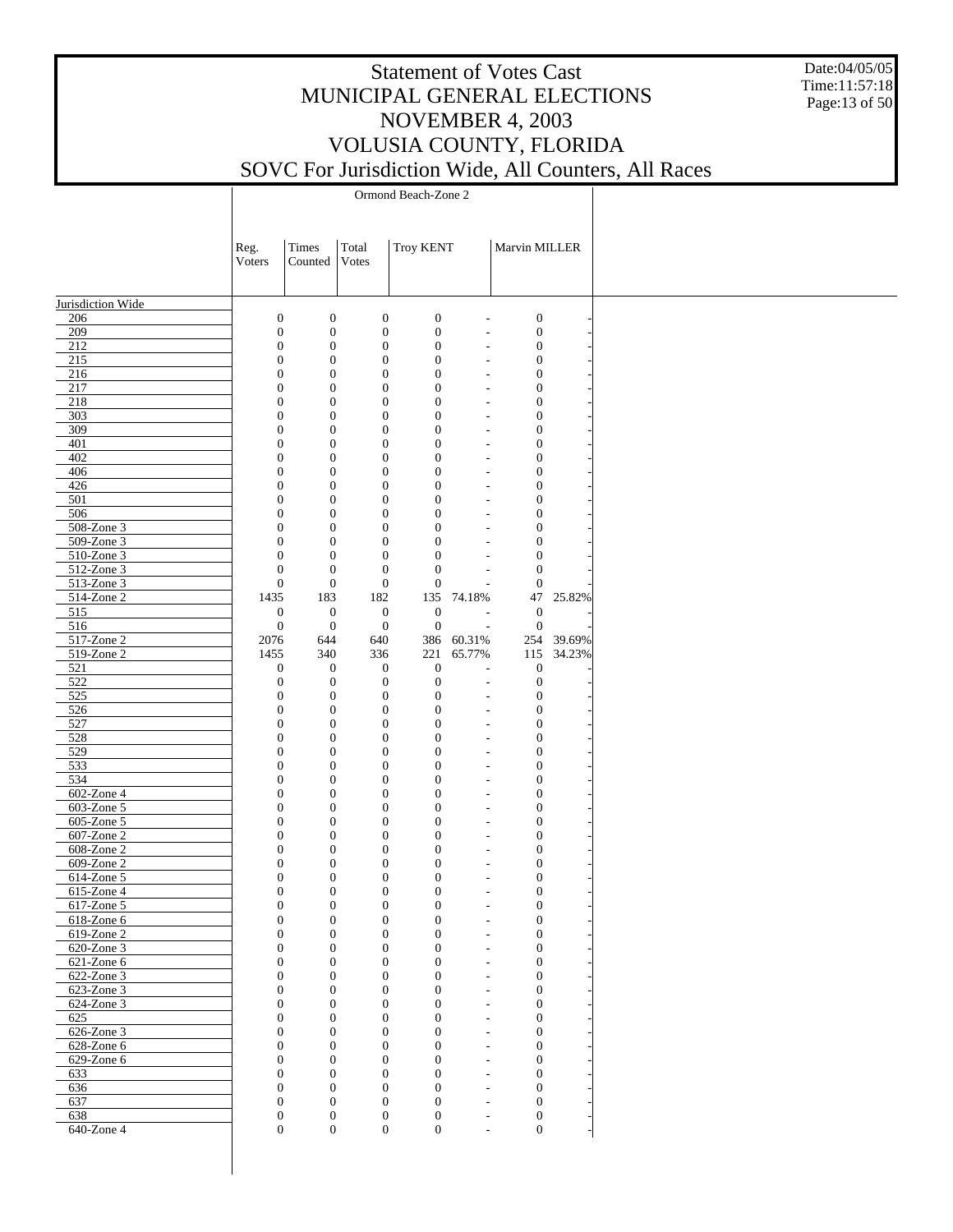Date:04/05/05 Time:11:57:18 Page:14 of 50

|                                           | Reg.                                 | Times                                | Total                                | <b>Troy KENT</b>                     |                                                      | Marvin MILLER                        |            |
|-------------------------------------------|--------------------------------------|--------------------------------------|--------------------------------------|--------------------------------------|------------------------------------------------------|--------------------------------------|------------|
|                                           | Voters                               | Counted                              | Votes                                |                                      |                                                      |                                      |            |
|                                           |                                      |                                      |                                      |                                      |                                                      |                                      |            |
|                                           |                                      |                                      |                                      |                                      |                                                      |                                      |            |
| 641-Zone 4<br>701                         | $\boldsymbol{0}$<br>$\boldsymbol{0}$ | $\boldsymbol{0}$<br>$\boldsymbol{0}$ | $\boldsymbol{0}$<br>$\boldsymbol{0}$ | $\boldsymbol{0}$<br>$\boldsymbol{0}$ | $\overline{\phantom{a}}$<br>$\overline{\phantom{a}}$ | $\boldsymbol{0}$<br>$\boldsymbol{0}$ |            |
| 702                                       | $\boldsymbol{0}$                     | $\boldsymbol{0}$                     | $\boldsymbol{0}$                     | $\mathbf{0}$                         |                                                      | $\boldsymbol{0}$                     |            |
| 703                                       | $\overline{0}$                       | $\boldsymbol{0}$                     | $\mathbf{0}$                         | $\mathbf{0}$                         | $\overline{a}$                                       | $\boldsymbol{0}$                     |            |
| 704                                       | $\boldsymbol{0}$                     | $\boldsymbol{0}$                     | $\boldsymbol{0}$                     | $\boldsymbol{0}$                     |                                                      | $\boldsymbol{0}$                     |            |
| 709                                       | $\boldsymbol{0}$                     | $\boldsymbol{0}$                     | $\boldsymbol{0}$                     | $\mathbf{0}$                         | $\overline{a}$                                       | $\boldsymbol{0}$                     |            |
| 711                                       | $\boldsymbol{0}$                     | $\boldsymbol{0}$                     | $\mathbf{0}$                         | $\boldsymbol{0}$                     |                                                      | $\boldsymbol{0}$                     |            |
| 712                                       | $\boldsymbol{0}$                     | $\boldsymbol{0}$                     | $\boldsymbol{0}$                     | $\mathbf{0}$                         | $\overline{a}$                                       | $\boldsymbol{0}$                     |            |
| 714                                       | $\boldsymbol{0}$                     | $\boldsymbol{0}$                     | $\boldsymbol{0}$                     | $\boldsymbol{0}$                     |                                                      | $\boldsymbol{0}$                     |            |
| 717                                       | $\boldsymbol{0}$                     | $\boldsymbol{0}$                     | $\boldsymbol{0}$                     | $\mathbf{0}$                         | $\overline{a}$                                       | $\boldsymbol{0}$                     |            |
| 718                                       | $\boldsymbol{0}$                     | $\boldsymbol{0}$                     | $\mathbf{0}$                         | $\boldsymbol{0}$                     |                                                      | $\boldsymbol{0}$                     |            |
| 719                                       | $\boldsymbol{0}$                     | $\boldsymbol{0}$                     | $\boldsymbol{0}$                     | $\mathbf{0}$                         | $\overline{a}$                                       | $\boldsymbol{0}$                     |            |
| 720                                       | $\boldsymbol{0}$                     | $\boldsymbol{0}$                     | $\mathbf{0}$                         | $\boldsymbol{0}$                     |                                                      | $\boldsymbol{0}$                     |            |
| 722<br>723                                | $\boldsymbol{0}$<br>$\boldsymbol{0}$ | $\boldsymbol{0}$<br>$\boldsymbol{0}$ | $\boldsymbol{0}$<br>$\mathbf{0}$     | $\mathbf{0}$<br>$\boldsymbol{0}$     | $\overline{a}$                                       | $\boldsymbol{0}$<br>$\boldsymbol{0}$ |            |
| 724                                       | $\boldsymbol{0}$                     | $\boldsymbol{0}$                     | $\boldsymbol{0}$                     | $\mathbf{0}$                         | $\overline{\phantom{a}}$                             | $\boldsymbol{0}$                     |            |
| 725                                       | $\boldsymbol{0}$                     | $\boldsymbol{0}$                     | $\boldsymbol{0}$                     | $\boldsymbol{0}$                     |                                                      | $\boldsymbol{0}$                     |            |
| 727                                       | $\boldsymbol{0}$                     | $\boldsymbol{0}$                     | $\boldsymbol{0}$                     | $\mathbf{0}$                         | $\overline{a}$                                       | $\boldsymbol{0}$                     |            |
| 728                                       | $\boldsymbol{0}$                     | $\boldsymbol{0}$                     | $\mathbf{0}$                         | $\boldsymbol{0}$                     |                                                      | $\boldsymbol{0}$                     |            |
| 729                                       | $\boldsymbol{0}$                     | $\boldsymbol{0}$                     | $\boldsymbol{0}$                     | $\mathbf{0}$                         | $\overline{\phantom{a}}$                             | $\boldsymbol{0}$                     |            |
| 731                                       | $\boldsymbol{0}$                     | $\boldsymbol{0}$                     | $\boldsymbol{0}$                     | $\boldsymbol{0}$                     |                                                      | $\boldsymbol{0}$                     |            |
| 732                                       | $\boldsymbol{0}$                     | $\boldsymbol{0}$                     | $\boldsymbol{0}$                     | $\mathbf{0}$                         | $\overline{\phantom{a}}$                             | $\boldsymbol{0}$                     |            |
| 733                                       | $\boldsymbol{0}$                     | $\boldsymbol{0}$                     | $\boldsymbol{0}$                     | $\boldsymbol{0}$                     |                                                      | $\boldsymbol{0}$                     |            |
| 803                                       | $\boldsymbol{0}$                     | $\boldsymbol{0}$                     | $\boldsymbol{0}$                     | $\mathbf{0}$                         | $\overline{\phantom{a}}$                             | $\boldsymbol{0}$                     |            |
| 804                                       | $\boldsymbol{0}$                     | $\boldsymbol{0}$                     | $\boldsymbol{0}$                     | $\boldsymbol{0}$                     | $\overline{a}$                                       | $\boldsymbol{0}$                     |            |
| 805                                       | $\boldsymbol{0}$                     | $\boldsymbol{0}$                     | $\boldsymbol{0}$                     | $\mathbf{0}$                         | $\overline{a}$                                       | $\boldsymbol{0}$                     |            |
| 806                                       | $\boldsymbol{0}$                     | $\boldsymbol{0}$                     | $\boldsymbol{0}$                     | $\boldsymbol{0}$                     |                                                      | $\boldsymbol{0}$                     |            |
| 808                                       | $\boldsymbol{0}$                     | $\boldsymbol{0}$                     | $\boldsymbol{0}$                     | $\mathbf{0}$                         | $\overline{\phantom{a}}$                             | $\boldsymbol{0}$                     |            |
| 809<br>810                                | $\boldsymbol{0}$<br>$\boldsymbol{0}$ | $\boldsymbol{0}$<br>$\boldsymbol{0}$ | $\boldsymbol{0}$<br>$\boldsymbol{0}$ | $\boldsymbol{0}$<br>$\mathbf{0}$     | $\overline{a}$<br>$\overline{a}$                     | $\boldsymbol{0}$<br>$\boldsymbol{0}$ |            |
| 811                                       | $\boldsymbol{0}$                     | $\boldsymbol{0}$                     | $\mathbf{0}$                         | $\boldsymbol{0}$                     |                                                      | $\boldsymbol{0}$                     |            |
| 812                                       | $\boldsymbol{0}$                     | $\boldsymbol{0}$                     | $\boldsymbol{0}$                     | $\mathbf{0}$                         | $\overline{a}$                                       | $\boldsymbol{0}$                     |            |
| 815                                       | $\boldsymbol{0}$                     | $\boldsymbol{0}$                     | $\boldsymbol{0}$                     | $\boldsymbol{0}$                     |                                                      | $\boldsymbol{0}$                     |            |
| 901                                       | $\boldsymbol{0}$                     | $\boldsymbol{0}$                     | $\boldsymbol{0}$                     | $\mathbf{0}$                         | $\overline{a}$                                       | $\boldsymbol{0}$                     |            |
| 902                                       | $\boldsymbol{0}$                     | $\boldsymbol{0}$                     | $\mathbf{0}$                         | $\boldsymbol{0}$                     |                                                      | $\boldsymbol{0}$                     |            |
| 903                                       | $\boldsymbol{0}$                     | $\boldsymbol{0}$                     | $\boldsymbol{0}$                     | $\mathbf{0}$                         | $\overline{a}$                                       | $\boldsymbol{0}$                     |            |
| 904                                       | $\boldsymbol{0}$                     | $\boldsymbol{0}$                     | $\mathbf{0}$                         | $\boldsymbol{0}$                     |                                                      | $\boldsymbol{0}$                     |            |
| $\overline{905}$                          | $\boldsymbol{0}$                     | $\boldsymbol{0}$                     | $\boldsymbol{0}$                     | $\mathbf{0}$                         | $\overline{a}$                                       | $\boldsymbol{0}$                     |            |
| 910                                       | $\boldsymbol{0}$                     | $\boldsymbol{0}$                     | $\mathbf{0}$                         | $\boldsymbol{0}$                     |                                                      | $\boldsymbol{0}$                     |            |
| 912                                       | $\boldsymbol{0}$                     | $\boldsymbol{0}$                     | $\boldsymbol{0}$                     | $\mathbf{0}$                         |                                                      | $\boldsymbol{0}$                     |            |
| 913                                       | $\boldsymbol{0}$                     | $\boldsymbol{0}$                     | $\boldsymbol{0}$                     | $\boldsymbol{0}$                     |                                                      | $\boldsymbol{0}$                     |            |
| Absentee-DeLand                           | $\overline{0}$                       | $\boldsymbol{0}$                     | $\mathbf{0}$                         | $\mathbf{0}$                         |                                                      | $\boldsymbol{0}$                     |            |
| Absentee-Orange City                      | $\boldsymbol{0}$<br>$\mathbf{0}$     | $\boldsymbol{0}$<br>$\boldsymbol{0}$ | $\boldsymbol{0}$<br>$\boldsymbol{0}$ | $\mathbf{0}$<br>$\boldsymbol{0}$     |                                                      | $\boldsymbol{0}$<br>$\boldsymbol{0}$ |            |
| Absentee-Deltona<br>Absentee-Ormond Beach | 4966                                 | 82                                   | $77\,$                               | 35                                   | $\overline{\phantom{a}}$<br>45.45%                   |                                      | 42 54.55%  |
| Absentee-Holly Hill                       | $\boldsymbol{0}$                     | $\boldsymbol{0}$                     | $\boldsymbol{0}$                     | $\boldsymbol{0}$                     |                                                      | $\boldsymbol{0}$                     |            |
| Absentee-Daytona Beach                    | $\boldsymbol{0}$                     | $\boldsymbol{0}$                     | $\boldsymbol{0}$                     | $\mathbf{0}$                         |                                                      | $\boldsymbol{0}$                     |            |
| Absentee-South Daytona                    | $\boldsymbol{0}$                     | $\boldsymbol{0}$                     | $\boldsymbol{0}$                     | 0                                    |                                                      | $\boldsymbol{0}$                     |            |
| Absentee-Port Orange                      | $\boldsymbol{0}$                     | $\boldsymbol{0}$                     | $\boldsymbol{0}$                     | $\boldsymbol{0}$                     |                                                      | $\boldsymbol{0}$                     |            |
| Absentee-New Smyrna Beach                 | $\mathbf{0}$                         | $\boldsymbol{0}$                     | $\boldsymbol{0}$                     | $\overline{0}$                       |                                                      | $\boldsymbol{0}$                     |            |
| Absentee-Edgewater                        | $\boldsymbol{0}$                     | $\boldsymbol{0}$                     | $\boldsymbol{0}$                     | $\overline{0}$                       |                                                      | $\boldsymbol{0}$                     |            |
| In-Office                                 | 4966                                 | 5                                    | $\overline{4}$                       | $\overline{0}$                       | 0.00%                                                |                                      | 4 100.00%  |
| Provisional                               | 4966                                 | $\mathbf{1}$                         | $\mathbf{1}$                         |                                      | 1 100.00%                                            | $\boldsymbol{0}$                     | 0.00%      |
| UnScanned                                 | 4966                                 | $\boldsymbol{0}$                     | $\boldsymbol{0}$                     | $\boldsymbol{0}$                     | ÷,                                                   | $\boldsymbol{0}$                     |            |
| Total                                     | 4966                                 | 1255                                 | 1240                                 |                                      | 778 62.74%                                           |                                      | 462 37.26% |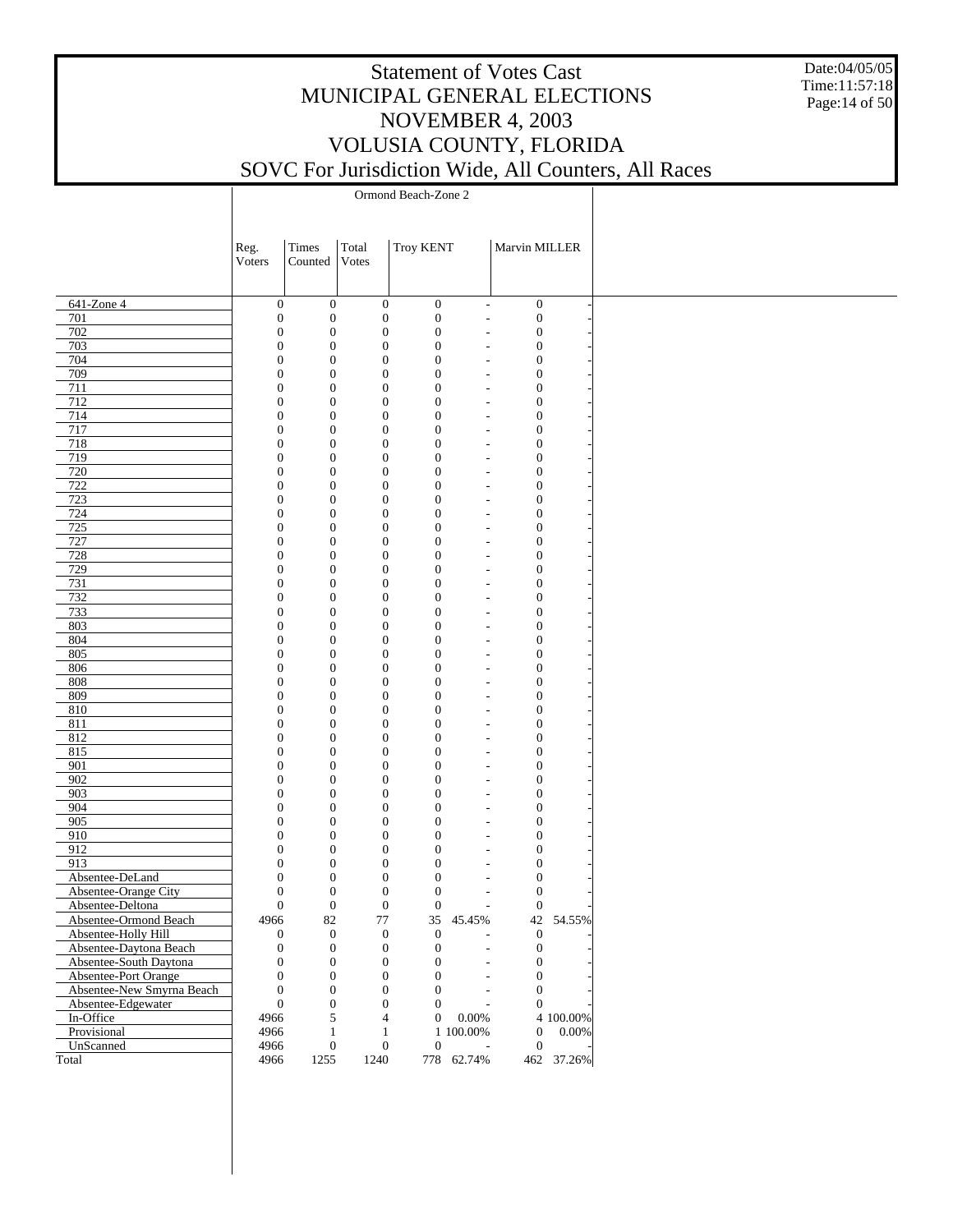Date:04/05/05 Time:11:57:18 Page:15 of 50

|                                        | Reg.                             | Times                                | Total                            | Jeannie BALL                         |                                            | Scott SELIS                          |           |
|----------------------------------------|----------------------------------|--------------------------------------|----------------------------------|--------------------------------------|--------------------------------------------|--------------------------------------|-----------|
|                                        | Voters                           | Counted                              | Votes                            |                                      |                                            |                                      |           |
|                                        |                                  |                                      |                                  |                                      |                                            |                                      |           |
| Jurisdiction Wide                      |                                  |                                      |                                  |                                      |                                            |                                      |           |
| 206                                    | $\boldsymbol{0}$                 | $\boldsymbol{0}$                     | $\boldsymbol{0}$                 | $\boldsymbol{0}$                     | $\overline{a}$                             | $\boldsymbol{0}$                     |           |
| 209                                    | $\mathbf{0}$                     | $\boldsymbol{0}$                     | $\mathbf{0}$                     | $\boldsymbol{0}$                     | $\overline{a}$                             | $\boldsymbol{0}$                     |           |
| 212                                    | $\boldsymbol{0}$                 | $\boldsymbol{0}$                     | $\boldsymbol{0}$                 | $\boldsymbol{0}$                     | $\overline{a}$                             | $\boldsymbol{0}$                     |           |
| 215                                    | $\mathbf{0}$                     | $\boldsymbol{0}$                     | $\mathbf{0}$                     | $\boldsymbol{0}$                     | $\overline{a}$                             | $\boldsymbol{0}$                     |           |
| 216<br>217                             | $\boldsymbol{0}$<br>$\mathbf{0}$ | $\boldsymbol{0}$<br>$\boldsymbol{0}$ | $\boldsymbol{0}$<br>$\mathbf{0}$ | $\boldsymbol{0}$<br>$\boldsymbol{0}$ | $\overline{a}$                             | $\boldsymbol{0}$<br>$\boldsymbol{0}$ |           |
| 218                                    | $\boldsymbol{0}$                 | $\boldsymbol{0}$                     | $\boldsymbol{0}$                 | $\boldsymbol{0}$                     | $\overline{a}$<br>$\overline{a}$           | $\boldsymbol{0}$                     |           |
| 303                                    | $\mathbf{0}$                     | $\boldsymbol{0}$                     | $\mathbf{0}$                     | $\boldsymbol{0}$                     | $\overline{a}$                             | $\boldsymbol{0}$                     |           |
| 309                                    | $\boldsymbol{0}$                 | $\boldsymbol{0}$                     | $\boldsymbol{0}$                 | $\boldsymbol{0}$                     | $\overline{\phantom{a}}$                   | $\boldsymbol{0}$                     |           |
| 401                                    | $\mathbf{0}$                     | $\boldsymbol{0}$                     | $\mathbf{0}$                     | $\boldsymbol{0}$                     | $\overline{a}$                             | $\boldsymbol{0}$                     |           |
| 402                                    | $\boldsymbol{0}$                 | $\boldsymbol{0}$                     | $\boldsymbol{0}$                 | $\boldsymbol{0}$                     | $\overline{\phantom{a}}$                   | $\boldsymbol{0}$                     |           |
| 406                                    | $\mathbf{0}$                     | $\boldsymbol{0}$                     | $\mathbf{0}$                     | $\boldsymbol{0}$                     | $\overline{a}$                             | $\boldsymbol{0}$                     |           |
| 426                                    | $\boldsymbol{0}$                 | $\boldsymbol{0}$                     | $\mathbf{0}$                     | $\boldsymbol{0}$                     | $\overline{\phantom{a}}$                   | $\boldsymbol{0}$                     |           |
| 501<br>506                             | $\mathbf{0}$<br>$\mathbf{0}$     | $\boldsymbol{0}$<br>$\boldsymbol{0}$ | $\mathbf{0}$<br>$\mathbf{0}$     | $\boldsymbol{0}$<br>$\boldsymbol{0}$ | $\overline{a}$<br>$\overline{a}$           | $\boldsymbol{0}$<br>$\boldsymbol{0}$ |           |
| 508-Zone 3                             | 1188                             | 267                                  | 264                              |                                      | 82 31.06%                                  | 182                                  | 68.94%    |
| 509-Zone 3                             | 871                              | 129                                  | 126                              | 50                                   | 39.68%                                     |                                      | 76 60.32% |
| 510-Zone 3                             | 1968                             | 523                                  | 512                              | 163                                  | 31.84%                                     | 349                                  | 68.16%    |
| 512-Zone 3                             | 1093                             | 278                                  | 274                              | 79                                   | 28.83%                                     | 195                                  | 71.17%    |
| 513-Zone 3                             | 1918                             | 491                                  | 490                              | 176                                  | 35.92%                                     | 314                                  | 64.08%    |
| 514-Zone 2                             | $\boldsymbol{0}$                 | $\boldsymbol{0}$                     | $\mathbf{0}$                     | $\boldsymbol{0}$                     | $\overline{\phantom{a}}$                   | $\boldsymbol{0}$                     |           |
| 515                                    | $\mathbf{0}$                     | $\boldsymbol{0}$                     | $\mathbf{0}$                     | $\boldsymbol{0}$                     | $\overline{a}$                             | $\boldsymbol{0}$                     |           |
| 516                                    | $\boldsymbol{0}$                 | $\boldsymbol{0}$                     | $\mathbf{0}$                     | $\boldsymbol{0}$                     | $\overline{a}$                             | $\boldsymbol{0}$                     |           |
| $517$ -Zone 2                          | $\mathbf{0}$                     | $\boldsymbol{0}$                     | $\mathbf{0}$                     | $\boldsymbol{0}$                     | $\overline{a}$                             | $\boldsymbol{0}$                     |           |
| 519-Zone 2<br>521                      | $\boldsymbol{0}$<br>$\mathbf{0}$ | $\boldsymbol{0}$<br>$\boldsymbol{0}$ | $\boldsymbol{0}$<br>$\mathbf{0}$ | $\boldsymbol{0}$<br>$\boldsymbol{0}$ | $\overline{a}$                             | $\boldsymbol{0}$<br>$\boldsymbol{0}$ |           |
| 522                                    | $\boldsymbol{0}$                 | $\boldsymbol{0}$                     | $\boldsymbol{0}$                 | $\boldsymbol{0}$                     | $\overline{a}$<br>$\overline{a}$           | $\boldsymbol{0}$                     |           |
| 525                                    | $\mathbf{0}$                     | $\boldsymbol{0}$                     | $\mathbf{0}$                     | $\boldsymbol{0}$                     | $\overline{a}$                             | $\boldsymbol{0}$                     |           |
| 526                                    | $\boldsymbol{0}$                 | $\boldsymbol{0}$                     | $\boldsymbol{0}$                 | $\boldsymbol{0}$                     | $\overline{a}$                             | $\boldsymbol{0}$                     |           |
| 527                                    | $\mathbf{0}$                     | $\boldsymbol{0}$                     | $\mathbf{0}$                     | $\boldsymbol{0}$                     | $\overline{a}$                             | $\boldsymbol{0}$                     |           |
| 528                                    | $\boldsymbol{0}$                 | $\boldsymbol{0}$                     | $\boldsymbol{0}$                 | $\boldsymbol{0}$                     | $\overline{a}$                             | $\boldsymbol{0}$                     |           |
| 529                                    | $\mathbf{0}$                     | $\boldsymbol{0}$                     | $\mathbf{0}$                     | $\boldsymbol{0}$                     | $\overline{a}$                             | $\boldsymbol{0}$                     |           |
| 533                                    | $\boldsymbol{0}$                 | $\boldsymbol{0}$                     | $\boldsymbol{0}$                 | $\boldsymbol{0}$                     | $\overline{a}$                             | $\boldsymbol{0}$                     |           |
| 534                                    | $\mathbf{0}$                     | $\boldsymbol{0}$                     | $\mathbf{0}$                     | $\boldsymbol{0}$                     | $\overline{a}$                             | $\boldsymbol{0}$                     |           |
| 602-Zone 4<br>$\overline{603}$ -Zone 5 | $\boldsymbol{0}$                 | $\boldsymbol{0}$                     | $\boldsymbol{0}$                 | $\boldsymbol{0}$                     | $\overline{a}$                             | $\boldsymbol{0}$                     |           |
| 605-Zone 5                             | $\mathbf{0}$<br>$\boldsymbol{0}$ | $\boldsymbol{0}$<br>$\boldsymbol{0}$ | $\mathbf{0}$<br>$\boldsymbol{0}$ | $\boldsymbol{0}$<br>$\boldsymbol{0}$ | $\overline{a}$<br>$\overline{a}$           | $\boldsymbol{0}$<br>$\boldsymbol{0}$ |           |
| 607-Zone 2                             | $\mathbf{0}$                     | $\boldsymbol{0}$                     | $\mathbf{0}$                     | $\boldsymbol{0}$                     | $\overline{a}$                             | $\boldsymbol{0}$                     |           |
| 608-Zone 2                             | $\boldsymbol{0}$                 | $\boldsymbol{0}$                     | $\boldsymbol{0}$                 | $\boldsymbol{0}$                     | $\overline{a}$                             | $\boldsymbol{0}$                     |           |
| 609-Zone 2                             | $\mathbf{0}$                     | $\boldsymbol{0}$                     | $\mathbf{0}$                     | $\boldsymbol{0}$                     | $\overline{a}$                             | $\boldsymbol{0}$                     |           |
| 614-Zone 5                             | $\boldsymbol{0}$                 | $\boldsymbol{0}$                     | $\boldsymbol{0}$                 | $\boldsymbol{0}$                     | $\overline{a}$                             | $\boldsymbol{0}$                     |           |
| 615-Zone 4                             | $\mathbf{0}$                     | $\boldsymbol{0}$                     | $\mathbf{0}$                     | $\boldsymbol{0}$                     | $\overline{a}$                             | $\boldsymbol{0}$                     |           |
| 617-Zone 5                             | $\boldsymbol{0}$                 | $\boldsymbol{0}$                     | $\boldsymbol{0}$                 | $\boldsymbol{0}$                     | $\overline{a}$                             | $\boldsymbol{0}$                     |           |
| $618$ -Zone $6$                        | 0                                | $\boldsymbol{0}$                     | $\bf{0}$                         | 0                                    | $\overline{a}$                             | $\boldsymbol{0}$                     |           |
| $619$ -Zone 2                          | $\mathbf{0}$                     | $\boldsymbol{0}$                     | $\mathbf{0}$                     | $\mathbf{0}$                         | ÷,                                         | $\boldsymbol{0}$                     |           |
| 620-Zone 3                             | $\overline{0}$                   | $\boldsymbol{0}$                     | $\mathbf{0}$                     | $\mathbf{0}$                         | $\overline{a}$                             | $\boldsymbol{0}$                     |           |
| 621-Zone 6<br>622-Zone 3               | $\mathbf{0}$<br>$\boldsymbol{0}$ | $\boldsymbol{0}$<br>$\boldsymbol{0}$ | $\mathbf{0}$<br>$\mathbf{0}$     | $\boldsymbol{0}$<br>$\boldsymbol{0}$ | $\overline{\phantom{a}}$                   | $\mathbf{0}$<br>$\boldsymbol{0}$     |           |
| $623$ -Zone 3                          | $\mathbf{0}$                     | $\boldsymbol{0}$                     | $\overline{0}$                   | $\boldsymbol{0}$                     | $\overline{\phantom{a}}$<br>$\overline{a}$ | $\boldsymbol{0}$                     |           |
| 624-Zone 3                             | $\boldsymbol{0}$                 | $\boldsymbol{0}$                     | $\theta$                         | $\mathbf{0}$                         | $\overline{\phantom{a}}$                   | $\boldsymbol{0}$                     |           |
| 625                                    | $\boldsymbol{0}$                 | $\boldsymbol{0}$                     | $\mathbf{0}$                     | $\boldsymbol{0}$                     | $\overline{\phantom{a}}$                   | $\mathbf{0}$                         |           |
| 626-Zone 3                             | $\boldsymbol{0}$                 | $\boldsymbol{0}$                     | $\theta$                         | $\boldsymbol{0}$                     | $\overline{\phantom{a}}$                   | $\boldsymbol{0}$                     |           |
| $628$ -Zone $6$                        | $\mathbf{0}$                     | $\boldsymbol{0}$                     | $\overline{0}$                   | $\boldsymbol{0}$                     | $\overline{\phantom{a}}$                   | $\boldsymbol{0}$                     |           |
| 629-Zone 6                             | $\boldsymbol{0}$                 | $\boldsymbol{0}$                     | $\theta$                         | $\mathbf{0}$                         | $\overline{\phantom{a}}$                   | $\boldsymbol{0}$                     |           |
| 633                                    | $\mathbf{0}$                     | $\boldsymbol{0}$                     | $\theta$                         | $\boldsymbol{0}$                     | $\overline{\phantom{a}}$                   | $\mathbf{0}$                         |           |
| 636                                    | $\boldsymbol{0}$                 | $\boldsymbol{0}$                     | $\theta$                         | $\mathbf{0}$                         | $\overline{\phantom{a}}$                   | $\boldsymbol{0}$                     |           |
| 637                                    | $\mathbf{0}$                     | $\boldsymbol{0}$                     | $\theta$                         | $\boldsymbol{0}$                     | $\overline{\phantom{a}}$                   | $\mathbf{0}$                         |           |
| 638<br>640-Zone 4                      | $\mathbf{0}$<br>$\overline{0}$   | $\boldsymbol{0}$<br>$\overline{0}$   | $\mathbf{0}$<br>$\overline{0}$   | $\boldsymbol{0}$<br>$\boldsymbol{0}$ | $\overline{\phantom{a}}$<br>$\sim$         | $\mathbf{0}$<br>$\mathbf{0}$         |           |
|                                        |                                  |                                      |                                  |                                      |                                            |                                      |           |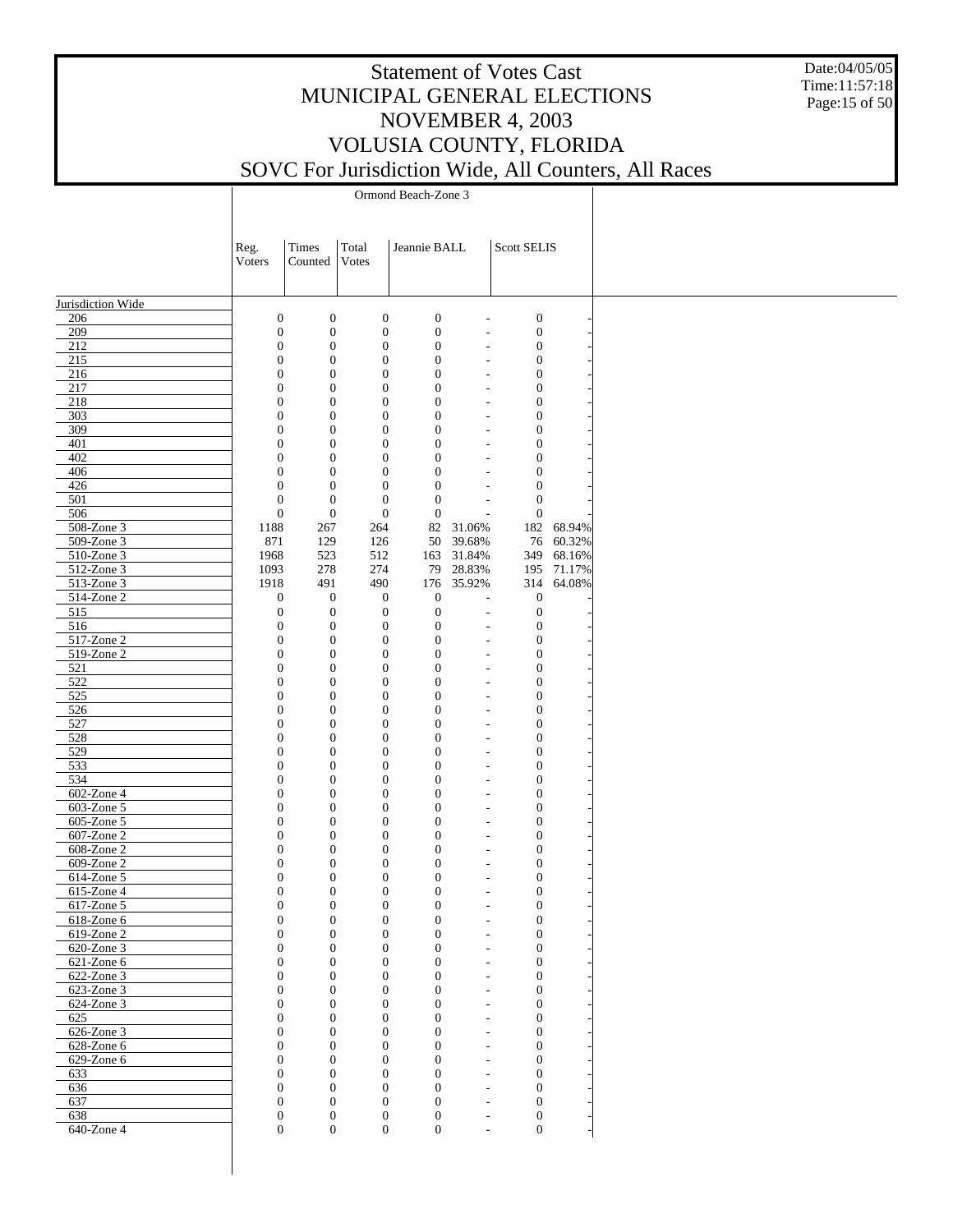Date:04/05/05 Time:11:57:18 Page:16 of 50

|                  |                           | Reg.<br>Voters | Times<br>Counted                                         | Total<br>Votes   | Jeannie BALL                                                             |                              | Scott SELIS                      |             |
|------------------|---------------------------|----------------|----------------------------------------------------------|------------------|--------------------------------------------------------------------------|------------------------------|----------------------------------|-------------|
| 641-Zone 4       |                           |                | $\mathbf{0}$<br>$\boldsymbol{0}$                         |                  | $\boldsymbol{0}$<br>$\mathbf{0}$                                         | $\overline{\phantom{a}}$     | $\mathbf{0}$                     |             |
| 701              |                           |                | $\boldsymbol{0}$<br>$\boldsymbol{0}$                     |                  | $\boldsymbol{0}$<br>$\boldsymbol{0}$                                     | $\qquad \qquad \blacksquare$ | $\boldsymbol{0}$                 |             |
| 702              |                           |                | $\boldsymbol{0}$<br>$\boldsymbol{0}$                     |                  | $\boldsymbol{0}$<br>$\boldsymbol{0}$                                     |                              | $\boldsymbol{0}$                 |             |
| 703              |                           |                | $\boldsymbol{0}$<br>$\boldsymbol{0}$                     |                  | $\boldsymbol{0}$<br>$\boldsymbol{0}$                                     | $\qquad \qquad \blacksquare$ | $\mathbf{0}$                     |             |
| 704              |                           |                | $\boldsymbol{0}$<br>$\boldsymbol{0}$                     |                  | $\boldsymbol{0}$<br>$\boldsymbol{0}$                                     | L,                           | $\boldsymbol{0}$                 |             |
| 709              |                           |                | $\boldsymbol{0}$<br>$\boldsymbol{0}$                     |                  | $\boldsymbol{0}$<br>$\boldsymbol{0}$                                     | $\qquad \qquad \blacksquare$ | $\mathbf{0}$                     |             |
| 711              |                           |                | $\boldsymbol{0}$<br>$\boldsymbol{0}$                     |                  | $\boldsymbol{0}$<br>$\boldsymbol{0}$                                     | ÷,                           | $\boldsymbol{0}$                 |             |
| 712              |                           |                | $\boldsymbol{0}$<br>$\boldsymbol{0}$                     |                  | $\boldsymbol{0}$<br>$\boldsymbol{0}$                                     | $\qquad \qquad \blacksquare$ | $\mathbf{0}$                     |             |
| 714              |                           |                | $\boldsymbol{0}$<br>$\boldsymbol{0}$                     |                  | $\boldsymbol{0}$<br>$\boldsymbol{0}$                                     | L,                           | $\boldsymbol{0}$                 |             |
| 717<br>718       |                           |                | $\boldsymbol{0}$<br>$\boldsymbol{0}$<br>$\boldsymbol{0}$ |                  | $\boldsymbol{0}$<br>$\mathbf{0}$<br>$\boldsymbol{0}$<br>$\boldsymbol{0}$ | $\qquad \qquad \blacksquare$ | $\mathbf{0}$<br>$\boldsymbol{0}$ |             |
| 719              |                           |                | $\boldsymbol{0}$<br>$\boldsymbol{0}$<br>$\boldsymbol{0}$ |                  | $\boldsymbol{0}$<br>$\boldsymbol{0}$                                     | L,<br>$\overline{a}$         | $\mathbf{0}$                     |             |
| 720              |                           |                | $\boldsymbol{0}$<br>$\boldsymbol{0}$                     |                  | $\boldsymbol{0}$<br>$\boldsymbol{0}$                                     | $\overline{a}$               | $\boldsymbol{0}$                 |             |
| 722              |                           |                | $\boldsymbol{0}$<br>$\boldsymbol{0}$                     |                  | $\boldsymbol{0}$<br>$\boldsymbol{0}$                                     | $\qquad \qquad \blacksquare$ | $\mathbf{0}$                     |             |
| 723              |                           |                | $\boldsymbol{0}$<br>$\boldsymbol{0}$                     |                  | $\boldsymbol{0}$<br>$\boldsymbol{0}$                                     | L,                           | $\boldsymbol{0}$                 |             |
| 724              |                           |                | $\boldsymbol{0}$<br>$\boldsymbol{0}$                     |                  | $\boldsymbol{0}$<br>$\boldsymbol{0}$                                     | $\qquad \qquad \blacksquare$ | $\mathbf{0}$                     |             |
| 725              |                           |                | $\boldsymbol{0}$<br>$\boldsymbol{0}$                     |                  | $\boldsymbol{0}$<br>$\boldsymbol{0}$                                     | L,                           | $\boldsymbol{0}$                 |             |
| 727              |                           |                | $\boldsymbol{0}$<br>$\boldsymbol{0}$                     |                  | $\boldsymbol{0}$<br>$\boldsymbol{0}$                                     | $\qquad \qquad \blacksquare$ | $\mathbf{0}$                     |             |
| 728              |                           |                | $\boldsymbol{0}$<br>$\boldsymbol{0}$                     |                  | $\boldsymbol{0}$<br>$\boldsymbol{0}$                                     | L,                           | $\boldsymbol{0}$                 |             |
| 729              |                           |                | $\boldsymbol{0}$<br>$\boldsymbol{0}$                     |                  | $\boldsymbol{0}$<br>$\boldsymbol{0}$                                     | $\overline{a}$               | $\mathbf{0}$                     |             |
| 731              |                           |                | $\boldsymbol{0}$<br>$\boldsymbol{0}$                     |                  | $\boldsymbol{0}$<br>$\boldsymbol{0}$                                     | L,                           | $\boldsymbol{0}$                 |             |
| 732              |                           |                | $\boldsymbol{0}$<br>$\boldsymbol{0}$                     |                  | $\boldsymbol{0}$<br>$\boldsymbol{0}$                                     | $\overline{a}$               | $\mathbf{0}$                     |             |
| 733              |                           |                | $\boldsymbol{0}$<br>$\boldsymbol{0}$                     |                  | $\boldsymbol{0}$<br>$\boldsymbol{0}$                                     | L,                           | $\boldsymbol{0}$                 |             |
| 803              |                           |                | $\boldsymbol{0}$<br>$\boldsymbol{0}$                     |                  | $\boldsymbol{0}$<br>$\boldsymbol{0}$                                     | $\qquad \qquad \blacksquare$ | $\mathbf{0}$                     |             |
| 804              |                           |                | $\boldsymbol{0}$<br>$\boldsymbol{0}$                     |                  | $\boldsymbol{0}$<br>$\boldsymbol{0}$                                     | L,                           | $\boldsymbol{0}$                 |             |
| 805              |                           |                | $\boldsymbol{0}$<br>$\boldsymbol{0}$                     |                  | $\boldsymbol{0}$<br>$\boldsymbol{0}$                                     | $\qquad \qquad \blacksquare$ | $\mathbf{0}$                     |             |
| 806              |                           |                | $\boldsymbol{0}$<br>$\boldsymbol{0}$                     |                  | $\boldsymbol{0}$<br>$\boldsymbol{0}$                                     | ÷,                           | $\boldsymbol{0}$                 |             |
| 808              |                           |                | $\boldsymbol{0}$<br>$\boldsymbol{0}$                     |                  | $\boldsymbol{0}$<br>$\boldsymbol{0}$                                     | $\qquad \qquad \blacksquare$ | $\mathbf{0}$                     |             |
| 809              |                           |                | $\boldsymbol{0}$<br>$\boldsymbol{0}$                     |                  | $\boldsymbol{0}$<br>$\boldsymbol{0}$                                     | L,                           | $\boldsymbol{0}$                 |             |
| 810              |                           |                | $\boldsymbol{0}$<br>$\boldsymbol{0}$                     |                  | $\boldsymbol{0}$<br>$\boldsymbol{0}$                                     | $\overline{a}$               | $\mathbf{0}$                     |             |
| 811              |                           |                | $\boldsymbol{0}$<br>$\boldsymbol{0}$                     |                  | $\boldsymbol{0}$<br>$\boldsymbol{0}$                                     |                              | $\boldsymbol{0}$                 |             |
| 812              |                           |                | $\boldsymbol{0}$<br>$\boldsymbol{0}$                     |                  | $\boldsymbol{0}$<br>$\boldsymbol{0}$                                     | $\overline{a}$               | $\mathbf{0}$                     |             |
| 815              |                           |                | $\boldsymbol{0}$<br>$\boldsymbol{0}$                     |                  | $\boldsymbol{0}$<br>$\boldsymbol{0}$                                     | $\overline{a}$               | $\boldsymbol{0}$                 |             |
| 901              |                           |                | $\boldsymbol{0}$<br>$\boldsymbol{0}$                     |                  | $\boldsymbol{0}$<br>$\boldsymbol{0}$                                     | $\qquad \qquad \blacksquare$ | $\mathbf{0}$                     |             |
| 902              |                           |                | $\boldsymbol{0}$<br>$\boldsymbol{0}$                     |                  | $\boldsymbol{0}$<br>$\boldsymbol{0}$                                     | L,                           | $\boldsymbol{0}$                 |             |
| 903              |                           |                | $\boldsymbol{0}$<br>$\boldsymbol{0}$                     |                  | $\boldsymbol{0}$<br>$\boldsymbol{0}$                                     | $\qquad \qquad \blacksquare$ | $\mathbf{0}$                     |             |
| 904              |                           |                | $\boldsymbol{0}$<br>$\boldsymbol{0}$                     |                  | $\boldsymbol{0}$<br>$\boldsymbol{0}$                                     | L,                           | $\boldsymbol{0}$                 |             |
| 905              |                           |                | $\boldsymbol{0}$<br>$\boldsymbol{0}$                     |                  | $\boldsymbol{0}$<br>$\boldsymbol{0}$                                     | $\qquad \qquad \blacksquare$ | $\mathbf{0}$                     |             |
| 910              |                           |                | $\boldsymbol{0}$<br>$\boldsymbol{0}$                     |                  | $\boldsymbol{0}$<br>$\boldsymbol{0}$                                     |                              | $\boldsymbol{0}$                 |             |
| 912              |                           |                | $\boldsymbol{0}$<br>$\boldsymbol{0}$                     |                  | $\boldsymbol{0}$<br>$\boldsymbol{0}$                                     | $\overline{a}$               | $\mathbf{0}$                     |             |
| 913              |                           |                | $\boldsymbol{0}$<br>$\boldsymbol{0}$                     |                  | $\boldsymbol{0}$<br>$\boldsymbol{0}$                                     |                              | $\boldsymbol{0}$                 |             |
| Absentee-DeLand  |                           |                | $\boldsymbol{0}$<br>$\boldsymbol{0}$                     |                  | $\boldsymbol{0}$<br>$\theta$                                             |                              | $\mathbf{0}$                     |             |
|                  | Absentee-Orange City      |                | $\boldsymbol{0}$<br>$\boldsymbol{0}$                     |                  | $\boldsymbol{0}$<br>$\boldsymbol{0}$                                     |                              | $\mathbf{0}$                     |             |
| Absentee-Deltona |                           |                | $\mathbf{0}$<br>$\boldsymbol{0}$                         |                  | $\boldsymbol{0}$<br>$\mathbf{0}$                                         | $\overline{a}$               | $\mathbf{0}$                     |             |
|                  | Absentee-Ormond Beach     | 7038           | 82                                                       | 78               | $32\,$                                                                   | 41.03%                       |                                  | 46 58.97%   |
|                  | Absentee-Holly Hill       |                | $\boldsymbol{0}$<br>$\boldsymbol{0}$                     | $\boldsymbol{0}$ | $\mathbf{0}$                                                             |                              | $\boldsymbol{0}$                 |             |
|                  | Absentee-Daytona Beach    |                | $\boldsymbol{0}$<br>$\boldsymbol{0}$                     |                  | $\boldsymbol{0}$<br>$\mathbf{0}$                                         |                              | $\mathbf{0}$                     |             |
|                  | Absentee-South Daytona    |                | $\boldsymbol{0}$<br>$\boldsymbol{0}$                     | $\boldsymbol{0}$ | $\theta$                                                                 |                              | $\mathbf{0}$                     |             |
|                  | Absentee-Port Orange      |                | $\boldsymbol{0}$<br>$\boldsymbol{0}$                     | $\boldsymbol{0}$ | $\theta$                                                                 |                              | $\boldsymbol{0}$                 |             |
|                  | Absentee-New Smyrna Beach |                | $\boldsymbol{0}$<br>$\boldsymbol{0}$                     |                  | $\boldsymbol{0}$<br>$\overline{0}$                                       |                              | $\mathbf{0}$                     |             |
|                  | Absentee-Edgewater        |                | $\boldsymbol{0}$<br>$\boldsymbol{0}$                     |                  | $\boldsymbol{0}$<br>$\mathbf{0}$                                         | $\overline{\phantom{a}}$     | $\mathbf{0}$                     |             |
| In-Office        |                           | 7038           | 3                                                        | 3                |                                                                          | 1 33.33%                     | $\overline{2}$                   | 66.67%      |
| Provisional      |                           | 7038           | $\mathbf{1}$                                             | 1                |                                                                          | 1 100.00%                    | $\mathbf{0}$                     | 0.00%       |
| UnScanned        |                           | 7038           | $\boldsymbol{0}$                                         |                  | $\boldsymbol{0}$<br>$\boldsymbol{0}$                                     | $\overline{\phantom{a}}$     | $\mathbf{0}$                     |             |
| Total            |                           | 7038           | 1774                                                     | 1748             |                                                                          | 584 33.41%                   |                                  | 1164 66.59% |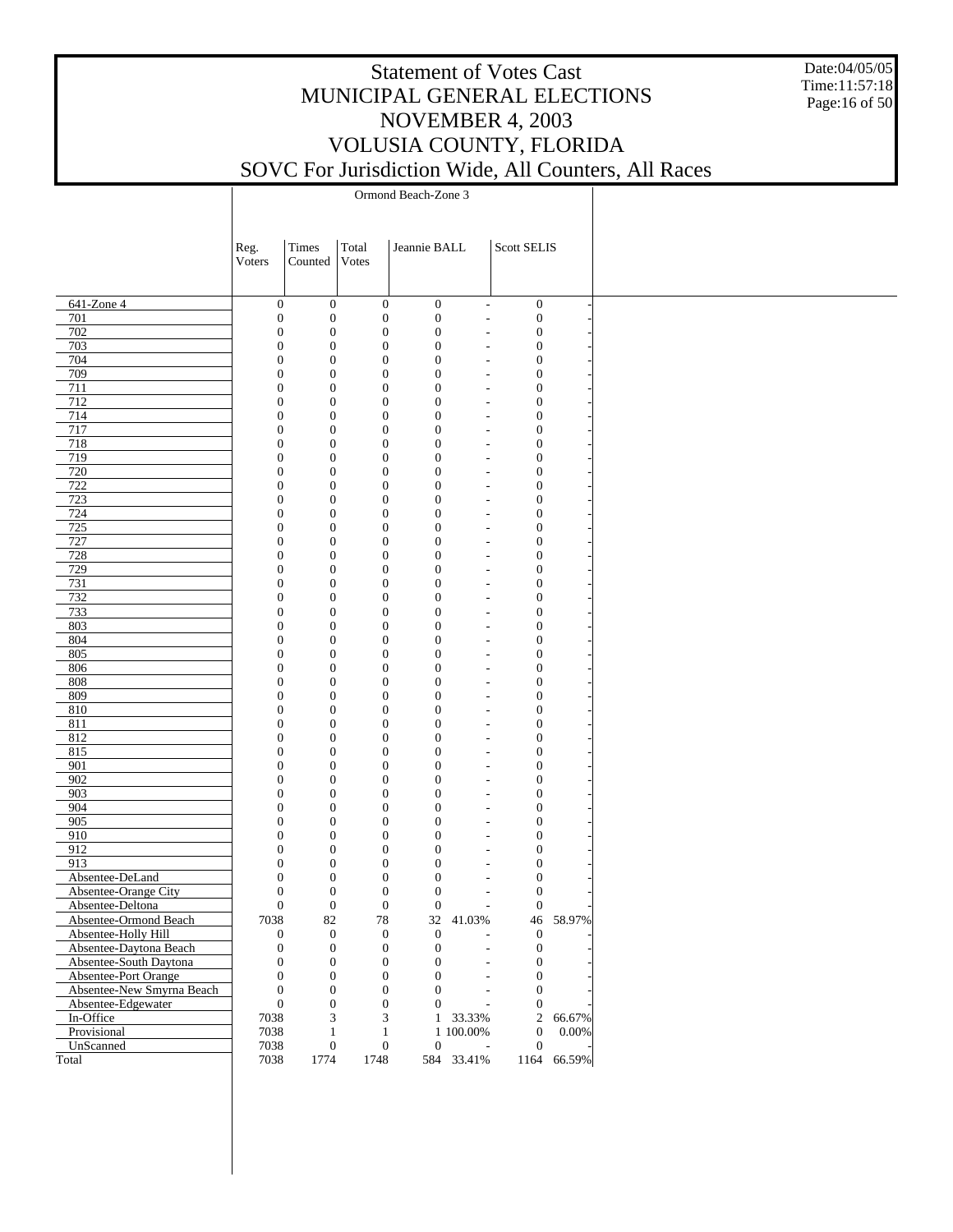Date:04/05/05 Time:11:57:18 Page:17 of 50

Ormond Beach-Question

|                   | Reg.<br>Voters   | Times<br>Counted | Total<br>Votes   |                  |            | YES for Approval   NO for Rejection |            |  |
|-------------------|------------------|------------------|------------------|------------------|------------|-------------------------------------|------------|--|
| Jurisdiction Wide |                  |                  |                  |                  |            |                                     |            |  |
| 206               | $\boldsymbol{0}$ | $\boldsymbol{0}$ | $\boldsymbol{0}$ | $\boldsymbol{0}$ |            | $\boldsymbol{0}$                    |            |  |
| 209               | $\boldsymbol{0}$ | $\boldsymbol{0}$ | $\boldsymbol{0}$ | $\boldsymbol{0}$ |            | $\boldsymbol{0}$                    |            |  |
| 212               | $\mathbf{0}$     | $\boldsymbol{0}$ | $\boldsymbol{0}$ | $\boldsymbol{0}$ |            | $\boldsymbol{0}$                    |            |  |
| 215               | $\overline{0}$   | $\boldsymbol{0}$ | $\boldsymbol{0}$ | $\boldsymbol{0}$ |            | $\boldsymbol{0}$                    |            |  |
| 216               | $\overline{0}$   | $\boldsymbol{0}$ | $\boldsymbol{0}$ | $\boldsymbol{0}$ |            | $\boldsymbol{0}$                    |            |  |
| 217               | $\overline{0}$   | $\boldsymbol{0}$ | $\boldsymbol{0}$ | $\boldsymbol{0}$ |            | $\boldsymbol{0}$                    |            |  |
| 218               | $\mathbf{0}$     | $\boldsymbol{0}$ | $\boldsymbol{0}$ | $\boldsymbol{0}$ |            | $\boldsymbol{0}$                    |            |  |
| 303               | $\overline{0}$   | $\boldsymbol{0}$ | $\boldsymbol{0}$ | $\boldsymbol{0}$ |            | $\boldsymbol{0}$                    |            |  |
| 309               | $\overline{0}$   | $\boldsymbol{0}$ | $\boldsymbol{0}$ | $\boldsymbol{0}$ |            | $\boldsymbol{0}$                    |            |  |
| 401               | $\overline{0}$   | $\boldsymbol{0}$ | $\boldsymbol{0}$ | $\boldsymbol{0}$ |            | $\boldsymbol{0}$                    |            |  |
| 402               | $\mathbf{0}$     | $\boldsymbol{0}$ | $\boldsymbol{0}$ | $\boldsymbol{0}$ |            | $\boldsymbol{0}$                    |            |  |
| 406               | $\overline{0}$   | $\boldsymbol{0}$ | $\boldsymbol{0}$ | $\boldsymbol{0}$ |            | $\boldsymbol{0}$                    |            |  |
| 426               | $\boldsymbol{0}$ | $\boldsymbol{0}$ | $\boldsymbol{0}$ | $\boldsymbol{0}$ |            | $\boldsymbol{0}$                    |            |  |
| 501               | 484              | 132              | 123              | 65               | 52.85%     | 58                                  | 47.15%     |  |
| 506               | 1721             | 413              | 387              | 208              | 53.75%     | 179                                 | 46.25%     |  |
| 508-Zone 3        |                  |                  |                  |                  |            |                                     |            |  |
|                   | 1188             | 267              | 246              |                  | 124 50.41% | 122                                 | 49.59%     |  |
| 509-Zone 3        | 871              | 129              | 122              |                  | 65 53.28%  | 57                                  | 46.72%     |  |
| 510-Zone 3        | 1968             | 523              | 490              |                  | 313 63.88% | 177                                 | 36.12%     |  |
| 512-Zone 3        | 1093             | 278              | 265              |                  | 142 53.58% | 123                                 | 46.42%     |  |
| 513-Zone 3        | 1918             | 491              | 460              |                  | 287 62.39% | 173                                 | 37.61%     |  |
| 514-Zone 2        | 1435             | 183              | 149              | 85               | 57.05%     | 64                                  | 42.95%     |  |
| 515               | 2109             | 443              | 413              |                  | 214 51.82% | 199                                 | 48.18%     |  |
| $\overline{516}$  | 2298             | 616              | 570              |                  | 332 58.25% |                                     | 238 41.75% |  |
| 517-Zone 2        | 2076             | 644              | 588              |                  | 295 50.17% | 293                                 | 49.83%     |  |
| 519-Zone 2        | 1455             | 340              | 272              | 137              | 50.37%     |                                     | 135 49.63% |  |
| 521               | 1613             | 269              | 252              |                  | 136 53.97% |                                     | 116 46.03% |  |
| 522               | 2194             | 466              | 430              |                  | 218 50.70% | 212                                 | 49.30%     |  |
| 525               | 1517             | 213              | 205              | 107              | 52.20%     | 98                                  | 47.80%     |  |
| 526               | $\boldsymbol{0}$ | $\boldsymbol{0}$ | $\boldsymbol{0}$ | $\boldsymbol{0}$ |            | $\boldsymbol{0}$                    |            |  |
| 527               | $\boldsymbol{0}$ | $\boldsymbol{0}$ | $\boldsymbol{0}$ | $\boldsymbol{0}$ |            | $\boldsymbol{0}$                    |            |  |
| 528               | $\boldsymbol{0}$ | $\boldsymbol{0}$ | $\boldsymbol{0}$ | $\boldsymbol{0}$ |            | $\mathbf{0}$                        |            |  |
| 529               | $\boldsymbol{0}$ | $\boldsymbol{0}$ | $\boldsymbol{0}$ | $\boldsymbol{0}$ |            | $\mathbf{0}$                        |            |  |
| 533               | 952              | 172              | 163              | 92               | 56.44%     | 71                                  | 43.56%     |  |
| 534               | $\boldsymbol{0}$ | 0                | $\boldsymbol{0}$ | $\boldsymbol{0}$ |            | $\boldsymbol{0}$                    |            |  |
| 602-Zone 4        | $\boldsymbol{0}$ | $\boldsymbol{0}$ | $\boldsymbol{0}$ | $\boldsymbol{0}$ | L,         | $\boldsymbol{0}$                    |            |  |
| 603-Zone 5        | $\mathbf{0}$     | $\boldsymbol{0}$ | $\boldsymbol{0}$ | $\boldsymbol{0}$ |            | $\boldsymbol{0}$                    |            |  |
|                   | $\mathbf{0}$     | $\boldsymbol{0}$ | $\boldsymbol{0}$ | $\boldsymbol{0}$ |            | $\boldsymbol{0}$                    |            |  |
| 605-Zone 5        | $\overline{0}$   |                  |                  |                  |            |                                     |            |  |
| 607-Zone 2        |                  | $\boldsymbol{0}$ | $\boldsymbol{0}$ | $\boldsymbol{0}$ |            | $\boldsymbol{0}$                    |            |  |
| 608-Zone 2        | $\mathbf{0}$     | $\boldsymbol{0}$ | $\boldsymbol{0}$ | $\boldsymbol{0}$ |            | $\boldsymbol{0}$                    |            |  |
| 609-Zone 2        | $\overline{0}$   | $\boldsymbol{0}$ | $\boldsymbol{0}$ | $\boldsymbol{0}$ |            | $\boldsymbol{0}$                    |            |  |
| 614-Zone 5        | $\mathbf{0}$     | $\boldsymbol{0}$ | $\boldsymbol{0}$ | $\boldsymbol{0}$ |            | $\boldsymbol{0}$                    |            |  |
| 615-Zone 4        | $\overline{0}$   | $\boldsymbol{0}$ | $\boldsymbol{0}$ | $\boldsymbol{0}$ |            | $\boldsymbol{0}$                    |            |  |
| 617-Zone 5        | $\mathbf{0}$     | $\boldsymbol{0}$ | $\boldsymbol{0}$ | $\boldsymbol{0}$ |            | $\boldsymbol{0}$                    |            |  |
| 618-Zone 6        | $\overline{0}$   | $\overline{0}$   | $\overline{0}$   | $\mathbf{0}$     |            | $\overline{0}$                      |            |  |
| 619-Zone 2        | $\boldsymbol{0}$ | $\boldsymbol{0}$ | $\boldsymbol{0}$ | $\boldsymbol{0}$ |            | $\boldsymbol{0}$                    |            |  |
| 620-Zone 3        | $\mathbf{0}$     | $\boldsymbol{0}$ | $\boldsymbol{0}$ | $\boldsymbol{0}$ |            | $\boldsymbol{0}$                    |            |  |
| 621-Zone 6        | $\boldsymbol{0}$ | $\boldsymbol{0}$ | $\boldsymbol{0}$ | $\boldsymbol{0}$ |            | $\boldsymbol{0}$                    |            |  |
| 622-Zone 3        | $\overline{0}$   | $\boldsymbol{0}$ | $\boldsymbol{0}$ | $\mathbf{0}$     |            | $\boldsymbol{0}$                    |            |  |
| 623-Zone 3        | $\boldsymbol{0}$ | 0                | $\boldsymbol{0}$ | $\boldsymbol{0}$ |            | $\boldsymbol{0}$                    |            |  |
| 624-Zone 3        | $\overline{0}$   | $\boldsymbol{0}$ | $\boldsymbol{0}$ | $\boldsymbol{0}$ |            | $\boldsymbol{0}$                    |            |  |
| 625               | $\boldsymbol{0}$ | 0                | $\boldsymbol{0}$ | $\boldsymbol{0}$ |            | $\boldsymbol{0}$                    |            |  |
| 626-Zone 3        | $\overline{0}$   | $\boldsymbol{0}$ | $\boldsymbol{0}$ | $\mathbf{0}$     |            | $\boldsymbol{0}$                    |            |  |
| 628-Zone 6        | $\overline{0}$   | 0                | $\boldsymbol{0}$ | $\boldsymbol{0}$ |            | $\boldsymbol{0}$                    |            |  |
| 629-Zone 6        | $\overline{0}$   | $\boldsymbol{0}$ | $\boldsymbol{0}$ | $\boldsymbol{0}$ |            | $\mathbf{0}$                        |            |  |
|                   | $\overline{0}$   | $\boldsymbol{0}$ | $\boldsymbol{0}$ | $\boldsymbol{0}$ |            | $\boldsymbol{0}$                    |            |  |
| 633               |                  |                  |                  |                  |            |                                     |            |  |
| 636               | $\overline{0}$   | $\boldsymbol{0}$ | $\boldsymbol{0}$ | $\boldsymbol{0}$ |            | $\boldsymbol{0}$                    |            |  |
| 637               | $\boldsymbol{0}$ | $\boldsymbol{0}$ | $\boldsymbol{0}$ | $\boldsymbol{0}$ |            | $\boldsymbol{0}$                    |            |  |
| 638               | $\boldsymbol{0}$ | $\boldsymbol{0}$ | $\boldsymbol{0}$ | $\mathbf{0}$     |            | $\boldsymbol{0}$                    |            |  |
| 640-Zone 4        | $\overline{0}$   | $\boldsymbol{0}$ | $\boldsymbol{0}$ | $\boldsymbol{0}$ |            | $\mathbf{0}$                        |            |  |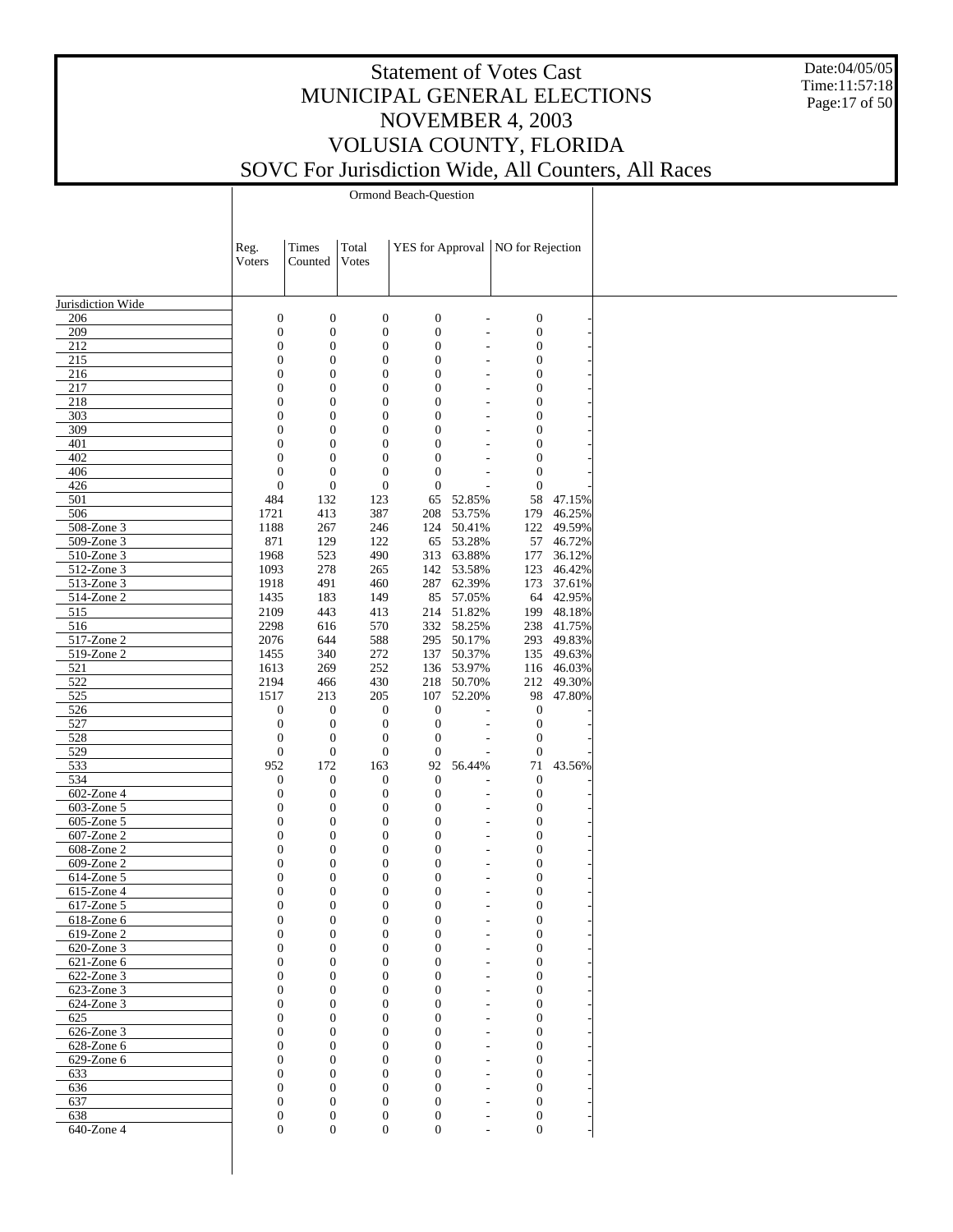Date:04/05/05 Time:11:57:18 Page:18 of 50

Ormond Beach-Question

|                           | Reg.<br>Voters                       | Times<br>Counted                     | Total<br>Votes               |                              |                                            | YES for Approval   NO for Rejection  |             |
|---------------------------|--------------------------------------|--------------------------------------|------------------------------|------------------------------|--------------------------------------------|--------------------------------------|-------------|
|                           |                                      |                                      |                              |                              |                                            |                                      |             |
| $641$ -Zone 4             | $\boldsymbol{0}$                     | $\boldsymbol{0}$                     | $\boldsymbol{0}$             | $\boldsymbol{0}$             | $\overline{\phantom{a}}$                   | $\boldsymbol{0}$                     |             |
| 701                       | $\boldsymbol{0}$                     | $\boldsymbol{0}$                     | $\boldsymbol{0}$             | $\boldsymbol{0}$             | $\overline{\phantom{a}}$                   | $\boldsymbol{0}$                     |             |
| 702                       | $\mathbf{0}$                         | $\boldsymbol{0}$                     | $\boldsymbol{0}$             | $\mathbf{0}$                 | $\overline{a}$                             | $\boldsymbol{0}$                     |             |
| 703                       | $\boldsymbol{0}$                     | $\boldsymbol{0}$                     | $\mathbf{0}$                 | $\mathbf{0}$                 | $\overline{a}$                             | $\boldsymbol{0}$                     |             |
| 704                       | $\mathbf{0}$                         | $\boldsymbol{0}$                     | $\mathbf{0}$                 | $\mathbf{0}$                 | $\overline{a}$                             | $\boldsymbol{0}$                     |             |
| 709                       | $\boldsymbol{0}$                     | $\boldsymbol{0}$                     | $\mathbf{0}$                 | $\mathbf{0}$                 | $\overline{a}$                             | $\boldsymbol{0}$                     |             |
| 711                       | $\boldsymbol{0}$                     | $\boldsymbol{0}$                     | $\mathbf{0}$                 | $\mathbf{0}$                 | $\overline{a}$                             | $\boldsymbol{0}$                     |             |
| 712                       | $\boldsymbol{0}$                     | $\boldsymbol{0}$                     | $\mathbf{0}$                 | $\mathbf{0}$                 | $\overline{a}$                             | $\boldsymbol{0}$                     |             |
| 714                       | $\boldsymbol{0}$                     | $\boldsymbol{0}$                     | $\mathbf{0}$                 | $\mathbf{0}$                 | $\overline{a}$                             | $\boldsymbol{0}$                     |             |
| 717                       | $\boldsymbol{0}$                     | $\boldsymbol{0}$                     | $\mathbf{0}$                 | $\mathbf{0}$                 | $\overline{\phantom{0}}$                   | $\boldsymbol{0}$                     |             |
| 718                       | $\mathbf{0}$                         | $\boldsymbol{0}$                     | $\mathbf{0}$                 | $\mathbf{0}$                 | $\overline{a}$                             | $\boldsymbol{0}$                     |             |
| 719                       | $\boldsymbol{0}$                     | $\boldsymbol{0}$                     | $\mathbf{0}$                 | $\mathbf{0}$                 | $\overline{a}$                             | $\boldsymbol{0}$                     |             |
| 720                       | $\boldsymbol{0}$                     | $\boldsymbol{0}$                     | $\mathbf{0}$                 | $\mathbf{0}$                 | $\overline{a}$                             | $\boldsymbol{0}$                     |             |
| 722                       | $\boldsymbol{0}$                     | $\boldsymbol{0}$                     | $\mathbf{0}$                 | $\mathbf{0}$                 | $\overline{a}$                             | $\boldsymbol{0}$                     |             |
| 723                       | $\boldsymbol{0}$                     | $\boldsymbol{0}$                     | $\mathbf{0}$                 | $\mathbf{0}$                 | $\overline{a}$                             | $\boldsymbol{0}$                     |             |
| 724                       | $\boldsymbol{0}$                     | $\boldsymbol{0}$                     | $\mathbf{0}$                 | $\mathbf{0}$                 | $\overline{a}$                             | $\boldsymbol{0}$                     |             |
| 725                       | $\boldsymbol{0}$                     | $\boldsymbol{0}$                     | $\mathbf{0}$                 | $\mathbf{0}$                 | $\overline{a}$                             | $\boldsymbol{0}$                     |             |
| 727                       | $\boldsymbol{0}$                     | $\boldsymbol{0}$                     | $\mathbf{0}$                 | $\mathbf{0}$                 | $\overline{\phantom{0}}$                   | $\boldsymbol{0}$                     |             |
| 728                       | $\boldsymbol{0}$                     | $\boldsymbol{0}$                     | $\mathbf{0}$<br>$\mathbf{0}$ | $\mathbf{0}$                 | $\overline{a}$                             | $\boldsymbol{0}$                     |             |
| 729<br>731                | $\boldsymbol{0}$<br>$\boldsymbol{0}$ | $\boldsymbol{0}$                     | $\mathbf{0}$                 | $\mathbf{0}$<br>$\mathbf{0}$ | $\overline{a}$                             | $\boldsymbol{0}$                     |             |
| 732                       | $\boldsymbol{0}$                     | $\boldsymbol{0}$<br>$\boldsymbol{0}$ | $\mathbf{0}$                 | $\mathbf{0}$                 | $\overline{a}$<br>$\overline{a}$           | $\boldsymbol{0}$<br>$\boldsymbol{0}$ |             |
| 733                       | $\boldsymbol{0}$                     | $\boldsymbol{0}$                     | $\mathbf{0}$                 | $\mathbf{0}$                 | $\overline{a}$                             | $\boldsymbol{0}$                     |             |
| 803                       | $\boldsymbol{0}$                     | $\boldsymbol{0}$                     | $\mathbf{0}$                 | $\mathbf{0}$                 | $\overline{a}$                             | $\boldsymbol{0}$                     |             |
| 804                       | $\boldsymbol{0}$                     | $\boldsymbol{0}$                     | $\mathbf{0}$                 | $\mathbf{0}$                 | $\overline{a}$                             | $\boldsymbol{0}$                     |             |
| 805                       | $\boldsymbol{0}$                     | $\boldsymbol{0}$                     | $\mathbf{0}$                 | $\mathbf{0}$                 |                                            | $\boldsymbol{0}$                     |             |
| 806                       | $\mathbf{0}$                         | $\boldsymbol{0}$                     | $\mathbf{0}$                 | $\mathbf{0}$                 | $\overline{a}$<br>$\overline{\phantom{0}}$ | $\boldsymbol{0}$                     |             |
| 808                       | $\boldsymbol{0}$                     | $\boldsymbol{0}$                     | $\mathbf{0}$                 | $\mathbf{0}$                 | $\overline{a}$                             | $\boldsymbol{0}$                     |             |
| 809                       | $\mathbf{0}$                         | $\boldsymbol{0}$                     | $\mathbf{0}$                 | $\mathbf{0}$                 | $\overline{a}$                             | $\boldsymbol{0}$                     |             |
| 810                       | $\boldsymbol{0}$                     | $\boldsymbol{0}$                     | $\mathbf{0}$                 | $\mathbf{0}$                 | $\overline{a}$                             | $\boldsymbol{0}$                     |             |
| 811                       | $\mathbf{0}$                         | $\boldsymbol{0}$                     | $\mathbf{0}$                 | $\mathbf{0}$                 | $\overline{a}$                             | $\boldsymbol{0}$                     |             |
| 812                       | $\boldsymbol{0}$                     | $\boldsymbol{0}$                     | $\mathbf{0}$                 | $\mathbf{0}$                 | $\overline{a}$                             | $\boldsymbol{0}$                     |             |
| 815                       | $\boldsymbol{0}$                     | $\boldsymbol{0}$                     | $\mathbf{0}$                 | $\mathbf{0}$                 | $\overline{a}$                             | $\boldsymbol{0}$                     |             |
| 901                       | $\boldsymbol{0}$                     | $\boldsymbol{0}$                     | $\mathbf{0}$                 | $\mathbf{0}$                 | $\overline{a}$                             | $\boldsymbol{0}$                     |             |
| 902                       | $\boldsymbol{0}$                     | $\boldsymbol{0}$                     | $\mathbf{0}$                 | $\mathbf{0}$                 | $\overline{\phantom{0}}$                   | $\boldsymbol{0}$                     |             |
| 903                       | $\boldsymbol{0}$                     | $\boldsymbol{0}$                     | $\mathbf{0}$                 | $\mathbf{0}$                 | $\overline{a}$                             | $\boldsymbol{0}$                     |             |
| 904                       | $\boldsymbol{0}$                     | $\boldsymbol{0}$                     | $\mathbf{0}$                 | $\mathbf{0}$                 | $\overline{a}$                             | $\boldsymbol{0}$                     |             |
| 905                       | $\boldsymbol{0}$                     | $\boldsymbol{0}$                     | $\mathbf{0}$                 | $\mathbf{0}$                 | $\overline{a}$                             | $\boldsymbol{0}$                     |             |
| 910                       | $\boldsymbol{0}$                     | $\boldsymbol{0}$                     | $\mathbf{0}$                 | $\mathbf{0}$                 | $\overline{a}$                             | $\boldsymbol{0}$                     |             |
| 912                       | $\boldsymbol{0}$                     | $\boldsymbol{0}$                     | $\mathbf{0}$                 | $\mathbf{0}$                 | $\overline{a}$                             | $\boldsymbol{0}$                     |             |
| 913                       | $\mathbf{0}$                         | $\boldsymbol{0}$                     | $\mathbf{0}$                 | $\overline{0}$               | $\overline{a}$                             | $\boldsymbol{0}$                     |             |
| Absentee-DeLand           | $\boldsymbol{0}$                     | $\boldsymbol{0}$                     | $\mathbf{0}$                 | $\mathbf{0}$                 | $\overline{\phantom{0}}$                   | $\boldsymbol{0}$                     |             |
| Absentee-Orange City      | $\overline{0}$                       | $\boldsymbol{0}$                     | $\mathbf{0}$                 | $\overline{0}$               | $\overline{a}$                             | $\boldsymbol{0}$                     |             |
| Absentee-Deltona          | $\overline{0}$                       | $\boldsymbol{0}$                     | $\mathbf{0}$                 | $\theta$                     | $\overline{\phantom{a}}$                   | $\boldsymbol{0}$                     |             |
| Absentee-Ormond Beach     | 24892                                | 292                                  | 282                          | 140                          | 49.65%                                     |                                      | 142 50.35%  |
| Absentee-Holly Hill       | $\boldsymbol{0}$                     | $\boldsymbol{0}$                     | $\boldsymbol{0}$             | $\boldsymbol{0}$             | $\overline{a}$                             | $\boldsymbol{0}$                     |             |
| Absentee-Daytona Beach    | $\boldsymbol{0}$                     | $\boldsymbol{0}$                     | $\mathbf{0}$                 | $\mathbf{0}$                 |                                            | $\mathbf{0}$                         |             |
| Absentee-South Daytona    | $\theta$                             | $\boldsymbol{0}$                     | $\mathbf{0}$                 | $\Omega$                     | $\overline{a}$                             | $\mathbf{0}$                         |             |
| Absentee-Port Orange      | $\mathbf{0}$                         | $\mathbf{0}$                         | $\mathbf{0}$                 | $\Omega$                     | $\overline{a}$                             | $\mathbf{0}$                         |             |
| Absentee-New Smyrna Beach | $\theta$                             | $\boldsymbol{0}$                     | $\mathbf{0}$                 | $\Omega$                     | $\overline{a}$                             | $\mathbf{0}$                         |             |
| Absentee-Edgewater        | $\theta$                             | $\boldsymbol{0}$                     | $\boldsymbol{0}$             | $\theta$                     |                                            | $\mathbf{0}$                         |             |
| In-Office                 | 24892                                | 12                                   | 11                           |                              | 6 54.55%                                   |                                      | 5 45.45%    |
| Provisional               | 24892                                | 3                                    | $\boldsymbol{2}$             | $\mathbf{1}$                 | 50.00%                                     | $\mathbf{1}$                         | 50.00%      |
| UnScanned                 | 24892                                | $\boldsymbol{0}$                     | $\boldsymbol{0}$             | $\theta$                     | $\overline{\phantom{a}}$                   | $\theta$                             |             |
| Total                     | 24892                                | 5886                                 | 5430                         |                              | 2967 54.64%                                |                                      | 2463 45.36% |
|                           |                                      |                                      |                              |                              |                                            |                                      |             |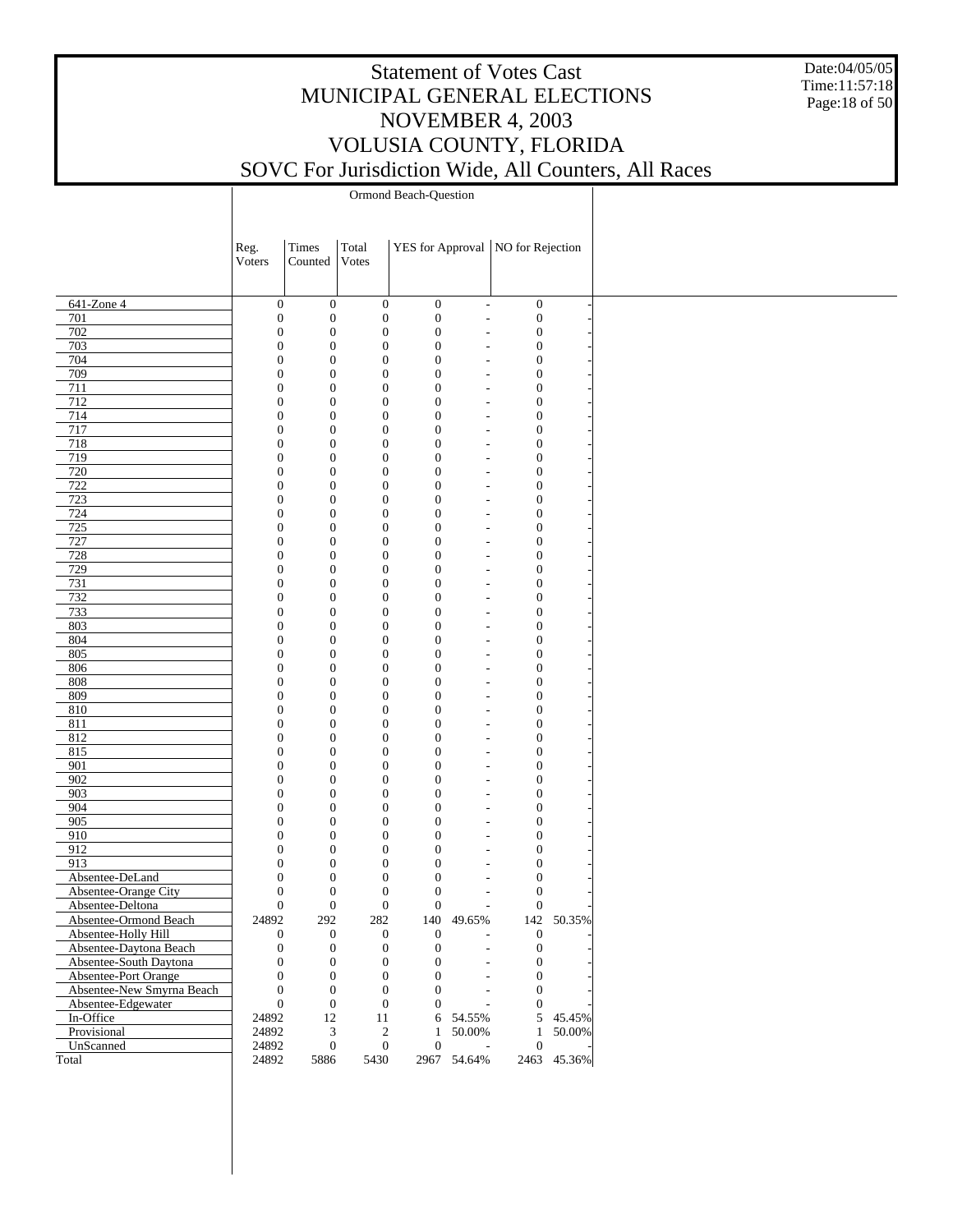Date:04/05/05 Time:11:57:18 Page:19 of 50

Holly Hill-District 2

|                          | Reg.                                 | Times                                | Total                                | Gilles BLAIS                         |                                                      | Paul E.                              |                        |
|--------------------------|--------------------------------------|--------------------------------------|--------------------------------------|--------------------------------------|------------------------------------------------------|--------------------------------------|------------------------|
|                          | Voters                               | Counted                              | Votes                                |                                      |                                                      | <b>LOCKEBY</b>                       |                        |
|                          |                                      |                                      |                                      |                                      |                                                      |                                      |                        |
| Jurisdiction Wide        |                                      |                                      |                                      |                                      |                                                      |                                      |                        |
| 206                      | $\boldsymbol{0}$                     | $\boldsymbol{0}$                     | $\boldsymbol{0}$                     | $\boldsymbol{0}$                     | $\overline{\phantom{a}}$                             | $\boldsymbol{0}$                     |                        |
| 209<br>212               | $\boldsymbol{0}$<br>$\boldsymbol{0}$ | $\boldsymbol{0}$<br>$\boldsymbol{0}$ | $\boldsymbol{0}$<br>$\boldsymbol{0}$ | $\boldsymbol{0}$<br>$\boldsymbol{0}$ | $\overline{\phantom{a}}$<br>$\overline{\phantom{a}}$ | $\boldsymbol{0}$<br>$\boldsymbol{0}$ |                        |
| 215                      | $\boldsymbol{0}$                     | $\boldsymbol{0}$                     | $\boldsymbol{0}$                     | $\boldsymbol{0}$                     | $\overline{\phantom{a}}$                             | $\boldsymbol{0}$                     |                        |
| 216                      | $\boldsymbol{0}$                     | $\boldsymbol{0}$                     | $\boldsymbol{0}$                     | $\boldsymbol{0}$                     | $\overline{\phantom{a}}$                             | $\boldsymbol{0}$                     |                        |
| 217                      | $\boldsymbol{0}$                     | $\boldsymbol{0}$                     | $\boldsymbol{0}$                     | $\boldsymbol{0}$                     | $\overline{\phantom{a}}$                             | $\boldsymbol{0}$                     |                        |
| 218<br>303               | $\boldsymbol{0}$<br>$\boldsymbol{0}$ | $\boldsymbol{0}$<br>$\boldsymbol{0}$ | $\boldsymbol{0}$<br>$\boldsymbol{0}$ | $\boldsymbol{0}$<br>$\boldsymbol{0}$ | $\overline{\phantom{a}}$<br>$\overline{\phantom{a}}$ | $\boldsymbol{0}$<br>$\boldsymbol{0}$ |                        |
| 309                      | $\boldsymbol{0}$                     | $\boldsymbol{0}$                     | $\boldsymbol{0}$                     | $\boldsymbol{0}$                     | $\overline{\phantom{a}}$                             | $\boldsymbol{0}$                     |                        |
| 401                      | $\boldsymbol{0}$                     | $\boldsymbol{0}$                     | $\boldsymbol{0}$                     | $\boldsymbol{0}$                     | $\sim$                                               | $\boldsymbol{0}$                     |                        |
| 402                      | $\boldsymbol{0}$                     | $\boldsymbol{0}$                     | $\boldsymbol{0}$                     | $\boldsymbol{0}$                     | $\overline{\phantom{a}}$                             | $\boldsymbol{0}$                     |                        |
| 406<br>426               | $\boldsymbol{0}$<br>$\boldsymbol{0}$ | $\boldsymbol{0}$<br>$\boldsymbol{0}$ | $\boldsymbol{0}$<br>$\boldsymbol{0}$ | $\boldsymbol{0}$<br>$\boldsymbol{0}$ | $\overline{\phantom{a}}$<br>$\overline{\phantom{a}}$ | $\boldsymbol{0}$<br>$\boldsymbol{0}$ |                        |
| 501                      | $\boldsymbol{0}$                     | $\boldsymbol{0}$                     | $\boldsymbol{0}$                     | $\boldsymbol{0}$                     | $\overline{\phantom{a}}$                             | $\boldsymbol{0}$                     |                        |
| 506                      | $\boldsymbol{0}$                     | $\boldsymbol{0}$                     | $\boldsymbol{0}$                     | $\boldsymbol{0}$                     | $\sim$                                               | $\boldsymbol{0}$                     |                        |
| 508-Zone 3               | $\boldsymbol{0}$                     | $\boldsymbol{0}$                     | $\boldsymbol{0}$                     | $\boldsymbol{0}$                     | $\overline{\phantom{a}}$                             | $\boldsymbol{0}$                     |                        |
| 509-Zone 3               | $\boldsymbol{0}$                     | $\boldsymbol{0}$                     | $\boldsymbol{0}$                     | $\boldsymbol{0}$                     | $\overline{\phantom{a}}$                             | $\boldsymbol{0}$                     |                        |
| 510-Zone 3<br>512-Zone 3 | $\boldsymbol{0}$<br>$\boldsymbol{0}$ | $\boldsymbol{0}$<br>$\boldsymbol{0}$ | $\boldsymbol{0}$<br>$\boldsymbol{0}$ | $\boldsymbol{0}$<br>$\boldsymbol{0}$ | $\overline{\phantom{a}}$<br>$\overline{\phantom{a}}$ | $\boldsymbol{0}$<br>$\boldsymbol{0}$ |                        |
| 513-Zone 3               | $\boldsymbol{0}$                     | $\boldsymbol{0}$                     | $\boldsymbol{0}$                     | $\boldsymbol{0}$                     | $\overline{\phantom{a}}$                             | $\boldsymbol{0}$                     |                        |
| 514-Zone 2               | $\boldsymbol{0}$                     | $\boldsymbol{0}$                     | $\boldsymbol{0}$                     | $\boldsymbol{0}$                     | $\overline{\phantom{a}}$                             | $\boldsymbol{0}$                     |                        |
| 515                      | $\boldsymbol{0}$                     | $\boldsymbol{0}$                     | $\boldsymbol{0}$                     | $\boldsymbol{0}$                     | $\overline{\phantom{a}}$                             | $\boldsymbol{0}$                     |                        |
| 516                      | $\boldsymbol{0}$                     | $\boldsymbol{0}$                     | $\boldsymbol{0}$                     | $\boldsymbol{0}$                     | $\overline{\phantom{a}}$                             | $\boldsymbol{0}$                     |                        |
| 517-Zone 2<br>519-Zone 2 | $\boldsymbol{0}$<br>$\boldsymbol{0}$ | $\boldsymbol{0}$<br>$\boldsymbol{0}$ | $\boldsymbol{0}$<br>$\boldsymbol{0}$ | $\boldsymbol{0}$<br>$\boldsymbol{0}$ | $\overline{\phantom{a}}$<br>$\sim$                   | $\boldsymbol{0}$<br>$\boldsymbol{0}$ |                        |
| 521                      | $\boldsymbol{0}$                     | $\boldsymbol{0}$                     | $\mathbf{0}$                         | $\boldsymbol{0}$                     | $\overline{\phantom{a}}$                             | $\boldsymbol{0}$                     |                        |
| 522                      | $\boldsymbol{0}$                     | $\boldsymbol{0}$                     | $\mathbf{0}$                         | $\boldsymbol{0}$                     | $\overline{\phantom{a}}$                             | $\boldsymbol{0}$                     |                        |
| 525                      | $\boldsymbol{0}$                     | $\boldsymbol{0}$                     | $\boldsymbol{0}$                     | $\boldsymbol{0}$                     | $\overline{a}$                                       | $\boldsymbol{0}$                     |                        |
| 526                      | 987                                  | 71                                   | $71\,$                               | 31                                   | 43.66%                                               |                                      | 40 56.34%              |
| 527                      | 1642<br>1534                         | 182<br>156                           | 182<br>156                           | 89                                   | 48.90%<br>80 51.28%                                  |                                      | 93 51.10%<br>76 48.72% |
| 528<br>529               | 1340                                 | 138                                  | 136                                  | 83                                   | 61.03%                                               |                                      | 53 38.97%              |
| 533                      | $\mathbf{0}$                         | $\boldsymbol{0}$                     | $\boldsymbol{0}$                     | $\mathbf{0}$                         | ÷,                                                   | $\boldsymbol{0}$                     |                        |
| 534                      | 466                                  | 39                                   | 39                                   | 20                                   | 51.28%                                               | 19                                   | 48.72%                 |
| 602-Zone 4               | $\mathbf{0}$                         | $\boldsymbol{0}$                     | $\boldsymbol{0}$                     | $\mathbf{0}$                         | $\overline{a}$                                       | $\boldsymbol{0}$                     |                        |
| 603-Zone 5               | $\mathbf{0}$                         | $\boldsymbol{0}$                     | $\boldsymbol{0}$                     | $\boldsymbol{0}$                     | $\overline{\phantom{a}}$                             | $\boldsymbol{0}$                     |                        |
| 605-Zone 5<br>607-Zone 2 | $\boldsymbol{0}$<br>$\boldsymbol{0}$ | $\boldsymbol{0}$<br>$\boldsymbol{0}$ | $\boldsymbol{0}$<br>$\boldsymbol{0}$ | $\boldsymbol{0}$<br>$\boldsymbol{0}$ | $\overline{\phantom{a}}$<br>$\overline{\phantom{a}}$ | $\boldsymbol{0}$<br>$\boldsymbol{0}$ |                        |
| 608-Zone 2               | $\boldsymbol{0}$                     | $\boldsymbol{0}$                     | $\boldsymbol{0}$                     | $\boldsymbol{0}$                     | $\overline{\phantom{a}}$                             | $\boldsymbol{0}$                     |                        |
| 609-Zone 2               | $\boldsymbol{0}$                     | $\boldsymbol{0}$                     | $\boldsymbol{0}$                     | $\boldsymbol{0}$                     | $\overline{\phantom{a}}$                             | $\boldsymbol{0}$                     |                        |
| 614-Zone 5               | $\boldsymbol{0}$                     | $\boldsymbol{0}$                     | $\boldsymbol{0}$                     | $\boldsymbol{0}$                     |                                                      | $\boldsymbol{0}$                     |                        |
| 615-Zone 4               | $\boldsymbol{0}$                     | $\boldsymbol{0}$                     | $\boldsymbol{0}$                     | $\boldsymbol{0}$                     |                                                      | $\boldsymbol{0}$                     |                        |
| 617-Zone 5               | $\Omega$                             | $\overline{0}$                       | $\overline{0}$                       | $\overline{0}$                       | $\overline{\phantom{a}}$                             | $\mathbf{0}$                         |                        |
| 618-Zone 6<br>619-Zone 2 | $\mathbf{0}$<br>$\boldsymbol{0}$     | $\boldsymbol{0}$<br>$\boldsymbol{0}$ | $\boldsymbol{0}$<br>$\boldsymbol{0}$ | $\boldsymbol{0}$<br>$\boldsymbol{0}$ |                                                      | $\boldsymbol{0}$<br>$\boldsymbol{0}$ |                        |
| 620-Zone 3               | $\boldsymbol{0}$                     | $\boldsymbol{0}$                     | $\mathbf{0}$                         | $\boldsymbol{0}$                     |                                                      | $\boldsymbol{0}$                     |                        |
| 621-Zone 6               | $\mathbf{0}$                         | $\boldsymbol{0}$                     | $\boldsymbol{0}$                     | $\boldsymbol{0}$                     | $\overline{a}$                                       | $\boldsymbol{0}$                     |                        |
| 622-Zone 3               | $\boldsymbol{0}$                     | $\boldsymbol{0}$                     | $\mathbf{0}$                         | $\boldsymbol{0}$                     | $\overline{\phantom{a}}$                             | $\boldsymbol{0}$                     |                        |
| 623-Zone 3               | $\boldsymbol{0}$                     | $\boldsymbol{0}$                     | $\boldsymbol{0}$                     | $\boldsymbol{0}$                     | $\overline{\phantom{a}}$                             | $\boldsymbol{0}$                     |                        |
| 624-Zone 3               | $\boldsymbol{0}$                     | $\boldsymbol{0}$                     | $\mathbf{0}$                         | $\boldsymbol{0}$                     | $\overline{\phantom{a}}$                             | $\boldsymbol{0}$                     |                        |
| 625<br>$626$ -Zone 3     | $\boldsymbol{0}$<br>$\boldsymbol{0}$ | $\boldsymbol{0}$<br>$\boldsymbol{0}$ | $\boldsymbol{0}$<br>$\mathbf{0}$     | $\boldsymbol{0}$<br>$\boldsymbol{0}$ | $\overline{\phantom{a}}$<br>$\overline{\phantom{a}}$ | $\boldsymbol{0}$<br>$\boldsymbol{0}$ |                        |
| 628-Zone 6               | $\mathbf{0}$                         | $\boldsymbol{0}$                     | $\boldsymbol{0}$                     | $\boldsymbol{0}$                     | $\overline{\phantom{a}}$                             | $\boldsymbol{0}$                     |                        |
| 629-Zone 6               | $\boldsymbol{0}$                     | $\boldsymbol{0}$                     | $\boldsymbol{0}$                     | $\boldsymbol{0}$                     | $\overline{\phantom{a}}$                             | $\boldsymbol{0}$                     |                        |
| 633                      | $\mathbf{0}$                         | $\boldsymbol{0}$                     | $\boldsymbol{0}$                     | $\boldsymbol{0}$                     | $\overline{\phantom{a}}$                             | $\boldsymbol{0}$                     |                        |
| 636                      | $\boldsymbol{0}$                     | $\boldsymbol{0}$                     | $\mathbf{0}$                         | $\boldsymbol{0}$                     | $\overline{\phantom{a}}$                             | $\boldsymbol{0}$                     |                        |
| 637<br>638               | $\mathbf{0}$<br>$\boldsymbol{0}$     | $\mathbf{0}$<br>$\boldsymbol{0}$     | $\boldsymbol{0}$<br>$\mathbf{0}$     | $\boldsymbol{0}$<br>$\boldsymbol{0}$ | $\overline{\phantom{a}}$<br>$\overline{\phantom{a}}$ | $\boldsymbol{0}$<br>$\boldsymbol{0}$ |                        |
| 640-Zone 4               | $\boldsymbol{0}$                     | $\mathbf{0}$                         | $\overline{0}$                       | $\overline{0}$                       | $\sim$                                               | $\boldsymbol{0}$                     |                        |
|                          |                                      |                                      |                                      |                                      |                                                      |                                      |                        |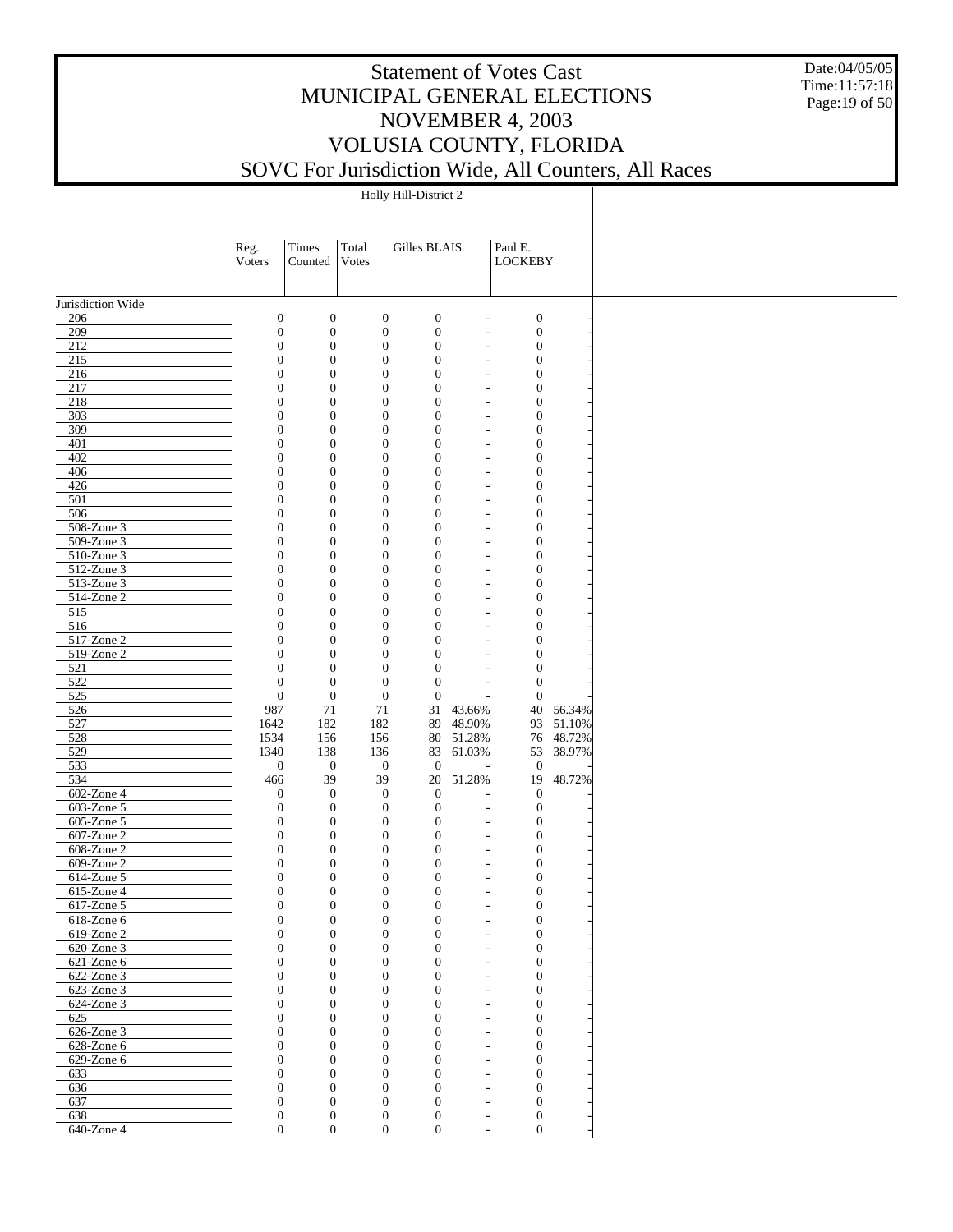Date:04/05/05 Time:11:57:18 Page:20 of 50

Holly Hill-District 2

|                                         | Reg.                                 | Times                                | Total                                | Gilles BLAIS                         |                                                      | Paul E.                              |            |
|-----------------------------------------|--------------------------------------|--------------------------------------|--------------------------------------|--------------------------------------|------------------------------------------------------|--------------------------------------|------------|
|                                         | Voters                               | Counted                              | Votes                                |                                      |                                                      | <b>LOCKEBY</b>                       |            |
|                                         |                                      |                                      |                                      |                                      |                                                      |                                      |            |
|                                         |                                      |                                      |                                      |                                      |                                                      |                                      |            |
| 641-Zone 4                              | $\mathbf{0}$                         | $\boldsymbol{0}$                     | $\boldsymbol{0}$                     | $\boldsymbol{0}$                     | $\blacksquare$                                       | $\boldsymbol{0}$                     |            |
| 701<br>702                              | $\boldsymbol{0}$<br>$\boldsymbol{0}$ | $\boldsymbol{0}$<br>$\boldsymbol{0}$ | $\boldsymbol{0}$<br>$\boldsymbol{0}$ | $\boldsymbol{0}$<br>$\boldsymbol{0}$ | $\overline{a}$<br>$\overline{\phantom{a}}$           | $\boldsymbol{0}$<br>$\boldsymbol{0}$ |            |
| 703                                     | $\boldsymbol{0}$                     | $\boldsymbol{0}$                     | $\boldsymbol{0}$                     | $\boldsymbol{0}$                     | L,                                                   | $\boldsymbol{0}$                     |            |
| 704                                     | $\boldsymbol{0}$                     | $\mathbf{0}$                         | $\boldsymbol{0}$                     | $\boldsymbol{0}$                     | L,                                                   | $\boldsymbol{0}$                     |            |
| 709                                     | $\boldsymbol{0}$                     | $\boldsymbol{0}$                     | $\boldsymbol{0}$                     | $\boldsymbol{0}$                     | L,                                                   | $\boldsymbol{0}$                     |            |
| 711                                     | $\boldsymbol{0}$                     | $\mathbf{0}$                         | $\boldsymbol{0}$                     | $\boldsymbol{0}$                     | $\overline{\phantom{a}}$                             | $\boldsymbol{0}$                     |            |
| 712                                     | $\boldsymbol{0}$                     | $\boldsymbol{0}$                     | $\boldsymbol{0}$                     | $\boldsymbol{0}$                     | $\overline{\phantom{a}}$                             | $\boldsymbol{0}$                     |            |
| 714                                     | $\boldsymbol{0}$                     | $\mathbf{0}$                         | $\boldsymbol{0}$                     | $\boldsymbol{0}$                     | $\overline{\phantom{a}}$                             | $\boldsymbol{0}$                     |            |
| 717                                     | $\boldsymbol{0}$                     | $\boldsymbol{0}$                     | $\boldsymbol{0}$                     | $\boldsymbol{0}$                     | $\overline{\phantom{a}}$                             | $\boldsymbol{0}$                     |            |
| 718                                     | $\boldsymbol{0}$                     | $\mathbf{0}$                         | $\boldsymbol{0}$                     | $\boldsymbol{0}$                     | $\overline{\phantom{a}}$                             | $\boldsymbol{0}$                     |            |
| 719                                     | $\boldsymbol{0}$                     | $\boldsymbol{0}$                     | $\boldsymbol{0}$                     | $\boldsymbol{0}$                     | $\overline{\phantom{a}}$                             | $\boldsymbol{0}$                     |            |
| 720                                     | $\boldsymbol{0}$                     | $\mathbf{0}$                         | $\boldsymbol{0}$<br>$\boldsymbol{0}$ | $\boldsymbol{0}$                     | ÷,                                                   | $\boldsymbol{0}$                     |            |
| 722<br>723                              | $\boldsymbol{0}$<br>$\boldsymbol{0}$ | $\boldsymbol{0}$<br>$\mathbf{0}$     | $\boldsymbol{0}$                     | $\boldsymbol{0}$<br>$\boldsymbol{0}$ | $\overline{\phantom{a}}$<br>$\overline{\phantom{a}}$ | $\boldsymbol{0}$<br>$\boldsymbol{0}$ |            |
| 724                                     | $\boldsymbol{0}$                     | $\boldsymbol{0}$                     | $\boldsymbol{0}$                     | $\boldsymbol{0}$                     | $\overline{\phantom{a}}$                             | $\boldsymbol{0}$                     |            |
| 725                                     | $\boldsymbol{0}$                     | $\mathbf{0}$                         | $\boldsymbol{0}$                     | $\boldsymbol{0}$                     | $\overline{\phantom{a}}$                             | $\boldsymbol{0}$                     |            |
| 727                                     | $\boldsymbol{0}$                     | $\boldsymbol{0}$                     | $\boldsymbol{0}$                     | $\boldsymbol{0}$                     | $\overline{\phantom{a}}$                             | $\boldsymbol{0}$                     |            |
| 728                                     | $\boldsymbol{0}$                     | $\mathbf{0}$                         | $\boldsymbol{0}$                     | $\boldsymbol{0}$                     | $\overline{\phantom{a}}$                             | $\boldsymbol{0}$                     |            |
| 729                                     | $\boldsymbol{0}$                     | $\boldsymbol{0}$                     | $\boldsymbol{0}$                     | $\boldsymbol{0}$                     | $\overline{\phantom{a}}$                             | $\boldsymbol{0}$                     |            |
| 731                                     | $\boldsymbol{0}$                     | $\mathbf{0}$                         | $\boldsymbol{0}$                     | $\boldsymbol{0}$                     | ÷,                                                   | $\boldsymbol{0}$                     |            |
| 732                                     | $\boldsymbol{0}$                     | $\boldsymbol{0}$                     | $\boldsymbol{0}$                     | $\boldsymbol{0}$                     | $\overline{\phantom{a}}$                             | $\boldsymbol{0}$                     |            |
| 733                                     | $\boldsymbol{0}$                     | $\mathbf{0}$                         | $\boldsymbol{0}$                     | $\boldsymbol{0}$                     | $\overline{\phantom{a}}$                             | $\boldsymbol{0}$                     |            |
| 803                                     | $\boldsymbol{0}$                     | $\boldsymbol{0}$                     | $\boldsymbol{0}$                     | $\boldsymbol{0}$                     | $\overline{\phantom{a}}$                             | $\boldsymbol{0}$                     |            |
| 804                                     | $\boldsymbol{0}$                     | $\mathbf{0}$                         | $\boldsymbol{0}$                     | $\boldsymbol{0}$                     | $\overline{\phantom{a}}$                             | $\boldsymbol{0}$                     |            |
| 805                                     | $\boldsymbol{0}$                     | $\boldsymbol{0}$                     | $\boldsymbol{0}$                     | $\boldsymbol{0}$                     | $\overline{\phantom{a}}$                             | $\boldsymbol{0}$                     |            |
| 806<br>808                              | $\boldsymbol{0}$                     | $\mathbf{0}$                         | $\boldsymbol{0}$                     | $\boldsymbol{0}$                     | $\overline{\phantom{a}}$                             | $\boldsymbol{0}$                     |            |
| 809                                     | $\boldsymbol{0}$<br>$\boldsymbol{0}$ | $\boldsymbol{0}$<br>$\mathbf{0}$     | $\boldsymbol{0}$<br>$\boldsymbol{0}$ | $\boldsymbol{0}$<br>$\boldsymbol{0}$ | $\overline{\phantom{a}}$<br>÷,                       | $\boldsymbol{0}$<br>$\boldsymbol{0}$ |            |
| 810                                     | $\boldsymbol{0}$                     | $\boldsymbol{0}$                     | $\boldsymbol{0}$                     | $\boldsymbol{0}$                     | $\overline{\phantom{a}}$                             | $\boldsymbol{0}$                     |            |
| 811                                     | $\boldsymbol{0}$                     | $\mathbf{0}$                         | $\boldsymbol{0}$                     | $\boldsymbol{0}$                     | $\overline{\phantom{a}}$                             | $\boldsymbol{0}$                     |            |
| 812                                     | $\boldsymbol{0}$                     | $\boldsymbol{0}$                     | $\boldsymbol{0}$                     | $\boldsymbol{0}$                     | $\overline{\phantom{a}}$                             | $\boldsymbol{0}$                     |            |
| 815                                     | $\boldsymbol{0}$                     | $\mathbf{0}$                         | $\boldsymbol{0}$                     | $\boldsymbol{0}$                     | $\overline{\phantom{a}}$                             | $\boldsymbol{0}$                     |            |
| 901                                     | $\boldsymbol{0}$                     | $\boldsymbol{0}$                     | $\boldsymbol{0}$                     | $\boldsymbol{0}$                     | $\overline{\phantom{a}}$                             | $\boldsymbol{0}$                     |            |
| 902                                     | $\boldsymbol{0}$                     | $\mathbf{0}$                         | $\boldsymbol{0}$                     | $\boldsymbol{0}$                     | $\overline{\phantom{a}}$                             | $\boldsymbol{0}$                     |            |
| 903                                     | $\boldsymbol{0}$                     | $\boldsymbol{0}$                     | $\boldsymbol{0}$                     | $\boldsymbol{0}$                     | $\overline{\phantom{a}}$                             | $\boldsymbol{0}$                     |            |
| 904                                     | $\boldsymbol{0}$                     | $\mathbf{0}$                         | $\boldsymbol{0}$                     | $\boldsymbol{0}$                     | ÷,                                                   | $\boldsymbol{0}$                     |            |
| 905                                     | $\boldsymbol{0}$                     | $\boldsymbol{0}$                     | $\boldsymbol{0}$                     | $\boldsymbol{0}$                     | $\overline{\phantom{a}}$                             | $\boldsymbol{0}$                     |            |
| 910                                     | $\boldsymbol{0}$                     | $\mathbf{0}$                         | $\boldsymbol{0}$                     | $\boldsymbol{0}$                     | $\overline{\phantom{a}}$                             | $\boldsymbol{0}$                     |            |
| $\overline{912}$                        | $\boldsymbol{0}$                     | $\boldsymbol{0}$                     | $\boldsymbol{0}$                     | $\boldsymbol{0}$                     | $\overline{a}$                                       | $\boldsymbol{0}$                     |            |
| 913                                     | $\boldsymbol{0}$                     | $\mathbf{0}$                         | $\boldsymbol{0}$                     | $\boldsymbol{0}$                     | $\overline{\phantom{a}}$                             | $\boldsymbol{0}$                     |            |
| Absentee-DeLand<br>Absentee-Orange City | $\boldsymbol{0}$<br>$\boldsymbol{0}$ | $\boldsymbol{0}$<br>$\mathbf{0}$     | $\boldsymbol{0}$<br>$\boldsymbol{0}$ | $\boldsymbol{0}$                     | L,                                                   | $\boldsymbol{0}$                     |            |
| Absentee-Deltona                        | $\mathbf{0}$                         | $\overline{0}$                       | $\overline{0}$                       | $\boldsymbol{0}$<br>$\overline{0}$   | L,<br>L,                                             | $\boldsymbol{0}$<br>$\mathbf{0}$     |            |
| Absentee-Ormond Beach                   | $\mathbf{0}$                         | $\mathbf{0}$                         | $\boldsymbol{0}$                     | $\boldsymbol{0}$                     |                                                      | $\boldsymbol{0}$                     |            |
| Absentee-Holly Hill                     | 5969                                 | 53                                   | 53                                   | 21                                   | 39.62%                                               |                                      | 32 60.38%  |
| Absentee-Daytona Beach                  | $\boldsymbol{0}$                     | $\boldsymbol{0}$                     | $\boldsymbol{0}$                     | $\mathbf{0}$                         |                                                      | $\boldsymbol{0}$                     |            |
| Absentee-South Daytona                  | $\boldsymbol{0}$                     | $\boldsymbol{0}$                     | $\boldsymbol{0}$                     | $\boldsymbol{0}$                     |                                                      | $\boldsymbol{0}$                     |            |
| Absentee-Port Orange                    | $\boldsymbol{0}$                     | $\boldsymbol{0}$                     | $\boldsymbol{0}$                     | $\mathbf{0}$                         |                                                      | $\boldsymbol{0}$                     |            |
| Absentee-New Smyrna Beach               | $\boldsymbol{0}$                     | $\boldsymbol{0}$                     | $\boldsymbol{0}$                     | $\mathbf{0}$                         |                                                      | $\boldsymbol{0}$                     |            |
| Absentee-Edgewater                      | $\boldsymbol{0}$                     | $\mathbf{0}$                         | $\boldsymbol{0}$                     | $\overline{0}$                       |                                                      | $\mathbf{0}$                         |            |
| In-Office                               | 5969                                 | $\mathbf{0}$                         | $\boldsymbol{0}$                     | $\overline{0}$                       |                                                      | $\mathbf{0}$                         |            |
| Provisional                             | 5969                                 | $\mathbf{0}$                         | $\boldsymbol{0}$                     | $\overline{0}$                       |                                                      | $\mathbf{0}$                         |            |
| UnScanned                               | 5969                                 | $\boldsymbol{0}$                     | $\boldsymbol{0}$                     | $\mathbf{0}$                         | ÷,                                                   | $\boldsymbol{0}$                     |            |
| Total                                   | 5969                                 | 639                                  | 637                                  |                                      | 324 50.86%                                           |                                      | 313 49.14% |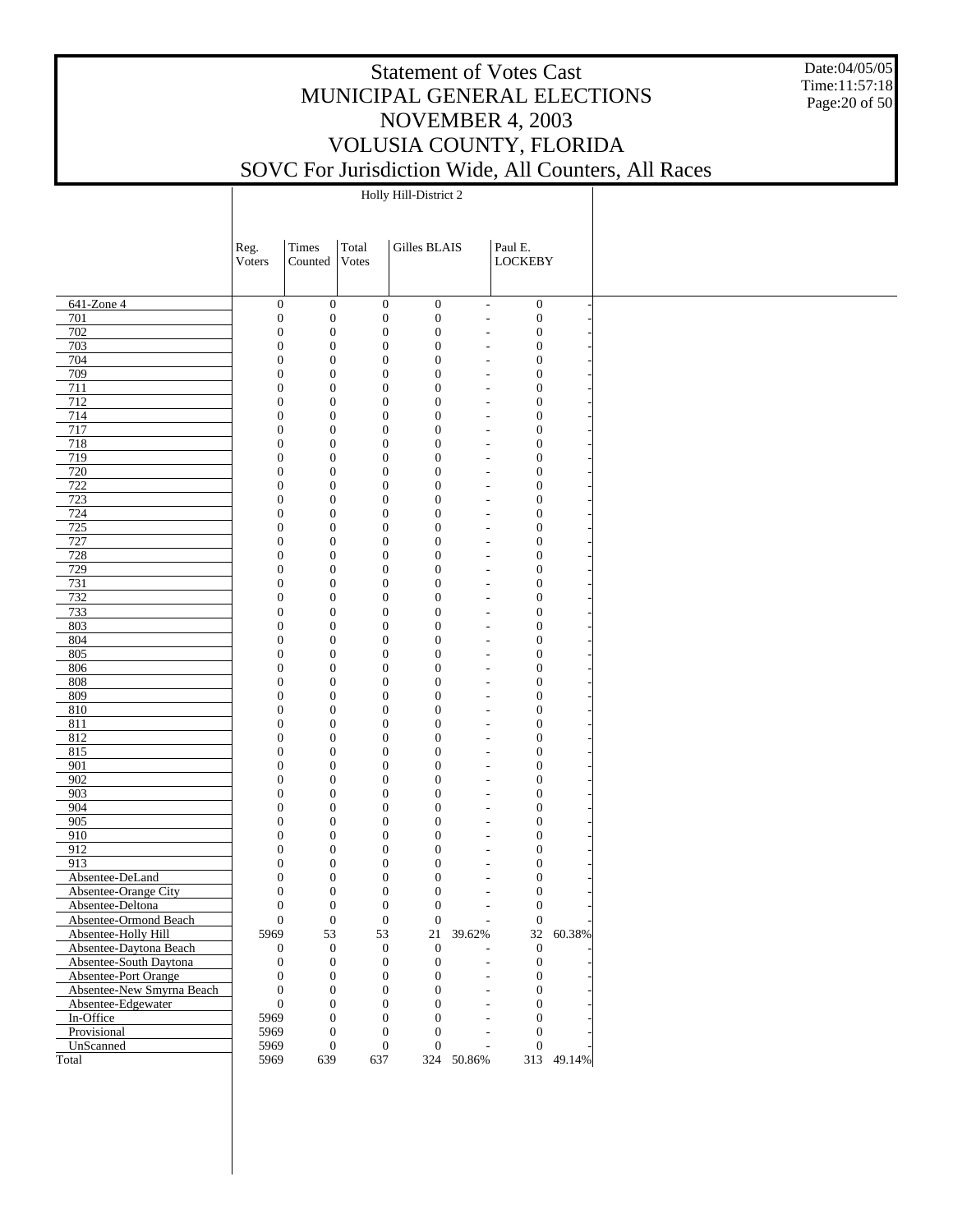Date:04/05/05 Time:11:57:18 Page:21 of 50

Daytona Beach-Mayor

|                                | Reg.<br>Voters                       | Times<br>Counted                   | Total<br>Votes                       | Yvonne<br>SCARLETT-GOL               |                          | Mike SHALLOW                         |                         |
|--------------------------------|--------------------------------------|------------------------------------|--------------------------------------|--------------------------------------|--------------------------|--------------------------------------|-------------------------|
|                                |                                      |                                    |                                      |                                      |                          |                                      |                         |
| Jurisdiction Wide              |                                      |                                    |                                      |                                      |                          |                                      |                         |
| 206                            | $\mathbf{0}$                         | $\boldsymbol{0}$                   | $\boldsymbol{0}$                     | $\boldsymbol{0}$                     |                          | $\boldsymbol{0}$                     |                         |
| 209                            | $\boldsymbol{0}$                     | $\boldsymbol{0}$                   | $\boldsymbol{0}$                     | $\boldsymbol{0}$                     |                          | $\boldsymbol{0}$                     |                         |
| 212<br>215                     | $\boldsymbol{0}$<br>$\boldsymbol{0}$ | $\boldsymbol{0}$                   | $\boldsymbol{0}$                     | $\boldsymbol{0}$                     | $\overline{\phantom{a}}$ | $\boldsymbol{0}$                     |                         |
| 216                            | $\boldsymbol{0}$                     | $\boldsymbol{0}$<br>$\overline{0}$ | $\boldsymbol{0}$<br>$\boldsymbol{0}$ | $\boldsymbol{0}$<br>$\boldsymbol{0}$ |                          | $\boldsymbol{0}$<br>$\boldsymbol{0}$ |                         |
| 217                            | $\mathbf{0}$                         | $\overline{0}$                     | $\boldsymbol{0}$                     | $\boldsymbol{0}$                     |                          | $\boldsymbol{0}$                     |                         |
| 218                            | $\boldsymbol{0}$                     | $\boldsymbol{0}$                   | $\boldsymbol{0}$                     | $\boldsymbol{0}$                     | $\overline{\phantom{a}}$ | $\boldsymbol{0}$                     |                         |
| 303                            | $\mathbf{0}$                         | $\boldsymbol{0}$                   | $\boldsymbol{0}$                     | $\boldsymbol{0}$                     | $\overline{a}$           | 0                                    |                         |
| 309                            | $\boldsymbol{0}$                     | $\overline{0}$                     | $\boldsymbol{0}$                     | $\boldsymbol{0}$                     | $\overline{a}$           | $\boldsymbol{0}$                     |                         |
| 401                            | $\mathbf{0}$                         | $\overline{0}$                     | $\boldsymbol{0}$                     | $\boldsymbol{0}$                     |                          | 0                                    |                         |
| 402                            | $\boldsymbol{0}$                     | $\boldsymbol{0}$                   | $\boldsymbol{0}$                     | $\boldsymbol{0}$                     |                          | $\boldsymbol{0}$                     |                         |
| 406                            | $\mathbf{0}$                         | $\boldsymbol{0}$                   | $\boldsymbol{0}$                     | $\boldsymbol{0}$                     |                          | 0                                    |                         |
| 426<br>501                     | $\boldsymbol{0}$<br>$\mathbf{0}$     | $\overline{0}$<br>$\overline{0}$   | $\boldsymbol{0}$<br>$\boldsymbol{0}$ | $\boldsymbol{0}$<br>$\boldsymbol{0}$ | $\overline{\phantom{a}}$ | $\boldsymbol{0}$<br>0                |                         |
| 506                            | $\boldsymbol{0}$                     | $\boldsymbol{0}$                   | $\boldsymbol{0}$                     | $\boldsymbol{0}$                     | $\overline{a}$           | $\boldsymbol{0}$                     |                         |
| 508-Zone 3                     | $\mathbf{0}$                         | $\boldsymbol{0}$                   | $\boldsymbol{0}$                     | $\boldsymbol{0}$                     |                          | 0                                    |                         |
| 509-Zone 3                     | $\boldsymbol{0}$                     | $\boldsymbol{0}$                   | $\boldsymbol{0}$                     | $\boldsymbol{0}$                     | $\overline{\phantom{a}}$ | $\boldsymbol{0}$                     |                         |
| 510-Zone 3                     | $\mathbf{0}$                         | $\boldsymbol{0}$                   | $\mathbf{0}$                         | $\boldsymbol{0}$                     |                          | 0                                    |                         |
| 512-Zone 3                     | $\boldsymbol{0}$                     | $\boldsymbol{0}$                   | $\mathbf{0}$                         | $\boldsymbol{0}$                     | $\overline{a}$           | $\boldsymbol{0}$                     |                         |
| 513-Zone 3                     | $\mathbf{0}$                         | $\boldsymbol{0}$                   | $\mathbf{0}$                         | $\boldsymbol{0}$                     |                          | 0                                    |                         |
| 514-Zone 2                     | $\boldsymbol{0}$                     | $\overline{0}$                     | $\mathbf{0}$                         | $\boldsymbol{0}$                     | $\qquad \qquad -$        | $\boldsymbol{0}$                     |                         |
| 515                            | $\mathbf{0}$                         | $\boldsymbol{0}$                   | $\mathbf{0}$                         | $\boldsymbol{0}$                     |                          | 0                                    |                         |
| 516                            | $\boldsymbol{0}$                     | $\boldsymbol{0}$                   | $\mathbf{0}$                         | $\boldsymbol{0}$                     | $\overline{\phantom{a}}$ | $\boldsymbol{0}$                     |                         |
| 517-Zone 2<br>519-Zone 2       | $\mathbf{0}$<br>$\boldsymbol{0}$     | $\boldsymbol{0}$<br>$\overline{0}$ | $\mathbf{0}$<br>$\mathbf{0}$         | $\boldsymbol{0}$<br>$\boldsymbol{0}$ |                          | 0<br>$\boldsymbol{0}$                |                         |
| 521                            | $\mathbf{0}$                         | $\overline{0}$                     | $\mathbf{0}$                         | $\boldsymbol{0}$                     | $\qquad \qquad -$        | 0                                    |                         |
| 522                            | $\boldsymbol{0}$                     | $\boldsymbol{0}$                   | $\mathbf{0}$                         | $\boldsymbol{0}$                     |                          | $\boldsymbol{0}$                     |                         |
| 525                            | $\mathbf{0}$                         | $\boldsymbol{0}$                   | $\mathbf{0}$                         | $\boldsymbol{0}$                     |                          | 0                                    |                         |
| 526                            | $\overline{0}$                       | $\overline{0}$                     | $\mathbf{0}$                         | $\boldsymbol{0}$                     | $\overline{\phantom{a}}$ | $\boldsymbol{0}$                     |                         |
| 527                            | $\overline{0}$                       | $\overline{0}$                     | $\mathbf{0}$                         | $\boldsymbol{0}$                     |                          | 0                                    |                         |
| 528                            | $\boldsymbol{0}$                     | $\overline{0}$                     | $\mathbf{0}$                         | $\boldsymbol{0}$                     |                          | $\boldsymbol{0}$                     |                         |
| 529                            | $\mathbf{0}$                         | $\overline{0}$                     | $\mathbf{0}$                         | $\boldsymbol{0}$                     |                          | $\boldsymbol{0}$                     |                         |
| 533                            | $\mathbf{0}$                         | $\mathbf{0}$                       | $\mathbf{0}$                         | $\boldsymbol{0}$                     |                          | $\boldsymbol{0}$                     |                         |
| 534                            | $\mathbf{0}$                         | $\mathbf{0}$                       | $\mathbf{0}$                         | $\boldsymbol{0}$                     |                          | $\mathbf{0}$                         |                         |
| 602-Zone 4                     | 648                                  | 171                                | 170                                  | 70                                   | 41.18%                   |                                      | 100 58.82%              |
| 603-Zone 5<br>605-Zone 5       | 1481<br>974                          | 404<br>319                         | 404<br>317                           | 360                                  | 89.11%<br>264 83.28%     | 44                                   | 10.89%<br>53 16.72%     |
| 607-Zone 2                     | 1775                                 | 715                                | 708                                  | 175                                  | 24.72%                   |                                      | 533 75.28%              |
| 608-Zone 2                     | 1321                                 | 602                                | 601                                  |                                      | 154 25.62%               |                                      | 447 74.38%              |
| 609-Zone 2                     | 1172                                 | 420                                | 416                                  |                                      | 97 23.32%                |                                      | 319 76.68%              |
| 614-Zone 5                     | 1936                                 | 562                                | 560                                  |                                      | 409 73.04%               |                                      | 151 26.96%              |
| 615-Zone 4                     | 1192                                 | 342                                | 341                                  |                                      | 112 32.84%               |                                      | 229 67.16%              |
| 617-Zone 5                     | 482                                  | 112                                | 112                                  |                                      | 90 80.36%                |                                      | 22 19.64%               |
| 618-Zone 6                     | 1289                                 | 442                                | 438                                  |                                      | 353 80.59%               |                                      | 85 19.41%               |
| 619-Zone 2                     | 1536                                 | 415                                | 415                                  |                                      | 386 93.01%               | 29                                   | 6.99%                   |
| $\overline{620}$ -Zone 3       | 1123                                 | 455                                | 452                                  |                                      | 422 93.36%               |                                      | 30 6.64%                |
| $621$ -Zone $6$                | 924                                  | 377                                | 375                                  |                                      | 353 94.13%               | 22                                   | 5.87%                   |
| $622$ -Zone 3<br>$623$ -Zone 3 | 629<br>928                           | 149<br>281                         | 148<br>275                           |                                      | 54 36.49%<br>123 44.73%  |                                      | 94 63.51%<br>152 55.27% |
| $624$ -Zone 3                  | 1222                                 | 421                                | 412                                  |                                      | 159 38.59%               |                                      | 253 61.41%              |
| 625                            | 1617                                 | 685                                | 685                                  |                                      | 199 29.05%               |                                      | 486 70.95%              |
| $626$ -Zone 3                  | 1340                                 | 435                                | 433                                  |                                      | 188 43.42%               |                                      | 245 56.58%              |
| 628-Zone 6                     | 1698                                 | 543                                | 540                                  |                                      | 513 95.00%               | 27                                   | 5.00%                   |
| 629-Zone 6                     | 1495                                 | 474                                | 469                                  |                                      | 274 58.42%               |                                      | 195 41.58%              |
| 633                            | 804                                  | 167                                | 167                                  |                                      | 81 48.50%                |                                      | 86 51.50%               |
| 636                            | 901                                  | 188                                | 185                                  |                                      | 95 51.35%                |                                      | 90 48.65%               |
| 637                            | 1196                                 | 510                                | 507                                  |                                      | 232 45.76%               |                                      | 275 54.24%              |
| 638                            | 1008                                 | 389                                | 388                                  |                                      | 132 34.02%               |                                      | 256 65.98%              |
| 640-Zone 4                     | 1600                                 | 445                                | 441                                  |                                      | 149 33.79%               |                                      | 292 66.21%              |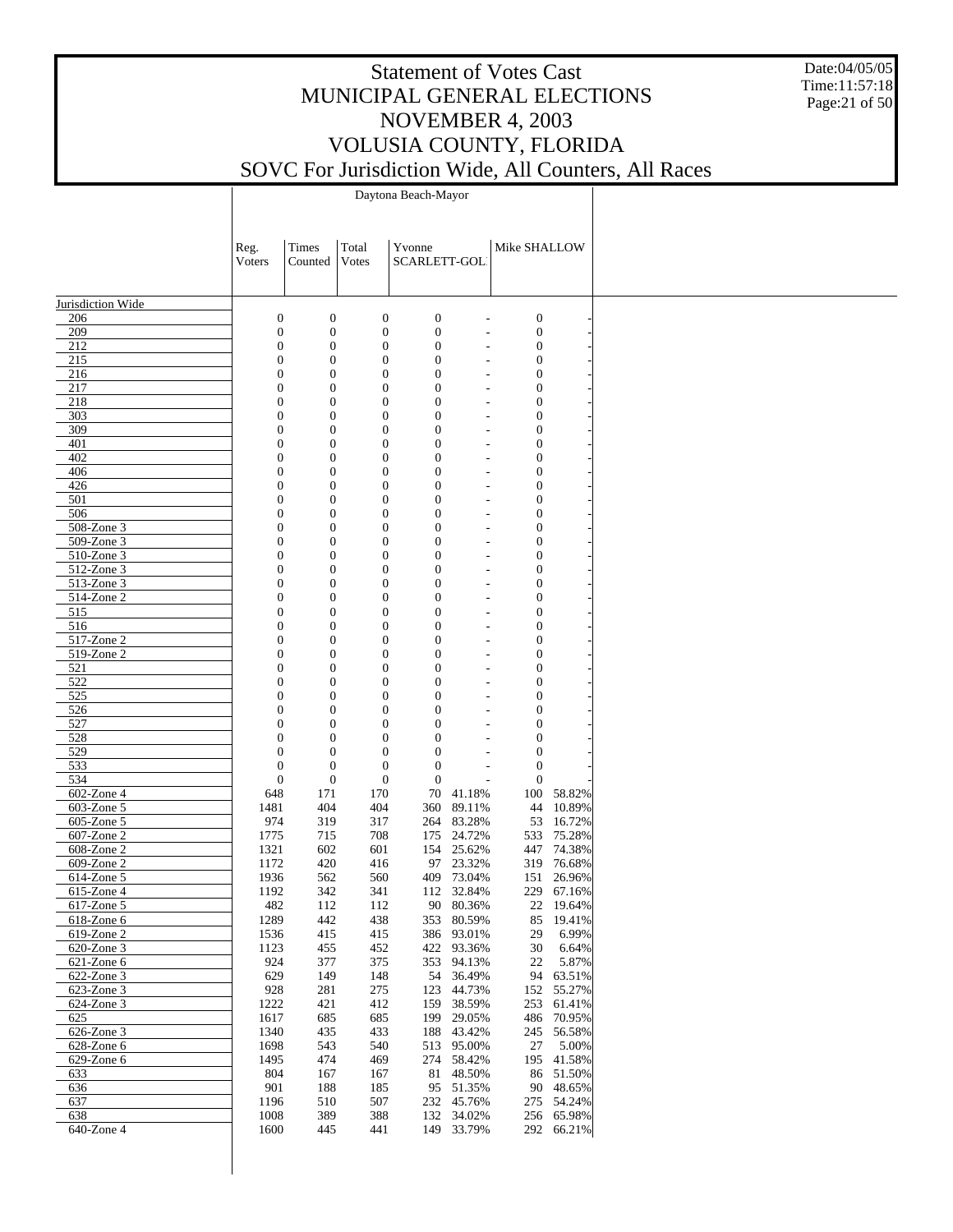Date:04/05/05 Time:11:57:18 Page:22 of 50

Daytona Beach-Mayor

|                           | Reg.                           | Times                            | Total                                | Yvonne                     |             | Mike SHALLOW                         |             |
|---------------------------|--------------------------------|----------------------------------|--------------------------------------|----------------------------|-------------|--------------------------------------|-------------|
|                           | Voters                         | Counted                          | <b>Votes</b>                         | SCARLETT-GOL               |             |                                      |             |
|                           |                                |                                  |                                      |                            |             |                                      |             |
| 641-Zone 4                | 2320                           | 1103                             | 1095                                 | 283                        | 25.84%      |                                      | 812 74.16%  |
| 701                       | $\boldsymbol{0}$               | $\boldsymbol{0}$                 | $\boldsymbol{0}$                     | $\boldsymbol{0}$           |             | $\boldsymbol{0}$                     |             |
| 702                       | $\boldsymbol{0}$               | $\boldsymbol{0}$                 | $\boldsymbol{0}$                     | $\boldsymbol{0}$           |             | $\boldsymbol{0}$                     |             |
| 703                       | $\mathbf{0}$                   | $\boldsymbol{0}$                 | $\boldsymbol{0}$                     | $\theta$                   |             | $\boldsymbol{0}$                     |             |
| 704                       | $\mathbf{0}$                   | $\boldsymbol{0}$                 | $\boldsymbol{0}$                     | $\mathbf{0}$               |             | $\boldsymbol{0}$                     |             |
| 709                       | $\overline{0}$                 | $\boldsymbol{0}$                 | $\boldsymbol{0}$                     | $\theta$                   |             | $\boldsymbol{0}$                     |             |
| 711                       | $\mathbf{0}$                   | $\boldsymbol{0}$                 | $\boldsymbol{0}$                     | $\overline{0}$             |             | $\boldsymbol{0}$                     |             |
| 712                       | $\mathbf{0}$                   | $\boldsymbol{0}$                 | $\boldsymbol{0}$                     | $\theta$                   |             | $\boldsymbol{0}$                     |             |
| 714                       | $\mathbf{0}$                   | $\boldsymbol{0}$                 | $\boldsymbol{0}$                     | $\overline{0}$             |             | $\boldsymbol{0}$                     |             |
| 717                       | $\mathbf{0}$                   | $\boldsymbol{0}$                 | $\boldsymbol{0}$                     | $\theta$                   |             | $\boldsymbol{0}$                     |             |
| 718                       | $\mathbf{0}$                   | $\boldsymbol{0}$                 | $\boldsymbol{0}$                     | $\overline{0}$             |             | $\boldsymbol{0}$                     |             |
| 719                       | $\mathbf{0}$                   | $\boldsymbol{0}$                 | $\boldsymbol{0}$                     | $\theta$                   |             | $\boldsymbol{0}$                     |             |
| 720                       | $\mathbf{0}$                   | $\boldsymbol{0}$                 | $\boldsymbol{0}$                     | $\overline{0}$             |             | $\boldsymbol{0}$                     |             |
| 722                       | $\mathbf{0}$                   | $\boldsymbol{0}$                 | $\boldsymbol{0}$                     | $\theta$                   |             | $\boldsymbol{0}$                     |             |
| 723                       | $\mathbf{0}$                   | $\boldsymbol{0}$                 | $\boldsymbol{0}$                     | $\overline{0}$             |             | $\boldsymbol{0}$                     |             |
| 724                       | $\mathbf{0}$                   | $\boldsymbol{0}$                 | $\boldsymbol{0}$                     | $\theta$                   |             | $\boldsymbol{0}$                     |             |
| 725                       | $\mathbf{0}$                   | $\boldsymbol{0}$                 | $\boldsymbol{0}$                     | $\overline{0}$             |             | $\boldsymbol{0}$                     |             |
| 727                       | $\mathbf{0}$                   | $\boldsymbol{0}$                 | $\boldsymbol{0}$                     | $\theta$                   |             | $\boldsymbol{0}$                     |             |
| 728                       | $\mathbf{0}$                   | $\boldsymbol{0}$                 | $\boldsymbol{0}$                     | $\overline{0}$             |             | $\boldsymbol{0}$                     |             |
| 729                       | $\mathbf{0}$                   | $\boldsymbol{0}$                 | $\boldsymbol{0}$                     | $\theta$                   |             | $\boldsymbol{0}$                     |             |
| 731                       | $\mathbf{0}$                   | $\boldsymbol{0}$                 | $\boldsymbol{0}$                     | $\overline{0}$             |             | $\boldsymbol{0}$                     |             |
| 732                       | $\boldsymbol{0}$               | $\boldsymbol{0}$                 | $\boldsymbol{0}$                     | $\theta$                   |             | $\boldsymbol{0}$                     |             |
| 733                       | $\boldsymbol{0}$               | $\boldsymbol{0}$                 | $\boldsymbol{0}$                     | $\overline{0}$             |             | $\boldsymbol{0}$                     |             |
| 803                       | $\boldsymbol{0}$               | $\boldsymbol{0}$                 | $\boldsymbol{0}$                     | $\theta$                   |             | $\boldsymbol{0}$                     |             |
| 804                       | $\mathbf{0}$                   | $\boldsymbol{0}$                 | $\boldsymbol{0}$                     | $\overline{0}$             |             | $\boldsymbol{0}$                     |             |
| 805                       | $\boldsymbol{0}$               | $\boldsymbol{0}$                 | $\boldsymbol{0}$                     | $\theta$                   |             | $\boldsymbol{0}$                     |             |
| 806                       | $\boldsymbol{0}$               | $\boldsymbol{0}$                 | $\boldsymbol{0}$                     | $\overline{0}$             |             | $\boldsymbol{0}$                     |             |
| 808                       | $\boldsymbol{0}$               | $\boldsymbol{0}$                 | $\boldsymbol{0}$                     | $\theta$                   |             | $\boldsymbol{0}$                     |             |
| 809<br>810                | $\mathbf{0}$<br>$\overline{0}$ | $\boldsymbol{0}$<br>$\mathbf{0}$ | $\boldsymbol{0}$<br>$\boldsymbol{0}$ | $\overline{0}$<br>$\theta$ |             | $\boldsymbol{0}$<br>$\boldsymbol{0}$ |             |
| 811                       | $\boldsymbol{0}$               | $\boldsymbol{0}$                 | $\boldsymbol{0}$                     | $\overline{0}$             |             | $\boldsymbol{0}$                     |             |
| 812                       | $\boldsymbol{0}$               | $\boldsymbol{0}$                 | $\boldsymbol{0}$                     | $\theta$                   |             | $\boldsymbol{0}$                     |             |
| 815                       | $\mathbf{0}$                   | $\boldsymbol{0}$                 | $\boldsymbol{0}$                     | $\overline{0}$             |             | $\boldsymbol{0}$                     |             |
| 901                       | $\overline{0}$                 | $\mathbf{0}$                     | $\boldsymbol{0}$                     | $\theta$                   |             | $\boldsymbol{0}$                     |             |
| 902                       | $\boldsymbol{0}$               | $\boldsymbol{0}$                 | $\boldsymbol{0}$                     | $\overline{0}$             |             | $\boldsymbol{0}$                     |             |
| 903                       | $\boldsymbol{0}$               | $\boldsymbol{0}$                 | $\boldsymbol{0}$                     | $\theta$                   |             | $\boldsymbol{0}$                     |             |
| 904                       | $\mathbf{0}$                   | $\boldsymbol{0}$                 | $\boldsymbol{0}$                     | $\overline{0}$             |             | $\boldsymbol{0}$                     |             |
| 905                       | $\overline{0}$                 | $\mathbf{0}$                     | $\boldsymbol{0}$                     | $\theta$                   |             | $\boldsymbol{0}$                     |             |
| 910                       | $\boldsymbol{0}$               | $\boldsymbol{0}$                 | $\boldsymbol{0}$                     | $\overline{0}$             |             | $\boldsymbol{0}$                     |             |
| 912                       | $\boldsymbol{0}$               | $\boldsymbol{0}$                 | $\boldsymbol{0}$                     | $\theta$                   |             | $\boldsymbol{0}$                     |             |
| 913                       | $\mathbf{0}$                   | $\boldsymbol{0}$                 | $\boldsymbol{0}$                     | $\overline{0}$             |             | $\boldsymbol{0}$                     |             |
| Absentee-DeLand           | $\overline{0}$                 | $\boldsymbol{0}$                 | $\boldsymbol{0}$                     | $\overline{0}$             |             | $\boldsymbol{0}$                     |             |
| Absentee-Orange City      | $\boldsymbol{0}$               | $\boldsymbol{0}$                 | $\boldsymbol{0}$                     | $\boldsymbol{0}$           |             | $\boldsymbol{0}$                     |             |
| Absentee-Deltona          | $\overline{0}$                 | $\boldsymbol{0}$                 | $\mathbf{0}$                         | $\theta$                   |             | $\boldsymbol{0}$                     |             |
| Absentee-Ormond Beach     | $\boldsymbol{0}$               | $\boldsymbol{0}$                 | $\boldsymbol{0}$                     | 0                          |             | $\boldsymbol{0}$                     |             |
| Absentee-Holly Hill       | $\mathbf{0}$                   | $\boldsymbol{0}$                 | $\boldsymbol{0}$                     | $\mathbf{0}$               |             | $\boldsymbol{0}$                     |             |
| Absentee-Daytona Beach    | 32611                          | 997                              | 989                                  |                            | 517 52.28%  |                                      | 472 47.72%  |
| Absentee-South Daytona    | 0                              | $\boldsymbol{0}$                 | $\boldsymbol{0}$                     | $\boldsymbol{0}$           |             | $\boldsymbol{0}$                     |             |
| Absentee-Port Orange      | $\mathbf{0}$                   | $\boldsymbol{0}$                 | $\boldsymbol{0}$                     | $\theta$                   |             | $\boldsymbol{0}$                     |             |
| Absentee-New Smyrna Beach | $\boldsymbol{0}$               | $\boldsymbol{0}$                 | $\boldsymbol{0}$                     | 0                          |             | $\boldsymbol{0}$                     |             |
| Absentee-Edgewater        | $\boldsymbol{0}$               | $\boldsymbol{0}$                 | $\boldsymbol{0}$                     | $\theta$                   |             | $\boldsymbol{0}$                     |             |
| In-Office                 | 32611                          | 77                               | $77\,$                               |                            | 27 35.06%   |                                      | 50 64.94%   |
| Provisional               | 32611                          | $\tau$                           | 7                                    | 4                          | 57.14%      | 3                                    | 42.86%      |
| UnScanned                 | 32611                          | $\boldsymbol{0}$                 | $\boldsymbol{0}$                     | $\boldsymbol{0}$           |             | $\mathbf{0}$                         |             |
| Total                     | 32611                          | 12207                            | 12127                                |                            | 6275 51.74% |                                      | 5852 48.26% |
|                           |                                |                                  |                                      |                            |             |                                      |             |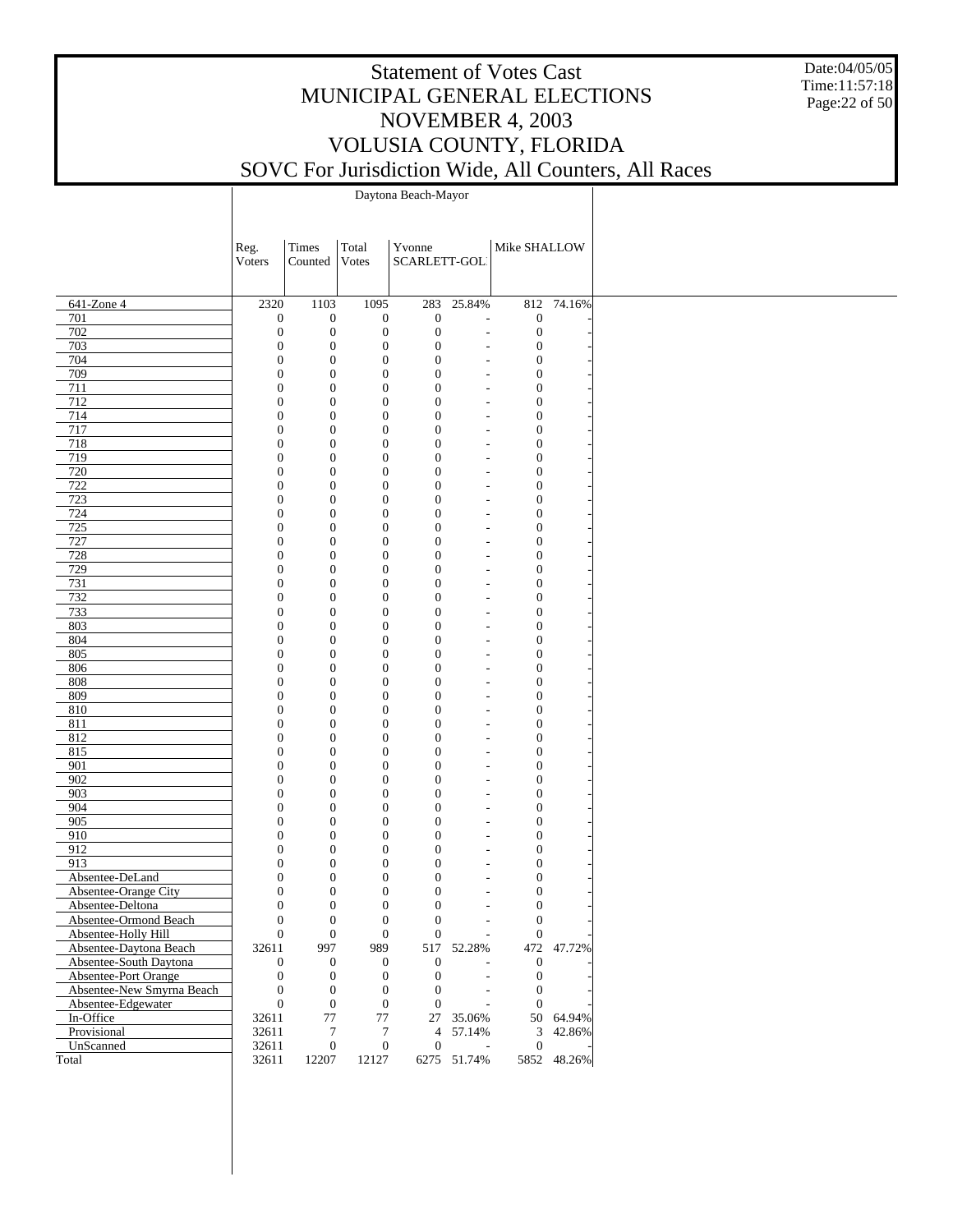Date:04/05/05 Time:11:57:18 Page:23 of 50

|                             | Reg.<br>Voters | Times<br>Counted                                                             | Total<br>Votes                       | Terry WHELAN                     |            | Darlene<br><b>YORDON</b>                                                                     |                      |
|-----------------------------|----------------|------------------------------------------------------------------------------|--------------------------------------|----------------------------------|------------|----------------------------------------------------------------------------------------------|----------------------|
|                             |                |                                                                              |                                      |                                  |            |                                                                                              |                      |
| Jurisdiction Wide           |                |                                                                              |                                      |                                  |            |                                                                                              |                      |
| 206                         |                | $\boldsymbol{0}$<br>$\boldsymbol{0}$                                         | $\boldsymbol{0}$                     | $\boldsymbol{0}$                 |            | $\boldsymbol{0}$<br>$\overline{a}$                                                           |                      |
| 209                         |                | $\boldsymbol{0}$<br>$\boldsymbol{0}$                                         | $\boldsymbol{0}$                     | $\boldsymbol{0}$                 |            | $\boldsymbol{0}$<br>L,                                                                       |                      |
| 212                         |                | $\boldsymbol{0}$<br>$\boldsymbol{0}$                                         | $\boldsymbol{0}$                     | $\mathbf{0}$                     |            | $\boldsymbol{0}$<br>$\overline{a}$                                                           |                      |
| 215<br>216                  |                | $\boldsymbol{0}$<br>$\boldsymbol{0}$<br>$\boldsymbol{0}$<br>$\boldsymbol{0}$ | $\boldsymbol{0}$<br>$\boldsymbol{0}$ | $\mathbf{0}$<br>$\boldsymbol{0}$ |            | $\boldsymbol{0}$<br>$\overline{a}$<br>$\boldsymbol{0}$<br>$\overline{a}$                     |                      |
| 217                         |                | $\boldsymbol{0}$<br>$\boldsymbol{0}$                                         | $\mathbf{0}$                         | $\mathbf{0}$                     |            | $\boldsymbol{0}$<br>L,                                                                       |                      |
| 218                         |                | $\boldsymbol{0}$<br>$\boldsymbol{0}$                                         | $\boldsymbol{0}$                     | $\boldsymbol{0}$                 |            | $\boldsymbol{0}$<br>$\overline{a}$                                                           |                      |
| 303                         |                | $\boldsymbol{0}$<br>$\boldsymbol{0}$                                         | $\mathbf{0}$                         | $\mathbf{0}$                     |            | $\boldsymbol{0}$<br>$\overline{a}$                                                           |                      |
| 309                         |                | $\boldsymbol{0}$<br>$\boldsymbol{0}$                                         | $\boldsymbol{0}$                     | $\boldsymbol{0}$                 |            | $\boldsymbol{0}$<br>$\overline{a}$                                                           |                      |
| 401                         |                | $\boldsymbol{0}$<br>$\boldsymbol{0}$                                         | $\mathbf{0}$                         | $\mathbf{0}$                     |            | $\boldsymbol{0}$<br>L,                                                                       |                      |
| 402<br>406                  |                | $\boldsymbol{0}$<br>$\boldsymbol{0}$<br>$\boldsymbol{0}$<br>$\boldsymbol{0}$ | $\boldsymbol{0}$<br>$\mathbf{0}$     | $\boldsymbol{0}$<br>$\mathbf{0}$ |            | $\boldsymbol{0}$<br>$\overline{a}$<br>$\boldsymbol{0}$<br>$\overline{a}$                     |                      |
| 426                         |                | $\boldsymbol{0}$<br>$\boldsymbol{0}$                                         | $\boldsymbol{0}$                     | $\boldsymbol{0}$                 |            | $\boldsymbol{0}$<br>$\overline{a}$                                                           |                      |
| 501                         |                | $\boldsymbol{0}$<br>$\boldsymbol{0}$                                         | $\mathbf{0}$                         | $\mathbf{0}$                     |            | $\boldsymbol{0}$<br>L,                                                                       |                      |
| 506                         |                | $\boldsymbol{0}$<br>$\boldsymbol{0}$                                         | $\boldsymbol{0}$                     | $\boldsymbol{0}$                 |            | $\boldsymbol{0}$<br>$\overline{a}$                                                           |                      |
| 508-Zone 3                  |                | $\boldsymbol{0}$<br>$\boldsymbol{0}$                                         | $\mathbf{0}$                         | $\mathbf{0}$                     |            | $\boldsymbol{0}$<br>$\overline{a}$                                                           |                      |
| 509-Zone 3                  |                | $\boldsymbol{0}$<br>$\boldsymbol{0}$                                         | $\boldsymbol{0}$                     | $\boldsymbol{0}$                 |            | $\boldsymbol{0}$<br>$\overline{a}$                                                           |                      |
| $510$ -Zone 3<br>512-Zone 3 |                | $\boldsymbol{0}$<br>$\boldsymbol{0}$<br>$\boldsymbol{0}$<br>$\boldsymbol{0}$ | $\mathbf{0}$<br>$\boldsymbol{0}$     | $\mathbf{0}$<br>$\boldsymbol{0}$ |            | $\boldsymbol{0}$<br>L,<br>$\boldsymbol{0}$<br>$\overline{a}$                                 |                      |
| 513-Zone 3                  |                | $\boldsymbol{0}$<br>$\boldsymbol{0}$                                         | $\mathbf{0}$                         | $\mathbf{0}$                     |            | $\boldsymbol{0}$<br>$\overline{a}$                                                           |                      |
| 514-Zone 2                  |                | $\boldsymbol{0}$<br>$\boldsymbol{0}$                                         | $\boldsymbol{0}$                     | $\boldsymbol{0}$                 |            | $\boldsymbol{0}$<br>$\overline{a}$                                                           |                      |
| 515                         |                | $\boldsymbol{0}$<br>$\boldsymbol{0}$                                         | $\mathbf{0}$                         | $\mathbf{0}$                     |            | $\boldsymbol{0}$<br>$\overline{a}$                                                           |                      |
| 516                         |                | $\boldsymbol{0}$<br>$\boldsymbol{0}$                                         | $\boldsymbol{0}$                     | $\boldsymbol{0}$                 |            | $\boldsymbol{0}$<br>$\overline{a}$                                                           |                      |
| 517-Zone 2                  |                | $\boldsymbol{0}$<br>$\boldsymbol{0}$                                         | $\boldsymbol{0}$                     | $\mathbf{0}$                     |            | $\boldsymbol{0}$<br>$\overline{a}$                                                           |                      |
| $519$ -Zone 2<br>521        |                | $\boldsymbol{0}$<br>$\boldsymbol{0}$<br>$\boldsymbol{0}$<br>$\boldsymbol{0}$ | $\boldsymbol{0}$<br>$\mathbf{0}$     | $\boldsymbol{0}$<br>$\mathbf{0}$ |            | $\boldsymbol{0}$<br>$\overline{a}$<br>$\boldsymbol{0}$<br>$\overline{a}$                     |                      |
| $\overline{522}$            |                | $\boldsymbol{0}$<br>$\boldsymbol{0}$                                         | $\boldsymbol{0}$                     | $\boldsymbol{0}$                 |            | $\boldsymbol{0}$<br>$\overline{a}$                                                           |                      |
| 525                         |                | $\boldsymbol{0}$<br>$\boldsymbol{0}$                                         | $\mathbf{0}$                         | $\mathbf{0}$                     |            | $\boldsymbol{0}$<br>$\overline{a}$                                                           |                      |
| 526                         |                | $\boldsymbol{0}$<br>$\boldsymbol{0}$                                         | $\boldsymbol{0}$                     | $\boldsymbol{0}$                 |            | $\boldsymbol{0}$<br>$\overline{a}$                                                           |                      |
| 527                         |                | $\boldsymbol{0}$<br>$\boldsymbol{0}$                                         | $\mathbf{0}$                         | $\mathbf{0}$                     |            | $\boldsymbol{0}$<br>$\overline{a}$                                                           |                      |
| 528                         |                | $\boldsymbol{0}$<br>$\boldsymbol{0}$                                         | $\boldsymbol{0}$                     | $\boldsymbol{0}$                 |            | $\boldsymbol{0}$<br>$\overline{a}$                                                           |                      |
| 529<br>533                  |                | $\boldsymbol{0}$<br>$\boldsymbol{0}$<br>$\boldsymbol{0}$<br>$\boldsymbol{0}$ | $\mathbf{0}$<br>$\boldsymbol{0}$     | $\mathbf{0}$<br>$\boldsymbol{0}$ |            | $\boldsymbol{0}$<br>$\overline{a}$<br>$\boldsymbol{0}$<br>$\overline{a}$                     |                      |
| 534                         |                | $\boldsymbol{0}$<br>$\boldsymbol{0}$                                         | $\mathbf{0}$                         | $\mathbf{0}$                     |            | $\boldsymbol{0}$<br>$\overline{a}$                                                           |                      |
| 602-Zone 4                  |                | $\boldsymbol{0}$<br>$\boldsymbol{0}$                                         | $\mathbf{0}$                         | $\mathbf{0}$                     |            | $\boldsymbol{0}$<br>$\overline{a}$                                                           |                      |
| 603-Zone 5                  |                | $\boldsymbol{0}$<br>$\boldsymbol{0}$                                         | $\mathbf{0}$                         | $\boldsymbol{0}$                 |            | $\boldsymbol{0}$<br>$\overline{\phantom{a}}$                                                 |                      |
| 605-Zone 5                  |                | $\boldsymbol{0}$<br>$\boldsymbol{0}$                                         | $\mathbf{0}$                         | $\mathbf{0}$                     |            | $\boldsymbol{0}$<br>$\overline{a}$                                                           |                      |
| 607-Zone 2                  | 1775           | 715                                                                          | 704                                  | 324                              | 46.02%     |                                                                                              | 380 53.98%           |
| 608-Zone 2<br>609-Zone 2    | 1321<br>1172   | 602<br>420                                                                   | 599<br>416                           | 285<br>168                       | 47.58%     | 314                                                                                          | 52.42%<br>248 59.62% |
| 614-Zone 5                  |                | $\boldsymbol{0}$<br>$\boldsymbol{0}$                                         | $\boldsymbol{0}$                     | $\boldsymbol{0}$                 | 40.38%     | $\boldsymbol{0}$<br>$\overline{a}$                                                           |                      |
| 615-Zone 4                  |                | $\boldsymbol{0}$<br>$\boldsymbol{0}$                                         | $\boldsymbol{0}$                     | $\boldsymbol{0}$                 |            | $\boldsymbol{0}$<br>$\overline{\phantom{a}}$                                                 |                      |
| 617-Zone 5                  |                | $\boldsymbol{0}$<br>$\boldsymbol{0}$                                         | $\mathbf{0}$                         | $\mathbf{0}$                     |            | $\boldsymbol{0}$<br>$\overline{\phantom{a}}$                                                 |                      |
| $618$ -Zone $6$             | $\mathbf{0}$   | $\overline{0}$                                                               | $\mathbf{0}$                         | $\overline{0}$                   |            | $\mathbf{0}$                                                                                 |                      |
| 619-Zone 2                  | 1536           | 415                                                                          | 398                                  |                                  | 215 54.02% |                                                                                              | 183 45.98%           |
| 620-Zone 3                  |                | $\mathbf{0}$<br>$\mathbf{0}$                                                 | $\boldsymbol{0}$                     | $\boldsymbol{0}$                 |            | $\boldsymbol{0}$<br>$\overline{a}$                                                           |                      |
| 621-Zone 6<br>622-Zone 3    |                | $\mathbf{0}$<br>$\mathbf{0}$<br>$\mathbf{0}$<br>$\mathbf{0}$                 | $\boldsymbol{0}$<br>$\mathbf{0}$     | $\mathbf{0}$<br>$\mathbf{0}$     |            | $\boldsymbol{0}$<br>$\overline{\phantom{a}}$<br>$\boldsymbol{0}$<br>$\overline{\phantom{a}}$ |                      |
| $623$ -Zone 3               |                | $\boldsymbol{0}$<br>$\mathbf{0}$                                             | $\mathbf{0}$                         | $\overline{0}$                   |            | $\boldsymbol{0}$<br>$\overline{\phantom{a}}$                                                 |                      |
| 624-Zone 3                  |                | $\boldsymbol{0}$<br>$\boldsymbol{0}$                                         | $\mathbf{0}$                         | $\overline{0}$                   |            | $\boldsymbol{0}$<br>L,                                                                       |                      |
| 625                         |                | $\boldsymbol{0}$<br>$\boldsymbol{0}$                                         | $\mathbf{0}$                         | $\overline{0}$                   |            | $\boldsymbol{0}$<br>$\overline{\phantom{a}}$                                                 |                      |
| 626-Zone 3                  |                | $\overline{0}$<br>$\boldsymbol{0}$                                           | $\mathbf{0}$                         | $\overline{0}$                   |            | $\boldsymbol{0}$<br>L,                                                                       |                      |
| 628-Zone 6                  |                | $\overline{0}$<br>$\boldsymbol{0}$                                           | $\mathbf{0}$                         | $\overline{0}$                   |            | $\boldsymbol{0}$<br>$\overline{a}$                                                           |                      |
| 629-Zone 6<br>633           |                | $\boldsymbol{0}$<br>$\boldsymbol{0}$<br>$\boldsymbol{0}$<br>$\mathbf{0}$     | $\mathbf{0}$<br>$\mathbf{0}$         | $\mathbf{0}$<br>$\overline{0}$   |            | $\boldsymbol{0}$<br>$\overline{a}$<br>$\boldsymbol{0}$<br>$\sim$                             |                      |
| 636                         |                | $\overline{0}$<br>$\boldsymbol{0}$                                           | $\mathbf{0}$                         | $\overline{0}$                   |            | $\boldsymbol{0}$<br>$\overline{\phantom{a}}$                                                 |                      |
| 637                         |                | $\overline{0}$<br>$\boldsymbol{0}$                                           | $\mathbf{0}$                         | $\overline{0}$                   |            | $\boldsymbol{0}$<br>$\overline{\phantom{a}}$                                                 |                      |
| 638                         |                | $\boldsymbol{0}$<br>$\boldsymbol{0}$                                         | $\boldsymbol{0}$                     | $\boldsymbol{0}$                 |            | $\boldsymbol{0}$<br>$\overline{\phantom{a}}$                                                 |                      |
| 640-Zone 4                  |                | $\overline{0}$<br>$\mathbf{0}$                                               | $\boldsymbol{0}$                     | $\overline{0}$                   |            | $\boldsymbol{0}$<br>$\overline{\phantom{a}}$                                                 |                      |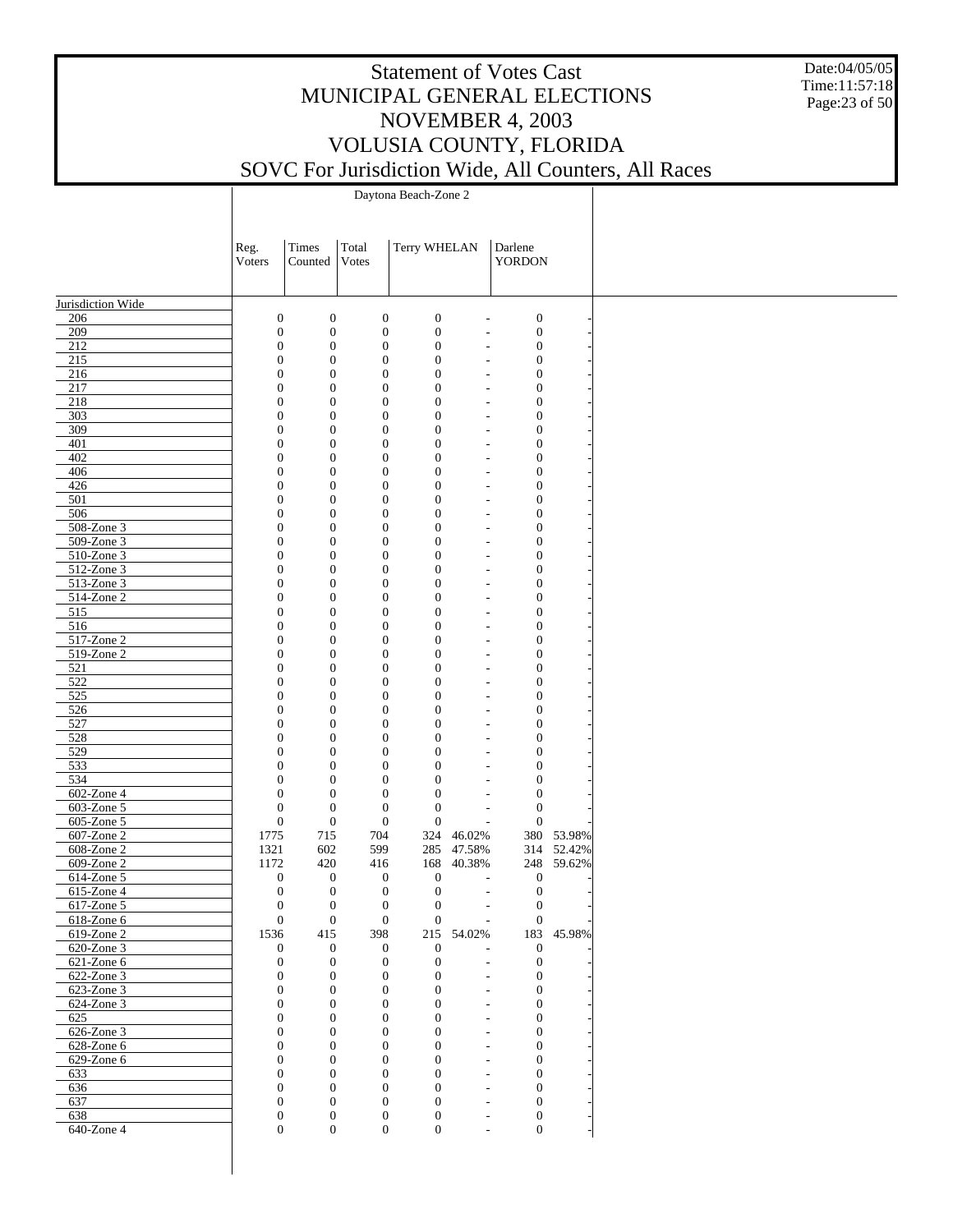Date:04/05/05 Time:11:57:18 Page:24 of 50

|                                               | Reg.                                 | Times                                | Total                                | Terry WHELAN                         | Darlene                                                                            |             |
|-----------------------------------------------|--------------------------------------|--------------------------------------|--------------------------------------|--------------------------------------|------------------------------------------------------------------------------------|-------------|
|                                               | Voters                               | Counted                              | Votes                                |                                      | <b>YORDON</b>                                                                      |             |
|                                               |                                      |                                      |                                      |                                      |                                                                                    |             |
| $641$ -Zone 4                                 | $\boldsymbol{0}$                     | $\boldsymbol{0}$                     | $\boldsymbol{0}$                     | $\boldsymbol{0}$                     | $\boldsymbol{0}$<br>$\overline{\phantom{a}}$                                       |             |
| 701<br>702                                    | $\boldsymbol{0}$<br>$\boldsymbol{0}$ | $\boldsymbol{0}$<br>$\boldsymbol{0}$ | $\boldsymbol{0}$<br>$\boldsymbol{0}$ | $\boldsymbol{0}$<br>$\boldsymbol{0}$ | $\boldsymbol{0}$<br>÷,<br>$\boldsymbol{0}$<br>$\overline{\phantom{a}}$             |             |
| 703                                           | $\boldsymbol{0}$                     | $\mathbf{0}$                         | $\boldsymbol{0}$                     | $\boldsymbol{0}$                     | $\boldsymbol{0}$<br>$\overline{a}$                                                 |             |
| 704                                           | $\boldsymbol{0}$                     | $\boldsymbol{0}$                     | $\boldsymbol{0}$                     | $\boldsymbol{0}$                     | $\boldsymbol{0}$<br>$\overline{\phantom{a}}$                                       |             |
| 709                                           | $\boldsymbol{0}$                     | $\mathbf{0}$                         | $\boldsymbol{0}$                     | $\boldsymbol{0}$                     | $\boldsymbol{0}$<br>$\overline{a}$                                                 |             |
| 711                                           | $\boldsymbol{0}$                     | $\boldsymbol{0}$                     | $\boldsymbol{0}$                     | $\boldsymbol{0}$                     | $\boldsymbol{0}$<br>$\overline{\phantom{a}}$                                       |             |
| 712                                           | $\boldsymbol{0}$                     | $\mathbf{0}$                         | $\boldsymbol{0}$                     | $\boldsymbol{0}$                     | $\boldsymbol{0}$<br>$\overline{\phantom{a}}$                                       |             |
| 714                                           | $\boldsymbol{0}$                     | $\boldsymbol{0}$                     | $\boldsymbol{0}$                     | $\boldsymbol{0}$                     | $\boldsymbol{0}$<br>$\overline{\phantom{a}}$                                       |             |
| 717                                           | $\boldsymbol{0}$                     | $\mathbf{0}$                         | $\boldsymbol{0}$                     | $\boldsymbol{0}$                     | $\boldsymbol{0}$<br>$\overline{\phantom{0}}$                                       |             |
| 718                                           | $\boldsymbol{0}$                     | $\boldsymbol{0}$                     | $\boldsymbol{0}$                     | $\boldsymbol{0}$                     | $\boldsymbol{0}$<br>$\overline{\phantom{a}}$                                       |             |
| 719                                           | $\boldsymbol{0}$                     | $\mathbf{0}$                         | $\boldsymbol{0}$                     | $\boldsymbol{0}$                     | $\boldsymbol{0}$<br>$\overline{a}$                                                 |             |
| 720                                           | $\boldsymbol{0}$                     | $\boldsymbol{0}$                     | $\boldsymbol{0}$                     | $\boldsymbol{0}$                     | $\boldsymbol{0}$<br>$\overline{\phantom{a}}$                                       |             |
| 722                                           | $\boldsymbol{0}$                     | $\mathbf{0}$                         | $\boldsymbol{0}$                     | $\boldsymbol{0}$                     | $\boldsymbol{0}$<br>$\overline{\phantom{a}}$                                       |             |
| 723<br>724                                    | $\boldsymbol{0}$<br>$\boldsymbol{0}$ | $\mathbf{0}$<br>$\mathbf{0}$         | $\boldsymbol{0}$<br>$\boldsymbol{0}$ | $\boldsymbol{0}$<br>$\boldsymbol{0}$ | $\boldsymbol{0}$<br>$\overline{\phantom{a}}$<br>$\boldsymbol{0}$<br>$\overline{a}$ |             |
| 725                                           | $\boldsymbol{0}$                     | $\boldsymbol{0}$                     | $\boldsymbol{0}$                     | $\boldsymbol{0}$                     | $\boldsymbol{0}$<br>$\overline{\phantom{a}}$                                       |             |
| 727                                           | $\boldsymbol{0}$                     | $\mathbf{0}$                         | $\boldsymbol{0}$                     | $\boldsymbol{0}$                     | $\boldsymbol{0}$<br>$\overline{\phantom{a}}$                                       |             |
| 728                                           | $\boldsymbol{0}$                     | $\mathbf{0}$                         | $\boldsymbol{0}$                     | $\boldsymbol{0}$                     | $\boldsymbol{0}$<br>$\overline{\phantom{a}}$                                       |             |
| 729                                           | $\boldsymbol{0}$                     | $\mathbf{0}$                         | $\boldsymbol{0}$                     | $\boldsymbol{0}$                     | $\boldsymbol{0}$<br>$\overline{a}$                                                 |             |
| 731                                           | $\boldsymbol{0}$                     | $\boldsymbol{0}$                     | $\boldsymbol{0}$                     | $\boldsymbol{0}$                     | $\boldsymbol{0}$<br>$\overline{\phantom{a}}$                                       |             |
| 732                                           | $\boldsymbol{0}$                     | $\mathbf{0}$                         | $\boldsymbol{0}$                     | $\boldsymbol{0}$                     | $\boldsymbol{0}$<br>$\overline{\phantom{a}}$                                       |             |
| 733                                           | $\boldsymbol{0}$                     | $\mathbf{0}$                         | $\boldsymbol{0}$                     | $\boldsymbol{0}$                     | $\boldsymbol{0}$<br>$\overline{\phantom{a}}$                                       |             |
| 803                                           | $\boldsymbol{0}$                     | $\mathbf{0}$                         | $\boldsymbol{0}$                     | $\boldsymbol{0}$                     | $\boldsymbol{0}$<br>$\overline{a}$                                                 |             |
| 804                                           | $\boldsymbol{0}$                     | $\boldsymbol{0}$                     | $\boldsymbol{0}$                     | $\boldsymbol{0}$                     | $\boldsymbol{0}$<br>$\overline{\phantom{a}}$                                       |             |
| 805                                           | $\boldsymbol{0}$                     | $\mathbf{0}$                         | $\boldsymbol{0}$                     | $\boldsymbol{0}$                     | $\boldsymbol{0}$<br>$\overline{\phantom{0}}$                                       |             |
| 806                                           | $\boldsymbol{0}$                     | $\boldsymbol{0}$                     | $\boldsymbol{0}$                     | $\boldsymbol{0}$                     | $\boldsymbol{0}$<br>$\overline{\phantom{a}}$                                       |             |
| 808                                           | $\boldsymbol{0}$                     | $\mathbf{0}$                         | $\boldsymbol{0}$                     | $\boldsymbol{0}$                     | $\boldsymbol{0}$<br>$\overline{\phantom{a}}$                                       |             |
| 809                                           | $\boldsymbol{0}$                     | $\boldsymbol{0}$                     | $\boldsymbol{0}$                     | $\boldsymbol{0}$                     | $\boldsymbol{0}$<br>$\overline{\phantom{a}}$                                       |             |
| 810<br>811                                    | $\boldsymbol{0}$<br>$\boldsymbol{0}$ | $\mathbf{0}$<br>$\boldsymbol{0}$     | $\boldsymbol{0}$<br>$\boldsymbol{0}$ | $\boldsymbol{0}$<br>$\boldsymbol{0}$ | $\boldsymbol{0}$<br>$\overline{\phantom{0}}$<br>$\boldsymbol{0}$                   |             |
| 812                                           | $\boldsymbol{0}$                     | $\mathbf{0}$                         | $\boldsymbol{0}$                     | $\boldsymbol{0}$                     | $\overline{\phantom{a}}$<br>$\boldsymbol{0}$<br>$\overline{a}$                     |             |
| 815                                           | $\boldsymbol{0}$                     | $\boldsymbol{0}$                     | $\boldsymbol{0}$                     | $\boldsymbol{0}$                     | $\boldsymbol{0}$<br>$\overline{\phantom{a}}$                                       |             |
| 901                                           | $\boldsymbol{0}$                     | $\mathbf{0}$                         | $\boldsymbol{0}$                     | $\boldsymbol{0}$                     | $\boldsymbol{0}$<br>$\overline{\phantom{a}}$                                       |             |
| 902                                           | $\boldsymbol{0}$                     | $\mathbf{0}$                         | $\boldsymbol{0}$                     | $\boldsymbol{0}$                     | $\boldsymbol{0}$<br>$\overline{\phantom{a}}$                                       |             |
| 903                                           | $\boldsymbol{0}$                     | $\mathbf{0}$                         | $\boldsymbol{0}$                     | $\boldsymbol{0}$                     | $\boldsymbol{0}$<br>$\overline{a}$                                                 |             |
| 904                                           | $\boldsymbol{0}$                     | $\boldsymbol{0}$                     | $\boldsymbol{0}$                     | $\boldsymbol{0}$                     | $\boldsymbol{0}$<br>$\overline{\phantom{a}}$                                       |             |
| 905                                           | $\boldsymbol{0}$                     | $\mathbf{0}$                         | $\boldsymbol{0}$                     | $\boldsymbol{0}$                     | $\boldsymbol{0}$<br>$\overline{\phantom{a}}$                                       |             |
| 910                                           | $\boldsymbol{0}$                     | $\boldsymbol{0}$                     | $\boldsymbol{0}$                     | $\boldsymbol{0}$                     | $\boldsymbol{0}$<br>$\overline{\phantom{a}}$                                       |             |
| 912                                           | $\boldsymbol{0}$                     | $\mathbf{0}$                         | $\boldsymbol{0}$                     | $\boldsymbol{0}$                     | $\boldsymbol{0}$<br>$\overline{a}$                                                 |             |
| 913                                           | $\boldsymbol{0}$                     | $\boldsymbol{0}$                     | $\boldsymbol{0}$                     | $\boldsymbol{0}$                     | $\boldsymbol{0}$<br>$\overline{\phantom{a}}$                                       |             |
| Absentee-DeLand                               | $\boldsymbol{0}$                     | $\mathbf{0}$                         | $\boldsymbol{0}$                     | $\boldsymbol{0}$                     | $\boldsymbol{0}$<br>$\overline{a}$                                                 |             |
| Absentee-Orange City                          | $\mathbf{0}$                         | $\boldsymbol{0}$                     | $\boldsymbol{0}$                     | $\boldsymbol{0}$                     | $\boldsymbol{0}$<br>$\overline{\phantom{a}}$                                       |             |
| Absentee-Deltona                              |                                      | $\boldsymbol{0}$<br>$\boldsymbol{0}$ | $\boldsymbol{0}$                     | $\boldsymbol{0}$                     | $\boldsymbol{0}$<br>$\overline{\phantom{a}}$                                       |             |
| Absentee-Ormond Beach                         | $\boldsymbol{0}$<br>$\boldsymbol{0}$ | $\boldsymbol{0}$<br>$\boldsymbol{0}$ | $\boldsymbol{0}$                     | $\boldsymbol{0}$<br>$\boldsymbol{0}$ | $\boldsymbol{0}$<br>$\boldsymbol{0}$<br>÷,                                         |             |
| Absentee-Holly Hill<br>Absentee-Daytona Beach | 5804                                 | 251                                  | $\boldsymbol{0}$<br>244              | 115 47.13%                           | 129                                                                                | 52.87%      |
| Absentee-South Daytona                        | $\boldsymbol{0}$                     | $\mathbf{0}$                         | $\boldsymbol{0}$                     | $\boldsymbol{0}$                     | $\boldsymbol{0}$                                                                   |             |
| Absentee-Port Orange                          | $\mathbf{0}$                         | $\boldsymbol{0}$                     | $\boldsymbol{0}$                     | $\boldsymbol{0}$                     | $\boldsymbol{0}$<br>$\overline{\phantom{a}}$                                       |             |
| Absentee-New Smyrna Beach                     | $\boldsymbol{0}$                     | $\mathbf{0}$                         | $\boldsymbol{0}$                     | $\boldsymbol{0}$                     | $\boldsymbol{0}$<br>$\overline{\phantom{a}}$                                       |             |
| Absentee-Edgewater                            | $\mathbf{0}$                         | $\boldsymbol{0}$                     | $\boldsymbol{0}$                     | $\boldsymbol{0}$                     | $\boldsymbol{0}$                                                                   |             |
| In-Office                                     | 5804                                 | 8                                    | $\,$ 8 $\,$                          | 3 37.50%                             | 5                                                                                  | 62.50%      |
| Provisional                                   | 5804                                 | 1                                    | $\mathbf{1}$                         | 1 100.00%                            | $\boldsymbol{0}$                                                                   | $0.00\%$    |
| UnScanned                                     | 5804                                 | $\boldsymbol{0}$                     | $\boldsymbol{0}$                     | $\boldsymbol{0}$                     | $\boldsymbol{0}$<br>$\overline{\phantom{a}}$                                       |             |
| Total                                         | 5804                                 | 2412                                 | 2370                                 | 1111 46.88%                          |                                                                                    | 1259 53.12% |
|                                               |                                      |                                      |                                      |                                      |                                                                                    |             |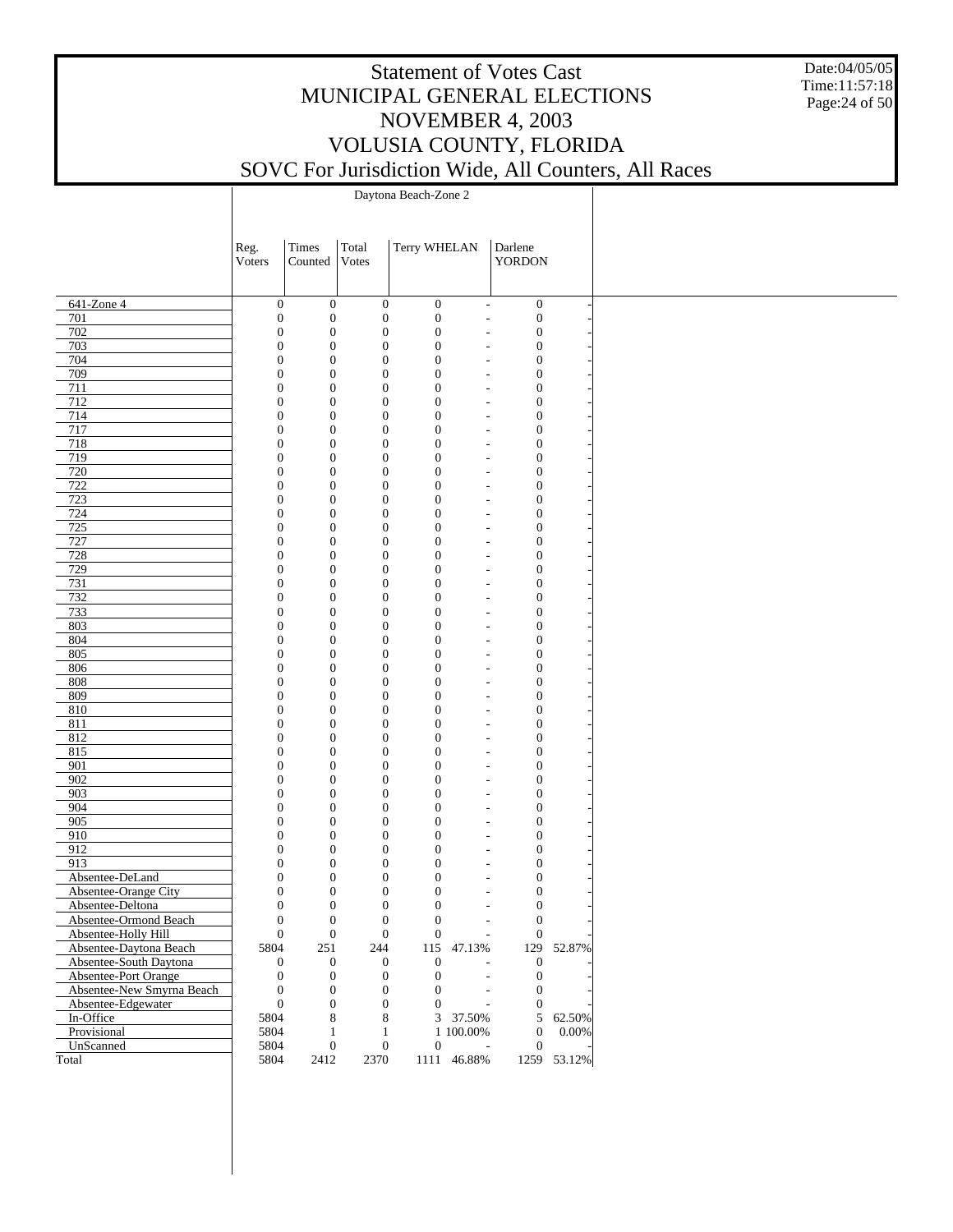Date:04/05/05 Time:11:57:18 Page:25 of 50

|                          | Reg.                                 | Times                                | Total                                | Darrell P.                       |                                                      | Shiela MCKAY                         |            |
|--------------------------|--------------------------------------|--------------------------------------|--------------------------------------|----------------------------------|------------------------------------------------------|--------------------------------------|------------|
|                          | Voters                               | Counted                              | Votes                                | <b>HUNTER</b>                    |                                                      |                                      |            |
|                          |                                      |                                      |                                      |                                  |                                                      |                                      |            |
| Jurisdiction Wide        |                                      |                                      |                                      |                                  |                                                      |                                      |            |
| 206                      | $\boldsymbol{0}$                     | $\boldsymbol{0}$                     | $\boldsymbol{0}$                     | $\boldsymbol{0}$                 |                                                      | $\boldsymbol{0}$                     |            |
| 209                      | $\boldsymbol{0}$                     | $\boldsymbol{0}$                     | $\boldsymbol{0}$                     | $\boldsymbol{0}$                 | $\overline{\phantom{a}}$                             | $\boldsymbol{0}$                     |            |
| 212<br>215               | $\boldsymbol{0}$                     | $\boldsymbol{0}$<br>$\boldsymbol{0}$ | $\boldsymbol{0}$<br>$\boldsymbol{0}$ | $\boldsymbol{0}$<br>$\mathbf{0}$ | $\overline{\phantom{a}}$                             | $\boldsymbol{0}$<br>$\boldsymbol{0}$ |            |
| 216                      | $\boldsymbol{0}$<br>$\boldsymbol{0}$ | $\boldsymbol{0}$                     | $\boldsymbol{0}$                     | $\mathbf{0}$                     | $\overline{\phantom{a}}$<br>$\overline{\phantom{a}}$ | $\boldsymbol{0}$                     |            |
| 217                      | $\boldsymbol{0}$                     | $\boldsymbol{0}$                     | $\boldsymbol{0}$                     | $\mathbf{0}$                     | $\overline{\phantom{a}}$                             | $\boldsymbol{0}$                     |            |
| 218                      | $\boldsymbol{0}$                     | $\boldsymbol{0}$                     | $\boldsymbol{0}$                     | $\mathbf{0}$                     | $\overline{\phantom{a}}$                             | $\boldsymbol{0}$                     |            |
| 303                      | $\boldsymbol{0}$                     | $\boldsymbol{0}$                     | $\boldsymbol{0}$                     | $\mathbf{0}$                     | $\overline{\phantom{a}}$                             | $\boldsymbol{0}$                     |            |
| 309                      | $\boldsymbol{0}$                     | $\boldsymbol{0}$                     | $\boldsymbol{0}$                     | $\mathbf{0}$                     | $\overline{\phantom{a}}$                             | $\boldsymbol{0}$                     |            |
| 401<br>$\overline{402}$  | $\boldsymbol{0}$<br>$\boldsymbol{0}$ | $\boldsymbol{0}$<br>$\boldsymbol{0}$ | $\boldsymbol{0}$<br>$\boldsymbol{0}$ | $\mathbf{0}$<br>$\mathbf{0}$     | $\overline{\phantom{a}}$                             | $\boldsymbol{0}$<br>$\boldsymbol{0}$ |            |
| 406                      | $\boldsymbol{0}$                     | $\boldsymbol{0}$                     | $\boldsymbol{0}$                     | $\mathbf{0}$                     | $\overline{\phantom{a}}$<br>$\overline{\phantom{a}}$ | $\boldsymbol{0}$                     |            |
| 426                      | $\boldsymbol{0}$                     | $\boldsymbol{0}$                     | $\boldsymbol{0}$                     | $\mathbf{0}$                     | $\overline{\phantom{a}}$                             | $\boldsymbol{0}$                     |            |
| 501                      | $\boldsymbol{0}$                     | $\boldsymbol{0}$                     | $\boldsymbol{0}$                     | $\mathbf{0}$                     | $\overline{\phantom{a}}$                             | $\boldsymbol{0}$                     |            |
| 506                      | $\boldsymbol{0}$                     | $\boldsymbol{0}$                     | $\boldsymbol{0}$                     | $\mathbf{0}$                     | $\overline{\phantom{a}}$                             | $\boldsymbol{0}$                     |            |
| 508-Zone 3               | $\boldsymbol{0}$                     | $\boldsymbol{0}$                     | $\boldsymbol{0}$                     | $\mathbf{0}$                     | $\overline{\phantom{a}}$                             | $\boldsymbol{0}$                     |            |
| 509-Zone 3<br>510-Zone 3 | $\boldsymbol{0}$<br>$\boldsymbol{0}$ | $\boldsymbol{0}$<br>$\boldsymbol{0}$ | $\boldsymbol{0}$<br>$\boldsymbol{0}$ | $\mathbf{0}$<br>$\mathbf{0}$     | $\overline{\phantom{a}}$<br>$\overline{\phantom{a}}$ | $\boldsymbol{0}$<br>$\boldsymbol{0}$ |            |
| 512-Zone 3               | $\boldsymbol{0}$                     | $\boldsymbol{0}$                     | $\boldsymbol{0}$                     | $\mathbf{0}$                     | $\overline{\phantom{a}}$                             | $\boldsymbol{0}$                     |            |
| 513-Zone 3               | $\boldsymbol{0}$                     | $\boldsymbol{0}$                     | $\boldsymbol{0}$                     | $\mathbf{0}$                     | $\overline{\phantom{a}}$                             | $\boldsymbol{0}$                     |            |
| 514-Zone 2               | $\boldsymbol{0}$                     | $\boldsymbol{0}$                     | $\boldsymbol{0}$                     | $\mathbf{0}$                     | $\overline{\phantom{a}}$                             | $\boldsymbol{0}$                     |            |
| 515                      | $\boldsymbol{0}$                     | $\boldsymbol{0}$                     | $\boldsymbol{0}$                     | $\mathbf{0}$                     | $\overline{\phantom{a}}$                             | $\boldsymbol{0}$                     |            |
| 516                      | $\boldsymbol{0}$                     | $\boldsymbol{0}$                     | $\boldsymbol{0}$                     | $\mathbf{0}$                     | $\overline{\phantom{a}}$                             | $\boldsymbol{0}$                     |            |
| 517-Zone 2<br>519-Zone 2 | $\boldsymbol{0}$<br>$\boldsymbol{0}$ | $\boldsymbol{0}$<br>$\boldsymbol{0}$ | $\boldsymbol{0}$<br>$\boldsymbol{0}$ | $\mathbf{0}$<br>$\mathbf{0}$     | $\overline{\phantom{a}}$<br>$\overline{\phantom{a}}$ | $\boldsymbol{0}$<br>$\boldsymbol{0}$ |            |
| 521                      | $\boldsymbol{0}$                     | $\boldsymbol{0}$                     | $\boldsymbol{0}$                     | $\mathbf{0}$                     | $\overline{\phantom{a}}$                             | $\boldsymbol{0}$                     |            |
| 522                      | $\boldsymbol{0}$                     | $\boldsymbol{0}$                     | $\boldsymbol{0}$                     | $\mathbf{0}$                     | $\overline{\phantom{a}}$                             | $\boldsymbol{0}$                     |            |
| 525                      | $\boldsymbol{0}$                     | $\boldsymbol{0}$                     | $\boldsymbol{0}$                     | $\mathbf{0}$                     | $\overline{\phantom{a}}$                             | $\boldsymbol{0}$                     |            |
| 526                      | $\boldsymbol{0}$                     | $\boldsymbol{0}$                     | $\boldsymbol{0}$                     | $\mathbf{0}$                     | $\overline{\phantom{a}}$                             | $\boldsymbol{0}$                     |            |
| 527                      | $\boldsymbol{0}$                     | $\boldsymbol{0}$                     | $\boldsymbol{0}$                     | $\mathbf{0}$                     | $\overline{\phantom{a}}$                             | $\boldsymbol{0}$                     |            |
| 528<br>529               | $\boldsymbol{0}$<br>$\boldsymbol{0}$ | $\boldsymbol{0}$<br>$\boldsymbol{0}$ | $\boldsymbol{0}$<br>$\boldsymbol{0}$ | $\mathbf{0}$<br>$\mathbf{0}$     | $\overline{\phantom{a}}$                             | $\boldsymbol{0}$<br>$\boldsymbol{0}$ |            |
| 533                      | $\boldsymbol{0}$                     | $\boldsymbol{0}$                     | $\boldsymbol{0}$                     | $\mathbf{0}$                     | $\overline{\phantom{a}}$<br>$\overline{\phantom{a}}$ | $\boldsymbol{0}$                     |            |
| 534                      | $\boldsymbol{0}$                     | $\boldsymbol{0}$                     | $\boldsymbol{0}$                     | $\mathbf{0}$                     | $\overline{\phantom{a}}$                             | $\boldsymbol{0}$                     |            |
| 602-Zone 4               | $\boldsymbol{0}$                     | $\boldsymbol{0}$                     | $\boldsymbol{0}$                     | $\mathbf{0}$                     | $\overline{\phantom{a}}$                             | $\boldsymbol{0}$                     |            |
| 603-Zone 5               | $\boldsymbol{0}$                     | $\boldsymbol{0}$                     | $\boldsymbol{0}$                     | $\mathbf{0}$                     | $\overline{\phantom{a}}$                             | $\boldsymbol{0}$                     |            |
| 605-Zone 5               | $\boldsymbol{0}$                     | $\boldsymbol{0}$                     | $\boldsymbol{0}$                     | $\mathbf{0}$                     | $\overline{\phantom{a}}$                             | $\boldsymbol{0}$                     |            |
| 607-Zone 2               | $\boldsymbol{0}$                     | $\boldsymbol{0}$                     | $\boldsymbol{0}$                     | $\mathbf{0}$                     | $\overline{\phantom{a}}$                             | $\boldsymbol{0}$                     |            |
| 608-Zone 2<br>609-Zone 2 | $\boldsymbol{0}$<br>$\boldsymbol{0}$ | $\boldsymbol{0}$<br>$\boldsymbol{0}$ | $\boldsymbol{0}$<br>$\boldsymbol{0}$ | $\mathbf{0}$<br>$\mathbf{0}$     | $\overline{\phantom{a}}$<br>$\overline{a}$           | $\boldsymbol{0}$<br>$\boldsymbol{0}$ |            |
| 614-Zone 5               | $\boldsymbol{0}$                     | $\boldsymbol{0}$                     | $\boldsymbol{0}$                     | $\boldsymbol{0}$                 | $\overline{\phantom{a}}$                             | $\boldsymbol{0}$                     |            |
| 615-Zone 4               | $\boldsymbol{0}$                     | $\mathbf{0}$                         | $\boldsymbol{0}$                     | $\boldsymbol{0}$                 | $\overline{\phantom{a}}$                             | $\boldsymbol{0}$                     |            |
| 617-Zone 5               | $\overline{0}$                       | $\overline{0}$                       | $\mathbf{0}$                         | $\overline{0}$                   | $\overline{\phantom{a}}$                             | $\overline{0}$                       |            |
| 618-Zone 6               | $\boldsymbol{0}$                     | $\overline{0}$                       | $\mathbf{0}$                         | $\boldsymbol{0}$                 |                                                      | $\mathbf{0}$                         |            |
| 619-Zone 2               | $\boldsymbol{0}$                     | $\mathbf{0}$                         | $\mathbf{0}$                         | $\mathbf{0}$                     |                                                      | $\mathbf{0}$                         |            |
| 620-Zone 3<br>621-Zone 6 | 1123<br>$\mathbf{0}$                 | 455<br>$\mathbf{0}$                  | 451<br>$\boldsymbol{0}$              | $\mathbf{0}$                     | 190 42.13%<br>÷                                      | $\mathbf{0}$                         | 261 57.87% |
| 622-Zone 3               | 629                                  | 149                                  | 145                                  | 64                               | 44.14%                                               |                                      | 81 55.86%  |
| 623-Zone 3               | 928                                  | 281                                  | 276                                  |                                  | 158 57.25%                                           |                                      | 118 42.75% |
| 624-Zone 3               | 1222                                 | 421                                  | 413                                  |                                  | 193 46.73%                                           |                                      | 220 53.27% |
| 625                      | $\mathbf{0}$                         | $\mathbf{0}$                         | $\mathbf{0}$                         | $\boldsymbol{0}$                 | $\sim$                                               | $\mathbf{0}$                         |            |
| 626-Zone 3               | 1340                                 | 435                                  | 423                                  | 173                              | 40.90%                                               |                                      | 250 59.10% |
| 628-Zone 6<br>629-Zone 6 | $\boldsymbol{0}$<br>$\boldsymbol{0}$ | $\mathbf{0}$<br>$\mathbf{0}$         | $\mathbf{0}$<br>$\boldsymbol{0}$     | $\mathbf{0}$<br>$\mathbf{0}$     | $\sim$<br>$\overline{\phantom{a}}$                   | $\mathbf{0}$<br>$\mathbf{0}$         |            |
| 633                      | $\boldsymbol{0}$                     | $\mathbf{0}$                         | $\boldsymbol{0}$                     | $\mathbf{0}$                     | $\overline{\phantom{a}}$                             | $\mathbf{0}$                         |            |
| 636                      | $\boldsymbol{0}$                     | $\mathbf{0}$                         | $\boldsymbol{0}$                     | $\overline{0}$                   | $\overline{\phantom{a}}$                             | $\mathbf{0}$                         |            |
| 637                      | $\boldsymbol{0}$                     | $\mathbf{0}$                         | $\boldsymbol{0}$                     | $\mathbf{0}$                     | $\overline{\phantom{a}}$                             | $\mathbf{0}$                         |            |
| 638                      | $\boldsymbol{0}$                     | $\mathbf{0}$                         | $\boldsymbol{0}$                     | $\mathbf{0}$                     | $\overline{\phantom{a}}$                             | $\boldsymbol{0}$                     |            |
| 640-Zone 4               | $\mathbf{0}$                         | $\mathbf{0}$                         | $\overline{0}$                       | $\overline{0}$                   | $\sim$                                               | $\mathbf{0}$                         |            |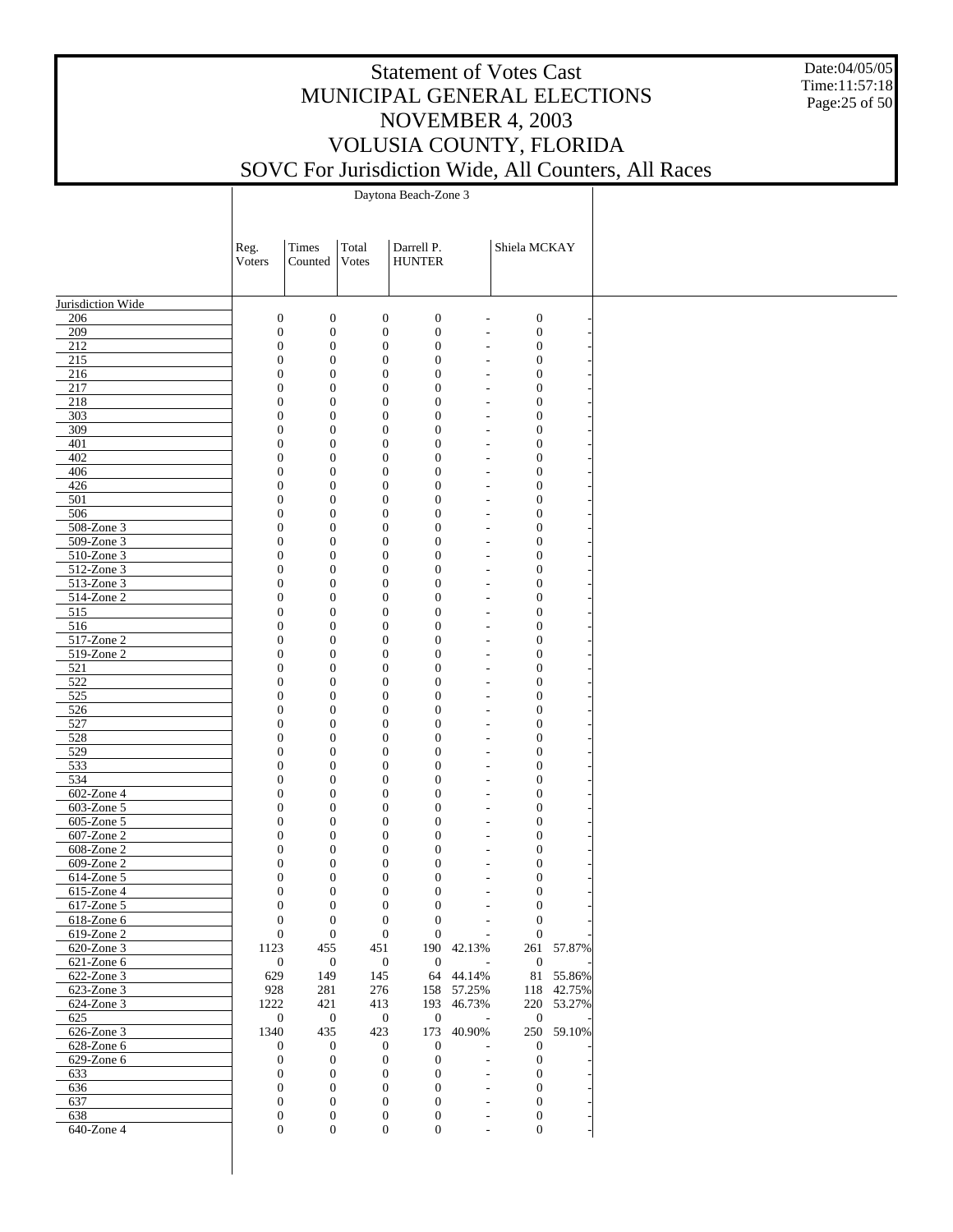Date:04/05/05 Time:11:57:18 Page:26 of 50

|                           | Reg.                                 | Times                                | Total                        | Darrell P.                           |                                  | Shiela MCKAY                         |            |
|---------------------------|--------------------------------------|--------------------------------------|------------------------------|--------------------------------------|----------------------------------|--------------------------------------|------------|
|                           | Voters                               | Counted                              | Votes                        | <b>HUNTER</b>                        |                                  |                                      |            |
|                           |                                      |                                      |                              |                                      |                                  |                                      |            |
| 641-Zone 4                |                                      | $\boldsymbol{0}$<br>$\boldsymbol{0}$ | $\boldsymbol{0}$             | $\boldsymbol{0}$                     | $\mathcal{L}_{\mathcal{A}}$      | $\boldsymbol{0}$                     |            |
| 701                       | $\boldsymbol{0}$                     | $\boldsymbol{0}$                     | $\boldsymbol{0}$             | $\boldsymbol{0}$                     | $\overline{a}$                   | $\boldsymbol{0}$                     |            |
| 702                       | $\boldsymbol{0}$                     | $\boldsymbol{0}$                     | $\boldsymbol{0}$             | $\boldsymbol{0}$                     | $\overline{a}$                   | $\boldsymbol{0}$                     |            |
| 703                       | $\boldsymbol{0}$                     | $\boldsymbol{0}$                     | $\mathbf{0}$                 | $\boldsymbol{0}$                     | $\overline{a}$                   | $\boldsymbol{0}$                     |            |
| 704                       | $\boldsymbol{0}$                     | $\boldsymbol{0}$                     | $\mathbf{0}$                 | $\boldsymbol{0}$                     | $\overline{a}$                   | $\boldsymbol{0}$                     |            |
| 709                       | $\boldsymbol{0}$                     | $\boldsymbol{0}$                     | $\mathbf{0}$                 | $\boldsymbol{0}$                     | $\overline{a}$                   | $\boldsymbol{0}$                     |            |
| 711                       | $\boldsymbol{0}$                     | $\boldsymbol{0}$                     | $\mathbf{0}$                 | $\boldsymbol{0}$                     | $\overline{a}$                   | $\boldsymbol{0}$                     |            |
| $\overline{712}$<br>714   | $\boldsymbol{0}$<br>$\boldsymbol{0}$ | $\boldsymbol{0}$<br>$\boldsymbol{0}$ | $\mathbf{0}$<br>$\mathbf{0}$ | $\boldsymbol{0}$<br>$\boldsymbol{0}$ | $\overline{a}$<br>$\overline{a}$ | $\boldsymbol{0}$<br>$\boldsymbol{0}$ |            |
| 717                       | $\boldsymbol{0}$                     | $\boldsymbol{0}$                     | $\mathbf{0}$                 | $\boldsymbol{0}$                     | $\overline{a}$                   | $\boldsymbol{0}$                     |            |
| 718                       | $\boldsymbol{0}$                     | $\boldsymbol{0}$                     | $\mathbf{0}$                 | $\boldsymbol{0}$                     | $\overline{a}$                   | $\boldsymbol{0}$                     |            |
| 719                       | $\boldsymbol{0}$                     | $\boldsymbol{0}$                     | $\mathbf{0}$                 | $\boldsymbol{0}$                     | $\overline{a}$                   | $\boldsymbol{0}$                     |            |
| 720                       | $\boldsymbol{0}$                     | $\boldsymbol{0}$                     | $\mathbf{0}$                 | $\boldsymbol{0}$                     | $\overline{a}$                   | $\boldsymbol{0}$                     |            |
| 722                       | $\boldsymbol{0}$                     | $\boldsymbol{0}$                     | $\mathbf{0}$                 | $\boldsymbol{0}$                     | $\overline{a}$                   | $\boldsymbol{0}$                     |            |
| 723                       | $\boldsymbol{0}$                     | $\boldsymbol{0}$                     | $\mathbf{0}$                 | $\boldsymbol{0}$                     | $\overline{a}$                   | $\boldsymbol{0}$                     |            |
| 724                       | $\boldsymbol{0}$                     | $\boldsymbol{0}$                     | $\mathbf{0}$                 | $\boldsymbol{0}$                     | $\overline{a}$                   | $\boldsymbol{0}$                     |            |
| 725                       | $\boldsymbol{0}$                     | $\boldsymbol{0}$                     | $\mathbf{0}$                 | $\boldsymbol{0}$                     | $\overline{a}$                   | $\boldsymbol{0}$                     |            |
| 727                       | $\boldsymbol{0}$                     | $\boldsymbol{0}$                     | $\mathbf{0}$                 | $\boldsymbol{0}$                     | $\overline{a}$                   | $\boldsymbol{0}$                     |            |
| 728                       | $\boldsymbol{0}$                     | $\boldsymbol{0}$                     | $\mathbf{0}$                 | $\boldsymbol{0}$                     | $\overline{a}$                   | $\boldsymbol{0}$                     |            |
| 729                       | $\boldsymbol{0}$                     | $\boldsymbol{0}$                     | $\mathbf{0}$                 | $\boldsymbol{0}$                     | $\overline{a}$                   | $\boldsymbol{0}$                     |            |
| 731                       | $\boldsymbol{0}$                     | $\boldsymbol{0}$                     | $\mathbf{0}$                 | $\boldsymbol{0}$                     | $\overline{a}$                   | $\boldsymbol{0}$                     |            |
| 732<br>733                | $\boldsymbol{0}$<br>$\boldsymbol{0}$ | $\boldsymbol{0}$<br>$\boldsymbol{0}$ | $\mathbf{0}$<br>$\mathbf{0}$ | $\boldsymbol{0}$<br>$\boldsymbol{0}$ | $\overline{a}$                   | $\boldsymbol{0}$                     |            |
| 803                       | $\boldsymbol{0}$                     | $\boldsymbol{0}$                     | $\mathbf{0}$                 | $\boldsymbol{0}$                     | $\overline{a}$<br>$\overline{a}$ | $\boldsymbol{0}$<br>$\boldsymbol{0}$ |            |
| 804                       | $\boldsymbol{0}$                     | $\boldsymbol{0}$                     | $\mathbf{0}$                 | $\boldsymbol{0}$                     | $\overline{a}$                   | $\boldsymbol{0}$                     |            |
| 805                       | $\boldsymbol{0}$                     | $\boldsymbol{0}$                     | $\mathbf{0}$                 | $\boldsymbol{0}$                     | $\overline{a}$                   | $\boldsymbol{0}$                     |            |
| 806                       | $\boldsymbol{0}$                     | $\boldsymbol{0}$                     | $\mathbf{0}$                 | $\boldsymbol{0}$                     | $\overline{a}$                   | $\boldsymbol{0}$                     |            |
| 808                       | $\boldsymbol{0}$                     | $\boldsymbol{0}$                     | $\mathbf{0}$                 | $\boldsymbol{0}$                     | $\overline{a}$                   | $\boldsymbol{0}$                     |            |
| 809                       | $\boldsymbol{0}$                     | $\boldsymbol{0}$                     | $\mathbf{0}$                 | $\boldsymbol{0}$                     | $\overline{a}$                   | $\boldsymbol{0}$                     |            |
| 810                       | $\boldsymbol{0}$                     | $\boldsymbol{0}$                     | $\mathbf{0}$                 | $\boldsymbol{0}$                     | $\overline{a}$                   | $\boldsymbol{0}$                     |            |
| 811                       | $\boldsymbol{0}$                     | $\boldsymbol{0}$                     | $\mathbf{0}$                 | $\boldsymbol{0}$                     | $\overline{a}$                   | $\boldsymbol{0}$                     |            |
| 812                       | $\boldsymbol{0}$                     | $\boldsymbol{0}$                     | $\mathbf{0}$                 | $\boldsymbol{0}$                     | $\overline{a}$                   | $\boldsymbol{0}$                     |            |
| 815                       | $\boldsymbol{0}$                     | $\boldsymbol{0}$                     | $\mathbf{0}$                 | $\boldsymbol{0}$                     | $\overline{a}$                   | $\boldsymbol{0}$                     |            |
| 901                       | $\boldsymbol{0}$                     | $\boldsymbol{0}$                     | $\mathbf{0}$                 | $\boldsymbol{0}$                     | $\overline{a}$                   | $\boldsymbol{0}$                     |            |
| $\overline{902}$          | $\boldsymbol{0}$                     | $\boldsymbol{0}$                     | $\mathbf{0}$                 | $\boldsymbol{0}$                     | $\overline{a}$                   | $\boldsymbol{0}$                     |            |
| 903                       | $\boldsymbol{0}$                     | $\boldsymbol{0}$                     | $\mathbf{0}$                 | $\boldsymbol{0}$                     | $\overline{a}$                   | $\boldsymbol{0}$                     |            |
| 904                       | $\boldsymbol{0}$                     | $\boldsymbol{0}$                     | $\mathbf{0}$                 | $\boldsymbol{0}$                     | $\overline{a}$                   | $\boldsymbol{0}$                     |            |
| 905<br>910                | $\boldsymbol{0}$<br>$\boldsymbol{0}$ | $\boldsymbol{0}$<br>$\boldsymbol{0}$ | $\mathbf{0}$<br>$\mathbf{0}$ | $\boldsymbol{0}$<br>$\boldsymbol{0}$ | $\overline{a}$                   | $\boldsymbol{0}$<br>$\boldsymbol{0}$ |            |
| 912                       | $\boldsymbol{0}$                     | $\boldsymbol{0}$                     | $\mathbf{0}$                 | $\boldsymbol{0}$                     | $\overline{a}$<br>$\overline{a}$ | $\boldsymbol{0}$                     |            |
| 913                       | $\boldsymbol{0}$                     | $\boldsymbol{0}$                     | $\boldsymbol{0}$             | $\boldsymbol{0}$                     | $\overline{a}$                   | $\boldsymbol{0}$                     |            |
| Absentee-DeLand           | $\boldsymbol{0}$                     | $\boldsymbol{0}$                     | $\mathbf{0}$                 | $\boldsymbol{0}$                     | $\overline{a}$                   | $\boldsymbol{0}$                     |            |
| Absentee-Orange City      | $\boldsymbol{0}$                     | $\boldsymbol{0}$                     | $\mathbf{0}$                 | $\boldsymbol{0}$                     |                                  | $\boldsymbol{0}$                     |            |
| Absentee-Deltona          |                                      | $\mathbf{0}$<br>$\boldsymbol{0}$     | $\overline{0}$               | $\boldsymbol{0}$                     | $\overline{a}$                   | $\boldsymbol{0}$                     |            |
| Absentee-Ormond Beach     | $\boldsymbol{0}$                     | $\boldsymbol{0}$                     | $\boldsymbol{0}$             | $\boldsymbol{0}$                     |                                  | $\boldsymbol{0}$                     |            |
| Absentee-Holly Hill       |                                      | $\boldsymbol{0}$<br>$\boldsymbol{0}$ | $\boldsymbol{0}$             | $\mathbf{0}$                         | $\overline{\phantom{a}}$         | $\mathbf{0}$                         |            |
| Absentee-Daytona Beach    | 5242                                 | $120\,$                              | 116                          |                                      | 52 44.83%                        |                                      | 64 55.17%  |
| Absentee-South Daytona    |                                      | $\boldsymbol{0}$<br>$\boldsymbol{0}$ | $\boldsymbol{0}$             | $\mathbf{0}$                         |                                  | $\mathbf{0}$                         |            |
| Absentee-Port Orange      | $\boldsymbol{0}$                     | $\boldsymbol{0}$                     | $\boldsymbol{0}$             | $\boldsymbol{0}$                     |                                  | $\boldsymbol{0}$                     |            |
| Absentee-New Smyrna Beach | $\boldsymbol{0}$                     | $\boldsymbol{0}$                     | $\mathbf{0}$                 | $\theta$                             |                                  | $\mathbf{0}$                         |            |
| Absentee-Edgewater        | $\boldsymbol{0}$                     | $\boldsymbol{0}$                     | $\boldsymbol{0}$             | $\mathbf{0}$                         | $\overline{a}$                   | $\mathbf{0}$                         |            |
| In-Office                 | 5242                                 | 8                                    | 8                            | 3                                    | 37.50%                           |                                      | 5 62.50%   |
| Provisional               | 5242                                 | $\boldsymbol{0}$                     | $\boldsymbol{0}$             | $\theta$                             | $\overline{a}$                   | $\theta$                             |            |
| UnScanned                 | 5242                                 | $\overline{0}$                       | $\boldsymbol{0}$             | $\mathbf{0}$                         | $\overline{\phantom{a}}$         | $\mathbf{0}$                         |            |
| Total                     | 5242                                 | 1869                                 | 1832                         |                                      | 833 45.47%                       |                                      | 999 54.53% |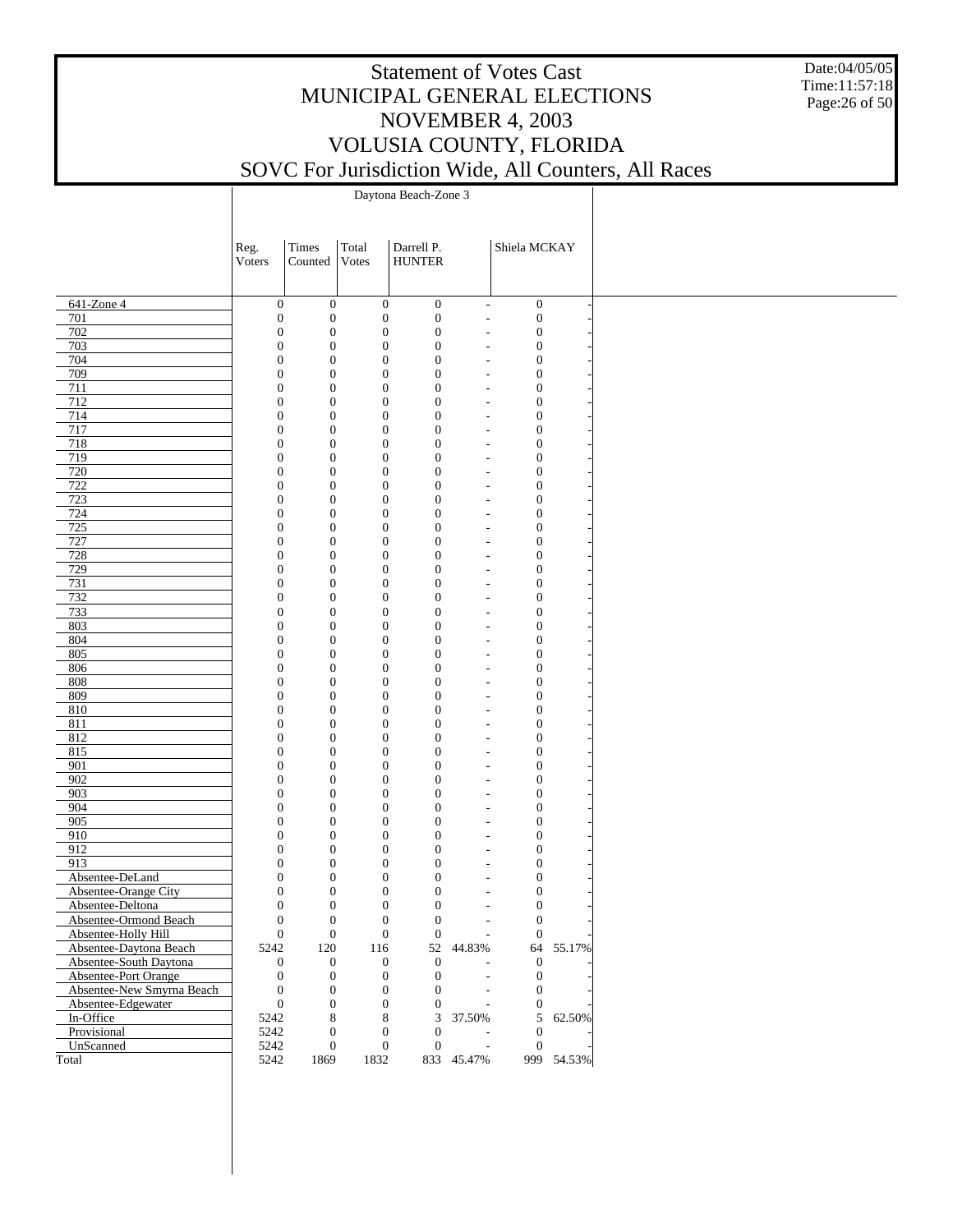Date:04/05/05 Time:11:57:18 Page:27 of 50

|                          | Reg.<br>Voters                   | Times<br>Counted                     | Total<br><b>V</b> otes               | Gwen<br>AZAMA-EDWAR GLENN            |                                                      | Albert "Al"                          |            |
|--------------------------|----------------------------------|--------------------------------------|--------------------------------------|--------------------------------------|------------------------------------------------------|--------------------------------------|------------|
|                          |                                  |                                      |                                      |                                      |                                                      |                                      |            |
| Jurisdiction Wide        |                                  |                                      |                                      |                                      |                                                      |                                      |            |
| 206                      | $\boldsymbol{0}$                 | $\boldsymbol{0}$                     | $\boldsymbol{0}$                     | $\boldsymbol{0}$                     | $\overline{a}$                                       | $\boldsymbol{0}$                     |            |
| 209                      | $\boldsymbol{0}$                 | $\boldsymbol{0}$                     | $\boldsymbol{0}$                     | $\boldsymbol{0}$                     | $\overline{\phantom{a}}$                             | $\boldsymbol{0}$                     |            |
| 212                      | $\boldsymbol{0}$                 | $\boldsymbol{0}$                     | $\boldsymbol{0}$                     | $\boldsymbol{0}$                     | $\overline{a}$                                       | $\boldsymbol{0}$                     |            |
| 215<br>216               | $\mathbf{0}$<br>$\mathbf{0}$     | $\boldsymbol{0}$<br>$\boldsymbol{0}$ | $\boldsymbol{0}$<br>$\boldsymbol{0}$ | $\boldsymbol{0}$<br>$\boldsymbol{0}$ | $\overline{\phantom{a}}$<br>$\overline{a}$           | $\boldsymbol{0}$<br>$\boldsymbol{0}$ |            |
| 217                      | $\mathbf{0}$                     | $\boldsymbol{0}$                     | $\boldsymbol{0}$                     | $\boldsymbol{0}$                     | $\overline{\phantom{a}}$                             | $\boldsymbol{0}$                     |            |
| 218                      | $\mathbf{0}$                     | $\boldsymbol{0}$                     | $\boldsymbol{0}$                     | $\boldsymbol{0}$                     | $\overline{a}$                                       | $\boldsymbol{0}$                     |            |
| 303                      | $\mathbf{0}$                     | $\boldsymbol{0}$                     | $\boldsymbol{0}$                     | $\boldsymbol{0}$                     | $\overline{\phantom{a}}$                             | $\boldsymbol{0}$                     |            |
| 309                      | $\mathbf{0}$                     | $\boldsymbol{0}$                     | $\boldsymbol{0}$                     | $\boldsymbol{0}$                     | L,                                                   | $\boldsymbol{0}$                     |            |
| 401                      | $\boldsymbol{0}$                 | $\boldsymbol{0}$                     | $\boldsymbol{0}$                     | $\boldsymbol{0}$                     | $\overline{\phantom{a}}$                             | $\boldsymbol{0}$                     |            |
| 402                      | $\mathbf{0}$                     | $\boldsymbol{0}$                     | $\boldsymbol{0}$                     | $\boldsymbol{0}$                     | $\overline{\phantom{a}}$                             | $\boldsymbol{0}$                     |            |
| 406<br>426               | $\mathbf{0}$<br>$\boldsymbol{0}$ | $\boldsymbol{0}$<br>$\boldsymbol{0}$ | $\boldsymbol{0}$<br>$\boldsymbol{0}$ | $\boldsymbol{0}$<br>$\boldsymbol{0}$ | $\overline{\phantom{a}}$<br>$\overline{\phantom{a}}$ | $\boldsymbol{0}$<br>$\boldsymbol{0}$ |            |
| 501                      | $\mathbf{0}$                     | $\boldsymbol{0}$                     | $\boldsymbol{0}$                     | $\boldsymbol{0}$                     | $\overline{\phantom{a}}$                             | $\boldsymbol{0}$                     |            |
| 506                      | $\mathbf{0}$                     | $\boldsymbol{0}$                     | $\boldsymbol{0}$                     | $\boldsymbol{0}$                     | L,                                                   | $\boldsymbol{0}$                     |            |
| 508-Zone 3               | $\boldsymbol{0}$                 | $\boldsymbol{0}$                     | $\boldsymbol{0}$                     | $\boldsymbol{0}$                     | $\overline{\phantom{a}}$                             | $\boldsymbol{0}$                     |            |
| 509-Zone 3               | $\boldsymbol{0}$                 | $\boldsymbol{0}$                     | $\boldsymbol{0}$                     | $\boldsymbol{0}$                     | $\overline{a}$                                       | $\boldsymbol{0}$                     |            |
| 510-Zone 3               | $\mathbf{0}$                     | $\boldsymbol{0}$                     | $\boldsymbol{0}$                     | $\boldsymbol{0}$                     | $\overline{\phantom{a}}$                             | $\boldsymbol{0}$                     |            |
| 512-Zone 3               | $\mathbf{0}$                     | $\boldsymbol{0}$                     | $\boldsymbol{0}$                     | $\boldsymbol{0}$                     | $\overline{a}$                                       | $\boldsymbol{0}$                     |            |
| 513-Zone 3               | $\boldsymbol{0}$                 | $\boldsymbol{0}$                     | $\boldsymbol{0}$                     | $\boldsymbol{0}$                     | $\overline{\phantom{a}}$                             | $\boldsymbol{0}$                     |            |
| 514-Zone 2               | $\mathbf{0}$                     | $\boldsymbol{0}$                     | $\boldsymbol{0}$                     | $\boldsymbol{0}$                     | $\overline{\phantom{a}}$                             | $\boldsymbol{0}$                     |            |
| 515<br>516               | $\mathbf{0}$<br>$\mathbf{0}$     | $\boldsymbol{0}$                     | $\boldsymbol{0}$<br>$\boldsymbol{0}$ | $\boldsymbol{0}$                     | $\overline{\phantom{a}}$                             | $\boldsymbol{0}$                     |            |
| 517-Zone 2               | $\boldsymbol{0}$                 | $\boldsymbol{0}$<br>$\boldsymbol{0}$ | $\boldsymbol{0}$                     | $\boldsymbol{0}$<br>$\boldsymbol{0}$ | $\overline{a}$<br>$\overline{\phantom{a}}$           | $\boldsymbol{0}$<br>$\boldsymbol{0}$ |            |
| 519-Zone 2               | $\mathbf{0}$                     | $\boldsymbol{0}$                     | $\boldsymbol{0}$                     | $\boldsymbol{0}$                     | L,                                                   | $\boldsymbol{0}$                     |            |
| 521                      | $\mathbf{0}$                     | $\boldsymbol{0}$                     | $\boldsymbol{0}$                     | $\boldsymbol{0}$                     | $\overline{a}$                                       | $\boldsymbol{0}$                     |            |
| 522                      | $\mathbf{0}$                     | $\boldsymbol{0}$                     | $\boldsymbol{0}$                     | $\boldsymbol{0}$                     | $\overline{a}$                                       | $\boldsymbol{0}$                     |            |
| 525                      | $\boldsymbol{0}$                 | $\boldsymbol{0}$                     | $\boldsymbol{0}$                     | $\boldsymbol{0}$                     | $\overline{\phantom{a}}$                             | $\boldsymbol{0}$                     |            |
| 526                      | $\mathbf{0}$                     | $\boldsymbol{0}$                     | $\boldsymbol{0}$                     | $\boldsymbol{0}$                     | L,                                                   | $\boldsymbol{0}$                     |            |
| 527                      | $\mathbf{0}$                     | $\boldsymbol{0}$                     | $\boldsymbol{0}$                     | $\boldsymbol{0}$                     | $\overline{\phantom{a}}$                             | $\boldsymbol{0}$                     |            |
| 528                      | $\mathbf{0}$                     | $\boldsymbol{0}$                     | $\boldsymbol{0}$                     | $\boldsymbol{0}$                     | $\overline{a}$                                       | $\boldsymbol{0}$                     |            |
| 529                      | $\boldsymbol{0}$                 | $\boldsymbol{0}$                     | $\boldsymbol{0}$                     | $\boldsymbol{0}$                     | $\overline{a}$                                       | $\boldsymbol{0}$                     |            |
| 533                      | $\boldsymbol{0}$                 | $\boldsymbol{0}$                     | $\boldsymbol{0}$                     | $\boldsymbol{0}$                     |                                                      | $\boldsymbol{0}$                     |            |
| 534<br>602-Zone 4        | $\mathbf{0}$<br>648              | $\mathbf{0}$<br>171                  | $\boldsymbol{0}$<br>169              | $\mathbf{0}$<br>92                   | ÷,<br>54.44%                                         | $\mathbf{0}$<br>77                   | 45.56%     |
| 603-Zone 5               | $\mathbf{0}$                     | $\boldsymbol{0}$                     | $\boldsymbol{0}$                     | $\boldsymbol{0}$                     | $\overline{a}$                                       | $\boldsymbol{0}$                     |            |
| 605-Zone 5               | $\mathbf{0}$                     | $\boldsymbol{0}$                     | $\boldsymbol{0}$                     | $\boldsymbol{0}$                     | $\overline{a}$                                       | $\boldsymbol{0}$                     |            |
| 607-Zone 2               | $\mathbf{0}$                     | $\boldsymbol{0}$                     | $\boldsymbol{0}$                     | $\boldsymbol{0}$                     | $\overline{\phantom{a}}$                             | $\boldsymbol{0}$                     |            |
| 608-Zone 2               | $\boldsymbol{0}$                 | $\boldsymbol{0}$                     | $\boldsymbol{0}$                     | $\boldsymbol{0}$                     | L,                                                   | $\boldsymbol{0}$                     |            |
| 609-Zone 2               | $\mathbf{0}$                     | $\boldsymbol{0}$                     | $\boldsymbol{0}$                     | $\boldsymbol{0}$                     | $\overline{\phantom{a}}$                             | $\boldsymbol{0}$                     |            |
| 614-Zone 5               | $\boldsymbol{0}$                 | $\boldsymbol{0}$                     | $\boldsymbol{0}$                     | $\boldsymbol{0}$                     | $\sim$                                               | $\boldsymbol{0}$                     |            |
| 615-Zone 4               | 1192                             | 342                                  | 333                                  | 137                                  | 41.14%                                               | 196                                  | 58.86%     |
| 617-Zone 5               | $\theta$                         | $\mathbf{0}$                         | $\mathbf{0}$                         | $\boldsymbol{0}$                     | ÷,                                                   | $\mathbf{0}$                         |            |
| 618-Zone 6<br>619-Zone 2 | $\boldsymbol{0}$<br>$\mathbf{0}$ | $\mathbf{0}$<br>$\mathbf{0}$         | $\boldsymbol{0}$<br>$\boldsymbol{0}$ | $\boldsymbol{0}$<br>$\boldsymbol{0}$ | $\overline{\phantom{a}}$<br>$\overline{a}$           | $\boldsymbol{0}$<br>$\mathbf{0}$     |            |
| 620-Zone 3               | $\theta$                         | $\mathbf{0}$                         | $\boldsymbol{0}$                     | $\overline{0}$                       | $\overline{\phantom{a}}$                             | $\mathbf{0}$                         |            |
| 621-Zone 6               | $\theta$                         | $\mathbf{0}$                         | $\boldsymbol{0}$                     | $\overline{0}$                       | $\overline{\phantom{a}}$                             | $\boldsymbol{0}$                     |            |
| 622-Zone 3               | $\theta$                         | $\theta$                             | $\mathbf{0}$                         | $\overline{0}$                       | $\overline{\phantom{a}}$                             | $\mathbf{0}$                         |            |
| 623-Zone 3               | $\theta$                         | $\mathbf{0}$                         | $\boldsymbol{0}$                     | $\overline{0}$                       | $\overline{a}$                                       | $\boldsymbol{0}$                     |            |
| 624-Zone 3               | $\theta$                         | $\theta$                             | $\mathbf{0}$                         | $\overline{0}$                       | $\overline{\phantom{a}}$                             | $\mathbf{0}$                         |            |
| 625                      | $\theta$                         | $\mathbf{0}$                         | $\boldsymbol{0}$                     | $\overline{0}$                       | ÷,                                                   | $\boldsymbol{0}$                     |            |
| 626-Zone 3               | $\theta$                         | $\theta$                             | $\mathbf{0}$                         | $\overline{0}$                       | $\overline{\phantom{a}}$                             | $\mathbf{0}$                         |            |
| 628-Zone 6               | $\theta$                         | $\mathbf{0}$                         | $\overline{0}$                       | $\overline{0}$                       | ÷,                                                   | $\boldsymbol{0}$                     |            |
| 629-Zone 6               | $\theta$<br>$\theta$             | $\theta$                             | $\mathbf{0}$<br>$\mathbf{0}$         | $\overline{0}$<br>$\overline{0}$     | $\overline{\phantom{a}}$                             | $\mathbf{0}$                         |            |
| 633<br>636               | $\theta$                         | $\mathbf{0}$<br>$\theta$             | $\mathbf{0}$                         | $\mathbf{0}$                         | $\overline{a}$<br>$\overline{\phantom{a}}$           | $\boldsymbol{0}$<br>$\mathbf{0}$     |            |
| 637                      | $\theta$                         | $\mathbf{0}$                         | $\mathbf{0}$                         | $\mathbf{0}$                         | $\overline{\phantom{a}}$                             | $\boldsymbol{0}$                     |            |
| 638                      | $\theta$                         | $\overline{0}$                       | $\mathbf{0}$                         | $\mathbf{0}$                         | $\overline{\phantom{a}}$                             | $\boldsymbol{0}$                     |            |
| 640-Zone 4               | 1600                             | 445                                  | 434                                  |                                      | 240 55.30%                                           |                                      | 194 44.70% |
|                          |                                  |                                      |                                      |                                      |                                                      |                                      |            |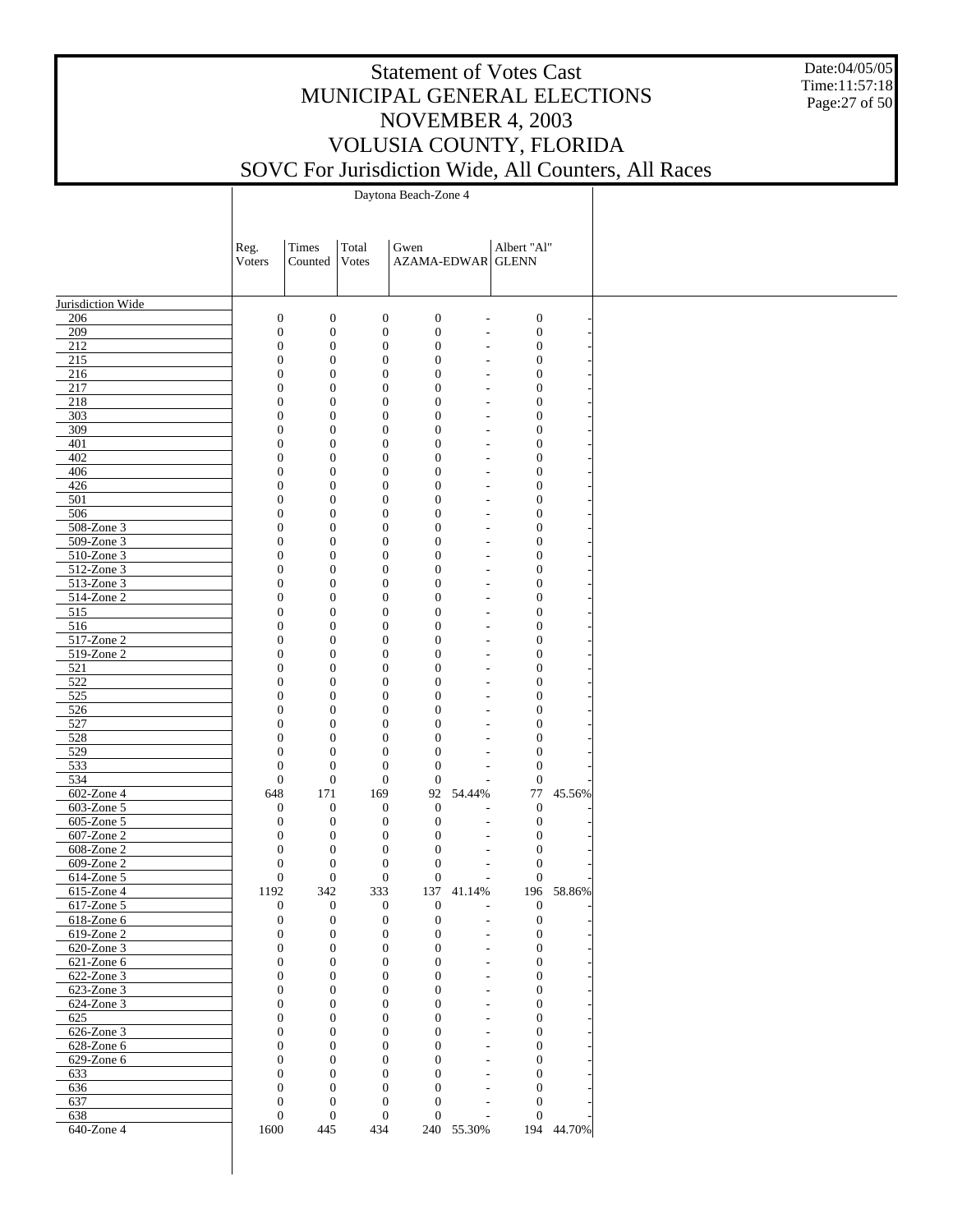Date:04/05/05 Time:11:57:18 Page:28 of 50

|                           | Reg.                         | Times                            | Total                                | Gwen                                 |                          | Albert "Al"                          |             |
|---------------------------|------------------------------|----------------------------------|--------------------------------------|--------------------------------------|--------------------------|--------------------------------------|-------------|
|                           | Voters                       | Counted                          | <b>V</b> otes                        | AZAMA-EDWAR GLENN                    |                          |                                      |             |
|                           |                              |                                  |                                      |                                      |                          |                                      |             |
|                           |                              |                                  |                                      |                                      |                          |                                      |             |
| 641-Zone 4                | 2320                         | 1103                             | 1085                                 | 546                                  | 50.32%                   | 539                                  | 49.68%      |
| 701                       | $\boldsymbol{0}$             | $\boldsymbol{0}$                 | $\boldsymbol{0}$                     | $\boldsymbol{0}$                     | $\overline{\phantom{a}}$ | $\boldsymbol{0}$                     |             |
| 702                       | $\mathbf{0}$                 | $\boldsymbol{0}$                 | $\boldsymbol{0}$                     | $\boldsymbol{0}$                     | $\overline{\phantom{a}}$ | $\mathbf{0}$                         |             |
| 703                       | $\mathbf{0}$                 | $\boldsymbol{0}$<br>$\mathbf{0}$ | $\boldsymbol{0}$                     | $\boldsymbol{0}$                     |                          | $\boldsymbol{0}$                     |             |
| 704<br>709                | $\mathbf{0}$<br>$\mathbf{0}$ | $\boldsymbol{0}$                 | $\boldsymbol{0}$<br>$\boldsymbol{0}$ | $\boldsymbol{0}$<br>$\boldsymbol{0}$ | $\overline{a}$           | $\boldsymbol{0}$<br>$\boldsymbol{0}$ |             |
| 711                       | $\mathbf{0}$                 | $\mathbf{0}$                     | $\boldsymbol{0}$                     | $\overline{0}$                       | $\overline{a}$           | $\boldsymbol{0}$                     |             |
| 712                       | $\mathbf{0}$                 | $\boldsymbol{0}$                 | $\boldsymbol{0}$                     | $\boldsymbol{0}$                     | $\overline{a}$           | $\boldsymbol{0}$                     |             |
| 714                       | $\boldsymbol{0}$             | $\overline{0}$                   | $\boldsymbol{0}$                     | $\boldsymbol{0}$                     | L,                       | $\boldsymbol{0}$                     |             |
| 717                       | $\mathbf{0}$                 | $\boldsymbol{0}$                 | $\boldsymbol{0}$                     | $\boldsymbol{0}$                     |                          | $\boldsymbol{0}$                     |             |
| 718                       | $\mathbf{0}$                 | $\mathbf{0}$                     | $\boldsymbol{0}$                     | $\overline{0}$                       | $\overline{a}$           | $\boldsymbol{0}$                     |             |
| 719                       | $\mathbf{0}$                 | $\boldsymbol{0}$                 | $\boldsymbol{0}$                     | $\boldsymbol{0}$                     | $\overline{a}$           | $\boldsymbol{0}$                     |             |
| 720                       | $\boldsymbol{0}$             | $\theta$                         | $\boldsymbol{0}$                     | $\boldsymbol{0}$                     | L,                       | $\boldsymbol{0}$                     |             |
| 722                       | $\mathbf{0}$                 | $\boldsymbol{0}$                 | $\boldsymbol{0}$                     | $\boldsymbol{0}$                     | $\overline{a}$           | $\boldsymbol{0}$                     |             |
| 723                       | $\boldsymbol{0}$             | $\overline{0}$                   | $\boldsymbol{0}$                     | $\boldsymbol{0}$                     | L,                       | $\boldsymbol{0}$                     |             |
| 724                       | $\mathbf{0}$                 | $\boldsymbol{0}$                 | $\boldsymbol{0}$                     | $\boldsymbol{0}$                     | $\overline{a}$           | $\boldsymbol{0}$                     |             |
| 725                       | $\boldsymbol{0}$             | $\theta$                         | $\boldsymbol{0}$                     | $\overline{0}$                       | $\overline{a}$           | $\boldsymbol{0}$                     |             |
| 727                       | $\mathbf{0}$                 | $\boldsymbol{0}$                 | $\boldsymbol{0}$                     | $\boldsymbol{0}$                     | $\overline{a}$           | $\boldsymbol{0}$                     |             |
| 728                       | $\mathbf{0}$                 | $\overline{0}$                   | $\boldsymbol{0}$                     | $\boldsymbol{0}$                     | L,                       | $\boldsymbol{0}$                     |             |
| 729                       | $\mathbf{0}$                 | $\boldsymbol{0}$                 | $\boldsymbol{0}$                     | $\boldsymbol{0}$                     |                          | $\boldsymbol{0}$                     |             |
| 731                       | $\boldsymbol{0}$             | $\theta$                         | $\boldsymbol{0}$                     | $\boldsymbol{0}$                     | $\overline{a}$           | $\boldsymbol{0}$                     |             |
| 732                       | $\mathbf{0}$                 | $\boldsymbol{0}$                 | $\boldsymbol{0}$                     | $\boldsymbol{0}$                     | $\overline{a}$           | $\boldsymbol{0}$                     |             |
| 733                       | $\mathbf{0}$                 | $\overline{0}$                   | $\boldsymbol{0}$                     | $\overline{0}$                       | L,                       | $\boldsymbol{0}$                     |             |
| 803                       | $\mathbf{0}$                 | $\boldsymbol{0}$                 | $\boldsymbol{0}$                     | $\boldsymbol{0}$                     | $\overline{a}$           | $\boldsymbol{0}$                     |             |
| 804                       | $\boldsymbol{0}$             | $\mathbf{0}$                     | $\boldsymbol{0}$                     | $\boldsymbol{0}$                     | L,                       | $\boldsymbol{0}$                     |             |
| 805                       | $\mathbf{0}$                 | $\boldsymbol{0}$                 | $\boldsymbol{0}$                     | $\boldsymbol{0}$                     | $\overline{a}$           | $\boldsymbol{0}$                     |             |
| 806                       | $\mathbf{0}$                 | $\mathbf{0}$                     | $\boldsymbol{0}$                     | $\overline{0}$                       | $\overline{a}$           | $\boldsymbol{0}$                     |             |
| 808                       | $\mathbf{0}$                 | $\boldsymbol{0}$                 | $\boldsymbol{0}$                     | $\boldsymbol{0}$                     | $\overline{a}$           | $\boldsymbol{0}$                     |             |
| 809                       | $\boldsymbol{0}$             | $\mathbf{0}$                     | $\boldsymbol{0}$                     | $\boldsymbol{0}$                     | L,                       | $\boldsymbol{0}$                     |             |
| 810                       | $\mathbf{0}$                 | $\boldsymbol{0}$                 | $\boldsymbol{0}$                     | $\boldsymbol{0}$                     | $\overline{a}$           | $\boldsymbol{0}$                     |             |
| 811                       | $\mathbf{0}$                 | $\overline{0}$                   | $\boldsymbol{0}$                     | $\boldsymbol{0}$                     | $\overline{a}$           | $\boldsymbol{0}$                     |             |
| 812                       | $\mathbf{0}$                 | $\boldsymbol{0}$                 | $\boldsymbol{0}$                     | $\boldsymbol{0}$                     | $\overline{a}$           | $\boldsymbol{0}$                     |             |
| 815                       | $\boldsymbol{0}$             | $\mathbf{0}$                     | $\boldsymbol{0}$                     | $\overline{0}$                       | L,                       | $\boldsymbol{0}$                     |             |
| 901                       | $\mathbf{0}$                 | $\boldsymbol{0}$                 | $\boldsymbol{0}$                     | $\boldsymbol{0}$                     | $\overline{a}$           | $\boldsymbol{0}$                     |             |
| 902                       | $\boldsymbol{0}$             | $\overline{0}$                   | $\boldsymbol{0}$                     | $\boldsymbol{0}$                     | L,                       | $\boldsymbol{0}$                     |             |
| 903                       | $\mathbf{0}$                 | $\boldsymbol{0}$                 | $\boldsymbol{0}$                     | $\boldsymbol{0}$                     | $\overline{a}$           | $\boldsymbol{0}$                     |             |
| 904                       | $\boldsymbol{0}$             | $\mathbf{0}$                     | $\boldsymbol{0}$                     | $\overline{0}$                       | $\overline{a}$           | $\boldsymbol{0}$                     |             |
| 905                       | $\mathbf{0}$                 | $\boldsymbol{0}$                 | $\boldsymbol{0}$                     | $\boldsymbol{0}$                     | $\overline{a}$           | $\boldsymbol{0}$                     |             |
| 910                       | $\boldsymbol{0}$             | $\mathbf{0}$                     | $\boldsymbol{0}$                     | $\boldsymbol{0}$                     | L,                       | $\boldsymbol{0}$                     |             |
| 912                       | $\mathbf{0}$                 | $\boldsymbol{0}$                 | $\boldsymbol{0}$                     | $\boldsymbol{0}$                     |                          | $\boldsymbol{0}$                     |             |
| 913                       | $\mathbf{0}$                 | $\mathbf{0}$                     | $\boldsymbol{0}$                     | $\overline{0}$                       | $\overline{a}$           | $\boldsymbol{0}$                     |             |
| Absentee-DeLand           | $\mathbf{0}$                 | $\boldsymbol{0}$                 | $\boldsymbol{0}$                     | $\boldsymbol{0}$                     |                          | $\boldsymbol{0}$                     |             |
| Absentee-Orange City      | $\mathbf{0}$                 | $\overline{0}$                   | $\boldsymbol{0}$                     | $\boldsymbol{0}$                     |                          | $\boldsymbol{0}$                     |             |
| Absentee-Deltona          | $\boldsymbol{0}$             | $\boldsymbol{0}$                 | $\boldsymbol{0}$                     | $\boldsymbol{0}$                     |                          | $\boldsymbol{0}$                     |             |
| Absentee-Ormond Beach     | $\boldsymbol{0}$             | $\Omega$                         | $\boldsymbol{0}$                     | $\boldsymbol{0}$                     |                          | 0                                    |             |
| Absentee-Holly Hill       | $\boldsymbol{0}$             | $\boldsymbol{0}$                 | $\boldsymbol{0}$                     | $\boldsymbol{0}$                     | $\overline{\phantom{a}}$ | $\boldsymbol{0}$                     |             |
| Absentee-Daytona Beach    | 5760                         | 131                              | 129                                  | 58                                   | 44.96%                   |                                      | 71 55.04%   |
| Absentee-South Daytona    | $\boldsymbol{0}$             | $\boldsymbol{0}$                 | $\boldsymbol{0}$                     | $\boldsymbol{0}$                     |                          | $\boldsymbol{0}$                     |             |
| Absentee-Port Orange      | $\mathbf{0}$                 | $\mathbf{0}$                     | $\boldsymbol{0}$                     | $\boldsymbol{0}$                     |                          | $\boldsymbol{0}$                     |             |
| Absentee-New Smyrna Beach | $\boldsymbol{0}$             | $\boldsymbol{0}$                 | $\boldsymbol{0}$                     | $\boldsymbol{0}$                     |                          | $\boldsymbol{0}$                     |             |
| Absentee-Edgewater        | $\boldsymbol{0}$             | $\boldsymbol{0}$                 | $\boldsymbol{0}$                     | $\boldsymbol{0}$                     |                          | $\boldsymbol{0}$                     |             |
| In-Office                 | 5760                         | 21                               | 21                                   | 13                                   | 61.90%                   | 8                                    | 38.10%      |
| Provisional               | 5760                         | $\mathbf{0}$                     | $\boldsymbol{0}$                     | $\boldsymbol{0}$                     |                          | $\boldsymbol{0}$                     |             |
| UnScanned                 | 5760                         | $\boldsymbol{0}$                 | $\boldsymbol{0}$                     | $\boldsymbol{0}$                     | $\overline{\phantom{a}}$ | $\boldsymbol{0}$                     |             |
| Total                     | 5760                         | 2213                             | 2171                                 |                                      | 1086 50.02%              |                                      | 1085 49.98% |
|                           |                              |                                  |                                      |                                      |                          |                                      |             |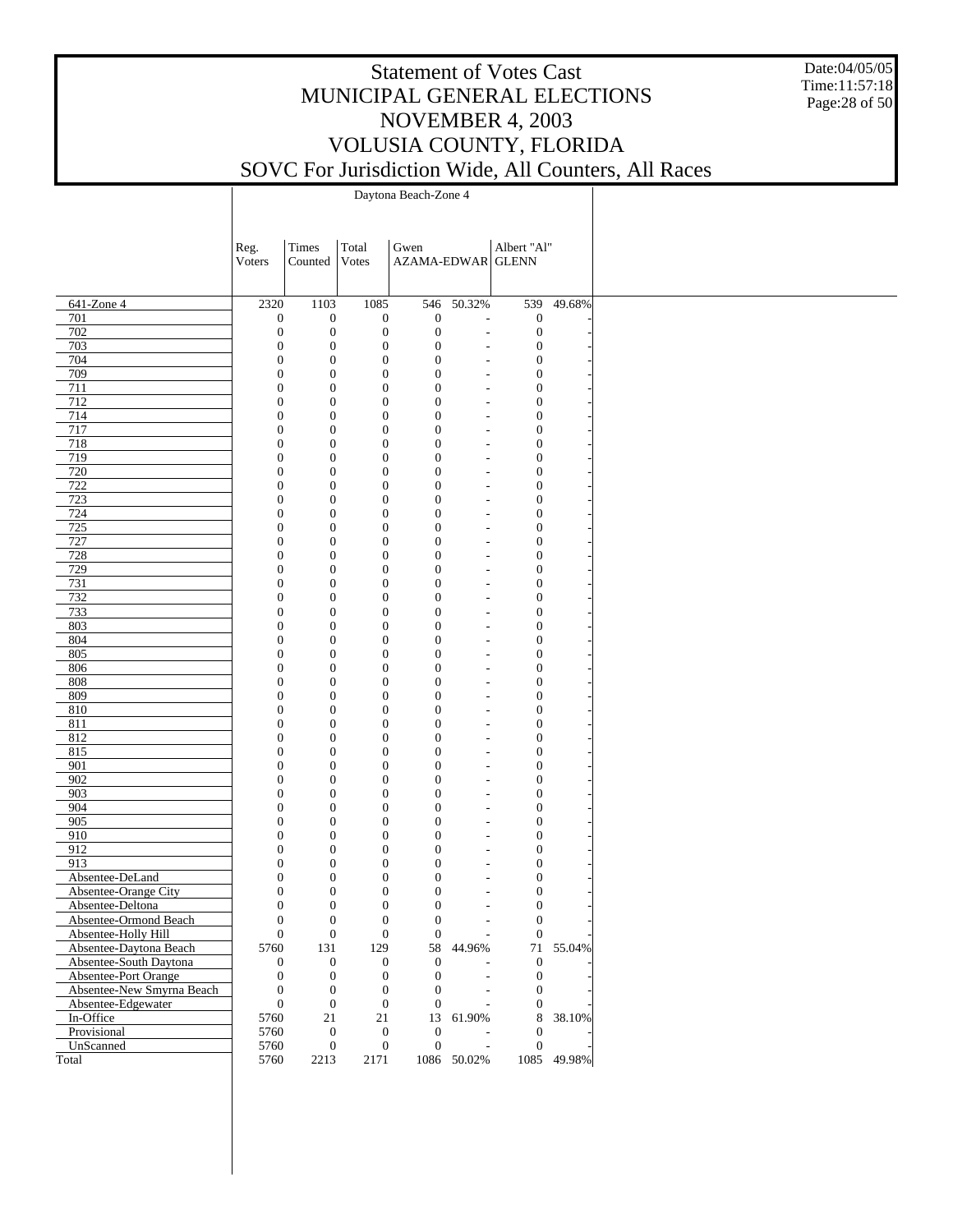Date:04/05/05 Time:11:57:18 Page:29 of 50

|                               | Reg.                                 | Times                            | Total                                | <b>Steven MILLER</b>                 |           | Dwayne L.                                                                |            |
|-------------------------------|--------------------------------------|----------------------------------|--------------------------------------|--------------------------------------|-----------|--------------------------------------------------------------------------|------------|
|                               | Voters                               | Counted                          | Votes                                |                                      |           | <b>TAYLOR</b>                                                            |            |
|                               |                                      |                                  |                                      |                                      |           |                                                                          |            |
| Jurisdiction Wide             |                                      |                                  |                                      |                                      |           |                                                                          |            |
| 206                           | $\boldsymbol{0}$                     | $\mathbf{0}$                     | $\boldsymbol{0}$                     | $\boldsymbol{0}$                     |           | $\boldsymbol{0}$<br>÷,                                                   |            |
| 209                           | $\boldsymbol{0}$                     | $\mathbf{0}$                     | $\boldsymbol{0}$                     | $\boldsymbol{0}$                     |           | $\boldsymbol{0}$<br>÷,                                                   |            |
| 212                           | $\boldsymbol{0}$                     | $\mathbf{0}$                     | $\boldsymbol{0}$                     | $\boldsymbol{0}$                     |           | $\boldsymbol{0}$<br>$\overline{a}$                                       |            |
| 215<br>216                    | $\boldsymbol{0}$<br>$\boldsymbol{0}$ | $\mathbf{0}$<br>$\mathbf{0}$     | $\boldsymbol{0}$<br>$\boldsymbol{0}$ | $\boldsymbol{0}$<br>$\boldsymbol{0}$ |           | $\boldsymbol{0}$<br>$\overline{a}$<br>$\boldsymbol{0}$<br>÷,             |            |
| 217                           | $\boldsymbol{0}$                     | $\mathbf{0}$                     | $\boldsymbol{0}$                     | $\boldsymbol{0}$                     |           | $\boldsymbol{0}$<br>÷,                                                   |            |
| 218                           | $\boldsymbol{0}$                     | $\mathbf{0}$                     | $\boldsymbol{0}$                     | $\boldsymbol{0}$                     |           | $\boldsymbol{0}$<br>÷,                                                   |            |
| 303                           | $\boldsymbol{0}$                     | $\mathbf{0}$                     | $\boldsymbol{0}$                     | $\boldsymbol{0}$                     |           | $\boldsymbol{0}$<br>$\overline{a}$                                       |            |
| 309                           | $\boldsymbol{0}$                     | $\mathbf{0}$                     | $\boldsymbol{0}$                     | $\boldsymbol{0}$                     |           | $\boldsymbol{0}$<br>$\overline{a}$                                       |            |
| 401                           | $\boldsymbol{0}$                     | $\mathbf{0}$                     | $\boldsymbol{0}$                     | $\boldsymbol{0}$                     |           | $\boldsymbol{0}$<br>$\overline{a}$                                       |            |
| 402<br>406                    | $\boldsymbol{0}$<br>$\boldsymbol{0}$ | $\mathbf{0}$<br>$\mathbf{0}$     | $\boldsymbol{0}$<br>$\boldsymbol{0}$ | $\boldsymbol{0}$<br>$\boldsymbol{0}$ |           | $\boldsymbol{0}$<br>÷,<br>$\boldsymbol{0}$                               |            |
| 426                           | $\boldsymbol{0}$                     | $\mathbf{0}$                     | $\boldsymbol{0}$                     | $\boldsymbol{0}$                     |           | $\overline{a}$<br>$\boldsymbol{0}$<br>$\overline{a}$                     |            |
| 501                           | $\boldsymbol{0}$                     | $\mathbf{0}$                     | $\boldsymbol{0}$                     | $\boldsymbol{0}$                     |           | $\boldsymbol{0}$<br>$\overline{a}$                                       |            |
| 506                           | $\boldsymbol{0}$                     | $\mathbf{0}$                     | $\boldsymbol{0}$                     | $\boldsymbol{0}$                     |           | $\boldsymbol{0}$<br>÷,                                                   |            |
| 508-Zone 3                    | $\boldsymbol{0}$                     | $\mathbf{0}$                     | $\boldsymbol{0}$                     | $\boldsymbol{0}$                     |           | $\boldsymbol{0}$<br>$\overline{a}$                                       |            |
| 509-Zone 3                    | $\boldsymbol{0}$                     | $\mathbf{0}$                     | $\boldsymbol{0}$                     | $\boldsymbol{0}$                     |           | $\boldsymbol{0}$<br>$\overline{a}$                                       |            |
| 510-Zone 3                    | $\boldsymbol{0}$                     | $\mathbf{0}$                     | $\boldsymbol{0}$                     | $\boldsymbol{0}$                     |           | $\boldsymbol{0}$<br>$\overline{a}$                                       |            |
| 512-Zone 3<br>513-Zone 3      | $\boldsymbol{0}$<br>$\boldsymbol{0}$ | $\mathbf{0}$<br>$\mathbf{0}$     | $\boldsymbol{0}$<br>$\boldsymbol{0}$ | $\boldsymbol{0}$<br>$\boldsymbol{0}$ |           | $\boldsymbol{0}$<br>÷,<br>$\boldsymbol{0}$<br>÷,                         |            |
| 514-Zone 2                    | $\boldsymbol{0}$                     | $\mathbf{0}$                     | $\boldsymbol{0}$                     | $\boldsymbol{0}$                     |           | $\boldsymbol{0}$<br>$\overline{a}$                                       |            |
| 515                           | $\boldsymbol{0}$                     | $\mathbf{0}$                     | $\boldsymbol{0}$                     | $\boldsymbol{0}$                     |           | $\boldsymbol{0}$<br>$\overline{a}$                                       |            |
| 516                           | $\boldsymbol{0}$                     | $\mathbf{0}$                     | $\boldsymbol{0}$                     | $\boldsymbol{0}$                     |           | $\boldsymbol{0}$<br>$\overline{a}$                                       |            |
| 517-Zone 2                    | $\boldsymbol{0}$                     | $\mathbf{0}$                     | $\boldsymbol{0}$                     | $\boldsymbol{0}$                     |           | $\boldsymbol{0}$<br>÷,                                                   |            |
| 519-Zone 2                    | $\boldsymbol{0}$                     | $\mathbf{0}$                     | $\boldsymbol{0}$                     | $\boldsymbol{0}$                     |           | $\boldsymbol{0}$<br>÷,                                                   |            |
| 521                           | $\boldsymbol{0}$                     | $\mathbf{0}$                     | $\boldsymbol{0}$                     | $\boldsymbol{0}$                     |           | $\boldsymbol{0}$<br>$\overline{a}$                                       |            |
| 522<br>525                    | $\boldsymbol{0}$<br>$\boldsymbol{0}$ | $\mathbf{0}$<br>$\mathbf{0}$     | $\boldsymbol{0}$<br>$\boldsymbol{0}$ | $\boldsymbol{0}$<br>$\boldsymbol{0}$ |           | $\boldsymbol{0}$<br>$\overline{a}$<br>$\boldsymbol{0}$<br>$\overline{a}$ |            |
| 526                           | $\boldsymbol{0}$                     | $\mathbf{0}$                     | $\boldsymbol{0}$                     | $\boldsymbol{0}$                     |           | $\boldsymbol{0}$<br>÷,                                                   |            |
| 527                           | $\boldsymbol{0}$                     | $\mathbf{0}$                     | $\boldsymbol{0}$                     | $\boldsymbol{0}$                     |           | $\boldsymbol{0}$<br>$\overline{a}$                                       |            |
| 528                           | $\boldsymbol{0}$                     | $\mathbf{0}$                     | $\boldsymbol{0}$                     | $\boldsymbol{0}$                     |           | $\boldsymbol{0}$<br>۰                                                    |            |
| 529                           | $\boldsymbol{0}$                     | $\mathbf{0}$                     | $\boldsymbol{0}$                     | $\boldsymbol{0}$                     |           | $\boldsymbol{0}$<br>$\overline{a}$                                       |            |
| 533                           | $\boldsymbol{0}$                     | $\mathbf{0}$                     | $\boldsymbol{0}$                     | $\boldsymbol{0}$                     |           | $\boldsymbol{0}$<br>÷,                                                   |            |
| 534                           | $\boldsymbol{0}$<br>$\boldsymbol{0}$ | $\mathbf{0}$<br>$\boldsymbol{0}$ | $\boldsymbol{0}$<br>$\boldsymbol{0}$ | $\boldsymbol{0}$<br>$\mathbf{0}$     |           | $\boldsymbol{0}$<br>$\overline{a}$<br>$\boldsymbol{0}$                   |            |
| 602-Zone 4<br>603-Zone 5      | 1481                                 | 404                              | 401                                  | 155                                  | 38.65%    | L,                                                                       | 246 61.35% |
| 605-Zone 5                    | 974                                  | 319                              | 316                                  | 115                                  | 36.39%    | 201                                                                      | 63.61%     |
| 607-Zone 2                    | $\mathbf{0}$                         | $\mathbf{0}$                     | $\boldsymbol{0}$                     | $\boldsymbol{0}$                     |           | $\boldsymbol{0}$<br>$\overline{\phantom{a}}$                             |            |
| 608-Zone 2                    | $\boldsymbol{0}$                     | $\mathbf{0}$                     | $\boldsymbol{0}$                     | $\mathbf{0}$                         |           | $\boldsymbol{0}$<br>$\overline{\phantom{a}}$                             |            |
| 609-Zone 2                    | $\mathbf{0}$                         | $\mathbf{0}$                     | $\boldsymbol{0}$                     | $\mathbf{0}$                         |           | $\boldsymbol{0}$<br>$\overline{a}$                                       |            |
| 614-Zone 5                    | 1936                                 | 562                              | 552                                  | 221                                  | 40.04%    |                                                                          | 331 59.96% |
| 615-Zone 4                    | $\mathbf{0}$                         | $\boldsymbol{0}$                 | $\boldsymbol{0}$                     | $\mathbf{0}$                         |           | $\mathbf{0}$<br>$\overline{a}$                                           |            |
| 617-Zone 5<br>$618$ -Zone $6$ | 482<br>0                             | 112<br>$\overline{0}$            | 110<br>$\overline{0}$                | $\mathbf{0}$                         | 40 36.36% | $\overline{0}$<br>$\overline{\phantom{a}}$                               | 70 63.64%  |
| $619$ -Zone 2                 | $\boldsymbol{0}$                     | $\mathbf{0}$                     | $\boldsymbol{0}$                     | $\boldsymbol{0}$                     |           | $\boldsymbol{0}$<br>$\overline{\phantom{a}}$                             |            |
| 620-Zone 3                    | $\mathbf{0}$                         | $\mathbf{0}$                     | $\boldsymbol{0}$                     | $\overline{0}$                       |           | $\mathbf{0}$<br>٠                                                        |            |
| 621-Zone 6                    | $\boldsymbol{0}$                     | $\mathbf{0}$                     | $\boldsymbol{0}$                     | $\mathbf{0}$                         |           | $\mathbf{0}$<br>٠                                                        |            |
| 622-Zone 3                    | $\overline{0}$                       | $\overline{0}$                   | $\boldsymbol{0}$                     | $\overline{0}$                       |           | $\mathbf{0}$<br>$\overline{\phantom{a}}$                                 |            |
| 623-Zone 3                    | $\boldsymbol{0}$                     | $\mathbf{0}$                     | $\boldsymbol{0}$                     | $\mathbf{0}$                         |           | $\mathbf{0}$<br>$\overline{\phantom{a}}$                                 |            |
| $624$ -Zone 3<br>625          | $\overline{0}$                       | $\overline{0}$                   | $\boldsymbol{0}$                     | $\overline{0}$                       |           | $\mathbf{0}$<br>$\overline{\phantom{a}}$                                 |            |
| $626$ -Zone 3                 | $\boldsymbol{0}$<br>$\overline{0}$   | $\mathbf{0}$<br>$\overline{0}$   | $\boldsymbol{0}$<br>$\boldsymbol{0}$ | $\mathbf{0}$<br>$\mathbf{0}$         |           | $\mathbf{0}$<br>٠<br>$\mathbf{0}$<br>٠                                   |            |
| 628-Zone 6                    | $\boldsymbol{0}$                     | $\mathbf{0}$                     | $\boldsymbol{0}$                     | $\mathbf{0}$                         |           | $\mathbf{0}$<br>٠                                                        |            |
| 629-Zone 6                    | $\overline{0}$                       | $\overline{0}$                   | $\boldsymbol{0}$                     | $\mathbf{0}$                         |           | $\mathbf{0}$<br>$\overline{\phantom{a}}$                                 |            |
| 633                           | $\boldsymbol{0}$                     | $\mathbf{0}$                     | $\boldsymbol{0}$                     | $\mathbf{0}$                         |           | $\mathbf{0}$<br>٠                                                        |            |
| 636                           | $\boldsymbol{0}$                     | $\overline{0}$                   | $\mathbf{0}$                         | $\mathbf{0}$                         |           | $\mathbf{0}$<br>$\overline{\phantom{a}}$                                 |            |
| 637                           | $\boldsymbol{0}$                     | $\mathbf{0}$                     | $\boldsymbol{0}$                     | $\mathbf{0}$                         |           | $\mathbf{0}$<br>٠                                                        |            |
| 638                           | $\boldsymbol{0}$                     | $\mathbf{0}$                     | $\mathbf{0}$                         | $\mathbf{0}$                         |           | $\mathbf{0}$<br>$\overline{\phantom{a}}$                                 |            |
| $640$ -Zone 4                 | $\overline{0}$                       | $\mathbf{0}$                     | $\overline{0}$                       | $\overline{0}$                       |           | $\boldsymbol{0}$<br>٠                                                    |            |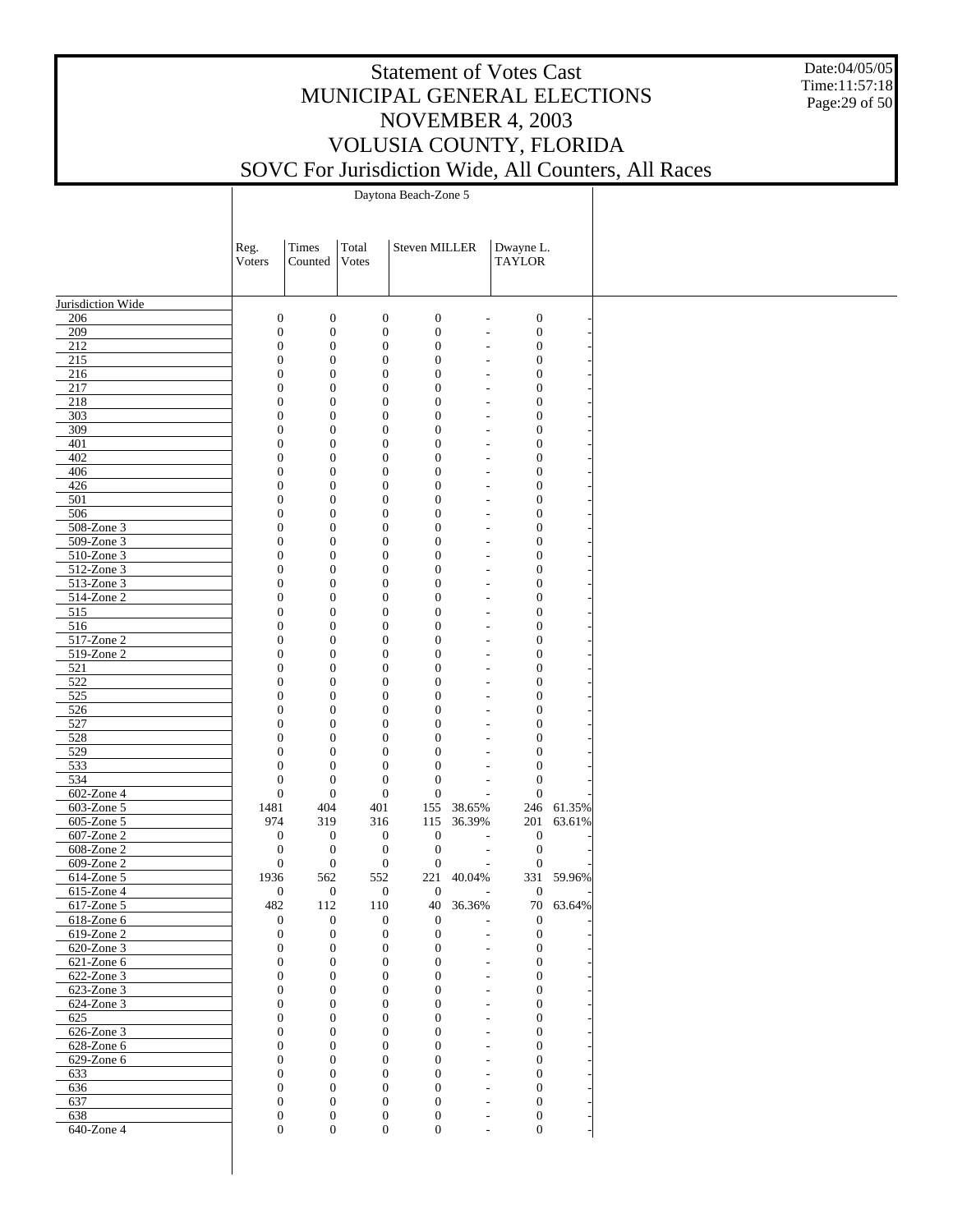Date:04/05/05 Time:11:57:18 Page:30 of 50

|                           | Reg.         | Times                                                                        | Total                                | Steven MILLER                        | Dwayne L.                                                                |            |
|---------------------------|--------------|------------------------------------------------------------------------------|--------------------------------------|--------------------------------------|--------------------------------------------------------------------------|------------|
|                           | Voters       | Counted                                                                      | Votes                                |                                      | <b>TAYLOR</b>                                                            |            |
|                           |              |                                                                              |                                      |                                      |                                                                          |            |
|                           |              |                                                                              |                                      |                                      |                                                                          |            |
| 641-Zone 4                |              | $\boldsymbol{0}$<br>$\boldsymbol{0}$                                         | $\boldsymbol{0}$                     | $\boldsymbol{0}$                     | $\boldsymbol{0}$<br>$\overline{\phantom{a}}$                             |            |
| 701                       |              | $\boldsymbol{0}$<br>$\boldsymbol{0}$                                         | $\boldsymbol{0}$                     | $\boldsymbol{0}$                     | $\boldsymbol{0}$<br>$\overline{a}$                                       |            |
| 702                       |              | $\boldsymbol{0}$<br>$\boldsymbol{0}$                                         | $\boldsymbol{0}$                     | $\boldsymbol{0}$                     | $\boldsymbol{0}$<br>$\overline{\phantom{a}}$                             |            |
| 703<br>704                |              | $\boldsymbol{0}$<br>$\boldsymbol{0}$<br>$\boldsymbol{0}$<br>$\boldsymbol{0}$ | $\boldsymbol{0}$<br>$\boldsymbol{0}$ | $\boldsymbol{0}$<br>$\boldsymbol{0}$ | $\boldsymbol{0}$<br>$\overline{a}$<br>$\boldsymbol{0}$                   |            |
| 709                       |              | $\boldsymbol{0}$<br>$\boldsymbol{0}$                                         | $\boldsymbol{0}$                     | $\boldsymbol{0}$                     | $\overline{\phantom{a}}$<br>$\boldsymbol{0}$<br>L,                       |            |
| 711                       |              | $\boldsymbol{0}$<br>$\boldsymbol{0}$                                         | $\boldsymbol{0}$                     | $\boldsymbol{0}$                     | $\boldsymbol{0}$<br>$\overline{\phantom{a}}$                             |            |
| 712                       |              | $\boldsymbol{0}$<br>$\boldsymbol{0}$                                         | $\boldsymbol{0}$                     | $\boldsymbol{0}$                     | $\boldsymbol{0}$<br>$\qquad \qquad -$                                    |            |
| 714                       |              | $\boldsymbol{0}$<br>$\boldsymbol{0}$                                         | $\boldsymbol{0}$                     | $\boldsymbol{0}$                     | $\boldsymbol{0}$<br>$\overline{\phantom{a}}$                             |            |
| 717                       |              | $\boldsymbol{0}$<br>$\boldsymbol{0}$                                         | $\boldsymbol{0}$                     | $\boldsymbol{0}$                     | $\boldsymbol{0}$<br>L,                                                   |            |
| 718                       |              | $\boldsymbol{0}$<br>$\boldsymbol{0}$                                         | $\boldsymbol{0}$                     | $\boldsymbol{0}$                     | $\boldsymbol{0}$<br>$\overline{\phantom{a}}$                             |            |
| 719                       |              | $\boldsymbol{0}$<br>$\boldsymbol{0}$                                         | $\boldsymbol{0}$                     | $\boldsymbol{0}$                     | $\boldsymbol{0}$<br>$\overline{a}$                                       |            |
| 720                       |              | $\boldsymbol{0}$<br>$\boldsymbol{0}$                                         | $\boldsymbol{0}$                     | $\boldsymbol{0}$                     | $\boldsymbol{0}$<br>$\overline{\phantom{a}}$                             |            |
| 722                       |              | $\boldsymbol{0}$<br>$\boldsymbol{0}$                                         | $\boldsymbol{0}$                     | $\boldsymbol{0}$                     | $\boldsymbol{0}$<br>$\overline{a}$                                       |            |
| 723                       |              | $\boldsymbol{0}$<br>$\boldsymbol{0}$                                         | $\boldsymbol{0}$                     | $\boldsymbol{0}$                     | $\boldsymbol{0}$<br>$\overline{\phantom{a}}$                             |            |
| 724                       |              | $\boldsymbol{0}$<br>$\boldsymbol{0}$                                         | $\boldsymbol{0}$                     | $\boldsymbol{0}$                     | $\boldsymbol{0}$<br>$\overline{a}$                                       |            |
| 725                       |              | $\boldsymbol{0}$<br>$\boldsymbol{0}$                                         | $\boldsymbol{0}$                     | $\boldsymbol{0}$                     | $\boldsymbol{0}$<br>$\overline{\phantom{a}}$                             |            |
| 727                       |              | $\boldsymbol{0}$<br>$\boldsymbol{0}$                                         | $\boldsymbol{0}$                     | $\boldsymbol{0}$                     | $\boldsymbol{0}$<br>$\qquad \qquad -$                                    |            |
| 728                       |              | $\boldsymbol{0}$<br>$\boldsymbol{0}$                                         | $\boldsymbol{0}$                     | $\boldsymbol{0}$                     | $\boldsymbol{0}$<br>$\overline{\phantom{a}}$                             |            |
| 729                       |              | $\boldsymbol{0}$<br>$\boldsymbol{0}$                                         | $\boldsymbol{0}$                     | $\boldsymbol{0}$                     | $\boldsymbol{0}$<br>$\overline{a}$                                       |            |
| 731                       |              | $\boldsymbol{0}$<br>$\boldsymbol{0}$                                         | $\boldsymbol{0}$                     | $\boldsymbol{0}$                     | $\boldsymbol{0}$<br>$\overline{\phantom{a}}$                             |            |
| 732                       |              | $\boldsymbol{0}$<br>$\boldsymbol{0}$                                         | $\boldsymbol{0}$                     | $\boldsymbol{0}$                     | $\boldsymbol{0}$<br>$\overline{a}$                                       |            |
| 733                       |              | $\boldsymbol{0}$<br>$\boldsymbol{0}$                                         | $\boldsymbol{0}$                     | $\boldsymbol{0}$                     | $\boldsymbol{0}$<br>$\overline{\phantom{a}}$                             |            |
| 803                       |              | $\boldsymbol{0}$<br>$\boldsymbol{0}$                                         | $\boldsymbol{0}$                     | $\boldsymbol{0}$                     | $\boldsymbol{0}$<br>$\overline{a}$                                       |            |
| 804                       |              | $\boldsymbol{0}$<br>$\boldsymbol{0}$                                         | $\boldsymbol{0}$                     | $\boldsymbol{0}$                     | $\boldsymbol{0}$<br>$\overline{\phantom{a}}$                             |            |
| 805                       |              | $\boldsymbol{0}$<br>$\boldsymbol{0}$                                         | $\boldsymbol{0}$                     | $\boldsymbol{0}$                     | $\boldsymbol{0}$<br>L,                                                   |            |
| 806                       |              | $\boldsymbol{0}$<br>$\boldsymbol{0}$                                         | $\boldsymbol{0}$                     | $\boldsymbol{0}$                     | $\boldsymbol{0}$<br>$\overline{\phantom{a}}$                             |            |
| 808                       |              | $\boldsymbol{0}$<br>$\boldsymbol{0}$                                         | $\boldsymbol{0}$                     | $\boldsymbol{0}$                     | $\boldsymbol{0}$<br>$\qquad \qquad -$                                    |            |
| 809                       |              | $\boldsymbol{0}$<br>$\boldsymbol{0}$                                         | $\boldsymbol{0}$                     | $\boldsymbol{0}$                     | $\boldsymbol{0}$<br>$\overline{\phantom{a}}$                             |            |
| 810                       |              | $\boldsymbol{0}$<br>$\boldsymbol{0}$                                         | $\boldsymbol{0}$                     | $\boldsymbol{0}$                     | $\boldsymbol{0}$<br>L,                                                   |            |
| 811                       |              | $\boldsymbol{0}$<br>$\boldsymbol{0}$                                         | $\boldsymbol{0}$                     | $\boldsymbol{0}$                     | $\boldsymbol{0}$<br>$\overline{\phantom{a}}$                             |            |
| 812                       |              | $\boldsymbol{0}$<br>$\boldsymbol{0}$                                         | $\boldsymbol{0}$                     | $\boldsymbol{0}$                     | $\boldsymbol{0}$<br>$\overline{a}$                                       |            |
| 815                       |              | $\boldsymbol{0}$<br>$\boldsymbol{0}$                                         | $\boldsymbol{0}$                     | $\boldsymbol{0}$                     | $\boldsymbol{0}$<br>$\overline{\phantom{a}}$                             |            |
| 901                       |              | $\boldsymbol{0}$<br>$\boldsymbol{0}$                                         | $\boldsymbol{0}$                     | $\boldsymbol{0}$                     | $\boldsymbol{0}$<br>$\overline{a}$                                       |            |
| 902                       |              | $\boldsymbol{0}$<br>$\boldsymbol{0}$                                         | $\boldsymbol{0}$                     | $\boldsymbol{0}$                     | $\boldsymbol{0}$<br>$\overline{a}$                                       |            |
| 903                       |              | $\boldsymbol{0}$<br>$\boldsymbol{0}$                                         | $\boldsymbol{0}$                     | $\boldsymbol{0}$                     | $\boldsymbol{0}$<br>$\overline{a}$                                       |            |
| 904                       |              | $\boldsymbol{0}$<br>$\boldsymbol{0}$                                         | $\boldsymbol{0}$                     | $\boldsymbol{0}$                     | $\boldsymbol{0}$<br>$\overline{\phantom{a}}$                             |            |
| 905                       |              | $\boldsymbol{0}$<br>$\boldsymbol{0}$                                         | $\boldsymbol{0}$                     | $\boldsymbol{0}$                     | $\boldsymbol{0}$<br>$\overline{a}$                                       |            |
| 910<br>912                |              | $\boldsymbol{0}$<br>$\boldsymbol{0}$<br>$\boldsymbol{0}$                     | $\boldsymbol{0}$<br>$\boldsymbol{0}$ | $\boldsymbol{0}$<br>$\boldsymbol{0}$ | $\boldsymbol{0}$<br>$\overline{\phantom{a}}$<br>$\boldsymbol{0}$         |            |
| 913                       |              | $\boldsymbol{0}$<br>$\boldsymbol{0}$<br>$\boldsymbol{0}$                     | $\boldsymbol{0}$                     | $\boldsymbol{0}$                     | $\overline{\phantom{a}}$<br>$\boldsymbol{0}$<br>$\overline{\phantom{a}}$ |            |
| Absentee-DeLand           |              | $\boldsymbol{0}$<br>$\boldsymbol{0}$                                         | $\boldsymbol{0}$                     | $\boldsymbol{0}$                     | $\boldsymbol{0}$<br>$\overline{a}$                                       |            |
| Absentee-Orange City      | $\mathbf{0}$ | $\boldsymbol{0}$                                                             | $\boldsymbol{0}$                     | $\boldsymbol{0}$                     | $\boldsymbol{0}$                                                         |            |
| Absentee-Deltona          |              | $\mathbf{0}$<br>$\boldsymbol{0}$                                             | $\overline{0}$                       | $\boldsymbol{0}$                     | $\overline{\phantom{a}}$<br>$\boldsymbol{0}$<br>$\overline{a}$           |            |
| Absentee-Ormond Beach     |              | $\boldsymbol{0}$<br>$\boldsymbol{0}$                                         | $\boldsymbol{0}$                     | $\boldsymbol{0}$                     | $\boldsymbol{0}$<br>$\overline{\phantom{a}}$                             |            |
| Absentee-Holly Hill       |              | $\boldsymbol{0}$<br>$\mathbf{0}$                                             | $\boldsymbol{0}$                     | $\mathbf{0}$                         | $\boldsymbol{0}$                                                         |            |
| Absentee-Daytona Beach    | 4873         | 165                                                                          | 164                                  | 75 45.73%                            | 89                                                                       | 54.27%     |
| Absentee-South Daytona    |              | $\mathbf{0}$<br>$\mathbf{0}$                                                 | $\boldsymbol{0}$                     | $\overline{0}$                       | $\boldsymbol{0}$                                                         |            |
| Absentee-Port Orange      |              | $\boldsymbol{0}$<br>$\boldsymbol{0}$                                         | $\boldsymbol{0}$                     | $\overline{0}$                       | $\boldsymbol{0}$<br>$\overline{a}$                                       |            |
| Absentee-New Smyrna Beach |              | $\boldsymbol{0}$<br>$\boldsymbol{0}$                                         | $\boldsymbol{0}$                     | $\overline{0}$                       | $\boldsymbol{0}$<br>$\overline{a}$                                       |            |
| Absentee-Edgewater        |              | $\boldsymbol{0}$<br>$\mathbf{0}$                                             | $\mathbf{0}$                         | $\overline{0}$                       | $\boldsymbol{0}$<br>$\overline{\phantom{a}}$                             |            |
| In-Office                 | 4873         | 9                                                                            | 9                                    | 2 22.22%                             | $\tau$                                                                   | 77.78%     |
| Provisional               | 4873         | $\mathbf{1}$                                                                 | $\mathbf{1}$                         | 1 100.00%                            | $\boldsymbol{0}$                                                         | 0.00%      |
| UnScanned                 | 4873         | $\mathbf{0}$                                                                 | $\boldsymbol{0}$                     | $\boldsymbol{0}$                     | $\boldsymbol{0}$                                                         |            |
| Total                     | 4873         | 1572                                                                         | 1553                                 | 609 39.21%                           |                                                                          | 944 60.79% |
|                           |              |                                                                              |                                      |                                      |                                                                          |            |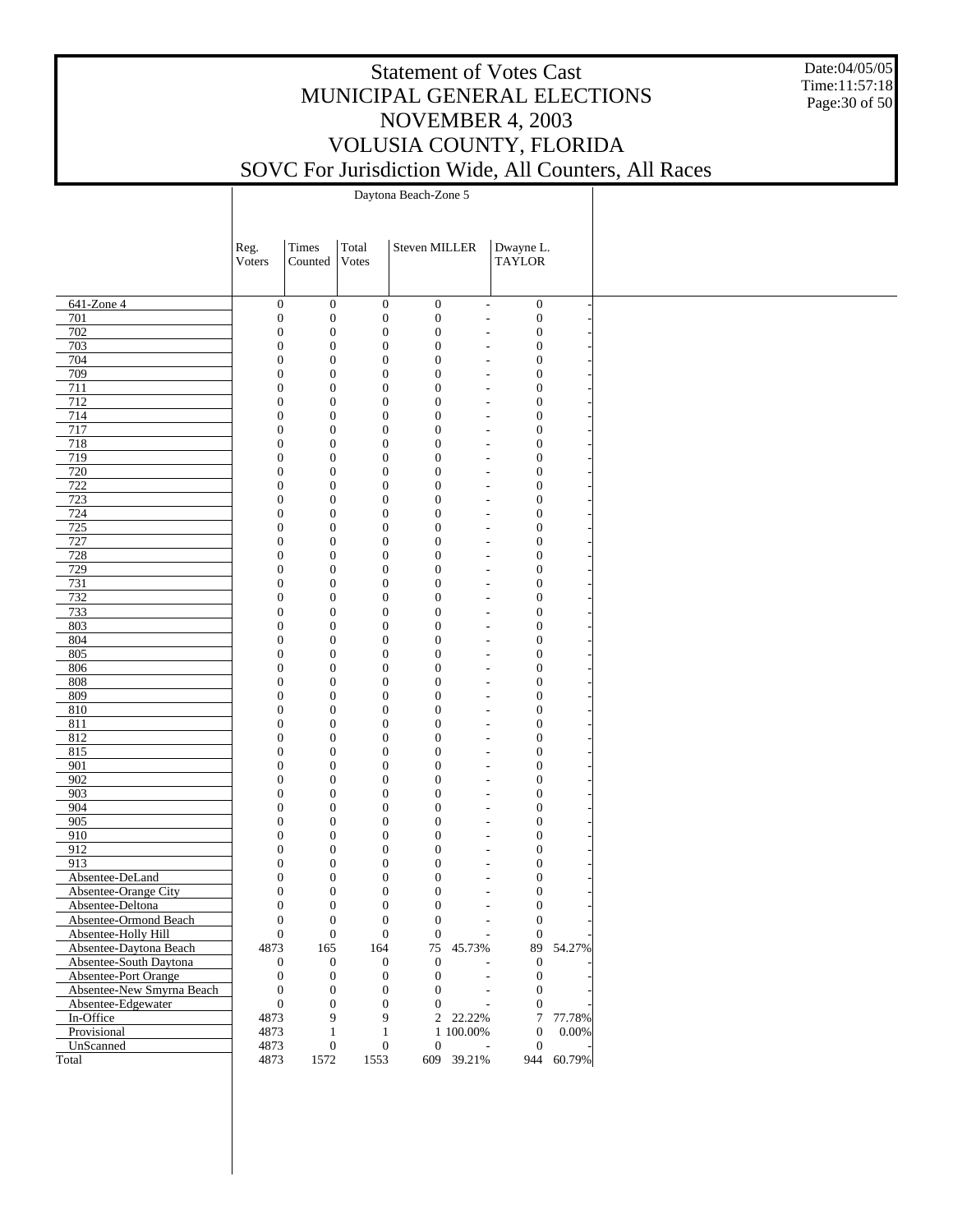Date:04/05/05 Time:11:57:18 Page:31 of 50

|                             | Reg.<br>Voters | Times<br>Counted                                                             | Total<br>Votes               | Charles W.<br><b>CHERRY</b>                                                  |                                                      | Edward "Creamy"<br>Haye              |            |
|-----------------------------|----------------|------------------------------------------------------------------------------|------------------------------|------------------------------------------------------------------------------|------------------------------------------------------|--------------------------------------|------------|
|                             |                |                                                                              |                              |                                                                              |                                                      |                                      |            |
| Jurisdiction Wide           |                |                                                                              |                              |                                                                              |                                                      |                                      |            |
| 206                         |                | $\boldsymbol{0}$<br>$\boldsymbol{0}$                                         | $\boldsymbol{0}$             | $\boldsymbol{0}$                                                             | $\overline{\phantom{a}}$                             | $\boldsymbol{0}$                     |            |
| 209                         |                | $\boldsymbol{0}$<br>$\boldsymbol{0}$                                         |                              | $\boldsymbol{0}$<br>$\boldsymbol{0}$                                         | $\overline{a}$                                       | $\boldsymbol{0}$                     |            |
| 212                         |                | $\boldsymbol{0}$<br>$\boldsymbol{0}$                                         | $\mathbf{0}$                 | $\boldsymbol{0}$                                                             | $\overline{a}$                                       | $\boldsymbol{0}$                     |            |
| 215<br>216                  |                | $\boldsymbol{0}$<br>$\boldsymbol{0}$<br>$\boldsymbol{0}$<br>$\boldsymbol{0}$ | $\mathbf{0}$                 | $\boldsymbol{0}$<br>$\boldsymbol{0}$<br>$\boldsymbol{0}$                     | $\overline{\phantom{a}}$<br>$\overline{\phantom{a}}$ | $\boldsymbol{0}$<br>$\boldsymbol{0}$ |            |
| 217                         |                | $\boldsymbol{0}$<br>$\boldsymbol{0}$                                         | $\mathbf{0}$                 | $\boldsymbol{0}$                                                             | $\overline{\phantom{a}}$                             | $\boldsymbol{0}$                     |            |
| 218                         |                | $\boldsymbol{0}$<br>$\boldsymbol{0}$                                         | $\mathbf{0}$                 | $\boldsymbol{0}$                                                             | $\overline{\phantom{a}}$                             | $\boldsymbol{0}$                     |            |
| 303                         |                | $\boldsymbol{0}$<br>$\boldsymbol{0}$                                         |                              | $\boldsymbol{0}$<br>$\boldsymbol{0}$                                         | $\overline{\phantom{a}}$                             | $\boldsymbol{0}$                     |            |
| 309                         |                | $\boldsymbol{0}$<br>$\boldsymbol{0}$                                         |                              | $\boldsymbol{0}$<br>$\boldsymbol{0}$                                         | $\overline{\phantom{a}}$                             | $\boldsymbol{0}$                     |            |
| 401                         |                | $\boldsymbol{0}$<br>$\boldsymbol{0}$                                         | $\mathbf{0}$                 | $\boldsymbol{0}$                                                             | $\overline{\phantom{a}}$                             | $\boldsymbol{0}$                     |            |
| 402                         |                | $\boldsymbol{0}$<br>$\boldsymbol{0}$                                         | $\mathbf{0}$                 | $\boldsymbol{0}$                                                             | $\overline{\phantom{a}}$                             | $\boldsymbol{0}$                     |            |
| 406<br>426                  |                | $\boldsymbol{0}$<br>$\boldsymbol{0}$<br>$\boldsymbol{0}$<br>$\boldsymbol{0}$ |                              | $\boldsymbol{0}$<br>$\boldsymbol{0}$<br>$\boldsymbol{0}$<br>$\boldsymbol{0}$ | $\overline{\phantom{a}}$<br>$\overline{\phantom{a}}$ | $\boldsymbol{0}$<br>$\boldsymbol{0}$ |            |
| 501                         |                | $\boldsymbol{0}$<br>$\boldsymbol{0}$                                         |                              | $\boldsymbol{0}$<br>$\boldsymbol{0}$                                         | $\overline{\phantom{a}}$                             | $\boldsymbol{0}$                     |            |
| 506                         |                | $\boldsymbol{0}$<br>$\boldsymbol{0}$                                         |                              | $\boldsymbol{0}$<br>$\boldsymbol{0}$                                         | $\overline{\phantom{a}}$                             | $\boldsymbol{0}$                     |            |
| 508-Zone 3                  |                | $\boldsymbol{0}$<br>$\boldsymbol{0}$                                         |                              | $\boldsymbol{0}$<br>$\boldsymbol{0}$                                         | $\overline{\phantom{a}}$                             | $\boldsymbol{0}$                     |            |
| 509-Zone 3                  |                | $\boldsymbol{0}$<br>$\boldsymbol{0}$                                         |                              | $\boldsymbol{0}$<br>$\boldsymbol{0}$                                         | $\overline{\phantom{a}}$                             | $\boldsymbol{0}$                     |            |
| 510-Zone 3                  |                | $\boldsymbol{0}$<br>$\boldsymbol{0}$                                         |                              | $\boldsymbol{0}$<br>$\boldsymbol{0}$                                         | $\overline{\phantom{a}}$                             | $\boldsymbol{0}$                     |            |
| 512-Zone 3                  |                | $\boldsymbol{0}$<br>$\boldsymbol{0}$                                         |                              | $\boldsymbol{0}$<br>$\boldsymbol{0}$                                         | $\overline{\phantom{a}}$                             | $\boldsymbol{0}$                     |            |
| 513-Zone 3<br>514-Zone 2    |                | $\boldsymbol{0}$<br>$\boldsymbol{0}$<br>$\boldsymbol{0}$<br>$\boldsymbol{0}$ | $\mathbf{0}$                 | $\boldsymbol{0}$<br>$\boldsymbol{0}$<br>$\boldsymbol{0}$                     | $\overline{\phantom{a}}$<br>$\overline{\phantom{a}}$ | $\boldsymbol{0}$<br>$\boldsymbol{0}$ |            |
| 515                         |                | $\boldsymbol{0}$<br>$\boldsymbol{0}$                                         | $\mathbf{0}$                 | $\boldsymbol{0}$                                                             | $\overline{\phantom{a}}$                             | $\boldsymbol{0}$                     |            |
| 516                         |                | $\boldsymbol{0}$<br>$\boldsymbol{0}$                                         |                              | $\boldsymbol{0}$<br>$\boldsymbol{0}$                                         | $\overline{a}$                                       | $\boldsymbol{0}$                     |            |
| 517-Zone 2                  |                | $\boldsymbol{0}$<br>$\boldsymbol{0}$                                         |                              | $\boldsymbol{0}$<br>$\boldsymbol{0}$                                         | $\overline{\phantom{a}}$                             | $\boldsymbol{0}$                     |            |
| 519-Zone 2                  |                | $\boldsymbol{0}$<br>$\boldsymbol{0}$                                         |                              | $\boldsymbol{0}$<br>$\boldsymbol{0}$                                         | $\overline{\phantom{a}}$                             | $\boldsymbol{0}$                     |            |
| 521                         |                | $\boldsymbol{0}$<br>$\boldsymbol{0}$                                         | $\mathbf{0}$                 | $\boldsymbol{0}$                                                             | $\overline{\phantom{a}}$                             | $\boldsymbol{0}$                     |            |
| 522                         |                | $\boldsymbol{0}$<br>$\boldsymbol{0}$                                         |                              | $\boldsymbol{0}$<br>$\boldsymbol{0}$                                         | $\overline{\phantom{a}}$                             | $\boldsymbol{0}$                     |            |
| 525                         |                | $\boldsymbol{0}$<br>$\boldsymbol{0}$                                         |                              | $\boldsymbol{0}$<br>$\boldsymbol{0}$                                         | $\overline{\phantom{a}}$                             | $\boldsymbol{0}$                     |            |
| 526                         |                | $\boldsymbol{0}$<br>$\boldsymbol{0}$<br>$\boldsymbol{0}$                     | $\mathbf{0}$                 | $\boldsymbol{0}$<br>$\boldsymbol{0}$                                         | $\overline{\phantom{a}}$                             | $\boldsymbol{0}$                     |            |
| 527<br>528                  |                | $\boldsymbol{0}$<br>$\boldsymbol{0}$<br>$\boldsymbol{0}$                     |                              | $\boldsymbol{0}$<br>$\boldsymbol{0}$<br>$\boldsymbol{0}$                     | $\overline{\phantom{a}}$<br>$\overline{\phantom{a}}$ | $\boldsymbol{0}$<br>$\boldsymbol{0}$ |            |
| 529                         |                | $\boldsymbol{0}$<br>$\boldsymbol{0}$                                         |                              | $\boldsymbol{0}$<br>$\boldsymbol{0}$                                         | $\overline{\phantom{a}}$                             | $\boldsymbol{0}$                     |            |
| 533                         |                | $\boldsymbol{0}$<br>$\boldsymbol{0}$                                         |                              | $\boldsymbol{0}$<br>$\boldsymbol{0}$                                         | $\overline{\phantom{a}}$                             | $\boldsymbol{0}$                     |            |
| 534                         |                | $\boldsymbol{0}$<br>$\boldsymbol{0}$                                         | $\mathbf{0}$                 | $\boldsymbol{0}$                                                             | $\overline{\phantom{a}}$                             | $\boldsymbol{0}$                     |            |
| 602-Zone 4                  |                | $\boldsymbol{0}$<br>$\boldsymbol{0}$                                         |                              | $\boldsymbol{0}$<br>$\boldsymbol{0}$                                         | $\overline{\phantom{a}}$                             | $\boldsymbol{0}$                     |            |
| 603-Zone 5                  |                | $\boldsymbol{0}$<br>$\boldsymbol{0}$                                         |                              | $\boldsymbol{0}$<br>$\boldsymbol{0}$                                         | $\overline{\phantom{a}}$                             | $\boldsymbol{0}$                     |            |
| 605-Zone 5                  |                | $\boldsymbol{0}$<br>$\boldsymbol{0}$                                         |                              | $\boldsymbol{0}$<br>$\boldsymbol{0}$                                         | $\overline{\phantom{a}}$                             | $\boldsymbol{0}$                     |            |
| 607-Zone 2                  |                | $\boldsymbol{0}$<br>$\boldsymbol{0}$                                         | $\mathbf{0}$                 | $\boldsymbol{0}$                                                             | $\overline{\phantom{a}}$                             | $\boldsymbol{0}$                     |            |
| 608-Zone 2                  |                | $\boldsymbol{0}$<br>$\boldsymbol{0}$                                         |                              | $\boldsymbol{0}$<br>$\boldsymbol{0}$                                         | $\overline{\phantom{a}}$                             | $\boldsymbol{0}$                     |            |
| $609$ -Zone 2<br>614-Zone 5 |                | $\boldsymbol{0}$<br>$\boldsymbol{0}$<br>$\boldsymbol{0}$<br>$\boldsymbol{0}$ | $\mathbf{0}$<br>$\mathbf{0}$ | $\boldsymbol{0}$<br>$\boldsymbol{0}$                                         | $\overline{\phantom{a}}$                             | $\boldsymbol{0}$                     |            |
| 615-Zone 4                  |                | $\boldsymbol{0}$<br>$\boldsymbol{0}$                                         | $\mathbf{0}$                 | $\boldsymbol{0}$                                                             | $\overline{\phantom{a}}$<br>$\overline{\phantom{a}}$ | $\boldsymbol{0}$<br>$\boldsymbol{0}$ |            |
| 617-Zone 5                  |                | $\mathbf{0}$<br>$\boldsymbol{0}$                                             |                              | $\boldsymbol{0}$<br>$\mathbf{0}$                                             | $\overline{a}$                                       | $\boldsymbol{0}$                     |            |
| $618$ -Zone 6               | 1289           | 442                                                                          | 433                          | 244                                                                          | 56.35%                                               |                                      | 189 43.65% |
| 619-Zone 2                  |                | $\mathbf{0}$<br>$\mathbf{0}$                                                 | $\mathbf{0}$                 | $\boldsymbol{0}$                                                             |                                                      | $\mathbf{0}$                         |            |
| 620-Zone 3                  |                | $\mathbf{0}$<br>$\mathbf{0}$                                                 |                              | $\mathbf{0}$<br>$\mathbf{0}$                                                 | $\sim$                                               | $\mathbf{0}$                         |            |
| $621$ -Zone $6$             | 924            | 377                                                                          | 373                          |                                                                              | 170 45.58%                                           |                                      | 203 54.42% |
| $622$ -Zone 3               |                | $\mathbf{0}$<br>$\boldsymbol{0}$                                             |                              | $\boldsymbol{0}$<br>$\mathbf{0}$                                             |                                                      | $\boldsymbol{0}$                     |            |
| $623$ -Zone 3               |                | $\mathbf{0}$<br>$\mathbf{0}$                                                 |                              | $\boldsymbol{0}$<br>$\mathbf{0}$                                             |                                                      | $\mathbf{0}$                         |            |
| 624-Zone 3<br>625           |                | $\mathbf{0}$<br>$\mathbf{0}$<br>$\boldsymbol{0}$<br>$\mathbf{0}$             | $\mathbf{0}$                 | $\boldsymbol{0}$<br>$\overline{0}$<br>$\theta$                               |                                                      | $\overline{0}$<br>$\mathbf{0}$       |            |
| 626-Zone 3                  |                | $\mathbf{0}$<br>$\boldsymbol{0}$                                             |                              | $\mathbf{0}$<br>$\mathbf{0}$                                                 |                                                      | $\mathbf{0}$                         |            |
| 628-Zone 6                  | 1698           | 543                                                                          | 532                          |                                                                              | 312 58.65%                                           |                                      | 220 41.35% |
| 629-Zone 6                  | 1495           | 474                                                                          | 464                          | 252                                                                          | 54.31%                                               |                                      | 212 45.69% |
| 633                         |                | $\mathbf{0}$<br>$\mathbf{0}$                                                 | $\mathbf{0}$                 | $\mathbf{0}$                                                                 | $\overline{a}$                                       | $\mathbf{0}$                         |            |
| 636                         |                | $\mathbf{0}$<br>$\boldsymbol{0}$                                             |                              | $\boldsymbol{0}$<br>$\boldsymbol{0}$                                         |                                                      | $\boldsymbol{0}$                     |            |
| 637                         |                | $\mathbf{0}$<br>$\mathbf{0}$                                                 |                              | $\mathbf{0}$<br>$\mathbf{0}$                                                 |                                                      | $\mathbf{0}$                         |            |
| 638                         |                | $\mathbf{0}$<br>$\boldsymbol{0}$                                             |                              | $\boldsymbol{0}$<br>$\boldsymbol{0}$                                         | $\overline{a}$                                       | $\boldsymbol{0}$                     |            |
| 640-Zone 4                  |                | $\boldsymbol{0}$<br>$\overline{0}$                                           |                              | $\Omega$<br>$\overline{0}$                                                   | $\overline{a}$                                       | $\overline{0}$                       |            |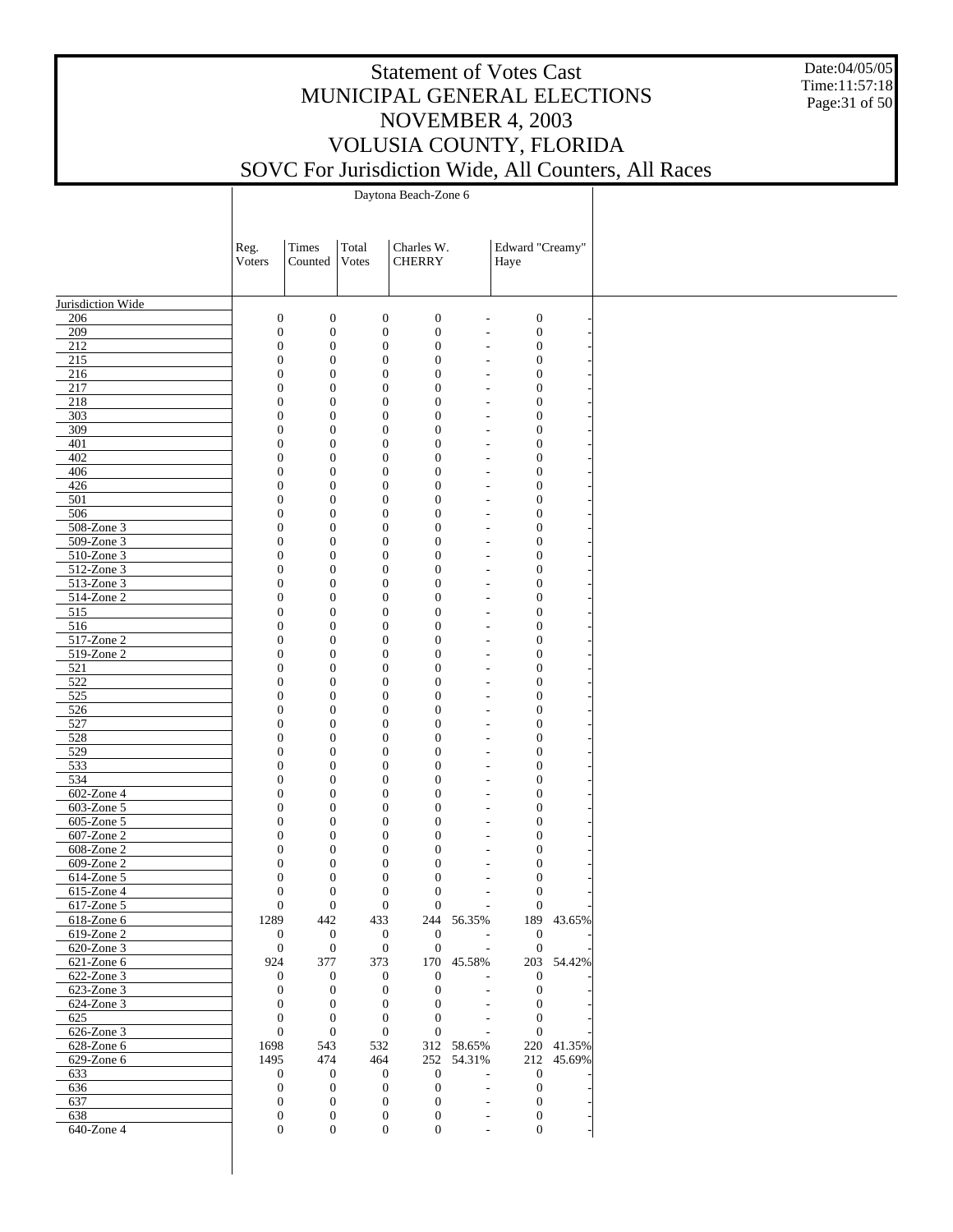Date:04/05/05 Time:11:57:18 Page:32 of 50

|                           | Reg.                                 | Times                                | Total                            | Charles W.                       |                          | Edward "Creamy"                      |            |
|---------------------------|--------------------------------------|--------------------------------------|----------------------------------|----------------------------------|--------------------------|--------------------------------------|------------|
|                           | Voters                               | Counted                              | Votes                            | <b>CHERRY</b>                    |                          | Haye                                 |            |
|                           |                                      |                                      |                                  |                                  |                          |                                      |            |
|                           |                                      |                                      |                                  |                                  |                          |                                      |            |
| 641-Zone 4                | $\boldsymbol{0}$                     | $\boldsymbol{0}$                     | $\boldsymbol{0}$                 | $\boldsymbol{0}$                 | $\overline{\phantom{a}}$ | $\boldsymbol{0}$                     |            |
| 701                       | $\boldsymbol{0}$                     | $\boldsymbol{0}$                     | $\boldsymbol{0}$                 | $\boldsymbol{0}$                 | $\overline{\phantom{a}}$ | $\boldsymbol{0}$                     |            |
| 702                       | $\boldsymbol{0}$                     | $\boldsymbol{0}$                     | $\mathbf{0}$<br>$\boldsymbol{0}$ | $\boldsymbol{0}$                 |                          | $\boldsymbol{0}$                     |            |
| 703<br>704                | $\boldsymbol{0}$<br>$\boldsymbol{0}$ | $\boldsymbol{0}$<br>$\boldsymbol{0}$ | $\mathbf{0}$                     | $\mathbf{0}$<br>$\boldsymbol{0}$ |                          | $\boldsymbol{0}$<br>$\boldsymbol{0}$ |            |
| 709                       | $\boldsymbol{0}$                     | $\mathbf{0}$                         | $\boldsymbol{0}$                 | $\boldsymbol{0}$                 |                          | $\boldsymbol{0}$                     |            |
| 711                       | $\boldsymbol{0}$                     | $\boldsymbol{0}$                     | $\mathbf{0}$                     | $\boldsymbol{0}$                 |                          | $\boldsymbol{0}$                     |            |
| 712                       | $\boldsymbol{0}$                     | $\mathbf{0}$                         | $\boldsymbol{0}$                 | $\boldsymbol{0}$                 |                          | $\boldsymbol{0}$                     |            |
| 714                       | $\boldsymbol{0}$                     | $\boldsymbol{0}$                     | $\mathbf{0}$                     | $\boldsymbol{0}$                 |                          | $\boldsymbol{0}$                     |            |
| 717                       | $\boldsymbol{0}$                     | $\mathbf{0}$                         | $\boldsymbol{0}$                 | $\boldsymbol{0}$                 |                          | $\boldsymbol{0}$                     |            |
| 718                       | $\boldsymbol{0}$                     | $\boldsymbol{0}$                     | $\mathbf{0}$                     | $\boldsymbol{0}$                 |                          | $\boldsymbol{0}$                     |            |
| 719                       | $\boldsymbol{0}$                     | $\boldsymbol{0}$                     | $\boldsymbol{0}$                 | $\boldsymbol{0}$                 |                          | $\boldsymbol{0}$                     |            |
| 720                       | $\boldsymbol{0}$                     | $\boldsymbol{0}$                     | $\mathbf{0}$                     | $\boldsymbol{0}$                 |                          | $\boldsymbol{0}$                     |            |
| 722                       | $\boldsymbol{0}$                     | $\mathbf{0}$                         | $\boldsymbol{0}$                 | $\boldsymbol{0}$                 |                          | $\boldsymbol{0}$                     |            |
| 723                       | $\boldsymbol{0}$                     | $\boldsymbol{0}$                     | $\mathbf{0}$                     | $\boldsymbol{0}$                 |                          | $\boldsymbol{0}$                     |            |
| 724                       | $\boldsymbol{0}$                     | $\boldsymbol{0}$                     | $\boldsymbol{0}$                 | $\boldsymbol{0}$                 |                          | $\boldsymbol{0}$                     |            |
| 725                       | $\boldsymbol{0}$                     | $\boldsymbol{0}$                     | $\mathbf{0}$                     | $\boldsymbol{0}$                 |                          | $\boldsymbol{0}$                     |            |
| 727                       | $\boldsymbol{0}$                     | $\mathbf{0}$                         | $\boldsymbol{0}$                 | $\boldsymbol{0}$                 |                          | $\boldsymbol{0}$                     |            |
| 728                       | $\boldsymbol{0}$                     | $\boldsymbol{0}$                     | $\mathbf{0}$                     | $\boldsymbol{0}$                 |                          | $\boldsymbol{0}$                     |            |
| 729                       | $\boldsymbol{0}$                     | $\mathbf{0}$                         | $\boldsymbol{0}$                 | $\boldsymbol{0}$                 |                          | $\boldsymbol{0}$                     |            |
| 731                       | $\boldsymbol{0}$                     | $\boldsymbol{0}$                     | $\mathbf{0}$                     | $\boldsymbol{0}$                 |                          | $\boldsymbol{0}$                     |            |
| 732                       | $\boldsymbol{0}$                     | $\mathbf{0}$                         | $\boldsymbol{0}$                 | $\boldsymbol{0}$                 |                          | $\boldsymbol{0}$                     |            |
| 733                       | $\boldsymbol{0}$                     | $\boldsymbol{0}$                     | $\mathbf{0}$                     | $\boldsymbol{0}$                 |                          | $\boldsymbol{0}$                     |            |
| 803                       | $\boldsymbol{0}$                     | $\mathbf{0}$                         | $\boldsymbol{0}$                 | $\boldsymbol{0}$                 |                          | $\boldsymbol{0}$                     |            |
| 804                       | $\boldsymbol{0}$                     | $\boldsymbol{0}$                     | $\mathbf{0}$                     | $\boldsymbol{0}$                 |                          | $\boldsymbol{0}$                     |            |
| 805                       | $\boldsymbol{0}$                     | $\mathbf{0}$                         | $\boldsymbol{0}$                 | $\boldsymbol{0}$                 |                          | $\boldsymbol{0}$                     |            |
| 806                       | $\boldsymbol{0}$                     | $\boldsymbol{0}$                     | $\mathbf{0}$                     | $\boldsymbol{0}$                 |                          | $\boldsymbol{0}$                     |            |
| 808                       | $\boldsymbol{0}$                     | $\mathbf{0}$                         | $\boldsymbol{0}$                 | $\boldsymbol{0}$                 |                          | $\boldsymbol{0}$                     |            |
| 809                       | $\boldsymbol{0}$                     | $\boldsymbol{0}$                     | $\mathbf{0}$                     | $\boldsymbol{0}$                 |                          | $\boldsymbol{0}$                     |            |
| 810                       | $\boldsymbol{0}$                     | $\mathbf{0}$                         | $\boldsymbol{0}$                 | $\boldsymbol{0}$                 |                          | $\boldsymbol{0}$                     |            |
| 811                       | $\boldsymbol{0}$                     | $\boldsymbol{0}$                     | $\mathbf{0}$                     | $\boldsymbol{0}$                 |                          | $\boldsymbol{0}$                     |            |
| 812                       | $\boldsymbol{0}$                     | $\mathbf{0}$                         | $\boldsymbol{0}$                 | $\boldsymbol{0}$                 |                          | $\boldsymbol{0}$                     |            |
| 815                       | $\boldsymbol{0}$                     | $\boldsymbol{0}$                     | $\mathbf{0}$                     | $\boldsymbol{0}$                 |                          | $\boldsymbol{0}$                     |            |
| 901                       | $\boldsymbol{0}$                     | $\mathbf{0}$                         | $\boldsymbol{0}$                 | $\boldsymbol{0}$                 |                          | $\boldsymbol{0}$                     |            |
| 902                       | $\boldsymbol{0}$                     | $\boldsymbol{0}$                     | $\mathbf{0}$                     | $\boldsymbol{0}$                 |                          | $\boldsymbol{0}$                     |            |
| 903                       | $\boldsymbol{0}$                     | $\boldsymbol{0}$                     | $\boldsymbol{0}$                 | $\boldsymbol{0}$                 |                          | $\boldsymbol{0}$                     |            |
| 904                       | $\boldsymbol{0}$                     | $\boldsymbol{0}$                     | $\mathbf{0}$                     | $\boldsymbol{0}$                 |                          | $\boldsymbol{0}$                     |            |
| 905                       | $\boldsymbol{0}$                     | $\mathbf{0}$                         | $\boldsymbol{0}$                 | $\boldsymbol{0}$                 |                          | $\boldsymbol{0}$                     |            |
| 910                       | $\boldsymbol{0}$                     | $\boldsymbol{0}$                     | $\mathbf{0}$                     | $\boldsymbol{0}$                 |                          | $\boldsymbol{0}$                     |            |
| 912                       | $\boldsymbol{0}$                     | $\boldsymbol{0}$                     | $\boldsymbol{0}$                 | $\boldsymbol{0}$                 |                          | $\boldsymbol{0}$                     |            |
| 913                       | $\boldsymbol{0}$                     | $\boldsymbol{0}$                     | $\mathbf{0}$                     | $\boldsymbol{0}$                 |                          | $\boldsymbol{0}$                     |            |
| Absentee-DeLand           | $\boldsymbol{0}$                     | $\boldsymbol{0}$                     | $\boldsymbol{0}$                 | $\boldsymbol{0}$                 |                          | $\boldsymbol{0}$                     |            |
| Absentee-Orange City      | $\boldsymbol{0}$                     | $\boldsymbol{0}$                     | $\mathbf{0}$                     | $\boldsymbol{0}$                 |                          | $\boldsymbol{0}$                     |            |
| Absentee-Deltona          | $\mathbf{0}$                         | $\boldsymbol{0}$                     | $\boldsymbol{0}$                 | $\boldsymbol{0}$                 |                          | $\boldsymbol{0}$                     |            |
| Absentee-Ormond Beach     | $\boldsymbol{0}$                     | $\boldsymbol{0}$                     | $\boldsymbol{0}$                 | $\boldsymbol{0}$                 |                          | $\boldsymbol{0}$                     |            |
| Absentee-Holly Hill       | $\boldsymbol{0}$                     | $\boldsymbol{0}$                     | $\boldsymbol{0}$                 | $\mathbf{0}$                     | $\overline{\phantom{a}}$ | $\boldsymbol{0}$                     |            |
| Absentee-Daytona Beach    | 5406                                 | 238                                  | 234                              |                                  | 160 68.38%               |                                      | 74 31.62%  |
| Absentee-South Daytona    | 0                                    | $\boldsymbol{0}$                     | $\boldsymbol{0}$                 | $\boldsymbol{0}$                 |                          | $\boldsymbol{0}$                     |            |
| Absentee-Port Orange      | $\boldsymbol{0}$                     | $\boldsymbol{0}$                     | $\mathbf{0}$                     | $\boldsymbol{0}$                 |                          | $\boldsymbol{0}$                     |            |
| Absentee-New Smyrna Beach | $\boldsymbol{0}$                     | $\boldsymbol{0}$                     | $\boldsymbol{0}$                 | 0                                |                          | $\boldsymbol{0}$                     |            |
| Absentee-Edgewater        | $\boldsymbol{0}$                     | $\boldsymbol{0}$                     | $\boldsymbol{0}$                 | $\overline{0}$                   |                          | $\boldsymbol{0}$                     |            |
| In-Office                 | 5406                                 | $10\,$                               | 10                               | 5                                | 50.00%                   |                                      | 5 50.00%   |
| Provisional               | 5406                                 | 3                                    | $\mathfrak{Z}$                   | $\overline{c}$                   | 66.67%                   | $\mathbf{1}$                         | 33.33%     |
| UnScanned                 | 5406                                 | $\mathbf{0}$                         | $\boldsymbol{0}$                 | $\boldsymbol{0}$                 |                          | $\boldsymbol{0}$                     |            |
| Total                     | 5406                                 | $2087\,$                             | 2049                             |                                  | 1145 55.88%              |                                      | 904 44.12% |
|                           |                                      |                                      |                                  |                                  |                          |                                      |            |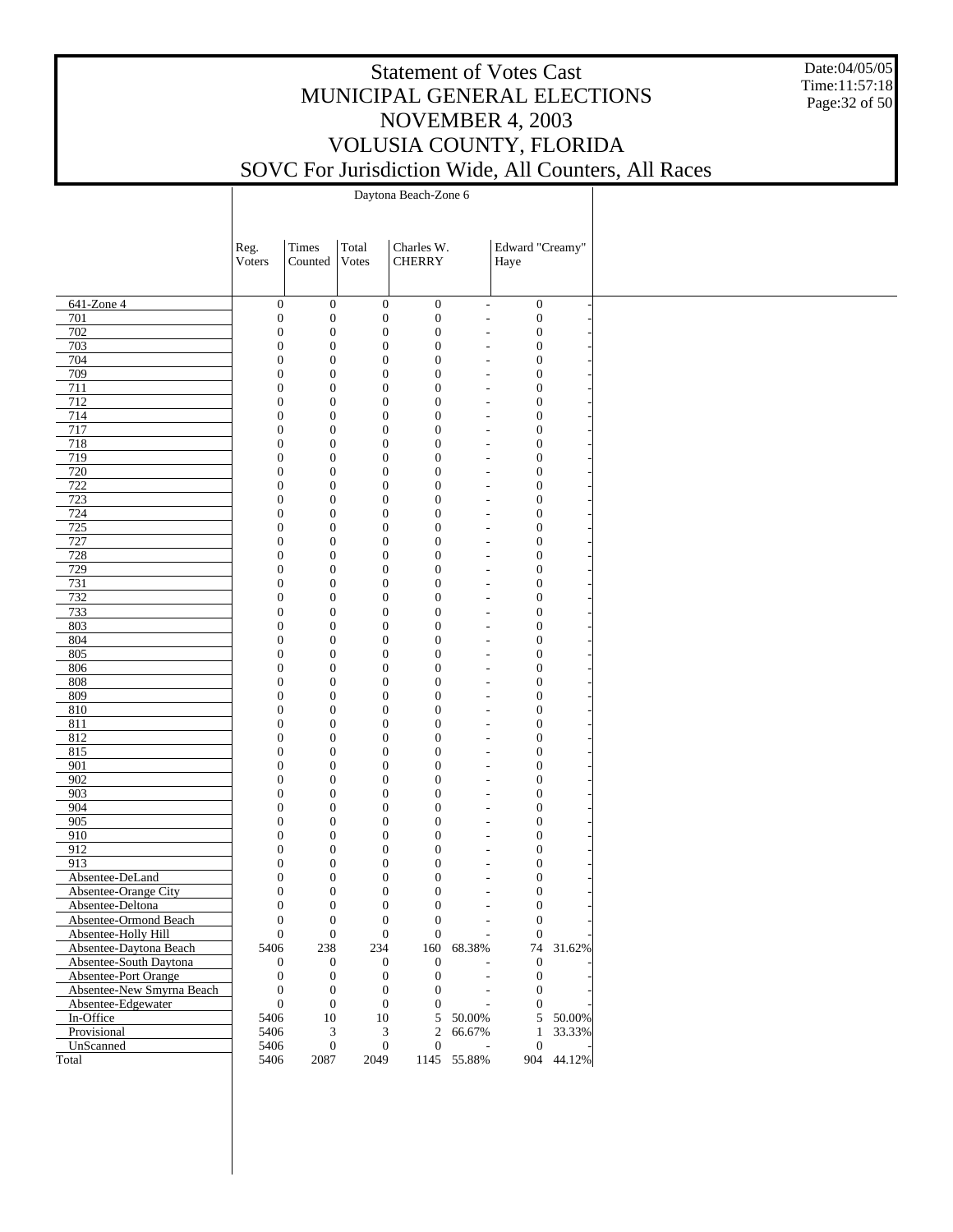Date:04/05/05 Time:11:57:18 Page:33 of 50

Daytona Beach-Question

|                             | Reg.                         | Times                                | Total                                | FOR BONDS                            |                          | <b>AGAINST</b>               |                          |
|-----------------------------|------------------------------|--------------------------------------|--------------------------------------|--------------------------------------|--------------------------|------------------------------|--------------------------|
|                             | Voters                       | Counted                              | Votes                                |                                      |                          | <b>BONDS</b>                 |                          |
|                             |                              |                                      |                                      |                                      |                          |                              |                          |
| Jurisdiction Wide           |                              |                                      |                                      |                                      |                          |                              |                          |
| 206                         | $\boldsymbol{0}$             | $\boldsymbol{0}$                     | $\boldsymbol{0}$                     | $\boldsymbol{0}$                     |                          | $\boldsymbol{0}$             |                          |
| 209                         | $\mathbf{0}$                 | $\boldsymbol{0}$                     | $\boldsymbol{0}$                     | $\boldsymbol{0}$                     |                          | $\boldsymbol{0}$             |                          |
| 212                         | $\mathbf{0}$                 | $\mathbf{0}$                         | $\mathbf{0}$                         | $\boldsymbol{0}$                     | $\overline{\phantom{a}}$ | $\mathbf{0}$                 |                          |
| 215                         | $\mathbf{0}$                 | $\mathbf{0}$                         | $\boldsymbol{0}$                     | $\boldsymbol{0}$                     |                          | $\boldsymbol{0}$             |                          |
| 216                         | $\mathbf{0}$                 | $\mathbf{0}$                         | $\mathbf{0}$                         | $\boldsymbol{0}$                     | $\overline{\phantom{a}}$ | $\mathbf{0}$                 |                          |
| 217<br>218                  | $\mathbf{0}$<br>$\mathbf{0}$ | $\mathbf{0}$<br>$\boldsymbol{0}$     | $\boldsymbol{0}$<br>$\boldsymbol{0}$ | $\boldsymbol{0}$<br>$\boldsymbol{0}$ | $\overline{\phantom{a}}$ | $\mathbf{0}$<br>$\mathbf{0}$ |                          |
| 303                         | $\mathbf{0}$                 | $\boldsymbol{0}$                     | $\boldsymbol{0}$                     | $\boldsymbol{0}$                     |                          | $\mathbf{0}$                 |                          |
| 309                         | $\mathbf{0}$                 | $\boldsymbol{0}$                     | $\boldsymbol{0}$                     | $\boldsymbol{0}$                     | $\overline{\phantom{a}}$ | $\mathbf{0}$                 |                          |
| 401                         | $\mathbf{0}$                 | $\boldsymbol{0}$                     | $\boldsymbol{0}$                     | $\boldsymbol{0}$                     |                          | $\boldsymbol{0}$             |                          |
| 402                         | $\mathbf{0}$                 | $\boldsymbol{0}$                     | $\boldsymbol{0}$                     | $\boldsymbol{0}$                     | $\overline{\phantom{a}}$ | $\mathbf{0}$                 |                          |
| 406<br>426                  | $\mathbf{0}$<br>$\mathbf{0}$ | $\boldsymbol{0}$                     | $\boldsymbol{0}$                     | $\boldsymbol{0}$<br>$\boldsymbol{0}$ |                          | $\mathbf{0}$<br>$\mathbf{0}$ |                          |
| 501                         | $\mathbf{0}$                 | $\boldsymbol{0}$<br>$\boldsymbol{0}$ | $\boldsymbol{0}$<br>$\boldsymbol{0}$ | $\boldsymbol{0}$                     | $\overline{\phantom{a}}$ | $\boldsymbol{0}$             |                          |
| 506                         | $\mathbf{0}$                 | $\boldsymbol{0}$                     | $\boldsymbol{0}$                     | $\boldsymbol{0}$                     | $\overline{\phantom{a}}$ | $\mathbf{0}$                 |                          |
| 508-Zone 3                  | $\mathbf{0}$                 | $\boldsymbol{0}$                     | $\boldsymbol{0}$                     | $\boldsymbol{0}$                     |                          | $\mathbf{0}$                 |                          |
| 509-Zone 3                  | $\mathbf{0}$                 | $\boldsymbol{0}$                     | $\boldsymbol{0}$                     | $\boldsymbol{0}$                     | $\overline{\phantom{a}}$ | $\mathbf{0}$                 |                          |
| 510-Zone 3                  | $\mathbf{0}$                 | $\mathbf{0}$                         | $\boldsymbol{0}$                     | $\boldsymbol{0}$                     |                          | $\boldsymbol{0}$             |                          |
| 512-Zone 3<br>513-Zone 3    | $\mathbf{0}$<br>$\mathbf{0}$ | $\mathbf{0}$                         | $\mathbf{0}$<br>$\boldsymbol{0}$     | $\boldsymbol{0}$<br>$\boldsymbol{0}$ | $\overline{\phantom{a}}$ | $\mathbf{0}$<br>$\mathbf{0}$ |                          |
| 514-Zone 2                  | $\mathbf{0}$                 | $\mathbf{0}$<br>$\mathbf{0}$         | $\mathbf{0}$                         | $\boldsymbol{0}$                     | $\overline{\phantom{a}}$ | $\mathbf{0}$                 |                          |
| 515                         | $\mathbf{0}$                 | $\mathbf{0}$                         | $\boldsymbol{0}$                     | $\boldsymbol{0}$                     |                          | $\boldsymbol{0}$             |                          |
| 516                         | $\mathbf{0}$                 | $\boldsymbol{0}$                     | $\boldsymbol{0}$                     | $\boldsymbol{0}$                     | $\overline{\phantom{a}}$ | $\mathbf{0}$                 |                          |
| 517-Zone 2                  | $\mathbf{0}$                 | $\boldsymbol{0}$                     | $\boldsymbol{0}$                     | $\boldsymbol{0}$                     |                          | $\mathbf{0}$                 |                          |
| 519-Zone 2                  | $\mathbf{0}$                 | $\boldsymbol{0}$                     | $\boldsymbol{0}$                     | $\boldsymbol{0}$                     | $\overline{\phantom{a}}$ | $\mathbf{0}$                 |                          |
| 521                         | $\mathbf{0}$                 | $\boldsymbol{0}$                     | $\boldsymbol{0}$                     | $\boldsymbol{0}$                     |                          | $\boldsymbol{0}$             |                          |
| 522<br>525                  | $\mathbf{0}$<br>$\mathbf{0}$ | $\boldsymbol{0}$<br>$\boldsymbol{0}$ | $\boldsymbol{0}$<br>$\boldsymbol{0}$ | $\boldsymbol{0}$<br>$\boldsymbol{0}$ | $\overline{\phantom{a}}$ | $\mathbf{0}$<br>$\mathbf{0}$ |                          |
| 526                         | $\mathbf{0}$                 | $\boldsymbol{0}$                     | $\boldsymbol{0}$                     | $\boldsymbol{0}$                     |                          | $\mathbf{0}$                 |                          |
| 527                         | $\mathbf{0}$                 | $\boldsymbol{0}$                     | $\boldsymbol{0}$                     | $\boldsymbol{0}$                     |                          | $\mathbf{0}$                 |                          |
| 528                         | $\overline{0}$               | $\boldsymbol{0}$                     | $\theta$                             | $\mathbf{0}$                         |                          | $\mathbf{0}$                 |                          |
| 529                         | $\overline{0}$               | $\boldsymbol{0}$                     | $\boldsymbol{0}$                     | $\mathbf{0}$                         |                          | $\mathbf{0}$                 |                          |
| 533                         | $\mathbf{0}$                 | $\boldsymbol{0}$                     | $\boldsymbol{0}$                     | $\boldsymbol{0}$                     |                          | $\mathbf{0}$                 |                          |
| 534<br>602-Zone 4           | $\mathbf{0}$<br>648          | $\boldsymbol{0}$<br>171              | $\boldsymbol{0}$<br>156              | $\mathbf{0}$<br>106                  | 67.95%                   | $\boldsymbol{0}$<br>50       | 32.05%                   |
| $603$ -Zone 5               | 1481                         | 404                                  | 317                                  | 178                                  | 56.15%                   | 139                          | 43.85%                   |
| $605$ -Zone 5               | 974                          | 319                                  | 251                                  | 123                                  | 49.00%                   |                              | 128 51.00%               |
| 607-Zone 2                  | 1775                         | 715                                  | 647                                  | 376                                  | 58.11%                   | 271                          | 41.89%                   |
| 608-Zone 2                  | 1321                         | 602                                  | 493                                  | 271                                  | 54.97%                   |                              | 222 45.03%               |
| $609$ -Zone 2               | 1172                         | 420                                  | 304                                  | 181                                  | 59.54%                   | 123                          | 40.46%                   |
| 614-Zone 5                  | 1936                         | 562                                  | 462                                  |                                      | 234 50.65%               |                              | 228 49.35%               |
| $615$ -Zone 4<br>617-Zone 5 | 1192<br>482                  | 342<br>112                           | 283<br>81                            |                                      | 168 59.36%<br>48 59.26%  |                              | 115 40.64%<br>33 40.74%  |
| $618$ -Zone 6               | 1289                         | 442                                  | 382                                  |                                      | 212 55.50%               |                              | 170 44.50%               |
| 619-Zone 2                  | 1536                         | 415                                  | 334                                  |                                      | 184 55.09%               |                              | 150 44.91%               |
| 620-Zone 3                  | 1123                         | 455                                  | 332                                  | 162                                  | 48.80%                   | 170                          | 51.20%                   |
| $\overline{62}$ 1-Zone 6    | 924                          | 377                                  | 235                                  | 123                                  | 52.34%                   |                              | 112 47.66%               |
| 622-Zone 3                  | 629                          | 149                                  | 104                                  | 64                                   | 61.54%                   |                              | 40 38.46%                |
| 623-Zone 3                  | 928                          | 281                                  | 233                                  | 121                                  | 51.93%                   |                              | 112 48.07%               |
| 624-Zone 3                  | 1222                         | 421                                  | 343                                  | 185                                  | 53.94%                   | 158                          | 46.06%                   |
| 625<br>626-Zone 3           | 1617<br>1340                 | 685<br>435                           | 651<br>328                           | 377<br>211                           | 57.91%<br>64.33%         |                              | 274 42.09%<br>117 35.67% |
| $628$ -Zone $6$             | 1698                         | 543                                  | 393                                  |                                      | 207 52.67%               |                              | 186 47.33%               |
| 629-Zone 6                  | 1495                         | 474                                  | 385                                  | 201                                  | 52.21%                   |                              | 184 47.79%               |
| 633                         | 804                          | 167                                  | 149                                  |                                      | 86 57.72%                |                              | 63 42.28%                |
| 636                         | 901                          | 188                                  | 172                                  | 90                                   | 52.33%                   |                              | 82 47.67%                |
| 637                         | 1196                         | 510                                  | 465                                  | 264                                  | 56.77%                   |                              | 201 43.23%               |
| 638                         | 1008                         | 389                                  | 368                                  | 226                                  | 61.41%                   |                              | 142 38.59%               |
| 640-Zone 4                  | 1600                         | 445                                  | 370                                  |                                      | 211 57.03%               |                              | 159 42.97%               |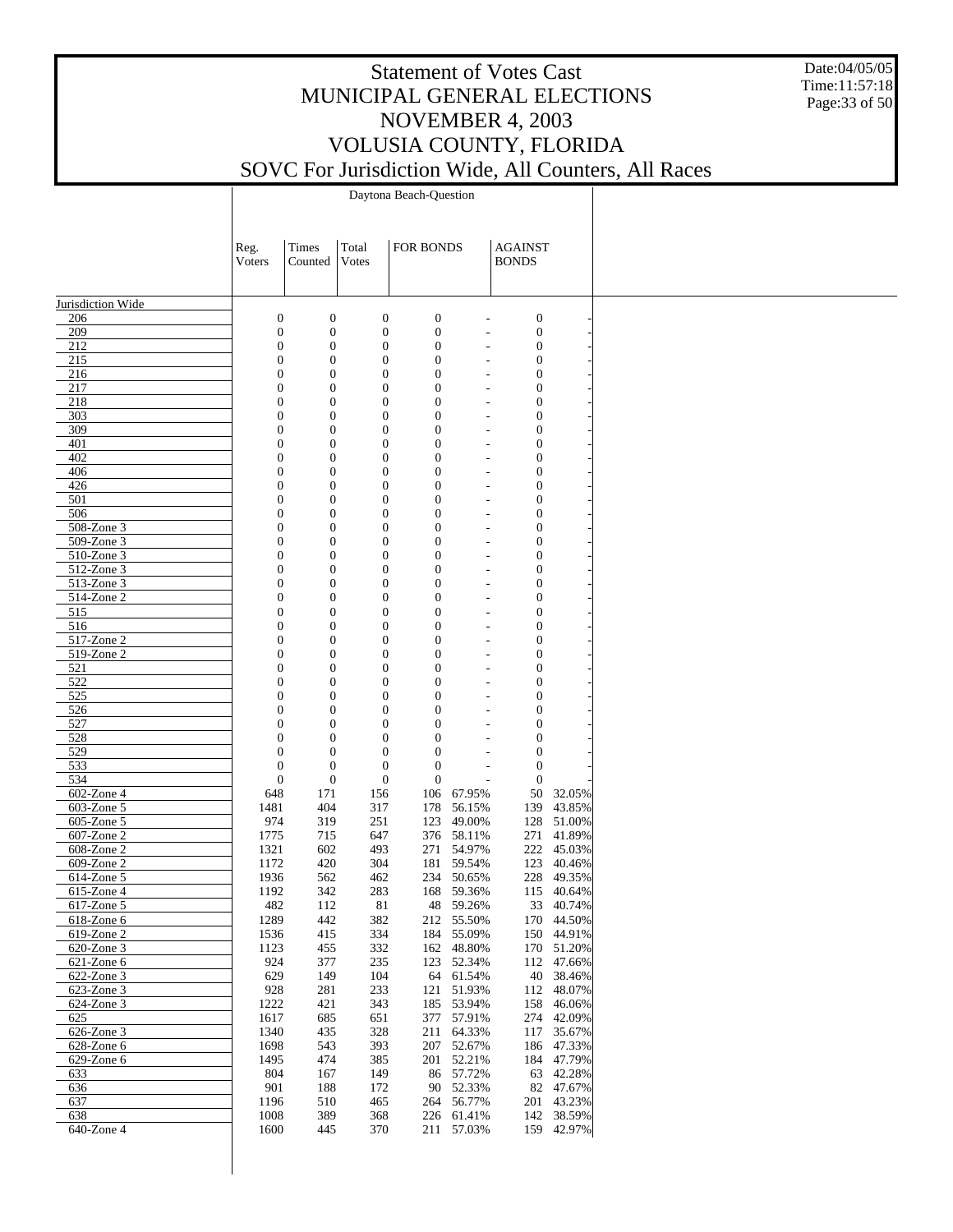Date:04/05/05 Time:11:57:18 Page:34 of 50

Daytona Beach-Question

|                           | Reg.<br>Voters                       | Times<br>Counted                     | Total<br>Votes                       | FOR BONDS                        |             | <b>AGAINST</b><br><b>BONDS</b>       |             |
|---------------------------|--------------------------------------|--------------------------------------|--------------------------------------|----------------------------------|-------------|--------------------------------------|-------------|
|                           |                                      |                                      |                                      |                                  |             |                                      |             |
|                           |                                      |                                      |                                      |                                  |             |                                      |             |
| $641$ -Zone 4             | 2320                                 | 1103                                 | 910                                  | 607                              | 66.70%      | 303                                  | 33.30%      |
| 701<br>702                | $\boldsymbol{0}$<br>$\mathbf{0}$     | $\boldsymbol{0}$<br>$\boldsymbol{0}$ | $\boldsymbol{0}$<br>$\boldsymbol{0}$ | $\mathbf{0}$<br>$\mathbf{0}$     |             | $\boldsymbol{0}$<br>$\boldsymbol{0}$ |             |
| 703                       | $\mathbf{0}$                         | $\boldsymbol{0}$                     | $\boldsymbol{0}$                     | $\mathbf{0}$                     |             | $\boldsymbol{0}$                     |             |
| 704                       | $\boldsymbol{0}$                     | $\boldsymbol{0}$                     | $\boldsymbol{0}$                     | $\mathbf{0}$                     |             | $\boldsymbol{0}$                     |             |
| 709                       | $\mathbf{0}$                         | $\boldsymbol{0}$                     | $\boldsymbol{0}$                     | $\mathbf{0}$                     |             | $\boldsymbol{0}$                     |             |
| 711                       | $\boldsymbol{0}$                     | $\boldsymbol{0}$                     | $\boldsymbol{0}$                     | $\mathbf{0}$                     |             | $\boldsymbol{0}$                     |             |
| 712                       | $\boldsymbol{0}$                     | $\boldsymbol{0}$                     | $\boldsymbol{0}$                     | $\mathbf{0}$                     |             | $\boldsymbol{0}$                     |             |
| 714                       | $\boldsymbol{0}$                     | $\boldsymbol{0}$                     | $\boldsymbol{0}$                     | $\mathbf{0}$                     |             | $\mathbf{0}$                         |             |
| 717                       | $\boldsymbol{0}$                     | $\boldsymbol{0}$                     | $\boldsymbol{0}$                     | $\mathbf{0}$                     |             | $\boldsymbol{0}$                     |             |
| 718                       | $\boldsymbol{0}$                     | $\boldsymbol{0}$                     | $\boldsymbol{0}$                     | $\mathbf{0}$                     |             | $\boldsymbol{0}$                     |             |
| 719<br>720                | $\boldsymbol{0}$<br>$\boldsymbol{0}$ | $\boldsymbol{0}$<br>$\boldsymbol{0}$ | $\boldsymbol{0}$<br>$\boldsymbol{0}$ | $\mathbf{0}$<br>$\mathbf{0}$     |             | $\boldsymbol{0}$<br>$\mathbf{0}$     |             |
| 722                       | $\boldsymbol{0}$                     | $\boldsymbol{0}$                     | $\boldsymbol{0}$                     | $\mathbf{0}$                     |             | $\boldsymbol{0}$                     |             |
| 723                       | $\boldsymbol{0}$                     | $\boldsymbol{0}$                     | $\boldsymbol{0}$                     | $\mathbf{0}$                     |             | $\boldsymbol{0}$                     |             |
| 724                       | $\boldsymbol{0}$                     | $\boldsymbol{0}$                     | $\boldsymbol{0}$                     | $\mathbf{0}$                     |             | $\boldsymbol{0}$                     |             |
| 725                       | $\boldsymbol{0}$                     | $\boldsymbol{0}$                     | $\boldsymbol{0}$                     | $\mathbf{0}$                     |             | $\mathbf{0}$                         |             |
| 727                       | $\boldsymbol{0}$                     | $\boldsymbol{0}$                     | $\boldsymbol{0}$                     | $\mathbf{0}$                     |             | $\boldsymbol{0}$                     |             |
| 728                       | $\boldsymbol{0}$                     | $\boldsymbol{0}$                     | $\boldsymbol{0}$                     | $\mathbf{0}$                     |             | $\boldsymbol{0}$                     |             |
| 729                       | $\boldsymbol{0}$                     | $\boldsymbol{0}$                     | $\boldsymbol{0}$                     | $\mathbf{0}$                     |             | $\boldsymbol{0}$                     |             |
| 731                       | $\boldsymbol{0}$                     | $\boldsymbol{0}$                     | $\boldsymbol{0}$                     | $\mathbf{0}$                     |             | $\mathbf{0}$                         |             |
| 732                       | $\boldsymbol{0}$                     | $\boldsymbol{0}$                     | $\boldsymbol{0}$                     | $\mathbf{0}$                     |             | $\boldsymbol{0}$                     |             |
| 733                       | $\boldsymbol{0}$                     | $\boldsymbol{0}$                     | $\boldsymbol{0}$                     | $\mathbf{0}$                     |             | $\boldsymbol{0}$                     |             |
| 803                       | $\boldsymbol{0}$                     | $\boldsymbol{0}$                     | $\boldsymbol{0}$                     | $\mathbf{0}$                     |             | $\boldsymbol{0}$                     |             |
| 804                       | $\boldsymbol{0}$                     | $\boldsymbol{0}$                     | $\boldsymbol{0}$                     | $\mathbf{0}$                     |             | $\mathbf{0}$                         |             |
| 805<br>806                | $\boldsymbol{0}$<br>$\boldsymbol{0}$ | $\boldsymbol{0}$<br>$\boldsymbol{0}$ | $\boldsymbol{0}$<br>$\boldsymbol{0}$ | $\mathbf{0}$<br>$\mathbf{0}$     |             | $\boldsymbol{0}$<br>$\boldsymbol{0}$ |             |
| 808                       | $\boldsymbol{0}$                     | $\boldsymbol{0}$                     | $\boldsymbol{0}$                     | $\mathbf{0}$                     |             | $\boldsymbol{0}$                     |             |
| 809                       | $\boldsymbol{0}$                     | $\boldsymbol{0}$                     | $\boldsymbol{0}$                     | $\mathbf{0}$                     |             | $\mathbf{0}$                         |             |
| 810                       | $\boldsymbol{0}$                     | $\boldsymbol{0}$                     | $\boldsymbol{0}$                     | $\mathbf{0}$                     |             | $\boldsymbol{0}$                     |             |
| 811                       | $\boldsymbol{0}$                     | $\boldsymbol{0}$                     | $\boldsymbol{0}$                     | $\mathbf{0}$                     |             | $\boldsymbol{0}$                     |             |
| 812                       | $\boldsymbol{0}$                     | $\boldsymbol{0}$                     | $\boldsymbol{0}$                     | $\mathbf{0}$                     |             | $\boldsymbol{0}$                     |             |
| 815                       | $\boldsymbol{0}$                     | $\boldsymbol{0}$                     | $\boldsymbol{0}$                     | $\mathbf{0}$                     |             | $\mathbf{0}$                         |             |
| 901                       | $\boldsymbol{0}$                     | $\boldsymbol{0}$                     | $\boldsymbol{0}$                     | $\mathbf{0}$                     |             | $\boldsymbol{0}$                     |             |
| 902                       | $\boldsymbol{0}$                     | $\boldsymbol{0}$                     | $\boldsymbol{0}$                     | $\mathbf{0}$                     |             | $\boldsymbol{0}$                     |             |
| 903                       | $\boldsymbol{0}$                     | $\boldsymbol{0}$                     | $\boldsymbol{0}$                     | $\mathbf{0}$                     |             | $\boldsymbol{0}$                     |             |
| 904                       | $\boldsymbol{0}$                     | $\boldsymbol{0}$                     | $\boldsymbol{0}$                     | $\mathbf{0}$                     |             | $\mathbf{0}$                         |             |
| 905                       | $\boldsymbol{0}$                     | $\boldsymbol{0}$                     | $\boldsymbol{0}$                     | $\mathbf{0}$                     |             | $\boldsymbol{0}$                     |             |
| 910                       | $\boldsymbol{0}$                     | $\boldsymbol{0}$                     | $\boldsymbol{0}$                     | $\mathbf{0}$                     |             | $\mathbf{0}$                         |             |
| 912<br>913                | $\boldsymbol{0}$                     | $\boldsymbol{0}$                     | $\boldsymbol{0}$                     | $\mathbf{0}$                     |             | $\boldsymbol{0}$                     |             |
| Absentee-DeLand           | $\boldsymbol{0}$<br>$\boldsymbol{0}$ | $\boldsymbol{0}$<br>$\boldsymbol{0}$ | $\boldsymbol{0}$<br>$\boldsymbol{0}$ | $\mathbf{0}$<br>$\boldsymbol{0}$ |             | $\boldsymbol{0}$<br>$\boldsymbol{0}$ |             |
| Absentee-Orange City      | $\boldsymbol{0}$                     | $\boldsymbol{0}$                     | $\boldsymbol{0}$                     | $\mathbf{0}$                     |             | $\boldsymbol{0}$                     |             |
| Absentee-Deltona          | $\boldsymbol{0}$                     | $\boldsymbol{0}$                     | $\boldsymbol{0}$                     | $\boldsymbol{0}$                 |             | $\mathbf{0}$                         |             |
| Absentee-Ormond Beach     | $\boldsymbol{0}$                     | $\boldsymbol{0}$                     | $\boldsymbol{0}$                     | $\Omega$                         |             | $\Omega$                             |             |
| Absentee-Holly Hill       | $\boldsymbol{0}$                     | $\boldsymbol{0}$                     | $\boldsymbol{0}$                     | $\mathbf{0}$                     |             | $\boldsymbol{0}$                     |             |
| Absentee-Daytona Beach    | 32611                                | 997                                  | 845                                  |                                  | 450 53.25%  |                                      | 395 46.75%  |
| Absentee-South Daytona    | $\mathbf{0}$                         | $\mathbf{0}$                         | $\boldsymbol{0}$                     | $\overline{0}$                   |             | $\boldsymbol{0}$                     |             |
| Absentee-Port Orange      | $\mathbf{0}$                         | $\boldsymbol{0}$                     | $\boldsymbol{0}$                     | $\mathbf{0}$                     |             | $\boldsymbol{0}$                     |             |
| Absentee-New Smyrna Beach | $\boldsymbol{0}$                     | $\boldsymbol{0}$                     | $\boldsymbol{0}$                     | $\boldsymbol{0}$                 |             | $\mathbf{0}$                         |             |
| Absentee-Edgewater        | $\boldsymbol{0}$                     | $\boldsymbol{0}$                     | $\boldsymbol{0}$                     | $\mathbf{0}$                     |             | $\mathbf{0}$                         |             |
| In-Office                 | 32611                                | $77\,$                               | 57                                   |                                  | 30 52.63%   |                                      | 27 47.37%   |
| Provisional               | 32611                                | 7                                    | 6                                    | 3                                | 50.00%      | 3                                    | 50.00%      |
| UnScanned                 | 32611                                | $\boldsymbol{0}$                     | $\boldsymbol{0}$                     | $\boldsymbol{0}$                 |             | $\boldsymbol{0}$                     |             |
| Total                     | 32611                                | 12207                                | 10056                                |                                  | 5699 56.67% |                                      | 4357 43.33% |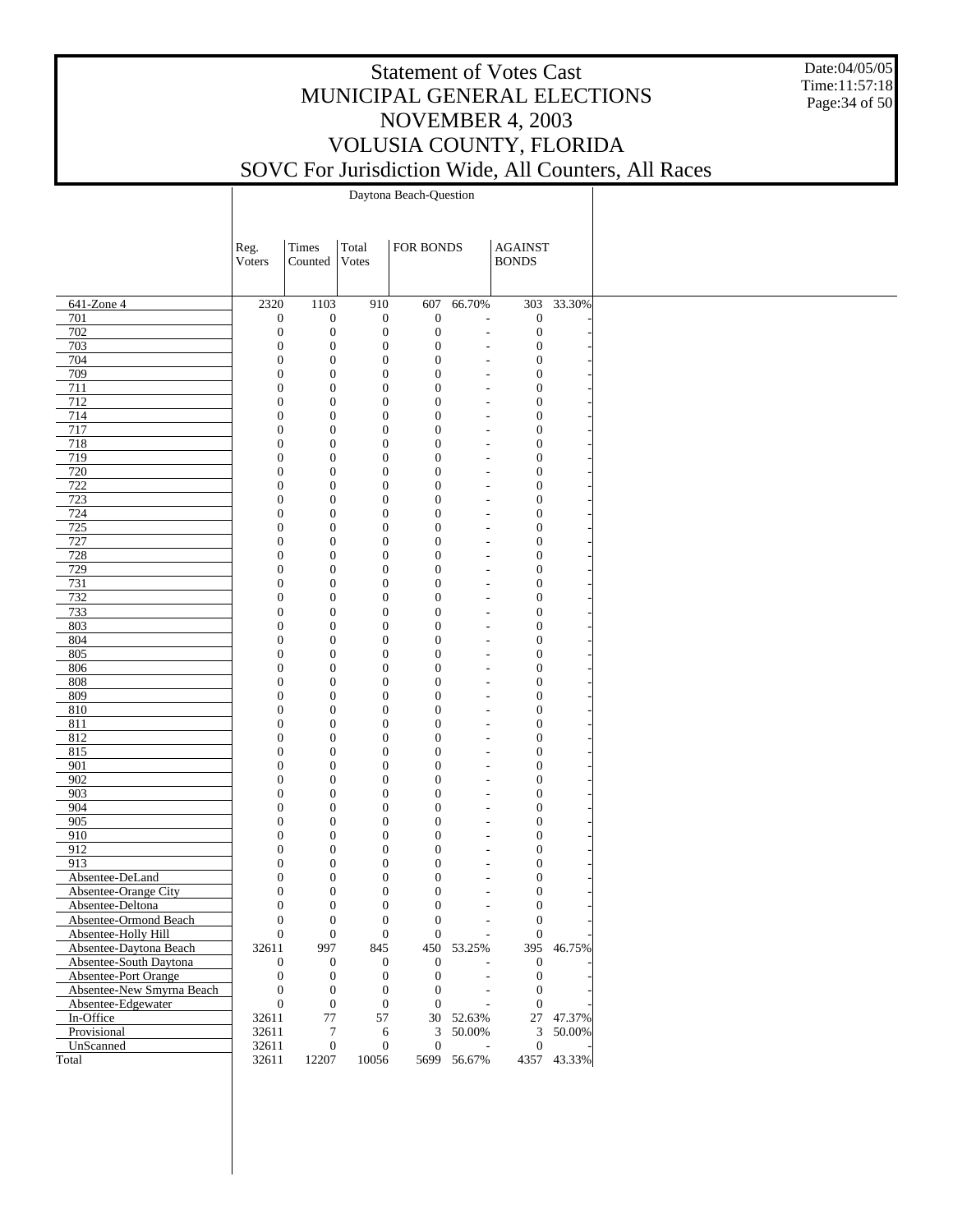Date:04/05/05 Time:11:57:18 Page:35 of 50

|                             | Reg.   | Times                                                                        | Total<br>Votes                       | George F.                            | Ralph G.                                                                                     |
|-----------------------------|--------|------------------------------------------------------------------------------|--------------------------------------|--------------------------------------|----------------------------------------------------------------------------------------------|
|                             | Voters | Counted                                                                      |                                      | LOCKE, III                           | <b>SCHOENHERR</b>                                                                            |
|                             |        |                                                                              |                                      |                                      |                                                                                              |
| Jurisdiction Wide<br>206    |        | $\boldsymbol{0}$<br>$\boldsymbol{0}$                                         | $\boldsymbol{0}$                     | $\boldsymbol{0}$                     | $\boldsymbol{0}$<br>$\overline{a}$                                                           |
| 209                         |        | $\boldsymbol{0}$<br>$\boldsymbol{0}$                                         | $\boldsymbol{0}$                     | $\boldsymbol{0}$                     | $\boldsymbol{0}$<br>$\overline{a}$                                                           |
| 212                         |        | $\boldsymbol{0}$<br>$\boldsymbol{0}$                                         | $\boldsymbol{0}$                     | $\boldsymbol{0}$                     | $\boldsymbol{0}$<br>$\overline{\phantom{a}}$                                                 |
| 215                         |        | $\boldsymbol{0}$<br>$\boldsymbol{0}$                                         | $\boldsymbol{0}$                     | $\boldsymbol{0}$                     | $\boldsymbol{0}$<br>$\overline{\phantom{a}}$                                                 |
| 216                         |        | $\boldsymbol{0}$<br>$\boldsymbol{0}$                                         | $\boldsymbol{0}$                     | $\boldsymbol{0}$                     | $\boldsymbol{0}$<br>$\overline{\phantom{a}}$                                                 |
| 217<br>218                  |        | $\boldsymbol{0}$<br>$\boldsymbol{0}$<br>$\boldsymbol{0}$<br>$\boldsymbol{0}$ | $\boldsymbol{0}$<br>$\boldsymbol{0}$ | $\boldsymbol{0}$<br>$\boldsymbol{0}$ | $\boldsymbol{0}$<br>$\overline{\phantom{a}}$<br>$\boldsymbol{0}$<br>$\overline{\phantom{a}}$ |
| 303                         |        | $\boldsymbol{0}$<br>$\boldsymbol{0}$                                         | $\boldsymbol{0}$                     | $\boldsymbol{0}$                     | $\boldsymbol{0}$<br>$\overline{\phantom{a}}$                                                 |
| 309                         |        | $\boldsymbol{0}$<br>$\boldsymbol{0}$                                         | $\boldsymbol{0}$                     | $\boldsymbol{0}$                     | $\boldsymbol{0}$<br>÷,                                                                       |
| 401                         |        | $\boldsymbol{0}$<br>$\boldsymbol{0}$                                         | $\boldsymbol{0}$                     | $\boldsymbol{0}$                     | $\boldsymbol{0}$<br>$\overline{\phantom{a}}$                                                 |
| 402                         |        | $\boldsymbol{0}$<br>$\boldsymbol{0}$                                         | $\boldsymbol{0}$                     | $\boldsymbol{0}$                     | $\boldsymbol{0}$<br>$\overline{\phantom{a}}$                                                 |
| 406<br>426                  |        | $\boldsymbol{0}$<br>$\boldsymbol{0}$<br>$\boldsymbol{0}$<br>$\boldsymbol{0}$ | $\boldsymbol{0}$<br>$\boldsymbol{0}$ | $\boldsymbol{0}$<br>$\boldsymbol{0}$ | $\boldsymbol{0}$<br>$\overline{\phantom{a}}$<br>$\boldsymbol{0}$<br>$\overline{\phantom{a}}$ |
| 501                         |        | $\boldsymbol{0}$<br>$\boldsymbol{0}$                                         | $\boldsymbol{0}$                     | $\boldsymbol{0}$                     | $\boldsymbol{0}$<br>$\overline{\phantom{a}}$                                                 |
| 506                         |        | $\boldsymbol{0}$<br>$\boldsymbol{0}$                                         | $\boldsymbol{0}$                     | $\boldsymbol{0}$                     | $\boldsymbol{0}$<br>$\overline{\phantom{a}}$                                                 |
| 508-Zone 3                  |        | $\boldsymbol{0}$<br>$\boldsymbol{0}$                                         | $\boldsymbol{0}$                     | $\boldsymbol{0}$                     | $\boldsymbol{0}$<br>$\overline{\phantom{a}}$                                                 |
| 509-Zone 3                  |        | $\boldsymbol{0}$<br>$\boldsymbol{0}$                                         | $\boldsymbol{0}$                     | $\boldsymbol{0}$                     | $\boldsymbol{0}$<br>$\overline{\phantom{a}}$                                                 |
| 510-Zone 3<br>$512$ -Zone 3 |        | $\boldsymbol{0}$<br>$\boldsymbol{0}$                                         | $\boldsymbol{0}$                     | $\boldsymbol{0}$                     | $\boldsymbol{0}$<br>$\overline{\phantom{a}}$                                                 |
| 513-Zone 3                  |        | $\boldsymbol{0}$<br>$\boldsymbol{0}$<br>$\boldsymbol{0}$<br>$\boldsymbol{0}$ | $\boldsymbol{0}$<br>$\boldsymbol{0}$ | $\boldsymbol{0}$<br>$\boldsymbol{0}$ | $\boldsymbol{0}$<br>$\overline{\phantom{a}}$<br>$\boldsymbol{0}$<br>$\overline{\phantom{a}}$ |
| 514-Zone 2                  |        | $\boldsymbol{0}$<br>$\boldsymbol{0}$                                         | $\boldsymbol{0}$                     | $\boldsymbol{0}$                     | $\boldsymbol{0}$<br>$\overline{\phantom{a}}$                                                 |
| 515                         |        | $\boldsymbol{0}$<br>$\boldsymbol{0}$                                         | $\boldsymbol{0}$                     | $\boldsymbol{0}$                     | $\boldsymbol{0}$<br>$\overline{\phantom{a}}$                                                 |
| 516                         |        | $\boldsymbol{0}$<br>$\boldsymbol{0}$                                         | $\boldsymbol{0}$                     | $\boldsymbol{0}$                     | $\boldsymbol{0}$<br>$\overline{\phantom{a}}$                                                 |
| 517-Zone 2                  |        | $\boldsymbol{0}$<br>$\boldsymbol{0}$                                         | $\boldsymbol{0}$                     | $\boldsymbol{0}$                     | $\boldsymbol{0}$<br>$\overline{\phantom{a}}$                                                 |
| 519-Zone 2                  |        | $\boldsymbol{0}$<br>$\boldsymbol{0}$                                         | $\boldsymbol{0}$                     | $\boldsymbol{0}$                     | $\boldsymbol{0}$<br>$\overline{\phantom{a}}$                                                 |
| 521<br>$\overline{522}$     |        | $\boldsymbol{0}$<br>$\boldsymbol{0}$<br>$\boldsymbol{0}$<br>$\boldsymbol{0}$ | $\boldsymbol{0}$<br>$\boldsymbol{0}$ | $\boldsymbol{0}$<br>$\boldsymbol{0}$ | $\boldsymbol{0}$<br>$\overline{\phantom{a}}$<br>$\boldsymbol{0}$<br>$\overline{\phantom{a}}$ |
| 525                         |        | $\boldsymbol{0}$<br>$\boldsymbol{0}$                                         | $\boldsymbol{0}$                     | $\boldsymbol{0}$                     | $\boldsymbol{0}$<br>$\overline{\phantom{a}}$                                                 |
| 526                         |        | $\boldsymbol{0}$<br>$\boldsymbol{0}$                                         | $\boldsymbol{0}$                     | $\boldsymbol{0}$                     | $\boldsymbol{0}$<br>÷,                                                                       |
| 527                         |        | $\boldsymbol{0}$<br>$\boldsymbol{0}$                                         | $\boldsymbol{0}$                     | $\boldsymbol{0}$                     | $\boldsymbol{0}$<br>$\overline{\phantom{a}}$                                                 |
| 528                         |        | $\boldsymbol{0}$<br>$\boldsymbol{0}$                                         | $\boldsymbol{0}$                     | $\boldsymbol{0}$                     | $\boldsymbol{0}$<br>$\overline{\phantom{a}}$                                                 |
| 529                         |        | $\boldsymbol{0}$<br>$\boldsymbol{0}$                                         | $\boldsymbol{0}$                     | $\boldsymbol{0}$                     | $\boldsymbol{0}$<br>$\overline{\phantom{a}}$                                                 |
| 533<br>534                  |        | $\boldsymbol{0}$<br>$\boldsymbol{0}$<br>$\boldsymbol{0}$<br>$\boldsymbol{0}$ | $\boldsymbol{0}$<br>$\boldsymbol{0}$ | $\boldsymbol{0}$<br>$\boldsymbol{0}$ | $\boldsymbol{0}$<br>$\overline{\phantom{a}}$<br>$\boldsymbol{0}$<br>$\overline{\phantom{a}}$ |
| 602-Zone 4                  |        | $\boldsymbol{0}$<br>$\boldsymbol{0}$                                         | $\boldsymbol{0}$                     | $\boldsymbol{0}$                     | $\boldsymbol{0}$<br>$\overline{\phantom{a}}$                                                 |
| 603-Zone 5                  |        | $\boldsymbol{0}$<br>$\boldsymbol{0}$                                         | $\boldsymbol{0}$                     | $\boldsymbol{0}$                     | $\boldsymbol{0}$<br>$\overline{\phantom{a}}$                                                 |
| 605-Zone 5                  |        | $\boldsymbol{0}$<br>$\boldsymbol{0}$                                         | $\boldsymbol{0}$                     | $\boldsymbol{0}$                     | $\boldsymbol{0}$<br>$\overline{\phantom{a}}$                                                 |
| 607-Zone 2                  |        | $\boldsymbol{0}$<br>$\boldsymbol{0}$                                         | $\boldsymbol{0}$                     | $\boldsymbol{0}$                     | $\boldsymbol{0}$<br>$\overline{\phantom{a}}$                                                 |
| 608-Zone 2                  |        | $\boldsymbol{0}$<br>$\boldsymbol{0}$                                         | $\boldsymbol{0}$                     | $\boldsymbol{0}$                     | $\boldsymbol{0}$<br>$\overline{\phantom{a}}$                                                 |
| 609-Zone 2<br>614-Zone 5    |        | $\boldsymbol{0}$<br>$\boldsymbol{0}$<br>$\boldsymbol{0}$<br>$\boldsymbol{0}$ | $\boldsymbol{0}$<br>$\boldsymbol{0}$ | $\boldsymbol{0}$<br>$\boldsymbol{0}$ | $\boldsymbol{0}$<br>$\overline{\phantom{a}}$<br>$\boldsymbol{0}$<br>$\overline{\phantom{a}}$ |
| 615-Zone 4                  |        | $\boldsymbol{0}$<br>$\boldsymbol{0}$                                         | $\boldsymbol{0}$                     | $\boldsymbol{0}$                     | $\boldsymbol{0}$<br>$\overline{\phantom{a}}$                                                 |
| 617-Zone 5                  |        | $\mathbf{0}$<br>$\boldsymbol{0}$                                             | $\boldsymbol{0}$                     | $\boldsymbol{0}$                     | $\boldsymbol{0}$<br>$\overline{\phantom{a}}$                                                 |
| 618-Zone 6                  |        | $\boldsymbol{0}$<br>$\mathbf{0}$                                             | $\boldsymbol{0}$                     | $\boldsymbol{0}$                     | $\boldsymbol{0}$<br>$\overline{\phantom{a}}$                                                 |
| 619-Zone 2                  |        | $\boldsymbol{0}$<br>$\boldsymbol{0}$                                         | $\boldsymbol{0}$                     | $\boldsymbol{0}$                     | $\boldsymbol{0}$<br>$\overline{a}$                                                           |
| 620-Zone 3                  |        | $\mathbf{0}$<br>$\theta$                                                     | $\boldsymbol{0}$                     | $\mathbf{0}$                         | $\mathbf{0}$<br>$\overline{\phantom{a}}$                                                     |
| 621-Zone 6<br>622-Zone 3    |        | $\mathbf{0}$<br>$\boldsymbol{0}$<br>$\mathbf{0}$<br>$\theta$                 | $\boldsymbol{0}$<br>$\mathbf{0}$     | $\boldsymbol{0}$<br>$\mathbf{0}$     | $\boldsymbol{0}$<br>$\overline{\phantom{a}}$<br>$\mathbf{0}$<br>$\overline{\phantom{a}}$     |
| $623$ -Zone 3               |        | $\theta$<br>$\mathbf{0}$                                                     | $\boldsymbol{0}$                     | $\overline{0}$                       | $\boldsymbol{0}$<br>$\sim$                                                                   |
| 624-Zone 3                  |        | $\mathbf{0}$<br>$\theta$                                                     | $\mathbf{0}$                         | $\mathbf{0}$                         | $\mathbf{0}$<br>$\overline{\phantom{a}}$                                                     |
| 625                         |        | $\boldsymbol{0}$<br>$\mathbf{0}$                                             | $\boldsymbol{0}$                     | $\overline{0}$                       | $\boldsymbol{0}$<br>$\overline{a}$                                                           |
| 626-Zone 3                  |        | $\mathbf{0}$<br>$\mathbf{0}$                                                 | $\mathbf{0}$                         | $\mathbf{0}$                         | $\mathbf{0}$<br>$\overline{\phantom{a}}$                                                     |
| 628-Zone 6                  |        | $\theta$<br>$\mathbf{0}$                                                     | $\boldsymbol{0}$                     | $\overline{0}$                       | $\boldsymbol{0}$<br>$\overline{a}$                                                           |
| 629-Zone 6<br>633           |        | $\mathbf{0}$<br>$\theta$<br>$\mathbf{0}$<br>$\mathbf{0}$                     | $\mathbf{0}$<br>$\boldsymbol{0}$     | $\mathbf{0}$<br>$\overline{0}$       | $\overline{0}$<br>$\overline{\phantom{a}}$<br>$\boldsymbol{0}$<br>$\overline{a}$             |
| 636                         |        | $\mathbf{0}$<br>$\mathbf{0}$                                                 | $\mathbf{0}$                         | $\mathbf{0}$                         | $\overline{0}$<br>$\overline{\phantom{a}}$                                                   |
| 637                         |        | $\mathbf{0}$<br>$\mathbf{0}$                                                 | $\mathbf{0}$                         | $\overline{0}$                       | $\mathbf{0}$<br>$\overline{\phantom{a}}$                                                     |
| 638                         |        | $\boldsymbol{0}$<br>$\mathbf{0}$                                             | $\mathbf{0}$                         | $\boldsymbol{0}$                     | $\boldsymbol{0}$<br>$\overline{\phantom{a}}$                                                 |
| 640-Zone 4                  |        | $\overline{0}$<br>$\overline{0}$                                             | $\overline{0}$                       | $\overline{0}$                       | $\overline{0}$<br>$\overline{a}$                                                             |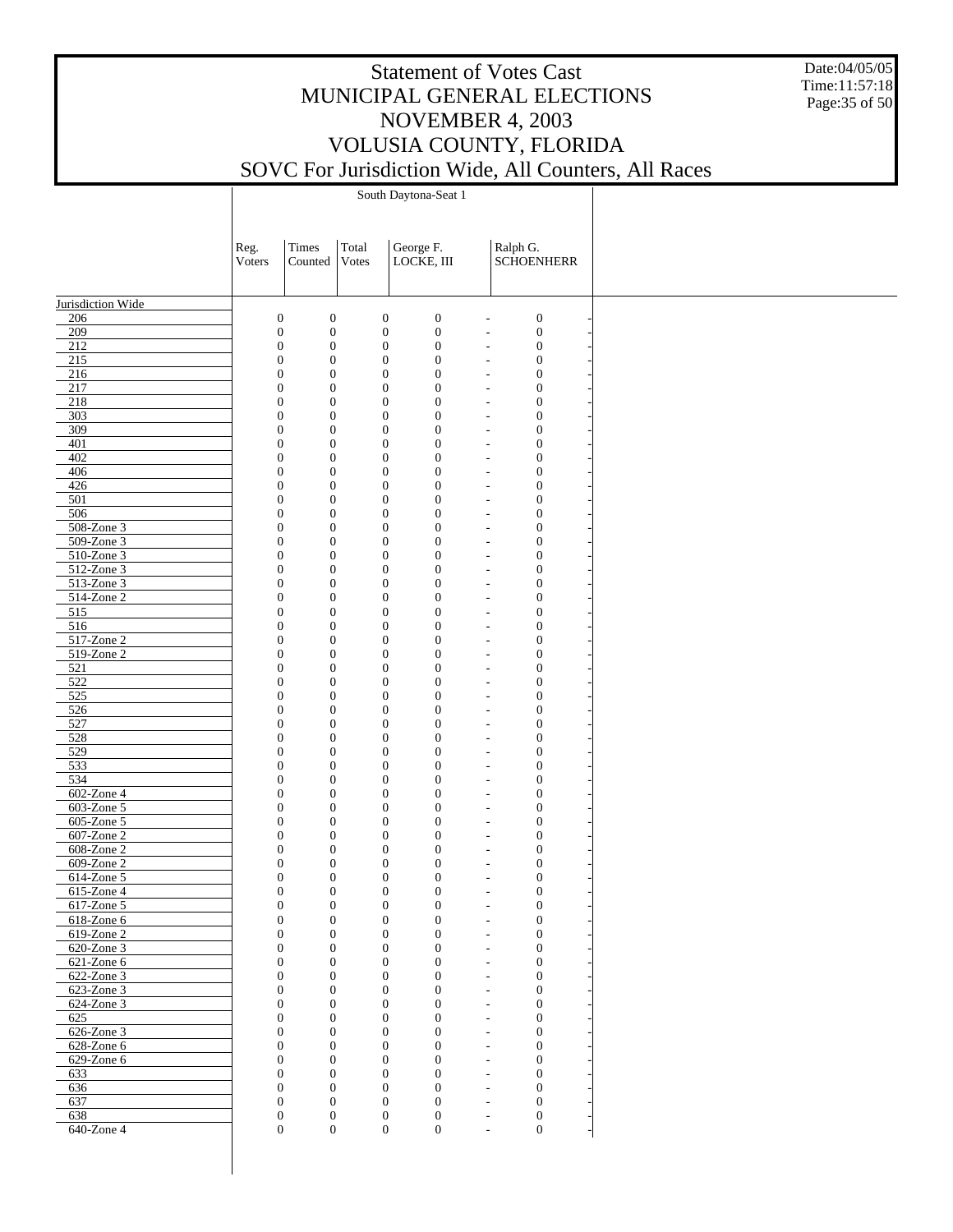Date:04/05/05 Time:11:57:18 Page:36 of 50

|                                              | Reg.                             | Times                                | Total                                | George F.                        |                                        | Ralph G.                             |            |
|----------------------------------------------|----------------------------------|--------------------------------------|--------------------------------------|----------------------------------|----------------------------------------|--------------------------------------|------------|
|                                              | Voters                           | Counted                              | Votes                                | LOCKE, III                       |                                        | <b>SCHOENHERR</b>                    |            |
|                                              |                                  |                                      |                                      |                                  |                                        |                                      |            |
|                                              |                                  |                                      |                                      |                                  |                                        |                                      |            |
| 641-Zone 4                                   | $\boldsymbol{0}$                 | $\boldsymbol{0}$                     | $\boldsymbol{0}$                     | $\mathbf{0}$                     | $\overline{\phantom{a}}$               | $\mathbf{0}$                         |            |
| 701                                          | 1658                             | 246                                  | 242                                  | 155                              | 64.05%                                 |                                      | 87 35.95%  |
| 702                                          | 2761                             | 555                                  | 547                                  | 309                              | 56.49%                                 |                                      | 238 43.51% |
| 703                                          | 2176                             | 331                                  | 323                                  | 185                              | 57.28%                                 |                                      | 138 42.72% |
| 704                                          | 738                              | 121                                  | 121                                  | 49                               | 40.50%                                 |                                      | 72 59.50%  |
| 709                                          | $\boldsymbol{0}$                 | $\boldsymbol{0}$                     | $\boldsymbol{0}$<br>$\boldsymbol{0}$ | $\boldsymbol{0}$<br>$\mathbf{0}$ | Ĭ.                                     | $\mathbf{0}$                         |            |
| 711<br>712                                   | $\boldsymbol{0}$<br>$\mathbf{0}$ | $\boldsymbol{0}$                     | $\boldsymbol{0}$                     | $\mathbf{0}$                     | $\overline{a}$                         | $\boldsymbol{0}$                     |            |
|                                              | $\mathbf{0}$                     | $\boldsymbol{0}$<br>$\boldsymbol{0}$ | $\boldsymbol{0}$                     | $\mathbf{0}$                     |                                        | $\boldsymbol{0}$<br>$\boldsymbol{0}$ |            |
| 714<br>717                                   | $\mathbf{0}$                     | $\boldsymbol{0}$                     | $\boldsymbol{0}$                     | $\boldsymbol{0}$                 |                                        | $\boldsymbol{0}$                     |            |
|                                              | $\mathbf{0}$                     | $\boldsymbol{0}$                     | $\boldsymbol{0}$                     | $\mathbf{0}$                     | $\overline{a}$                         | $\boldsymbol{0}$                     |            |
| 718<br>719                                   | $\mathbf{0}$                     | $\boldsymbol{0}$                     | $\boldsymbol{0}$                     | $\boldsymbol{0}$                 |                                        | $\boldsymbol{0}$                     |            |
| 720                                          | $\mathbf{0}$                     |                                      | $\boldsymbol{0}$                     | $\boldsymbol{0}$                 | $\overline{a}$                         |                                      |            |
| 722                                          | $\mathbf{0}$                     | $\boldsymbol{0}$<br>$\boldsymbol{0}$ | $\boldsymbol{0}$                     | $\boldsymbol{0}$                 | $\overline{a}$                         | $\boldsymbol{0}$<br>$\boldsymbol{0}$ |            |
| 723                                          | $\mathbf{0}$                     | $\boldsymbol{0}$                     | $\boldsymbol{0}$                     | $\boldsymbol{0}$                 |                                        | $\boldsymbol{0}$                     |            |
| 724                                          | $\mathbf{0}$                     | $\boldsymbol{0}$                     | $\boldsymbol{0}$                     | $\boldsymbol{0}$                 |                                        | $\boldsymbol{0}$                     |            |
| 725                                          | $\mathbf{0}$                     | $\boldsymbol{0}$                     | $\boldsymbol{0}$                     | $\boldsymbol{0}$                 |                                        | $\boldsymbol{0}$                     |            |
| 727                                          | $\mathbf{0}$                     | $\boldsymbol{0}$                     | $\boldsymbol{0}$                     | $\boldsymbol{0}$                 | ÷,                                     | $\boldsymbol{0}$                     |            |
| 728                                          | $\mathbf{0}$                     | $\boldsymbol{0}$                     | $\boldsymbol{0}$                     | $\boldsymbol{0}$                 | ÷,                                     | $\boldsymbol{0}$                     |            |
| 729                                          | $\mathbf{0}$                     | $\boldsymbol{0}$                     | $\boldsymbol{0}$                     | $\boldsymbol{0}$                 |                                        | $\boldsymbol{0}$                     |            |
| 731                                          | $\mathbf{0}$                     | $\boldsymbol{0}$                     | $\mathbf{0}$                         | $\boldsymbol{0}$                 |                                        | $\boldsymbol{0}$                     |            |
| 732                                          | $\mathbf{0}$                     | $\boldsymbol{0}$                     | $\boldsymbol{0}$                     | $\boldsymbol{0}$                 |                                        | $\boldsymbol{0}$                     |            |
| 733                                          | $\mathbf{0}$                     | $\boldsymbol{0}$                     | $\boldsymbol{0}$                     | $\boldsymbol{0}$                 |                                        | $\boldsymbol{0}$                     |            |
| 803                                          | $\mathbf{0}$                     | $\boldsymbol{0}$                     | $\boldsymbol{0}$                     | $\boldsymbol{0}$                 |                                        | $\boldsymbol{0}$                     |            |
| 804                                          | $\mathbf{0}$                     | $\boldsymbol{0}$                     | $\mathbf{0}$                         | $\boldsymbol{0}$                 |                                        | $\boldsymbol{0}$                     |            |
| 805                                          | $\mathbf{0}$                     | $\boldsymbol{0}$                     | $\boldsymbol{0}$                     | $\boldsymbol{0}$                 |                                        | $\boldsymbol{0}$                     |            |
| 806                                          | $\mathbf{0}$                     |                                      | $\boldsymbol{0}$                     | $\mathbf{0}$                     |                                        |                                      |            |
| 808                                          | $\mathbf{0}$                     | $\boldsymbol{0}$<br>$\boldsymbol{0}$ | $\boldsymbol{0}$                     | $\boldsymbol{0}$                 |                                        | $\boldsymbol{0}$<br>$\boldsymbol{0}$ |            |
| 809                                          | $\mathbf{0}$                     | $\boldsymbol{0}$                     | $\boldsymbol{0}$                     | $\boldsymbol{0}$                 |                                        | $\boldsymbol{0}$                     |            |
| 810                                          | $\mathbf{0}$                     | $\boldsymbol{0}$                     | $\boldsymbol{0}$                     | $\boldsymbol{0}$                 |                                        | $\boldsymbol{0}$                     |            |
| 811                                          | $\mathbf{0}$                     | $\boldsymbol{0}$                     | $\boldsymbol{0}$                     | $\boldsymbol{0}$                 |                                        | $\boldsymbol{0}$                     |            |
| 812                                          | $\mathbf{0}$                     | $\boldsymbol{0}$                     | $\boldsymbol{0}$                     | $\boldsymbol{0}$                 |                                        | $\boldsymbol{0}$                     |            |
| 815                                          | $\mathbf{0}$                     | $\boldsymbol{0}$                     | $\boldsymbol{0}$                     | $\boldsymbol{0}$                 |                                        | $\boldsymbol{0}$                     |            |
| 901                                          | $\mathbf{0}$                     | $\boldsymbol{0}$                     | $\boldsymbol{0}$                     | $\boldsymbol{0}$                 | $\overline{a}$                         | $\boldsymbol{0}$                     |            |
| 902                                          | $\mathbf{0}$                     | $\boldsymbol{0}$                     | $\boldsymbol{0}$                     | $\boldsymbol{0}$                 | ÷,                                     | $\boldsymbol{0}$                     |            |
| 903                                          | $\mathbf{0}$                     | $\boldsymbol{0}$                     | $\boldsymbol{0}$                     | $\boldsymbol{0}$                 |                                        | $\boldsymbol{0}$                     |            |
| 904                                          | $\mathbf{0}$                     | $\boldsymbol{0}$                     | $\boldsymbol{0}$                     | $\boldsymbol{0}$                 |                                        | $\boldsymbol{0}$                     |            |
| 905                                          | $\mathbf{0}$                     | $\boldsymbol{0}$                     | $\boldsymbol{0}$                     | $\boldsymbol{0}$                 |                                        | $\boldsymbol{0}$                     |            |
| 910                                          | $\mathbf{0}$                     | $\boldsymbol{0}$                     | $\mathbf{0}$                         | $\mathbf{0}$                     |                                        | $\boldsymbol{0}$                     |            |
| 912                                          | $\mathbf{0}$                     | $\boldsymbol{0}$                     | $\boldsymbol{0}$                     | $\boldsymbol{0}$                 |                                        | $\boldsymbol{0}$                     |            |
| 913                                          | $\mathbf{0}$                     | $\boldsymbol{0}$                     | $\mathbf{0}$                         | $\boldsymbol{0}$                 |                                        | $\boldsymbol{0}$                     |            |
| Absentee-DeLand                              | $\mathbf{0}$                     | $\boldsymbol{0}$                     | $\boldsymbol{0}$                     | $\boldsymbol{0}$                 |                                        | $\boldsymbol{0}$                     |            |
| Absentee-Orange City                         | $\mathbf{0}$                     | $\boldsymbol{0}$                     | $\boldsymbol{0}$                     | $\mathbf{0}$                     |                                        | $\boldsymbol{0}$                     |            |
| Absentee-Deltona                             | $\overline{0}$                   | $\boldsymbol{0}$                     | $\mathbf{0}$                         | $\boldsymbol{0}$                 | $\overline{a}$                         | $\boldsymbol{0}$                     |            |
|                                              | $\mathbf{0}$                     | $\boldsymbol{0}$                     | $\boldsymbol{0}$                     | $\boldsymbol{0}$                 |                                        | $\boldsymbol{0}$                     |            |
| Absentee-Ormond Beach<br>Absentee-Holly Hill | $\mathbf{0}$                     | $\boldsymbol{0}$                     | $\boldsymbol{0}$                     | $\boldsymbol{0}$                 |                                        | $\mathbf{0}$                         |            |
| Absentee-Daytona Beach                       | $\boldsymbol{0}$                 | $\boldsymbol{0}$                     | $\mathbf{0}$                         | $\boldsymbol{0}$                 |                                        | $\boldsymbol{0}$                     |            |
| Absentee-South Daytona                       | 7333                             | 49                                   | 48                                   |                                  | 28 58.33%                              |                                      | 20 41.67%  |
| Absentee-Port Orange                         | $\boldsymbol{0}$                 | $\boldsymbol{0}$                     | $\mathbf{0}$                         | $\mathbf{0}$                     |                                        | $\overline{0}$                       |            |
| Absentee-New Smyrna Beach                    | $\boldsymbol{0}$                 | $\mathbf{0}$                         | $\boldsymbol{0}$                     | $\theta$                         |                                        | $\mathbf{0}$                         |            |
| Absentee-Edgewater                           | $\boldsymbol{0}$                 | $\boldsymbol{0}$                     | $\mathbf{0}$                         | $\boldsymbol{0}$                 |                                        | $\mathbf{0}$                         |            |
|                                              |                                  | 5                                    | 5                                    | 4                                | 80.00%                                 | $\mathbf{1}$                         | 20.00%     |
| In-Office                                    | 7333<br>7333                     | $\boldsymbol{0}$                     | $\mathbf{0}$                         | $\theta$                         |                                        | $\boldsymbol{0}$                     |            |
| Provisional<br>UnScanned                     |                                  |                                      | $\mathbf{0}$                         |                                  |                                        |                                      |            |
|                                              | 7333                             | $\boldsymbol{0}$                     |                                      | $\mathbf{0}$                     | $\overline{\phantom{a}}$<br>730 56.77% | $\overline{0}$                       |            |
| Total                                        | 7333                             | 1307                                 | 1286                                 |                                  |                                        |                                      | 556 43.23% |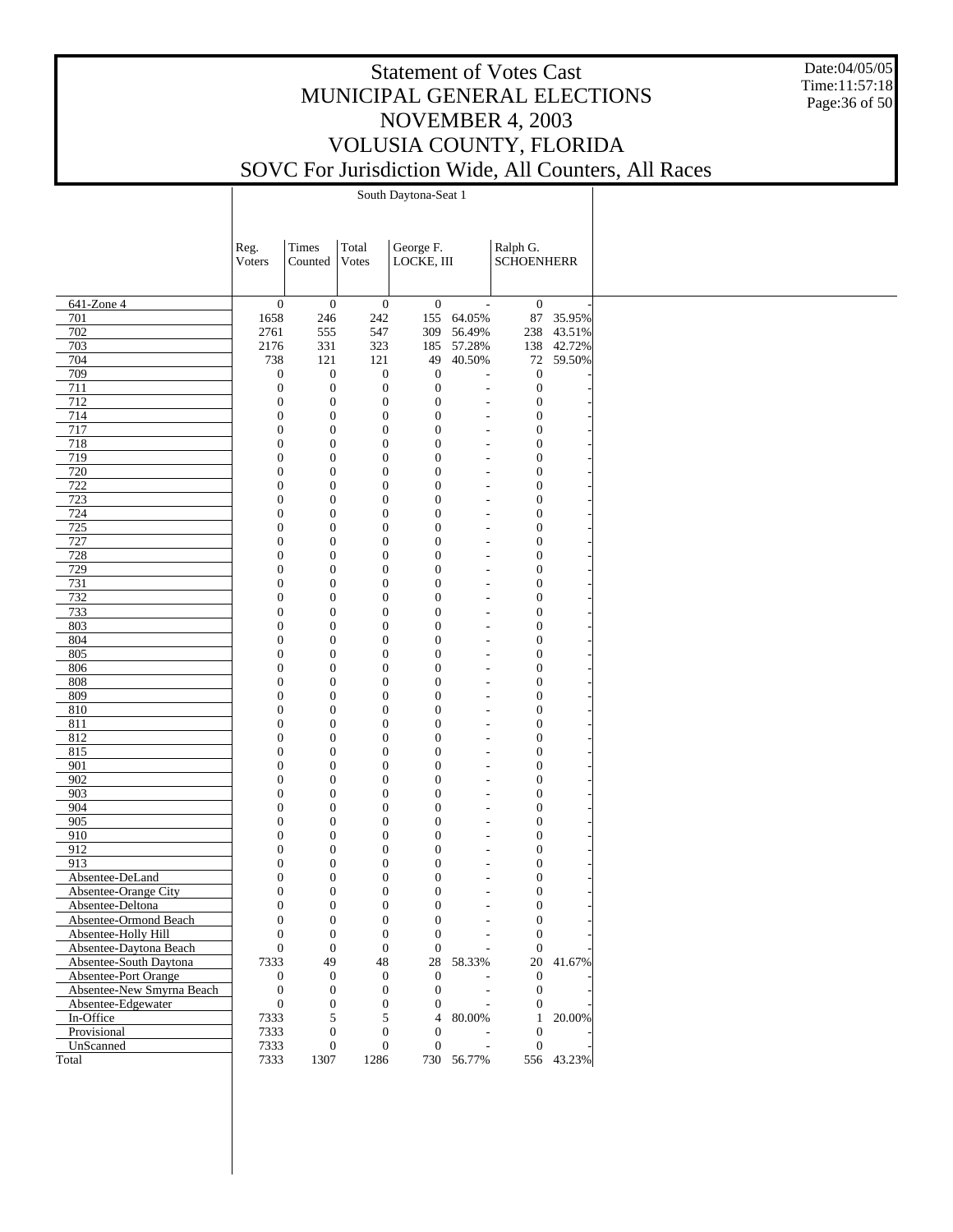Date:04/05/05 Time:11:57:18 Page:37 of 50

|                          | Reg.<br>Voters                       | Times<br>Counted                     | Total<br>Votes                       | Dave ACHILLES   Ron CLIFTON                                              |                                      |  |
|--------------------------|--------------------------------------|--------------------------------------|--------------------------------------|--------------------------------------------------------------------------|--------------------------------------|--|
| Jurisdiction Wide        |                                      |                                      |                                      |                                                                          |                                      |  |
| 206                      | $\boldsymbol{0}$                     | $\boldsymbol{0}$                     | $\boldsymbol{0}$                     | $\boldsymbol{0}$<br>$\overline{a}$                                       | $\boldsymbol{0}$                     |  |
| 209                      | $\boldsymbol{0}$                     | $\boldsymbol{0}$                     | $\boldsymbol{0}$                     | $\boldsymbol{0}$<br>$\overline{a}$                                       | $\boldsymbol{0}$                     |  |
| 212                      | $\boldsymbol{0}$                     | $\boldsymbol{0}$                     | $\boldsymbol{0}$                     | $\boldsymbol{0}$<br>L,                                                   | $\boldsymbol{0}$                     |  |
| 215<br>216               | $\boldsymbol{0}$<br>$\boldsymbol{0}$ | $\boldsymbol{0}$<br>$\boldsymbol{0}$ | $\boldsymbol{0}$<br>$\mathbf{0}$     | $\boldsymbol{0}$<br>$\overline{a}$<br>$\boldsymbol{0}$<br>$\overline{a}$ | $\boldsymbol{0}$<br>$\boldsymbol{0}$ |  |
| 217                      | $\boldsymbol{0}$                     | $\boldsymbol{0}$                     | $\boldsymbol{0}$                     | $\boldsymbol{0}$<br>$\overline{a}$                                       | $\boldsymbol{0}$                     |  |
| $\frac{218}{ }$          | $\boldsymbol{0}$                     | $\boldsymbol{0}$                     | $\mathbf{0}$                         | $\boldsymbol{0}$<br>$\overline{a}$                                       | $\boldsymbol{0}$                     |  |
| 303                      | $\boldsymbol{0}$                     | $\boldsymbol{0}$                     | $\boldsymbol{0}$                     | $\boldsymbol{0}$<br>$\overline{a}$                                       | $\boldsymbol{0}$                     |  |
| 309                      | $\boldsymbol{0}$                     | $\boldsymbol{0}$                     | $\mathbf{0}$                         | $\boldsymbol{0}$<br>$\overline{a}$                                       | $\boldsymbol{0}$                     |  |
| 401                      | $\boldsymbol{0}$                     | $\boldsymbol{0}$                     | $\boldsymbol{0}$                     | $\boldsymbol{0}$<br>$\overline{a}$                                       | $\boldsymbol{0}$                     |  |
| 402                      | $\boldsymbol{0}$                     | $\boldsymbol{0}$                     | $\mathbf{0}$                         | $\boldsymbol{0}$<br>$\overline{a}$                                       | $\boldsymbol{0}$                     |  |
| 406<br>426               | $\boldsymbol{0}$<br>$\boldsymbol{0}$ | $\boldsymbol{0}$<br>$\boldsymbol{0}$ | $\boldsymbol{0}$<br>$\mathbf{0}$     | $\boldsymbol{0}$<br>$\overline{a}$<br>$\boldsymbol{0}$<br>$\overline{a}$ | $\boldsymbol{0}$<br>$\boldsymbol{0}$ |  |
| 501                      | $\boldsymbol{0}$                     | $\boldsymbol{0}$                     | $\boldsymbol{0}$                     | $\boldsymbol{0}$<br>$\overline{a}$                                       | $\boldsymbol{0}$                     |  |
| 506                      | $\boldsymbol{0}$                     | $\boldsymbol{0}$                     | $\mathbf{0}$                         | $\boldsymbol{0}$<br>$\overline{a}$                                       | $\boldsymbol{0}$                     |  |
| 508-Zone 3               | $\boldsymbol{0}$                     | $\boldsymbol{0}$                     | $\boldsymbol{0}$                     | $\boldsymbol{0}$<br>$\overline{a}$                                       | $\boldsymbol{0}$                     |  |
| 509-Zone 3               | $\boldsymbol{0}$                     | $\boldsymbol{0}$                     | $\mathbf{0}$                         | $\boldsymbol{0}$<br>$\overline{a}$                                       | $\boldsymbol{0}$                     |  |
| 510-Zone 3               | $\boldsymbol{0}$                     | $\boldsymbol{0}$                     | $\boldsymbol{0}$                     | $\boldsymbol{0}$<br>$\overline{a}$                                       | $\boldsymbol{0}$                     |  |
| 512-Zone 3<br>513-Zone 3 | $\boldsymbol{0}$<br>$\boldsymbol{0}$ | $\boldsymbol{0}$<br>$\boldsymbol{0}$ | $\mathbf{0}$<br>$\boldsymbol{0}$     | $\boldsymbol{0}$<br>$\overline{a}$<br>$\boldsymbol{0}$                   | $\boldsymbol{0}$<br>$\boldsymbol{0}$ |  |
| 514-Zone 2               | $\boldsymbol{0}$                     | $\boldsymbol{0}$                     | $\mathbf{0}$                         | $\overline{a}$<br>$\boldsymbol{0}$<br>$\overline{a}$                     | $\boldsymbol{0}$                     |  |
| 515                      | $\boldsymbol{0}$                     | $\boldsymbol{0}$                     | $\boldsymbol{0}$                     | $\boldsymbol{0}$<br>$\overline{a}$                                       | $\boldsymbol{0}$                     |  |
| 516                      | $\boldsymbol{0}$                     | $\boldsymbol{0}$                     | $\mathbf{0}$                         | $\boldsymbol{0}$<br>$\overline{a}$                                       | $\boldsymbol{0}$                     |  |
| 517-Zone 2               | $\boldsymbol{0}$                     | $\boldsymbol{0}$                     | $\boldsymbol{0}$                     | $\boldsymbol{0}$<br>$\overline{a}$                                       | $\boldsymbol{0}$                     |  |
| 519-Zone 2               | $\boldsymbol{0}$                     | $\boldsymbol{0}$                     | $\mathbf{0}$                         | $\boldsymbol{0}$<br>$\overline{a}$                                       | $\boldsymbol{0}$                     |  |
| 521                      | $\boldsymbol{0}$                     | $\boldsymbol{0}$                     | $\boldsymbol{0}$                     | $\boldsymbol{0}$<br>$\overline{a}$                                       | $\boldsymbol{0}$                     |  |
| 522<br>525               | $\boldsymbol{0}$<br>$\boldsymbol{0}$ | $\boldsymbol{0}$<br>$\boldsymbol{0}$ | $\mathbf{0}$<br>$\boldsymbol{0}$     | $\boldsymbol{0}$<br>$\overline{a}$<br>$\boldsymbol{0}$<br>$\overline{a}$ | $\boldsymbol{0}$<br>$\boldsymbol{0}$ |  |
| 526                      | $\boldsymbol{0}$                     | $\boldsymbol{0}$                     | $\mathbf{0}$                         | $\boldsymbol{0}$<br>$\overline{a}$                                       | $\boldsymbol{0}$                     |  |
| 527                      | $\boldsymbol{0}$                     | $\boldsymbol{0}$                     | $\boldsymbol{0}$                     | $\boldsymbol{0}$<br>$\overline{a}$                                       | $\boldsymbol{0}$                     |  |
| 528                      | $\boldsymbol{0}$                     | $\boldsymbol{0}$                     | $\mathbf{0}$                         | $\boldsymbol{0}$<br>$\overline{a}$                                       | $\boldsymbol{0}$                     |  |
| 529                      | $\boldsymbol{0}$                     | $\boldsymbol{0}$                     | $\boldsymbol{0}$                     | $\boldsymbol{0}$<br>$\overline{a}$                                       | $\boldsymbol{0}$                     |  |
| 533                      | $\boldsymbol{0}$                     | $\boldsymbol{0}$                     | $\mathbf{0}$                         | $\boldsymbol{0}$<br>$\overline{a}$                                       | $\boldsymbol{0}$                     |  |
| 534                      | $\boldsymbol{0}$                     | $\boldsymbol{0}$                     | $\boldsymbol{0}$                     | $\boldsymbol{0}$<br>$\overline{a}$                                       | $\boldsymbol{0}$                     |  |
| 602-Zone 4<br>603-Zone 5 | $\boldsymbol{0}$<br>$\boldsymbol{0}$ | $\boldsymbol{0}$<br>$\boldsymbol{0}$ | $\mathbf{0}$<br>$\boldsymbol{0}$     | $\boldsymbol{0}$<br>$\overline{a}$<br>$\boldsymbol{0}$<br>L,             | $\boldsymbol{0}$<br>$\boldsymbol{0}$ |  |
| 605-Zone 5               | $\boldsymbol{0}$                     | $\boldsymbol{0}$                     | $\mathbf{0}$                         | $\boldsymbol{0}$<br>$\overline{a}$                                       | $\boldsymbol{0}$                     |  |
| 607-Zone 2               | $\boldsymbol{0}$                     | $\boldsymbol{0}$                     | $\boldsymbol{0}$                     | $\boldsymbol{0}$<br>L,                                                   | $\boldsymbol{0}$                     |  |
| 608-Zone 2               | $\boldsymbol{0}$                     | $\boldsymbol{0}$                     | $\boldsymbol{0}$                     | $\boldsymbol{0}$<br>$\overline{a}$                                       | $\boldsymbol{0}$                     |  |
| 609-Zone 2               | $\boldsymbol{0}$                     | $\mathbf{0}$                         | $\boldsymbol{0}$                     | $\boldsymbol{0}$<br>$\overline{a}$                                       | $\boldsymbol{0}$                     |  |
| 614-Zone 5               | $\boldsymbol{0}$                     | $\boldsymbol{0}$                     | $\boldsymbol{0}$                     | $\boldsymbol{0}$                                                         | $\boldsymbol{0}$                     |  |
| 615-Zone 4<br>617-Zone 5 | $\boldsymbol{0}$<br>$\boldsymbol{0}$ | $\boldsymbol{0}$<br>$\boldsymbol{0}$ | $\boldsymbol{0}$<br>$\boldsymbol{0}$ | $\boldsymbol{0}$<br>$\overline{a}$<br>$\boldsymbol{0}$<br>L              | $\boldsymbol{0}$<br>$\boldsymbol{0}$ |  |
| 618-Zone 6               | $\Omega$                             | $\overline{0}$                       | $\theta$                             | $\theta$                                                                 | $\overline{0}$                       |  |
| $619$ -Zone 2            | $\boldsymbol{0}$                     | $\boldsymbol{0}$                     | $\mathbf{0}$                         | $\boldsymbol{0}$                                                         | $\boldsymbol{0}$                     |  |
| 620-Zone 3               | $\boldsymbol{0}$                     | $\boldsymbol{0}$                     | $\mathbf{0}$                         | $\boldsymbol{0}$<br>$\overline{a}$                                       | $\boldsymbol{0}$                     |  |
| $621$ -Zone $6$          | $\boldsymbol{0}$                     | $\mathbf{0}$                         | $\mathbf{0}$                         | $\boldsymbol{0}$<br>$\overline{a}$                                       | $\boldsymbol{0}$                     |  |
| 622-Zone 3               | $\boldsymbol{0}$                     | $\mathbf{0}$                         | $\mathbf{0}$                         | $\boldsymbol{0}$<br>L,                                                   | $\boldsymbol{0}$                     |  |
| 623-Zone 3               | $\boldsymbol{0}$                     | $\mathbf{0}$                         | $\boldsymbol{0}$                     | $\boldsymbol{0}$<br>$\overline{a}$                                       | $\boldsymbol{0}$                     |  |
| 624-Zone 3<br>625        | $\boldsymbol{0}$<br>$\boldsymbol{0}$ | $\mathbf{0}$<br>$\mathbf{0}$         | $\mathbf{0}$<br>$\mathbf{0}$         | $\boldsymbol{0}$<br>$\overline{a}$<br>$\boldsymbol{0}$<br>$\overline{a}$ | $\boldsymbol{0}$<br>$\boldsymbol{0}$ |  |
| 626-Zone 3               | $\mathbf{0}$                         | $\mathbf{0}$                         | $\mathbf{0}$                         | $\boldsymbol{0}$<br>L,                                                   | $\boldsymbol{0}$                     |  |
| 628-Zone 6               | $\boldsymbol{0}$                     | $\mathbf{0}$                         | $\mathbf{0}$                         | $\boldsymbol{0}$<br>$\overline{a}$                                       | $\boldsymbol{0}$                     |  |
| 629-Zone 6               | $\boldsymbol{0}$                     | $\mathbf{0}$                         | $\mathbf{0}$                         | $\boldsymbol{0}$<br>$\overline{a}$                                       | $\boldsymbol{0}$                     |  |
| 633                      | $\boldsymbol{0}$                     | $\mathbf{0}$                         | $\theta$                             | $\boldsymbol{0}$<br>$\overline{a}$                                       | $\boldsymbol{0}$                     |  |
| 636                      | $\mathbf{0}$                         | $\mathbf{0}$                         | $\theta$                             | $\boldsymbol{0}$<br>$\overline{a}$                                       | $\boldsymbol{0}$                     |  |
| 637                      | $\mathbf{0}$                         | $\mathbf{0}$                         | $\boldsymbol{0}$                     | $\boldsymbol{0}$<br>L,                                                   | $\boldsymbol{0}$                     |  |
| 638                      | $\boldsymbol{0}$                     | $\boldsymbol{0}$                     | $\mathbf{0}$                         | $\boldsymbol{0}$<br>$\overline{\phantom{a}}$                             | $\boldsymbol{0}$                     |  |
| 640-Zone 4               | $\boldsymbol{0}$                     | $\boldsymbol{0}$                     | $\mathbf{0}$                         | $\boldsymbol{0}$<br>L,                                                   | $\mathbf{0}$                         |  |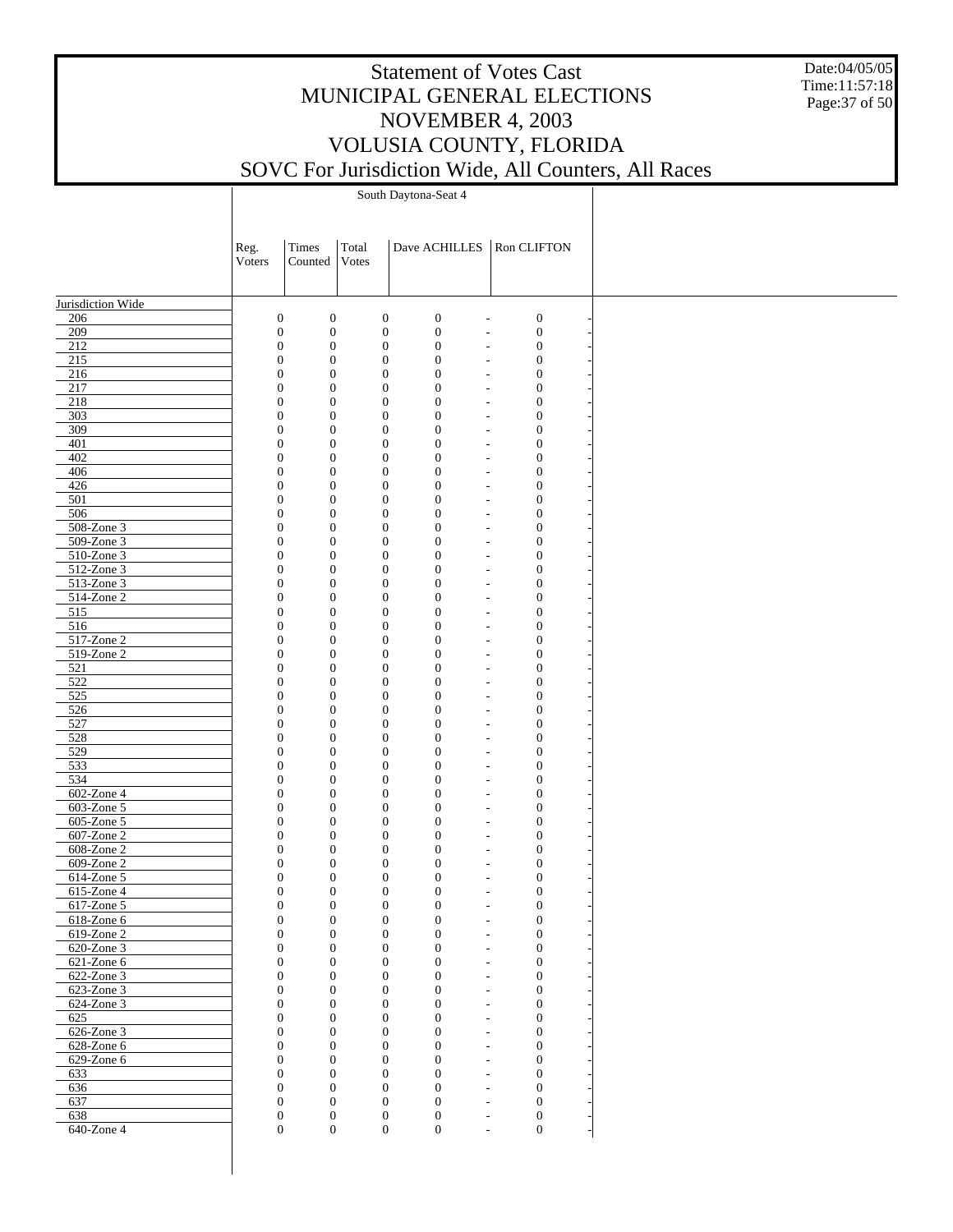Date:04/05/05 Time:11:57:18 Page:38 of 50

|                                               | Reg.                                 | Times                                | Total                                |                                      |                                                      | Dave ACHILLES   Ron CLIFTON          |            |
|-----------------------------------------------|--------------------------------------|--------------------------------------|--------------------------------------|--------------------------------------|------------------------------------------------------|--------------------------------------|------------|
|                                               | Voters                               | Counted                              | Votes                                |                                      |                                                      |                                      |            |
|                                               |                                      |                                      |                                      |                                      |                                                      |                                      |            |
|                                               |                                      |                                      |                                      |                                      |                                                      |                                      |            |
| 641-Zone 4                                    | $\mathbf{0}$                         | $\mathbf{0}$                         | $\boldsymbol{0}$                     | $\boldsymbol{0}$                     | $\overline{\phantom{a}}$                             | $\boldsymbol{0}$                     |            |
| 701                                           | 1658                                 | 246                                  | 245                                  |                                      | 100 40.82%                                           |                                      | 145 59.18% |
| 702                                           | 2761                                 | 555                                  | 549                                  | 222                                  | 40.44%                                               |                                      | 327 59.56% |
| 703                                           | 2176                                 | 331                                  | 330                                  |                                      | 118 35.76%                                           |                                      | 212 64.24% |
| 704                                           | 738                                  | 121                                  | 120                                  |                                      | 42 35.00%                                            | 78                                   | 65.00%     |
| 709<br>711                                    | $\mathbf{0}$                         | $\boldsymbol{0}$                     | $\boldsymbol{0}$                     | $\boldsymbol{0}$<br>$\boldsymbol{0}$ | L,                                                   | $\mathbf{0}$                         |            |
| 712                                           | $\boldsymbol{0}$<br>$\boldsymbol{0}$ | $\boldsymbol{0}$<br>$\boldsymbol{0}$ | $\boldsymbol{0}$<br>$\boldsymbol{0}$ | $\mathbf{0}$                         | $\overline{a}$<br>$\overline{a}$                     | $\boldsymbol{0}$<br>$\boldsymbol{0}$ |            |
| 714                                           | $\boldsymbol{0}$                     | $\boldsymbol{0}$                     | $\boldsymbol{0}$                     | $\mathbf{0}$                         | $\overline{\phantom{a}}$                             | $\boldsymbol{0}$                     |            |
| 717                                           | $\boldsymbol{0}$                     | $\boldsymbol{0}$                     | $\mathbf{0}$                         | $\boldsymbol{0}$                     | $\overline{a}$                                       | $\boldsymbol{0}$                     |            |
| 718                                           | $\boldsymbol{0}$                     | $\boldsymbol{0}$                     | $\boldsymbol{0}$                     | $\mathbf{0}$                         | $\overline{\phantom{a}}$                             | $\boldsymbol{0}$                     |            |
| 719                                           | $\boldsymbol{0}$                     | $\boldsymbol{0}$                     | $\boldsymbol{0}$                     | $\mathbf{0}$                         | ÷,                                                   | $\boldsymbol{0}$                     |            |
| 720                                           | $\boldsymbol{0}$                     | $\boldsymbol{0}$                     | $\mathbf{0}$                         | $\mathbf{0}$                         | ٠                                                    | $\boldsymbol{0}$                     |            |
| 722                                           | $\boldsymbol{0}$                     | $\boldsymbol{0}$                     | $\mathbf{0}$                         | $\mathbf{0}$                         | ٠                                                    | $\boldsymbol{0}$                     |            |
| 723                                           | $\boldsymbol{0}$                     | $\mathbf{0}$                         | $\boldsymbol{0}$                     | $\boldsymbol{0}$                     | $\overline{\phantom{0}}$                             | $\boldsymbol{0}$                     |            |
| 724                                           | $\boldsymbol{0}$                     | $\boldsymbol{0}$                     | $\mathbf{0}$                         | $\mathbf{0}$                         | $\overline{\phantom{a}}$                             | $\boldsymbol{0}$                     |            |
| 725                                           | $\boldsymbol{0}$                     | $\boldsymbol{0}$                     | $\mathbf{0}$                         | $\mathbf{0}$                         | $\overline{\phantom{a}}$                             | $\boldsymbol{0}$                     |            |
| 727                                           | $\boldsymbol{0}$                     | $\boldsymbol{0}$                     | $\mathbf{0}$                         | $\mathbf{0}$                         | $\overline{\phantom{a}}$                             | $\boldsymbol{0}$                     |            |
| 728                                           | $\boldsymbol{0}$                     | $\boldsymbol{0}$                     | $\boldsymbol{0}$                     | $\boldsymbol{0}$                     | $\overline{\phantom{a}}$                             | $\boldsymbol{0}$                     |            |
| 729                                           | $\boldsymbol{0}$                     | $\boldsymbol{0}$                     | $\boldsymbol{0}$                     | $\mathbf{0}$                         | ÷,                                                   | $\boldsymbol{0}$                     |            |
| 731                                           | $\boldsymbol{0}$                     | $\boldsymbol{0}$                     | $\mathbf{0}$                         | $\boldsymbol{0}$                     | ٠                                                    | $\boldsymbol{0}$                     |            |
| 732                                           | $\boldsymbol{0}$                     | $\mathbf{0}$                         | $\mathbf{0}$                         | $\mathbf{0}$                         | ٠                                                    | $\boldsymbol{0}$                     |            |
| 733                                           | $\boldsymbol{0}$                     | $\mathbf{0}$                         | $\mathbf{0}$                         | $\boldsymbol{0}$                     | $\overline{\phantom{0}}$                             | $\boldsymbol{0}$                     |            |
| 803                                           | $\boldsymbol{0}$                     | $\boldsymbol{0}$                     | $\mathbf{0}$                         | $\mathbf{0}$                         | $\overline{\phantom{a}}$                             | $\boldsymbol{0}$                     |            |
| 804<br>805                                    | $\boldsymbol{0}$                     | $\boldsymbol{0}$                     | $\mathbf{0}$                         | $\mathbf{0}$                         | $\overline{\phantom{a}}$                             | $\boldsymbol{0}$                     |            |
| 806                                           | $\boldsymbol{0}$<br>$\boldsymbol{0}$ | $\boldsymbol{0}$<br>$\boldsymbol{0}$ | $\mathbf{0}$<br>$\boldsymbol{0}$     | $\mathbf{0}$<br>$\boldsymbol{0}$     | $\overline{\phantom{a}}$<br>$\overline{\phantom{a}}$ | $\boldsymbol{0}$<br>$\boldsymbol{0}$ |            |
| 808                                           | $\boldsymbol{0}$                     | $\boldsymbol{0}$                     | $\boldsymbol{0}$                     | $\mathbf{0}$                         | ÷,                                                   | $\boldsymbol{0}$                     |            |
| 809                                           | $\boldsymbol{0}$                     | $\boldsymbol{0}$                     | $\mathbf{0}$                         | $\boldsymbol{0}$                     | ٠                                                    | $\boldsymbol{0}$                     |            |
| 810                                           | $\boldsymbol{0}$                     | $\mathbf{0}$                         | $\mathbf{0}$                         | $\mathbf{0}$                         | ٠                                                    | $\boldsymbol{0}$                     |            |
| 811                                           | $\boldsymbol{0}$                     | $\mathbf{0}$                         | $\boldsymbol{0}$                     | $\boldsymbol{0}$                     | $\overline{\phantom{0}}$                             | $\boldsymbol{0}$                     |            |
| 812                                           | $\boldsymbol{0}$                     | $\boldsymbol{0}$                     | $\mathbf{0}$                         | $\mathbf{0}$                         | ÷,                                                   | $\boldsymbol{0}$                     |            |
| 815                                           | $\boldsymbol{0}$                     | $\boldsymbol{0}$                     | $\mathbf{0}$                         | $\mathbf{0}$                         | $\overline{\phantom{a}}$                             | $\boldsymbol{0}$                     |            |
| 901                                           | $\boldsymbol{0}$                     | $\boldsymbol{0}$                     | $\mathbf{0}$                         | $\mathbf{0}$                         | $\overline{\phantom{a}}$                             | $\boldsymbol{0}$                     |            |
| 902                                           | $\boldsymbol{0}$                     | $\boldsymbol{0}$                     | $\boldsymbol{0}$                     | $\boldsymbol{0}$                     | $\overline{\phantom{a}}$                             | $\boldsymbol{0}$                     |            |
| 903                                           | $\boldsymbol{0}$                     | $\boldsymbol{0}$                     | $\boldsymbol{0}$                     | $\mathbf{0}$                         | ÷,                                                   | $\boldsymbol{0}$                     |            |
| 904                                           | $\boldsymbol{0}$                     | $\boldsymbol{0}$                     | $\mathbf{0}$                         | $\boldsymbol{0}$                     | $\overline{\phantom{a}}$                             | $\boldsymbol{0}$                     |            |
| 905                                           | $\boldsymbol{0}$                     | $\mathbf{0}$                         | $\mathbf{0}$                         | $\mathbf{0}$                         | ٠                                                    | $\boldsymbol{0}$                     |            |
| 910                                           | $\boldsymbol{0}$                     | $\boldsymbol{0}$                     | $\boldsymbol{0}$                     | $\boldsymbol{0}$                     | $\overline{\phantom{0}}$                             | $\boldsymbol{0}$                     |            |
| 912                                           | $\boldsymbol{0}$                     | $\boldsymbol{0}$                     | $\mathbf{0}$                         | $\mathbf{0}$                         | ÷,                                                   | $\boldsymbol{0}$                     |            |
| 913                                           | $\boldsymbol{0}$                     | $\boldsymbol{0}$                     | $\mathbf{0}$                         | $\mathbf{0}$                         | $\overline{a}$                                       | $\boldsymbol{0}$                     |            |
| Absentee-DeLand                               | $\boldsymbol{0}$                     | $\boldsymbol{0}$                     | $\boldsymbol{0}$                     | $\mathbf{0}$                         | ÷                                                    | $\boldsymbol{0}$                     |            |
| Absentee-Orange City                          | $\boldsymbol{0}$                     | $\mathbf{0}$                         | $\boldsymbol{0}$                     | $\mathbf{0}$                         |                                                      | $\boldsymbol{0}$                     |            |
| Absentee-Deltona                              | $\boldsymbol{0}$                     | $\boldsymbol{0}$                     | $\boldsymbol{0}$                     | $\boldsymbol{0}$                     | L,                                                   | $\boldsymbol{0}$                     |            |
| Absentee-Ormond Beach                         | $\theta$                             | $\mathbf{0}$                         | $\overline{0}$                       | $\mathbf{0}$                         | $\overline{a}$                                       | $\mathbf{0}$                         |            |
| Absentee-Holly Hill<br>Absentee-Daytona Beach | $\boldsymbol{0}$<br>$\boldsymbol{0}$ | $\boldsymbol{0}$<br>$\boldsymbol{0}$ | $\boldsymbol{0}$<br>$\mathbf{0}$     | $\boldsymbol{0}$<br>$\boldsymbol{0}$ |                                                      | $\mathbf{0}$<br>$\boldsymbol{0}$     |            |
| Absentee-South Daytona                        | 7333                                 | 49                                   | 49                                   | 22                                   | 44.90%                                               | 27                                   | 55.10%     |
| Absentee-Port Orange                          | $\boldsymbol{0}$                     | $\boldsymbol{0}$                     | $\boldsymbol{0}$                     | $\boldsymbol{0}$                     |                                                      | $\mathbf{0}$                         |            |
| Absentee-New Smyrna Beach                     | $\boldsymbol{0}$                     | $\boldsymbol{0}$                     | $\boldsymbol{0}$                     | $\boldsymbol{0}$                     |                                                      | $\mathbf{0}$                         |            |
| Absentee-Edgewater                            | $\boldsymbol{0}$                     | $\boldsymbol{0}$                     | $\boldsymbol{0}$                     | $\boldsymbol{0}$                     |                                                      | $\boldsymbol{0}$                     |            |
| In-Office                                     | 7333                                 | 5                                    | 5                                    | 3                                    | 60.00%                                               | $\overline{2}$                       | 40.00%     |
| Provisional                                   | 7333                                 | $\boldsymbol{0}$                     | $\boldsymbol{0}$                     | $\boldsymbol{0}$                     |                                                      | $\boldsymbol{0}$                     |            |
| UnScanned                                     | 7333                                 | $\boldsymbol{0}$                     | $\boldsymbol{0}$                     | $\boldsymbol{0}$                     | L,                                                   | $\mathbf{0}$                         |            |
| Total                                         | 7333                                 | 1307                                 | 1298                                 |                                      | 507 39.06%                                           | 791                                  | 60.94%     |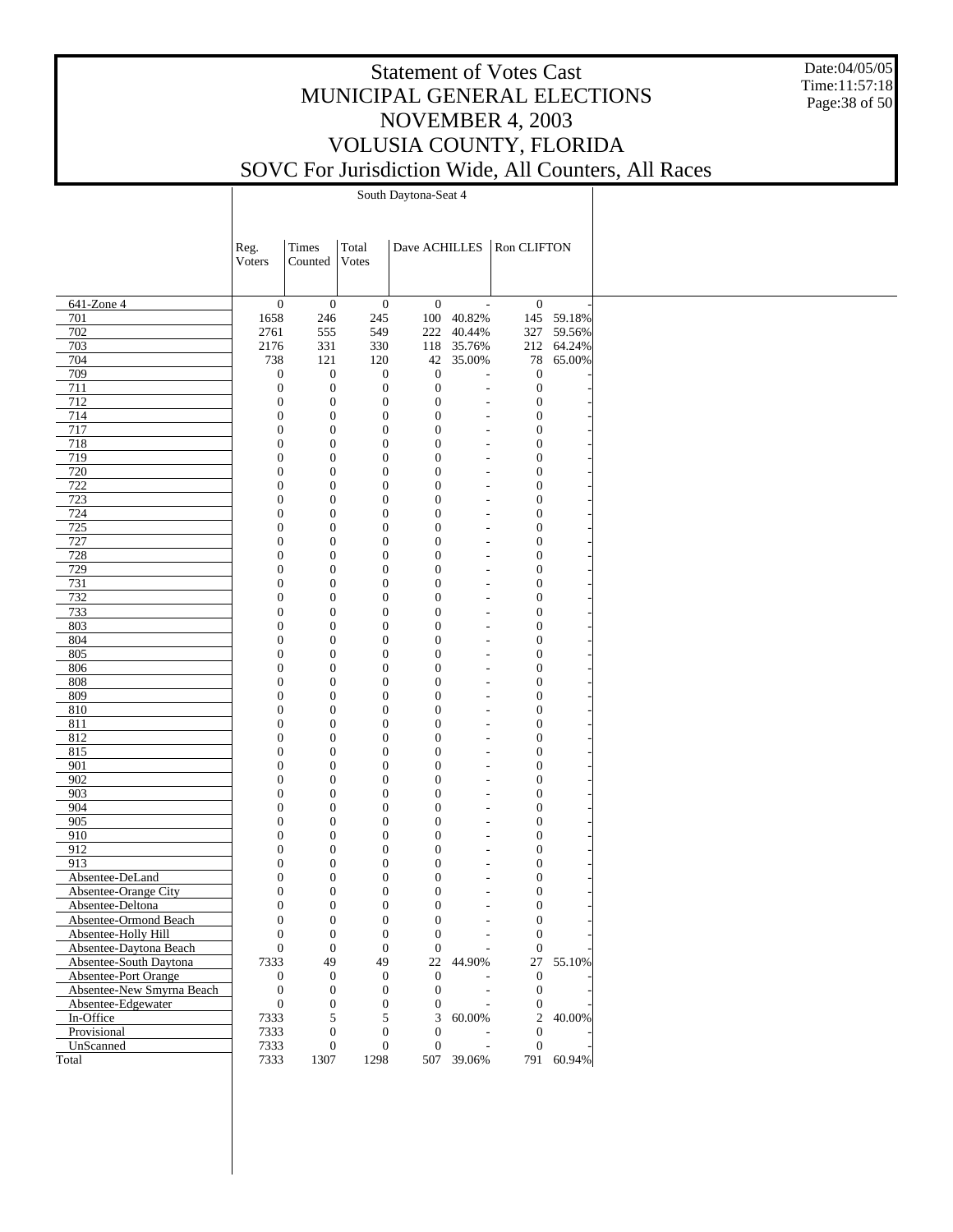Date:04/05/05 Time:11:57:18 Page:39 of 50

South Daytona-Question

|                             | Reg.<br>Voters | Times<br>Counted                                                             | Total<br>Votes                       | Yes. For having a<br>Ge                                                            | No. Against<br>having a                      |  |
|-----------------------------|----------------|------------------------------------------------------------------------------|--------------------------------------|------------------------------------------------------------------------------------|----------------------------------------------|--|
| Jurisdiction Wide           |                |                                                                              |                                      |                                                                                    |                                              |  |
| 206                         |                | $\boldsymbol{0}$<br>$\boldsymbol{0}$                                         | $\boldsymbol{0}$                     | $\boldsymbol{0}$<br>$\overline{\phantom{a}}$                                       | $\boldsymbol{0}$                             |  |
| 209                         |                | $\boldsymbol{0}$<br>$\boldsymbol{0}$                                         | $\boldsymbol{0}$                     | $\boldsymbol{0}$<br>$\overline{a}$                                                 | $\boldsymbol{0}$                             |  |
| 212                         |                | $\boldsymbol{0}$<br>$\boldsymbol{0}$                                         | $\boldsymbol{0}$                     | $\boldsymbol{0}$<br>$\overline{\phantom{a}}$                                       | $\boldsymbol{0}$                             |  |
| 215                         |                | $\boldsymbol{0}$<br>$\boldsymbol{0}$                                         | $\boldsymbol{0}$                     | $\boldsymbol{0}$<br>$\overline{a}$                                                 | $\boldsymbol{0}$                             |  |
| 216                         |                | $\boldsymbol{0}$<br>$\boldsymbol{0}$                                         | $\boldsymbol{0}$                     | $\mathbf{0}$<br>$\overline{\phantom{a}}$                                           | $\boldsymbol{0}$                             |  |
| 217<br>$\overline{218}$     |                | $\boldsymbol{0}$<br>$\mathbf{0}$<br>$\boldsymbol{0}$<br>$\boldsymbol{0}$     | $\boldsymbol{0}$<br>$\boldsymbol{0}$ | $\boldsymbol{0}$<br>÷,<br>$\mathbf{0}$<br>٠                                        | $\boldsymbol{0}$<br>$\boldsymbol{0}$         |  |
| 303                         |                | $\boldsymbol{0}$<br>$\boldsymbol{0}$                                         | $\boldsymbol{0}$                     | $\boldsymbol{0}$<br>$\overline{a}$                                                 | $\boldsymbol{0}$                             |  |
| 309                         |                | $\boldsymbol{0}$<br>$\boldsymbol{0}$                                         | $\boldsymbol{0}$                     | $\boldsymbol{0}$<br>$\overline{\phantom{a}}$                                       | $\boldsymbol{0}$                             |  |
| 401                         |                | $\boldsymbol{0}$<br>$\mathbf{0}$                                             | $\boldsymbol{0}$                     | $\boldsymbol{0}$<br>$\overline{a}$                                                 | $\boldsymbol{0}$                             |  |
| 402                         |                | $\boldsymbol{0}$<br>$\boldsymbol{0}$                                         | $\boldsymbol{0}$                     | $\boldsymbol{0}$<br>$\overline{\phantom{a}}$                                       | $\boldsymbol{0}$                             |  |
| 406                         |                | $\boldsymbol{0}$<br>$\boldsymbol{0}$                                         | $\boldsymbol{0}$                     | $\boldsymbol{0}$<br>$\overline{a}$                                                 | $\boldsymbol{0}$                             |  |
| 426                         |                | $\boldsymbol{0}$<br>$\boldsymbol{0}$                                         | $\boldsymbol{0}$                     | $\boldsymbol{0}$                                                                   | $\boldsymbol{0}$<br>$\overline{\phantom{a}}$ |  |
| 501                         |                | $\boldsymbol{0}$<br>$\mathbf{0}$                                             | $\boldsymbol{0}$                     | $\boldsymbol{0}$<br>$\overline{a}$                                                 | $\boldsymbol{0}$                             |  |
| 506                         |                | $\boldsymbol{0}$<br>$\boldsymbol{0}$                                         | $\boldsymbol{0}$                     | $\boldsymbol{0}$<br>$\overline{\phantom{a}}$                                       | $\boldsymbol{0}$                             |  |
| 508-Zone 3                  |                | $\boldsymbol{0}$<br>$\boldsymbol{0}$                                         | $\boldsymbol{0}$                     | $\boldsymbol{0}$<br>$\overline{a}$                                                 | $\boldsymbol{0}$                             |  |
| 509-Zone 3<br>510-Zone 3    |                | $\boldsymbol{0}$<br>$\boldsymbol{0}$<br>$\boldsymbol{0}$<br>$\mathbf{0}$     | $\boldsymbol{0}$<br>$\boldsymbol{0}$ | $\boldsymbol{0}$<br>$\overline{\phantom{a}}$<br>$\boldsymbol{0}$<br>$\overline{a}$ | $\boldsymbol{0}$<br>$\boldsymbol{0}$         |  |
| $512$ -Zone 3               |                | $\boldsymbol{0}$<br>$\boldsymbol{0}$                                         | $\boldsymbol{0}$                     | $\boldsymbol{0}$<br>$\overline{\phantom{a}}$                                       | $\boldsymbol{0}$                             |  |
| $513$ -Zone 3               |                | $\boldsymbol{0}$<br>$\boldsymbol{0}$                                         | $\boldsymbol{0}$                     | $\boldsymbol{0}$<br>٠                                                              | $\boldsymbol{0}$                             |  |
| 514-Zone 2                  |                | $\boldsymbol{0}$<br>$\boldsymbol{0}$                                         | $\boldsymbol{0}$                     | $\boldsymbol{0}$<br>$\overline{\phantom{a}}$                                       | $\boldsymbol{0}$                             |  |
| 515                         |                | $\boldsymbol{0}$<br>$\mathbf{0}$                                             | $\boldsymbol{0}$                     | $\boldsymbol{0}$<br>÷,                                                             | $\boldsymbol{0}$                             |  |
| 516                         |                | $\boldsymbol{0}$<br>$\boldsymbol{0}$                                         | $\boldsymbol{0}$                     | $\boldsymbol{0}$<br>$\overline{\phantom{a}}$                                       | $\boldsymbol{0}$                             |  |
| 517-Zone 2                  |                | $\boldsymbol{0}$<br>$\boldsymbol{0}$                                         | $\boldsymbol{0}$                     | $\boldsymbol{0}$<br>$\overline{a}$                                                 | $\boldsymbol{0}$                             |  |
| 519-Zone 2                  |                | $\boldsymbol{0}$<br>$\boldsymbol{0}$                                         | $\boldsymbol{0}$                     | $\boldsymbol{0}$<br>$\overline{a}$                                                 | $\boldsymbol{0}$                             |  |
| 521                         |                | $\boldsymbol{0}$<br>$\mathbf{0}$                                             | $\boldsymbol{0}$                     | $\boldsymbol{0}$<br>L,                                                             | $\boldsymbol{0}$                             |  |
| 522                         |                | $\boldsymbol{0}$<br>$\mathbf{0}$                                             | $\boldsymbol{0}$                     | $\boldsymbol{0}$<br>$\overline{\phantom{a}}$                                       | $\boldsymbol{0}$                             |  |
| 525                         |                | $\boldsymbol{0}$<br>$\boldsymbol{0}$<br>$\boldsymbol{0}$                     | $\boldsymbol{0}$                     | $\boldsymbol{0}$<br>$\overline{a}$                                                 | $\boldsymbol{0}$                             |  |
| 526<br>527                  |                | $\boldsymbol{0}$<br>$\boldsymbol{0}$<br>$\mathbf{0}$                         | $\boldsymbol{0}$<br>$\boldsymbol{0}$ | $\boldsymbol{0}$<br>$\overline{\phantom{a}}$<br>$\boldsymbol{0}$<br>L,             | $\boldsymbol{0}$<br>$\boldsymbol{0}$         |  |
| 528                         |                | $\boldsymbol{0}$<br>$\mathbf{0}$                                             | $\boldsymbol{0}$                     | $\boldsymbol{0}$                                                                   | $\boldsymbol{0}$<br>$\overline{\phantom{a}}$ |  |
| 529                         |                | $\boldsymbol{0}$<br>$\boldsymbol{0}$                                         | $\boldsymbol{0}$                     | $\boldsymbol{0}$<br>$\overline{a}$                                                 | $\boldsymbol{0}$                             |  |
| 533                         |                | $\boldsymbol{0}$<br>$\boldsymbol{0}$                                         | $\boldsymbol{0}$                     | $\boldsymbol{0}$<br>$\overline{\phantom{a}}$                                       | $\boldsymbol{0}$                             |  |
| 534                         |                | $\boldsymbol{0}$<br>$\mathbf{0}$                                             | $\boldsymbol{0}$                     | $\boldsymbol{0}$<br>÷,                                                             | $\boldsymbol{0}$                             |  |
| 602-Zone 4                  |                | $\boldsymbol{0}$<br>$\mathbf{0}$                                             | $\boldsymbol{0}$                     | $\boldsymbol{0}$<br>$\overline{\phantom{a}}$                                       | $\boldsymbol{0}$                             |  |
| 603-Zone 5                  |                | $\boldsymbol{0}$<br>$\boldsymbol{0}$                                         | $\boldsymbol{0}$                     | $\boldsymbol{0}$<br>$\overline{\phantom{a}}$                                       | $\boldsymbol{0}$                             |  |
| 605-Zone 5                  |                | $\boldsymbol{0}$<br>$\boldsymbol{0}$                                         | $\boldsymbol{0}$                     | $\boldsymbol{0}$<br>$\overline{\phantom{a}}$                                       | $\boldsymbol{0}$                             |  |
| 607-Zone 2                  |                | $\boldsymbol{0}$<br>$\boldsymbol{0}$                                         | $\boldsymbol{0}$                     | $\boldsymbol{0}$<br>÷,                                                             | $\boldsymbol{0}$                             |  |
| 608-Zone 2                  |                | $\boldsymbol{0}$<br>$\boldsymbol{0}$                                         | $\boldsymbol{0}$                     | $\boldsymbol{0}$<br>٠                                                              | $\boldsymbol{0}$                             |  |
| $609$ -Zone 2<br>614-Zone 5 |                | $\boldsymbol{0}$<br>$\boldsymbol{0}$<br>$\boldsymbol{0}$<br>$\boldsymbol{0}$ | $\boldsymbol{0}$                     | $\boldsymbol{0}$<br>÷,<br>$\boldsymbol{0}$                                         | $\boldsymbol{0}$<br>$\boldsymbol{0}$         |  |
| 615-Zone 4                  |                | $\boldsymbol{0}$<br>$\mathbf{0}$                                             | $\boldsymbol{0}$<br>$\boldsymbol{0}$ | ٠<br>$\boldsymbol{0}$                                                              | $\boldsymbol{0}$                             |  |
| 617-Zone 5                  |                | $\boldsymbol{0}$<br>$\boldsymbol{0}$                                         | $\boldsymbol{0}$                     | $\boldsymbol{0}$<br>$\overline{a}$                                                 | $\boldsymbol{0}$                             |  |
| 618-Zone 6                  |                | $\boldsymbol{0}$<br>$\Omega$                                                 | $\mathbf{0}$                         | $\boldsymbol{0}$                                                                   | $\overline{0}$                               |  |
| 619-Zone 2                  |                | $\boldsymbol{0}$<br>$\mathbf{0}$                                             | $\boldsymbol{0}$                     | $\boldsymbol{0}$                                                                   | $\boldsymbol{0}$                             |  |
| 620-Zone 3                  |                | $\boldsymbol{0}$<br>$\mathbf{0}$                                             | $\boldsymbol{0}$                     | $\boldsymbol{0}$<br>$\overline{a}$                                                 | $\boldsymbol{0}$                             |  |
| 621-Zone 6                  |                | $\boldsymbol{0}$<br>$\mathbf{0}$                                             | $\boldsymbol{0}$                     | $\boldsymbol{0}$<br>٠                                                              | $\boldsymbol{0}$                             |  |
| 622-Zone 3                  |                | $\boldsymbol{0}$<br>$\boldsymbol{0}$                                         | $\boldsymbol{0}$                     | $\boldsymbol{0}$<br>÷,                                                             | $\boldsymbol{0}$                             |  |
| 623-Zone 3                  |                | $\boldsymbol{0}$<br>$\mathbf{0}$                                             | $\boldsymbol{0}$                     | $\boldsymbol{0}$<br>٠                                                              | $\boldsymbol{0}$                             |  |
| 624-Zone 3                  |                | $\boldsymbol{0}$<br>$\boldsymbol{0}$                                         | $\boldsymbol{0}$                     | $\boldsymbol{0}$<br>$\overline{a}$                                                 | $\boldsymbol{0}$                             |  |
| 625                         |                | $\boldsymbol{0}$<br>$\mathbf{0}$                                             | $\boldsymbol{0}$                     | $\boldsymbol{0}$<br>$\overline{\phantom{a}}$                                       | $\boldsymbol{0}$                             |  |
| 626-Zone 3<br>628-Zone 6    |                | $\boldsymbol{0}$<br>$\boldsymbol{0}$<br>$\boldsymbol{0}$<br>$\mathbf{0}$     | $\boldsymbol{0}$<br>$\boldsymbol{0}$ | $\boldsymbol{0}$<br>÷,<br>$\boldsymbol{0}$<br>٠                                    | $\boldsymbol{0}$<br>$\boldsymbol{0}$         |  |
| 629-Zone 6                  |                | $\boldsymbol{0}$<br>$\mathbf{0}$                                             | $\boldsymbol{0}$                     | $\boldsymbol{0}$<br>٠                                                              | $\boldsymbol{0}$                             |  |
| 633                         |                | $\boldsymbol{0}$<br>$\mathbf{0}$                                             | $\boldsymbol{0}$                     | $\boldsymbol{0}$<br>$\overline{\phantom{a}}$                                       | $\boldsymbol{0}$                             |  |
| 636                         |                | $\boldsymbol{0}$<br>$\boldsymbol{0}$                                         | $\boldsymbol{0}$                     | $\boldsymbol{0}$<br>÷,                                                             | $\boldsymbol{0}$                             |  |
| 637                         |                | $\boldsymbol{0}$<br>$\mathbf{0}$                                             | $\boldsymbol{0}$                     | $\boldsymbol{0}$<br>٠                                                              | $\boldsymbol{0}$                             |  |
| 638                         |                |                                                                              |                                      |                                                                                    |                                              |  |
|                             |                | $\boldsymbol{0}$<br>$\mathbf{0}$                                             | $\boldsymbol{0}$                     | $\boldsymbol{0}$<br>$\overline{\phantom{a}}$                                       | $\boldsymbol{0}$                             |  |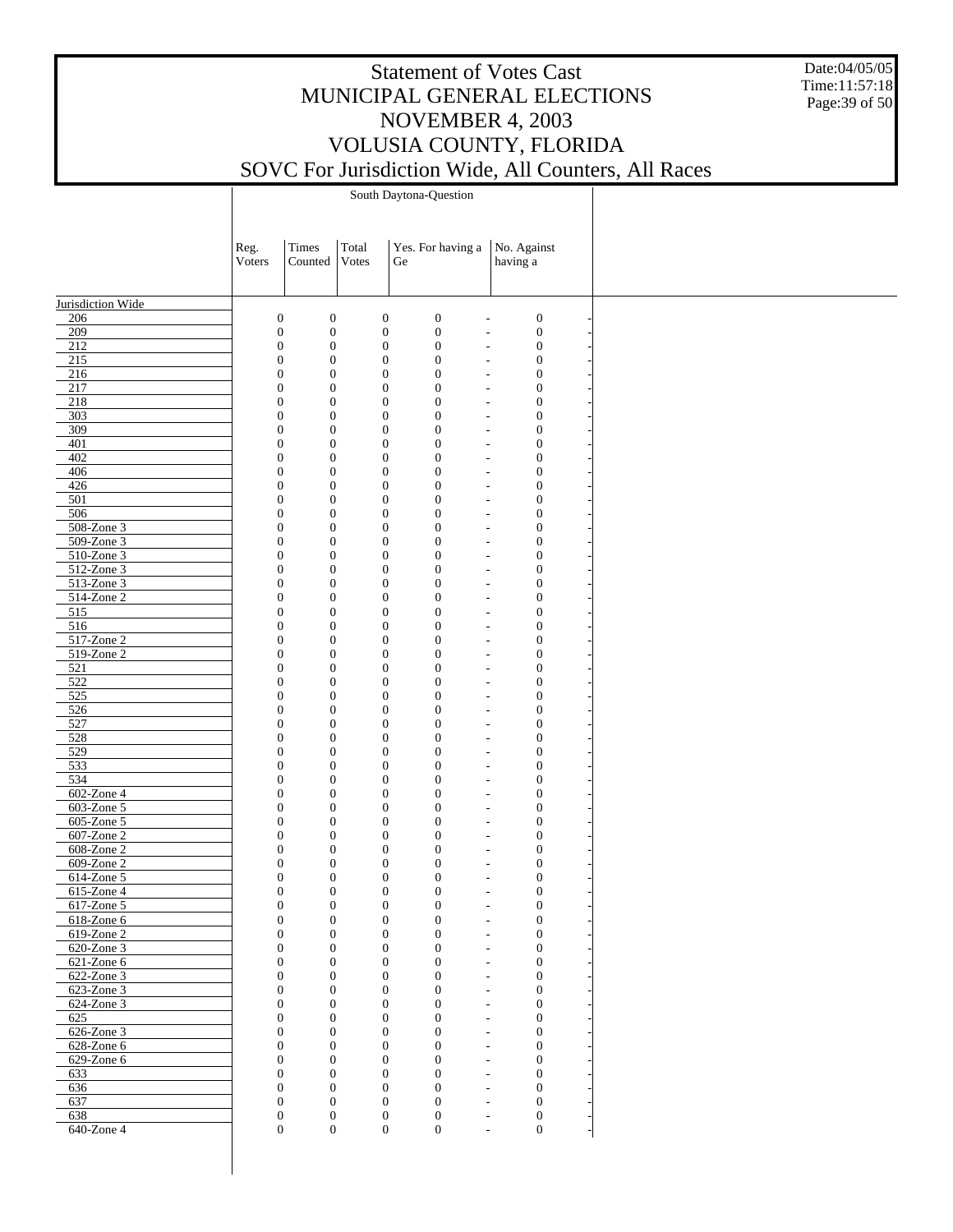Date:04/05/05 Time:11:57:18 Page:40 of 50

South Daytona-Question

|                           | Reg.             | Times            | Total            | Yes. For having a |                          | No. Against      |            |
|---------------------------|------------------|------------------|------------------|-------------------|--------------------------|------------------|------------|
|                           | Voters           | Counted          | Votes            | Ge                |                          | having a         |            |
|                           |                  |                  |                  |                   |                          |                  |            |
|                           |                  |                  |                  |                   |                          |                  |            |
| 641-Zone 4                | $\mathbf{0}$     | $\mathbf{0}$     | $\boldsymbol{0}$ | $\mathbf{0}$      | $\overline{\phantom{a}}$ | $\mathbf{0}$     |            |
| 701                       | 1658             | 246              | 213              | 154               | 72.30%                   |                  | 59 27.70%  |
| 702                       | 2761             | 555              | 497              | 366               | 73.64%                   |                  | 131 26.36% |
| 703                       | 2176             | 331              | 307              |                   | 244 79.48%               |                  | 63 20.52%  |
| 704                       | 738              | 121              | 109              | 80                | 73.39%                   | 29               | 26.61%     |
| 709                       | $\boldsymbol{0}$ | $\boldsymbol{0}$ | $\boldsymbol{0}$ | $\boldsymbol{0}$  |                          | $\boldsymbol{0}$ |            |
| 711                       | $\boldsymbol{0}$ | $\boldsymbol{0}$ | $\boldsymbol{0}$ | $\mathbf{0}$      | $\overline{\phantom{a}}$ | $\boldsymbol{0}$ |            |
| 712                       | $\boldsymbol{0}$ | $\boldsymbol{0}$ | $\boldsymbol{0}$ | $\mathbf{0}$      |                          | $\boldsymbol{0}$ |            |
| 714                       | $\boldsymbol{0}$ | $\boldsymbol{0}$ | $\mathbf{0}$     | $\mathbf{0}$      |                          | $\boldsymbol{0}$ |            |
| 717                       | $\boldsymbol{0}$ | $\boldsymbol{0}$ | $\mathbf{0}$     | $\mathbf{0}$      |                          | $\boldsymbol{0}$ |            |
| 718                       | $\boldsymbol{0}$ | $\boldsymbol{0}$ | $\mathbf{0}$     | $\boldsymbol{0}$  |                          | $\boldsymbol{0}$ |            |
| 719                       | $\boldsymbol{0}$ | $\boldsymbol{0}$ | $\mathbf{0}$     | $\boldsymbol{0}$  |                          | $\boldsymbol{0}$ |            |
| 720                       | $\boldsymbol{0}$ | $\boldsymbol{0}$ | $\mathbf{0}$     | $\boldsymbol{0}$  |                          | $\boldsymbol{0}$ |            |
| 722                       | $\boldsymbol{0}$ | $\boldsymbol{0}$ | $\mathbf{0}$     | $\boldsymbol{0}$  |                          | $\boldsymbol{0}$ |            |
| 723                       | $\boldsymbol{0}$ | $\boldsymbol{0}$ | $\mathbf{0}$     | $\mathbf{0}$      |                          | $\boldsymbol{0}$ |            |
| 724                       | $\boldsymbol{0}$ | $\mathbf{0}$     | $\mathbf{0}$     | $\mathbf{0}$      |                          | $\boldsymbol{0}$ |            |
| 725                       | $\boldsymbol{0}$ | $\boldsymbol{0}$ | $\mathbf{0}$     | $\boldsymbol{0}$  |                          | $\boldsymbol{0}$ |            |
| 727                       | $\boldsymbol{0}$ | $\boldsymbol{0}$ | $\mathbf{0}$     | $\boldsymbol{0}$  |                          | $\boldsymbol{0}$ |            |
| 728                       | $\boldsymbol{0}$ | $\boldsymbol{0}$ | $\mathbf{0}$     | $\mathbf{0}$      |                          | $\boldsymbol{0}$ |            |
| 729                       | $\boldsymbol{0}$ | $\mathbf{0}$     | $\mathbf{0}$     | $\boldsymbol{0}$  |                          | $\boldsymbol{0}$ |            |
| 731                       | $\boldsymbol{0}$ | $\boldsymbol{0}$ | $\mathbf{0}$     | $\boldsymbol{0}$  |                          | $\boldsymbol{0}$ |            |
| 732                       | $\boldsymbol{0}$ | $\boldsymbol{0}$ | $\mathbf{0}$     | $\boldsymbol{0}$  |                          | $\boldsymbol{0}$ |            |
| 733                       | $\boldsymbol{0}$ | $\boldsymbol{0}$ | $\mathbf{0}$     | $\mathbf{0}$      |                          | $\boldsymbol{0}$ |            |
| 803                       | $\boldsymbol{0}$ | $\mathbf{0}$     | $\mathbf{0}$     | $\boldsymbol{0}$  |                          | $\boldsymbol{0}$ |            |
| 804                       | $\boldsymbol{0}$ | $\boldsymbol{0}$ | $\mathbf{0}$     | $\boldsymbol{0}$  |                          | $\boldsymbol{0}$ |            |
| 805                       | $\boldsymbol{0}$ | $\boldsymbol{0}$ | $\mathbf{0}$     | $\boldsymbol{0}$  |                          | $\boldsymbol{0}$ |            |
| 806                       | $\boldsymbol{0}$ | $\boldsymbol{0}$ | $\mathbf{0}$     | $\mathbf{0}$      |                          | $\boldsymbol{0}$ |            |
| 808                       | $\boldsymbol{0}$ | $\mathbf{0}$     | $\mathbf{0}$     | $\boldsymbol{0}$  |                          | $\boldsymbol{0}$ |            |
| 809                       | $\boldsymbol{0}$ | $\boldsymbol{0}$ | $\mathbf{0}$     | $\boldsymbol{0}$  |                          | $\boldsymbol{0}$ |            |
| 810                       | $\boldsymbol{0}$ | $\boldsymbol{0}$ | $\mathbf{0}$     | $\boldsymbol{0}$  |                          | $\boldsymbol{0}$ |            |
| 811                       | $\boldsymbol{0}$ | $\boldsymbol{0}$ | $\mathbf{0}$     | $\mathbf{0}$      |                          | $\boldsymbol{0}$ |            |
| 812                       | $\boldsymbol{0}$ | $\mathbf{0}$     | $\mathbf{0}$     | $\boldsymbol{0}$  |                          | $\boldsymbol{0}$ |            |
| 815                       | $\boldsymbol{0}$ | $\boldsymbol{0}$ | $\mathbf{0}$     | $\boldsymbol{0}$  |                          | $\boldsymbol{0}$ |            |
| 901                       | $\boldsymbol{0}$ | $\boldsymbol{0}$ | $\mathbf{0}$     | $\boldsymbol{0}$  |                          | $\boldsymbol{0}$ |            |
| 902                       | $\boldsymbol{0}$ | $\boldsymbol{0}$ | $\mathbf{0}$     | $\mathbf{0}$      |                          | $\boldsymbol{0}$ |            |
| 903                       | $\boldsymbol{0}$ | $\mathbf{0}$     | $\mathbf{0}$     | $\boldsymbol{0}$  |                          | $\boldsymbol{0}$ |            |
| 904                       | $\boldsymbol{0}$ | $\boldsymbol{0}$ | $\mathbf{0}$     | $\boldsymbol{0}$  |                          | $\boldsymbol{0}$ |            |
| 905                       | $\boldsymbol{0}$ | $\boldsymbol{0}$ | $\mathbf{0}$     | $\boldsymbol{0}$  |                          | $\boldsymbol{0}$ |            |
| 910                       | $\boldsymbol{0}$ | $\boldsymbol{0}$ | $\mathbf{0}$     | $\mathbf{0}$      |                          | $\boldsymbol{0}$ |            |
| $\overline{912}$          | $\boldsymbol{0}$ | $\boldsymbol{0}$ | $\mathbf{0}$     | $\boldsymbol{0}$  |                          | $\boldsymbol{0}$ |            |
| 913                       | $\boldsymbol{0}$ | $\boldsymbol{0}$ | $\mathbf{0}$     | $\boldsymbol{0}$  |                          | $\boldsymbol{0}$ |            |
| Absentee-DeLand           | $\boldsymbol{0}$ | $\boldsymbol{0}$ | $\mathbf{0}$     | $\boldsymbol{0}$  |                          | $\boldsymbol{0}$ |            |
| Absentee-Orange City      | $\boldsymbol{0}$ | $\boldsymbol{0}$ | $\mathbf{0}$     | $\boldsymbol{0}$  |                          | $\boldsymbol{0}$ |            |
| Absentee-Deltona          | $\boldsymbol{0}$ | $\boldsymbol{0}$ | $\boldsymbol{0}$ | $\boldsymbol{0}$  |                          | $\boldsymbol{0}$ |            |
| Absentee-Ormond Beach     | $\Omega$         | $\theta$         | $\Omega$         | $\Omega$          |                          | $\theta$         |            |
| Absentee-Holly Hill       | $\boldsymbol{0}$ | $\boldsymbol{0}$ | $\boldsymbol{0}$ | $\boldsymbol{0}$  |                          | $\boldsymbol{0}$ |            |
| Absentee-Daytona Beach    | $\mathbf{0}$     | $\boldsymbol{0}$ | $\boldsymbol{0}$ | $\mathbf{0}$      |                          | $\boldsymbol{0}$ |            |
| Absentee-South Daytona    | 7333             | 49               | 48               |                   | 32 66.67%                |                  | 16 33.33%  |
| Absentee-Port Orange      | $\boldsymbol{0}$ | $\mathbf{0}$     | $\boldsymbol{0}$ | $\mathbf{0}$      |                          | $\boldsymbol{0}$ |            |
| Absentee-New Smyrna Beach | $\mathbf{0}$     | $\boldsymbol{0}$ | $\mathbf{0}$     | $\mathbf{0}$      |                          | $\boldsymbol{0}$ |            |
| Absentee-Edgewater        | $\mathbf{0}$     | $\boldsymbol{0}$ | $\boldsymbol{0}$ | $\mathbf{0}$      |                          | $\boldsymbol{0}$ |            |
| In-Office                 | 7333             | 5                | 5                | 4                 | 80.00%                   | $\mathbf{1}$     | 20.00%     |
| Provisional               | 7333             | 0                | $\mathbf{0}$     | $\overline{0}$    |                          | $\boldsymbol{0}$ |            |
| UnScanned                 | 7333             | $\boldsymbol{0}$ | $\boldsymbol{0}$ | $\mathbf{0}$      | $\overline{\phantom{a}}$ | $\mathbf{0}$     |            |
| Total                     | 7333             | 1307             | 1179             |                   | 880 74.64%               |                  | 299 25.36% |
|                           |                  |                  |                  |                   |                          |                  |            |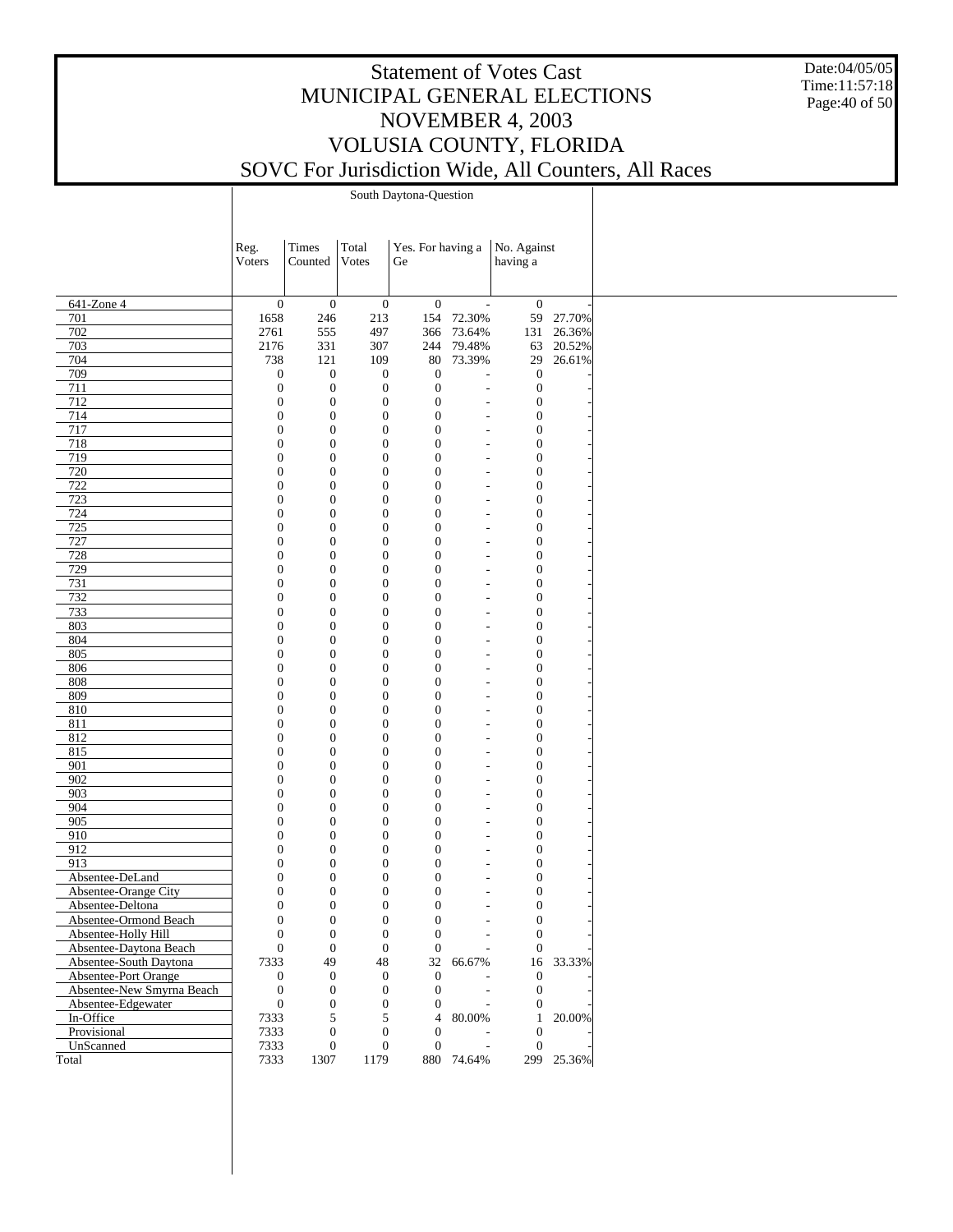Date:04/05/05 Time:11:57:18 Page:41 of 50

Port Orange-District 3

|                               | Reg.<br>Voters | Times<br>Counted                                                     | Total<br>Votes                       | <b>Jim MEADOWS</b>                   | Bob<br><b>POHLMANN</b>                                                             |
|-------------------------------|----------------|----------------------------------------------------------------------|--------------------------------------|--------------------------------------|------------------------------------------------------------------------------------|
|                               |                |                                                                      |                                      |                                      |                                                                                    |
| Jurisdiction Wide             |                |                                                                      |                                      |                                      |                                                                                    |
| 206                           |                | $\boldsymbol{0}$<br>$\mathbf{0}$                                     | $\boldsymbol{0}$                     | $\boldsymbol{0}$                     | $\boldsymbol{0}$<br>$\overline{\phantom{a}}$                                       |
| 209                           |                | $\boldsymbol{0}$<br>$\mathbf{0}$                                     | $\boldsymbol{0}$                     | $\boldsymbol{0}$                     | $\boldsymbol{0}$<br>$\overline{a}$                                                 |
| 212<br>215                    |                | $\boldsymbol{0}$<br>$\mathbf{0}$<br>$\boldsymbol{0}$<br>$\mathbf{0}$ | $\boldsymbol{0}$<br>$\boldsymbol{0}$ | $\boldsymbol{0}$<br>$\boldsymbol{0}$ | $\boldsymbol{0}$<br>$\overline{\phantom{a}}$<br>$\boldsymbol{0}$<br>$\overline{a}$ |
| 216                           |                | $\boldsymbol{0}$<br>$\theta$                                         | $\boldsymbol{0}$                     | $\boldsymbol{0}$                     | $\boldsymbol{0}$<br>$\overline{\phantom{a}}$                                       |
| 217                           |                | $\boldsymbol{0}$<br>$\mathbf{0}$                                     | $\boldsymbol{0}$                     | $\boldsymbol{0}$                     | $\boldsymbol{0}$<br>L,                                                             |
| 218                           |                | $\boldsymbol{0}$<br>$\mathbf{0}$                                     | $\boldsymbol{0}$                     | $\boldsymbol{0}$                     | $\boldsymbol{0}$<br>$\overline{a}$                                                 |
| 303                           |                | $\boldsymbol{0}$<br>$\mathbf{0}$                                     | $\boldsymbol{0}$                     | $\boldsymbol{0}$                     | $\boldsymbol{0}$<br>$\overline{a}$                                                 |
| 309                           |                | $\boldsymbol{0}$<br>$\mathbf{0}$                                     | $\boldsymbol{0}$                     | $\boldsymbol{0}$                     | $\boldsymbol{0}$<br>$\overline{\phantom{a}}$                                       |
| 401<br>402                    |                | $\boldsymbol{0}$<br>$\mathbf{0}$<br>$\boldsymbol{0}$<br>$\mathbf{0}$ | $\boldsymbol{0}$<br>$\boldsymbol{0}$ | $\boldsymbol{0}$<br>$\boldsymbol{0}$ | $\boldsymbol{0}$<br>L,<br>$\boldsymbol{0}$<br>$\overline{a}$                       |
| 406                           |                | $\boldsymbol{0}$<br>$\mathbf{0}$                                     | $\boldsymbol{0}$                     | $\boldsymbol{0}$                     | $\boldsymbol{0}$<br>$\overline{a}$                                                 |
| 426                           |                | $\boldsymbol{0}$<br>$\mathbf{0}$                                     | $\boldsymbol{0}$                     | $\boldsymbol{0}$                     | $\boldsymbol{0}$<br>$\overline{\phantom{a}}$                                       |
| 501                           |                | $\boldsymbol{0}$<br>$\mathbf{0}$                                     | $\boldsymbol{0}$                     | $\boldsymbol{0}$                     | $\boldsymbol{0}$<br>L,                                                             |
| 506                           |                | $\boldsymbol{0}$<br>$\mathbf{0}$                                     | $\boldsymbol{0}$                     | $\boldsymbol{0}$                     | $\boldsymbol{0}$<br>$\overline{a}$                                                 |
| 508-Zone 3                    |                | $\boldsymbol{0}$<br>$\mathbf{0}$                                     | $\boldsymbol{0}$                     | $\boldsymbol{0}$                     | $\boldsymbol{0}$<br>$\overline{a}$                                                 |
| $509-Zone3$<br>510-Zone 3     |                | $\boldsymbol{0}$<br>$\mathbf{0}$<br>$\boldsymbol{0}$<br>$\mathbf{0}$ | $\boldsymbol{0}$<br>$\boldsymbol{0}$ | $\boldsymbol{0}$<br>$\boldsymbol{0}$ | $\boldsymbol{0}$<br>$\overline{\phantom{a}}$<br>$\boldsymbol{0}$<br>÷,             |
| 512-Zone 3                    |                | $\boldsymbol{0}$<br>$\mathbf{0}$                                     | $\boldsymbol{0}$                     | $\boldsymbol{0}$                     | $\boldsymbol{0}$<br>$\overline{a}$                                                 |
| 513-Zone 3                    |                | $\boldsymbol{0}$<br>$\mathbf{0}$                                     | $\boldsymbol{0}$                     | $\boldsymbol{0}$                     | $\boldsymbol{0}$<br>$\overline{a}$                                                 |
| 514-Zone 2                    |                | $\boldsymbol{0}$<br>$\mathbf{0}$                                     | $\boldsymbol{0}$                     | $\boldsymbol{0}$                     | $\boldsymbol{0}$<br>$\overline{\phantom{a}}$                                       |
| 515                           |                | $\boldsymbol{0}$<br>$\mathbf{0}$                                     | $\boldsymbol{0}$                     | $\boldsymbol{0}$                     | $\boldsymbol{0}$<br>$\overline{a}$                                                 |
| 516                           |                | $\boldsymbol{0}$<br>$\mathbf{0}$                                     | $\boldsymbol{0}$                     | $\boldsymbol{0}$                     | $\boldsymbol{0}$<br>$\overline{a}$                                                 |
| 517-Zone 2<br>519-Zone 2      |                | $\boldsymbol{0}$<br>$\mathbf{0}$<br>$\boldsymbol{0}$<br>$\mathbf{0}$ | $\boldsymbol{0}$<br>$\boldsymbol{0}$ | $\boldsymbol{0}$<br>$\boldsymbol{0}$ | $\boldsymbol{0}$<br>$\overline{a}$<br>$\boldsymbol{0}$<br>$\overline{\phantom{a}}$ |
| 521                           |                | $\boldsymbol{0}$<br>$\mathbf{0}$                                     | $\boldsymbol{0}$                     | $\boldsymbol{0}$                     | $\boldsymbol{0}$<br>$\overline{a}$                                                 |
| 522                           |                | $\boldsymbol{0}$<br>$\mathbf{0}$                                     | $\boldsymbol{0}$                     | $\boldsymbol{0}$                     | $\boldsymbol{0}$<br>$\overline{a}$                                                 |
| 525                           |                | $\boldsymbol{0}$<br>$\mathbf{0}$                                     | $\boldsymbol{0}$                     | $\boldsymbol{0}$                     | $\boldsymbol{0}$<br>L,                                                             |
| 526                           |                | $\boldsymbol{0}$<br>$\mathbf{0}$                                     | $\boldsymbol{0}$                     | $\boldsymbol{0}$                     | $\boldsymbol{0}$<br>$\overline{\phantom{a}}$                                       |
| 527                           |                | $\boldsymbol{0}$<br>$\mathbf{0}$                                     | $\boldsymbol{0}$                     | $\boldsymbol{0}$                     | $\boldsymbol{0}$<br>$\overline{a}$                                                 |
| 528                           |                | $\boldsymbol{0}$<br>$\mathbf{0}$                                     | $\boldsymbol{0}$                     | $\boldsymbol{0}$                     | $\boldsymbol{0}$<br>$\overline{a}$                                                 |
| 529<br>533                    |                | $\boldsymbol{0}$<br>$\mathbf{0}$<br>$\boldsymbol{0}$<br>$\theta$     | $\boldsymbol{0}$<br>$\boldsymbol{0}$ | $\boldsymbol{0}$<br>$\boldsymbol{0}$ | $\boldsymbol{0}$<br>L,<br>$\boldsymbol{0}$<br>$\overline{\phantom{a}}$             |
| 534                           |                | $\boldsymbol{0}$<br>$\mathbf{0}$                                     | $\boldsymbol{0}$                     | $\boldsymbol{0}$                     | $\boldsymbol{0}$<br>$\overline{a}$                                                 |
| 602-Zone 4                    |                | $\boldsymbol{0}$<br>$\mathbf{0}$                                     | $\boldsymbol{0}$                     | $\boldsymbol{0}$                     | $\boldsymbol{0}$<br>$\overline{\phantom{a}}$                                       |
| 603-Zone 5                    |                | $\boldsymbol{0}$<br>$\mathbf{0}$                                     | $\boldsymbol{0}$                     | $\boldsymbol{0}$                     | $\boldsymbol{0}$<br>$\overline{a}$                                                 |
| 605-Zone 5                    |                | $\boldsymbol{0}$<br>$\mathbf{0}$                                     | $\boldsymbol{0}$                     | $\boldsymbol{0}$                     | $\boldsymbol{0}$<br>$\overline{\phantom{a}}$                                       |
| 607-Zone 2                    |                | $\boldsymbol{0}$<br>$\mathbf{0}$                                     | $\boldsymbol{0}$                     | $\boldsymbol{0}$                     | $\boldsymbol{0}$<br>$\overline{a}$                                                 |
| 608-Zone 2                    |                | $\boldsymbol{0}$<br>$\mathbf{0}$<br>$\boldsymbol{0}$                 | $\boldsymbol{0}$                     | $\boldsymbol{0}$                     | $\boldsymbol{0}$<br>$\overline{a}$                                                 |
| 609-Zone 2<br>614-Zone 5      |                | $\mathbf{0}$<br>$\boldsymbol{0}$<br>$\mathbf{0}$                     | $\boldsymbol{0}$<br>$\boldsymbol{0}$ | $\boldsymbol{0}$<br>$\boldsymbol{0}$ | $\boldsymbol{0}$<br>$\overline{a}$<br>$\boldsymbol{0}$<br>$\overline{a}$           |
| 615-Zone 4                    |                | $\boldsymbol{0}$<br>$\mathbf{0}$                                     | $\boldsymbol{0}$                     | $\boldsymbol{0}$                     | $\boldsymbol{0}$<br>L,                                                             |
| 617-Zone 5                    |                | $\overline{0}$<br>$\mathbf{0}$                                       | $\mathbf{0}$                         | $\boldsymbol{0}$                     | $\boldsymbol{0}$<br>$\overline{\phantom{a}}$                                       |
| $618$ -Zone $6$               |                | $\boldsymbol{0}$<br>$\mathbf{0}$                                     | $\boldsymbol{0}$                     | $\boldsymbol{0}$                     | $\boldsymbol{0}$                                                                   |
| $619$ -Zone 2                 |                | $\mathbf{0}$<br>$\mathbf{0}$                                         | $\boldsymbol{0}$                     | $\boldsymbol{0}$                     | $\boldsymbol{0}$<br>$\overline{\phantom{a}}$                                       |
| 620-Zone 3<br>$621$ -Zone $6$ |                | $\boldsymbol{0}$<br>$\mathbf{0}$<br>$\overline{0}$                   | $\boldsymbol{0}$                     | $\boldsymbol{0}$                     | $\boldsymbol{0}$<br>$\overline{a}$                                                 |
| $622$ -Zone 3                 |                | $\overline{0}$<br>$\boldsymbol{0}$<br>$\mathbf{0}$                   | $\boldsymbol{0}$<br>$\boldsymbol{0}$ | $\boldsymbol{0}$<br>$\mathbf{0}$     | $\boldsymbol{0}$<br>$\overline{\phantom{a}}$<br>$\boldsymbol{0}$<br>$\overline{a}$ |
| $623$ -Zone 3                 |                | $\overline{0}$<br>$\overline{0}$                                     | $\boldsymbol{0}$                     | $\overline{0}$                       | $\overline{0}$<br>$\overline{\phantom{a}}$                                         |
| 624-Zone 3                    |                | $\boldsymbol{0}$<br>$\mathbf{0}$                                     | $\boldsymbol{0}$                     | $\mathbf{0}$                         | $\boldsymbol{0}$<br>L,                                                             |
| 625                           |                | $\overline{0}$<br>$\overline{0}$                                     | $\boldsymbol{0}$                     | $\mathbf{0}$                         | $\overline{0}$<br>$\overline{\phantom{a}}$                                         |
| 626-Zone 3                    |                | $\boldsymbol{0}$<br>$\mathbf{0}$                                     | $\boldsymbol{0}$                     | $\boldsymbol{0}$                     | $\boldsymbol{0}$<br>$\overline{a}$                                                 |
| 628-Zone 6                    |                | $\overline{0}$<br>$\overline{0}$                                     | $\theta$                             | $\mathbf{0}$                         | $\overline{0}$<br>$\overline{\phantom{a}}$                                         |
| 629-Zone 6<br>633             |                | $\boldsymbol{0}$<br>$\mathbf{0}$<br>$\overline{0}$<br>$\overline{0}$ | $\boldsymbol{0}$<br>$\boldsymbol{0}$ | $\boldsymbol{0}$<br>$\mathbf{0}$     | $\boldsymbol{0}$<br>L,<br>$\theta$<br>$\overline{\phantom{a}}$                     |
| 636                           |                | $\overline{0}$<br>$\mathbf{0}$                                       | $\boldsymbol{0}$                     | $\mathbf{0}$                         | $\mathbf{0}$<br>$\overline{a}$                                                     |
| 637                           |                | $\overline{0}$<br>$\mathbf{0}$                                       | $\theta$                             | $\mathbf{0}$                         | $\boldsymbol{0}$<br>$\overline{\phantom{a}}$                                       |
| 638                           |                | $\boldsymbol{0}$<br>$\mathbf{0}$                                     | $\boldsymbol{0}$                     | $\boldsymbol{0}$                     | $\boldsymbol{0}$<br>$\overline{\phantom{a}}$                                       |
| $640$ -Zone 4                 |                | $\boldsymbol{0}$<br>$\mathbf{0}$                                     | $\overline{0}$                       | $\boldsymbol{0}$                     | $\boldsymbol{0}$<br>$\overline{\phantom{0}}$                                       |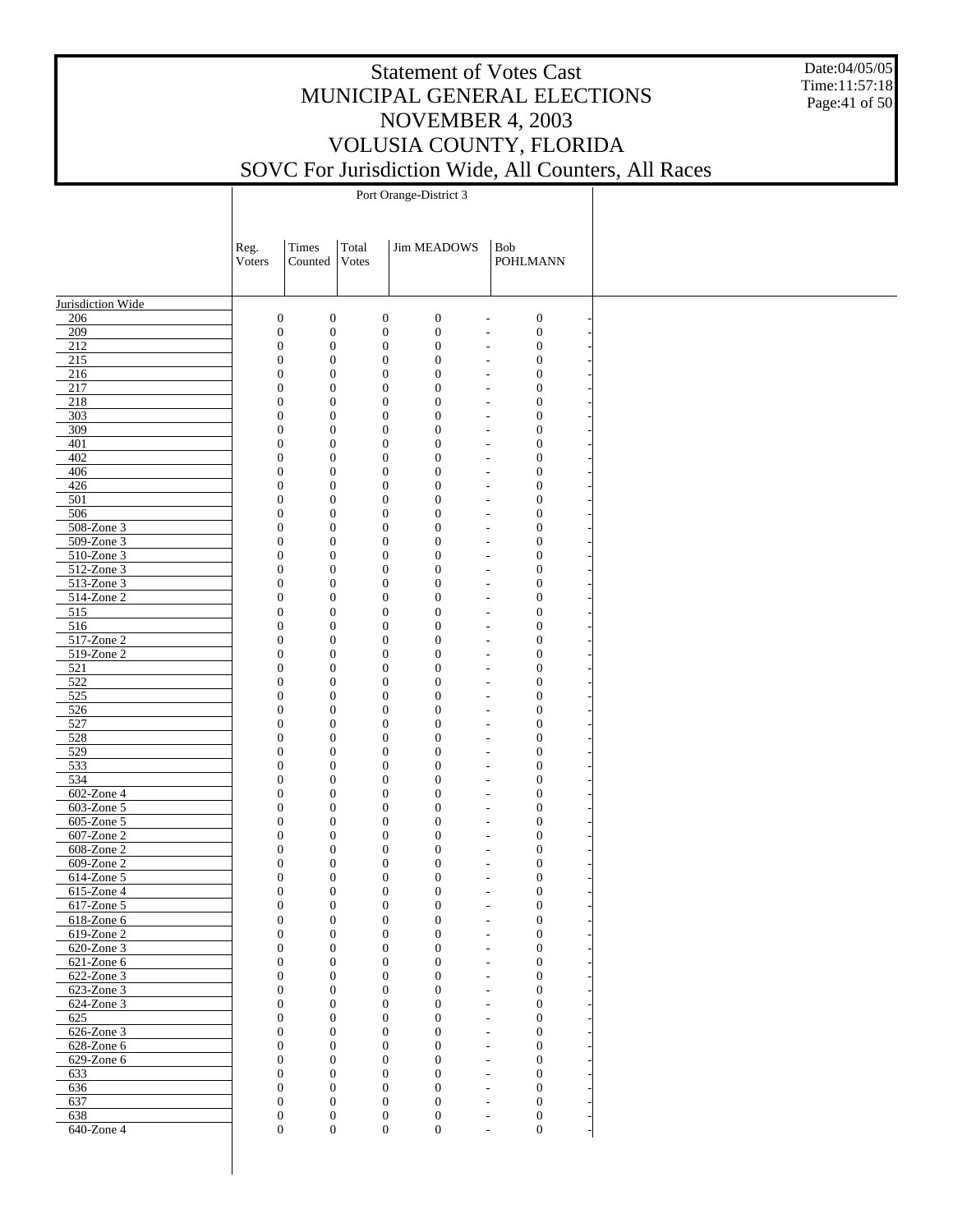Date:04/05/05 Time:11:57:18 Page:42 of 50

Port Orange-District 3

|                           | Reg.             | Times            | Total            | <b>Jim MEADOWS</b> |                              | <b>Bob</b>       |                          |
|---------------------------|------------------|------------------|------------------|--------------------|------------------------------|------------------|--------------------------|
|                           | Voters           | Counted          | <b>Votes</b>     |                    |                              | <b>POHLMANN</b>  |                          |
|                           |                  |                  |                  |                    |                              |                  |                          |
| 641-Zone 4                | $\boldsymbol{0}$ | $\mathbf{0}$     | $\mathbf{0}$     | $\boldsymbol{0}$   | $\overline{\phantom{a}}$     | $\boldsymbol{0}$ |                          |
| 701                       | $\mathbf{0}$     | $\boldsymbol{0}$ | $\boldsymbol{0}$ | $\mathbf{0}$       | $\overline{a}$               | $\boldsymbol{0}$ |                          |
| 702                       | $\boldsymbol{0}$ | $\boldsymbol{0}$ | $\boldsymbol{0}$ | $\boldsymbol{0}$   |                              | $\boldsymbol{0}$ |                          |
| 703                       | $\theta$         | $\boldsymbol{0}$ | $\boldsymbol{0}$ | $\overline{0}$     |                              | $\boldsymbol{0}$ |                          |
| 704                       | $\mathbf{0}$     | $\boldsymbol{0}$ | $\boldsymbol{0}$ | $\mathbf{0}$       |                              | $\boldsymbol{0}$ |                          |
| 709                       | 2120             | 170              | 170              | 62                 | 36.47%                       |                  | 108 63.53%               |
| 711                       | 2151             | 192              | 192              | 81                 | 42.19%                       |                  | 111 57.81%               |
| 712                       | 1901             | 95               | 95               | 34                 | 35.79%                       |                  | 61 64.21%                |
| 714                       | 1606             | 103              | 103              | 29                 | 28.16%                       |                  | 74 71.84%                |
| 717                       | 2019             | 164              | 164              |                    | 50 30.49%                    |                  | 114 69.51%               |
| 718                       | 1673             | 221              | 221              | 78                 | 35.29%                       |                  | 143 64.71%               |
| 719                       | 762              | 74               | 74               |                    | 32 43.24%                    |                  | 42 56.76%                |
| 720                       | 1924             | 162              | 162              |                    | 58 35.80%                    |                  | 104 64.20%               |
| 722                       | 1863             | 124              | 124              |                    | 42 33.87%                    |                  | 82 66.13%                |
| 723                       | 1373             | 104              | 104              | 31                 | 29.81%                       |                  | 73 70.19%                |
| 724                       | 1849             | 190              | 190              |                    | 59 31.05%                    |                  | 131 68.95%               |
| 725                       | 1673             | 305              | 305              | 64                 | 20.98%                       |                  | 241 79.02%               |
| 727<br>728                | 1808             | 244              | 244              |                    | 66 27.05%                    |                  | 178 72.95%<br>141 66.82% |
| 729                       | 1625             | 211              | 211              | 70                 | 33.18%                       |                  |                          |
| 731                       | 2542<br>1436     | 332<br>134       | 332<br>134       | 48                 | 97 29.22%<br>35.82%          |                  | 235 70.78%<br>86 64.18%  |
| 732                       | 1248             | 204              | 204              | 43                 | 21.08%                       |                  | 161 78.92%               |
| 733                       | 1298             | 155              | 155              | 39                 | 25.16%                       |                  | 116 74.84%               |
| 803                       | $\boldsymbol{0}$ | $\boldsymbol{0}$ | $\boldsymbol{0}$ | $\mathbf{0}$       |                              | $\mathbf{0}$     |                          |
| 804                       | $\mathbf{0}$     | $\boldsymbol{0}$ | $\boldsymbol{0}$ | $\mathbf{0}$       | $\overline{a}$               | $\mathbf{0}$     |                          |
| 805                       | $\mathbf{0}$     | $\boldsymbol{0}$ | $\boldsymbol{0}$ | $\overline{0}$     |                              | $\boldsymbol{0}$ |                          |
| 806                       | $\boldsymbol{0}$ | $\boldsymbol{0}$ | $\boldsymbol{0}$ | $\overline{0}$     |                              | $\mathbf{0}$     |                          |
| 808                       | $\boldsymbol{0}$ | $\boldsymbol{0}$ | $\boldsymbol{0}$ | $\overline{0}$     | $\overline{\phantom{a}}$     | $\boldsymbol{0}$ |                          |
| 809                       | $\boldsymbol{0}$ | $\boldsymbol{0}$ | $\mathbf{0}$     | $\overline{0}$     |                              | $\boldsymbol{0}$ |                          |
| 810                       | $\boldsymbol{0}$ | $\boldsymbol{0}$ | $\boldsymbol{0}$ | $\overline{0}$     | $\qquad \qquad -$            | $\boldsymbol{0}$ |                          |
| 811                       | $\boldsymbol{0}$ | $\boldsymbol{0}$ | $\mathbf{0}$     | $\overline{0}$     |                              | $\boldsymbol{0}$ |                          |
| 812                       | $\boldsymbol{0}$ | $\boldsymbol{0}$ | $\boldsymbol{0}$ | $\boldsymbol{0}$   | $\qquad \qquad \blacksquare$ | $\boldsymbol{0}$ |                          |
| 815                       | $\boldsymbol{0}$ | $\boldsymbol{0}$ | $\mathbf{0}$     | $\boldsymbol{0}$   |                              | $\boldsymbol{0}$ |                          |
| 901                       | $\boldsymbol{0}$ | $\boldsymbol{0}$ | $\boldsymbol{0}$ | $\boldsymbol{0}$   |                              | $\boldsymbol{0}$ |                          |
| 902                       | $\boldsymbol{0}$ | $\boldsymbol{0}$ | $\mathbf{0}$     | $\boldsymbol{0}$   |                              | $\boldsymbol{0}$ |                          |
| 903                       | $\boldsymbol{0}$ | $\boldsymbol{0}$ | $\boldsymbol{0}$ | $\boldsymbol{0}$   | $\qquad \qquad -$            | $\boldsymbol{0}$ |                          |
| 904                       | $\boldsymbol{0}$ | $\boldsymbol{0}$ | $\mathbf{0}$     | $\boldsymbol{0}$   |                              | $\boldsymbol{0}$ |                          |
| 905                       | $\boldsymbol{0}$ | $\boldsymbol{0}$ | $\boldsymbol{0}$ | $\boldsymbol{0}$   | $\qquad \qquad -$            | $\boldsymbol{0}$ |                          |
| 910                       | $\boldsymbol{0}$ | $\boldsymbol{0}$ | $\boldsymbol{0}$ | $\boldsymbol{0}$   |                              | $\boldsymbol{0}$ |                          |
| 912                       | $\boldsymbol{0}$ | $\boldsymbol{0}$ | $\boldsymbol{0}$ | $\boldsymbol{0}$   | $\overline{\phantom{a}}$     | $\boldsymbol{0}$ |                          |
| 913                       | $\boldsymbol{0}$ | $\boldsymbol{0}$ | $\boldsymbol{0}$ | $\overline{0}$     |                              | $\boldsymbol{0}$ |                          |
| Absentee-DeLand           | $\boldsymbol{0}$ | $\boldsymbol{0}$ | 0                | $\theta$           |                              | $\boldsymbol{0}$ |                          |
| Absentee-Orange City      | 0                | 0                | $\mathbf{0}$     | $\boldsymbol{0}$   |                              | $\boldsymbol{0}$ |                          |
| Absentee-Deltona          | $\overline{0}$   | $\mathbf{0}$     | $\mathbf{0}$     | $\overline{0}$     | $\overline{\phantom{a}}$     | $\boldsymbol{0}$ |                          |
| Absentee-Ormond Beach     | 0                | $\boldsymbol{0}$ | $\overline{0}$   | $\mathbf{0}$       |                              | $\boldsymbol{0}$ |                          |
| Absentee-Holly Hill       | $\mathbf{0}$     | $\boldsymbol{0}$ | $\boldsymbol{0}$ | $\boldsymbol{0}$   |                              | $\boldsymbol{0}$ |                          |
| Absentee-Daytona Beach    | $\overline{0}$   | $\boldsymbol{0}$ | $\boldsymbol{0}$ | $\overline{0}$     |                              | $\boldsymbol{0}$ |                          |
| Absentee-South Daytona    | $\overline{0}$   | $\mathbf{0}$     | $\mathbf{0}$     | $\theta$           |                              | $\boldsymbol{0}$ |                          |
| Absentee-Port Orange      | 30871            | 170              | 170              | 76                 | 44.71%                       |                  | 94 55.29%                |
| Absentee-New Smyrna Beach | $\boldsymbol{0}$ | $\boldsymbol{0}$ | $\boldsymbol{0}$ | $\mathbf{0}$       |                              | $\mathbf{0}$     |                          |
| Absentee-Edgewater        | $\boldsymbol{0}$ | $\boldsymbol{0}$ | $\boldsymbol{0}$ | $\overline{0}$     | L.                           | $\boldsymbol{0}$ |                          |
| In-Office                 | 30871            | 46               | 46               |                    | 13 28.26%                    |                  | 33 71.74%                |
| Provisional               | 30871            | 3                | 3                | 2                  | 66.67%                       | 1                | 33.33%                   |
| UnScanned                 | 30871            | $\boldsymbol{0}$ | $\boldsymbol{0}$ | $\boldsymbol{0}$   |                              | $\boldsymbol{0}$ |                          |
| Total                     | 30871            | 3403             | 3403             |                    | 1074 31.56%                  |                  | 2329 68.44%              |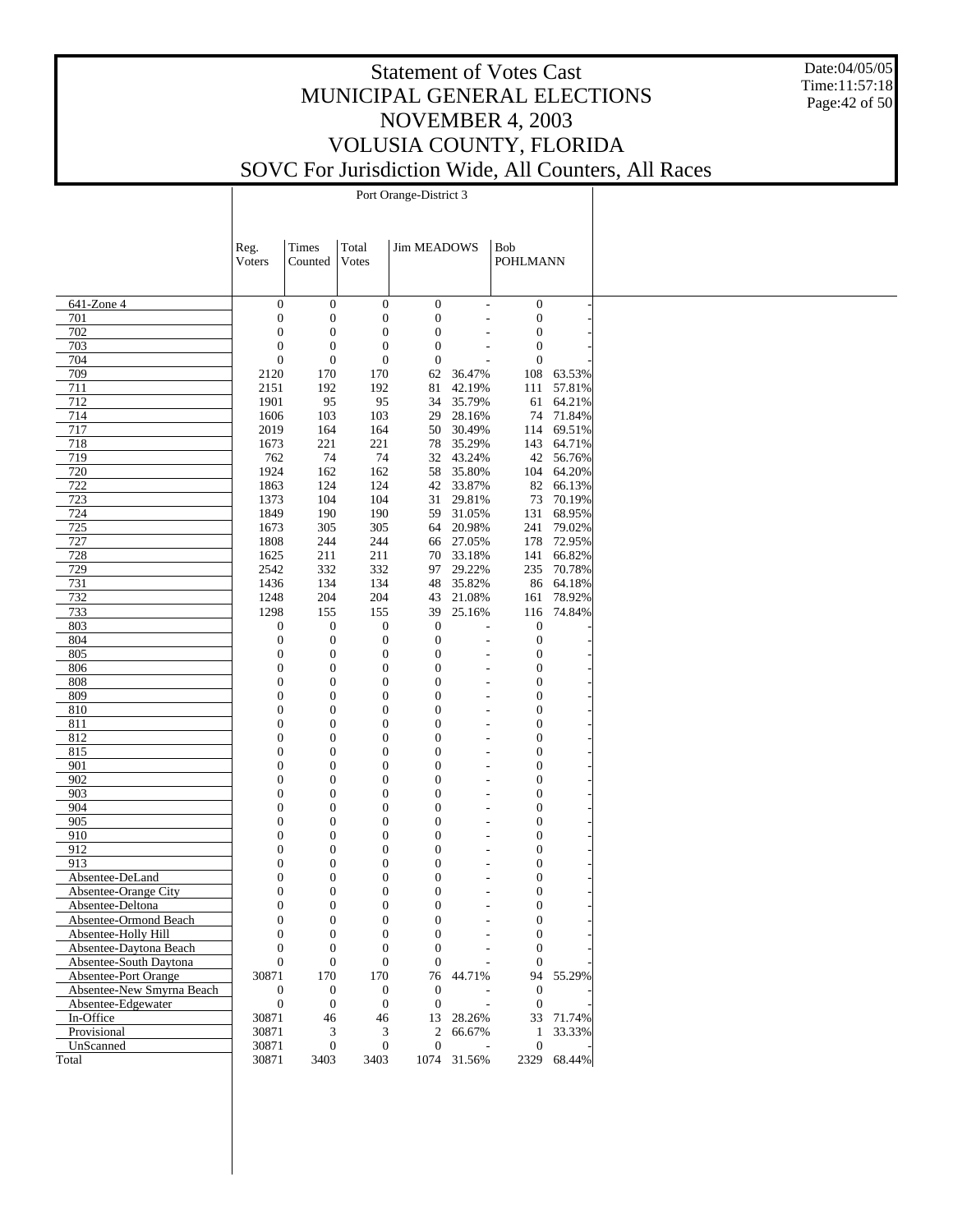Date:04/05/05 Time:11:57:18 Page:43 of 50

New Smyrna Beach-Zone 4

|                             | Reg.<br>Voters                       | Times<br>Counted                     | Total<br>Votes                       | Rory<br>LUNDBERG                     | Lynne                                                | <b>PLASKETT</b>                      |
|-----------------------------|--------------------------------------|--------------------------------------|--------------------------------------|--------------------------------------|------------------------------------------------------|--------------------------------------|
|                             |                                      |                                      |                                      |                                      |                                                      |                                      |
| Jurisdiction Wide           |                                      |                                      |                                      |                                      |                                                      |                                      |
| 206                         | $\boldsymbol{0}$                     | $\boldsymbol{0}$                     | $\boldsymbol{0}$                     | $\boldsymbol{0}$                     | $\overline{\phantom{a}}$                             | $\boldsymbol{0}$                     |
| 209                         | $\boldsymbol{0}$                     | $\boldsymbol{0}$                     | $\boldsymbol{0}$                     | $\boldsymbol{0}$                     | $\overline{\phantom{a}}$                             | $\boldsymbol{0}$                     |
| 212<br>215                  | $\boldsymbol{0}$<br>$\boldsymbol{0}$ | $\boldsymbol{0}$<br>$\boldsymbol{0}$ | $\boldsymbol{0}$<br>$\boldsymbol{0}$ | $\boldsymbol{0}$<br>$\boldsymbol{0}$ | $\overline{\phantom{a}}$                             | $\boldsymbol{0}$<br>$\boldsymbol{0}$ |
| 216                         | $\boldsymbol{0}$                     | $\boldsymbol{0}$                     | $\boldsymbol{0}$                     | $\boldsymbol{0}$                     | $\overline{\phantom{a}}$<br>$\overline{\phantom{a}}$ | $\boldsymbol{0}$                     |
| 217                         | $\boldsymbol{0}$                     | $\boldsymbol{0}$                     | $\boldsymbol{0}$                     | $\boldsymbol{0}$                     | $\overline{\phantom{a}}$                             | $\boldsymbol{0}$                     |
| 218                         | $\boldsymbol{0}$                     | $\boldsymbol{0}$                     | $\boldsymbol{0}$                     | $\boldsymbol{0}$                     | $\overline{\phantom{a}}$                             | $\boldsymbol{0}$                     |
| 303                         | $\boldsymbol{0}$                     | $\boldsymbol{0}$                     | $\boldsymbol{0}$                     | $\boldsymbol{0}$                     | $\overline{\phantom{a}}$                             | $\boldsymbol{0}$                     |
| 309<br>401                  | $\boldsymbol{0}$                     | $\boldsymbol{0}$                     | $\boldsymbol{0}$                     | $\boldsymbol{0}$                     | $\overline{\phantom{a}}$                             | $\boldsymbol{0}$                     |
| 402                         | $\boldsymbol{0}$<br>$\boldsymbol{0}$ | $\boldsymbol{0}$<br>$\boldsymbol{0}$ | $\boldsymbol{0}$<br>$\boldsymbol{0}$ | $\boldsymbol{0}$<br>$\boldsymbol{0}$ | $\overline{\phantom{a}}$<br>$\overline{\phantom{a}}$ | $\boldsymbol{0}$<br>$\boldsymbol{0}$ |
| 406                         | $\boldsymbol{0}$                     | $\boldsymbol{0}$                     | $\boldsymbol{0}$                     | $\boldsymbol{0}$                     | $\overline{\phantom{a}}$                             | $\boldsymbol{0}$                     |
| 426                         | $\boldsymbol{0}$                     | $\boldsymbol{0}$                     | $\boldsymbol{0}$                     | $\boldsymbol{0}$                     | $\overline{\phantom{a}}$                             | $\boldsymbol{0}$                     |
| 501                         | $\boldsymbol{0}$                     | $\boldsymbol{0}$                     | $\boldsymbol{0}$                     | $\boldsymbol{0}$                     | $\overline{\phantom{a}}$                             | $\boldsymbol{0}$                     |
| 506                         | $\boldsymbol{0}$                     | $\boldsymbol{0}$                     | $\boldsymbol{0}$                     | $\boldsymbol{0}$                     | $\overline{\phantom{a}}$                             | $\boldsymbol{0}$                     |
| 508-Zone 3                  | $\boldsymbol{0}$                     | $\boldsymbol{0}$                     | $\boldsymbol{0}$                     | $\boldsymbol{0}$                     | $\overline{\phantom{a}}$                             | $\boldsymbol{0}$                     |
| 509-Zone 3<br>510-Zone 3    | $\boldsymbol{0}$<br>$\boldsymbol{0}$ | $\boldsymbol{0}$<br>$\boldsymbol{0}$ | $\boldsymbol{0}$<br>$\boldsymbol{0}$ | $\boldsymbol{0}$<br>$\boldsymbol{0}$ | $\overline{\phantom{a}}$<br>$\overline{\phantom{a}}$ | $\boldsymbol{0}$<br>$\boldsymbol{0}$ |
| $512$ -Zone 3               | $\boldsymbol{0}$                     | $\boldsymbol{0}$                     | $\boldsymbol{0}$                     | $\boldsymbol{0}$                     | $\overline{\phantom{a}}$                             | $\boldsymbol{0}$                     |
| 513-Zone 3                  | $\boldsymbol{0}$                     | $\boldsymbol{0}$                     | $\boldsymbol{0}$                     | $\boldsymbol{0}$                     | $\overline{\phantom{a}}$                             | $\boldsymbol{0}$                     |
| 514-Zone 2                  | $\boldsymbol{0}$                     | $\boldsymbol{0}$                     | $\boldsymbol{0}$                     | $\boldsymbol{0}$                     | $\overline{\phantom{a}}$                             | $\boldsymbol{0}$                     |
| 515                         | $\boldsymbol{0}$                     | $\boldsymbol{0}$                     | $\boldsymbol{0}$                     | $\boldsymbol{0}$                     | $\overline{\phantom{a}}$                             | $\boldsymbol{0}$                     |
| 516<br>517-Zone 2           | $\boldsymbol{0}$<br>$\boldsymbol{0}$ | $\boldsymbol{0}$<br>$\boldsymbol{0}$ | $\boldsymbol{0}$<br>$\boldsymbol{0}$ | $\boldsymbol{0}$<br>$\boldsymbol{0}$ | $\overline{\phantom{a}}$                             | $\boldsymbol{0}$<br>$\boldsymbol{0}$ |
| 519-Zone 2                  | $\boldsymbol{0}$                     | $\boldsymbol{0}$                     | $\boldsymbol{0}$                     | $\boldsymbol{0}$                     | $\overline{\phantom{a}}$<br>$\overline{\phantom{a}}$ | $\boldsymbol{0}$                     |
| 521                         | $\boldsymbol{0}$                     | $\boldsymbol{0}$                     | $\boldsymbol{0}$                     | $\boldsymbol{0}$                     | $\overline{\phantom{a}}$                             | $\boldsymbol{0}$                     |
| 522                         | $\boldsymbol{0}$                     | $\boldsymbol{0}$                     | $\boldsymbol{0}$                     | $\boldsymbol{0}$                     | $\overline{\phantom{a}}$                             | $\boldsymbol{0}$                     |
| 525                         | $\boldsymbol{0}$                     | $\boldsymbol{0}$                     | $\boldsymbol{0}$                     | $\boldsymbol{0}$                     | $\overline{\phantom{a}}$                             | $\boldsymbol{0}$                     |
| 526                         | $\boldsymbol{0}$                     | $\boldsymbol{0}$                     | $\boldsymbol{0}$                     | $\boldsymbol{0}$                     | $\overline{\phantom{a}}$                             | $\boldsymbol{0}$                     |
| 527<br>528                  | $\boldsymbol{0}$<br>$\boldsymbol{0}$ | $\boldsymbol{0}$<br>$\boldsymbol{0}$ | $\boldsymbol{0}$<br>$\boldsymbol{0}$ | $\boldsymbol{0}$<br>$\boldsymbol{0}$ | $\overline{\phantom{a}}$                             | $\boldsymbol{0}$<br>$\boldsymbol{0}$ |
| 529                         | $\boldsymbol{0}$                     | $\boldsymbol{0}$                     | $\boldsymbol{0}$                     | $\boldsymbol{0}$                     | $\overline{\phantom{a}}$<br>$\overline{\phantom{a}}$ | $\boldsymbol{0}$                     |
| 533                         | $\boldsymbol{0}$                     | $\boldsymbol{0}$                     | $\boldsymbol{0}$                     | $\boldsymbol{0}$                     | $\overline{\phantom{a}}$                             | $\boldsymbol{0}$                     |
| 534                         | $\boldsymbol{0}$                     | $\boldsymbol{0}$                     | $\boldsymbol{0}$                     | $\boldsymbol{0}$                     | $\overline{\phantom{a}}$                             | $\boldsymbol{0}$                     |
| 602-Zone 4                  | $\boldsymbol{0}$                     | $\boldsymbol{0}$                     | $\boldsymbol{0}$                     | $\boldsymbol{0}$                     | $\overline{\phantom{a}}$                             | $\boldsymbol{0}$                     |
| 603-Zone 5                  | $\boldsymbol{0}$                     | $\boldsymbol{0}$                     | $\boldsymbol{0}$                     | $\boldsymbol{0}$                     | $\overline{\phantom{a}}$                             | $\boldsymbol{0}$                     |
| 605-Zone 5                  | $\boldsymbol{0}$                     | $\boldsymbol{0}$                     | $\boldsymbol{0}$                     | $\boldsymbol{0}$                     | $\overline{\phantom{a}}$                             | $\boldsymbol{0}$                     |
| 607-Zone 2<br>608-Zone 2    | $\boldsymbol{0}$<br>$\boldsymbol{0}$ | $\boldsymbol{0}$<br>$\boldsymbol{0}$ | $\boldsymbol{0}$<br>$\boldsymbol{0}$ | $\boldsymbol{0}$<br>$\boldsymbol{0}$ | $\overline{\phantom{a}}$<br>$\overline{\phantom{a}}$ | $\boldsymbol{0}$<br>$\boldsymbol{0}$ |
| 609-Zone 2                  | $\boldsymbol{0}$                     | $\boldsymbol{0}$                     | $\boldsymbol{0}$                     | $\boldsymbol{0}$                     | $\overline{\phantom{a}}$                             | $\boldsymbol{0}$                     |
| 614-Zone 5                  | $\boldsymbol{0}$                     | $\boldsymbol{0}$                     | $\boldsymbol{0}$                     | $\boldsymbol{0}$                     | $\overline{\phantom{a}}$                             | $\boldsymbol{0}$                     |
| 615-Zone 4                  | $\boldsymbol{0}$                     | $\boldsymbol{0}$                     | $\boldsymbol{0}$                     | $\boldsymbol{0}$                     |                                                      | $\boldsymbol{0}$                     |
| 617-Zone 5                  | $\overline{0}$                       | $\boldsymbol{0}$                     | $\overline{0}$                       | $\boldsymbol{0}$                     | $\overline{\phantom{a}}$                             | $\boldsymbol{0}$                     |
| $618$ -Zone $6$             | $\boldsymbol{0}$                     | $\boldsymbol{0}$                     |                                      | $\boldsymbol{0}$<br>$\boldsymbol{0}$ |                                                      | $\boldsymbol{0}$                     |
| 619-Zone 2<br>620-Zone 3    | $\mathbf{0}$<br>$\boldsymbol{0}$     | $\boldsymbol{0}$<br>$\boldsymbol{0}$ | $\boldsymbol{0}$<br>$\boldsymbol{0}$ | $\mathbf{0}$<br>$\boldsymbol{0}$     | $\overline{a}$<br>$\overline{\phantom{a}}$           | $\boldsymbol{0}$<br>$\boldsymbol{0}$ |
| 621-Zone 6                  | $\overline{0}$                       | $\mathbf{0}$                         | $\overline{0}$                       | $\overline{0}$                       | $\overline{\phantom{a}}$                             | $\boldsymbol{0}$                     |
| 622-Zone 3                  | $\boldsymbol{0}$                     | $\mathbf{0}$                         | $\boldsymbol{0}$                     | $\boldsymbol{0}$                     | $\overline{\phantom{a}}$                             | $\boldsymbol{0}$                     |
| 623-Zone 3                  | $\overline{0}$                       | $\mathbf{0}$                         | $\overline{0}$                       | $\overline{0}$                       | $\overline{\phantom{a}}$                             | $\boldsymbol{0}$                     |
| $624$ -Zone 3               | $\boldsymbol{0}$                     | $\boldsymbol{0}$                     | $\boldsymbol{0}$                     | $\boldsymbol{0}$                     | $\overline{\phantom{a}}$                             | $\boldsymbol{0}$                     |
| 625                         | $\overline{0}$                       | $\mathbf{0}$                         | $\overline{0}$                       | $\overline{0}$                       | $\overline{\phantom{a}}$                             | $\boldsymbol{0}$                     |
| $626$ -Zone 3<br>628-Zone 6 | $\boldsymbol{0}$<br>$\overline{0}$   | $\mathbf{0}$<br>$\mathbf{0}$         | $\boldsymbol{0}$<br>$\overline{0}$   | $\boldsymbol{0}$<br>$\overline{0}$   | $\overline{\phantom{a}}$<br>$\overline{\phantom{a}}$ | $\boldsymbol{0}$<br>$\boldsymbol{0}$ |
| 629-Zone 6                  | $\boldsymbol{0}$                     | $\boldsymbol{0}$                     | $\boldsymbol{0}$                     | $\boldsymbol{0}$                     | $\overline{\phantom{a}}$                             | $\boldsymbol{0}$                     |
| 633                         | $\overline{0}$                       | $\mathbf{0}$                         | $\overline{0}$                       | $\overline{0}$                       | $\overline{\phantom{a}}$                             | $\mathbf{0}$                         |
| 636                         | $\boldsymbol{0}$                     | $\mathbf{0}$                         | $\boldsymbol{0}$                     | $\boldsymbol{0}$                     | $\sim$                                               | $\boldsymbol{0}$                     |
| 637                         | $\overline{0}$                       | $\mathbf{0}$                         | $\overline{0}$                       | $\overline{0}$                       | $\overline{\phantom{a}}$                             | $\boldsymbol{0}$                     |
| 638                         | $\boldsymbol{0}$                     | $\boldsymbol{0}$                     | $\boldsymbol{0}$                     | $\boldsymbol{0}$                     | $\overline{\phantom{a}}$                             | $\boldsymbol{0}$                     |
| $640$ -Zone 4               | $\boldsymbol{0}$                     | $\mathbf{0}$                         | $\overline{0}$                       | $\boldsymbol{0}$                     | $\overline{\phantom{a}}$                             | $\boldsymbol{0}$                     |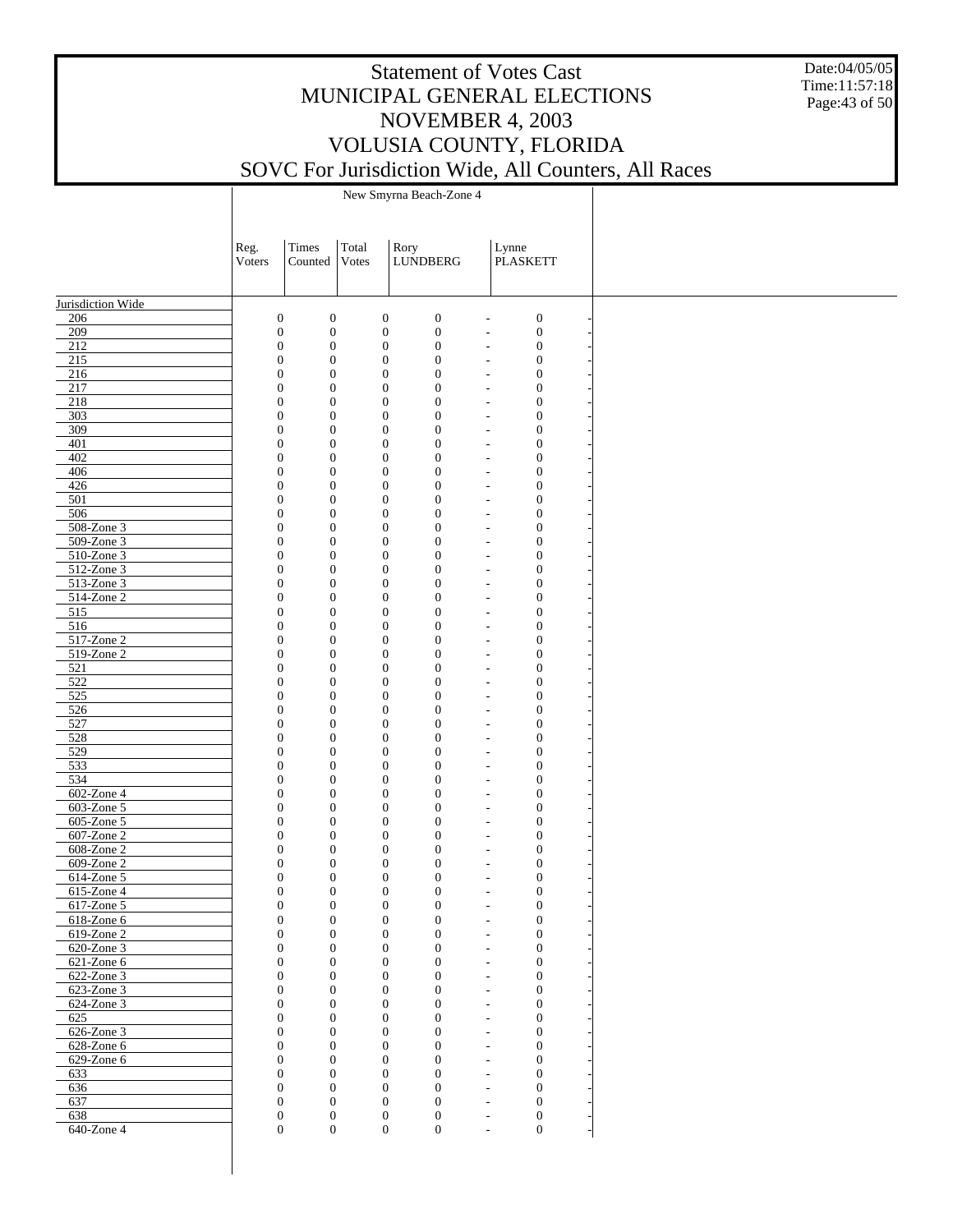#### Date:04/05/05 Time:11:57:18 Page:44 of 50

# Statement of Votes Cast MUNICIPAL GENERAL ELECTIONS NOVEMBER 4, 2003 VOLUSIA COUNTY, FLORIDA SOVC For Jurisdiction Wide, All Counters, All Races

New Smyrna Beach-Zone 4

|                           | Reg.                                 | Times                                | Total                                | Rory                                 | Lynne                    |                                  |             |
|---------------------------|--------------------------------------|--------------------------------------|--------------------------------------|--------------------------------------|--------------------------|----------------------------------|-------------|
|                           | Voters                               | Counted                              | Votes                                | <b>LUNDBERG</b>                      |                          | <b>PLASKETT</b>                  |             |
|                           |                                      |                                      |                                      |                                      |                          |                                  |             |
| 641-Zone 4<br>701         | $\boldsymbol{0}$<br>$\boldsymbol{0}$ | $\boldsymbol{0}$<br>$\boldsymbol{0}$ | $\boldsymbol{0}$<br>$\boldsymbol{0}$ | $\boldsymbol{0}$<br>$\boldsymbol{0}$ | $\mathbf{r}$             | $\mathbf{0}$<br>$\boldsymbol{0}$ |             |
| 702                       | $\boldsymbol{0}$                     | $\boldsymbol{0}$                     | $\mathbf{0}$                         | $\boldsymbol{0}$                     | ٠<br>٠                   | $\boldsymbol{0}$                 |             |
| 703                       | $\boldsymbol{0}$                     | $\boldsymbol{0}$                     | $\mathbf{0}$                         | $\boldsymbol{0}$                     | ٠                        | $\mathbf{0}$                     |             |
| 704                       | $\boldsymbol{0}$                     | $\boldsymbol{0}$                     | $\mathbf{0}$                         | $\boldsymbol{0}$                     | ٠                        | $\mathbf{0}$                     |             |
| 709                       | $\boldsymbol{0}$                     | $\boldsymbol{0}$                     | $\mathbf{0}$                         | $\boldsymbol{0}$                     | ٠                        | $\mathbf{0}$                     |             |
| 711                       | $\mathbf{0}$                         | $\boldsymbol{0}$                     | $\mathbf{0}$                         | $\boldsymbol{0}$                     |                          | $\mathbf{0}$                     |             |
| 712                       | $\boldsymbol{0}$                     | $\boldsymbol{0}$                     | $\mathbf{0}$                         | $\boldsymbol{0}$                     | ٠                        | $\mathbf{0}$                     |             |
| 714                       | $\mathbf{0}$                         | $\boldsymbol{0}$                     | $\mathbf{0}$                         | $\boldsymbol{0}$                     | ٠                        | $\mathbf{0}$                     |             |
| 717                       | $\boldsymbol{0}$                     | $\boldsymbol{0}$                     | $\mathbf{0}$                         | $\boldsymbol{0}$                     | ٠                        | $\mathbf{0}$                     |             |
| 718                       | $\mathbf{0}$                         | $\boldsymbol{0}$                     | $\mathbf{0}$                         | $\boldsymbol{0}$                     |                          | $\mathbf{0}$                     |             |
| 719                       | $\boldsymbol{0}$                     | $\boldsymbol{0}$                     | $\mathbf{0}$                         | $\boldsymbol{0}$                     | ٠                        | $\mathbf{0}$                     |             |
| 720                       | $\mathbf{0}$                         | $\boldsymbol{0}$                     | $\mathbf{0}$                         | $\boldsymbol{0}$                     | ٠                        | $\mathbf{0}$                     |             |
| 722                       | $\boldsymbol{0}$                     | $\boldsymbol{0}$                     | $\mathbf{0}$                         | $\boldsymbol{0}$                     | ٠                        | $\mathbf{0}$                     |             |
| 723                       | $\mathbf{0}$                         | $\boldsymbol{0}$                     | $\mathbf{0}$                         | $\boldsymbol{0}$                     | ٠                        | $\boldsymbol{0}$                 |             |
| 724                       | $\boldsymbol{0}$                     | $\boldsymbol{0}$                     | $\mathbf{0}$                         | $\boldsymbol{0}$                     | ٠                        | $\mathbf{0}$                     |             |
| 725                       | $\mathbf{0}$                         | $\boldsymbol{0}$                     | $\mathbf{0}$                         | $\boldsymbol{0}$                     | ٠                        | $\mathbf{0}$                     |             |
| 727                       | $\boldsymbol{0}$                     | $\boldsymbol{0}$                     | $\mathbf{0}$                         | $\boldsymbol{0}$                     | ٠                        | $\mathbf{0}$                     |             |
| 728                       | $\mathbf{0}$                         | $\boldsymbol{0}$                     | $\mathbf{0}$                         | $\boldsymbol{0}$                     |                          | $\mathbf{0}$                     |             |
| 729                       | $\boldsymbol{0}$                     | $\boldsymbol{0}$                     | $\mathbf{0}$                         | $\boldsymbol{0}$                     |                          | $\mathbf{0}$                     |             |
| 731                       | $\boldsymbol{0}$                     | $\boldsymbol{0}$                     | $\mathbf{0}$                         | $\boldsymbol{0}$                     |                          | $\mathbf{0}$                     |             |
| 732                       | $\boldsymbol{0}$                     | $\boldsymbol{0}$                     | $\mathbf{0}$                         | $\boldsymbol{0}$                     |                          | $\mathbf{0}$                     |             |
| 733                       | $\boldsymbol{0}$                     | $\boldsymbol{0}$                     | $\boldsymbol{0}$                     | $\boldsymbol{0}$                     | L,                       | $\mathbf{0}$                     |             |
| 803                       | 896                                  | 132                                  | 132                                  | 37                                   | 28.03%                   |                                  | 95 71.97%   |
| 804                       | 1402                                 | 132                                  | 132                                  | 30                                   | 22.73%                   |                                  | 102 77.27%  |
| 805                       | 1967                                 | 275                                  | 273                                  | 69                                   | 25.27%                   |                                  | 204 74.73%  |
| 806                       | 1949                                 | 311                                  | 311                                  | 103                                  | 33.12%                   |                                  | 208 66.88%  |
| 808                       | 1643                                 | 224                                  | 224                                  |                                      | 34 15.18%                |                                  | 190 84.82%  |
| 809                       | 1298                                 | 82                                   | 82                                   | 24                                   | 29.27%                   |                                  | 58 70.73%   |
| 810                       | 966                                  | 91                                   | 91                                   | 28                                   | 30.77%                   |                                  | 63 69.23%   |
| 811                       | 1760                                 | 197                                  | 196                                  | 65                                   | 33.16%                   |                                  | 131 66.84%  |
| 812                       | 1099                                 | 112                                  | 112                                  | 31                                   | 27.68%                   |                                  | 81 72.32%   |
| 815                       | 1441                                 | 141                                  | 141                                  | 47                                   | 33.33%                   | 94                               | 66.67%      |
| 901                       | $\boldsymbol{0}$                     | $\boldsymbol{0}$                     | $\boldsymbol{0}$                     | $\boldsymbol{0}$                     |                          | $\boldsymbol{0}$                 |             |
| 902                       | $\boldsymbol{0}$                     | $\boldsymbol{0}$                     | $\mathbf{0}$                         | $\boldsymbol{0}$                     | $\overline{a}$           | $\boldsymbol{0}$                 |             |
| 903                       | $\boldsymbol{0}$                     | $\boldsymbol{0}$                     | $\boldsymbol{0}$                     | $\boldsymbol{0}$                     | ٠                        | $\mathbf{0}$                     |             |
| 904                       | $\boldsymbol{0}$                     | $\boldsymbol{0}$                     | $\mathbf{0}$                         | $\boldsymbol{0}$                     | ٠                        | $\mathbf{0}$                     |             |
| 905                       | $\boldsymbol{0}$                     | $\boldsymbol{0}$                     | $\mathbf{0}$                         | $\boldsymbol{0}$                     | ٠                        | $\mathbf{0}$                     |             |
| 910                       | $\mathbf{0}$                         | $\boldsymbol{0}$                     | $\mathbf{0}$                         | $\boldsymbol{0}$                     |                          | $\mathbf{0}$                     |             |
| 912                       | $\boldsymbol{0}$                     | $\boldsymbol{0}$                     | $\mathbf{0}$                         | $\boldsymbol{0}$                     | ٠                        | $\mathbf{0}$                     |             |
| 913                       | $\mathbf{0}$                         | $\boldsymbol{0}$                     | $\mathbf{0}$                         | $\boldsymbol{0}$                     |                          | $\mathbf{0}$                     |             |
| Absentee-DeLand           | $\mathbf{0}$                         | $\boldsymbol{0}$                     | $\mathbf{0}$                         | $\mathbf{0}$                         |                          | $\mathbf{0}$                     |             |
| Absentee-Orange City      | $\mathbf{0}$                         | $\boldsymbol{0}$                     | $\mathbf{0}$                         | $\boldsymbol{0}$                     |                          | $\boldsymbol{0}$                 |             |
| Absentee-Deltona          | $\mathbf{0}$                         | $\boldsymbol{0}$                     | $\boldsymbol{0}$                     | $\boldsymbol{0}$<br>$\Omega$         |                          | $\mathbf{0}$                     |             |
| Absentee-Ormond Beach     | $\Omega$                             | $\mathbf{0}$                         | $\theta$                             |                                      |                          | $\overline{0}$                   |             |
| Absentee-Holly Hill       | $\boldsymbol{0}$                     | $\boldsymbol{0}$                     | $\boldsymbol{0}$                     | $\boldsymbol{0}$                     |                          | $\boldsymbol{0}$                 |             |
| Absentee-Daytona Beach    | $\boldsymbol{0}$                     | $\boldsymbol{0}$                     | $\boldsymbol{0}$                     | $\theta$                             |                          | $\boldsymbol{0}$                 |             |
| Absentee-South Daytona    | $\mathbf{0}$                         | $\boldsymbol{0}$                     | $\boldsymbol{0}$                     | $\overline{0}$                       |                          | $\mathbf{0}$                     |             |
| Absentee-Port Orange      | $\boldsymbol{0}$                     | $\boldsymbol{0}$                     | $\mathbf{0}$                         | $\mathbf{0}$                         |                          | $\mathbf{0}$                     |             |
| Absentee-New Smyrna Beach | 14421                                | 97                                   | 97                                   | 29                                   | 29.90%                   |                                  | 68 70.10%   |
| Absentee-Edgewater        | $\boldsymbol{0}$                     | $\boldsymbol{0}$                     | $\boldsymbol{0}$                     | $\mathbf{0}$                         |                          | $\mathbf{0}$                     | 40 83.33%   |
| In-Office<br>Provisional  | 14421<br>14421                       | 49                                   | 48<br>$\boldsymbol{0}$               | 8<br>$\theta$                        | 16.67%                   |                                  |             |
| UnScanned                 | 14421                                | $\boldsymbol{0}$<br>$\boldsymbol{0}$ | $\boldsymbol{0}$                     | $\mathbf{0}$                         | $\overline{\phantom{a}}$ | $\boldsymbol{0}$<br>$\mathbf{0}$ |             |
| Total                     | 14421                                | 1843                                 | 1839                                 |                                      | 505 27.46%               |                                  | 1334 72.54% |
|                           |                                      |                                      |                                      |                                      |                          |                                  |             |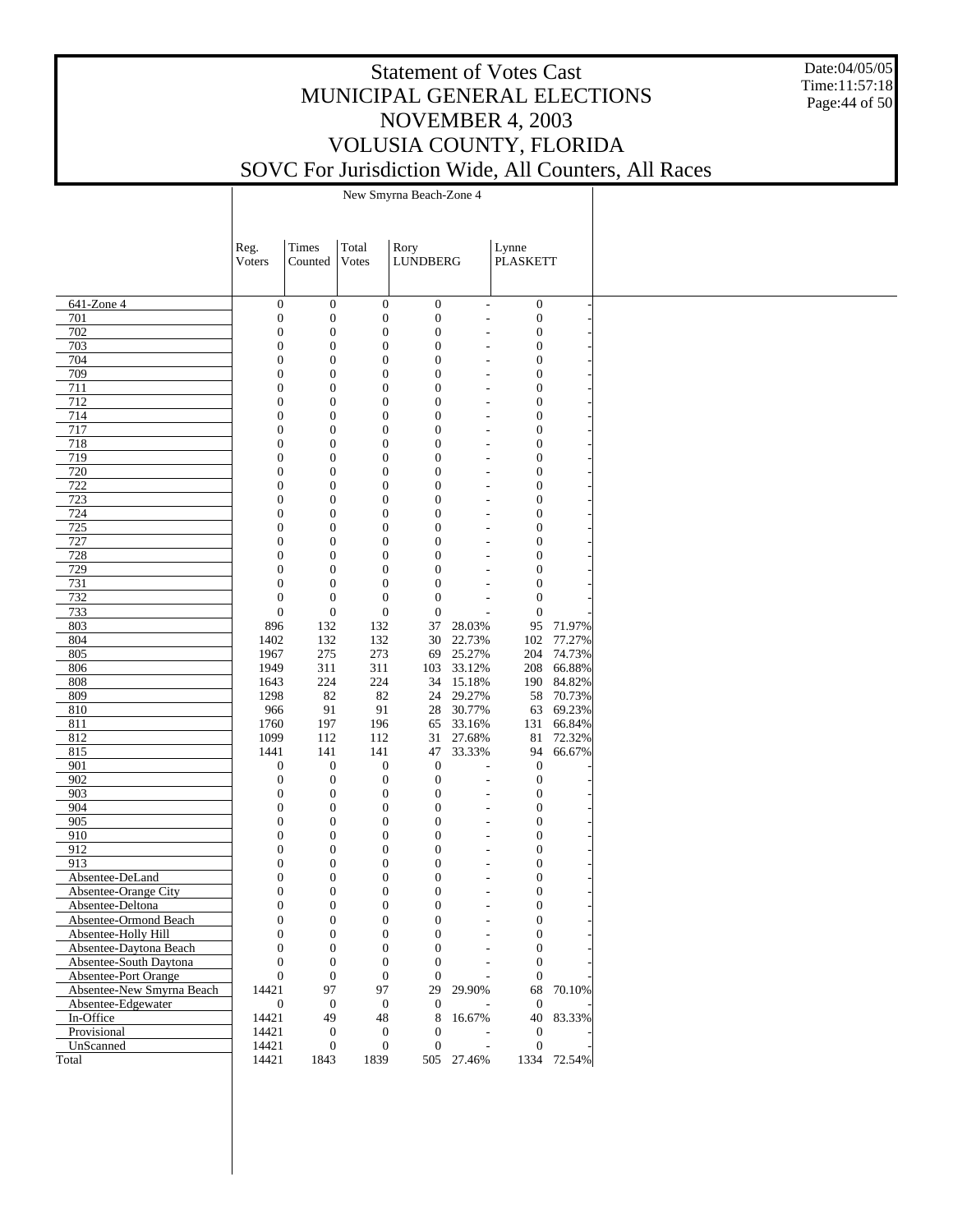Date:04/05/05 Time:11:57:18 Page:45 of 50

|                             | Reg.<br>Voters | Times<br>Counted                                                     | Total<br>Votes                       | <b>Bill MILLER</b>                   | Dennis<br><b>VINCENZI</b>                                                |  |
|-----------------------------|----------------|----------------------------------------------------------------------|--------------------------------------|--------------------------------------|--------------------------------------------------------------------------|--|
| Jurisdiction Wide           |                |                                                                      |                                      |                                      |                                                                          |  |
| 206                         |                | $\boldsymbol{0}$<br>$\boldsymbol{0}$                                 | $\boldsymbol{0}$                     | $\boldsymbol{0}$                     | $\boldsymbol{0}$<br>$\overline{\phantom{a}}$                             |  |
| 209                         |                | $\boldsymbol{0}$<br>$\mathbf{0}$                                     | $\boldsymbol{0}$                     | $\boldsymbol{0}$                     | $\boldsymbol{0}$<br>$\overline{\phantom{a}}$                             |  |
| 212                         |                | $\boldsymbol{0}$<br>$\mathbf{0}$                                     | $\boldsymbol{0}$                     | $\boldsymbol{0}$                     | $\boldsymbol{0}$<br>$\overline{\phantom{a}}$                             |  |
| 215                         |                | $\boldsymbol{0}$<br>$\mathbf{0}$                                     | $\boldsymbol{0}$                     | $\mathbf{0}$                         | $\boldsymbol{0}$<br>$\overline{\phantom{a}}$                             |  |
| 216                         |                | $\boldsymbol{0}$<br>$\mathbf{0}$                                     | $\boldsymbol{0}$                     | $\boldsymbol{0}$                     | $\boldsymbol{0}$<br>$\overline{\phantom{a}}$                             |  |
| 217                         |                | $\boldsymbol{0}$<br>$\mathbf{0}$                                     | $\boldsymbol{0}$                     | $\boldsymbol{0}$                     | $\boldsymbol{0}$<br>$\overline{\phantom{a}}$                             |  |
| 218<br>303                  |                | $\boldsymbol{0}$<br>$\mathbf{0}$<br>$\boldsymbol{0}$<br>$\mathbf{0}$ | $\boldsymbol{0}$<br>$\boldsymbol{0}$ | $\boldsymbol{0}$<br>$\boldsymbol{0}$ | $\boldsymbol{0}$<br>$\overline{\phantom{a}}$<br>$\boldsymbol{0}$         |  |
| 309                         |                | $\boldsymbol{0}$<br>$\mathbf{0}$                                     | $\boldsymbol{0}$                     | $\boldsymbol{0}$                     | $\overline{\phantom{a}}$<br>$\boldsymbol{0}$<br>$\overline{\phantom{a}}$ |  |
| 401                         |                | $\boldsymbol{0}$<br>$\mathbf{0}$                                     | $\boldsymbol{0}$                     | $\boldsymbol{0}$                     | $\boldsymbol{0}$<br>$\overline{\phantom{a}}$                             |  |
| 402                         |                | $\boldsymbol{0}$<br>$\mathbf{0}$                                     | $\boldsymbol{0}$                     | $\boldsymbol{0}$                     | $\boldsymbol{0}$<br>$\overline{\phantom{a}}$                             |  |
| 406                         |                | $\boldsymbol{0}$<br>$\mathbf{0}$                                     | $\boldsymbol{0}$                     | $\boldsymbol{0}$                     | $\boldsymbol{0}$<br>$\overline{\phantom{a}}$                             |  |
| 426                         |                | $\boldsymbol{0}$<br>$\mathbf{0}$                                     | $\boldsymbol{0}$                     | $\boldsymbol{0}$                     | $\boldsymbol{0}$<br>$\overline{\phantom{a}}$                             |  |
| 501                         |                | $\boldsymbol{0}$<br>$\mathbf{0}$                                     | $\boldsymbol{0}$                     | $\boldsymbol{0}$                     | $\boldsymbol{0}$<br>$\overline{\phantom{a}}$                             |  |
| 506                         |                | $\boldsymbol{0}$<br>$\mathbf{0}$                                     | $\boldsymbol{0}$                     | $\boldsymbol{0}$                     | $\boldsymbol{0}$<br>$\overline{\phantom{a}}$                             |  |
| $508 - Z$ one 3             |                | $\boldsymbol{0}$<br>$\mathbf{0}$                                     | $\boldsymbol{0}$                     | $\boldsymbol{0}$                     | $\boldsymbol{0}$<br>$\overline{\phantom{a}}$                             |  |
| $509-Zone3$                 |                | $\boldsymbol{0}$<br>$\mathbf{0}$                                     | $\boldsymbol{0}$                     | $\boldsymbol{0}$                     | $\boldsymbol{0}$<br>$\overline{\phantom{a}}$                             |  |
| $510$ -Zone 3               |                | $\boldsymbol{0}$<br>$\mathbf{0}$                                     | $\boldsymbol{0}$                     | $\boldsymbol{0}$                     | $\boldsymbol{0}$<br>$\overline{\phantom{a}}$                             |  |
| 512-Zone 3                  |                | $\boldsymbol{0}$<br>$\mathbf{0}$                                     | $\boldsymbol{0}$                     | $\boldsymbol{0}$                     | $\boldsymbol{0}$<br>$\overline{\phantom{a}}$                             |  |
| 513-Zone 3<br>514-Zone 2    |                | $\boldsymbol{0}$<br>$\mathbf{0}$<br>$\boldsymbol{0}$<br>$\mathbf{0}$ | $\boldsymbol{0}$<br>$\boldsymbol{0}$ | $\boldsymbol{0}$<br>$\boldsymbol{0}$ | $\boldsymbol{0}$<br>$\overline{\phantom{a}}$<br>$\boldsymbol{0}$         |  |
| 515                         |                | $\boldsymbol{0}$<br>$\mathbf{0}$                                     | $\boldsymbol{0}$                     | $\boldsymbol{0}$                     | $\overline{\phantom{a}}$<br>$\boldsymbol{0}$<br>$\overline{\phantom{a}}$ |  |
| 516                         |                | $\boldsymbol{0}$<br>$\mathbf{0}$                                     | $\boldsymbol{0}$                     | $\boldsymbol{0}$                     | $\boldsymbol{0}$<br>$\overline{\phantom{a}}$                             |  |
| 517-Zone 2                  |                | $\boldsymbol{0}$<br>$\mathbf{0}$                                     | $\boldsymbol{0}$                     | $\boldsymbol{0}$                     | $\boldsymbol{0}$<br>$\overline{\phantom{a}}$                             |  |
| 519-Zone 2                  |                | $\boldsymbol{0}$<br>$\mathbf{0}$                                     | $\boldsymbol{0}$                     | $\boldsymbol{0}$                     | $\boldsymbol{0}$<br>$\overline{\phantom{a}}$                             |  |
| 521                         |                | $\boldsymbol{0}$<br>$\mathbf{0}$                                     | $\boldsymbol{0}$                     | $\boldsymbol{0}$                     | $\boldsymbol{0}$<br>$\overline{\phantom{a}}$                             |  |
| 522                         |                | $\boldsymbol{0}$<br>$\mathbf{0}$                                     | $\boldsymbol{0}$                     | $\boldsymbol{0}$                     | $\boldsymbol{0}$<br>$\overline{\phantom{a}}$                             |  |
| 525                         |                | $\boldsymbol{0}$<br>$\mathbf{0}$                                     | $\boldsymbol{0}$                     | $\boldsymbol{0}$                     | $\boldsymbol{0}$<br>$\overline{\phantom{a}}$                             |  |
| $\overline{526}$            |                | $\boldsymbol{0}$<br>$\mathbf{0}$                                     | $\boldsymbol{0}$                     | $\boldsymbol{0}$                     | $\boldsymbol{0}$<br>$\overline{\phantom{a}}$                             |  |
| 527                         |                | $\boldsymbol{0}$<br>$\mathbf{0}$                                     | $\boldsymbol{0}$                     | $\boldsymbol{0}$                     | $\boldsymbol{0}$<br>$\overline{\phantom{a}}$                             |  |
| 528                         |                | $\boldsymbol{0}$<br>$\mathbf{0}$                                     | $\boldsymbol{0}$                     | $\boldsymbol{0}$                     | $\boldsymbol{0}$<br>$\overline{\phantom{a}}$                             |  |
| 529                         |                | $\boldsymbol{0}$<br>$\mathbf{0}$                                     | $\boldsymbol{0}$                     | $\boldsymbol{0}$                     | $\boldsymbol{0}$<br>$\overline{\phantom{a}}$                             |  |
| 533                         |                | $\boldsymbol{0}$<br>$\mathbf{0}$                                     | $\boldsymbol{0}$                     | $\boldsymbol{0}$                     | $\boldsymbol{0}$<br>$\overline{\phantom{a}}$                             |  |
| 534                         |                | $\boldsymbol{0}$<br>$\mathbf{0}$                                     | $\boldsymbol{0}$                     | $\boldsymbol{0}$                     | $\boldsymbol{0}$<br>$\overline{\phantom{a}}$                             |  |
| 602-Zone 4                  |                | $\boldsymbol{0}$<br>$\mathbf{0}$                                     | $\boldsymbol{0}$                     | $\boldsymbol{0}$                     | $\boldsymbol{0}$<br>$\overline{\phantom{a}}$                             |  |
| 603-Zone 5<br>$605$ -Zone 5 |                | $\boldsymbol{0}$<br>$\mathbf{0}$<br>$\boldsymbol{0}$<br>$\mathbf{0}$ | $\boldsymbol{0}$<br>$\boldsymbol{0}$ | $\boldsymbol{0}$<br>$\boldsymbol{0}$ | $\boldsymbol{0}$<br>$\overline{\phantom{a}}$<br>$\boldsymbol{0}$         |  |
| 607-Zone 2                  |                | $\boldsymbol{0}$<br>$\mathbf{0}$                                     | $\boldsymbol{0}$                     | $\boldsymbol{0}$                     | $\overline{\phantom{a}}$<br>$\boldsymbol{0}$<br>$\overline{\phantom{a}}$ |  |
| $608 - Z$ one 2             |                | $\boldsymbol{0}$<br>$\mathbf{0}$                                     | $\boldsymbol{0}$                     | $\boldsymbol{0}$                     | $\boldsymbol{0}$<br>$\overline{\phantom{a}}$                             |  |
| $609-Zone2$                 |                | $\boldsymbol{0}$<br>$\mathbf{0}$                                     | $\boldsymbol{0}$                     | $\mathbf{0}$                         | $\boldsymbol{0}$<br>$\overline{\phantom{a}}$                             |  |
| 614-Zone 5                  |                | $\boldsymbol{0}$<br>$\mathbf{0}$                                     | $\boldsymbol{0}$                     | $\boldsymbol{0}$                     | $\boldsymbol{0}$<br>$\overline{\phantom{a}}$                             |  |
| 615-Zone 4                  |                | $\boldsymbol{0}$<br>$\mathbf{0}$                                     | $\boldsymbol{0}$                     | $\mathbf{0}$                         | $\boldsymbol{0}$<br>$\overline{\phantom{a}}$                             |  |
| 617-Zone 5                  |                | $\boldsymbol{0}$<br>$\boldsymbol{0}$                                 | $\boldsymbol{0}$                     | $\boldsymbol{0}$                     | $\boldsymbol{0}$<br>$\overline{\phantom{a}}$                             |  |
| 618-Zone 6                  |                | $\boldsymbol{0}$<br>$\mathbf{0}$                                     | $\boldsymbol{0}$                     | 0                                    | 0                                                                        |  |
| 619-Zone 2                  |                | $\boldsymbol{0}$<br>$\boldsymbol{0}$                                 | $\boldsymbol{0}$                     | $\boldsymbol{0}$                     | $\boldsymbol{0}$<br>$\overline{\phantom{a}}$                             |  |
| 620-Zone 3                  |                | $\boldsymbol{0}$<br>$\mathbf{0}$                                     | $\boldsymbol{0}$                     | $\mathbf{0}$                         | $\boldsymbol{0}$<br>$\overline{\phantom{a}}$                             |  |
| $621$ -Zone $6$             |                | $\boldsymbol{0}$<br>$\mathbf{0}$                                     | $\boldsymbol{0}$                     | $\boldsymbol{0}$                     | $\mathbf{0}$<br>$\overline{\phantom{a}}$                                 |  |
| 622-Zone 3                  |                | $\boldsymbol{0}$<br>$\mathbf{0}$                                     | $\boldsymbol{0}$                     | $\boldsymbol{0}$                     | $\boldsymbol{0}$<br>$\overline{\phantom{a}}$                             |  |
| 623-Zone 3                  |                | $\boldsymbol{0}$<br>$\mathbf{0}$                                     | $\boldsymbol{0}$                     | $\boldsymbol{0}$                     | $\mathbf{0}$<br>$\overline{\phantom{a}}$                                 |  |
| 624-Zone 3<br>625           |                | $\boldsymbol{0}$<br>$\mathbf{0}$<br>$\boldsymbol{0}$<br>$\mathbf{0}$ | $\boldsymbol{0}$<br>$\boldsymbol{0}$ | $\boldsymbol{0}$<br>$\boldsymbol{0}$ | $\boldsymbol{0}$<br>$\overline{\phantom{a}}$<br>$\mathbf{0}$             |  |
| $626$ -Zone 3               |                | $\boldsymbol{0}$<br>$\mathbf{0}$                                     | $\boldsymbol{0}$                     | $\mathbf{0}$                         | $\overline{\phantom{a}}$<br>$\boldsymbol{0}$<br>$\overline{\phantom{a}}$ |  |
| $628$ -Zone $6$             |                | $\boldsymbol{0}$<br>$\mathbf{0}$                                     | $\boldsymbol{0}$                     | $\boldsymbol{0}$                     | $\boldsymbol{0}$<br>$\overline{\phantom{a}}$                             |  |
| 629-Zone 6                  |                | $\boldsymbol{0}$<br>$\mathbf{0}$                                     | $\boldsymbol{0}$                     | $\boldsymbol{0}$                     | $\boldsymbol{0}$<br>$\overline{\phantom{a}}$                             |  |
| 633                         |                | $\boldsymbol{0}$<br>$\mathbf{0}$                                     | $\boldsymbol{0}$                     | $\boldsymbol{0}$                     | $\boldsymbol{0}$<br>$\overline{\phantom{a}}$                             |  |
| 636                         |                | $\boldsymbol{0}$<br>$\mathbf{0}$                                     | $\boldsymbol{0}$                     | $\boldsymbol{0}$                     | $\boldsymbol{0}$<br>$\overline{\phantom{a}}$                             |  |
| 637                         |                | $\boldsymbol{0}$<br>$\mathbf{0}$                                     | $\boldsymbol{0}$                     | $\boldsymbol{0}$                     | $\boldsymbol{0}$<br>$\overline{\phantom{a}}$                             |  |
| 638                         |                | $\boldsymbol{0}$<br>$\boldsymbol{0}$                                 |                                      | $\mathbf{0}$<br>$\boldsymbol{0}$     | $\boldsymbol{0}$<br>$\overline{\phantom{a}}$                             |  |
| 640-Zone 4                  |                | $\mathbf{0}$<br>$\boldsymbol{0}$                                     |                                      | $\mathbf{0}$<br>$\boldsymbol{0}$     | $\boldsymbol{0}$<br>$\overline{\phantom{a}}$                             |  |
|                             |                |                                                                      |                                      |                                      |                                                                          |  |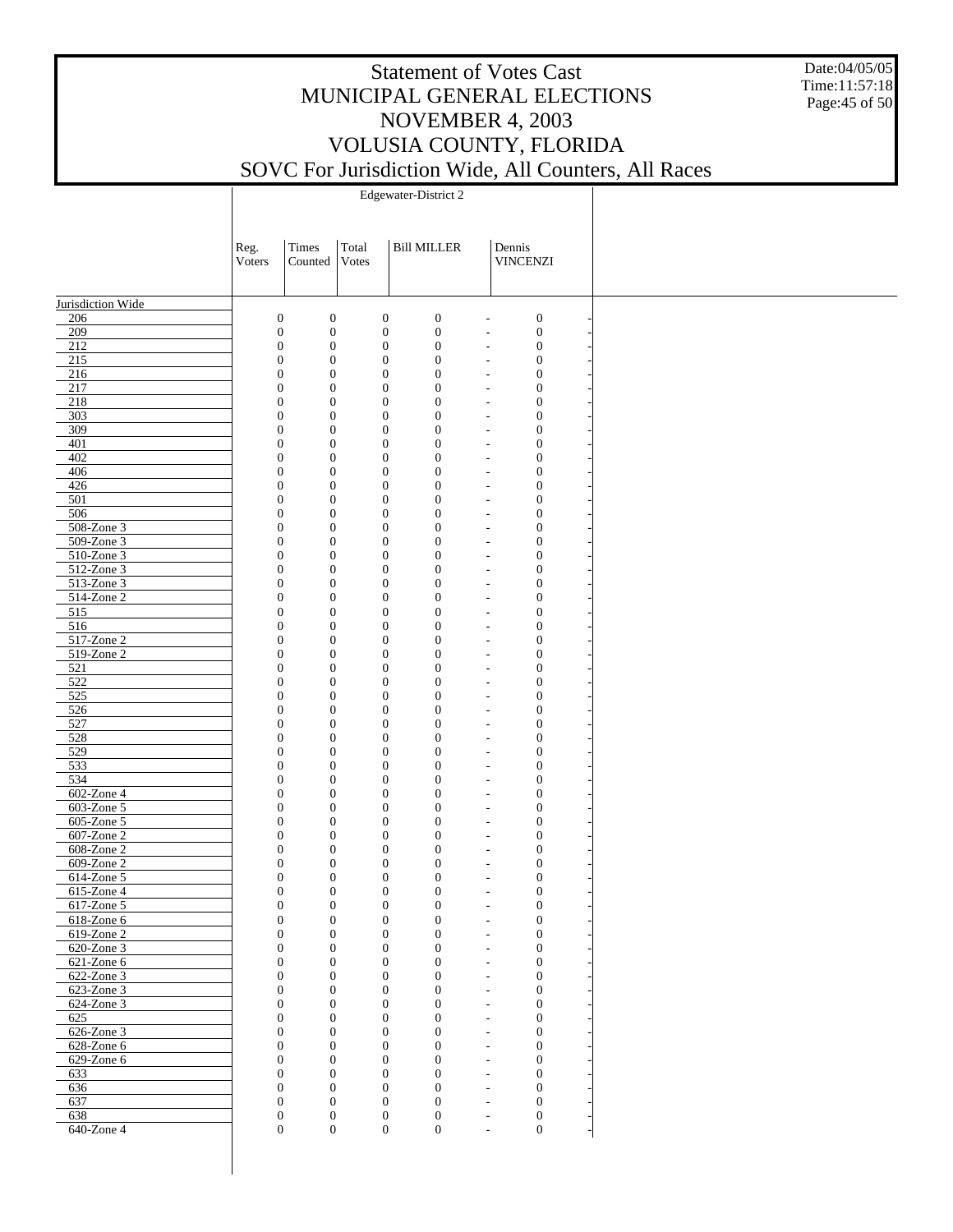Date:04/05/05 Time:11:57:18 Page:46 of 50

|                           | Reg.                         | Times                        | Total                                | <b>Bill MILLER</b>                   |                                  | Dennis                               |             |
|---------------------------|------------------------------|------------------------------|--------------------------------------|--------------------------------------|----------------------------------|--------------------------------------|-------------|
|                           | Voters                       | Counted                      | Votes                                |                                      |                                  | <b>VINCENZI</b>                      |             |
|                           |                              |                              |                                      |                                      |                                  |                                      |             |
| $641$ -Zone 4             | $\boldsymbol{0}$             | $\mathbf{0}$                 | $\mathbf{0}$                         | $\boldsymbol{0}$                     | $\overline{\phantom{a}}$         | $\boldsymbol{0}$                     |             |
| 701                       | $\boldsymbol{0}$             | $\mathbf{0}$                 | $\boldsymbol{0}$                     | $\boldsymbol{0}$                     | $\overline{a}$                   | $\boldsymbol{0}$                     |             |
| 702                       | $\mathbf{0}$                 | $\mathbf{0}$                 | $\boldsymbol{0}$                     | $\boldsymbol{0}$                     | $\overline{a}$                   | $\boldsymbol{0}$                     |             |
| 703                       | $\mathbf{0}$                 | $\mathbf{0}$                 | $\boldsymbol{0}$                     | $\boldsymbol{0}$                     |                                  | $\boldsymbol{0}$                     |             |
| 704                       | $\mathbf{0}$                 | $\mathbf{0}$                 | $\boldsymbol{0}$                     | $\boldsymbol{0}$                     |                                  | $\boldsymbol{0}$                     |             |
| 709                       | $\mathbf{0}$                 | $\mathbf{0}$                 | $\boldsymbol{0}$                     | $\boldsymbol{0}$                     |                                  | $\boldsymbol{0}$                     |             |
| 711                       | $\mathbf{0}$                 | $\mathbf{0}$                 | $\boldsymbol{0}$                     | $\boldsymbol{0}$                     | $\overline{a}$                   | $\boldsymbol{0}$                     |             |
| 712                       | $\mathbf{0}$                 | $\mathbf{0}$                 | $\boldsymbol{0}$                     | $\boldsymbol{0}$                     | $\overline{a}$                   | $\boldsymbol{0}$                     |             |
| 714                       | $\mathbf{0}$                 | $\mathbf{0}$                 | $\boldsymbol{0}$                     | $\boldsymbol{0}$                     | $\overline{a}$                   | $\boldsymbol{0}$                     |             |
| 717                       | $\mathbf{0}$                 | $\mathbf{0}$                 | $\boldsymbol{0}$                     | $\boldsymbol{0}$                     | $\overline{a}$                   | $\boldsymbol{0}$                     |             |
| 718<br>719                | $\mathbf{0}$<br>$\mathbf{0}$ | $\mathbf{0}$<br>$\mathbf{0}$ | $\boldsymbol{0}$<br>$\boldsymbol{0}$ | $\boldsymbol{0}$<br>$\boldsymbol{0}$ | $\overline{a}$                   | $\boldsymbol{0}$<br>$\boldsymbol{0}$ |             |
| 720                       | $\mathbf{0}$                 | $\mathbf{0}$                 | $\boldsymbol{0}$                     | $\boldsymbol{0}$                     | $\overline{a}$<br>$\overline{a}$ | $\boldsymbol{0}$                     |             |
| 722                       | $\boldsymbol{0}$             | $\mathbf{0}$                 | $\boldsymbol{0}$                     | $\boldsymbol{0}$                     | $\overline{a}$                   | $\boldsymbol{0}$                     |             |
| 723                       | $\mathbf{0}$                 | $\mathbf{0}$                 | $\boldsymbol{0}$                     | $\boldsymbol{0}$                     | $\overline{a}$                   | $\boldsymbol{0}$                     |             |
| 724                       | $\mathbf{0}$                 | $\mathbf{0}$                 | $\overline{0}$                       | $\boldsymbol{0}$                     | $\overline{a}$                   | $\boldsymbol{0}$                     |             |
| 725                       | $\mathbf{0}$                 | $\mathbf{0}$                 | $\boldsymbol{0}$                     | $\boldsymbol{0}$                     | $\overline{a}$                   | $\boldsymbol{0}$                     |             |
| 727                       | $\mathbf{0}$                 | $\mathbf{0}$                 | $\boldsymbol{0}$                     | $\boldsymbol{0}$                     | $\overline{a}$                   | $\boldsymbol{0}$                     |             |
| 728                       | $\mathbf{0}$                 | $\mathbf{0}$                 | $\boldsymbol{0}$                     | $\boldsymbol{0}$                     | $\overline{a}$                   | $\boldsymbol{0}$                     |             |
| 729                       | $\mathbf{0}$                 | $\mathbf{0}$                 | $\boldsymbol{0}$                     | $\boldsymbol{0}$                     | $\overline{a}$                   | $\boldsymbol{0}$                     |             |
| 731                       | $\mathbf{0}$                 | $\mathbf{0}$                 | $\boldsymbol{0}$                     | $\boldsymbol{0}$                     | $\overline{a}$                   | $\boldsymbol{0}$                     |             |
| 732                       | $\mathbf{0}$                 | $\mathbf{0}$                 | $\boldsymbol{0}$                     | $\boldsymbol{0}$                     | $\overline{a}$                   | $\boldsymbol{0}$                     |             |
| 733                       | $\mathbf{0}$                 | $\mathbf{0}$                 | $\boldsymbol{0}$                     | $\boldsymbol{0}$                     | $\overline{a}$                   | $\boldsymbol{0}$                     |             |
| 803                       | $\mathbf{0}$                 | $\mathbf{0}$                 | $\overline{0}$                       | $\boldsymbol{0}$                     | $\overline{a}$                   | $\boldsymbol{0}$                     |             |
| 804                       | $\mathbf{0}$                 | $\mathbf{0}$                 | $\boldsymbol{0}$                     | $\boldsymbol{0}$                     | $\overline{a}$                   | $\boldsymbol{0}$                     |             |
| 805                       | $\mathbf{0}$                 | $\mathbf{0}$                 | $\boldsymbol{0}$                     | $\boldsymbol{0}$                     | $\overline{a}$                   | $\boldsymbol{0}$                     |             |
| 806                       | $\mathbf{0}$                 | $\mathbf{0}$                 | $\boldsymbol{0}$                     | $\boldsymbol{0}$                     | $\overline{a}$                   | $\boldsymbol{0}$                     |             |
| 808                       | $\mathbf{0}$                 | $\mathbf{0}$                 | $\boldsymbol{0}$                     | $\boldsymbol{0}$                     |                                  | $\boldsymbol{0}$                     |             |
| 809                       | $\mathbf{0}$                 | $\mathbf{0}$                 | $\boldsymbol{0}$                     | $\boldsymbol{0}$                     |                                  | $\boldsymbol{0}$                     |             |
| 810                       | $\mathbf{0}$                 | $\mathbf{0}$                 | $\overline{0}$                       | $\boldsymbol{0}$                     | $\overline{\phantom{a}}$         | $\boldsymbol{0}$                     |             |
| 811                       | $\mathbf{0}$                 | $\mathbf{0}$                 | $\mathbf{0}$                         | $\boldsymbol{0}$                     |                                  | $\boldsymbol{0}$                     |             |
| 812                       | $\mathbf{0}$                 | $\boldsymbol{0}$             | $\boldsymbol{0}$                     | $\boldsymbol{0}$                     | $\overline{a}$                   | $\boldsymbol{0}$                     |             |
| 815                       | $\overline{0}$               | $\mathbf{0}$                 | $\boldsymbol{0}$                     | $\boldsymbol{0}$                     | $\overline{a}$                   | $\boldsymbol{0}$                     |             |
| 901                       | 1833                         | 382                          | 372                                  | 123                                  | 33.06%                           | 249                                  | 66.94%      |
| 902                       | 2269                         | 499                          | 482                                  | 151                                  | 31.33%                           | 331                                  | 68.67%      |
| 903                       | 2076                         | 467                          | 453                                  | 133                                  | 29.36%                           | 320                                  | 70.64%      |
| 904                       | 1457                         | 256                          | 247                                  | 80                                   | 32.39%                           | 167                                  | 67.61%      |
| 905                       | 979                          | 220                          | 215                                  |                                      | 78 36.28%                        |                                      | 137 63.72%  |
| 910                       | 1033                         | 197                          | 189                                  | 68                                   | 35.98%                           |                                      | 121 64.02%  |
| $\overline{912}$          | 1115                         | 294                          | 288                                  | 95                                   | 32.99%                           |                                      | 193 67.01%  |
| 913                       | 1991                         | 685                          | 625                                  | 176                                  | 28.16%                           |                                      | 449 71.84%  |
| Absentee-DeLand           | $\mathbf{0}$                 | $\mathbf{0}$                 | $\boldsymbol{0}$                     | $\boldsymbol{0}$                     |                                  | $\boldsymbol{0}$                     |             |
| Absentee-Orange City      | $\mathbf{0}$                 | $\boldsymbol{0}$             | $\boldsymbol{0}$                     | $\boldsymbol{0}$                     |                                  | $\boldsymbol{0}$                     |             |
| Absentee-Deltona          | $\boldsymbol{0}$             | $\mathbf{0}$                 | $\overline{0}$                       | $\boldsymbol{0}$                     | $\overline{\phantom{a}}$         | $\boldsymbol{0}$                     |             |
| Absentee-Ormond Beach     | $\boldsymbol{0}$             | $\boldsymbol{0}$             | $\boldsymbol{0}$                     | $\boldsymbol{0}$                     |                                  | $\boldsymbol{0}$                     |             |
| Absentee-Holly Hill       | $\mathbf{0}$                 | $\mathbf{0}$                 | $\boldsymbol{0}$                     | $\boldsymbol{0}$                     |                                  | $\boldsymbol{0}$                     |             |
| Absentee-Daytona Beach    | $\mathbf{0}$                 | $\mathbf{0}$                 | $\boldsymbol{0}$                     | $\mathbf{0}$                         |                                  | $\boldsymbol{0}$                     |             |
| Absentee-South Daytona    | $\overline{0}$               | $\mathbf{0}$                 | $\mathbf{0}$                         | $\mathbf{0}$                         |                                  | $\boldsymbol{0}$                     |             |
| Absentee-Port Orange      | $\overline{0}$               | $\boldsymbol{0}$             | $\boldsymbol{0}$                     | $\mathbf{0}$                         |                                  | $\boldsymbol{0}$                     |             |
| Absentee-New Smyrna Beach | $\mathbf{0}$                 | $\mathbf{0}$                 | $\boldsymbol{0}$                     | $\mathbf{0}$                         |                                  | $\boldsymbol{0}$                     |             |
| Absentee-Edgewater        | 12753                        | 141                          | 138                                  |                                      | 61 44.20%                        |                                      | 77 55.80%   |
| In-Office                 | 12753                        | 8                            | 8                                    | 6                                    | 75.00%                           |                                      | 2 25.00%    |
| Provisional               | 12753                        | $\mathbf{0}$                 | $\boldsymbol{0}$                     | $\boldsymbol{0}$                     | $\overline{\phantom{a}}$         | $\boldsymbol{0}$                     |             |
| UnScanned                 | 12753                        | $\mathbf{0}$                 | 0                                    | $\boldsymbol{0}$                     | $\overline{\phantom{a}}$         | $\boldsymbol{0}$                     |             |
| Total                     | 12753                        | 3149                         | 3017                                 |                                      | 971 32.18%                       |                                      | 2046 67.82% |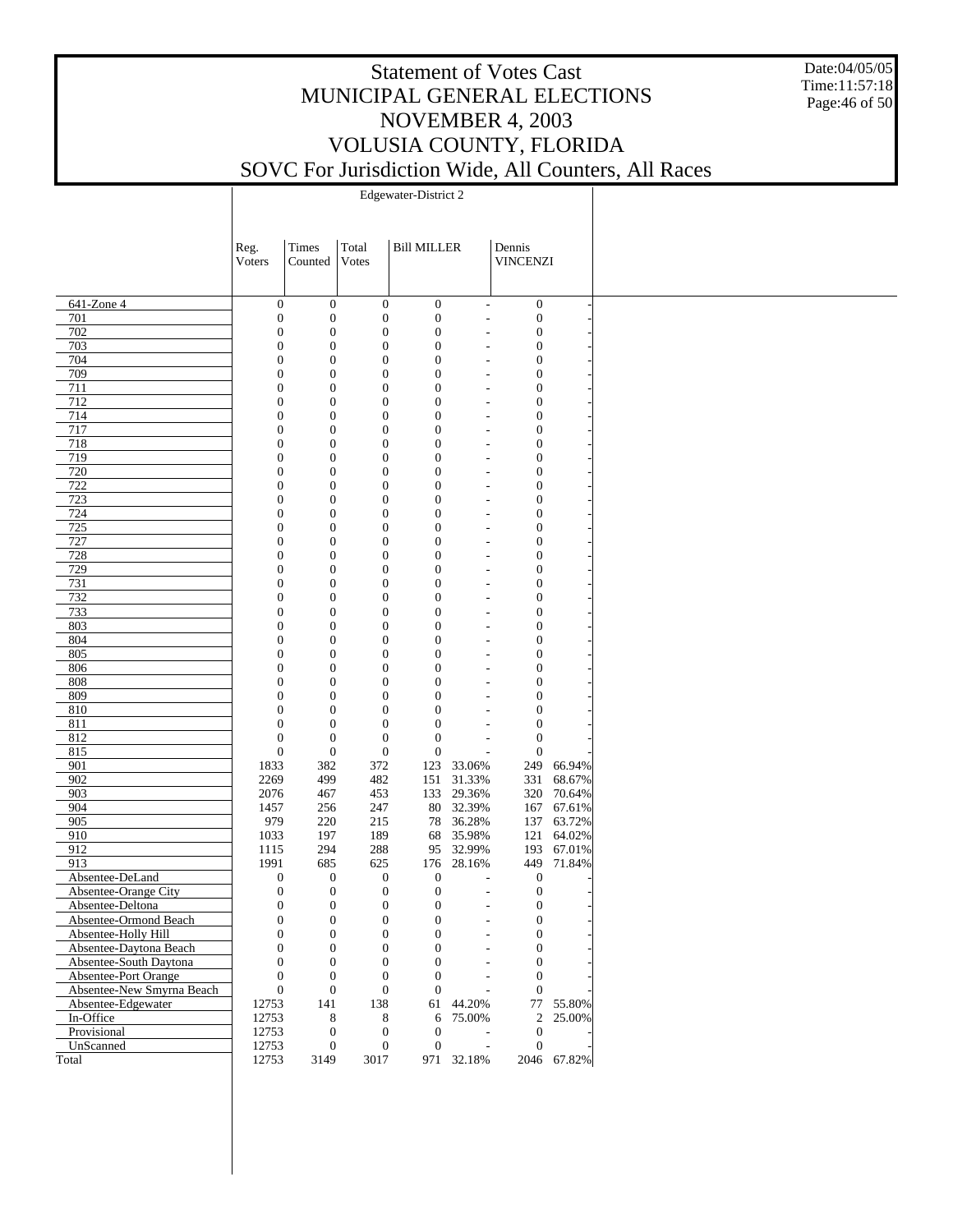Date:04/05/05 Time:11:57:18 Page:47 of 50

|                   | Reg.<br>Voters                       | Times<br>Counted                     | Total<br>Votes                       | John ATKINSON                                                          | Judy LICHTER                       |  |
|-------------------|--------------------------------------|--------------------------------------|--------------------------------------|------------------------------------------------------------------------|------------------------------------|--|
|                   |                                      |                                      |                                      |                                                                        |                                    |  |
| Jurisdiction Wide |                                      |                                      |                                      |                                                                        |                                    |  |
| 206               | $\boldsymbol{0}$                     | $\boldsymbol{0}$                     | $\boldsymbol{0}$                     | $\boldsymbol{0}$                                                       | $\boldsymbol{0}$<br>$\overline{a}$ |  |
| 209               | $\boldsymbol{0}$                     | $\boldsymbol{0}$                     | $\boldsymbol{0}$                     | $\mathbf{0}$<br>$\overline{\phantom{a}}$                               | $\boldsymbol{0}$                   |  |
| 212               | $\boldsymbol{0}$                     | $\boldsymbol{0}$                     | $\boldsymbol{0}$                     | $\boldsymbol{0}$<br>$\overline{a}$                                     | $\boldsymbol{0}$                   |  |
| $215$             | $\boldsymbol{0}$                     | $\boldsymbol{0}$                     | $\boldsymbol{0}$                     | $\boldsymbol{0}$<br>$\overline{\phantom{0}}$                           | $\mathbf{0}$                       |  |
| 216               | $\boldsymbol{0}$                     | $\boldsymbol{0}$                     | $\boldsymbol{0}$                     | $\boldsymbol{0}$                                                       | $\mathbf{0}$<br>$\overline{a}$     |  |
| 217               | $\boldsymbol{0}$                     | $\boldsymbol{0}$                     | $\boldsymbol{0}$                     | $\boldsymbol{0}$<br>$\overline{\phantom{0}}$                           | $\mathbf{0}$                       |  |
| 218               | $\boldsymbol{0}$                     | $\boldsymbol{0}$                     | $\boldsymbol{0}$                     | $\boldsymbol{0}$<br>$\overline{a}$                                     | $\mathbf{0}$                       |  |
| 303               | $\boldsymbol{0}$                     | $\boldsymbol{0}$                     | $\boldsymbol{0}$                     | $\boldsymbol{0}$<br>$\overline{\phantom{a}}$                           | $\mathbf{0}$                       |  |
| 309               | $\boldsymbol{0}$                     | $\boldsymbol{0}$                     | $\boldsymbol{0}$                     | $\boldsymbol{0}$<br>$\overline{a}$                                     | $\mathbf{0}$                       |  |
| 401               | $\boldsymbol{0}$                     | $\boldsymbol{0}$                     | $\boldsymbol{0}$                     | $\boldsymbol{0}$<br>$\overline{\phantom{a}}$<br>$\boldsymbol{0}$       | $\mathbf{0}$<br>$\mathbf{0}$       |  |
| 402<br>406        | $\boldsymbol{0}$<br>$\boldsymbol{0}$ | $\boldsymbol{0}$<br>$\boldsymbol{0}$ | $\boldsymbol{0}$<br>$\boldsymbol{0}$ | $\overline{a}$<br>$\boldsymbol{0}$                                     | $\mathbf{0}$                       |  |
| 426               | $\boldsymbol{0}$                     | $\boldsymbol{0}$                     | $\boldsymbol{0}$                     | $\overline{\phantom{a}}$<br>$\boldsymbol{0}$<br>$\overline{a}$         | $\mathbf{0}$                       |  |
| 501               | $\boldsymbol{0}$                     | $\boldsymbol{0}$                     | $\boldsymbol{0}$                     | $\boldsymbol{0}$<br>$\overline{\phantom{a}}$                           | $\mathbf{0}$                       |  |
| 506               | $\boldsymbol{0}$                     | $\boldsymbol{0}$                     | $\boldsymbol{0}$                     | $\boldsymbol{0}$<br>$\overline{\phantom{a}}$                           | $\mathbf{0}$                       |  |
| 508-Zone 3        | $\boldsymbol{0}$                     | $\boldsymbol{0}$                     | $\boldsymbol{0}$                     | $\boldsymbol{0}$<br>$\overline{\phantom{a}}$                           | $\mathbf{0}$                       |  |
| 509-Zone 3        | $\boldsymbol{0}$                     | $\boldsymbol{0}$                     | $\boldsymbol{0}$                     | $\boldsymbol{0}$<br>$\overline{a}$                                     | $\mathbf{0}$                       |  |
| 510-Zone 3        | $\boldsymbol{0}$                     | $\boldsymbol{0}$                     | $\boldsymbol{0}$                     | $\boldsymbol{0}$<br>$\overline{\phantom{a}}$                           | $\mathbf{0}$                       |  |
| $512$ -Zone 3     | $\boldsymbol{0}$                     | $\boldsymbol{0}$                     | $\boldsymbol{0}$                     | $\boldsymbol{0}$<br>$\overline{\phantom{a}}$                           | $\mathbf{0}$                       |  |
| $513$ -Zone 3     | $\boldsymbol{0}$                     | $\boldsymbol{0}$                     | $\boldsymbol{0}$                     | $\boldsymbol{0}$<br>$\overline{\phantom{a}}$                           | $\mathbf{0}$                       |  |
| $514$ -Zone $2$   | $\boldsymbol{0}$                     | $\boldsymbol{0}$                     | $\boldsymbol{0}$                     | $\boldsymbol{0}$<br>$\overline{\phantom{a}}$                           | $\mathbf{0}$                       |  |
| 515               | $\boldsymbol{0}$                     | $\boldsymbol{0}$                     | $\boldsymbol{0}$                     | $\boldsymbol{0}$<br>$\overline{\phantom{a}}$                           | $\mathbf{0}$                       |  |
| 516               | $\boldsymbol{0}$                     | $\boldsymbol{0}$                     | $\boldsymbol{0}$                     | $\boldsymbol{0}$<br>$\overline{\phantom{a}}$                           | $\mathbf{0}$                       |  |
| 517-Zone 2        | $\boldsymbol{0}$                     | $\boldsymbol{0}$                     | $\boldsymbol{0}$                     | $\boldsymbol{0}$<br>$\overline{\phantom{a}}$                           | $\mathbf{0}$                       |  |
| 519-Zone 2        | $\boldsymbol{0}$                     | $\boldsymbol{0}$                     | $\boldsymbol{0}$                     | $\boldsymbol{0}$<br>$\overline{\phantom{a}}$                           | $\mathbf{0}$                       |  |
| 521               | $\boldsymbol{0}$                     | $\boldsymbol{0}$                     | $\boldsymbol{0}$                     | $\boldsymbol{0}$<br>$\overline{\phantom{a}}$                           | $\mathbf{0}$                       |  |
| 522               | $\boldsymbol{0}$                     | $\boldsymbol{0}$                     | $\boldsymbol{0}$                     | $\boldsymbol{0}$<br>$\overline{\phantom{a}}$                           | $\mathbf{0}$                       |  |
| 525               | $\boldsymbol{0}$                     | $\boldsymbol{0}$                     | $\boldsymbol{0}$                     | $\boldsymbol{0}$<br>$\overline{\phantom{a}}$                           | $\mathbf{0}$                       |  |
| 526               | $\boldsymbol{0}$                     | $\boldsymbol{0}$                     | $\boldsymbol{0}$                     | $\boldsymbol{0}$<br>$\overline{\phantom{a}}$                           | $\mathbf{0}$                       |  |
| 527               | $\boldsymbol{0}$                     | $\boldsymbol{0}$                     | $\boldsymbol{0}$                     | $\boldsymbol{0}$<br>$\overline{\phantom{a}}$                           | $\mathbf{0}$                       |  |
| 528               | $\boldsymbol{0}$                     | $\boldsymbol{0}$                     | $\boldsymbol{0}$                     | $\boldsymbol{0}$<br>$\overline{\phantom{a}}$                           | $\mathbf{0}$                       |  |
| 529               | $\boldsymbol{0}$                     | $\boldsymbol{0}$                     | $\boldsymbol{0}$                     | $\boldsymbol{0}$<br>$\overline{\phantom{a}}$                           | $\mathbf{0}$                       |  |
| 533               | $\boldsymbol{0}$                     | $\boldsymbol{0}$                     | $\boldsymbol{0}$                     | $\boldsymbol{0}$<br>$\overline{a}$                                     | $\mathbf{0}$                       |  |
| 534               | $\boldsymbol{0}$                     | $\boldsymbol{0}$                     | $\boldsymbol{0}$                     | $\boldsymbol{0}$<br>$\overline{\phantom{a}}$                           | $\mathbf{0}$                       |  |
| 602-Zone 4        | $\boldsymbol{0}$                     | $\boldsymbol{0}$                     | $\boldsymbol{0}$                     | $\boldsymbol{0}$<br>$\overline{\phantom{a}}$                           | $\mathbf{0}$                       |  |
| 603-Zone 5        | $\boldsymbol{0}$                     | $\boldsymbol{0}$                     | $\boldsymbol{0}$                     | $\boldsymbol{0}$<br>$\overline{\phantom{a}}$                           | $\mathbf{0}$                       |  |
| 605-Zone 5        | $\boldsymbol{0}$                     | $\boldsymbol{0}$                     | $\boldsymbol{0}$                     | $\boldsymbol{0}$                                                       | $\mathbf{0}$<br>$\overline{a}$     |  |
| 607-Zone 2        | $\boldsymbol{0}$                     | $\boldsymbol{0}$                     | $\boldsymbol{0}$                     | $\boldsymbol{0}$<br>$\overline{\phantom{a}}$                           | $\mathbf{0}$                       |  |
| 608-Zone 2        | $\boldsymbol{0}$                     | $\boldsymbol{0}$                     | $\boldsymbol{0}$                     | $\boldsymbol{0}$                                                       | $\mathbf{0}$<br>$\overline{a}$     |  |
| $609$ -Zone 2     | $\boldsymbol{0}$                     | $\boldsymbol{0}$                     | $\boldsymbol{0}$                     | $\boldsymbol{0}$<br>$\overline{a}$                                     | $\mathbf{0}$                       |  |
| 614-Zone 5        | $\boldsymbol{0}$                     | $\boldsymbol{0}$                     | $\boldsymbol{0}$                     | $\boldsymbol{0}$                                                       | $\mathbf{0}$                       |  |
| 615-Zone 4        | $\boldsymbol{0}$                     | $\boldsymbol{0}$                     | $\boldsymbol{0}$                     | $\boldsymbol{0}$                                                       | $\mathbf{0}$                       |  |
| 617-Zone 5        | $\boldsymbol{0}$                     | $\boldsymbol{0}$                     | $\boldsymbol{0}$                     | $\boldsymbol{0}$                                                       | $\mathbf{0}$                       |  |
| 618-Zone 6        | $\Omega$                             | $\Omega$                             | $\Omega$                             | $\theta$                                                               | $\theta$                           |  |
| $619$ -Zone $2$   | $\boldsymbol{0}$                     | $\boldsymbol{0}$                     | $\boldsymbol{0}$                     | $\mathbf{0}$                                                           | $\boldsymbol{0}$                   |  |
| 620-Zone 3        | $\boldsymbol{0}$                     | $\boldsymbol{0}$                     | $\boldsymbol{0}$                     | $\boldsymbol{0}$<br>$\overline{\phantom{a}}$                           | $\boldsymbol{0}$                   |  |
| $621$ -Zone 6     | $\boldsymbol{0}$                     | $\boldsymbol{0}$                     | $\mathbf{0}$                         | $\boldsymbol{0}$                                                       | $\boldsymbol{0}$<br>$\overline{a}$ |  |
| 622-Zone 3        | $\boldsymbol{0}$                     | $\boldsymbol{0}$                     | $\overline{0}$                       | $\overline{0}$<br>$\overline{\phantom{a}}$                             | $\boldsymbol{0}$                   |  |
| 623-Zone 3        | $\boldsymbol{0}$                     | $\boldsymbol{0}$                     | $\mathbf{0}$                         | $\boldsymbol{0}$<br>$\overline{\phantom{a}}$                           | $\boldsymbol{0}$                   |  |
| 624-Zone 3        | $\boldsymbol{0}$<br>$\boldsymbol{0}$ | $\boldsymbol{0}$<br>$\boldsymbol{0}$ | $\mathbf{0}$                         | $\overline{0}$<br>$\overline{\phantom{a}}$<br>$\boldsymbol{0}$         | $\boldsymbol{0}$                   |  |
| 625<br>626-Zone 3 | $\boldsymbol{0}$                     | $\boldsymbol{0}$                     | $\mathbf{0}$<br>$\mathbf{0}$         | $\overline{\phantom{a}}$<br>$\overline{0}$                             | $\boldsymbol{0}$<br>$\overline{0}$ |  |
| 628-Zone 6        | $\boldsymbol{0}$                     | $\boldsymbol{0}$                     | $\mathbf{0}$                         | $\overline{\phantom{a}}$<br>$\boldsymbol{0}$                           | $\boldsymbol{0}$                   |  |
| 629-Zone 6        | $\boldsymbol{0}$                     | $\boldsymbol{0}$                     | $\mathbf{0}$                         | $\overline{\phantom{a}}$<br>$\overline{0}$<br>$\overline{\phantom{a}}$ | $\boldsymbol{0}$                   |  |
| 633               | $\boldsymbol{0}$                     | $\boldsymbol{0}$                     | $\mathbf{0}$                         | $\boldsymbol{0}$<br>$\overline{\phantom{a}}$                           | $\boldsymbol{0}$                   |  |
| 636               | $\boldsymbol{0}$                     | $\boldsymbol{0}$                     | $\mathbf{0}$                         | $\overline{0}$<br>$\overline{\phantom{a}}$                             | $\boldsymbol{0}$                   |  |
| 637               | $\boldsymbol{0}$                     | $\boldsymbol{0}$                     | $\mathbf{0}$                         | $\boldsymbol{0}$<br>$\overline{\phantom{a}}$                           | $\boldsymbol{0}$                   |  |
| 638               | $\boldsymbol{0}$                     | $\boldsymbol{0}$                     | $\mathbf{0}$                         | $\boldsymbol{0}$<br>$\overline{\phantom{a}}$                           | $\mathbf{0}$                       |  |
| 640-Zone 4        | $\boldsymbol{0}$                     | $\boldsymbol{0}$                     | $\boldsymbol{0}$                     | $\boldsymbol{0}$                                                       | $\boldsymbol{0}$<br>L,             |  |
|                   |                                      |                                      |                                      |                                                                        |                                    |  |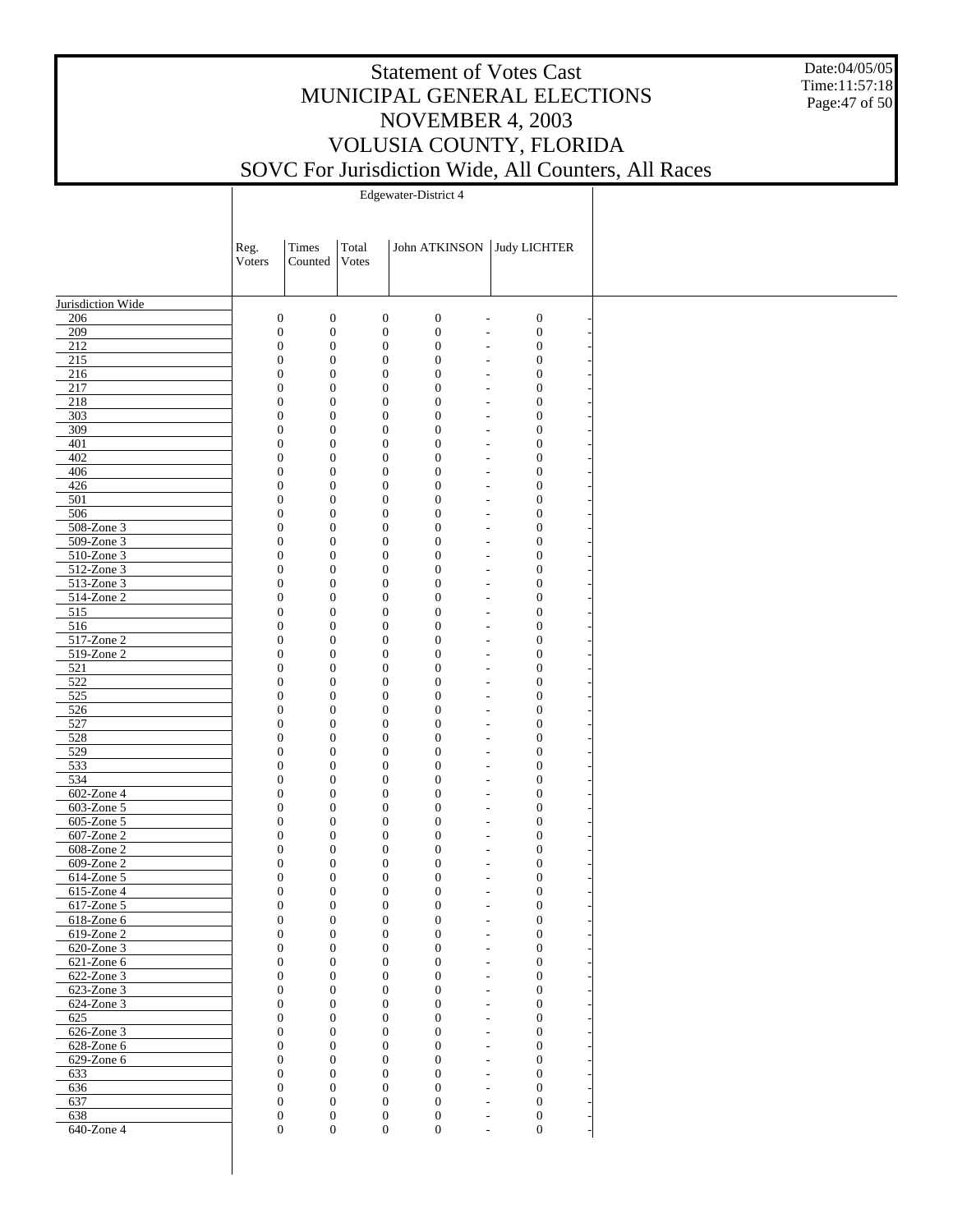Date:04/05/05 Time:11:57:18 Page:48 of 50

|                                                | Reg.<br>Voters                       | Times<br>Counted                     | Total<br>Votes                       | John ATKINSON                        |                                                | Judy LICHTER                         |             |
|------------------------------------------------|--------------------------------------|--------------------------------------|--------------------------------------|--------------------------------------|------------------------------------------------|--------------------------------------|-------------|
|                                                |                                      |                                      |                                      |                                      |                                                |                                      |             |
| 641-Zone 4                                     | $\boldsymbol{0}$                     | $\boldsymbol{0}$                     | $\boldsymbol{0}$                     | $\boldsymbol{0}$                     | $\overline{\phantom{a}}$                       | $\boldsymbol{0}$                     |             |
| 701                                            | $\boldsymbol{0}$                     | $\boldsymbol{0}$                     | $\boldsymbol{0}$                     | $\boldsymbol{0}$                     | $\overline{\phantom{m}}$                       | $\boldsymbol{0}$                     |             |
| 702                                            | $\boldsymbol{0}$                     | $\boldsymbol{0}$                     | $\boldsymbol{0}$                     | $\boldsymbol{0}$                     | $\overline{a}$                                 | $\boldsymbol{0}$                     |             |
| 703                                            | $\boldsymbol{0}$                     | $\boldsymbol{0}$                     | $\boldsymbol{0}$                     | $\boldsymbol{0}$                     | $\overline{a}$                                 | $\boldsymbol{0}$                     |             |
| 704                                            | $\boldsymbol{0}$                     | $\boldsymbol{0}$                     | $\boldsymbol{0}$                     | $\boldsymbol{0}$                     | $\overline{a}$                                 | $\boldsymbol{0}$                     |             |
| 709                                            | $\boldsymbol{0}$                     | $\boldsymbol{0}$                     | $\overline{0}$                       | $\boldsymbol{0}$                     | $\overline{a}$                                 | $\boldsymbol{0}$                     |             |
| 711                                            | $\boldsymbol{0}$                     | $\boldsymbol{0}$                     | $\boldsymbol{0}$                     | $\boldsymbol{0}$                     | $\overline{a}$                                 | $\boldsymbol{0}$                     |             |
| 712                                            | $\boldsymbol{0}$                     | $\boldsymbol{0}$                     | $\overline{0}$                       | $\boldsymbol{0}$                     | $\qquad \qquad \blacksquare$                   | $\boldsymbol{0}$                     |             |
| 714                                            | $\boldsymbol{0}$                     | $\boldsymbol{0}$                     | $\overline{0}$                       | $\boldsymbol{0}$                     | $\overline{a}$                                 | $\boldsymbol{0}$                     |             |
| 717                                            | $\boldsymbol{0}$                     | $\boldsymbol{0}$                     | $\overline{0}$                       | $\boldsymbol{0}$                     | $\qquad \qquad \blacksquare$                   | $\boldsymbol{0}$                     |             |
| 718                                            | $\boldsymbol{0}$                     | $\boldsymbol{0}$<br>$\boldsymbol{0}$ | $\boldsymbol{0}$<br>$\overline{0}$   | $\boldsymbol{0}$                     | L,                                             | $\boldsymbol{0}$                     |             |
| 719<br>720                                     | $\boldsymbol{0}$<br>$\boldsymbol{0}$ | $\boldsymbol{0}$                     | $\overline{0}$                       | $\boldsymbol{0}$<br>$\boldsymbol{0}$ | $\qquad \qquad \blacksquare$<br>$\overline{a}$ | $\boldsymbol{0}$<br>$\boldsymbol{0}$ |             |
| 722                                            | $\boldsymbol{0}$                     | $\boldsymbol{0}$                     | $\overline{0}$                       | $\boldsymbol{0}$                     |                                                | $\boldsymbol{0}$                     |             |
| 723                                            | $\boldsymbol{0}$                     | $\boldsymbol{0}$                     | $\boldsymbol{0}$                     | $\boldsymbol{0}$                     | $\qquad \qquad \blacksquare$<br>L,             | $\boldsymbol{0}$                     |             |
| 724                                            | $\boldsymbol{0}$                     | $\boldsymbol{0}$                     | $\overline{0}$                       | $\boldsymbol{0}$                     | $\overline{a}$                                 | $\boldsymbol{0}$                     |             |
| 725                                            | $\boldsymbol{0}$                     | $\boldsymbol{0}$                     | $\overline{0}$                       | $\boldsymbol{0}$                     | L,                                             | $\boldsymbol{0}$                     |             |
| 727                                            | $\boldsymbol{0}$                     | $\boldsymbol{0}$                     | $\overline{0}$                       | $\boldsymbol{0}$                     | L,                                             | $\boldsymbol{0}$                     |             |
| 728                                            | $\boldsymbol{0}$                     | $\boldsymbol{0}$                     | $\boldsymbol{0}$                     | $\boldsymbol{0}$                     | L,                                             | $\boldsymbol{0}$                     |             |
| 729                                            | $\boldsymbol{0}$                     | $\boldsymbol{0}$                     | $\overline{0}$                       | $\boldsymbol{0}$                     | L,                                             | $\boldsymbol{0}$                     |             |
| 731                                            | $\boldsymbol{0}$                     | $\boldsymbol{0}$                     | $\overline{0}$                       | $\boldsymbol{0}$                     | L,                                             | $\boldsymbol{0}$                     |             |
| 732                                            | $\boldsymbol{0}$                     | $\boldsymbol{0}$                     | $\overline{0}$                       | $\boldsymbol{0}$                     | $\overline{a}$                                 | $\boldsymbol{0}$                     |             |
| 733                                            | $\boldsymbol{0}$                     | $\boldsymbol{0}$                     | $\boldsymbol{0}$                     | $\boldsymbol{0}$                     | L,                                             | $\boldsymbol{0}$                     |             |
| 803                                            | $\boldsymbol{0}$                     | $\boldsymbol{0}$                     | $\overline{0}$                       | $\boldsymbol{0}$                     | $\overline{a}$                                 | $\boldsymbol{0}$                     |             |
| 804                                            | $\boldsymbol{0}$                     | $\boldsymbol{0}$                     | $\overline{0}$                       | $\boldsymbol{0}$                     | L,                                             | $\boldsymbol{0}$                     |             |
| 805                                            | $\boldsymbol{0}$                     | $\boldsymbol{0}$                     | $\overline{0}$                       | $\boldsymbol{0}$                     | $\overline{a}$                                 | $\boldsymbol{0}$                     |             |
| 806                                            | $\boldsymbol{0}$                     | $\boldsymbol{0}$                     | $\boldsymbol{0}$                     | $\boldsymbol{0}$                     | L,                                             | $\boldsymbol{0}$                     |             |
| 808                                            | $\boldsymbol{0}$                     | $\boldsymbol{0}$                     | $\overline{0}$                       | $\boldsymbol{0}$                     | $\qquad \qquad \blacksquare$                   | $\boldsymbol{0}$                     |             |
| 809                                            | $\boldsymbol{0}$                     | $\boldsymbol{0}$                     | $\overline{0}$                       | $\boldsymbol{0}$                     | $\overline{a}$                                 | $\boldsymbol{0}$                     |             |
| 810                                            | $\boldsymbol{0}$                     | $\boldsymbol{0}$<br>$\boldsymbol{0}$ | $\overline{0}$                       | $\boldsymbol{0}$                     | $\qquad \qquad \blacksquare$                   | $\boldsymbol{0}$                     |             |
| 811<br>812                                     | $\boldsymbol{0}$<br>$\boldsymbol{0}$ | $\boldsymbol{0}$                     | $\boldsymbol{0}$<br>$\mathbf{0}$     | $\mathbf{0}$<br>$\mathbf{0}$         | $\overline{a}$                                 | $\boldsymbol{0}$<br>$\boldsymbol{0}$ |             |
| 815                                            | $\boldsymbol{0}$                     | $\boldsymbol{0}$                     | $\mathbf{0}$                         | $\mathbf{0}$                         | $\overline{a}$<br>$\overline{a}$               | $\boldsymbol{0}$                     |             |
| 901                                            | 1833                                 | 382                                  | 359                                  | 147                                  | 40.95%                                         |                                      | 212 59.05%  |
| 902                                            | 2269                                 | 499                                  | 463                                  | 203                                  | 43.84%                                         |                                      | 260 56.16%  |
| 903                                            | 2076                                 | 467                                  | 446                                  | 209                                  | 46.86%                                         |                                      | 237 53.14%  |
| 904                                            | 1457                                 | 256                                  | 249                                  | 115                                  | 46.18%                                         |                                      | 134 53.82%  |
| 905                                            | 979                                  | 220                                  | 212                                  | 82                                   | 38.68%                                         |                                      | 130 61.32%  |
| 910                                            | 1033                                 | 197                                  | 186                                  | 72                                   | 38.71%                                         |                                      | 114 61.29%  |
| 912                                            | 1115                                 | 294                                  | 285                                  | 114                                  | 40.00%                                         | 171                                  | 60.00%      |
| 913                                            | 1991                                 | 685                                  | 667                                  | 212                                  | 31.78%                                         | 455                                  | 68.22%      |
| Absentee-DeLand                                | $\boldsymbol{0}$                     | $\boldsymbol{0}$                     | $\boldsymbol{0}$                     | $\boldsymbol{0}$                     |                                                | $\boldsymbol{0}$                     |             |
| Absentee-Orange City                           | $\boldsymbol{0}$                     | $\boldsymbol{0}$                     | $\boldsymbol{0}$                     | $\boldsymbol{0}$                     | $\overline{a}$                                 | $\boldsymbol{0}$                     |             |
| Absentee-Deltona                               | $\boldsymbol{0}$                     | $\boldsymbol{0}$                     | $\boldsymbol{0}$                     | $\boldsymbol{0}$                     | $\overline{\phantom{0}}$                       | 0                                    |             |
| Absentee-Ormond Beach                          | $\boldsymbol{0}$                     | $\boldsymbol{0}$                     | $\boldsymbol{0}$                     | $\boldsymbol{0}$                     | $\overline{a}$                                 | $\boldsymbol{0}$                     |             |
| Absentee-Holly Hill                            | $\boldsymbol{0}$                     | 0                                    | 0                                    | $\boldsymbol{0}$                     | $\overline{\phantom{m}}$                       | $\mathbf{0}$                         |             |
| Absentee-Daytona Beach                         | $\boldsymbol{0}$                     | $\boldsymbol{0}$                     | $\mathbf{0}$                         | $\boldsymbol{0}$                     | $\overline{a}$                                 | $\boldsymbol{0}$                     |             |
| Absentee-South Daytona<br>Absentee-Port Orange | $\boldsymbol{0}$                     | $\boldsymbol{0}$                     | $\boldsymbol{0}$                     | $\boldsymbol{0}$                     | $\overline{a}$                                 | $\boldsymbol{0}$                     |             |
| Absentee-New Smyrna Beach                      | $\boldsymbol{0}$<br>$\boldsymbol{0}$ | $\boldsymbol{0}$<br>$\boldsymbol{0}$ | $\boldsymbol{0}$<br>$\boldsymbol{0}$ | $\boldsymbol{0}$<br>$\boldsymbol{0}$ | ÷,                                             | $\boldsymbol{0}$<br>$\mathbf{0}$     |             |
| Absentee-Edgewater                             | 12753                                | 141                                  | 139                                  | 48                                   | 34.53%                                         |                                      | 91 65.47%   |
| In-Office                                      | 12753                                | 8                                    | 8                                    | $\boldsymbol{2}$                     | 25.00%                                         | 6                                    | 75.00%      |
| Provisional                                    | 12753                                | $\boldsymbol{0}$                     | $\boldsymbol{0}$                     | $\boldsymbol{0}$                     |                                                | $\boldsymbol{0}$                     |             |
| UnScanned                                      | 12753                                | $\boldsymbol{0}$                     | $\mathbf{0}$                         | $\mathbf{0}$                         | $\overline{\phantom{a}}$                       | $\boldsymbol{0}$                     |             |
| Total                                          | 12753                                | 3149                                 | 3014                                 |                                      | 1204 39.95%                                    |                                      | 1810 60.05% |
|                                                |                                      |                                      |                                      |                                      |                                                |                                      |             |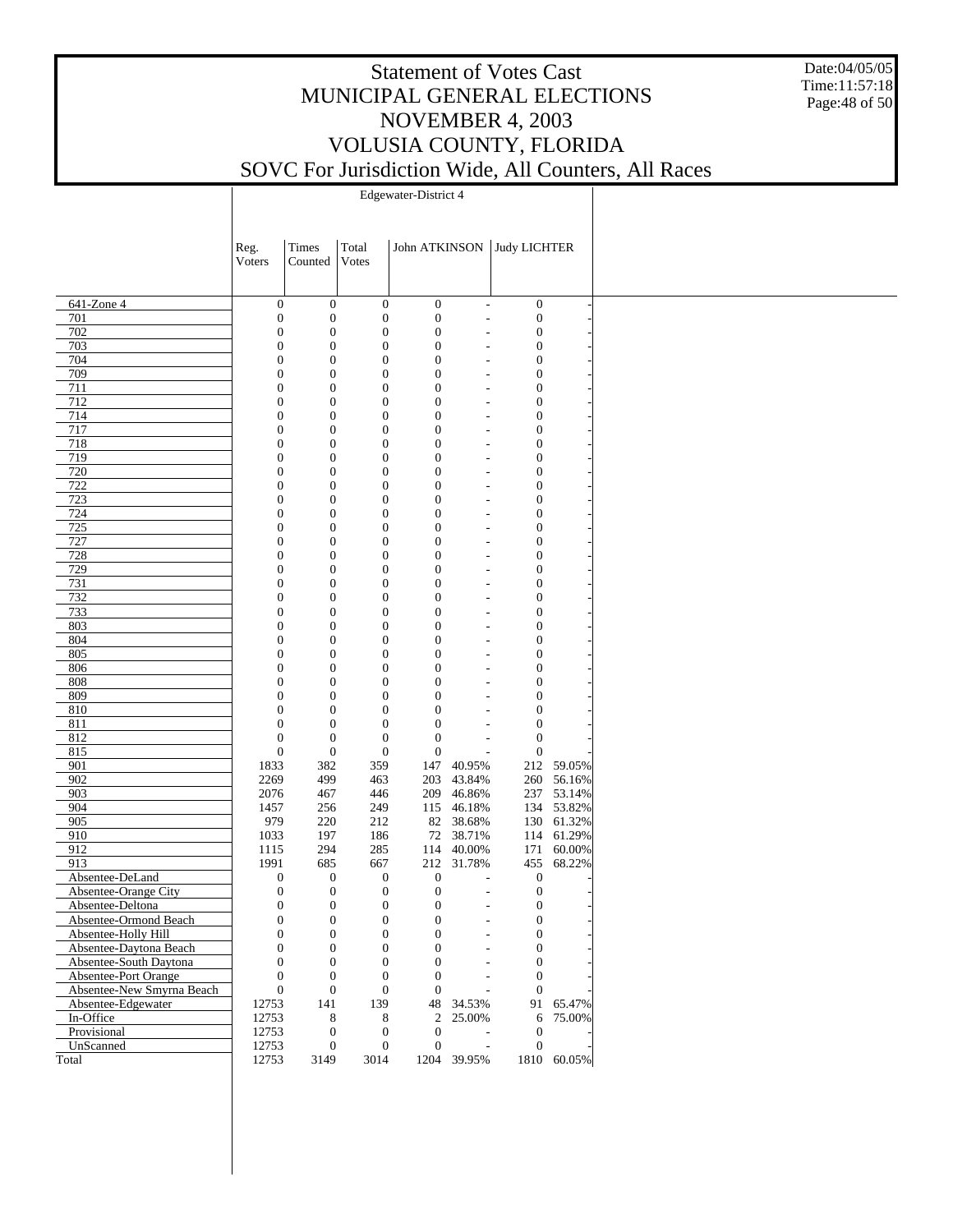Date:04/05/05 Time:11:57:18 Page:49 of 50

Edgewater-Question

| Jurisdiction Wide<br>$\boldsymbol{0}$<br>$\boldsymbol{0}$<br>$\boldsymbol{0}$<br>$\boldsymbol{0}$<br>$\boldsymbol{0}$<br>206<br>$\overline{\phantom{a}}$<br>209<br>$\boldsymbol{0}$<br>$\boldsymbol{0}$<br>$\boldsymbol{0}$<br>$\boldsymbol{0}$<br>$\boldsymbol{0}$<br>$\overline{\phantom{a}}$<br>212<br>$\boldsymbol{0}$<br>$\boldsymbol{0}$<br>$\boldsymbol{0}$<br>$\boldsymbol{0}$<br>$\boldsymbol{0}$<br>$\overline{\phantom{0}}$<br>215<br>$\boldsymbol{0}$<br>$\boldsymbol{0}$<br>$\boldsymbol{0}$<br>$\boldsymbol{0}$<br>$\boldsymbol{0}$<br>$\overline{\phantom{a}}$<br>216<br>$\boldsymbol{0}$<br>$\boldsymbol{0}$<br>$\boldsymbol{0}$<br>$\boldsymbol{0}$<br>$\boldsymbol{0}$<br>$\overline{\phantom{a}}$<br>217<br>$\boldsymbol{0}$<br>$\boldsymbol{0}$<br>$\boldsymbol{0}$<br>$\boldsymbol{0}$<br>$\boldsymbol{0}$<br>$\overline{\phantom{a}}$<br>218<br>$\boldsymbol{0}$<br>$\boldsymbol{0}$<br>$\boldsymbol{0}$<br>$\boldsymbol{0}$<br>$\boldsymbol{0}$<br>$\overline{\phantom{a}}$<br>303<br>$\boldsymbol{0}$<br>$\boldsymbol{0}$<br>$\boldsymbol{0}$<br>$\boldsymbol{0}$<br>$\boldsymbol{0}$<br>$\overline{\phantom{a}}$<br>309<br>$\boldsymbol{0}$<br>$\boldsymbol{0}$<br>$\boldsymbol{0}$<br>$\boldsymbol{0}$<br>$\boldsymbol{0}$<br>$\overline{\phantom{a}}$<br>$\boldsymbol{0}$<br>$\boldsymbol{0}$<br>401<br>$\boldsymbol{0}$<br>$\boldsymbol{0}$<br>$\boldsymbol{0}$<br>$\overline{\phantom{a}}$<br>402<br>$\boldsymbol{0}$<br>$\boldsymbol{0}$<br>$\boldsymbol{0}$<br>$\boldsymbol{0}$<br>$\boldsymbol{0}$<br>$\overline{\phantom{a}}$<br>$\boldsymbol{0}$<br>$\boldsymbol{0}$<br>406<br>$\boldsymbol{0}$<br>$\boldsymbol{0}$<br>$\boldsymbol{0}$<br>$\overline{\phantom{a}}$<br>426<br>$\boldsymbol{0}$<br>$\boldsymbol{0}$<br>$\boldsymbol{0}$<br>$\boldsymbol{0}$<br>$\boldsymbol{0}$<br>$\overline{\phantom{a}}$<br>501<br>$\boldsymbol{0}$<br>$\boldsymbol{0}$<br>$\boldsymbol{0}$<br>$\boldsymbol{0}$<br>$\boldsymbol{0}$<br>$\overline{\phantom{a}}$<br>506<br>$\boldsymbol{0}$<br>$\boldsymbol{0}$<br>$\boldsymbol{0}$<br>$\boldsymbol{0}$<br>$\boldsymbol{0}$<br>$\overline{\phantom{a}}$<br>$508 - Z$ one 3<br>$\boldsymbol{0}$<br>$\boldsymbol{0}$<br>$\boldsymbol{0}$<br>$\boldsymbol{0}$<br>$\boldsymbol{0}$<br>$\overline{\phantom{a}}$<br>509-Zone 3<br>$\boldsymbol{0}$<br>$\boldsymbol{0}$<br>$\boldsymbol{0}$<br>$\boldsymbol{0}$<br>$\boldsymbol{0}$<br>$\overline{\phantom{a}}$<br>510-Zone 3<br>$\boldsymbol{0}$<br>$\boldsymbol{0}$<br>$\boldsymbol{0}$<br>$\boldsymbol{0}$<br>$\boldsymbol{0}$<br>$\overline{\phantom{a}}$<br>512-Zone 3<br>$\boldsymbol{0}$<br>$\boldsymbol{0}$<br>$\boldsymbol{0}$<br>$\boldsymbol{0}$<br>$\boldsymbol{0}$<br>$\overline{\phantom{a}}$<br>513-Zone 3<br>$\boldsymbol{0}$<br>$\boldsymbol{0}$<br>$\boldsymbol{0}$<br>$\boldsymbol{0}$<br>$\boldsymbol{0}$<br>$\overline{\phantom{a}}$<br>514-Zone 2<br>$\boldsymbol{0}$<br>$\boldsymbol{0}$<br>$\boldsymbol{0}$<br>$\boldsymbol{0}$<br>$\boldsymbol{0}$<br>$\overline{\phantom{a}}$<br>515<br>$\boldsymbol{0}$<br>$\boldsymbol{0}$<br>$\boldsymbol{0}$<br>$\boldsymbol{0}$<br>$\boldsymbol{0}$<br>$\overline{\phantom{a}}$<br>516<br>$\boldsymbol{0}$<br>$\boldsymbol{0}$<br>$\boldsymbol{0}$<br>$\boldsymbol{0}$<br>$\boldsymbol{0}$<br>$\overline{\phantom{a}}$<br>517-Zone 2<br>$\boldsymbol{0}$<br>$\boldsymbol{0}$<br>$\boldsymbol{0}$<br>$\boldsymbol{0}$<br>$\boldsymbol{0}$<br>$\overline{\phantom{a}}$<br>$519$ -Zone 2<br>$\boldsymbol{0}$<br>$\boldsymbol{0}$<br>$\boldsymbol{0}$<br>$\boldsymbol{0}$<br>$\boldsymbol{0}$<br>$\overline{\phantom{a}}$<br>521<br>$\boldsymbol{0}$<br>$\boldsymbol{0}$<br>$\boldsymbol{0}$<br>$\boldsymbol{0}$<br>$\boldsymbol{0}$<br>$\overline{\phantom{a}}$<br>522<br>$\boldsymbol{0}$<br>$\boldsymbol{0}$<br>$\boldsymbol{0}$<br>$\boldsymbol{0}$<br>$\boldsymbol{0}$<br>$\overline{\phantom{a}}$<br>525<br>$\boldsymbol{0}$<br>$\boldsymbol{0}$<br>$\boldsymbol{0}$<br>$\boldsymbol{0}$<br>$\boldsymbol{0}$<br>$\overline{\phantom{a}}$<br>526<br>$\boldsymbol{0}$<br>$\boldsymbol{0}$<br>$\boldsymbol{0}$<br>$\boldsymbol{0}$<br>$\boldsymbol{0}$<br>$\overline{\phantom{a}}$<br>527<br>$\boldsymbol{0}$<br>$\boldsymbol{0}$<br>$\boldsymbol{0}$<br>$\boldsymbol{0}$<br>$\boldsymbol{0}$<br>$\overline{\phantom{a}}$<br>528<br>$\boldsymbol{0}$<br>$\boldsymbol{0}$<br>$\boldsymbol{0}$<br>$\boldsymbol{0}$<br>$\boldsymbol{0}$<br>$\overline{\phantom{a}}$<br>529<br>$\boldsymbol{0}$<br>$\boldsymbol{0}$<br>$\boldsymbol{0}$<br>$\boldsymbol{0}$<br>$\boldsymbol{0}$<br>$\overline{\phantom{a}}$<br>533<br>$\boldsymbol{0}$<br>$\boldsymbol{0}$<br>$\boldsymbol{0}$<br>$\boldsymbol{0}$<br>$\boldsymbol{0}$<br>$\overline{\phantom{a}}$<br>534<br>$\boldsymbol{0}$<br>$\boldsymbol{0}$<br>$\boldsymbol{0}$<br>$\boldsymbol{0}$<br>$\boldsymbol{0}$<br>$\overline{\phantom{a}}$<br>602-Zone 4<br>$\boldsymbol{0}$<br>$\boldsymbol{0}$<br>$\boldsymbol{0}$<br>$\boldsymbol{0}$<br>$\boldsymbol{0}$<br>$\overline{\phantom{a}}$<br>603-Zone 5<br>$\boldsymbol{0}$<br>$\boldsymbol{0}$<br>$\boldsymbol{0}$<br>$\boldsymbol{0}$<br>$\boldsymbol{0}$<br>$\overline{\phantom{a}}$<br>$605$ -Zone 5<br>$\boldsymbol{0}$<br>$\boldsymbol{0}$<br>$\boldsymbol{0}$<br>$\boldsymbol{0}$<br>$\boldsymbol{0}$<br>$\overline{\phantom{a}}$<br>607-Zone 2<br>$\boldsymbol{0}$<br>$\boldsymbol{0}$<br>$\boldsymbol{0}$<br>$\boldsymbol{0}$<br>$\boldsymbol{0}$<br>$\overline{\phantom{a}}$<br>608-Zone 2<br>$\boldsymbol{0}$<br>$\boldsymbol{0}$<br>$\boldsymbol{0}$<br>$\boldsymbol{0}$<br>$\boldsymbol{0}$<br>$\overline{\phantom{a}}$<br>609-Zone 2<br>$\boldsymbol{0}$<br>$\boldsymbol{0}$<br>$\boldsymbol{0}$<br>$\boldsymbol{0}$<br>$\mathbf{0}$<br>$\overline{\phantom{a}}$<br>614-Zone 5<br>$\boldsymbol{0}$<br>$\boldsymbol{0}$<br>$\boldsymbol{0}$<br>$\boldsymbol{0}$<br>$\boldsymbol{0}$<br>$\overline{\phantom{a}}$<br>615-Zone 4<br>$\boldsymbol{0}$<br>$\boldsymbol{0}$<br>$\boldsymbol{0}$<br>$\boldsymbol{0}$<br>$\boldsymbol{0}$<br>$\overline{\phantom{a}}$<br>$\mathbf{0}$<br>$\boldsymbol{0}$<br>$\mathbf{0}$<br>$\overline{0}$<br>$\boldsymbol{0}$<br>617-Zone 5<br>$\overline{\phantom{a}}$<br>618-Zone 6<br>$\boldsymbol{0}$<br>$\boldsymbol{0}$<br>$\boldsymbol{0}$<br>$\mathbf{0}$<br>$\mathbf{0}$<br>$\overline{\phantom{a}}$<br>619-Zone 2<br>$\boldsymbol{0}$<br>$\mathbf{0}$<br>$\boldsymbol{0}$<br>$\boldsymbol{0}$<br>$\mathbf{0}$<br>620-Zone 3<br>$\overline{0}$<br>$\boldsymbol{0}$<br>$\overline{0}$<br>$\theta$<br>$\overline{0}$<br>$\overline{\phantom{a}}$<br>$621$ -Zone $6$<br>$\boldsymbol{0}$<br>$\mathbf{0}$<br>$\boldsymbol{0}$<br>$\overline{0}$<br>$\mathbf{0}$<br>$\overline{\phantom{a}}$<br>622-Zone 3<br>$\mathbf{0}$<br>$\overline{0}$<br>$\theta$<br>$\overline{0}$<br>$\overline{0}$<br>$\overline{\phantom{a}}$<br>623-Zone 3<br>$\boldsymbol{0}$<br>$\boldsymbol{0}$<br>$\boldsymbol{0}$<br>$\overline{0}$<br>$\mathbf{0}$<br>$\blacksquare$<br>624-Zone 3<br>$\mathbf{0}$<br>$\overline{0}$<br>$\theta$<br>$\overline{0}$<br>$\overline{0}$<br>$\overline{\phantom{a}}$<br>625<br>$\boldsymbol{0}$<br>$\boldsymbol{0}$<br>$\boldsymbol{0}$<br>$\overline{0}$<br>$\mathbf{0}$<br>626-Zone 3<br>$\mathbf{0}$<br>$\overline{0}$<br>$\theta$<br>$\overline{0}$<br>$\overline{0}$<br>$\overline{\phantom{a}}$<br>628-Zone 6<br>$\boldsymbol{0}$<br>$\boldsymbol{0}$<br>$\overline{0}$<br>$\mathbf{0}$<br>$\mathbf{0}$<br>$\overline{\phantom{a}}$<br>629-Zone 6<br>$\mathbf{0}$<br>$\overline{0}$<br>$\theta$<br>$\overline{0}$<br>$\overline{0}$<br>$\overline{\phantom{a}}$<br>633<br>$\boldsymbol{0}$<br>$\boldsymbol{0}$<br>$\mathbf{0}$<br>$\overline{0}$<br>$\mathbf{0}$<br>$\sim$<br>636<br>$\mathbf{0}$<br>$\overline{0}$<br>$\mathbf{0}$<br>$\overline{0}$<br>$\overline{0}$<br>$\overline{\phantom{a}}$<br>637<br>$\boldsymbol{0}$<br>$\mathbf{0}$<br>$\mathbf{0}$<br>$\overline{0}$<br>$\mathbf{0}$<br>$\overline{\phantom{a}}$<br>638<br>$\boldsymbol{0}$<br>$\boldsymbol{0}$<br>$\mathbf{0}$<br>$\boldsymbol{0}$<br>$\mathbf{0}$<br>$\overline{\phantom{a}}$<br>640-Zone 4<br>$\overline{0}$<br>$\boldsymbol{0}$<br>$\overline{0}$<br>$\overline{0}$<br>$\boldsymbol{0}$<br>$\sim$ | Reg.<br>Voters | Times<br>Counted | Total<br>Votes | <b>FOR BOND</b> | <b>AGAINST BOND</b> |  |
|----------------------------------------------------------------------------------------------------------------------------------------------------------------------------------------------------------------------------------------------------------------------------------------------------------------------------------------------------------------------------------------------------------------------------------------------------------------------------------------------------------------------------------------------------------------------------------------------------------------------------------------------------------------------------------------------------------------------------------------------------------------------------------------------------------------------------------------------------------------------------------------------------------------------------------------------------------------------------------------------------------------------------------------------------------------------------------------------------------------------------------------------------------------------------------------------------------------------------------------------------------------------------------------------------------------------------------------------------------------------------------------------------------------------------------------------------------------------------------------------------------------------------------------------------------------------------------------------------------------------------------------------------------------------------------------------------------------------------------------------------------------------------------------------------------------------------------------------------------------------------------------------------------------------------------------------------------------------------------------------------------------------------------------------------------------------------------------------------------------------------------------------------------------------------------------------------------------------------------------------------------------------------------------------------------------------------------------------------------------------------------------------------------------------------------------------------------------------------------------------------------------------------------------------------------------------------------------------------------------------------------------------------------------------------------------------------------------------------------------------------------------------------------------------------------------------------------------------------------------------------------------------------------------------------------------------------------------------------------------------------------------------------------------------------------------------------------------------------------------------------------------------------------------------------------------------------------------------------------------------------------------------------------------------------------------------------------------------------------------------------------------------------------------------------------------------------------------------------------------------------------------------------------------------------------------------------------------------------------------------------------------------------------------------------------------------------------------------------------------------------------------------------------------------------------------------------------------------------------------------------------------------------------------------------------------------------------------------------------------------------------------------------------------------------------------------------------------------------------------------------------------------------------------------------------------------------------------------------------------------------------------------------------------------------------------------------------------------------------------------------------------------------------------------------------------------------------------------------------------------------------------------------------------------------------------------------------------------------------------------------------------------------------------------------------------------------------------------------------------------------------------------------------------------------------------------------------------------------------------------------------------------------------------------------------------------------------------------------------------------------------------------------------------------------------------------------------------------------------------------------------------------------------------------------------------------------------------------------------------------------------------------------------------------------------------------------------------------------------------------------------------------------------------------------------------------------------------------------------------------------------------------------------------------------------------------------------------------------------------------------------------------------------------------------------------------------------------------------------------------------------------------------------------------------------------------------------------------------------------------------------------------------------------------------------------------------------------------------------------------------------------------------------------------------------------------------------------------------------------------------------------------------------------------------------------------------------------------------------------------------------------------------------------------------------------------------------------------------------------------------------------------------------------------------------------------------------------------------------------------------------------------------------------------------------------------------------------------------------------------------------------------------------------------------------------------------------------------------------------------------------------------------------------------------------------------------------------------------------------------------------------------------------------------------------------------------------------------------------------------------------------------------------------------------------------------------------------------------------------------------------------------------------------------------------------------------------------------------------------------------------------------------------------------------------------------------------------------------------------------------------------------------------------------------------------------------------------------------------------------------------------------------------------------------------------------------------------------------------------------------------------------------------------------------------------------------------------------------------------------------------------------------------------------------------------------------------------------------------------------------------------------------------------------------------------------------------------------------------------------------------------------------------------------------------------------------------------------------------------------------------------------------------------------------------------------------------------------|----------------|------------------|----------------|-----------------|---------------------|--|
|                                                                                                                                                                                                                                                                                                                                                                                                                                                                                                                                                                                                                                                                                                                                                                                                                                                                                                                                                                                                                                                                                                                                                                                                                                                                                                                                                                                                                                                                                                                                                                                                                                                                                                                                                                                                                                                                                                                                                                                                                                                                                                                                                                                                                                                                                                                                                                                                                                                                                                                                                                                                                                                                                                                                                                                                                                                                                                                                                                                                                                                                                                                                                                                                                                                                                                                                                                                                                                                                                                                                                                                                                                                                                                                                                                                                                                                                                                                                                                                                                                                                                                                                                                                                                                                                                                                                                                                                                                                                                                                                                                                                                                                                                                                                                                                                                                                                                                                                                                                                                                                                                                                                                                                                                                                                                                                                                                                                                                                                                                                                                                                                                                                                                                                                                                                                                                                                                                                                                                                                                                                                                                                                                                                                                                                                                                                                                                                                                                                                                                                                                                                                                                                                                                                                                                                                                                                                                                                                                                                                                                                                                                                                                                                                                                                                                                                                                                                                                                                                                                                                                                                                                                                                                                                                                                                                                                                                                                                                                                                                                                                                                                                                                                                                                      |                |                  |                |                 |                     |  |
|                                                                                                                                                                                                                                                                                                                                                                                                                                                                                                                                                                                                                                                                                                                                                                                                                                                                                                                                                                                                                                                                                                                                                                                                                                                                                                                                                                                                                                                                                                                                                                                                                                                                                                                                                                                                                                                                                                                                                                                                                                                                                                                                                                                                                                                                                                                                                                                                                                                                                                                                                                                                                                                                                                                                                                                                                                                                                                                                                                                                                                                                                                                                                                                                                                                                                                                                                                                                                                                                                                                                                                                                                                                                                                                                                                                                                                                                                                                                                                                                                                                                                                                                                                                                                                                                                                                                                                                                                                                                                                                                                                                                                                                                                                                                                                                                                                                                                                                                                                                                                                                                                                                                                                                                                                                                                                                                                                                                                                                                                                                                                                                                                                                                                                                                                                                                                                                                                                                                                                                                                                                                                                                                                                                                                                                                                                                                                                                                                                                                                                                                                                                                                                                                                                                                                                                                                                                                                                                                                                                                                                                                                                                                                                                                                                                                                                                                                                                                                                                                                                                                                                                                                                                                                                                                                                                                                                                                                                                                                                                                                                                                                                                                                                                                                      |                |                  |                |                 |                     |  |
|                                                                                                                                                                                                                                                                                                                                                                                                                                                                                                                                                                                                                                                                                                                                                                                                                                                                                                                                                                                                                                                                                                                                                                                                                                                                                                                                                                                                                                                                                                                                                                                                                                                                                                                                                                                                                                                                                                                                                                                                                                                                                                                                                                                                                                                                                                                                                                                                                                                                                                                                                                                                                                                                                                                                                                                                                                                                                                                                                                                                                                                                                                                                                                                                                                                                                                                                                                                                                                                                                                                                                                                                                                                                                                                                                                                                                                                                                                                                                                                                                                                                                                                                                                                                                                                                                                                                                                                                                                                                                                                                                                                                                                                                                                                                                                                                                                                                                                                                                                                                                                                                                                                                                                                                                                                                                                                                                                                                                                                                                                                                                                                                                                                                                                                                                                                                                                                                                                                                                                                                                                                                                                                                                                                                                                                                                                                                                                                                                                                                                                                                                                                                                                                                                                                                                                                                                                                                                                                                                                                                                                                                                                                                                                                                                                                                                                                                                                                                                                                                                                                                                                                                                                                                                                                                                                                                                                                                                                                                                                                                                                                                                                                                                                                                                      |                |                  |                |                 |                     |  |
|                                                                                                                                                                                                                                                                                                                                                                                                                                                                                                                                                                                                                                                                                                                                                                                                                                                                                                                                                                                                                                                                                                                                                                                                                                                                                                                                                                                                                                                                                                                                                                                                                                                                                                                                                                                                                                                                                                                                                                                                                                                                                                                                                                                                                                                                                                                                                                                                                                                                                                                                                                                                                                                                                                                                                                                                                                                                                                                                                                                                                                                                                                                                                                                                                                                                                                                                                                                                                                                                                                                                                                                                                                                                                                                                                                                                                                                                                                                                                                                                                                                                                                                                                                                                                                                                                                                                                                                                                                                                                                                                                                                                                                                                                                                                                                                                                                                                                                                                                                                                                                                                                                                                                                                                                                                                                                                                                                                                                                                                                                                                                                                                                                                                                                                                                                                                                                                                                                                                                                                                                                                                                                                                                                                                                                                                                                                                                                                                                                                                                                                                                                                                                                                                                                                                                                                                                                                                                                                                                                                                                                                                                                                                                                                                                                                                                                                                                                                                                                                                                                                                                                                                                                                                                                                                                                                                                                                                                                                                                                                                                                                                                                                                                                                                                      |                |                  |                |                 |                     |  |
|                                                                                                                                                                                                                                                                                                                                                                                                                                                                                                                                                                                                                                                                                                                                                                                                                                                                                                                                                                                                                                                                                                                                                                                                                                                                                                                                                                                                                                                                                                                                                                                                                                                                                                                                                                                                                                                                                                                                                                                                                                                                                                                                                                                                                                                                                                                                                                                                                                                                                                                                                                                                                                                                                                                                                                                                                                                                                                                                                                                                                                                                                                                                                                                                                                                                                                                                                                                                                                                                                                                                                                                                                                                                                                                                                                                                                                                                                                                                                                                                                                                                                                                                                                                                                                                                                                                                                                                                                                                                                                                                                                                                                                                                                                                                                                                                                                                                                                                                                                                                                                                                                                                                                                                                                                                                                                                                                                                                                                                                                                                                                                                                                                                                                                                                                                                                                                                                                                                                                                                                                                                                                                                                                                                                                                                                                                                                                                                                                                                                                                                                                                                                                                                                                                                                                                                                                                                                                                                                                                                                                                                                                                                                                                                                                                                                                                                                                                                                                                                                                                                                                                                                                                                                                                                                                                                                                                                                                                                                                                                                                                                                                                                                                                                                                      |                |                  |                |                 |                     |  |
|                                                                                                                                                                                                                                                                                                                                                                                                                                                                                                                                                                                                                                                                                                                                                                                                                                                                                                                                                                                                                                                                                                                                                                                                                                                                                                                                                                                                                                                                                                                                                                                                                                                                                                                                                                                                                                                                                                                                                                                                                                                                                                                                                                                                                                                                                                                                                                                                                                                                                                                                                                                                                                                                                                                                                                                                                                                                                                                                                                                                                                                                                                                                                                                                                                                                                                                                                                                                                                                                                                                                                                                                                                                                                                                                                                                                                                                                                                                                                                                                                                                                                                                                                                                                                                                                                                                                                                                                                                                                                                                                                                                                                                                                                                                                                                                                                                                                                                                                                                                                                                                                                                                                                                                                                                                                                                                                                                                                                                                                                                                                                                                                                                                                                                                                                                                                                                                                                                                                                                                                                                                                                                                                                                                                                                                                                                                                                                                                                                                                                                                                                                                                                                                                                                                                                                                                                                                                                                                                                                                                                                                                                                                                                                                                                                                                                                                                                                                                                                                                                                                                                                                                                                                                                                                                                                                                                                                                                                                                                                                                                                                                                                                                                                                                                      |                |                  |                |                 |                     |  |
|                                                                                                                                                                                                                                                                                                                                                                                                                                                                                                                                                                                                                                                                                                                                                                                                                                                                                                                                                                                                                                                                                                                                                                                                                                                                                                                                                                                                                                                                                                                                                                                                                                                                                                                                                                                                                                                                                                                                                                                                                                                                                                                                                                                                                                                                                                                                                                                                                                                                                                                                                                                                                                                                                                                                                                                                                                                                                                                                                                                                                                                                                                                                                                                                                                                                                                                                                                                                                                                                                                                                                                                                                                                                                                                                                                                                                                                                                                                                                                                                                                                                                                                                                                                                                                                                                                                                                                                                                                                                                                                                                                                                                                                                                                                                                                                                                                                                                                                                                                                                                                                                                                                                                                                                                                                                                                                                                                                                                                                                                                                                                                                                                                                                                                                                                                                                                                                                                                                                                                                                                                                                                                                                                                                                                                                                                                                                                                                                                                                                                                                                                                                                                                                                                                                                                                                                                                                                                                                                                                                                                                                                                                                                                                                                                                                                                                                                                                                                                                                                                                                                                                                                                                                                                                                                                                                                                                                                                                                                                                                                                                                                                                                                                                                                                      |                |                  |                |                 |                     |  |
|                                                                                                                                                                                                                                                                                                                                                                                                                                                                                                                                                                                                                                                                                                                                                                                                                                                                                                                                                                                                                                                                                                                                                                                                                                                                                                                                                                                                                                                                                                                                                                                                                                                                                                                                                                                                                                                                                                                                                                                                                                                                                                                                                                                                                                                                                                                                                                                                                                                                                                                                                                                                                                                                                                                                                                                                                                                                                                                                                                                                                                                                                                                                                                                                                                                                                                                                                                                                                                                                                                                                                                                                                                                                                                                                                                                                                                                                                                                                                                                                                                                                                                                                                                                                                                                                                                                                                                                                                                                                                                                                                                                                                                                                                                                                                                                                                                                                                                                                                                                                                                                                                                                                                                                                                                                                                                                                                                                                                                                                                                                                                                                                                                                                                                                                                                                                                                                                                                                                                                                                                                                                                                                                                                                                                                                                                                                                                                                                                                                                                                                                                                                                                                                                                                                                                                                                                                                                                                                                                                                                                                                                                                                                                                                                                                                                                                                                                                                                                                                                                                                                                                                                                                                                                                                                                                                                                                                                                                                                                                                                                                                                                                                                                                                                                      |                |                  |                |                 |                     |  |
|                                                                                                                                                                                                                                                                                                                                                                                                                                                                                                                                                                                                                                                                                                                                                                                                                                                                                                                                                                                                                                                                                                                                                                                                                                                                                                                                                                                                                                                                                                                                                                                                                                                                                                                                                                                                                                                                                                                                                                                                                                                                                                                                                                                                                                                                                                                                                                                                                                                                                                                                                                                                                                                                                                                                                                                                                                                                                                                                                                                                                                                                                                                                                                                                                                                                                                                                                                                                                                                                                                                                                                                                                                                                                                                                                                                                                                                                                                                                                                                                                                                                                                                                                                                                                                                                                                                                                                                                                                                                                                                                                                                                                                                                                                                                                                                                                                                                                                                                                                                                                                                                                                                                                                                                                                                                                                                                                                                                                                                                                                                                                                                                                                                                                                                                                                                                                                                                                                                                                                                                                                                                                                                                                                                                                                                                                                                                                                                                                                                                                                                                                                                                                                                                                                                                                                                                                                                                                                                                                                                                                                                                                                                                                                                                                                                                                                                                                                                                                                                                                                                                                                                                                                                                                                                                                                                                                                                                                                                                                                                                                                                                                                                                                                                                                      |                |                  |                |                 |                     |  |
|                                                                                                                                                                                                                                                                                                                                                                                                                                                                                                                                                                                                                                                                                                                                                                                                                                                                                                                                                                                                                                                                                                                                                                                                                                                                                                                                                                                                                                                                                                                                                                                                                                                                                                                                                                                                                                                                                                                                                                                                                                                                                                                                                                                                                                                                                                                                                                                                                                                                                                                                                                                                                                                                                                                                                                                                                                                                                                                                                                                                                                                                                                                                                                                                                                                                                                                                                                                                                                                                                                                                                                                                                                                                                                                                                                                                                                                                                                                                                                                                                                                                                                                                                                                                                                                                                                                                                                                                                                                                                                                                                                                                                                                                                                                                                                                                                                                                                                                                                                                                                                                                                                                                                                                                                                                                                                                                                                                                                                                                                                                                                                                                                                                                                                                                                                                                                                                                                                                                                                                                                                                                                                                                                                                                                                                                                                                                                                                                                                                                                                                                                                                                                                                                                                                                                                                                                                                                                                                                                                                                                                                                                                                                                                                                                                                                                                                                                                                                                                                                                                                                                                                                                                                                                                                                                                                                                                                                                                                                                                                                                                                                                                                                                                                                                      |                |                  |                |                 |                     |  |
|                                                                                                                                                                                                                                                                                                                                                                                                                                                                                                                                                                                                                                                                                                                                                                                                                                                                                                                                                                                                                                                                                                                                                                                                                                                                                                                                                                                                                                                                                                                                                                                                                                                                                                                                                                                                                                                                                                                                                                                                                                                                                                                                                                                                                                                                                                                                                                                                                                                                                                                                                                                                                                                                                                                                                                                                                                                                                                                                                                                                                                                                                                                                                                                                                                                                                                                                                                                                                                                                                                                                                                                                                                                                                                                                                                                                                                                                                                                                                                                                                                                                                                                                                                                                                                                                                                                                                                                                                                                                                                                                                                                                                                                                                                                                                                                                                                                                                                                                                                                                                                                                                                                                                                                                                                                                                                                                                                                                                                                                                                                                                                                                                                                                                                                                                                                                                                                                                                                                                                                                                                                                                                                                                                                                                                                                                                                                                                                                                                                                                                                                                                                                                                                                                                                                                                                                                                                                                                                                                                                                                                                                                                                                                                                                                                                                                                                                                                                                                                                                                                                                                                                                                                                                                                                                                                                                                                                                                                                                                                                                                                                                                                                                                                                                                      |                |                  |                |                 |                     |  |
|                                                                                                                                                                                                                                                                                                                                                                                                                                                                                                                                                                                                                                                                                                                                                                                                                                                                                                                                                                                                                                                                                                                                                                                                                                                                                                                                                                                                                                                                                                                                                                                                                                                                                                                                                                                                                                                                                                                                                                                                                                                                                                                                                                                                                                                                                                                                                                                                                                                                                                                                                                                                                                                                                                                                                                                                                                                                                                                                                                                                                                                                                                                                                                                                                                                                                                                                                                                                                                                                                                                                                                                                                                                                                                                                                                                                                                                                                                                                                                                                                                                                                                                                                                                                                                                                                                                                                                                                                                                                                                                                                                                                                                                                                                                                                                                                                                                                                                                                                                                                                                                                                                                                                                                                                                                                                                                                                                                                                                                                                                                                                                                                                                                                                                                                                                                                                                                                                                                                                                                                                                                                                                                                                                                                                                                                                                                                                                                                                                                                                                                                                                                                                                                                                                                                                                                                                                                                                                                                                                                                                                                                                                                                                                                                                                                                                                                                                                                                                                                                                                                                                                                                                                                                                                                                                                                                                                                                                                                                                                                                                                                                                                                                                                                                                      |                |                  |                |                 |                     |  |
|                                                                                                                                                                                                                                                                                                                                                                                                                                                                                                                                                                                                                                                                                                                                                                                                                                                                                                                                                                                                                                                                                                                                                                                                                                                                                                                                                                                                                                                                                                                                                                                                                                                                                                                                                                                                                                                                                                                                                                                                                                                                                                                                                                                                                                                                                                                                                                                                                                                                                                                                                                                                                                                                                                                                                                                                                                                                                                                                                                                                                                                                                                                                                                                                                                                                                                                                                                                                                                                                                                                                                                                                                                                                                                                                                                                                                                                                                                                                                                                                                                                                                                                                                                                                                                                                                                                                                                                                                                                                                                                                                                                                                                                                                                                                                                                                                                                                                                                                                                                                                                                                                                                                                                                                                                                                                                                                                                                                                                                                                                                                                                                                                                                                                                                                                                                                                                                                                                                                                                                                                                                                                                                                                                                                                                                                                                                                                                                                                                                                                                                                                                                                                                                                                                                                                                                                                                                                                                                                                                                                                                                                                                                                                                                                                                                                                                                                                                                                                                                                                                                                                                                                                                                                                                                                                                                                                                                                                                                                                                                                                                                                                                                                                                                                                      |                |                  |                |                 |                     |  |
|                                                                                                                                                                                                                                                                                                                                                                                                                                                                                                                                                                                                                                                                                                                                                                                                                                                                                                                                                                                                                                                                                                                                                                                                                                                                                                                                                                                                                                                                                                                                                                                                                                                                                                                                                                                                                                                                                                                                                                                                                                                                                                                                                                                                                                                                                                                                                                                                                                                                                                                                                                                                                                                                                                                                                                                                                                                                                                                                                                                                                                                                                                                                                                                                                                                                                                                                                                                                                                                                                                                                                                                                                                                                                                                                                                                                                                                                                                                                                                                                                                                                                                                                                                                                                                                                                                                                                                                                                                                                                                                                                                                                                                                                                                                                                                                                                                                                                                                                                                                                                                                                                                                                                                                                                                                                                                                                                                                                                                                                                                                                                                                                                                                                                                                                                                                                                                                                                                                                                                                                                                                                                                                                                                                                                                                                                                                                                                                                                                                                                                                                                                                                                                                                                                                                                                                                                                                                                                                                                                                                                                                                                                                                                                                                                                                                                                                                                                                                                                                                                                                                                                                                                                                                                                                                                                                                                                                                                                                                                                                                                                                                                                                                                                                                                      |                |                  |                |                 |                     |  |
|                                                                                                                                                                                                                                                                                                                                                                                                                                                                                                                                                                                                                                                                                                                                                                                                                                                                                                                                                                                                                                                                                                                                                                                                                                                                                                                                                                                                                                                                                                                                                                                                                                                                                                                                                                                                                                                                                                                                                                                                                                                                                                                                                                                                                                                                                                                                                                                                                                                                                                                                                                                                                                                                                                                                                                                                                                                                                                                                                                                                                                                                                                                                                                                                                                                                                                                                                                                                                                                                                                                                                                                                                                                                                                                                                                                                                                                                                                                                                                                                                                                                                                                                                                                                                                                                                                                                                                                                                                                                                                                                                                                                                                                                                                                                                                                                                                                                                                                                                                                                                                                                                                                                                                                                                                                                                                                                                                                                                                                                                                                                                                                                                                                                                                                                                                                                                                                                                                                                                                                                                                                                                                                                                                                                                                                                                                                                                                                                                                                                                                                                                                                                                                                                                                                                                                                                                                                                                                                                                                                                                                                                                                                                                                                                                                                                                                                                                                                                                                                                                                                                                                                                                                                                                                                                                                                                                                                                                                                                                                                                                                                                                                                                                                                                                      |                |                  |                |                 |                     |  |
|                                                                                                                                                                                                                                                                                                                                                                                                                                                                                                                                                                                                                                                                                                                                                                                                                                                                                                                                                                                                                                                                                                                                                                                                                                                                                                                                                                                                                                                                                                                                                                                                                                                                                                                                                                                                                                                                                                                                                                                                                                                                                                                                                                                                                                                                                                                                                                                                                                                                                                                                                                                                                                                                                                                                                                                                                                                                                                                                                                                                                                                                                                                                                                                                                                                                                                                                                                                                                                                                                                                                                                                                                                                                                                                                                                                                                                                                                                                                                                                                                                                                                                                                                                                                                                                                                                                                                                                                                                                                                                                                                                                                                                                                                                                                                                                                                                                                                                                                                                                                                                                                                                                                                                                                                                                                                                                                                                                                                                                                                                                                                                                                                                                                                                                                                                                                                                                                                                                                                                                                                                                                                                                                                                                                                                                                                                                                                                                                                                                                                                                                                                                                                                                                                                                                                                                                                                                                                                                                                                                                                                                                                                                                                                                                                                                                                                                                                                                                                                                                                                                                                                                                                                                                                                                                                                                                                                                                                                                                                                                                                                                                                                                                                                                                                      |                |                  |                |                 |                     |  |
|                                                                                                                                                                                                                                                                                                                                                                                                                                                                                                                                                                                                                                                                                                                                                                                                                                                                                                                                                                                                                                                                                                                                                                                                                                                                                                                                                                                                                                                                                                                                                                                                                                                                                                                                                                                                                                                                                                                                                                                                                                                                                                                                                                                                                                                                                                                                                                                                                                                                                                                                                                                                                                                                                                                                                                                                                                                                                                                                                                                                                                                                                                                                                                                                                                                                                                                                                                                                                                                                                                                                                                                                                                                                                                                                                                                                                                                                                                                                                                                                                                                                                                                                                                                                                                                                                                                                                                                                                                                                                                                                                                                                                                                                                                                                                                                                                                                                                                                                                                                                                                                                                                                                                                                                                                                                                                                                                                                                                                                                                                                                                                                                                                                                                                                                                                                                                                                                                                                                                                                                                                                                                                                                                                                                                                                                                                                                                                                                                                                                                                                                                                                                                                                                                                                                                                                                                                                                                                                                                                                                                                                                                                                                                                                                                                                                                                                                                                                                                                                                                                                                                                                                                                                                                                                                                                                                                                                                                                                                                                                                                                                                                                                                                                                                                      |                |                  |                |                 |                     |  |
|                                                                                                                                                                                                                                                                                                                                                                                                                                                                                                                                                                                                                                                                                                                                                                                                                                                                                                                                                                                                                                                                                                                                                                                                                                                                                                                                                                                                                                                                                                                                                                                                                                                                                                                                                                                                                                                                                                                                                                                                                                                                                                                                                                                                                                                                                                                                                                                                                                                                                                                                                                                                                                                                                                                                                                                                                                                                                                                                                                                                                                                                                                                                                                                                                                                                                                                                                                                                                                                                                                                                                                                                                                                                                                                                                                                                                                                                                                                                                                                                                                                                                                                                                                                                                                                                                                                                                                                                                                                                                                                                                                                                                                                                                                                                                                                                                                                                                                                                                                                                                                                                                                                                                                                                                                                                                                                                                                                                                                                                                                                                                                                                                                                                                                                                                                                                                                                                                                                                                                                                                                                                                                                                                                                                                                                                                                                                                                                                                                                                                                                                                                                                                                                                                                                                                                                                                                                                                                                                                                                                                                                                                                                                                                                                                                                                                                                                                                                                                                                                                                                                                                                                                                                                                                                                                                                                                                                                                                                                                                                                                                                                                                                                                                                                                      |                |                  |                |                 |                     |  |
|                                                                                                                                                                                                                                                                                                                                                                                                                                                                                                                                                                                                                                                                                                                                                                                                                                                                                                                                                                                                                                                                                                                                                                                                                                                                                                                                                                                                                                                                                                                                                                                                                                                                                                                                                                                                                                                                                                                                                                                                                                                                                                                                                                                                                                                                                                                                                                                                                                                                                                                                                                                                                                                                                                                                                                                                                                                                                                                                                                                                                                                                                                                                                                                                                                                                                                                                                                                                                                                                                                                                                                                                                                                                                                                                                                                                                                                                                                                                                                                                                                                                                                                                                                                                                                                                                                                                                                                                                                                                                                                                                                                                                                                                                                                                                                                                                                                                                                                                                                                                                                                                                                                                                                                                                                                                                                                                                                                                                                                                                                                                                                                                                                                                                                                                                                                                                                                                                                                                                                                                                                                                                                                                                                                                                                                                                                                                                                                                                                                                                                                                                                                                                                                                                                                                                                                                                                                                                                                                                                                                                                                                                                                                                                                                                                                                                                                                                                                                                                                                                                                                                                                                                                                                                                                                                                                                                                                                                                                                                                                                                                                                                                                                                                                                                      |                |                  |                |                 |                     |  |
|                                                                                                                                                                                                                                                                                                                                                                                                                                                                                                                                                                                                                                                                                                                                                                                                                                                                                                                                                                                                                                                                                                                                                                                                                                                                                                                                                                                                                                                                                                                                                                                                                                                                                                                                                                                                                                                                                                                                                                                                                                                                                                                                                                                                                                                                                                                                                                                                                                                                                                                                                                                                                                                                                                                                                                                                                                                                                                                                                                                                                                                                                                                                                                                                                                                                                                                                                                                                                                                                                                                                                                                                                                                                                                                                                                                                                                                                                                                                                                                                                                                                                                                                                                                                                                                                                                                                                                                                                                                                                                                                                                                                                                                                                                                                                                                                                                                                                                                                                                                                                                                                                                                                                                                                                                                                                                                                                                                                                                                                                                                                                                                                                                                                                                                                                                                                                                                                                                                                                                                                                                                                                                                                                                                                                                                                                                                                                                                                                                                                                                                                                                                                                                                                                                                                                                                                                                                                                                                                                                                                                                                                                                                                                                                                                                                                                                                                                                                                                                                                                                                                                                                                                                                                                                                                                                                                                                                                                                                                                                                                                                                                                                                                                                                                                      |                |                  |                |                 |                     |  |
|                                                                                                                                                                                                                                                                                                                                                                                                                                                                                                                                                                                                                                                                                                                                                                                                                                                                                                                                                                                                                                                                                                                                                                                                                                                                                                                                                                                                                                                                                                                                                                                                                                                                                                                                                                                                                                                                                                                                                                                                                                                                                                                                                                                                                                                                                                                                                                                                                                                                                                                                                                                                                                                                                                                                                                                                                                                                                                                                                                                                                                                                                                                                                                                                                                                                                                                                                                                                                                                                                                                                                                                                                                                                                                                                                                                                                                                                                                                                                                                                                                                                                                                                                                                                                                                                                                                                                                                                                                                                                                                                                                                                                                                                                                                                                                                                                                                                                                                                                                                                                                                                                                                                                                                                                                                                                                                                                                                                                                                                                                                                                                                                                                                                                                                                                                                                                                                                                                                                                                                                                                                                                                                                                                                                                                                                                                                                                                                                                                                                                                                                                                                                                                                                                                                                                                                                                                                                                                                                                                                                                                                                                                                                                                                                                                                                                                                                                                                                                                                                                                                                                                                                                                                                                                                                                                                                                                                                                                                                                                                                                                                                                                                                                                                                                      |                |                  |                |                 |                     |  |
|                                                                                                                                                                                                                                                                                                                                                                                                                                                                                                                                                                                                                                                                                                                                                                                                                                                                                                                                                                                                                                                                                                                                                                                                                                                                                                                                                                                                                                                                                                                                                                                                                                                                                                                                                                                                                                                                                                                                                                                                                                                                                                                                                                                                                                                                                                                                                                                                                                                                                                                                                                                                                                                                                                                                                                                                                                                                                                                                                                                                                                                                                                                                                                                                                                                                                                                                                                                                                                                                                                                                                                                                                                                                                                                                                                                                                                                                                                                                                                                                                                                                                                                                                                                                                                                                                                                                                                                                                                                                                                                                                                                                                                                                                                                                                                                                                                                                                                                                                                                                                                                                                                                                                                                                                                                                                                                                                                                                                                                                                                                                                                                                                                                                                                                                                                                                                                                                                                                                                                                                                                                                                                                                                                                                                                                                                                                                                                                                                                                                                                                                                                                                                                                                                                                                                                                                                                                                                                                                                                                                                                                                                                                                                                                                                                                                                                                                                                                                                                                                                                                                                                                                                                                                                                                                                                                                                                                                                                                                                                                                                                                                                                                                                                                                                      |                |                  |                |                 |                     |  |
|                                                                                                                                                                                                                                                                                                                                                                                                                                                                                                                                                                                                                                                                                                                                                                                                                                                                                                                                                                                                                                                                                                                                                                                                                                                                                                                                                                                                                                                                                                                                                                                                                                                                                                                                                                                                                                                                                                                                                                                                                                                                                                                                                                                                                                                                                                                                                                                                                                                                                                                                                                                                                                                                                                                                                                                                                                                                                                                                                                                                                                                                                                                                                                                                                                                                                                                                                                                                                                                                                                                                                                                                                                                                                                                                                                                                                                                                                                                                                                                                                                                                                                                                                                                                                                                                                                                                                                                                                                                                                                                                                                                                                                                                                                                                                                                                                                                                                                                                                                                                                                                                                                                                                                                                                                                                                                                                                                                                                                                                                                                                                                                                                                                                                                                                                                                                                                                                                                                                                                                                                                                                                                                                                                                                                                                                                                                                                                                                                                                                                                                                                                                                                                                                                                                                                                                                                                                                                                                                                                                                                                                                                                                                                                                                                                                                                                                                                                                                                                                                                                                                                                                                                                                                                                                                                                                                                                                                                                                                                                                                                                                                                                                                                                                                                      |                |                  |                |                 |                     |  |
|                                                                                                                                                                                                                                                                                                                                                                                                                                                                                                                                                                                                                                                                                                                                                                                                                                                                                                                                                                                                                                                                                                                                                                                                                                                                                                                                                                                                                                                                                                                                                                                                                                                                                                                                                                                                                                                                                                                                                                                                                                                                                                                                                                                                                                                                                                                                                                                                                                                                                                                                                                                                                                                                                                                                                                                                                                                                                                                                                                                                                                                                                                                                                                                                                                                                                                                                                                                                                                                                                                                                                                                                                                                                                                                                                                                                                                                                                                                                                                                                                                                                                                                                                                                                                                                                                                                                                                                                                                                                                                                                                                                                                                                                                                                                                                                                                                                                                                                                                                                                                                                                                                                                                                                                                                                                                                                                                                                                                                                                                                                                                                                                                                                                                                                                                                                                                                                                                                                                                                                                                                                                                                                                                                                                                                                                                                                                                                                                                                                                                                                                                                                                                                                                                                                                                                                                                                                                                                                                                                                                                                                                                                                                                                                                                                                                                                                                                                                                                                                                                                                                                                                                                                                                                                                                                                                                                                                                                                                                                                                                                                                                                                                                                                                                                      |                |                  |                |                 |                     |  |
|                                                                                                                                                                                                                                                                                                                                                                                                                                                                                                                                                                                                                                                                                                                                                                                                                                                                                                                                                                                                                                                                                                                                                                                                                                                                                                                                                                                                                                                                                                                                                                                                                                                                                                                                                                                                                                                                                                                                                                                                                                                                                                                                                                                                                                                                                                                                                                                                                                                                                                                                                                                                                                                                                                                                                                                                                                                                                                                                                                                                                                                                                                                                                                                                                                                                                                                                                                                                                                                                                                                                                                                                                                                                                                                                                                                                                                                                                                                                                                                                                                                                                                                                                                                                                                                                                                                                                                                                                                                                                                                                                                                                                                                                                                                                                                                                                                                                                                                                                                                                                                                                                                                                                                                                                                                                                                                                                                                                                                                                                                                                                                                                                                                                                                                                                                                                                                                                                                                                                                                                                                                                                                                                                                                                                                                                                                                                                                                                                                                                                                                                                                                                                                                                                                                                                                                                                                                                                                                                                                                                                                                                                                                                                                                                                                                                                                                                                                                                                                                                                                                                                                                                                                                                                                                                                                                                                                                                                                                                                                                                                                                                                                                                                                                                                      |                |                  |                |                 |                     |  |
|                                                                                                                                                                                                                                                                                                                                                                                                                                                                                                                                                                                                                                                                                                                                                                                                                                                                                                                                                                                                                                                                                                                                                                                                                                                                                                                                                                                                                                                                                                                                                                                                                                                                                                                                                                                                                                                                                                                                                                                                                                                                                                                                                                                                                                                                                                                                                                                                                                                                                                                                                                                                                                                                                                                                                                                                                                                                                                                                                                                                                                                                                                                                                                                                                                                                                                                                                                                                                                                                                                                                                                                                                                                                                                                                                                                                                                                                                                                                                                                                                                                                                                                                                                                                                                                                                                                                                                                                                                                                                                                                                                                                                                                                                                                                                                                                                                                                                                                                                                                                                                                                                                                                                                                                                                                                                                                                                                                                                                                                                                                                                                                                                                                                                                                                                                                                                                                                                                                                                                                                                                                                                                                                                                                                                                                                                                                                                                                                                                                                                                                                                                                                                                                                                                                                                                                                                                                                                                                                                                                                                                                                                                                                                                                                                                                                                                                                                                                                                                                                                                                                                                                                                                                                                                                                                                                                                                                                                                                                                                                                                                                                                                                                                                                                                      |                |                  |                |                 |                     |  |
|                                                                                                                                                                                                                                                                                                                                                                                                                                                                                                                                                                                                                                                                                                                                                                                                                                                                                                                                                                                                                                                                                                                                                                                                                                                                                                                                                                                                                                                                                                                                                                                                                                                                                                                                                                                                                                                                                                                                                                                                                                                                                                                                                                                                                                                                                                                                                                                                                                                                                                                                                                                                                                                                                                                                                                                                                                                                                                                                                                                                                                                                                                                                                                                                                                                                                                                                                                                                                                                                                                                                                                                                                                                                                                                                                                                                                                                                                                                                                                                                                                                                                                                                                                                                                                                                                                                                                                                                                                                                                                                                                                                                                                                                                                                                                                                                                                                                                                                                                                                                                                                                                                                                                                                                                                                                                                                                                                                                                                                                                                                                                                                                                                                                                                                                                                                                                                                                                                                                                                                                                                                                                                                                                                                                                                                                                                                                                                                                                                                                                                                                                                                                                                                                                                                                                                                                                                                                                                                                                                                                                                                                                                                                                                                                                                                                                                                                                                                                                                                                                                                                                                                                                                                                                                                                                                                                                                                                                                                                                                                                                                                                                                                                                                                                                      |                |                  |                |                 |                     |  |
|                                                                                                                                                                                                                                                                                                                                                                                                                                                                                                                                                                                                                                                                                                                                                                                                                                                                                                                                                                                                                                                                                                                                                                                                                                                                                                                                                                                                                                                                                                                                                                                                                                                                                                                                                                                                                                                                                                                                                                                                                                                                                                                                                                                                                                                                                                                                                                                                                                                                                                                                                                                                                                                                                                                                                                                                                                                                                                                                                                                                                                                                                                                                                                                                                                                                                                                                                                                                                                                                                                                                                                                                                                                                                                                                                                                                                                                                                                                                                                                                                                                                                                                                                                                                                                                                                                                                                                                                                                                                                                                                                                                                                                                                                                                                                                                                                                                                                                                                                                                                                                                                                                                                                                                                                                                                                                                                                                                                                                                                                                                                                                                                                                                                                                                                                                                                                                                                                                                                                                                                                                                                                                                                                                                                                                                                                                                                                                                                                                                                                                                                                                                                                                                                                                                                                                                                                                                                                                                                                                                                                                                                                                                                                                                                                                                                                                                                                                                                                                                                                                                                                                                                                                                                                                                                                                                                                                                                                                                                                                                                                                                                                                                                                                                                                      |                |                  |                |                 |                     |  |
|                                                                                                                                                                                                                                                                                                                                                                                                                                                                                                                                                                                                                                                                                                                                                                                                                                                                                                                                                                                                                                                                                                                                                                                                                                                                                                                                                                                                                                                                                                                                                                                                                                                                                                                                                                                                                                                                                                                                                                                                                                                                                                                                                                                                                                                                                                                                                                                                                                                                                                                                                                                                                                                                                                                                                                                                                                                                                                                                                                                                                                                                                                                                                                                                                                                                                                                                                                                                                                                                                                                                                                                                                                                                                                                                                                                                                                                                                                                                                                                                                                                                                                                                                                                                                                                                                                                                                                                                                                                                                                                                                                                                                                                                                                                                                                                                                                                                                                                                                                                                                                                                                                                                                                                                                                                                                                                                                                                                                                                                                                                                                                                                                                                                                                                                                                                                                                                                                                                                                                                                                                                                                                                                                                                                                                                                                                                                                                                                                                                                                                                                                                                                                                                                                                                                                                                                                                                                                                                                                                                                                                                                                                                                                                                                                                                                                                                                                                                                                                                                                                                                                                                                                                                                                                                                                                                                                                                                                                                                                                                                                                                                                                                                                                                                                      |                |                  |                |                 |                     |  |
|                                                                                                                                                                                                                                                                                                                                                                                                                                                                                                                                                                                                                                                                                                                                                                                                                                                                                                                                                                                                                                                                                                                                                                                                                                                                                                                                                                                                                                                                                                                                                                                                                                                                                                                                                                                                                                                                                                                                                                                                                                                                                                                                                                                                                                                                                                                                                                                                                                                                                                                                                                                                                                                                                                                                                                                                                                                                                                                                                                                                                                                                                                                                                                                                                                                                                                                                                                                                                                                                                                                                                                                                                                                                                                                                                                                                                                                                                                                                                                                                                                                                                                                                                                                                                                                                                                                                                                                                                                                                                                                                                                                                                                                                                                                                                                                                                                                                                                                                                                                                                                                                                                                                                                                                                                                                                                                                                                                                                                                                                                                                                                                                                                                                                                                                                                                                                                                                                                                                                                                                                                                                                                                                                                                                                                                                                                                                                                                                                                                                                                                                                                                                                                                                                                                                                                                                                                                                                                                                                                                                                                                                                                                                                                                                                                                                                                                                                                                                                                                                                                                                                                                                                                                                                                                                                                                                                                                                                                                                                                                                                                                                                                                                                                                                                      |                |                  |                |                 |                     |  |
|                                                                                                                                                                                                                                                                                                                                                                                                                                                                                                                                                                                                                                                                                                                                                                                                                                                                                                                                                                                                                                                                                                                                                                                                                                                                                                                                                                                                                                                                                                                                                                                                                                                                                                                                                                                                                                                                                                                                                                                                                                                                                                                                                                                                                                                                                                                                                                                                                                                                                                                                                                                                                                                                                                                                                                                                                                                                                                                                                                                                                                                                                                                                                                                                                                                                                                                                                                                                                                                                                                                                                                                                                                                                                                                                                                                                                                                                                                                                                                                                                                                                                                                                                                                                                                                                                                                                                                                                                                                                                                                                                                                                                                                                                                                                                                                                                                                                                                                                                                                                                                                                                                                                                                                                                                                                                                                                                                                                                                                                                                                                                                                                                                                                                                                                                                                                                                                                                                                                                                                                                                                                                                                                                                                                                                                                                                                                                                                                                                                                                                                                                                                                                                                                                                                                                                                                                                                                                                                                                                                                                                                                                                                                                                                                                                                                                                                                                                                                                                                                                                                                                                                                                                                                                                                                                                                                                                                                                                                                                                                                                                                                                                                                                                                                                      |                |                  |                |                 |                     |  |
|                                                                                                                                                                                                                                                                                                                                                                                                                                                                                                                                                                                                                                                                                                                                                                                                                                                                                                                                                                                                                                                                                                                                                                                                                                                                                                                                                                                                                                                                                                                                                                                                                                                                                                                                                                                                                                                                                                                                                                                                                                                                                                                                                                                                                                                                                                                                                                                                                                                                                                                                                                                                                                                                                                                                                                                                                                                                                                                                                                                                                                                                                                                                                                                                                                                                                                                                                                                                                                                                                                                                                                                                                                                                                                                                                                                                                                                                                                                                                                                                                                                                                                                                                                                                                                                                                                                                                                                                                                                                                                                                                                                                                                                                                                                                                                                                                                                                                                                                                                                                                                                                                                                                                                                                                                                                                                                                                                                                                                                                                                                                                                                                                                                                                                                                                                                                                                                                                                                                                                                                                                                                                                                                                                                                                                                                                                                                                                                                                                                                                                                                                                                                                                                                                                                                                                                                                                                                                                                                                                                                                                                                                                                                                                                                                                                                                                                                                                                                                                                                                                                                                                                                                                                                                                                                                                                                                                                                                                                                                                                                                                                                                                                                                                                                                      |                |                  |                |                 |                     |  |
|                                                                                                                                                                                                                                                                                                                                                                                                                                                                                                                                                                                                                                                                                                                                                                                                                                                                                                                                                                                                                                                                                                                                                                                                                                                                                                                                                                                                                                                                                                                                                                                                                                                                                                                                                                                                                                                                                                                                                                                                                                                                                                                                                                                                                                                                                                                                                                                                                                                                                                                                                                                                                                                                                                                                                                                                                                                                                                                                                                                                                                                                                                                                                                                                                                                                                                                                                                                                                                                                                                                                                                                                                                                                                                                                                                                                                                                                                                                                                                                                                                                                                                                                                                                                                                                                                                                                                                                                                                                                                                                                                                                                                                                                                                                                                                                                                                                                                                                                                                                                                                                                                                                                                                                                                                                                                                                                                                                                                                                                                                                                                                                                                                                                                                                                                                                                                                                                                                                                                                                                                                                                                                                                                                                                                                                                                                                                                                                                                                                                                                                                                                                                                                                                                                                                                                                                                                                                                                                                                                                                                                                                                                                                                                                                                                                                                                                                                                                                                                                                                                                                                                                                                                                                                                                                                                                                                                                                                                                                                                                                                                                                                                                                                                                                                      |                |                  |                |                 |                     |  |
|                                                                                                                                                                                                                                                                                                                                                                                                                                                                                                                                                                                                                                                                                                                                                                                                                                                                                                                                                                                                                                                                                                                                                                                                                                                                                                                                                                                                                                                                                                                                                                                                                                                                                                                                                                                                                                                                                                                                                                                                                                                                                                                                                                                                                                                                                                                                                                                                                                                                                                                                                                                                                                                                                                                                                                                                                                                                                                                                                                                                                                                                                                                                                                                                                                                                                                                                                                                                                                                                                                                                                                                                                                                                                                                                                                                                                                                                                                                                                                                                                                                                                                                                                                                                                                                                                                                                                                                                                                                                                                                                                                                                                                                                                                                                                                                                                                                                                                                                                                                                                                                                                                                                                                                                                                                                                                                                                                                                                                                                                                                                                                                                                                                                                                                                                                                                                                                                                                                                                                                                                                                                                                                                                                                                                                                                                                                                                                                                                                                                                                                                                                                                                                                                                                                                                                                                                                                                                                                                                                                                                                                                                                                                                                                                                                                                                                                                                                                                                                                                                                                                                                                                                                                                                                                                                                                                                                                                                                                                                                                                                                                                                                                                                                                                                      |                |                  |                |                 |                     |  |
|                                                                                                                                                                                                                                                                                                                                                                                                                                                                                                                                                                                                                                                                                                                                                                                                                                                                                                                                                                                                                                                                                                                                                                                                                                                                                                                                                                                                                                                                                                                                                                                                                                                                                                                                                                                                                                                                                                                                                                                                                                                                                                                                                                                                                                                                                                                                                                                                                                                                                                                                                                                                                                                                                                                                                                                                                                                                                                                                                                                                                                                                                                                                                                                                                                                                                                                                                                                                                                                                                                                                                                                                                                                                                                                                                                                                                                                                                                                                                                                                                                                                                                                                                                                                                                                                                                                                                                                                                                                                                                                                                                                                                                                                                                                                                                                                                                                                                                                                                                                                                                                                                                                                                                                                                                                                                                                                                                                                                                                                                                                                                                                                                                                                                                                                                                                                                                                                                                                                                                                                                                                                                                                                                                                                                                                                                                                                                                                                                                                                                                                                                                                                                                                                                                                                                                                                                                                                                                                                                                                                                                                                                                                                                                                                                                                                                                                                                                                                                                                                                                                                                                                                                                                                                                                                                                                                                                                                                                                                                                                                                                                                                                                                                                                                                      |                |                  |                |                 |                     |  |
|                                                                                                                                                                                                                                                                                                                                                                                                                                                                                                                                                                                                                                                                                                                                                                                                                                                                                                                                                                                                                                                                                                                                                                                                                                                                                                                                                                                                                                                                                                                                                                                                                                                                                                                                                                                                                                                                                                                                                                                                                                                                                                                                                                                                                                                                                                                                                                                                                                                                                                                                                                                                                                                                                                                                                                                                                                                                                                                                                                                                                                                                                                                                                                                                                                                                                                                                                                                                                                                                                                                                                                                                                                                                                                                                                                                                                                                                                                                                                                                                                                                                                                                                                                                                                                                                                                                                                                                                                                                                                                                                                                                                                                                                                                                                                                                                                                                                                                                                                                                                                                                                                                                                                                                                                                                                                                                                                                                                                                                                                                                                                                                                                                                                                                                                                                                                                                                                                                                                                                                                                                                                                                                                                                                                                                                                                                                                                                                                                                                                                                                                                                                                                                                                                                                                                                                                                                                                                                                                                                                                                                                                                                                                                                                                                                                                                                                                                                                                                                                                                                                                                                                                                                                                                                                                                                                                                                                                                                                                                                                                                                                                                                                                                                                                                      |                |                  |                |                 |                     |  |
|                                                                                                                                                                                                                                                                                                                                                                                                                                                                                                                                                                                                                                                                                                                                                                                                                                                                                                                                                                                                                                                                                                                                                                                                                                                                                                                                                                                                                                                                                                                                                                                                                                                                                                                                                                                                                                                                                                                                                                                                                                                                                                                                                                                                                                                                                                                                                                                                                                                                                                                                                                                                                                                                                                                                                                                                                                                                                                                                                                                                                                                                                                                                                                                                                                                                                                                                                                                                                                                                                                                                                                                                                                                                                                                                                                                                                                                                                                                                                                                                                                                                                                                                                                                                                                                                                                                                                                                                                                                                                                                                                                                                                                                                                                                                                                                                                                                                                                                                                                                                                                                                                                                                                                                                                                                                                                                                                                                                                                                                                                                                                                                                                                                                                                                                                                                                                                                                                                                                                                                                                                                                                                                                                                                                                                                                                                                                                                                                                                                                                                                                                                                                                                                                                                                                                                                                                                                                                                                                                                                                                                                                                                                                                                                                                                                                                                                                                                                                                                                                                                                                                                                                                                                                                                                                                                                                                                                                                                                                                                                                                                                                                                                                                                                                                      |                |                  |                |                 |                     |  |
|                                                                                                                                                                                                                                                                                                                                                                                                                                                                                                                                                                                                                                                                                                                                                                                                                                                                                                                                                                                                                                                                                                                                                                                                                                                                                                                                                                                                                                                                                                                                                                                                                                                                                                                                                                                                                                                                                                                                                                                                                                                                                                                                                                                                                                                                                                                                                                                                                                                                                                                                                                                                                                                                                                                                                                                                                                                                                                                                                                                                                                                                                                                                                                                                                                                                                                                                                                                                                                                                                                                                                                                                                                                                                                                                                                                                                                                                                                                                                                                                                                                                                                                                                                                                                                                                                                                                                                                                                                                                                                                                                                                                                                                                                                                                                                                                                                                                                                                                                                                                                                                                                                                                                                                                                                                                                                                                                                                                                                                                                                                                                                                                                                                                                                                                                                                                                                                                                                                                                                                                                                                                                                                                                                                                                                                                                                                                                                                                                                                                                                                                                                                                                                                                                                                                                                                                                                                                                                                                                                                                                                                                                                                                                                                                                                                                                                                                                                                                                                                                                                                                                                                                                                                                                                                                                                                                                                                                                                                                                                                                                                                                                                                                                                                                                      |                |                  |                |                 |                     |  |
|                                                                                                                                                                                                                                                                                                                                                                                                                                                                                                                                                                                                                                                                                                                                                                                                                                                                                                                                                                                                                                                                                                                                                                                                                                                                                                                                                                                                                                                                                                                                                                                                                                                                                                                                                                                                                                                                                                                                                                                                                                                                                                                                                                                                                                                                                                                                                                                                                                                                                                                                                                                                                                                                                                                                                                                                                                                                                                                                                                                                                                                                                                                                                                                                                                                                                                                                                                                                                                                                                                                                                                                                                                                                                                                                                                                                                                                                                                                                                                                                                                                                                                                                                                                                                                                                                                                                                                                                                                                                                                                                                                                                                                                                                                                                                                                                                                                                                                                                                                                                                                                                                                                                                                                                                                                                                                                                                                                                                                                                                                                                                                                                                                                                                                                                                                                                                                                                                                                                                                                                                                                                                                                                                                                                                                                                                                                                                                                                                                                                                                                                                                                                                                                                                                                                                                                                                                                                                                                                                                                                                                                                                                                                                                                                                                                                                                                                                                                                                                                                                                                                                                                                                                                                                                                                                                                                                                                                                                                                                                                                                                                                                                                                                                                                                      |                |                  |                |                 |                     |  |
|                                                                                                                                                                                                                                                                                                                                                                                                                                                                                                                                                                                                                                                                                                                                                                                                                                                                                                                                                                                                                                                                                                                                                                                                                                                                                                                                                                                                                                                                                                                                                                                                                                                                                                                                                                                                                                                                                                                                                                                                                                                                                                                                                                                                                                                                                                                                                                                                                                                                                                                                                                                                                                                                                                                                                                                                                                                                                                                                                                                                                                                                                                                                                                                                                                                                                                                                                                                                                                                                                                                                                                                                                                                                                                                                                                                                                                                                                                                                                                                                                                                                                                                                                                                                                                                                                                                                                                                                                                                                                                                                                                                                                                                                                                                                                                                                                                                                                                                                                                                                                                                                                                                                                                                                                                                                                                                                                                                                                                                                                                                                                                                                                                                                                                                                                                                                                                                                                                                                                                                                                                                                                                                                                                                                                                                                                                                                                                                                                                                                                                                                                                                                                                                                                                                                                                                                                                                                                                                                                                                                                                                                                                                                                                                                                                                                                                                                                                                                                                                                                                                                                                                                                                                                                                                                                                                                                                                                                                                                                                                                                                                                                                                                                                                                                      |                |                  |                |                 |                     |  |
|                                                                                                                                                                                                                                                                                                                                                                                                                                                                                                                                                                                                                                                                                                                                                                                                                                                                                                                                                                                                                                                                                                                                                                                                                                                                                                                                                                                                                                                                                                                                                                                                                                                                                                                                                                                                                                                                                                                                                                                                                                                                                                                                                                                                                                                                                                                                                                                                                                                                                                                                                                                                                                                                                                                                                                                                                                                                                                                                                                                                                                                                                                                                                                                                                                                                                                                                                                                                                                                                                                                                                                                                                                                                                                                                                                                                                                                                                                                                                                                                                                                                                                                                                                                                                                                                                                                                                                                                                                                                                                                                                                                                                                                                                                                                                                                                                                                                                                                                                                                                                                                                                                                                                                                                                                                                                                                                                                                                                                                                                                                                                                                                                                                                                                                                                                                                                                                                                                                                                                                                                                                                                                                                                                                                                                                                                                                                                                                                                                                                                                                                                                                                                                                                                                                                                                                                                                                                                                                                                                                                                                                                                                                                                                                                                                                                                                                                                                                                                                                                                                                                                                                                                                                                                                                                                                                                                                                                                                                                                                                                                                                                                                                                                                                                                      |                |                  |                |                 |                     |  |
|                                                                                                                                                                                                                                                                                                                                                                                                                                                                                                                                                                                                                                                                                                                                                                                                                                                                                                                                                                                                                                                                                                                                                                                                                                                                                                                                                                                                                                                                                                                                                                                                                                                                                                                                                                                                                                                                                                                                                                                                                                                                                                                                                                                                                                                                                                                                                                                                                                                                                                                                                                                                                                                                                                                                                                                                                                                                                                                                                                                                                                                                                                                                                                                                                                                                                                                                                                                                                                                                                                                                                                                                                                                                                                                                                                                                                                                                                                                                                                                                                                                                                                                                                                                                                                                                                                                                                                                                                                                                                                                                                                                                                                                                                                                                                                                                                                                                                                                                                                                                                                                                                                                                                                                                                                                                                                                                                                                                                                                                                                                                                                                                                                                                                                                                                                                                                                                                                                                                                                                                                                                                                                                                                                                                                                                                                                                                                                                                                                                                                                                                                                                                                                                                                                                                                                                                                                                                                                                                                                                                                                                                                                                                                                                                                                                                                                                                                                                                                                                                                                                                                                                                                                                                                                                                                                                                                                                                                                                                                                                                                                                                                                                                                                                                                      |                |                  |                |                 |                     |  |
|                                                                                                                                                                                                                                                                                                                                                                                                                                                                                                                                                                                                                                                                                                                                                                                                                                                                                                                                                                                                                                                                                                                                                                                                                                                                                                                                                                                                                                                                                                                                                                                                                                                                                                                                                                                                                                                                                                                                                                                                                                                                                                                                                                                                                                                                                                                                                                                                                                                                                                                                                                                                                                                                                                                                                                                                                                                                                                                                                                                                                                                                                                                                                                                                                                                                                                                                                                                                                                                                                                                                                                                                                                                                                                                                                                                                                                                                                                                                                                                                                                                                                                                                                                                                                                                                                                                                                                                                                                                                                                                                                                                                                                                                                                                                                                                                                                                                                                                                                                                                                                                                                                                                                                                                                                                                                                                                                                                                                                                                                                                                                                                                                                                                                                                                                                                                                                                                                                                                                                                                                                                                                                                                                                                                                                                                                                                                                                                                                                                                                                                                                                                                                                                                                                                                                                                                                                                                                                                                                                                                                                                                                                                                                                                                                                                                                                                                                                                                                                                                                                                                                                                                                                                                                                                                                                                                                                                                                                                                                                                                                                                                                                                                                                                                                      |                |                  |                |                 |                     |  |
|                                                                                                                                                                                                                                                                                                                                                                                                                                                                                                                                                                                                                                                                                                                                                                                                                                                                                                                                                                                                                                                                                                                                                                                                                                                                                                                                                                                                                                                                                                                                                                                                                                                                                                                                                                                                                                                                                                                                                                                                                                                                                                                                                                                                                                                                                                                                                                                                                                                                                                                                                                                                                                                                                                                                                                                                                                                                                                                                                                                                                                                                                                                                                                                                                                                                                                                                                                                                                                                                                                                                                                                                                                                                                                                                                                                                                                                                                                                                                                                                                                                                                                                                                                                                                                                                                                                                                                                                                                                                                                                                                                                                                                                                                                                                                                                                                                                                                                                                                                                                                                                                                                                                                                                                                                                                                                                                                                                                                                                                                                                                                                                                                                                                                                                                                                                                                                                                                                                                                                                                                                                                                                                                                                                                                                                                                                                                                                                                                                                                                                                                                                                                                                                                                                                                                                                                                                                                                                                                                                                                                                                                                                                                                                                                                                                                                                                                                                                                                                                                                                                                                                                                                                                                                                                                                                                                                                                                                                                                                                                                                                                                                                                                                                                                                      |                |                  |                |                 |                     |  |
|                                                                                                                                                                                                                                                                                                                                                                                                                                                                                                                                                                                                                                                                                                                                                                                                                                                                                                                                                                                                                                                                                                                                                                                                                                                                                                                                                                                                                                                                                                                                                                                                                                                                                                                                                                                                                                                                                                                                                                                                                                                                                                                                                                                                                                                                                                                                                                                                                                                                                                                                                                                                                                                                                                                                                                                                                                                                                                                                                                                                                                                                                                                                                                                                                                                                                                                                                                                                                                                                                                                                                                                                                                                                                                                                                                                                                                                                                                                                                                                                                                                                                                                                                                                                                                                                                                                                                                                                                                                                                                                                                                                                                                                                                                                                                                                                                                                                                                                                                                                                                                                                                                                                                                                                                                                                                                                                                                                                                                                                                                                                                                                                                                                                                                                                                                                                                                                                                                                                                                                                                                                                                                                                                                                                                                                                                                                                                                                                                                                                                                                                                                                                                                                                                                                                                                                                                                                                                                                                                                                                                                                                                                                                                                                                                                                                                                                                                                                                                                                                                                                                                                                                                                                                                                                                                                                                                                                                                                                                                                                                                                                                                                                                                                                                                      |                |                  |                |                 |                     |  |
|                                                                                                                                                                                                                                                                                                                                                                                                                                                                                                                                                                                                                                                                                                                                                                                                                                                                                                                                                                                                                                                                                                                                                                                                                                                                                                                                                                                                                                                                                                                                                                                                                                                                                                                                                                                                                                                                                                                                                                                                                                                                                                                                                                                                                                                                                                                                                                                                                                                                                                                                                                                                                                                                                                                                                                                                                                                                                                                                                                                                                                                                                                                                                                                                                                                                                                                                                                                                                                                                                                                                                                                                                                                                                                                                                                                                                                                                                                                                                                                                                                                                                                                                                                                                                                                                                                                                                                                                                                                                                                                                                                                                                                                                                                                                                                                                                                                                                                                                                                                                                                                                                                                                                                                                                                                                                                                                                                                                                                                                                                                                                                                                                                                                                                                                                                                                                                                                                                                                                                                                                                                                                                                                                                                                                                                                                                                                                                                                                                                                                                                                                                                                                                                                                                                                                                                                                                                                                                                                                                                                                                                                                                                                                                                                                                                                                                                                                                                                                                                                                                                                                                                                                                                                                                                                                                                                                                                                                                                                                                                                                                                                                                                                                                                                                      |                |                  |                |                 |                     |  |
|                                                                                                                                                                                                                                                                                                                                                                                                                                                                                                                                                                                                                                                                                                                                                                                                                                                                                                                                                                                                                                                                                                                                                                                                                                                                                                                                                                                                                                                                                                                                                                                                                                                                                                                                                                                                                                                                                                                                                                                                                                                                                                                                                                                                                                                                                                                                                                                                                                                                                                                                                                                                                                                                                                                                                                                                                                                                                                                                                                                                                                                                                                                                                                                                                                                                                                                                                                                                                                                                                                                                                                                                                                                                                                                                                                                                                                                                                                                                                                                                                                                                                                                                                                                                                                                                                                                                                                                                                                                                                                                                                                                                                                                                                                                                                                                                                                                                                                                                                                                                                                                                                                                                                                                                                                                                                                                                                                                                                                                                                                                                                                                                                                                                                                                                                                                                                                                                                                                                                                                                                                                                                                                                                                                                                                                                                                                                                                                                                                                                                                                                                                                                                                                                                                                                                                                                                                                                                                                                                                                                                                                                                                                                                                                                                                                                                                                                                                                                                                                                                                                                                                                                                                                                                                                                                                                                                                                                                                                                                                                                                                                                                                                                                                                                                      |                |                  |                |                 |                     |  |
|                                                                                                                                                                                                                                                                                                                                                                                                                                                                                                                                                                                                                                                                                                                                                                                                                                                                                                                                                                                                                                                                                                                                                                                                                                                                                                                                                                                                                                                                                                                                                                                                                                                                                                                                                                                                                                                                                                                                                                                                                                                                                                                                                                                                                                                                                                                                                                                                                                                                                                                                                                                                                                                                                                                                                                                                                                                                                                                                                                                                                                                                                                                                                                                                                                                                                                                                                                                                                                                                                                                                                                                                                                                                                                                                                                                                                                                                                                                                                                                                                                                                                                                                                                                                                                                                                                                                                                                                                                                                                                                                                                                                                                                                                                                                                                                                                                                                                                                                                                                                                                                                                                                                                                                                                                                                                                                                                                                                                                                                                                                                                                                                                                                                                                                                                                                                                                                                                                                                                                                                                                                                                                                                                                                                                                                                                                                                                                                                                                                                                                                                                                                                                                                                                                                                                                                                                                                                                                                                                                                                                                                                                                                                                                                                                                                                                                                                                                                                                                                                                                                                                                                                                                                                                                                                                                                                                                                                                                                                                                                                                                                                                                                                                                                                                      |                |                  |                |                 |                     |  |
|                                                                                                                                                                                                                                                                                                                                                                                                                                                                                                                                                                                                                                                                                                                                                                                                                                                                                                                                                                                                                                                                                                                                                                                                                                                                                                                                                                                                                                                                                                                                                                                                                                                                                                                                                                                                                                                                                                                                                                                                                                                                                                                                                                                                                                                                                                                                                                                                                                                                                                                                                                                                                                                                                                                                                                                                                                                                                                                                                                                                                                                                                                                                                                                                                                                                                                                                                                                                                                                                                                                                                                                                                                                                                                                                                                                                                                                                                                                                                                                                                                                                                                                                                                                                                                                                                                                                                                                                                                                                                                                                                                                                                                                                                                                                                                                                                                                                                                                                                                                                                                                                                                                                                                                                                                                                                                                                                                                                                                                                                                                                                                                                                                                                                                                                                                                                                                                                                                                                                                                                                                                                                                                                                                                                                                                                                                                                                                                                                                                                                                                                                                                                                                                                                                                                                                                                                                                                                                                                                                                                                                                                                                                                                                                                                                                                                                                                                                                                                                                                                                                                                                                                                                                                                                                                                                                                                                                                                                                                                                                                                                                                                                                                                                                                                      |                |                  |                |                 |                     |  |
|                                                                                                                                                                                                                                                                                                                                                                                                                                                                                                                                                                                                                                                                                                                                                                                                                                                                                                                                                                                                                                                                                                                                                                                                                                                                                                                                                                                                                                                                                                                                                                                                                                                                                                                                                                                                                                                                                                                                                                                                                                                                                                                                                                                                                                                                                                                                                                                                                                                                                                                                                                                                                                                                                                                                                                                                                                                                                                                                                                                                                                                                                                                                                                                                                                                                                                                                                                                                                                                                                                                                                                                                                                                                                                                                                                                                                                                                                                                                                                                                                                                                                                                                                                                                                                                                                                                                                                                                                                                                                                                                                                                                                                                                                                                                                                                                                                                                                                                                                                                                                                                                                                                                                                                                                                                                                                                                                                                                                                                                                                                                                                                                                                                                                                                                                                                                                                                                                                                                                                                                                                                                                                                                                                                                                                                                                                                                                                                                                                                                                                                                                                                                                                                                                                                                                                                                                                                                                                                                                                                                                                                                                                                                                                                                                                                                                                                                                                                                                                                                                                                                                                                                                                                                                                                                                                                                                                                                                                                                                                                                                                                                                                                                                                                                                      |                |                  |                |                 |                     |  |
|                                                                                                                                                                                                                                                                                                                                                                                                                                                                                                                                                                                                                                                                                                                                                                                                                                                                                                                                                                                                                                                                                                                                                                                                                                                                                                                                                                                                                                                                                                                                                                                                                                                                                                                                                                                                                                                                                                                                                                                                                                                                                                                                                                                                                                                                                                                                                                                                                                                                                                                                                                                                                                                                                                                                                                                                                                                                                                                                                                                                                                                                                                                                                                                                                                                                                                                                                                                                                                                                                                                                                                                                                                                                                                                                                                                                                                                                                                                                                                                                                                                                                                                                                                                                                                                                                                                                                                                                                                                                                                                                                                                                                                                                                                                                                                                                                                                                                                                                                                                                                                                                                                                                                                                                                                                                                                                                                                                                                                                                                                                                                                                                                                                                                                                                                                                                                                                                                                                                                                                                                                                                                                                                                                                                                                                                                                                                                                                                                                                                                                                                                                                                                                                                                                                                                                                                                                                                                                                                                                                                                                                                                                                                                                                                                                                                                                                                                                                                                                                                                                                                                                                                                                                                                                                                                                                                                                                                                                                                                                                                                                                                                                                                                                                                                      |                |                  |                |                 |                     |  |
|                                                                                                                                                                                                                                                                                                                                                                                                                                                                                                                                                                                                                                                                                                                                                                                                                                                                                                                                                                                                                                                                                                                                                                                                                                                                                                                                                                                                                                                                                                                                                                                                                                                                                                                                                                                                                                                                                                                                                                                                                                                                                                                                                                                                                                                                                                                                                                                                                                                                                                                                                                                                                                                                                                                                                                                                                                                                                                                                                                                                                                                                                                                                                                                                                                                                                                                                                                                                                                                                                                                                                                                                                                                                                                                                                                                                                                                                                                                                                                                                                                                                                                                                                                                                                                                                                                                                                                                                                                                                                                                                                                                                                                                                                                                                                                                                                                                                                                                                                                                                                                                                                                                                                                                                                                                                                                                                                                                                                                                                                                                                                                                                                                                                                                                                                                                                                                                                                                                                                                                                                                                                                                                                                                                                                                                                                                                                                                                                                                                                                                                                                                                                                                                                                                                                                                                                                                                                                                                                                                                                                                                                                                                                                                                                                                                                                                                                                                                                                                                                                                                                                                                                                                                                                                                                                                                                                                                                                                                                                                                                                                                                                                                                                                                                                      |                |                  |                |                 |                     |  |
|                                                                                                                                                                                                                                                                                                                                                                                                                                                                                                                                                                                                                                                                                                                                                                                                                                                                                                                                                                                                                                                                                                                                                                                                                                                                                                                                                                                                                                                                                                                                                                                                                                                                                                                                                                                                                                                                                                                                                                                                                                                                                                                                                                                                                                                                                                                                                                                                                                                                                                                                                                                                                                                                                                                                                                                                                                                                                                                                                                                                                                                                                                                                                                                                                                                                                                                                                                                                                                                                                                                                                                                                                                                                                                                                                                                                                                                                                                                                                                                                                                                                                                                                                                                                                                                                                                                                                                                                                                                                                                                                                                                                                                                                                                                                                                                                                                                                                                                                                                                                                                                                                                                                                                                                                                                                                                                                                                                                                                                                                                                                                                                                                                                                                                                                                                                                                                                                                                                                                                                                                                                                                                                                                                                                                                                                                                                                                                                                                                                                                                                                                                                                                                                                                                                                                                                                                                                                                                                                                                                                                                                                                                                                                                                                                                                                                                                                                                                                                                                                                                                                                                                                                                                                                                                                                                                                                                                                                                                                                                                                                                                                                                                                                                                                                      |                |                  |                |                 |                     |  |
|                                                                                                                                                                                                                                                                                                                                                                                                                                                                                                                                                                                                                                                                                                                                                                                                                                                                                                                                                                                                                                                                                                                                                                                                                                                                                                                                                                                                                                                                                                                                                                                                                                                                                                                                                                                                                                                                                                                                                                                                                                                                                                                                                                                                                                                                                                                                                                                                                                                                                                                                                                                                                                                                                                                                                                                                                                                                                                                                                                                                                                                                                                                                                                                                                                                                                                                                                                                                                                                                                                                                                                                                                                                                                                                                                                                                                                                                                                                                                                                                                                                                                                                                                                                                                                                                                                                                                                                                                                                                                                                                                                                                                                                                                                                                                                                                                                                                                                                                                                                                                                                                                                                                                                                                                                                                                                                                                                                                                                                                                                                                                                                                                                                                                                                                                                                                                                                                                                                                                                                                                                                                                                                                                                                                                                                                                                                                                                                                                                                                                                                                                                                                                                                                                                                                                                                                                                                                                                                                                                                                                                                                                                                                                                                                                                                                                                                                                                                                                                                                                                                                                                                                                                                                                                                                                                                                                                                                                                                                                                                                                                                                                                                                                                                                                      |                |                  |                |                 |                     |  |
|                                                                                                                                                                                                                                                                                                                                                                                                                                                                                                                                                                                                                                                                                                                                                                                                                                                                                                                                                                                                                                                                                                                                                                                                                                                                                                                                                                                                                                                                                                                                                                                                                                                                                                                                                                                                                                                                                                                                                                                                                                                                                                                                                                                                                                                                                                                                                                                                                                                                                                                                                                                                                                                                                                                                                                                                                                                                                                                                                                                                                                                                                                                                                                                                                                                                                                                                                                                                                                                                                                                                                                                                                                                                                                                                                                                                                                                                                                                                                                                                                                                                                                                                                                                                                                                                                                                                                                                                                                                                                                                                                                                                                                                                                                                                                                                                                                                                                                                                                                                                                                                                                                                                                                                                                                                                                                                                                                                                                                                                                                                                                                                                                                                                                                                                                                                                                                                                                                                                                                                                                                                                                                                                                                                                                                                                                                                                                                                                                                                                                                                                                                                                                                                                                                                                                                                                                                                                                                                                                                                                                                                                                                                                                                                                                                                                                                                                                                                                                                                                                                                                                                                                                                                                                                                                                                                                                                                                                                                                                                                                                                                                                                                                                                                                                      |                |                  |                |                 |                     |  |
|                                                                                                                                                                                                                                                                                                                                                                                                                                                                                                                                                                                                                                                                                                                                                                                                                                                                                                                                                                                                                                                                                                                                                                                                                                                                                                                                                                                                                                                                                                                                                                                                                                                                                                                                                                                                                                                                                                                                                                                                                                                                                                                                                                                                                                                                                                                                                                                                                                                                                                                                                                                                                                                                                                                                                                                                                                                                                                                                                                                                                                                                                                                                                                                                                                                                                                                                                                                                                                                                                                                                                                                                                                                                                                                                                                                                                                                                                                                                                                                                                                                                                                                                                                                                                                                                                                                                                                                                                                                                                                                                                                                                                                                                                                                                                                                                                                                                                                                                                                                                                                                                                                                                                                                                                                                                                                                                                                                                                                                                                                                                                                                                                                                                                                                                                                                                                                                                                                                                                                                                                                                                                                                                                                                                                                                                                                                                                                                                                                                                                                                                                                                                                                                                                                                                                                                                                                                                                                                                                                                                                                                                                                                                                                                                                                                                                                                                                                                                                                                                                                                                                                                                                                                                                                                                                                                                                                                                                                                                                                                                                                                                                                                                                                                                                      |                |                  |                |                 |                     |  |
|                                                                                                                                                                                                                                                                                                                                                                                                                                                                                                                                                                                                                                                                                                                                                                                                                                                                                                                                                                                                                                                                                                                                                                                                                                                                                                                                                                                                                                                                                                                                                                                                                                                                                                                                                                                                                                                                                                                                                                                                                                                                                                                                                                                                                                                                                                                                                                                                                                                                                                                                                                                                                                                                                                                                                                                                                                                                                                                                                                                                                                                                                                                                                                                                                                                                                                                                                                                                                                                                                                                                                                                                                                                                                                                                                                                                                                                                                                                                                                                                                                                                                                                                                                                                                                                                                                                                                                                                                                                                                                                                                                                                                                                                                                                                                                                                                                                                                                                                                                                                                                                                                                                                                                                                                                                                                                                                                                                                                                                                                                                                                                                                                                                                                                                                                                                                                                                                                                                                                                                                                                                                                                                                                                                                                                                                                                                                                                                                                                                                                                                                                                                                                                                                                                                                                                                                                                                                                                                                                                                                                                                                                                                                                                                                                                                                                                                                                                                                                                                                                                                                                                                                                                                                                                                                                                                                                                                                                                                                                                                                                                                                                                                                                                                                                      |                |                  |                |                 |                     |  |